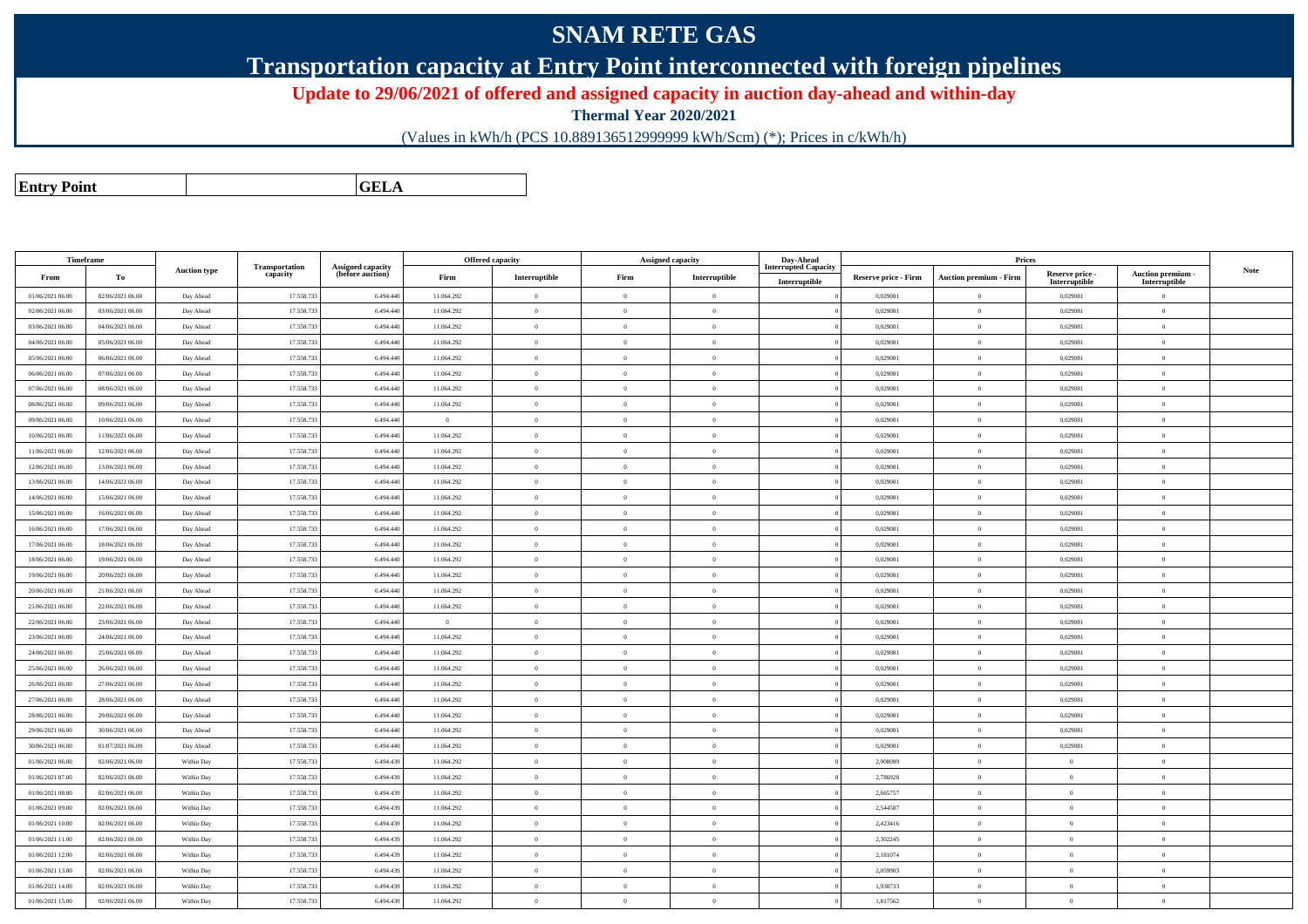| 01/06/2021 16:00 | 02/06/2021 06:00 | Within Day | 17.558.733 | 6.494.439 | 11.064.292 | $\,$ 0         | $\bf{0}$       | $\theta$       |          | 1,696391 | $\bf{0}$       | $\overline{0}$ | $\,0\,$        |  |
|------------------|------------------|------------|------------|-----------|------------|----------------|----------------|----------------|----------|----------|----------------|----------------|----------------|--|
| 01/06/2021 17:00 | 02/06/2021 06:00 | Within Day | 17.558.733 | 6,494,439 | 11.064.292 | $\overline{0}$ | $\overline{0}$ | $\overline{0}$ |          | 1,575220 | $\overline{0}$ | $\overline{0}$ | $\theta$       |  |
| 01/06/2021 18:00 | 02/06/2021 06:00 | Within Dav | 17.558.733 | 6.494.439 | 11.064.292 | $\mathbf{0}$   | $\overline{0}$ | $\overline{0}$ |          | 1,454050 | $\mathbf{0}$   | $\overline{0}$ | $\overline{0}$ |  |
| 01/06/2021 19:00 | 02/06/2021 06:00 | Within Day | 17.558.733 | 6.494.439 | 11.064.292 | $\bf{0}$       | $\overline{0}$ | $\bf{0}$       |          | 1,332879 | $\bf{0}$       | $\overline{0}$ | $\bf{0}$       |  |
| 01/06/2021 20:00 | 02/06/2021 06:00 | Within Day | 17.558.733 | 6,494,439 | 11.064.292 | $\bf{0}$       | $\bf{0}$       | $\overline{0}$ |          | 1,211708 | $\bf{0}$       | $\bf{0}$       | $\,0\,$        |  |
| 01/06/2021 21:00 | 02/06/2021 06:00 | Within Dav | 17.558.733 | 6.494.439 | 11.064.292 | $\mathbf{0}$   | $\overline{0}$ | $\overline{0}$ |          | 1,090537 | $\mathbf{0}$   | $\overline{0}$ | $\overline{0}$ |  |
| 01/06/2021 22:00 | 02/06/2021 06:00 | Within Day | 17.558.733 | 6.494.439 | 11.064.292 | $\bf{0}$       | $\bf{0}$       | $\overline{0}$ |          | 0,969366 | $\bf{0}$       | $\overline{0}$ | $\,0\,$        |  |
| 01/06/2021 23:00 | 02/06/2021 06:00 | Within Day | 17.558.733 | 6,494,439 | 11.064.292 | $\overline{0}$ | $\overline{0}$ | $\overline{0}$ |          | 0,848196 | $\,$ 0 $\,$    | $\overline{0}$ | $\theta$       |  |
| 02/06/2021 00:00 | 02/06/2021 06:00 | Within Day | 17.558.733 | 6.494.439 | 11.064.292 | $\mathbf{0}$   | $\overline{0}$ | $\overline{0}$ |          | 0,727025 | $\mathbf{0}$   | $\overline{0}$ | $\overline{0}$ |  |
| 02/06/2021 01:00 | 02/06/2021 06:00 | Within Day | 17.558.733 | 6.494.439 | 11.064.292 | $\bf{0}$       | $\bf{0}$       | $\theta$       |          | 0,605854 | $\bf{0}$       | $\overline{0}$ | $\,0\,$        |  |
| 02/06/2021 02:00 | 02/06/2021 06:00 | Within Day | 17.558.733 | 6,494,439 | 11.064.292 | $\overline{0}$ | $\overline{0}$ | $\overline{0}$ |          | 0.484683 | $\bf{0}$       | $\overline{0}$ | $\theta$       |  |
| 02/06/2021 03:00 | 02/06/2021 06:00 | Within Dav | 17.558.733 | 6.494.439 | 11.064.292 | $\mathbf{0}$   | $\overline{0}$ | $\overline{0}$ |          | 0,363512 | $\mathbf{0}$   | $\overline{0}$ | $\overline{0}$ |  |
| 02/06/2021 04:00 | 02/06/2021 06:00 | Within Day | 17.558.733 | 6.494.439 | 11.064.292 | $\bf{0}$       | $\overline{0}$ | $\bf{0}$       |          | 0,242342 | $\bf{0}$       | $\overline{0}$ | $\bf{0}$       |  |
| 02/06/2021 05:00 | 02/06/2021 06:00 | Within Day | 17.558.733 | 6,494,439 | 11.064.292 | $\bf{0}$       | $\overline{0}$ | $\overline{0}$ |          | 0,121171 | $\bf{0}$       | $\theta$       | $\,0\,$        |  |
| 02/06/2021 06:00 | 03/06/2021 06:00 | Within Dav | 17.558.733 | 6.494.439 | 11.064.292 | $\mathbf{0}$   | $\overline{0}$ | $\overline{0}$ |          | 2,908099 | $\mathbf{0}$   | $\overline{0}$ | $\overline{0}$ |  |
| 02/06/2021 07:00 | 03/06/2021 06:00 | Within Day | 17.558.733 | 6.494.439 | 11.064.292 | $\bf{0}$       | $\bf{0}$       | $\overline{0}$ |          | 2,786928 | $\bf{0}$       | $\overline{0}$ | $\,0\,$        |  |
| 02/06/2021 08:00 | 03/06/2021 06:00 | Within Day | 17.558.733 | 6,494,439 | 11.064.292 | $\overline{0}$ | $\overline{0}$ | $\overline{0}$ |          | 2,665757 | $\bf{0}$       | $\overline{0}$ | $\theta$       |  |
| 02/06/2021 09:00 | 03/06/2021 06:00 | Within Day | 17.558.733 | 6.494.439 | 11.064.292 | $\mathbf{0}$   | $\overline{0}$ | $\overline{0}$ |          | 2,544587 | $\mathbf{0}$   | $\overline{0}$ | $\overline{0}$ |  |
| 02/06/2021 10:00 | 03/06/2021 06:00 | Within Day | 17.558.733 | 6.494.439 | 11.064.292 | $\bf{0}$       | $\bf{0}$       | $\overline{0}$ |          | 2,423416 | $\bf{0}$       | $\overline{0}$ | $\,0\,$        |  |
| 02/06/2021 11:00 | 03/06/2021 06:00 | Within Day | 17.558.733 | 6,494,439 | 11.064.292 | $\overline{0}$ | $\overline{0}$ | $\overline{0}$ |          | 2,302245 | $\bf{0}$       | $\overline{0}$ | $\overline{0}$ |  |
| 02/06/2021 12:00 | 03/06/2021 06:00 | Within Dav | 17.558.733 | 6.494.439 | 11.064.292 | $\mathbf{0}$   | $\overline{0}$ | $\overline{0}$ |          | 2,181074 | $\mathbf{0}$   | $\overline{0}$ | $\overline{0}$ |  |
| 02/06/2021 13:00 | 03/06/2021 06:00 | Within Day | 17.558.733 | 6.494.439 | 11.064.292 | $\bf{0}$       | $\overline{0}$ | $\bf{0}$       |          | 2,059903 | $\bf{0}$       | $\overline{0}$ | $\bf{0}$       |  |
| 02/06/2021 14:00 | 03/06/2021 06:00 | Within Day | 17.558.733 | 6,494,439 | 11.064.292 | $\bf{0}$       | $\bf{0}$       | $\overline{0}$ |          | 1,938733 | $\bf{0}$       | $\bf{0}$       | $\,0\,$        |  |
| 02/06/2021 15:00 | 03/06/2021 06:00 | Within Dav | 17.558.733 | 6.494.439 | 11.064.292 | $\mathbf{0}$   | $\overline{0}$ | $\overline{0}$ |          | 1,817562 | $\mathbf{0}$   | $\overline{0}$ | $\overline{0}$ |  |
| 02/06/2021 16:00 | 03/06/2021 06:00 | Within Day | 17.558.733 | 6.494.439 | 11.064.292 | $\bf{0}$       | $\bf{0}$       | $\overline{0}$ |          | 1,696391 | $\bf{0}$       | $\overline{0}$ | $\,0\,$        |  |
| 02/06/2021 17:00 | 03/06/2021 06:00 | Within Day | 17.558.733 | 6,494,439 | 11.064.292 | $\overline{0}$ | $\overline{0}$ | $\overline{0}$ |          | 1,575220 | $\bf{0}$       | $\overline{0}$ | $\overline{0}$ |  |
| 02/06/2021 18:00 | 03/06/2021 06:00 | Within Day | 17.558.733 | 6.494.439 | 11.064.292 | $\mathbf{0}$   | $\overline{0}$ | $\overline{0}$ |          | 1,454050 | $\mathbf{0}$   | $\overline{0}$ | $\overline{0}$ |  |
| 02/06/2021 19:00 | 03/06/2021 06:00 | Within Day | 17.558.733 | 6.494.439 | 11.064.292 | $\bf{0}$       | $\bf{0}$       | $\overline{0}$ |          | 1,332879 | $\bf{0}$       | $\overline{0}$ | $\,0\,$        |  |
| 02/06/2021 20:00 | 03/06/2021 06:00 | Within Day | 17.558.733 | 6,494,439 | 11.064.292 | $\bf{0}$       | $\bf{0}$       | $\overline{0}$ |          | 1,211708 | $\bf{0}$       | $\bf{0}$       | $\overline{0}$ |  |
| 02/06/2021 21:00 | 03/06/2021 06:00 | Within Dav | 17.558.733 | 6.494.439 | 11.064.292 | $\mathbf{0}$   | $\overline{0}$ | $\overline{0}$ |          | 1,090537 | $\mathbf{0}$   | $\overline{0}$ | $\overline{0}$ |  |
| 02/06/2021 22.00 | 03/06/2021 06:00 | Within Day | 17.558.733 | 6.494.439 | 11.064.292 | $\bf{0}$       | $\overline{0}$ | $\theta$       |          | 0,969366 | $\,$ 0         | $\overline{0}$ | $\theta$       |  |
| 02/06/2021 23:00 | 03/06/2021 06:00 | Within Day | 17.558.733 | 6.494.439 | 11.064.292 | $\bf{0}$       | $\bf{0}$       | $\overline{0}$ |          | 0,848196 | $\bf{0}$       | $\mathbf{0}$   | $\overline{0}$ |  |
| 03/06/2021 00:00 | 03/06/2021 06:00 | Within Dav | 17.558.733 | 6.494.439 | 11.064.292 | $\mathbf{0}$   | $\overline{0}$ | $\overline{0}$ |          | 0,727025 | $\mathbf{0}$   | $\overline{0}$ | $\overline{0}$ |  |
| 03/06/2021 01:00 | 03/06/2021 06:00 | Within Day | 17.558.733 | 6.494.439 | 11.064.292 | $\bf{0}$       | $\overline{0}$ | $\theta$       |          | 0,605854 | $\,$ 0         | $\overline{0}$ | $\theta$       |  |
| 03/06/2021 02:00 | 03/06/2021 06:00 | Within Day | 17.558.733 | 6.494.439 | 11.064.292 | $\overline{0}$ | $\overline{0}$ | $\overline{0}$ |          | 0.484683 | $\bf{0}$       | $\overline{0}$ | $\overline{0}$ |  |
| 03/06/2021 03:00 | 03/06/2021 06:00 | Within Day | 17.558.733 | 6.494.439 | 11.064.292 | $\mathbf{0}$   | $\overline{0}$ | $\overline{0}$ |          | 0,363512 | $\mathbf{0}$   | $\overline{0}$ | $\overline{0}$ |  |
| 03/06/2021 04:00 | 03/06/2021 06:00 | Within Day | 17.558.733 | 6.494.439 | 11.064.292 | $\bf{0}$       | $\overline{0}$ | $\theta$       |          | 0,242342 | $\,$ 0         | $\overline{0}$ | $\theta$       |  |
| 03/06/2021 05:00 | 03/06/2021 06:00 | Within Day | 17.558.733 | 6,494,439 | 11.064.292 | $\bf{0}$       | $\overline{0}$ | $\overline{0}$ |          | 0,121171 | $\bf{0}$       | $\mathbf{0}$   | $\bf{0}$       |  |
| 03/06/2021 06:00 | 04/06/2021 06:00 | Within Dav | 17.558.733 | 6.494.439 | 11.064.292 | $\mathbf{0}$   | $\overline{0}$ | $\overline{0}$ |          | 2,908099 | $\mathbf{0}$   | $\overline{0}$ | $\overline{0}$ |  |
| 03/06/2021 07:00 | 04/06/2021 06:00 | Within Day | 17.558.733 | 6.494.439 | 11.064.292 | $\bf{0}$       | $\overline{0}$ | $\theta$       |          | 2,786928 | $\,$ 0         | $\overline{0}$ | $\theta$       |  |
| 03/06/2021 08:00 | 04/06/2021 06:00 | Within Day | 17.558.733 | 6.494.439 | 11.064.292 | $\bf{0}$       | $\bf{0}$       | $\overline{0}$ |          | 2,665757 | $\bf{0}$       | $\overline{0}$ | $\bf{0}$       |  |
| 03/06/2021 09:00 | 04/06/2021 06:00 | Within Dav | 17.558.733 | 6.494.439 | 11.064.292 | $\mathbf{0}$   | $\overline{0}$ | $\overline{0}$ |          | 2,544587 | $\mathbf{0}$   | $\overline{0}$ | $\overline{0}$ |  |
| 03/06/2021 10:00 | 04/06/2021 06:00 | Within Day | 17.558.733 | 6.494.439 | 11.064.292 | $\bf{0}$       | $\overline{0}$ | $\theta$       |          | 2,423416 | $\,$ 0         | $\overline{0}$ | $\theta$       |  |
| 03/06/2021 11:00 | 04/06/2021 06:00 | Within Day | 17.558.733 | 6.494.439 | 11.064.292 | $\bf{0}$       | $\overline{0}$ | $\overline{0}$ |          | 2,302245 | $\,$ 0 $\,$    | $\overline{0}$ | $\bf{0}$       |  |
| 03/06/2021 12:00 | 04/06/2021 06:00 | Within Day | 17.558.733 | 6.494.439 | 11.064.292 | $\bf{0}$       | $\overline{0}$ |                |          | 2,181074 | $\overline{0}$ | $\theta$       | $\theta$       |  |
| 03/06/2021 13:00 | 04/06/2021 06:00 | Within Day | 17.558.733 | 6.494.439 | 11.064.292 | $\,0\,$        | $\overline{0}$ | $\theta$       |          | 2,059903 | $\,$ 0 $\,$    | $\overline{0}$ | $\theta$       |  |
| 03/06/2021 14:00 | 04/06/2021 06:00 | Within Day | 17.558.733 | 6.494.439 | 11.064.292 | $\overline{0}$ | $\overline{0}$ | $\overline{0}$ |          | 1,938733 | $\overline{0}$ | $\overline{0}$ | $\overline{0}$ |  |
| 03/06/2021 15:00 | 04/06/2021 06:00 | Within Day | 17.558.733 | 6.494.439 | 11.064.292 | $\bf{0}$       | $\overline{0}$ | $\overline{0}$ |          | 1,817562 | $\overline{0}$ | $\bf{0}$       | $\mathbf{0}$   |  |
| 03/06/2021 16:00 | 04/06/2021 06:00 | Within Day | 17.558.733 | 6.494.439 | 11.064.292 | $\bf{0}$       | $\overline{0}$ | $\overline{0}$ | $\theta$ | 1,696391 | $\,$ 0 $\,$    | $\bf{0}$       | $\,$ 0 $\,$    |  |
| 03/06/2021 17:00 | 04/06/2021 06:00 | Within Day | 17.558.733 | 6,494,439 | 11.064.292 | $\bf{0}$       | $\overline{0}$ | $\overline{0}$ |          | 1,575220 | $\,$ 0 $\,$    | $\overline{0}$ | $\overline{0}$ |  |
| 03/06/2021 18:00 | 04/06/2021 06:00 | Within Day | 17.558.733 | 6.494.439 | 11.064.292 | $\bf{0}$       | $\overline{0}$ | $\overline{0}$ |          | 1,454050 | $\mathbf{0}$   | $\overline{0}$ | $\overline{0}$ |  |
| 03/06/2021 19:00 | 04/06/2021 06:00 | Within Day | 17.558.733 | 6.494.439 | 11.064.292 | $\,0\,$        | $\overline{0}$ | $\overline{0}$ | $\theta$ | 1,332879 | $\,$ 0 $\,$    | $\overline{0}$ | $\overline{0}$ |  |
| 03/06/2021 20:00 | 04/06/2021 06:00 | Within Day | 17.558.733 | 6.494.439 | 11.064.292 | $\bf{0}$       | $\overline{0}$ | $\overline{0}$ |          | 1,211708 | $\overline{0}$ | $\overline{0}$ | $\overline{0}$ |  |
| 03/06/2021 21:00 | 04/06/2021 06:00 | Within Day | 17.558.733 | 6.494.439 | 11.064.292 | $\bf{0}$       | $\overline{0}$ | $\overline{0}$ |          | 1,090537 | $\mathbf{0}$   | $\overline{0}$ | $\mathbf{0}$   |  |
| 03/06/2021 22.00 | 04/06/2021 06:00 | Within Day | 17.558.733 | 6.494.439 | 11.064.292 | $\,0\,$        | $\overline{0}$ | $\overline{0}$ |          | 0,969366 | $\,$ 0 $\,$    | $\overline{0}$ | $\theta$       |  |
| 03/06/2021 23.00 | 04/06/2021 06:00 | Within Day | 17.558.733 | 6,494,439 | 11.064.292 | $\bf{0}$       | $\overline{0}$ | $\overline{0}$ |          | 0.848196 | $\bf{0}$       | $\mathbf{0}$   | $\overline{0}$ |  |
| 04/06/2021 00:00 | 04/06/2021 06:00 | Within Day | 17.558.733 | 6.494.439 | 11.064.292 | $\bf{0}$       | $\overline{0}$ | $\overline{0}$ |          | 0,727025 | $\mathbf{0}$   | $\overline{0}$ | $\overline{0}$ |  |
|                  |                  |            |            |           |            |                |                |                |          |          |                |                |                |  |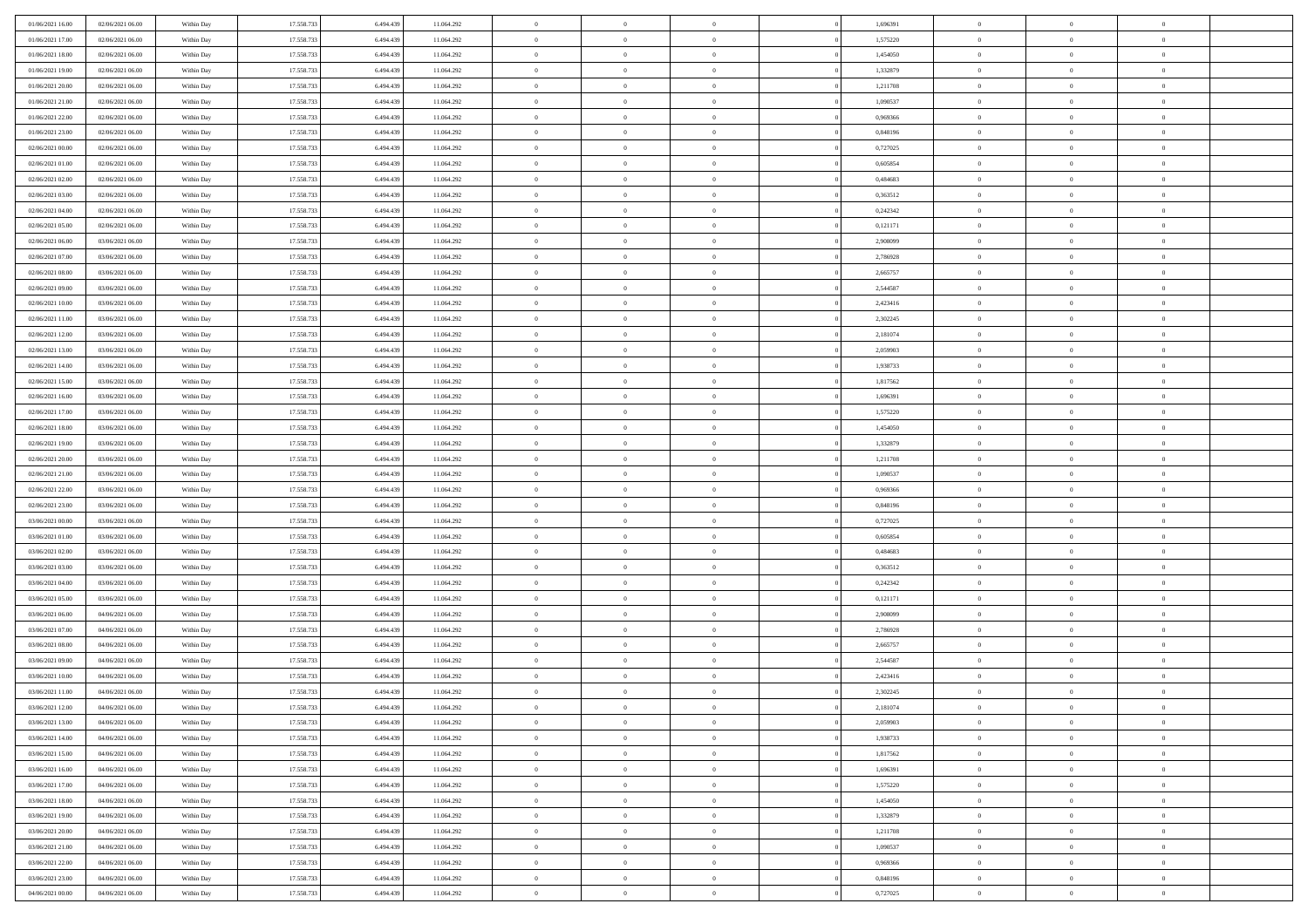| 04/06/2021 01:00                     | 04/06/2021 06:00                     | Within Day               | 17.558.733               | 6.494.439              | 11.064.292               | $\,$ 0                   | $\overline{0}$                   | $\theta$                         |          | 0,605854             | $\bf{0}$                 | $\overline{0}$                   | $\,0\,$                          |  |
|--------------------------------------|--------------------------------------|--------------------------|--------------------------|------------------------|--------------------------|--------------------------|----------------------------------|----------------------------------|----------|----------------------|--------------------------|----------------------------------|----------------------------------|--|
| 04/06/2021 02:00                     | 04/06/2021 06:00                     | Within Day               | 17.558.733               | 6,494.43               | 11.064.292               | $\overline{0}$           | $\overline{0}$                   | $\overline{0}$                   |          | 0.484683             | $\overline{0}$           | $\overline{0}$                   | $\theta$                         |  |
| 04/06/2021 03:00                     | 04/06/2021 06:00                     | Within Dav               | 17.558.733               | 6.494.439              | 11.064.292               | $\mathbf{0}$             | $\overline{0}$                   | $\overline{0}$                   |          | 0,363512             | $\mathbf{0}$             | $\overline{0}$                   | $\overline{0}$                   |  |
| 04/06/2021 04:00                     | 04/06/2021 06:00                     | Within Day               | 17.558.733               | 6.494.439              | 11.064.292               | $\bf{0}$                 | $\overline{0}$                   | $\bf{0}$                         |          | 0,242342             | $\bf{0}$                 | $\overline{0}$                   | $\,0\,$                          |  |
| 04/06/2021 05:00                     | 04/06/2021 06:00                     | Within Day               | 17.558.733               | 6,494,439              | 11.064.292               | $\bf{0}$                 | $\overline{0}$                   | $\overline{0}$                   |          | 0,121171             | $\bf{0}$                 | $\bf{0}$                         | $\,0\,$                          |  |
| 04/06/2021 06:00                     | 05/06/2021 06:00                     | Within Dav               | 17.558.733               | 6.494.439              | 11.064.292               | $\mathbf{0}$             | $\overline{0}$                   | $\overline{0}$                   |          | 2,908099             | $\mathbf{0}$             | $\overline{0}$                   | $\overline{0}$                   |  |
| 04/06/2021 07.00                     | 05/06/2021 06:00                     | Within Day               | 17.558.733               | 6.494.439              | 11.064.292               | $\bf{0}$                 | $\overline{0}$                   | $\overline{0}$                   |          | 2,786928             | $\bf{0}$                 | $\overline{0}$                   | $\,0\,$                          |  |
| 04/06/2021 08:00                     | 05/06/2021 06:00                     | Within Day               | 17.558.733               | 6,494,439              | 11.064.292               | $\theta$                 | $\overline{0}$                   | $\overline{0}$                   |          | 2,665757             | $\,$ 0 $\,$              | $\overline{0}$                   | $\theta$                         |  |
| 04/06/2021 09:00                     | 05/06/2021 06:00                     | Within Day               | 17.558.733               | 6.494.439              | 11.064.292               | $\mathbf{0}$             | $\overline{0}$                   | $\overline{0}$                   |          | 2,544587             | $\mathbf{0}$             | $\bf{0}$                         | $\overline{0}$                   |  |
| 04/06/2021 10:00                     | 05/06/2021 06:00                     | Within Day               | 17.558.733               | 6.494.439              | 11.064.292               | $\bf{0}$                 | $\overline{0}$                   | $\theta$                         |          | 2,423416             | $\bf{0}$                 | $\overline{0}$                   | $\,0\,$                          |  |
| 04/06/2021 11:00                     | 05/06/2021 06:00                     | Within Day               | 17.558.733               | 6,494,439              | 11.064.292               | $\overline{0}$           | $\overline{0}$                   | $\overline{0}$                   |          | 2,302245             | $\bf{0}$                 | $\overline{0}$                   | $\theta$                         |  |
| 04/06/2021 12:00                     | 05/06/2021 06:00                     | Within Dav               | 17.558.733               | 6.494.439              | 11.064.292               | $\mathbf{0}$             | $\overline{0}$                   | $\overline{0}$                   |          | 2,181074             | $\mathbf{0}$             | $\overline{0}$                   | $\overline{0}$                   |  |
| 04/06/2021 13:00                     | 05/06/2021 06:00                     | Within Day               | 17.558.733               | 6.494.439              | 11.064.292               | $\bf{0}$                 | $\overline{0}$                   | $\bf{0}$                         |          | 2,059903             | $\bf{0}$                 | $\overline{0}$                   | $\bf{0}$                         |  |
| 04/06/2021 14:00                     | 05/06/2021 06:00                     | Within Day               | 17.558.733               | 6,494,439              | 11.064.292               | $\bf{0}$                 | $\overline{0}$                   | $\overline{0}$                   |          | 1,938733             | $\bf{0}$                 | $\theta$                         | $\,0\,$                          |  |
| 04/06/2021 15:00                     | 05/06/2021 06:00                     | Within Dav               | 17.558.733               | 6.494.439              | 11.064.292               | $\mathbf{0}$             | $\overline{0}$                   | $\overline{0}$                   |          | 1,817562             | $\mathbf{0}$             | $\overline{0}$                   | $\overline{0}$                   |  |
| 04/06/2021 16:00                     | 05/06/2021 06:00                     | Within Day               | 17.558.733               | 6.494.439              | 11.064.292               | $\bf{0}$                 | $\overline{0}$                   | $\overline{0}$                   |          | 1,696391             | $\bf{0}$                 | $\overline{0}$                   | $\,0\,$                          |  |
| 04/06/2021 17.00                     | 05/06/2021 06:00                     | Within Day               | 17.558.733               | 6,494,439              | 11.064.292               | $\overline{0}$           | $\overline{0}$                   | $\overline{0}$                   |          | 1,575220             | $\bf{0}$                 | $\overline{0}$                   | $\theta$                         |  |
| 04/06/2021 18:00                     | 05/06/2021 06:00                     | Within Day               | 17.558.733               | 6.494.439              | 11.064.292               | $\mathbf{0}$             | $\overline{0}$                   | $\overline{0}$                   |          | 1,454050             | $\mathbf{0}$             | $\overline{0}$                   | $\overline{0}$                   |  |
| 04/06/2021 19:00                     | 05/06/2021 06:00                     | Within Day               | 17.558.733               | 6.494.439              | 11.064.292               | $\,$ 0                   | $\bf{0}$                         | $\overline{0}$                   |          | 1,332879             | $\bf{0}$                 | $\overline{0}$                   | $\,0\,$                          |  |
| 04/06/2021 20:00                     | 05/06/2021 06:00                     | Within Day               | 17.558.733               | 6,494,439              | 11.064.292               | $\overline{0}$           | $\overline{0}$                   | $\overline{0}$                   |          | 1,211708             | $\bf{0}$                 | $\overline{0}$                   | $\overline{0}$                   |  |
| 04/06/2021 21:00                     | 05/06/2021 06:00                     | Within Dav               | 17.558.733               | 6.494.439              | 11.064.292               | $\mathbf{0}$             | $\overline{0}$                   | $\overline{0}$                   |          | 1,090537             | $\mathbf{0}$             | $\overline{0}$                   | $\overline{0}$                   |  |
| 04/06/2021 22.00                     | 05/06/2021 06:00                     | Within Day               | 17.558.733               | 6.494.439              | 11.064.292               | $\bf{0}$                 | $\overline{0}$                   | $\bf{0}$                         |          | 0,969366             | $\bf{0}$                 | $\overline{0}$                   | $\bf{0}$                         |  |
| 04/06/2021 23:00                     | 05/06/2021 06:00                     |                          | 17.558.733               | 6,494,439              | 11.064.292               | $\bf{0}$                 | $\bf{0}$                         | $\overline{0}$                   |          | 0,848196             | $\bf{0}$                 | $\bf{0}$                         | $\,0\,$                          |  |
| 05/06/2021 00:00                     | 05/06/2021 06:00                     | Within Day<br>Within Dav | 17.558.733               | 6.494.439              | 11.064.292               | $\mathbf{0}$             | $\overline{0}$                   | $\overline{0}$                   |          | 0,727025             | $\mathbf{0}$             | $\overline{0}$                   | $\overline{0}$                   |  |
| 05/06/2021 01:00                     | 05/06/2021 06:00                     | Within Day               | 17.558.733               | 6.494.439              | 11.064.292               | $\bf{0}$                 | $\bf{0}$                         | $\overline{0}$                   |          | 0,605854             | $\bf{0}$                 | $\overline{0}$                   | $\,0\,$                          |  |
|                                      |                                      |                          | 17.558.733               | 6,494,439              |                          | $\overline{0}$           | $\overline{0}$                   | $\overline{0}$                   |          | 0.484683             | $\bf{0}$                 | $\overline{0}$                   | $\overline{0}$                   |  |
| 05/06/2021 02:00<br>05/06/2021 03:00 | 05/06/2021 06:00<br>05/06/2021 06:00 | Within Day               |                          |                        | 11.064.292               | $\mathbf{0}$             |                                  |                                  |          |                      | $\mathbf{0}$             |                                  | $\overline{0}$                   |  |
| 05/06/2021 04:00                     | 05/06/2021 06:00                     | Within Day               | 17.558.733               | 6.494.439              | 11.064.292               |                          | $\overline{0}$                   | $\overline{0}$<br>$\overline{0}$ |          | 0,363512             |                          | $\overline{0}$<br>$\overline{0}$ |                                  |  |
|                                      |                                      | Within Day               | 17.558.733               | 6.494.439<br>6,494,439 | 11.064.292               | $\bf{0}$                 | $\bf{0}$                         |                                  |          | 0,242342             | $\bf{0}$                 | $\mathbf{0}$                     | $\,0\,$                          |  |
| 05/06/2021 05:00                     | 05/06/2021 06:00                     | Within Day               | 17.558.733               |                        | 11.064.292               | $\bf{0}$<br>$\mathbf{0}$ | $\bf{0}$                         | $\overline{0}$                   |          | 0,121171             | $\bf{0}$<br>$\mathbf{0}$ |                                  | $\overline{0}$<br>$\overline{0}$ |  |
| 05/06/2021 06:00                     | 06/06/2021 06:00                     | Within Dav               | 17.558.733               | 6.494.439              | 11.064.292               |                          | $\overline{0}$                   | $\overline{0}$                   |          | 2,908099             |                          | $\overline{0}$                   | $\theta$                         |  |
| 05/06/2021 07:00                     | 06/06/2021 06:00                     | Within Day               | 17.558.733<br>17.558.733 | 6.494.439              | 11.064.292               | $\bf{0}$<br>$\bf{0}$     | $\overline{0}$                   | $\theta$                         |          | 2,786928             | $\,$ 0<br>$\bf{0}$       | $\overline{0}$<br>$\mathbf{0}$   |                                  |  |
| 05/06/2021 08:00<br>05/06/2021 09:00 | 06/06/2021 06:00<br>06/06/2021 06:00 | Within Day<br>Within Dav | 17.558.733               | 6.494.439<br>6.494.439 | 11.064.292<br>11.064.292 | $\mathbf{0}$             | $\bf{0}$<br>$\overline{0}$       | $\overline{0}$<br>$\overline{0}$ |          | 2,665757<br>2,544587 | $\mathbf{0}$             | $\overline{0}$                   | $\bf{0}$<br>$\overline{0}$       |  |
|                                      |                                      |                          |                          |                        |                          | $\bf{0}$                 | $\overline{0}$                   | $\theta$                         |          |                      | $\,$ 0                   | $\overline{0}$                   | $\theta$                         |  |
| 05/06/2021 10:00<br>05/06/2021 11:00 | 06/06/2021 06:00<br>06/06/2021 06:00 | Within Day               | 17.558.733<br>17.558.733 | 6.494.439<br>6.494.439 | 11.064.292               | $\overline{0}$           | $\overline{0}$                   | $\overline{0}$                   |          | 2,423416<br>2,302245 | $\bf{0}$                 | $\overline{0}$                   | $\overline{0}$                   |  |
| 05/06/2021 12:00                     | 06/06/2021 06:00                     | Within Day<br>Within Day | 17.558.733               | 6.494.439              | 11.064.292<br>11.064.292 | $\mathbf{0}$             | $\overline{0}$                   | $\overline{0}$                   |          | 2,181074             | $\mathbf{0}$             | $\overline{0}$                   | $\overline{0}$                   |  |
| 05/06/2021 13:00                     | 06/06/2021 06:00                     | Within Day               | 17.558.733               | 6.494.439              | 11.064.292               | $\bf{0}$                 | $\overline{0}$                   | $\overline{0}$                   |          | 2,059903             | $\,$ 0                   | $\overline{0}$                   | $\theta$                         |  |
| 05/06/2021 14:00                     | 06/06/2021 06:00                     | Within Day               | 17.558.733               | 6,494,439              | 11.064.292               | $\bf{0}$                 | $\overline{0}$                   | $\overline{0}$                   |          | 1,938733             | $\bf{0}$                 | $\mathbf{0}$                     | $\bf{0}$                         |  |
| 05/06/2021 15:00                     | 06/06/2021 06:00                     | Within Dav               | 17.558.733               | 6.494.439              | 11.064.292               | $\mathbf{0}$             | $\overline{0}$                   | $\overline{0}$                   |          | 1,817562             | $\mathbf{0}$             | $\overline{0}$                   | $\overline{0}$                   |  |
| 05/06/2021 16:00                     | 06/06/2021 06:00                     | Within Day               | 17.558.733               | 6.494.439              | 11.064.292               | $\bf{0}$                 | $\overline{0}$                   | $\overline{0}$                   |          | 1,696391             | $\,$ 0                   | $\overline{0}$                   | $\theta$                         |  |
| 05/06/2021 17:00                     | 06/06/2021 06:00                     | Within Day               | 17.558.733               | 6.494.439              | 11.064.292               | $\bf{0}$                 | $\bf{0}$                         | $\overline{0}$                   |          | 1,575220             | $\bf{0}$                 | $\overline{0}$                   | $\bf{0}$                         |  |
| 05/06/2021 18:00                     | 06/06/2021 06:00                     | Within Dav               | 17.558.733               | 6.494.439              | 11.064.292               | $\mathbf{0}$             | $\overline{0}$                   | $\overline{0}$                   |          | 1,454050             | $\mathbf{0}$             | $\overline{0}$                   | $\overline{0}$                   |  |
| 05/06/2021 19:00                     | 06/06/2021 06:00                     | Within Day               | 17.558.733               | 6.494.439              | 11.064.292               | $\bf{0}$                 | $\overline{0}$                   | $\overline{0}$                   |          | 1,332879             | $\,$ 0                   | $\overline{0}$                   | $\theta$                         |  |
| 05/06/2021 20:00                     | 06/06/2021 06:00                     | Within Day               | 17.558.733               | 6.494.439              | 11.064.292               | $\bf{0}$                 | $\overline{0}$                   | $\overline{0}$                   |          | 1,211708             | $\,$ 0 $\,$              | $\overline{0}$                   | $\bf{0}$                         |  |
| 05/06/2021 21:00                     | 06/06/2021 06:00                     | Within Day               | 17.558.733               | 6.494.439              | 11.064.292               | $\bf{0}$                 | $\overline{0}$                   |                                  |          | 1,090537             | $\overline{0}$           | $\theta$                         | $\theta$                         |  |
| 05/06/2021 22.00                     | 06/06/2021 06:00                     | Within Day               | 17.558.733               | 6.494.439              | 11.064.292               | $\,0\,$                  | $\overline{0}$                   | $\overline{0}$                   |          | 0,969366             | $\,$ 0 $\,$              | $\overline{0}$                   | $\theta$                         |  |
| 05/06/2021 23.00                     | 06/06/2021 06:00                     | Within Day               | 17.558.733               | 6.494.439              | 11.064.292               | $\overline{0}$           | $\overline{0}$                   | $\overline{0}$                   |          | 0.848196             | $\overline{0}$           | $\overline{0}$                   | $\overline{0}$                   |  |
| 06/06/2021 00:00                     | 06/06/2021 06:00                     | Within Day               | 17.558.733               | 6.494.439              | 11.064.292               | $\bf{0}$                 | $\overline{0}$                   | $\overline{0}$                   |          | 0,727025             | $\overline{0}$           | $\bf{0}$                         | $\mathbf{0}$                     |  |
|                                      |                                      |                          |                          |                        |                          |                          |                                  |                                  | $\theta$ |                      | $\,$ 0 $\,$              | $\bf{0}$                         | $\,$ 0 $\,$                      |  |
| 06/06/2021 01:00<br>06/06/2021 02:00 | 06/06/2021 06:00<br>06/06/2021 06:00 | Within Day<br>Within Day | 17.558.733<br>17.558.733 | 6.494.439<br>6,494,439 | 11.064.292<br>11.064.292 | $\bf{0}$<br>$\bf{0}$     | $\overline{0}$<br>$\overline{0}$ | $\bf{0}$<br>$\overline{0}$       |          | 0,605854<br>0,484683 | $\,$ 0 $\,$              | $\overline{0}$                   | $\overline{0}$                   |  |
| 06/06/2021 03:00                     | 06/06/2021 06:00                     | Within Day               | 17.558.733               | 6.494.439              | 11.064.292               | $\bf{0}$                 | $\overline{0}$                   | $\overline{0}$                   |          | 0,363512             | $\mathbf{0}$             | $\overline{0}$                   | $\overline{0}$                   |  |
|                                      |                                      |                          |                          |                        |                          | $\,0\,$                  |                                  | $\overline{0}$                   | $\theta$ |                      | $\,$ 0 $\,$              | $\overline{0}$                   | $\overline{0}$                   |  |
| 06/06/2021 04:00                     | 06/06/2021 06:00                     | Within Day               | 17.558.733<br>17.558.733 | 6.494.439<br>6.494.439 | 11.064.292               | $\bf{0}$                 | $\overline{0}$<br>$\overline{0}$ | $\overline{0}$                   |          | 0,242342             | $\overline{0}$           | $\overline{0}$                   |                                  |  |
| 06/06/2021 05:00<br>06/06/2021 06:00 | 06/06/2021 06:00<br>07/06/2021 06:00 | Within Day<br>Within Day | 17.558.733               | 6.494.439              | 11.064.292<br>11.064.292 | $\bf{0}$                 | $\overline{0}$                   | $\overline{0}$                   |          | 0,121171<br>2,908099 | $\mathbf{0}$             | $\overline{0}$                   | $\overline{0}$<br>$\mathbf{0}$   |  |
|                                      |                                      |                          |                          |                        |                          | $\,0\,$                  | $\overline{0}$                   | $\overline{0}$                   |          |                      | $\,$ 0 $\,$              | $\overline{0}$                   | $\theta$                         |  |
| 06/06/2021 07:00<br>06/06/2021 08:00 | 07/06/2021 06:00<br>07/06/2021 06:00 | Within Day               | 17.558.733               | 6.494.439<br>6,494,439 | 11.064.292               |                          |                                  |                                  |          | 2,786928             |                          |                                  |                                  |  |
|                                      |                                      | Within Day               | 17.558.733               |                        | 11.064.292               | $\bf{0}$                 | $\overline{0}$                   | $\overline{0}$                   |          | 2,665757             | $\bf{0}$                 | $\mathbf{0}$                     | $\overline{0}$                   |  |
| 06/06/2021 09:00                     | 07/06/2021 06:00                     | Within Day               | 17.558.733               | 6.494.439              | 11.064.292               | $\overline{0}$           | $\overline{0}$                   | $\overline{0}$                   |          | 2,544587             | $\mathbf{0}$             | $\overline{0}$                   | $\overline{0}$                   |  |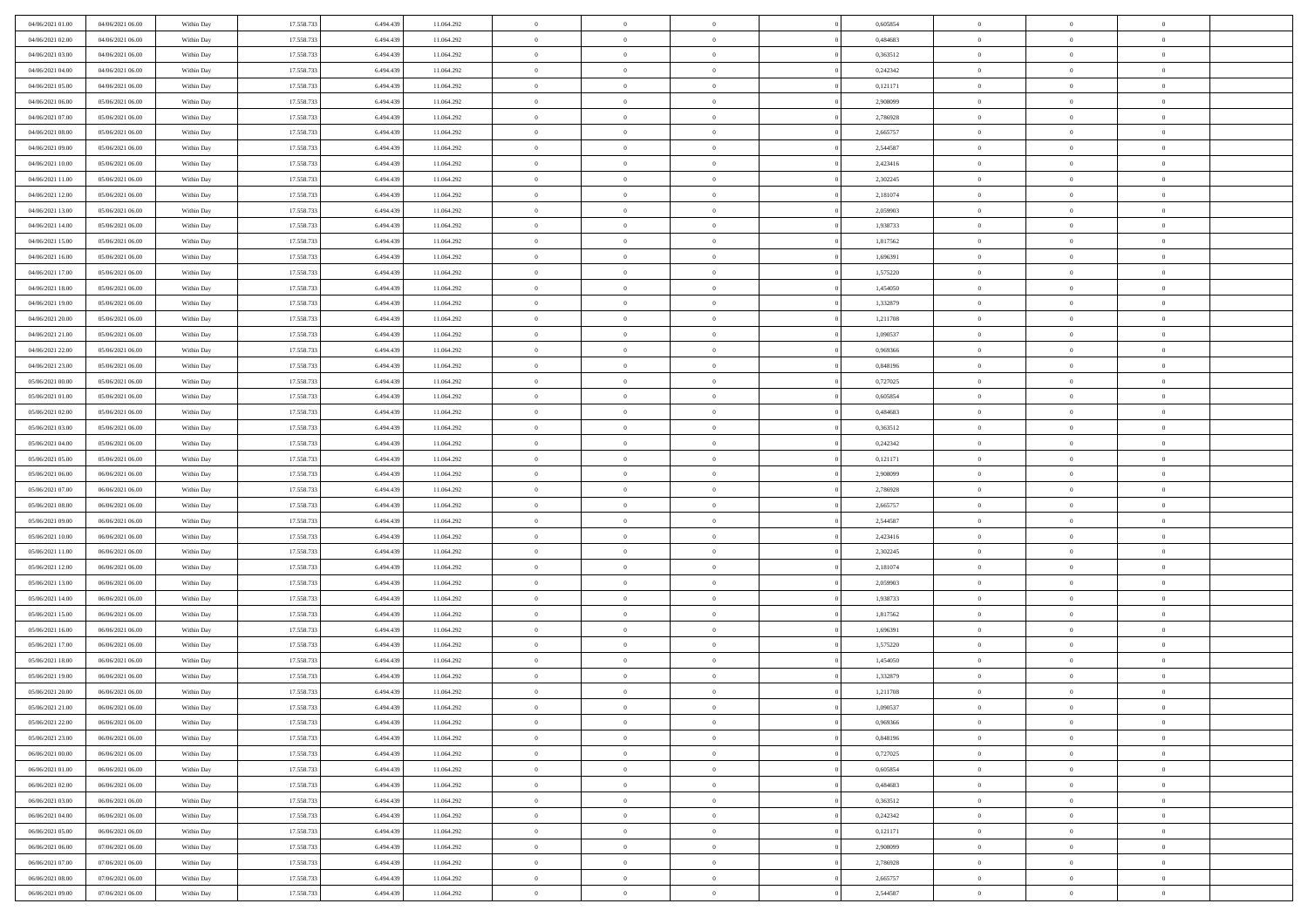| 06/06/2021 11:00                     | 07/06/2021 06:00                     | Within Day | 17.558.733               | 6.494.439              | 11.064.292 | $\,$ 0         | $\overline{0}$ | $\overline{0}$ |          | 2,302245 | $\bf{0}$                 | $\overline{0}$ | $\,0\,$        |  |
|--------------------------------------|--------------------------------------|------------|--------------------------|------------------------|------------|----------------|----------------|----------------|----------|----------|--------------------------|----------------|----------------|--|
| 06/06/2021 12:00                     | 07/06/2021 06:00                     | Within Day | 17.558.733               | 6,494,439              | 11.064.292 | $\overline{0}$ | $\overline{0}$ | $\overline{0}$ |          | 2,181074 | $\overline{0}$           | $\overline{0}$ | $\theta$       |  |
| 06/06/2021 13:00                     | 07/06/2021 06:00                     | Within Dav | 17.558.733               | 6.494.439              | 11.064.292 | $\mathbf{0}$   | $\overline{0}$ | $\overline{0}$ |          | 2,059903 | $\mathbf{0}$             | $\overline{0}$ | $\overline{0}$ |  |
| 06/06/2021 14:00                     | 07/06/2021 06:00                     | Within Day | 17.558.733               | 6.494.439              | 11.064.292 | $\bf{0}$       | $\overline{0}$ | $\bf{0}$       |          | 1,938733 | $\bf{0}$                 | $\overline{0}$ | $\bf{0}$       |  |
| 06/06/2021 15:00                     | 07/06/2021 06:00                     | Within Day | 17.558.733               | 6,494,439              | 11.064.292 | $\bf{0}$       | $\overline{0}$ | $\overline{0}$ |          | 1,817562 | $\bf{0}$                 | $\bf{0}$       | $\,0\,$        |  |
| 06/06/2021 16:00                     | 07/06/2021 06:00                     | Within Dav | 17.558.733               | 6.494.439              | 11.064.292 | $\mathbf{0}$   | $\overline{0}$ | $\overline{0}$ |          | 1,696391 | $\mathbf{0}$             | $\overline{0}$ | $\overline{0}$ |  |
| 06/06/2021 17:00                     | 07/06/2021 06:00                     | Within Day | 17.558.733               | 6.494.439              | 11.064.292 | $\bf{0}$       | $\overline{0}$ | $\overline{0}$ |          | 1,575220 | $\bf{0}$                 | $\overline{0}$ | $\,0\,$        |  |
| 06/06/2021 18:00                     | 07/06/2021 06:00                     | Within Day | 17.558.733               | 6,494,439              | 11.064.292 | $\overline{0}$ | $\overline{0}$ | $\overline{0}$ |          | 1,454050 | $\,$ 0 $\,$              | $\overline{0}$ | $\theta$       |  |
| 06/06/2021 19:00                     | 07/06/2021 06:00                     | Within Day | 17.558.733               | 6.494.439              | 11.064.292 | $\mathbf{0}$   | $\overline{0}$ | $\overline{0}$ |          | 1,332879 | $\mathbf{0}$             | $\overline{0}$ | $\overline{0}$ |  |
| 06/06/2021 20:00                     | 07/06/2021 06:00                     |            | 17.558.733               | 6.494.439              | 11.064.292 | $\bf{0}$       | $\overline{0}$ | $\overline{0}$ |          | 1,211708 | $\bf{0}$                 | $\overline{0}$ | $\,0\,$        |  |
|                                      |                                      | Within Day |                          | 6,494,439              |            | $\overline{0}$ | $\overline{0}$ |                |          |          |                          | $\overline{0}$ | $\theta$       |  |
| 06/06/2021 21:00<br>06/06/2021 22:00 | 07/06/2021 06:00<br>07/06/2021 06:00 | Within Day | 17.558.733               |                        | 11.064.292 | $\mathbf{0}$   |                | $\overline{0}$ |          | 1,090537 | $\bf{0}$<br>$\mathbf{0}$ |                | $\overline{0}$ |  |
|                                      |                                      | Within Dav | 17.558.733               | 6.494.439              | 11.064.292 |                | $\overline{0}$ | $\overline{0}$ |          | 0,969366 |                          | $\overline{0}$ |                |  |
| 06/06/2021 23.00                     | 07/06/2021 06:00                     | Within Day | 17.558.733               | 6.494.439              | 11.064.292 | $\bf{0}$       | $\overline{0}$ | $\bf{0}$       |          | 0,848196 | $\bf{0}$                 | $\overline{0}$ | $\overline{0}$ |  |
| 07/06/2021 00:00                     | 07/06/2021 06:00                     | Within Day | 17.558.733               | 6,494,439              | 11.064.292 | $\bf{0}$       | $\overline{0}$ | $\overline{0}$ |          | 0,727025 | $\bf{0}$                 | $\theta$       | $\,0\,$        |  |
| 07/06/2021 01:00                     | 07/06/2021 06:00                     | Within Dav | 17.558.733               | 6.494.439              | 11.064.292 | $\mathbf{0}$   | $\overline{0}$ | $\overline{0}$ |          | 0,605854 | $\mathbf{0}$             | $\overline{0}$ | $\overline{0}$ |  |
| 07/06/2021 02.00                     | 07/06/2021 06:00                     | Within Day | 17.558.733               | 6.494.439              | 11.064.292 | $\bf{0}$       | $\bf{0}$       | $\overline{0}$ |          | 0,484683 | $\bf{0}$                 | $\overline{0}$ | $\,0\,$        |  |
| 07/06/2021 03:00                     | 07/06/2021 06:00                     | Within Day | 17.558.733               | 6,494,439              | 11.064.292 | $\overline{0}$ | $\overline{0}$ | $\overline{0}$ |          | 0.363512 | $\,$ 0 $\,$              | $\overline{0}$ | $\theta$       |  |
| 07/06/2021 04:00                     | 07/06/2021 06:00                     | Within Day | 17.558.733               | 6.494.439              | 11.064.292 | $\mathbf{0}$   | $\overline{0}$ | $\overline{0}$ |          | 0,242342 | $\mathbf{0}$             | $\overline{0}$ | $\overline{0}$ |  |
| 07/06/2021 05:00                     | 07/06/2021 06:00                     | Within Day | 17.558.733               | 6.494.439              | 11.064.292 | $\,$ 0         | $\bf{0}$       | $\overline{0}$ |          | 0,121171 | $\bf{0}$                 | $\overline{0}$ | $\,0\,$        |  |
| 07/06/2021 06:00                     | 08/06/2021 06:00                     | Within Day | 17.558.733               | 6,494,439              | 11.064.292 | $\overline{0}$ | $\overline{0}$ | $\overline{0}$ |          | 2,908099 | $\bf{0}$                 | $\overline{0}$ | $\overline{0}$ |  |
| 07/06/2021 07:00                     | 08/06/2021 06:00                     | Within Dav | 17.558.733               | 6.494.439              | 11.064.292 | $\mathbf{0}$   | $\overline{0}$ | $\overline{0}$ |          | 2,786928 | $\mathbf{0}$             | $\overline{0}$ | $\overline{0}$ |  |
| 07/06/2021 08:00                     | 08/06/2021 06:00                     | Within Day | 17.558.733               | 6.494.439              | 11.064.292 | $\bf{0}$       | $\overline{0}$ | $\bf{0}$       |          | 2,665757 | $\bf{0}$                 | $\overline{0}$ | $\bf{0}$       |  |
| 07/06/2021 09:00                     | 08/06/2021 06:00                     | Within Day | 17.558.733               | 6,494,439              | 11.064.292 | $\bf{0}$       | $\bf{0}$       | $\overline{0}$ |          | 2,544587 | $\bf{0}$                 | $\overline{0}$ | $\,0\,$        |  |
| 07/06/2021 10:00                     | 08/06/2021 06:00                     | Within Dav | 17.558.733               | 6.494.439              | 11.064.292 | $\mathbf{0}$   | $\overline{0}$ | $\overline{0}$ |          | 2,423416 | $\mathbf{0}$             | $\overline{0}$ | $\overline{0}$ |  |
| 07/06/2021 11:00                     | 08/06/2021 06:00                     | Within Day | 17.558.733               | 6.494.439              | 11.064.292 | $\bf{0}$       | $\bf{0}$       | $\overline{0}$ |          | 2,302245 | $\bf{0}$                 | $\overline{0}$ | $\,0\,$        |  |
| 07/06/2021 12:00                     | 08/06/2021 06:00                     | Within Day | 17.558.733               | 6,494,439              | 11.064.292 | $\overline{0}$ | $\overline{0}$ | $\overline{0}$ |          | 2,181074 | $\bf{0}$                 | $\overline{0}$ | $\overline{0}$ |  |
| 07/06/2021 13:00                     | 08/06/2021 06:00                     | Within Day | 17.558.733               | 6.494.439              | 11.064.292 | $\mathbf{0}$   | $\overline{0}$ | $\overline{0}$ |          | 2,059903 | $\mathbf{0}$             | $\overline{0}$ | $\overline{0}$ |  |
| 07/06/2021 14:00                     | 08/06/2021 06:00                     | Within Day | 17.558.733               | 6.494.439              | 11.064.292 | $\bf{0}$       | $\bf{0}$       | $\overline{0}$ |          | 1,938733 | $\bf{0}$                 | $\overline{0}$ | $\,0\,$        |  |
| 07/06/2021 15:00                     | 08/06/2021 06:00                     | Within Day | 17.558.733               | 6,494,439              | 11.064.292 | $\bf{0}$       | $\bf{0}$       | $\overline{0}$ |          | 1,817562 | $\bf{0}$                 | $\overline{0}$ | $\overline{0}$ |  |
| 07/06/2021 16:00                     | 08/06/2021 06:00                     | Within Dav | 17.558.733               | 6.494.439              | 11.064.292 | $\mathbf{0}$   | $\overline{0}$ | $\overline{0}$ |          | 1,696391 | $\mathbf{0}$             | $\overline{0}$ | $\overline{0}$ |  |
| 07/06/2021 17:00                     | 08/06/2021 06:00                     | Within Day | 17.558.733               | 6.494.439              | 11.064.292 | $\bf{0}$       | $\overline{0}$ | $\overline{0}$ |          | 1,575220 | $\,$ 0                   | $\overline{0}$ | $\theta$       |  |
| 07/06/2021 18:00                     | 08/06/2021 06:00                     | Within Day | 17.558.733               | 6.494.439              | 11.064.292 | $\bf{0}$       | $\bf{0}$       | $\overline{0}$ |          | 1,454050 | $\bf{0}$                 | $\mathbf{0}$   | $\overline{0}$ |  |
| 07/06/2021 19:00                     | 08/06/2021 06:00                     | Within Dav | 17.558.733               | 6.494.439              | 11.064.292 | $\mathbf{0}$   | $\overline{0}$ | $\overline{0}$ |          | 1,332879 | $\mathbf{0}$             | $\overline{0}$ | $\overline{0}$ |  |
| 07/06/2021 20:00                     | 08/06/2021 06:00                     | Within Day | 17.558.733               | 6.494.439              | 11.064.292 | $\bf{0}$       | $\overline{0}$ | $\overline{0}$ |          | 1,211708 | $\,$ 0                   | $\overline{0}$ | $\theta$       |  |
| 07/06/2021 21:00                     | 08/06/2021 06:00                     | Within Day | 17.558.733               | 6.494.439              | 11.064.292 | $\overline{0}$ | $\overline{0}$ | $\overline{0}$ |          | 1,090537 | $\bf{0}$                 | $\overline{0}$ | $\overline{0}$ |  |
| 07/06/2021 22:00                     | 08/06/2021 06:00                     | Within Day | 17.558.733               | 6.494.439              | 11.064.292 | $\mathbf{0}$   | $\overline{0}$ | $\overline{0}$ |          | 0,969366 | $\mathbf{0}$             | $\overline{0}$ | $\overline{0}$ |  |
| 07/06/2021 23:00                     | 08/06/2021 06:00                     | Within Day | 17.558.733               | 6.494.439              | 11.064.292 | $\bf{0}$       | $\overline{0}$ | $\theta$       |          | 0,848196 | $\,$ 0                   | $\overline{0}$ | $\theta$       |  |
| 08/06/2021 00:00                     | 08/06/2021 06:00                     | Within Day | 17.558.733               | 6,494,439              | 11.064.292 | $\bf{0}$       | $\overline{0}$ | $\overline{0}$ |          | 0,727025 | $\bf{0}$                 | $\mathbf{0}$   | $\bf{0}$       |  |
| 08/06/2021 01:00                     | 08/06/2021 06:00                     | Within Dav | 17.558.733               | 6.494.439              | 11.064.292 | $\mathbf{0}$   | $\overline{0}$ | $\overline{0}$ |          | 0,605854 | $\mathbf{0}$             | $\overline{0}$ | $\overline{0}$ |  |
| 08/06/2021 02:00                     | 08/06/2021 06:00                     | Within Day | 17.558.733               | 6.494.439              | 11.064.292 | $\bf{0}$       | $\overline{0}$ | $\theta$       |          | 0,484683 | $\,$ 0                   | $\overline{0}$ | $\theta$       |  |
| 08/06/2021 03:00                     | 08/06/2021 06:00                     | Within Day | 17.558.733               | 6.494.439              | 11.064.292 | $\bf{0}$       | $\overline{0}$ | $\overline{0}$ |          | 0,363512 | $\bf{0}$                 | $\overline{0}$ | $\bf{0}$       |  |
| 08/06/2021 04:00                     | 08/06/2021 06:00                     | Within Dav | 17.558.733               | 6.494.439              | 11.064.292 | $\mathbf{0}$   | $\overline{0}$ | $\overline{0}$ |          | 0,242342 | $\mathbf{0}$             | $\overline{0}$ | $\overline{0}$ |  |
| 08/06/2021 05:00                     | 08/06/2021 06:00                     | Within Day | 17.558.733               | 6.494.439              | 11.064.292 | $\bf{0}$       | $\overline{0}$ | $\theta$       |          | 0,121171 | $\,$ 0                   | $\overline{0}$ | $\theta$       |  |
| 08/06/2021 06:00                     | 09/06/2021 06:00                     | Within Day | 17.558.733               | 6.494.439              | 11.064.292 | $\bf{0}$       | $\overline{0}$ | $\overline{0}$ |          | 2.908099 | $\,$ 0 $\,$              | $\overline{0}$ | $\bf{0}$       |  |
| 08/06/2021 07:00                     | 09/06/2021 06:00                     | Within Day | 17.558.733               | 6.494.439              | 11.064.292 | $\bf{0}$       | $\overline{0}$ |                |          | 2,786928 | $\overline{0}$           | $\theta$       | $\theta$       |  |
| 08/06/2021 08:00                     | 09/06/2021 06:00                     | Within Day | 17.558.733               | 6.494.439              | 11.064.292 | $\,0\,$        | $\overline{0}$ | $\theta$       |          | 2,665757 | $\,$ 0 $\,$              | $\overline{0}$ | $\theta$       |  |
| 08/06/2021 09:00                     | 09/06/2021 06:00                     | Within Day | 17.558.733               | 6.494.439              | 11.064.292 | $\overline{0}$ | $\overline{0}$ | $\overline{0}$ |          | 2,544587 | $\overline{0}$           | $\overline{0}$ | $\overline{0}$ |  |
| 08/06/2021 10:00                     | 09/06/2021 06:00                     | Within Day | 17.558.733               | 6.494.439              | 11.064.292 | $\bf{0}$       | $\overline{0}$ | $\overline{0}$ |          | 2,423416 | $\overline{0}$           | $\bf{0}$       | $\mathbf{0}$   |  |
| 08/06/2021 11:00                     | 09/06/2021 06:00                     | Within Day | 17.558.733               | 6.494.439              | 11.064.292 | $\bf{0}$       | $\overline{0}$ | $\bf{0}$       | $\theta$ | 2,302245 | $\,$ 0 $\,$              | $\bf{0}$       | $\,$ 0 $\,$    |  |
| 08/06/2021 12:00                     | 09/06/2021 06:00                     | Within Day | 17.558.733               | 6,494,439              | 11.064.292 | $\bf{0}$       | $\overline{0}$ | $\overline{0}$ |          | 2,181074 | $\,$ 0 $\,$              | $\overline{0}$ | $\overline{0}$ |  |
| 08/06/2021 13:00                     | 09/06/2021 06:00                     | Within Day | 17.558.733               | 6.494.439              | 11.064.292 | $\bf{0}$       | $\overline{0}$ | $\overline{0}$ |          | 2,059903 | $\mathbf{0}$             | $\overline{0}$ | $\overline{0}$ |  |
|                                      |                                      |            |                          |                        |            | $\,0\,$        | $\overline{0}$ | $\overline{0}$ | $\theta$ |          | $\,$ 0 $\,$              | $\overline{0}$ | $\overline{0}$ |  |
| 08/06/2021 14:00                     | 09/06/2021 06:00                     | Within Day | 17.558.733<br>17.558.733 | 6.494.439<br>6.494.439 | 11.064.292 | $\bf{0}$       | $\overline{0}$ | $\overline{0}$ |          | 1,938733 | $\overline{0}$           | $\overline{0}$ |                |  |
| 08/06/2021 15:00                     | 09/06/2021 06:00                     | Within Day |                          |                        | 11.064.292 |                |                |                |          | 1,817562 |                          |                | $\overline{0}$ |  |
| 08/06/2021 16:00                     | 09/06/2021 06:00                     | Within Day | 17.558.733               | 6.494.439              | 11.064.292 | $\bf{0}$       | $\overline{0}$ | $\overline{0}$ |          | 1,696391 | $\mathbf{0}$             | $\overline{0}$ | $\mathbf{0}$   |  |
| 08/06/2021 17:00                     | 09/06/2021 06:00                     | Within Day | 17.558.733               | 6.494.439              | 11.064.292 | $\,0\,$        | $\overline{0}$ | $\overline{0}$ |          | 1,575220 | $\,$ 0 $\,$              | $\overline{0}$ | $\theta$       |  |
| 08/06/2021 18:00                     | 09/06/2021 06:00                     | Within Day | 17.558.733               | 6,494,439              | 11.064.292 | $\bf{0}$       | $\overline{0}$ | $\overline{0}$ |          | 1,454050 | $\bf{0}$                 | $\mathbf{0}$   | $\overline{0}$ |  |
| 08/06/2021 19:00                     | 09/06/2021 06:00                     | Within Day | 17.558.733               | 6.494.439              | 11.064.292 | $\overline{0}$ | $\overline{0}$ | $\overline{0}$ |          | 1,332879 | $\mathbf{0}$             | $\overline{0}$ | $\overline{0}$ |  |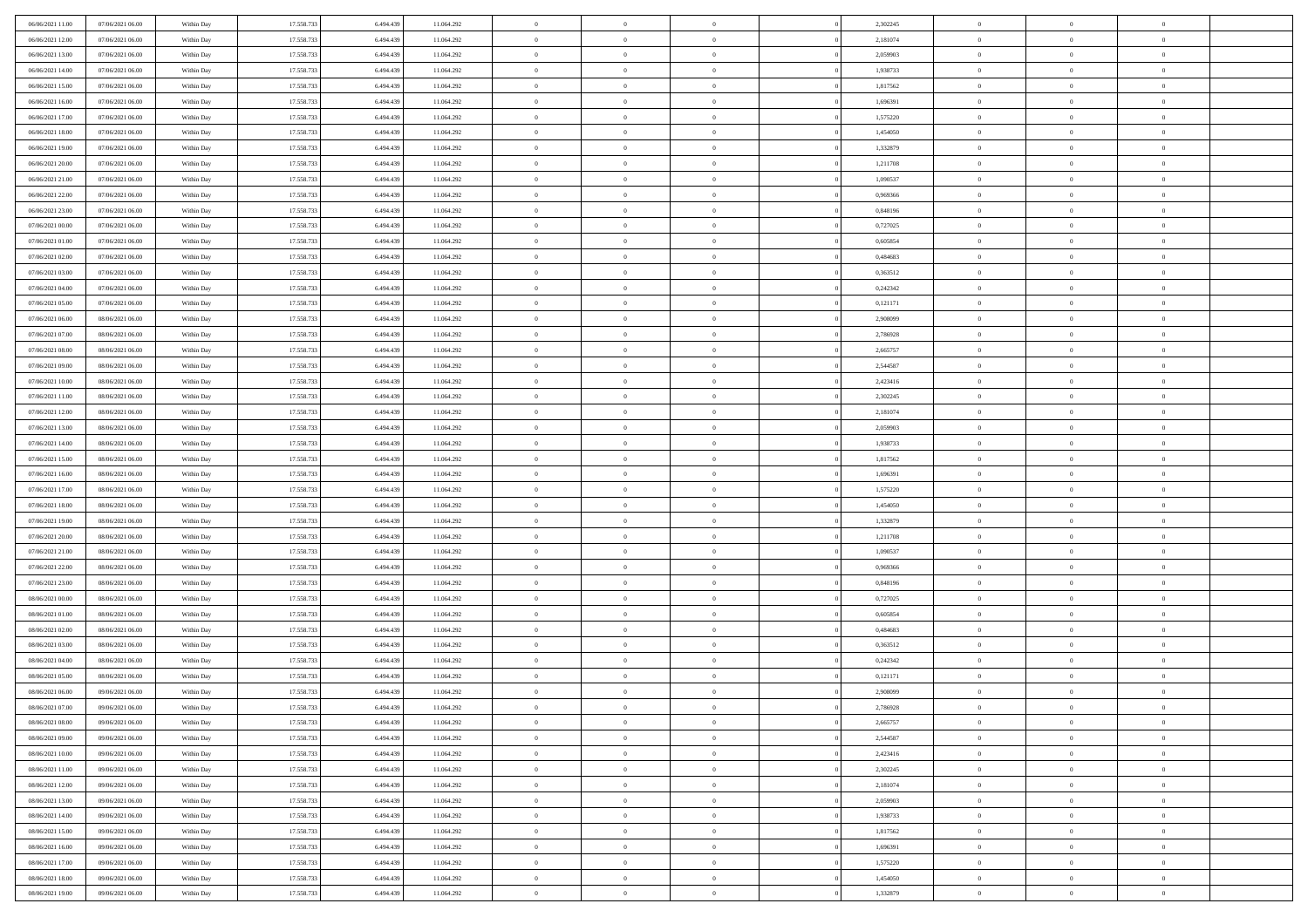| 08/06/2021 20:00 | 09/06/2021 06:00 | Within Day | 17.558.733 | 6.494.439 | 11.064.292     | $\overline{0}$ | $\overline{0}$ | $\Omega$       | 1,211708 | $\bf{0}$       | $\mathbf{0}$   | $\bf{0}$       |  |
|------------------|------------------|------------|------------|-----------|----------------|----------------|----------------|----------------|----------|----------------|----------------|----------------|--|
| 08/06/2021 21:00 | 09/06/2021 06:00 | Within Day | 17.558.733 | 6.494.439 | 11.064.292     | $\mathbf{0}$   | $\overline{0}$ | $\overline{0}$ | 1,090537 | $\overline{0}$ | $\overline{0}$ | $\theta$       |  |
| 08/06/2021 22:00 | 09/06/2021 06:00 | Within Day | 17.558.733 | 6.494.439 | 11.064.292     | $\,$ 0         | $\overline{0}$ | $\bf{0}$       | 0,969366 | $\,$ 0         | $\overline{0}$ | $\,$ 0 $\,$    |  |
| 08/06/2021 23:00 | 09/06/2021 06:00 | Within Day | 17.558.733 | 6,494,439 | 11.064.292     | $\bf{0}$       | $\overline{0}$ | $\Omega$       | 0.848196 | $\bf{0}$       | $\mathbf{0}$   | $\theta$       |  |
| 09/06/2021 00:00 | 09/06/2021 06:00 | Within Day | 17.558.733 | 6.494.439 | 11.064.292     | $\bf{0}$       | $\overline{0}$ | $\overline{0}$ | 0,727025 | $\mathbf{0}$   | $\overline{0}$ | $\overline{0}$ |  |
| 09/06/2021 01:00 | 09/06/2021 06:00 | Within Day | 17.558.733 | 6.494.439 | 11.064.292     | $\bf{0}$       | $\overline{0}$ | $\bf{0}$       | 0,605854 | $\,$ 0         | $\overline{0}$ | $\,$ 0 $\,$    |  |
| 09/06/2021 02:00 | 09/06/2021 06:00 | Within Day | 17.558.733 | 6.494.439 | 11.064.292     | $\bf{0}$       | $\overline{0}$ | $\overline{0}$ | 0.484683 | $\theta$       | $\overline{0}$ | $\theta$       |  |
| 09/06/2021 03:00 | 09/06/2021 06:00 | Within Day | 17.558.733 | 6.494.439 | 11.064.292     | $\overline{0}$ | $\overline{0}$ | $\overline{0}$ | 0,363512 | $\mathbf{0}$   | $\overline{0}$ | $\overline{0}$ |  |
| 09/06/2021 04:00 | 09/06/2021 06:00 | Within Day | 17.558.733 | 6.494.439 | 11.064.292     | $\bf{0}$       | $\overline{0}$ | $\bf{0}$       | 0,242342 | $\,$ 0         | $\overline{0}$ | $\,$ 0 $\,$    |  |
| 09/06/2021 05:00 | 09/06/2021 06:00 | Within Day | 17.558.733 | 6,494,439 | 11.064.292     | $\bf{0}$       | $\overline{0}$ | $\Omega$       | 0,121171 | $\theta$       | $\mathbf{0}$   | $\theta$       |  |
| 09/06/2021 06:00 | 10/06/2021 06:00 | Within Day | 17.558.733 | 6.494.439 | $\overline{0}$ | $\bf{0}$       | $\overline{0}$ | $\overline{0}$ | 2,908099 | $\mathbf{0}$   | $\overline{0}$ | $\overline{0}$ |  |
| 10/06/2021 06:00 | 11/06/2021 06:00 | Within Day | 17.558.733 | 6.494.439 | 11.064.292     | $\bf{0}$       | $\overline{0}$ | $\bf{0}$       | 2,908099 | $\,$ 0         | $\overline{0}$ | $\,$ 0 $\,$    |  |
| 10/06/2021 07:00 | 11/06/2021 06:00 | Within Day | 17.558.733 | 6,494,439 | 11.064.292     | $\theta$       | $\overline{0}$ | $\Omega$       | 2,786928 | $\overline{0}$ | $\mathbf{0}$   | $\theta$       |  |
| 10/06/2021 08:00 | 11/06/2021 06:00 | Within Day | 17.558.733 | 6.494.439 | 11.064.292     | $\overline{0}$ | $\overline{0}$ | $\overline{0}$ | 2,665757 | $\mathbf{0}$   | $\overline{0}$ | $\overline{0}$ |  |
| 10/06/2021 09:00 | 11/06/2021 06:00 | Within Day | 17.558.733 | 6.494.439 | 11.064.292     | $\bf{0}$       | $\overline{0}$ | $\bf{0}$       | 2,544587 | $\,$ 0         | $\overline{0}$ | $\,$ 0 $\,$    |  |
| 10/06/2021 10:00 | 11/06/2021 06:00 | Within Day | 17.558.733 | 6.494.439 | 11.064.292     | $\bf{0}$       | $\overline{0}$ | $\overline{0}$ | 2,423416 | $\theta$       | $\mathbf{0}$   | $\bf{0}$       |  |
| 10/06/2021 11:00 | 11/06/2021 06:00 | Within Day | 17.558.733 | 6.494.439 | 11.064.292     | $\overline{0}$ | $\overline{0}$ | $\overline{0}$ | 2,302245 | $\mathbf{0}$   | $\overline{0}$ | $\overline{0}$ |  |
| 10/06/2021 12:00 | 11/06/2021 06:00 | Within Day | 17.558.733 | 6.494.439 | 11.064.292     | $\bf{0}$       | $\overline{0}$ | $\bf{0}$       | 2,181074 | $\,$ 0         | $\overline{0}$ | $\,$ 0 $\,$    |  |
| 10/06/2021 13:00 | 11/06/2021 06:00 | Within Day | 17.558.733 | 6.494.439 | 11.064.292     | $\bf{0}$       | $\overline{0}$ | $\Omega$       | 2.059903 | $\theta$       | $\mathbf{0}$   | $\theta$       |  |
| 10/06/2021 14:00 | 11/06/2021 06:00 | Within Day | 17.558.733 | 6.494.439 | 11.064.292     | $\overline{0}$ | $\overline{0}$ | $\overline{0}$ | 1,938733 | $\mathbf{0}$   | $\overline{0}$ | $\overline{0}$ |  |
| 10/06/2021 15:00 | 11/06/2021 06:00 | Within Day | 17.558.733 | 6.494.439 | 11.064.292     | $\bf{0}$       | $\overline{0}$ | $\bf{0}$       | 1,817562 | $\,$ 0         | $\overline{0}$ | $\,$ 0 $\,$    |  |
| 10/06/2021 16:00 | 11/06/2021 06:00 | Within Day | 17.558.733 | 6,494,439 | 11.064.292     | $\bf{0}$       | $\overline{0}$ | $\Omega$       | 1.696391 | $\bf{0}$       | $\mathbf{0}$   | $\theta$       |  |
| 10/06/2021 17:00 | 11/06/2021 06:00 | Within Day | 17.558.733 | 6.494.439 | 11.064.292     | $\overline{0}$ | $\overline{0}$ | $\overline{0}$ | 1,575220 | $\mathbf{0}$   | $\overline{0}$ | $\overline{0}$ |  |
| 10/06/2021 18:00 | 11/06/2021 06:00 | Within Day | 17.558.733 | 6.494.439 | 11.064.292     | $\bf{0}$       | $\overline{0}$ | $\bf{0}$       | 1,454050 | $\,$ 0         | $\overline{0}$ | $\,$ 0 $\,$    |  |
| 10/06/2021 19:00 | 11/06/2021 06:00 | Within Day | 17.558.733 | 6.494.439 | 11.064.292     | $\bf{0}$       | $\overline{0}$ | $\overline{0}$ | 1,332879 | $\bf{0}$       | $\bf{0}$       | $\bf{0}$       |  |
| 10/06/2021 20:00 | 11/06/2021 06:00 | Within Day | 17.558.733 | 6.494.439 | 11.064.292     | $\overline{0}$ | $\overline{0}$ | $\overline{0}$ | 1,211708 | $\mathbf{0}$   | $\overline{0}$ | $\overline{0}$ |  |
| 10/06/2021 21:00 | 11/06/2021 06:00 | Within Day | 17.558.733 | 6.494.439 | 11.064.292     | $\bf{0}$       | $\overline{0}$ | $\bf{0}$       | 1,090537 | $\,$ 0         | $\overline{0}$ | $\,$ 0 $\,$    |  |
| 10/06/2021 22:00 | 11/06/2021 06:00 | Within Day | 17.558.733 | 6,494,439 | 11.064.292     | $\bf{0}$       | $\overline{0}$ | $\Omega$       | 0.969366 | $\theta$       | $\mathbf{0}$   | $\theta$       |  |
| 10/06/2021 23:00 | 11/06/2021 06:00 | Within Day | 17.558.733 | 6.494.439 | 11.064.292     | $\overline{0}$ | $\overline{0}$ | $\overline{0}$ | 0,848196 | $\mathbf{0}$   | $\overline{0}$ | $\overline{0}$ |  |
| 11/06/2021 00:00 | 11/06/2021 06:00 | Within Day | 17.558.733 | 6.494.439 | 11.064.292     | $\bf{0}$       | $\overline{0}$ | $\bf{0}$       | 0,727025 | $\,$ 0         | $\overline{0}$ | $\,$ 0 $\,$    |  |
| 11/06/2021 01:00 | 11/06/2021 06:00 | Within Day | 17.558.733 | 6.494.439 | 11.064.292     | $\bf{0}$       | $\bf{0}$       | $\overline{0}$ | 0,605854 | $\bf{0}$       | $\overline{0}$ | $\,0\,$        |  |
| 11/06/2021 02:00 | 11/06/2021 06:00 | Within Day | 17.558.733 | 6.494.439 | 11.064.292     | $\overline{0}$ | $\overline{0}$ | $\overline{0}$ | 0,484683 | $\mathbf{0}$   | $\overline{0}$ | $\overline{0}$ |  |
| 11/06/2021 03:00 | 11/06/2021 06:00 | Within Day | 17.558.733 | 6.494.439 | 11.064.292     | $\bf{0}$       | $\overline{0}$ | $\bf{0}$       | 0,363512 | $\,$ 0         | $\overline{0}$ | $\,$ 0 $\,$    |  |
| 11/06/2021 04:00 | 11/06/2021 06:00 | Within Day | 17.558.733 | 6.494.439 | 11.064.292     | $\bf{0}$       | $\overline{0}$ | $\bf{0}$       | 0,242342 | $\bf{0}$       | $\overline{0}$ | $\,0\,$        |  |
| 11/06/2021 05:00 | 11/06/2021 06:00 | Within Day | 17.558.733 | 6.494.439 | 11.064.292     | $\overline{0}$ | $\overline{0}$ | $\overline{0}$ | 0,121171 | $\overline{0}$ | $\overline{0}$ | $\overline{0}$ |  |
| 11/06/2021 06:00 | 12/06/2021 06:00 | Within Day | 17.558.733 | 6.494.439 | 11.064.292     | $\bf{0}$       | $\overline{0}$ | $\bf{0}$       | 2,908099 | $\,$ 0         | $\overline{0}$ | $\,$ 0 $\,$    |  |
| 11/06/2021 07:00 | 12/06/2021 06:00 | Within Day | 17.558.733 | 6.494.439 | 11.064.292     | $\bf{0}$       | $\overline{0}$ | $\overline{0}$ | 2,786928 | $\bf{0}$       | $\overline{0}$ | $\,0\,$        |  |
| 11/06/2021 08:00 | 12/06/2021 06:00 | Within Day | 17.558.733 | 6.494.439 | 11.064.292     | $\overline{0}$ | $\overline{0}$ | $\overline{0}$ | 2,665757 | $\mathbf{0}$   | $\overline{0}$ | $\overline{0}$ |  |
| 11/06/2021 09:00 | 12/06/2021 06:00 | Within Day | 17.558.733 | 6.494.439 | 11.064.292     | $\bf{0}$       | $\overline{0}$ | $\bf{0}$       | 2,544587 | $\,$ 0         | $\overline{0}$ | $\,$ 0 $\,$    |  |
| 11/06/2021 10:00 | 12/06/2021 06:00 | Within Day | 17.558.733 | 6.494.439 | 11.064.292     | $\bf{0}$       | $\overline{0}$ | $\overline{0}$ | 2,423416 | $\bf{0}$       | $\overline{0}$ | $\,0\,$        |  |
| 11/06/2021 11:00 | 12/06/2021 06:00 | Within Day | 17.558.733 | 6.494.439 | 11.064.292     | $\overline{0}$ | $\overline{0}$ | $\overline{0}$ | 2,302245 | $\overline{0}$ | $\overline{0}$ | $\overline{0}$ |  |
| 11/06/2021 12:00 | 12/06/2021 06:00 | Within Day | 17.558.733 | 6.494.439 | 11.064.292     | $\bf{0}$       | $\overline{0}$ | $\bf{0}$       | 2,181074 | $\,$ 0         | $\overline{0}$ | $\,$ 0 $\,$    |  |
| 11/06/2021 13:00 | 12/06/2021 06:00 | Within Day | 17.558.733 | 6.494.439 | 11.064.292     | $\bf{0}$       | $\overline{0}$ | $\bf{0}$       | 2,059903 | $\bf{0}$       | $\overline{0}$ | $\,0\,$        |  |
| 11/06/2021 14:00 | 12/06/2021 06:00 | Within Day | 17.558.733 | 6.494.439 | 11.064.292     | $\mathbf{0}$   | $\overline{0}$ | $\overline{0}$ | 1,938733 | $\mathbf{0}$   | $\overline{0}$ | $\overline{0}$ |  |
| 11/06/2021 15:00 | 12/06/2021 06:00 | Within Day | 17.558.733 | 6.494.439 | 11.064.292     | $\bf{0}$       | $\overline{0}$ | $\theta$       | 1,817562 | $\overline{0}$ | $\theta$       | $\theta$       |  |
| 11/06/2021 16:00 | 12/06/2021 06:00 | Within Day | 17.558.733 | 6.494.439 | 11.064.292     | $\bf{0}$       | $\overline{0}$ | $\bf{0}$       | 1,696391 | $\bf{0}$       | $\overline{0}$ | $\bf{0}$       |  |
| 11/06/2021 17:00 | 12/06/2021 06:00 | Within Day | 17.558.733 | 6.494.439 | 11.064.292     | $\overline{0}$ | $\overline{0}$ | $\overline{0}$ | 1,575220 | $\overline{0}$ | $\bf{0}$       | $\overline{0}$ |  |
| 11/06/2021 18:00 | 12/06/2021 06:00 | Within Day | 17.558.733 | 6.494.439 | 11.064.292     | $\,$ 0 $\,$    | $\overline{0}$ | $\overline{0}$ | 1,454050 | $\mathbf{0}$   | $\,$ 0 $\,$    | $\,$ 0 $\,$    |  |
| 11/06/2021 19:00 | 12/06/2021 06:00 | Within Day | 17.558.733 | 6.494.439 | 11.064.292     | $\bf{0}$       | $\overline{0}$ | $\overline{0}$ | 1,332879 | $\bf{0}$       | $\overline{0}$ | $\bf{0}$       |  |
| 11/06/2021 20:00 | 12/06/2021 06:00 | Within Day | 17.558.733 | 6.494.439 | 11.064.292     | $\bf{0}$       | $\overline{0}$ | $\overline{0}$ | 1,211708 | $\overline{0}$ | $\bf{0}$       | $\overline{0}$ |  |
| 11/06/2021 21:00 | 12/06/2021 06:00 | Within Day | 17.558.733 | 6.494.439 | 11.064.292     | $\,$ 0 $\,$    | $\overline{0}$ | $\overline{0}$ | 1,090537 | $\,$ 0 $\,$    | $\overline{0}$ | $\,$ 0 $\,$    |  |
| 11/06/2021 22:00 | 12/06/2021 06:00 | Within Day | 17.558.733 | 6.494.439 | 11.064.292     | $\overline{0}$ | $\overline{0}$ | $\overline{0}$ | 0,969366 | $\bf{0}$       | $\overline{0}$ | $\overline{0}$ |  |
| 11/06/2021 23:00 | 12/06/2021 06:00 | Within Day | 17.558.733 | 6.494.439 | 11.064.292     | $\overline{0}$ | $\overline{0}$ | $\overline{0}$ | 0,848196 | $\overline{0}$ | $\bf{0}$       | $\overline{0}$ |  |
| 12/06/2021 00:00 | 12/06/2021 06:00 | Within Day | 17.558.733 | 6.494.439 | 11.064.292     | $\,$ 0 $\,$    | $\overline{0}$ | $\overline{0}$ | 0,727025 | $\mathbf{0}$   | $\,$ 0 $\,$    | $\,$ 0 $\,$    |  |
| 12/06/2021 01:00 | 12/06/2021 06:00 | Within Day | 17.558.733 | 6.494.439 | 11.064.292     | $\bf{0}$       | $\overline{0}$ | $\overline{0}$ | 0,605854 | $\bf{0}$       | $\overline{0}$ | $\bf{0}$       |  |
| 12/06/2021 02:00 | 12/06/2021 06:00 | Within Day | 17.558.733 | 6.494.439 | 11.064.292     | $\bf{0}$       | $\overline{0}$ | $\overline{0}$ | 0,484683 | $\mathbf{0}$   | $\bf{0}$       | $\overline{0}$ |  |
| 12/06/2021 03:00 | 12/06/2021 06:00 | Within Day | 17.558.733 | 6.494.439 | 11.064.292     | $\,0\,$        | $\overline{0}$ | $\overline{0}$ | 0,363512 | $\,$ 0         | $\overline{0}$ | $\,$ 0 $\,$    |  |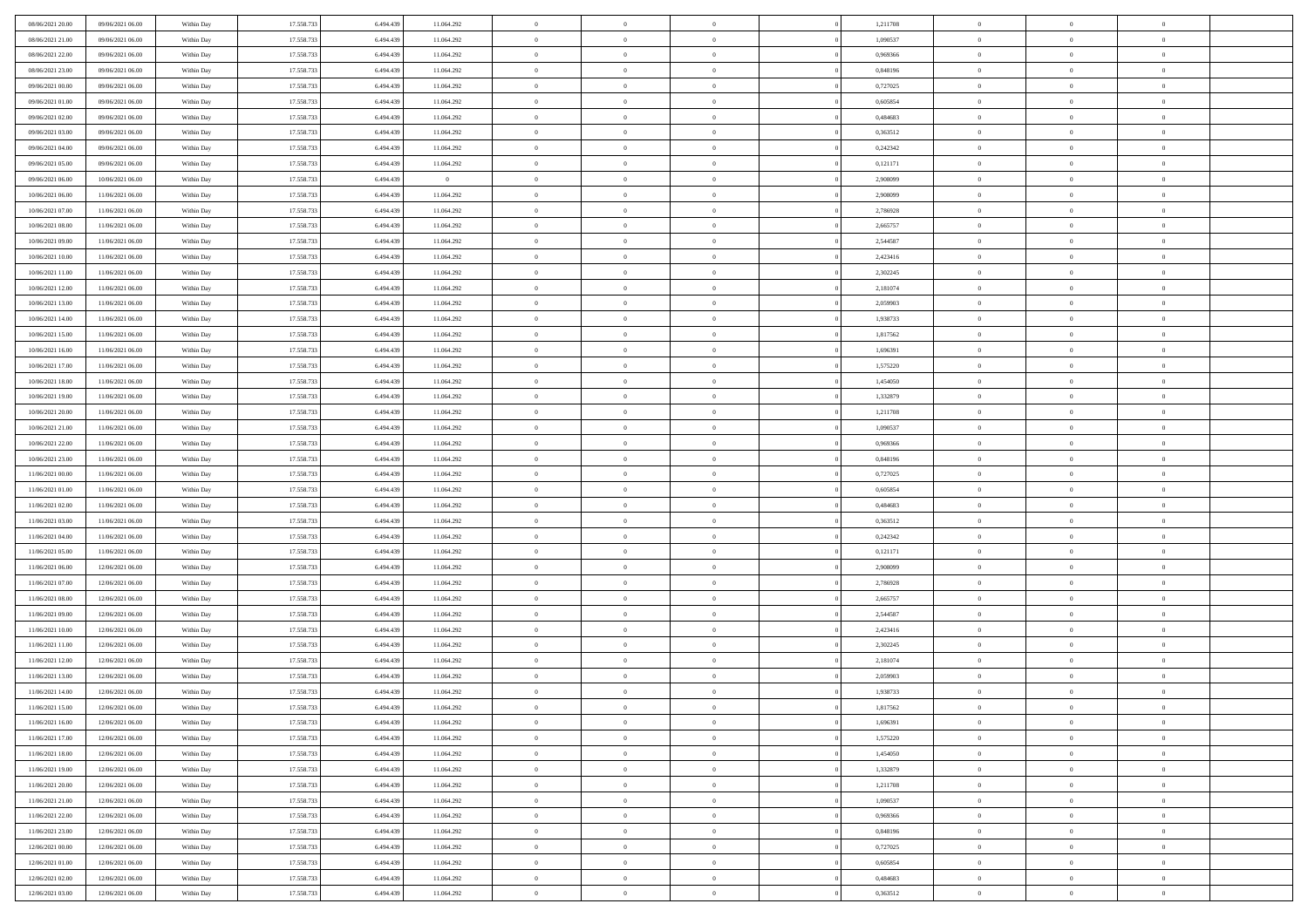| 12/06/2021 04:00 | 12/06/2021 06:00 | Within Day | 17.558.733 | 6.494.439 | 11.064.292 | $\,$ 0         | $\bf{0}$       | $\theta$       |                | 0,242342 | $\bf{0}$       | $\overline{0}$ | $\theta$       |  |
|------------------|------------------|------------|------------|-----------|------------|----------------|----------------|----------------|----------------|----------|----------------|----------------|----------------|--|
| 12/06/2021 05:00 | 12/06/2021 06:00 | Within Day | 17.558.733 | 6.494.439 | 11.064.292 | $\overline{0}$ | $\overline{0}$ | $\overline{0}$ |                | 0,121171 | $\theta$       | $\theta$       | $\overline{0}$ |  |
| 12/06/2021 06:00 | 13/06/2021 06:00 | Within Dav | 17.558.733 | 6.494.439 | 11.064.292 | $\mathbf{0}$   | $\overline{0}$ | $\overline{0}$ |                | 2,908099 | $\theta$       | $\overline{0}$ | $\theta$       |  |
| 12/06/2021 07:00 | 13/06/2021 06:00 | Within Day | 17.558.733 | 6.494.439 | 11.064.292 | $\bf{0}$       | $\overline{0}$ | $\bf{0}$       |                | 2,786928 | $\bf{0}$       | $\overline{0}$ | $\bf{0}$       |  |
| 12/06/2021 08:00 | 13/06/2021 06:00 | Within Day | 17.558.733 | 6,494,439 | 11.064.292 | $\bf{0}$       | $\bf{0}$       | $\overline{0}$ |                | 2,665757 | $\bf{0}$       | $\Omega$       | $\bf{0}$       |  |
| 12/06/2021 09:00 | 13/06/2021 06:00 | Within Dav | 17.558.733 | 6.494.439 | 11.064.292 | $\overline{0}$ | $\overline{0}$ | $\overline{0}$ |                | 2,544587 | $\theta$       |                | $\theta$       |  |
|                  |                  |            |            |           |            |                |                |                |                |          |                | $\overline{0}$ |                |  |
| 12/06/2021 10:00 | 13/06/2021 06:00 | Within Day | 17.558.733 | 6.494.439 | 11.064.292 | $\bf{0}$       | $\bf{0}$       | $\overline{0}$ |                | 2,423416 | $\bf{0}$       | $\overline{0}$ | $\theta$       |  |
| 12/06/2021 11:00 | 13/06/2021 06:00 | Within Day | 17.558.733 | 6,494,439 | 11.064.292 | $\overline{0}$ | $\overline{0}$ | $\overline{0}$ |                | 2,302245 | $\,$ 0 $\,$    | $\overline{0}$ | $\overline{0}$ |  |
| 12/06/2021 12:00 | 13/06/2021 06:00 | Within Day | 17.558.733 | 6.494.439 | 11.064.292 | $\mathbf{0}$   | $\overline{0}$ | $\overline{0}$ |                | 2,181074 | $\theta$       | $\overline{0}$ | $\theta$       |  |
| 12/06/2021 13:00 | 13/06/2021 06:00 | Within Day | 17.558.733 | 6.494.439 | 11.064.292 | $\bf{0}$       | $\bf{0}$       | $\overline{0}$ |                | 2,059903 | $\bf{0}$       | $\overline{0}$ | $\theta$       |  |
| 12/06/2021 14:00 | 13/06/2021 06:00 | Within Day | 17.558.733 | 6,494,439 | 11.064.292 | $\bf{0}$       | $\overline{0}$ | $\overline{0}$ |                | 1,938733 | $\bf{0}$       | $\theta$       | $\overline{0}$ |  |
| 12/06/2021 15:00 | 13/06/2021 06:00 | Within Dav | 17.558.733 | 6.494.439 | 11.064.292 | $\mathbf{0}$   | $\overline{0}$ | $\overline{0}$ |                | 1,817562 | $\theta$       | $\overline{0}$ | $\theta$       |  |
| 12/06/2021 16:00 | 13/06/2021 06:00 | Within Day | 17.558.733 | 6.494.439 | 11.064.292 | $\bf{0}$       | $\overline{0}$ | $\bf{0}$       |                | 1,696391 | $\bf{0}$       | $\overline{0}$ | $\bf{0}$       |  |
| 12/06/2021 17:00 | 13/06/2021 06:00 | Within Day | 17.558.733 | 6,494,439 | 11.064.292 | $\bf{0}$       | $\overline{0}$ | $\overline{0}$ |                | 1,575220 | $\bf{0}$       | $\Omega$       | $\bf{0}$       |  |
| 12/06/2021 18:00 | 13/06/2021 06:00 | Within Dav | 17.558.733 | 6.494.439 | 11.064.292 | $\overline{0}$ | $\overline{0}$ | $\overline{0}$ |                | 1,454050 | $\theta$       | $\overline{0}$ | $\theta$       |  |
| 12/06/2021 19:00 | 13/06/2021 06:00 | Within Day | 17.558.733 | 6.494.439 | 11.064.292 | $\bf{0}$       | $\bf{0}$       | $\overline{0}$ |                | 1,332879 | $\bf{0}$       | $\overline{0}$ | $\theta$       |  |
| 12/06/2021 20:00 | 13/06/2021 06:00 | Within Day | 17.558.733 | 6,494,439 | 11.064.292 | $\bf{0}$       | $\overline{0}$ | $\overline{0}$ |                | 1,211708 | $\,$ 0 $\,$    | $\overline{0}$ | $\overline{0}$ |  |
| 12/06/2021 21:00 | 13/06/2021 06:00 | Within Day | 17.558.733 | 6.494.439 | 11.064.292 | $\mathbf{0}$   | $\overline{0}$ | $\overline{0}$ |                | 1,090537 | $\theta$       | $\overline{0}$ | $\theta$       |  |
| 12/06/2021 22:00 | 13/06/2021 06:00 | Within Day | 17.558.733 | 6.494.439 | 11.064.292 | $\bf{0}$       | $\bf{0}$       | $\overline{0}$ |                | 0,969366 | $\bf{0}$       | $\overline{0}$ | $\theta$       |  |
| 12/06/2021 23:00 | 13/06/2021 06:00 | Within Day | 17.558.733 | 6.494.439 | 11.064.292 | $\bf{0}$       | $\overline{0}$ | $\overline{0}$ |                | 0,848196 | $\bf{0}$       | $\theta$       | $\bf{0}$       |  |
| 13/06/2021 00:00 | 13/06/2021 06:00 | Within Dav | 17.558.733 | 6.494.439 | 11.064.292 | $\mathbf{0}$   | $\overline{0}$ | $\overline{0}$ |                | 0,727025 | $\theta$       | $\overline{0}$ | $\theta$       |  |
| 13/06/2021 01:00 | 13/06/2021 06:00 | Within Day | 17.558.733 | 6.494.439 | 11.064.292 | $\bf{0}$       | $\bf{0}$       | $\bf{0}$       |                | 0,605854 | $\bf{0}$       | $\overline{0}$ | $\bf{0}$       |  |
| 13/06/2021 02:00 | 13/06/2021 06:00 | Within Day | 17.558.733 | 6,494,439 | 11.064.292 | $\bf{0}$       | $\bf{0}$       | $\overline{0}$ |                | 0,484683 | $\bf{0}$       | $\overline{0}$ | $\bf{0}$       |  |
| 13/06/2021 03:00 | 13/06/2021 06:00 | Within Dav | 17.558.733 | 6.494.439 | 11.064.292 | $\mathbf{0}$   | $\overline{0}$ | $\overline{0}$ |                | 0,363512 | $\theta$       | $\overline{0}$ | $\theta$       |  |
| 13/06/2021 04:00 | 13/06/2021 06:00 | Within Day | 17.558.733 | 6.494.439 | 11.064.292 | $\bf{0}$       | $\bf{0}$       | $\overline{0}$ |                | 0,242342 | $\bf{0}$       | $\overline{0}$ | $\theta$       |  |
| 13/06/2021 05:00 | 13/06/2021 06:00 | Within Day | 17.558.733 | 6,494,439 | 11.064.292 | $\bf{0}$       | $\overline{0}$ | $\overline{0}$ |                | 0,121171 | $\,$ 0 $\,$    | $\overline{0}$ | $\bf{0}$       |  |
| 13/06/2021 06:00 | 14/06/2021 06:00 | Within Day | 17.558.733 | 6.494.439 | 11.064.292 | $\mathbf{0}$   | $\overline{0}$ | $\overline{0}$ |                | 2,908099 | $\theta$       | $\overline{0}$ | $\theta$       |  |
| 13/06/2021 07:00 | 14/06/2021 06:00 | Within Day | 17.558.733 | 6.494.439 | 11.064.292 | $\bf{0}$       | $\bf{0}$       | $\overline{0}$ |                | 2,786928 | $\bf{0}$       | $\overline{0}$ | $\theta$       |  |
| 13/06/2021 08:00 | 14/06/2021 06:00 | Within Day | 17.558.733 | 6.494.439 | 11.064.292 | $\bf{0}$       | $\overline{0}$ | $\overline{0}$ |                | 2,665757 | $\bf{0}$       | $\theta$       | $\bf{0}$       |  |
| 13/06/2021 11:00 | 14/06/2021 06:00 | Within Dav | 17.558.733 | 6.494.439 | 11.064.292 | $\mathbf{0}$   | $\overline{0}$ | $\overline{0}$ |                | 2,302245 | $\theta$       | $\overline{0}$ | $\theta$       |  |
| 13/06/2021 12:00 | 14/06/2021 06:00 | Within Day | 17.558.733 | 6.494.439 | 11.064.292 | $\bf{0}$       | $\overline{0}$ | $\overline{0}$ |                | 2,181074 | $\,0\,$        | $\overline{0}$ | $\theta$       |  |
| 13/06/2021 13:00 | 14/06/2021 06:00 | Within Day | 17.558.733 | 6,494,439 | 11.064.292 | $\bf{0}$       | $\bf{0}$       | $\overline{0}$ |                | 2,059903 | $\bf{0}$       | $\overline{0}$ | $\bf{0}$       |  |
| 13/06/2021 14:00 | 14/06/2021 06:00 | Within Dav | 17.558.733 | 6.494.439 | 11.064.292 | $\mathbf{0}$   | $\overline{0}$ | $\overline{0}$ |                | 1,938733 | $\theta$       | $\overline{0}$ | $\theta$       |  |
| 13/06/2021 15:00 |                  |            | 17.558.733 | 6.494.439 |            | $\bf{0}$       | $\overline{0}$ | $\theta$       |                | 1,817562 | $\,0\,$        | $\overline{0}$ | $\theta$       |  |
|                  | 14/06/2021 06:00 | Within Day |            |           | 11.064.292 |                | $\overline{0}$ |                |                |          |                | $\overline{0}$ |                |  |
| 13/06/2021 16:00 | 14/06/2021 06:00 | Within Day | 17.558.733 | 6.494.439 | 11.064.292 | $\bf{0}$       |                | $\overline{0}$ |                | 1,696391 | $\bf{0}$       |                | $\bf{0}$       |  |
| 13/06/2021 17:00 | 14/06/2021 06:00 | Within Day | 17.558.733 | 6.494.439 | 11.064.292 | $\mathbf{0}$   | $\overline{0}$ | $\overline{0}$ |                | 1,575220 | $\theta$       | $\overline{0}$ | $\theta$       |  |
| 13/06/2021 18:00 | 14/06/2021 06:00 | Within Day | 17.558.733 | 6.494.439 | 11.064.292 | $\bf{0}$       | $\overline{0}$ | $\theta$       |                | 1,454050 | $\,0\,$        | $\overline{0}$ | $\theta$       |  |
| 13/06/2021 19:00 | 14/06/2021 06:00 | Within Day | 17.558.733 | 6.494.439 | 11.064.292 | $\bf{0}$       | $\overline{0}$ | $\overline{0}$ |                | 1,332879 | $\bf{0}$       | $\theta$       | $\bf{0}$       |  |
| 13/06/2021 20:00 | 14/06/2021 06:00 | Within Dav | 17.558.733 | 6.494.439 | 11.064.292 | $\mathbf{0}$   | $\overline{0}$ | $\overline{0}$ |                | 1,211708 | $\theta$       | $\overline{0}$ | $\theta$       |  |
| 13/06/2021 21:00 | 14/06/2021 06:00 | Within Day | 17.558.733 | 6.494.439 | 11.064.292 | $\,0\,$        | $\overline{0}$ | $\theta$       |                | 1,090537 | $\,0\,$        | $\overline{0}$ | $\theta$       |  |
| 13/06/2021 22:00 | 14/06/2021 06:00 | Within Day | 17.558.733 | 6.494.439 | 11.064.292 | $\bf{0}$       | $\bf{0}$       | $\overline{0}$ |                | 0,969366 | $\bf{0}$       | $\overline{0}$ | $\bf{0}$       |  |
| 13/06/2021 23:00 | 14/06/2021 06:00 | Within Dav | 17.558.733 | 6.494.439 | 11.064.292 | $\mathbf{0}$   | $\overline{0}$ | $\overline{0}$ |                | 0,848196 | $\theta$       | $\overline{0}$ | $\overline{0}$ |  |
| 14/06/2021 00:00 | 14/06/2021 06:00 | Within Day | 17.558.733 | 6.494.439 | 11.064.292 | $\bf{0}$       | $\overline{0}$ | $\theta$       |                | 0,727025 | $\,0\,$        | $\overline{0}$ | $\theta$       |  |
| 14/06/2021 01:00 | 14/06/2021 06:00 | Within Day | 17.558.733 | 6.494.439 | 11.064.292 | $\bf{0}$       | $\overline{0}$ | $\overline{0}$ |                | 0,605854 | $\,$ 0 $\,$    | $\overline{0}$ | $\bf{0}$       |  |
| 14/06/2021 02:00 | 14/06/2021 06:00 | Within Day | 17.558.733 | 6.494.439 | 11.064.292 | $\bf{0}$       | $\overline{0}$ |                |                | 0,484683 | $\bf{0}$       | $\Omega$       | $\theta$       |  |
| 14/06/2021 03:00 | 14/06/2021 06:00 | Within Day | 17.558.733 | 6.494.439 | 11.064.292 | $\,0\,$        | $\overline{0}$ | $\theta$       |                | 0,363512 | $\,$ 0 $\,$    | $\overline{0}$ | $\theta$       |  |
| 14/06/2021 04:00 | 14/06/2021 06:00 | Within Day | 17.558.733 | 6,494,439 | 11.064.292 | $\overline{0}$ | $\overline{0}$ | $\overline{0}$ |                | 0,242342 | $\overline{0}$ | $\overline{0}$ | $\overline{0}$ |  |
| 14/06/2021 05:00 | 14/06/2021 06:00 | Within Day | 17.558.733 | 6.494.439 | 11.064.292 | $\mathbf{0}$   | $\overline{0}$ | $\overline{0}$ |                | 0,121171 | $\overline{0}$ | $\overline{0}$ | $\overline{0}$ |  |
| 14/06/2021 06:00 | 15/06/2021 06:00 | Within Day | 17.558.733 | 6.494.439 | 11.064.292 | $\,$ 0 $\,$    | $\overline{0}$ | $\bf{0}$       | $\overline{0}$ | 2,908099 | $\,$ 0 $\,$    | $\overline{0}$ | $\,$ 0         |  |
| 14/06/2021 07:00 | 15/06/2021 06:00 | Within Day | 17.558.733 | 6.494.439 | 11.064.292 | $\,$ 0 $\,$    | $\overline{0}$ | $\overline{0}$ |                | 2,786928 | $\,$ 0 $\,$    | $\overline{0}$ | $\overline{0}$ |  |
| 14/06/2021 08:00 | 15/06/2021 06:00 | Within Day | 17.558.733 | 6.494.439 | 11.064.292 | $\mathbf{0}$   | $\overline{0}$ | $\overline{0}$ |                | 2,665757 | $\overline{0}$ | $\overline{0}$ | $\overline{0}$ |  |
| 14/06/2021 09:00 | 15/06/2021 06:00 | Within Day | 17.558.733 | 6.494.439 | 11.064.292 | $\,0\,$        | $\overline{0}$ | $\overline{0}$ |                | 2,544587 | $\,$ 0 $\,$    | $\overline{0}$ | $\theta$       |  |
| 14/06/2021 10:00 | 15/06/2021 06:00 | Within Day | 17.558.733 | 6,494,439 | 11.064.292 | $\bf{0}$       | $\overline{0}$ | $\overline{0}$ |                | 2,423416 | $\overline{0}$ | $\overline{0}$ | $\overline{0}$ |  |
| 14/06/2021 11:00 | 15/06/2021 06:00 | Within Day | 17.558.733 | 6.494.439 | 11.064.292 | $\mathbf{0}$   | $\overline{0}$ | $\overline{0}$ |                | 2,302245 | $\overline{0}$ | $\overline{0}$ | $\overline{0}$ |  |
| 14/06/2021 12:00 | 15/06/2021 06:00 | Within Day | 17.558.733 | 6.494.439 | 11.064.292 | $\,0\,$        | $\overline{0}$ | $\bf{0}$       |                | 2,181074 | $\,$ 0 $\,$    | $\overline{0}$ | $\theta$       |  |
| 14/06/2021 13:00 | 15/06/2021 06:00 | Within Day | 17.558.733 | 6.494.439 | 11.064.292 | $\bf{0}$       | $\overline{0}$ | $\overline{0}$ |                | 2,059903 | $\bf{0}$       | $\overline{0}$ | $\overline{0}$ |  |
| 14/06/2021 14:00 | 15/06/2021 06:00 | Within Day | 17.558.733 | 6.494.439 | 11.064.292 | $\mathbf{0}$   | $\overline{0}$ | $\overline{0}$ |                | 1,938733 | $\overline{0}$ | $\overline{0}$ | $\overline{0}$ |  |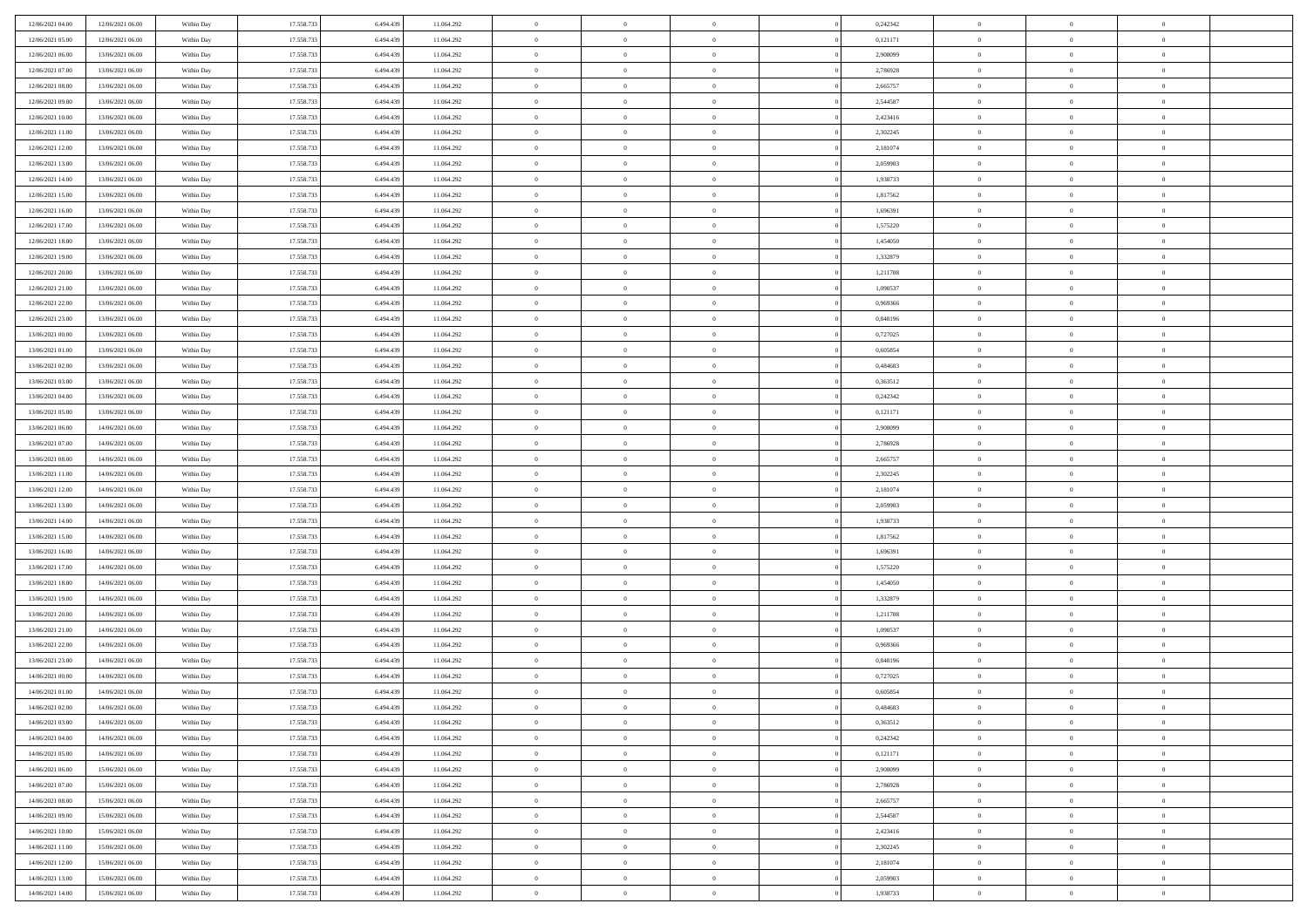| 17.558.733<br>14/06/2021 16:00<br>15/06/2021 06:00<br>6.494.439<br>11.064.292<br>$\overline{0}$<br>$\overline{0}$<br>1,696391<br>$\theta$<br>$\overline{0}$<br>Within Day<br>$\overline{0}$<br>$\theta$<br>14/06/2021 17:00<br>17.558.733<br>6.494.439<br>11.064.292<br>$\mathbf{0}$<br>$\overline{0}$<br>1,575220<br>$\theta$<br>$\theta$<br>15/06/2021 06:00<br>Within Dav<br>$\overline{0}$<br>$\overline{0}$<br>14/06/2021 18:00<br>15/06/2021 06:00<br>Within Day<br>17.558.733<br>6.494.439<br>11.064.292<br>$\bf{0}$<br>$\overline{0}$<br>$\bf{0}$<br>1,454050<br>$\bf{0}$<br>$\overline{0}$<br>$\bf{0}$<br>17.558.733<br>1,332879<br>14/06/2021 19:00<br>15/06/2021 06:00<br>6,494,439<br>11.064.292<br>$\bf{0}$<br>$\overline{0}$<br>$\bf{0}$<br>$\bf{0}$<br>Within Day<br>$\overline{0}$<br>$\Omega$<br>14/06/2021 20:00<br>17.558.733<br>6.494.439<br>11.064.292<br>$\mathbf{0}$<br>$\overline{0}$<br>1,211708<br>$\theta$<br>15/06/2021 06:00<br>Within Dav<br>$\overline{0}$<br>$\theta$<br>$\overline{0}$<br>14/06/2021 21:00<br>15/06/2021 06:00<br>Within Day<br>17.558.733<br>6.494.439<br>11.064.292<br>$\bf{0}$<br>$\overline{0}$<br>$\overline{0}$<br>1,090537<br>$\bf{0}$<br>$\overline{0}$<br>$\theta$<br>17.558.733<br>$\,$ 0 $\,$<br>14/06/2021 22:00<br>15/06/2021 06:00<br>6,494,439<br>11.064.292<br>$\overline{0}$<br>$\overline{0}$<br>$\overline{0}$<br>0,969366<br>$\overline{0}$<br>$\overline{0}$<br>Within Day<br>14/06/2021 23:00<br>15/06/2021 06:00<br>Within Day<br>17.558.733<br>6.494.439<br>11.064.292<br>$\mathbf{0}$<br>0,848196<br>$\theta$<br>$\overline{0}$<br>$\theta$<br>$\overline{0}$<br>$\overline{0}$<br>15/06/2021 00:00<br>15/06/2021 06:00<br>Within Day<br>17.558.733<br>6.494.439<br>11.064.292<br>$\bf{0}$<br>$\overline{0}$<br>$\overline{0}$<br>0,727025<br>$\bf{0}$<br>$\overline{0}$<br>$\theta$<br>17.558.733<br>15/06/2021 01:00<br>15/06/2021 06:00<br>6,494,439<br>11.064.292<br>$\bf{0}$<br>$\overline{0}$<br>0.605854<br>$\bf{0}$<br>$\overline{0}$<br>Within Day<br>$\overline{0}$<br>$\theta$<br>15/06/2021 02:00<br>17.558.733<br>6.494.439<br>11.064.292<br>$\mathbf{0}$<br>$\overline{0}$<br>0,484683<br>$\theta$<br>$\theta$<br>15/06/2021 06:00<br>Within Dav<br>$\overline{0}$<br>$\overline{0}$<br>15/06/2021 03:00<br>15/06/2021 06:00<br>Within Day<br>17.558.733<br>6.494.439<br>11.064.292<br>$\bf{0}$<br>$\overline{0}$<br>$\bf{0}$<br>0,363512<br>$\bf{0}$<br>$\overline{0}$<br>$\bf{0}$<br>17.558.733<br>0,242342<br>15/06/2021 04:00<br>15/06/2021 06:00<br>Within Day<br>6,494,439<br>11.064.292<br>$\bf{0}$<br>$\overline{0}$<br>$\bf{0}$<br>$\bf{0}$<br>$\overline{0}$<br>$\Omega$<br>15/06/2021 05:00<br>17.558.733<br>6.494.439<br>11.064.292<br>$\mathbf{0}$<br>0,121171<br>$\theta$<br>15/06/2021 06:00<br>Within Dav<br>$\overline{0}$<br>$\theta$<br>$\overline{0}$<br>$\overline{0}$<br>15/06/2021 06:00<br>16/06/2021 06:00<br>Within Day<br>17.558.733<br>6.494.439<br>11.064.292<br>$\bf{0}$<br>$\overline{0}$<br>$\overline{0}$<br>2,908099<br>$\bf{0}$<br>$\overline{0}$<br>$\theta$<br>17.558.733<br>$\overline{0}$<br>$\,$ 0 $\,$<br>15/06/2021 07:00<br>16/06/2021 06:00<br>6,494,439<br>11.064.292<br>$\bf{0}$<br>$\overline{0}$<br>2,786928<br>$\overline{0}$<br>$\overline{0}$<br>Within Day<br>15/06/2021 08:00<br>16/06/2021 06:00<br>Within Day<br>17.558.733<br>6.494.439<br>11.064.292<br>$\mathbf{0}$<br>$\overline{0}$<br>2,665757<br>$\theta$<br>$\theta$<br>$\overline{0}$<br>$\overline{0}$<br>15/06/2021 09:00<br>16/06/2021 06:00<br>Within Day<br>17.558.733<br>6.494.439<br>11.064.292<br>$\bf{0}$<br>$\bf{0}$<br>$\overline{0}$<br>2,544587<br>$\bf{0}$<br>$\overline{0}$<br>$\theta$<br>2,423416<br>15/06/2021 10:00<br>16/06/2021 06:00<br>17.558.733<br>6,494,439<br>11.064.292<br>$\bf{0}$<br>$\overline{0}$<br>$\bf{0}$<br>$\bf{0}$<br>Within Day<br>$\overline{0}$<br>$\theta$<br>15/06/2021 11:00<br>17.558.733<br>6.494.439<br>11.064.292<br>$\mathbf{0}$<br>$\overline{0}$<br>2,302245<br>$\theta$<br>16/06/2021 06:00<br>Within Dav<br>$\overline{0}$<br>$\theta$<br>$\overline{0}$<br>15/06/2021 12:00<br>16/06/2021 06:00<br>Within Day<br>17.558.733<br>6.494.439<br>11.064.292<br>$\bf{0}$<br>$\bf{0}$<br>$\bf{0}$<br>2,181074<br>$\bf{0}$<br>$\overline{0}$<br>$\bf{0}$<br>17.558.733<br>15/06/2021 13:00<br>16/06/2021 06:00<br>6,494,439<br>11.064.292<br>$\bf{0}$<br>$\bf{0}$<br>2,059903<br>$\bf{0}$<br>$\bf{0}$<br>Within Day<br>$\overline{0}$<br>$\overline{0}$<br>15/06/2021 14:00<br>16/06/2021 06:00<br>17.558.733<br>6.494.439<br>11.064.292<br>$\mathbf{0}$<br>$\overline{0}$<br>1,938733<br>$\theta$<br>Within Dav<br>$\theta$<br>$\overline{0}$<br>$\overline{0}$<br>15/06/2021 15:00<br>16/06/2021 06:00<br>Within Day<br>17.558.733<br>6.494.439<br>11.064.292<br>$\bf{0}$<br>$\bf{0}$<br>$\overline{0}$<br>1,817562<br>$\bf{0}$<br>$\overline{0}$<br>$\theta$<br>17.558.733<br>$\overline{0}$<br>$\,$ 0 $\,$<br>15/06/2021 16:00<br>16/06/2021 06:00<br>6,494,439<br>11.064.292<br>$\bf{0}$<br>1,696391<br>$\overline{0}$<br>$\bf{0}$<br>Within Day<br>$\overline{0}$<br>15/06/2021 17:00<br>16/06/2021 06:00<br>Within Day<br>17.558.733<br>6.494.439<br>11.064.292<br>$\mathbf{0}$<br>1,575220<br>$\theta$<br>$\overline{0}$<br>$\theta$<br>$\overline{0}$<br>$\overline{0}$<br>1,454050<br>15/06/2021 18:00<br>16/06/2021 06:00<br>Within Day<br>17.558.733<br>6.494.439<br>11.064.292<br>$\bf{0}$<br>$\bf{0}$<br>$\overline{0}$<br>$\bf{0}$<br>$\overline{0}$<br>$\theta$<br>1,332879<br>15/06/2021 19:00<br>16/06/2021 06:00<br>17.558.733<br>6.494.439<br>11.064.292<br>$\bf{0}$<br>$\bf{0}$<br>$\bf{0}$<br>$\bf{0}$<br>Within Day<br>$\overline{0}$<br>$\theta$<br>15/06/2021 20:00<br>17.558.733<br>6.494.439<br>11.064.292<br>$\mathbf{0}$<br>$\overline{0}$<br>1,211708<br>$\theta$<br>$\theta$<br>16/06/2021 06:00<br>Within Dav<br>$\overline{0}$<br>$\overline{0}$<br>15/06/2021 21:00<br>16/06/2021 06:00<br>17.558.733<br>6.494.439<br>$\bf{0}$<br>$\overline{0}$<br>1,090537<br>$\,0\,$<br>$\theta$<br>Within Day<br>11.064.292<br>$\overline{0}$<br>$\overline{0}$<br>17.558.733<br>15/06/2021 22:00<br>16/06/2021 06:00<br>Within Day<br>6,494,439<br>11.064.292<br>$\bf{0}$<br>$\bf{0}$<br>0,969366<br>$\bf{0}$<br>$\bf{0}$<br>$\overline{0}$<br>$\overline{0}$<br>15/06/2021 23:00<br>16/06/2021 06:00<br>17.558.733<br>6.494.439<br>11.064.292<br>$\mathbf{0}$<br>0,848196<br>$\theta$<br>Within Dav<br>$\overline{0}$<br>$\theta$<br>$\overline{0}$<br>$\overline{0}$<br>16/06/2021 00:00<br>17.558.733<br>6.494.439<br>$\bf{0}$<br>$\overline{0}$<br>0,727025<br>$\,0\,$<br>$\theta$<br>16/06/2021 06:00<br>Within Day<br>11.064.292<br>$\theta$<br>$\overline{0}$<br>17.558.733<br>16/06/2021 01:00<br>16/06/2021 06:00<br>6,494,439<br>11.064.292<br>$\bf{0}$<br>$\overline{0}$<br>$\overline{0}$<br>0.605854<br>$\bf{0}$<br>$\bf{0}$<br>Within Day<br>$\overline{0}$<br>16/06/2021 02:00<br>16/06/2021 06:00<br>Within Day<br>17.558.733<br>6.494.439<br>11.064.292<br>$\mathbf{0}$<br>$\overline{0}$<br>0,484683<br>$\theta$<br>$\theta$<br>$\overline{0}$<br>$\overline{0}$<br>16/06/2021 03:00<br>16/06/2021 06:00<br>17.558.733<br>6.494.439<br>$\bf{0}$<br>$\overline{0}$<br>0,363512<br>$\,0\,$<br>Within Day<br>11.064.292<br>$\theta$<br>$\overline{0}$<br>$\theta$<br>16/06/2021 04:00<br>16/06/2021 06:00<br>17.558.733<br>6.494.439<br>11.064.292<br>$\bf{0}$<br>$\overline{0}$<br>0,242342<br>$\bf{0}$<br>$\bf{0}$<br>Within Day<br>$\overline{0}$<br>$\theta$<br>16/06/2021 05:00<br>16/06/2021 06:00<br>17.558.733<br>6.494.439<br>11.064.292<br>$\mathbf{0}$<br>$\overline{0}$<br>0,121171<br>$\theta$<br>$\theta$<br>Within Dav<br>$\overline{0}$<br>$\overline{0}$<br>16/06/2021 06:00<br>17/06/2021 06:00<br>17.558.733<br>6.494.439<br>11.064.292<br>$\,0\,$<br>$\overline{0}$<br>2,908099<br>$\,0\,$<br>$\theta$<br>Within Day<br>$\theta$<br>$\overline{0}$<br>17.558.733<br>16/06/2021 07:00<br>17/06/2021 06:00<br>6.494.439<br>11.064.292<br>$\bf{0}$<br>$\bf{0}$<br>$\overline{0}$<br>2,786928<br>$\bf{0}$<br>$\bf{0}$<br>Within Day<br>$\overline{0}$<br>16/06/2021 08:00<br>17.558.733<br>6.494.439<br>11.064.292<br>$\mathbf{0}$<br>$\overline{0}$<br>2,665757<br>$\theta$<br>17/06/2021 06:00<br>Within Dav<br>$\overline{0}$<br>$\overline{0}$<br>$\overline{0}$<br>16/06/2021 09:00<br>17.558.733<br>6.494.439<br>$\bf{0}$<br>$\overline{0}$<br>2,544587<br>$\,0\,$<br>17/06/2021 06:00<br>Within Day<br>11.064.292<br>$\theta$<br>$\overline{0}$<br>$\theta$<br>$\overline{0}$<br>2,423416<br>$\,$ 0 $\,$<br>16/06/2021 10:00<br>17/06/2021 06:00<br>17.558.733<br>6.494.439<br>11.064.292<br>$\bf{0}$<br>$\overline{0}$<br>$\overline{0}$<br>$\bf{0}$<br>Within Day<br>16/06/2021 11:00<br>17.558.733<br>6.494.439<br>2,302245<br>17/06/2021 06:00<br>Within Day<br>11.064.292<br>$\bf{0}$<br>$\bf{0}$<br>$\overline{0}$<br>$\theta$<br>$\Omega$<br>16/06/2021 12:00<br>17/06/2021 06:00<br>17.558.733<br>6.494.439<br>11.064.292<br>$\,0\,$<br>$\overline{0}$<br>2,181074<br>$\,$ 0 $\,$<br>$\overline{0}$<br>Within Day<br>$\overline{0}$<br>$\theta$<br>17.558.733<br>$\overline{0}$<br>$\overline{0}$<br>16/06/2021 13:00<br>17/06/2021 06:00<br>Within Day<br>6,494,439<br>11.064.292<br>$\overline{0}$<br>$\overline{0}$<br>2,059903<br>$\overline{0}$<br>$\overline{0}$<br>$\mathbf{0}$<br>16/06/2021 14:00<br>17/06/2021 06:00<br>Within Day<br>17.558.733<br>6.494.439<br>11.064.292<br>$\mathbf{0}$<br>$\overline{0}$<br>$\overline{0}$<br>1,938733<br>$\overline{0}$<br>$\overline{0}$<br>16/06/2021 15:00<br>17/06/2021 06:00<br>Within Day<br>17.558.733<br>6.494.439<br>11.064.292<br>$\,$ 0 $\,$<br>$\overline{0}$<br>$\overline{0}$<br>1,817562<br>$\,$ 0 $\,$<br>$\overline{0}$<br>$\,$ 0<br>$\overline{0}$<br>17.558.733<br>6.494.439<br>$\,$ 0 $\,$<br>$\overline{0}$<br>$\,$ 0 $\,$<br>16/06/2021 16:00<br>17/06/2021 06:00<br>Within Day<br>11.064.292<br>$\overline{0}$<br>1,696391<br>$\overline{0}$<br>$\overline{0}$<br>16/06/2021 17:00<br>17/06/2021 06:00<br>Within Day<br>17.558.733<br>6.494.439<br>11.064.292<br>$\mathbf{0}$<br>$\overline{0}$<br>1,575220<br>$\overline{0}$<br>$\overline{0}$<br>$\overline{0}$<br>$\overline{0}$ | 14/06/2021 15:00 | 15/06/2021 06:00 | Within Day | 17.558.733 | 6.494.439 | 11.064.292 | $\,$ 0 | $\overline{0}$ | $\theta$ | 1,817562 | $\bf{0}$ | $\overline{0}$ | $\theta$ |  |
|----------------------------------------------------------------------------------------------------------------------------------------------------------------------------------------------------------------------------------------------------------------------------------------------------------------------------------------------------------------------------------------------------------------------------------------------------------------------------------------------------------------------------------------------------------------------------------------------------------------------------------------------------------------------------------------------------------------------------------------------------------------------------------------------------------------------------------------------------------------------------------------------------------------------------------------------------------------------------------------------------------------------------------------------------------------------------------------------------------------------------------------------------------------------------------------------------------------------------------------------------------------------------------------------------------------------------------------------------------------------------------------------------------------------------------------------------------------------------------------------------------------------------------------------------------------------------------------------------------------------------------------------------------------------------------------------------------------------------------------------------------------------------------------------------------------------------------------------------------------------------------------------------------------------------------------------------------------------------------------------------------------------------------------------------------------------------------------------------------------------------------------------------------------------------------------------------------------------------------------------------------------------------------------------------------------------------------------------------------------------------------------------------------------------------------------------------------------------------------------------------------------------------------------------------------------------------------------------------------------------------------------------------------------------------------------------------------------------------------------------------------------------------------------------------------------------------------------------------------------------------------------------------------------------------------------------------------------------------------------------------------------------------------------------------------------------------------------------------------------------------------------------------------------------------------------------------------------------------------------------------------------------------------------------------------------------------------------------------------------------------------------------------------------------------------------------------------------------------------------------------------------------------------------------------------------------------------------------------------------------------------------------------------------------------------------------------------------------------------------------------------------------------------------------------------------------------------------------------------------------------------------------------------------------------------------------------------------------------------------------------------------------------------------------------------------------------------------------------------------------------------------------------------------------------------------------------------------------------------------------------------------------------------------------------------------------------------------------------------------------------------------------------------------------------------------------------------------------------------------------------------------------------------------------------------------------------------------------------------------------------------------------------------------------------------------------------------------------------------------------------------------------------------------------------------------------------------------------------------------------------------------------------------------------------------------------------------------------------------------------------------------------------------------------------------------------------------------------------------------------------------------------------------------------------------------------------------------------------------------------------------------------------------------------------------------------------------------------------------------------------------------------------------------------------------------------------------------------------------------------------------------------------------------------------------------------------------------------------------------------------------------------------------------------------------------------------------------------------------------------------------------------------------------------------------------------------------------------------------------------------------------------------------------------------------------------------------------------------------------------------------------------------------------------------------------------------------------------------------------------------------------------------------------------------------------------------------------------------------------------------------------------------------------------------------------------------------------------------------------------------------------------------------------------------------------------------------------------------------------------------------------------------------------------------------------------------------------------------------------------------------------------------------------------------------------------------------------------------------------------------------------------------------------------------------------------------------------------------------------------------------------------------------------------------------------------------------------------------------------------------------------------------------------------------------------------------------------------------------------------------------------------------------------------------------------------------------------------------------------------------------------------------------------------------------------------------------------------------------------------------------------------------------------------------------------------------------------------------------------------------------------------------------------------------------------------------------------------------------------------------------------------------------------------------------------------------------------------------------------------------------------------------------------------------------------------------------------------------------------------------------------------------------------------------------------------------------------------------------------------------------------------------------------------------------------------------------------------------------------------------------------------------------------------------------------------------------------------------------------------------------------------------------------------------------------------------------------------------------------------------------------------------------------------------------------------------------------------------------------------------------------------------------------------------------------------------------------------------------------------------------------------------------------------------------------------------------------------------------------------------------------------------------------------------------------------------------------------------------------------------------------------------------------------------------------------------------------------------------------------------------------------------------------------------------------------------------------------------------------------------------------------------------------------------------------------------------------------------------------------------------------------------------------------------------------------------------------------------------------------------------------------------------------------------------------------------------------------------------------------------------------------------------------------------------------------------------------------------------------------------------------------------------------------------------------------------------------------------------------------------------------------------------------------------------------------------------------------------------------------------------------------------------------------------------------------------------------------------------------------------------------------------------------------------------------------------------------------------------------------------------------------------------------------------------------------------------------------------------------------------------------------------------------|------------------|------------------|------------|------------|-----------|------------|--------|----------------|----------|----------|----------|----------------|----------|--|
|                                                                                                                                                                                                                                                                                                                                                                                                                                                                                                                                                                                                                                                                                                                                                                                                                                                                                                                                                                                                                                                                                                                                                                                                                                                                                                                                                                                                                                                                                                                                                                                                                                                                                                                                                                                                                                                                                                                                                                                                                                                                                                                                                                                                                                                                                                                                                                                                                                                                                                                                                                                                                                                                                                                                                                                                                                                                                                                                                                                                                                                                                                                                                                                                                                                                                                                                                                                                                                                                                                                                                                                                                                                                                                                                                                                                                                                                                                                                                                                                                                                                                                                                                                                                                                                                                                                                                                                                                                                                                                                                                                                                                                                                                                                                                                                                                                                                                                                                                                                                                                                                                                                                                                                                                                                                                                                                                                                                                                                                                                                                                                                                                                                                                                                                                                                                                                                                                                                                                                                                                                                                                                                                                                                                                                                                                                                                                                                                                                                                                                                                                                                                                                                                                                                                                                                                                                                                                                                                                                                                                                                                                                                                                                                                                                                                                                                                                                                                                                                                                                                                                                                                                                                                                                                                                                                                                                                                                                                                                                                                                                                                                                                                                                                                                                                                                                                                                                                                                                                                                                                                                                                                                                                                                                                                                                                                                                                                                                                                                                                                                                                                                                                                                                                                                                                                                                                                                                                                                                                                                                                                                                                                                                                                                                                                                                                                                                                                                                                                                                                                                                                                                                                                                                                                                                                                                        |                  |                  |            |            |           |            |        |                |          |          |          |                |          |  |
|                                                                                                                                                                                                                                                                                                                                                                                                                                                                                                                                                                                                                                                                                                                                                                                                                                                                                                                                                                                                                                                                                                                                                                                                                                                                                                                                                                                                                                                                                                                                                                                                                                                                                                                                                                                                                                                                                                                                                                                                                                                                                                                                                                                                                                                                                                                                                                                                                                                                                                                                                                                                                                                                                                                                                                                                                                                                                                                                                                                                                                                                                                                                                                                                                                                                                                                                                                                                                                                                                                                                                                                                                                                                                                                                                                                                                                                                                                                                                                                                                                                                                                                                                                                                                                                                                                                                                                                                                                                                                                                                                                                                                                                                                                                                                                                                                                                                                                                                                                                                                                                                                                                                                                                                                                                                                                                                                                                                                                                                                                                                                                                                                                                                                                                                                                                                                                                                                                                                                                                                                                                                                                                                                                                                                                                                                                                                                                                                                                                                                                                                                                                                                                                                                                                                                                                                                                                                                                                                                                                                                                                                                                                                                                                                                                                                                                                                                                                                                                                                                                                                                                                                                                                                                                                                                                                                                                                                                                                                                                                                                                                                                                                                                                                                                                                                                                                                                                                                                                                                                                                                                                                                                                                                                                                                                                                                                                                                                                                                                                                                                                                                                                                                                                                                                                                                                                                                                                                                                                                                                                                                                                                                                                                                                                                                                                                                                                                                                                                                                                                                                                                                                                                                                                                                                                                                                        |                  |                  |            |            |           |            |        |                |          |          |          |                |          |  |
|                                                                                                                                                                                                                                                                                                                                                                                                                                                                                                                                                                                                                                                                                                                                                                                                                                                                                                                                                                                                                                                                                                                                                                                                                                                                                                                                                                                                                                                                                                                                                                                                                                                                                                                                                                                                                                                                                                                                                                                                                                                                                                                                                                                                                                                                                                                                                                                                                                                                                                                                                                                                                                                                                                                                                                                                                                                                                                                                                                                                                                                                                                                                                                                                                                                                                                                                                                                                                                                                                                                                                                                                                                                                                                                                                                                                                                                                                                                                                                                                                                                                                                                                                                                                                                                                                                                                                                                                                                                                                                                                                                                                                                                                                                                                                                                                                                                                                                                                                                                                                                                                                                                                                                                                                                                                                                                                                                                                                                                                                                                                                                                                                                                                                                                                                                                                                                                                                                                                                                                                                                                                                                                                                                                                                                                                                                                                                                                                                                                                                                                                                                                                                                                                                                                                                                                                                                                                                                                                                                                                                                                                                                                                                                                                                                                                                                                                                                                                                                                                                                                                                                                                                                                                                                                                                                                                                                                                                                                                                                                                                                                                                                                                                                                                                                                                                                                                                                                                                                                                                                                                                                                                                                                                                                                                                                                                                                                                                                                                                                                                                                                                                                                                                                                                                                                                                                                                                                                                                                                                                                                                                                                                                                                                                                                                                                                                                                                                                                                                                                                                                                                                                                                                                                                                                                                                                        |                  |                  |            |            |           |            |        |                |          |          |          |                |          |  |
|                                                                                                                                                                                                                                                                                                                                                                                                                                                                                                                                                                                                                                                                                                                                                                                                                                                                                                                                                                                                                                                                                                                                                                                                                                                                                                                                                                                                                                                                                                                                                                                                                                                                                                                                                                                                                                                                                                                                                                                                                                                                                                                                                                                                                                                                                                                                                                                                                                                                                                                                                                                                                                                                                                                                                                                                                                                                                                                                                                                                                                                                                                                                                                                                                                                                                                                                                                                                                                                                                                                                                                                                                                                                                                                                                                                                                                                                                                                                                                                                                                                                                                                                                                                                                                                                                                                                                                                                                                                                                                                                                                                                                                                                                                                                                                                                                                                                                                                                                                                                                                                                                                                                                                                                                                                                                                                                                                                                                                                                                                                                                                                                                                                                                                                                                                                                                                                                                                                                                                                                                                                                                                                                                                                                                                                                                                                                                                                                                                                                                                                                                                                                                                                                                                                                                                                                                                                                                                                                                                                                                                                                                                                                                                                                                                                                                                                                                                                                                                                                                                                                                                                                                                                                                                                                                                                                                                                                                                                                                                                                                                                                                                                                                                                                                                                                                                                                                                                                                                                                                                                                                                                                                                                                                                                                                                                                                                                                                                                                                                                                                                                                                                                                                                                                                                                                                                                                                                                                                                                                                                                                                                                                                                                                                                                                                                                                                                                                                                                                                                                                                                                                                                                                                                                                                                                                                        |                  |                  |            |            |           |            |        |                |          |          |          |                |          |  |
|                                                                                                                                                                                                                                                                                                                                                                                                                                                                                                                                                                                                                                                                                                                                                                                                                                                                                                                                                                                                                                                                                                                                                                                                                                                                                                                                                                                                                                                                                                                                                                                                                                                                                                                                                                                                                                                                                                                                                                                                                                                                                                                                                                                                                                                                                                                                                                                                                                                                                                                                                                                                                                                                                                                                                                                                                                                                                                                                                                                                                                                                                                                                                                                                                                                                                                                                                                                                                                                                                                                                                                                                                                                                                                                                                                                                                                                                                                                                                                                                                                                                                                                                                                                                                                                                                                                                                                                                                                                                                                                                                                                                                                                                                                                                                                                                                                                                                                                                                                                                                                                                                                                                                                                                                                                                                                                                                                                                                                                                                                                                                                                                                                                                                                                                                                                                                                                                                                                                                                                                                                                                                                                                                                                                                                                                                                                                                                                                                                                                                                                                                                                                                                                                                                                                                                                                                                                                                                                                                                                                                                                                                                                                                                                                                                                                                                                                                                                                                                                                                                                                                                                                                                                                                                                                                                                                                                                                                                                                                                                                                                                                                                                                                                                                                                                                                                                                                                                                                                                                                                                                                                                                                                                                                                                                                                                                                                                                                                                                                                                                                                                                                                                                                                                                                                                                                                                                                                                                                                                                                                                                                                                                                                                                                                                                                                                                                                                                                                                                                                                                                                                                                                                                                                                                                                                                                        |                  |                  |            |            |           |            |        |                |          |          |          |                |          |  |
|                                                                                                                                                                                                                                                                                                                                                                                                                                                                                                                                                                                                                                                                                                                                                                                                                                                                                                                                                                                                                                                                                                                                                                                                                                                                                                                                                                                                                                                                                                                                                                                                                                                                                                                                                                                                                                                                                                                                                                                                                                                                                                                                                                                                                                                                                                                                                                                                                                                                                                                                                                                                                                                                                                                                                                                                                                                                                                                                                                                                                                                                                                                                                                                                                                                                                                                                                                                                                                                                                                                                                                                                                                                                                                                                                                                                                                                                                                                                                                                                                                                                                                                                                                                                                                                                                                                                                                                                                                                                                                                                                                                                                                                                                                                                                                                                                                                                                                                                                                                                                                                                                                                                                                                                                                                                                                                                                                                                                                                                                                                                                                                                                                                                                                                                                                                                                                                                                                                                                                                                                                                                                                                                                                                                                                                                                                                                                                                                                                                                                                                                                                                                                                                                                                                                                                                                                                                                                                                                                                                                                                                                                                                                                                                                                                                                                                                                                                                                                                                                                                                                                                                                                                                                                                                                                                                                                                                                                                                                                                                                                                                                                                                                                                                                                                                                                                                                                                                                                                                                                                                                                                                                                                                                                                                                                                                                                                                                                                                                                                                                                                                                                                                                                                                                                                                                                                                                                                                                                                                                                                                                                                                                                                                                                                                                                                                                                                                                                                                                                                                                                                                                                                                                                                                                                                                                                        |                  |                  |            |            |           |            |        |                |          |          |          |                |          |  |
|                                                                                                                                                                                                                                                                                                                                                                                                                                                                                                                                                                                                                                                                                                                                                                                                                                                                                                                                                                                                                                                                                                                                                                                                                                                                                                                                                                                                                                                                                                                                                                                                                                                                                                                                                                                                                                                                                                                                                                                                                                                                                                                                                                                                                                                                                                                                                                                                                                                                                                                                                                                                                                                                                                                                                                                                                                                                                                                                                                                                                                                                                                                                                                                                                                                                                                                                                                                                                                                                                                                                                                                                                                                                                                                                                                                                                                                                                                                                                                                                                                                                                                                                                                                                                                                                                                                                                                                                                                                                                                                                                                                                                                                                                                                                                                                                                                                                                                                                                                                                                                                                                                                                                                                                                                                                                                                                                                                                                                                                                                                                                                                                                                                                                                                                                                                                                                                                                                                                                                                                                                                                                                                                                                                                                                                                                                                                                                                                                                                                                                                                                                                                                                                                                                                                                                                                                                                                                                                                                                                                                                                                                                                                                                                                                                                                                                                                                                                                                                                                                                                                                                                                                                                                                                                                                                                                                                                                                                                                                                                                                                                                                                                                                                                                                                                                                                                                                                                                                                                                                                                                                                                                                                                                                                                                                                                                                                                                                                                                                                                                                                                                                                                                                                                                                                                                                                                                                                                                                                                                                                                                                                                                                                                                                                                                                                                                                                                                                                                                                                                                                                                                                                                                                                                                                                                                                        |                  |                  |            |            |           |            |        |                |          |          |          |                |          |  |
|                                                                                                                                                                                                                                                                                                                                                                                                                                                                                                                                                                                                                                                                                                                                                                                                                                                                                                                                                                                                                                                                                                                                                                                                                                                                                                                                                                                                                                                                                                                                                                                                                                                                                                                                                                                                                                                                                                                                                                                                                                                                                                                                                                                                                                                                                                                                                                                                                                                                                                                                                                                                                                                                                                                                                                                                                                                                                                                                                                                                                                                                                                                                                                                                                                                                                                                                                                                                                                                                                                                                                                                                                                                                                                                                                                                                                                                                                                                                                                                                                                                                                                                                                                                                                                                                                                                                                                                                                                                                                                                                                                                                                                                                                                                                                                                                                                                                                                                                                                                                                                                                                                                                                                                                                                                                                                                                                                                                                                                                                                                                                                                                                                                                                                                                                                                                                                                                                                                                                                                                                                                                                                                                                                                                                                                                                                                                                                                                                                                                                                                                                                                                                                                                                                                                                                                                                                                                                                                                                                                                                                                                                                                                                                                                                                                                                                                                                                                                                                                                                                                                                                                                                                                                                                                                                                                                                                                                                                                                                                                                                                                                                                                                                                                                                                                                                                                                                                                                                                                                                                                                                                                                                                                                                                                                                                                                                                                                                                                                                                                                                                                                                                                                                                                                                                                                                                                                                                                                                                                                                                                                                                                                                                                                                                                                                                                                                                                                                                                                                                                                                                                                                                                                                                                                                                                                                        |                  |                  |            |            |           |            |        |                |          |          |          |                |          |  |
|                                                                                                                                                                                                                                                                                                                                                                                                                                                                                                                                                                                                                                                                                                                                                                                                                                                                                                                                                                                                                                                                                                                                                                                                                                                                                                                                                                                                                                                                                                                                                                                                                                                                                                                                                                                                                                                                                                                                                                                                                                                                                                                                                                                                                                                                                                                                                                                                                                                                                                                                                                                                                                                                                                                                                                                                                                                                                                                                                                                                                                                                                                                                                                                                                                                                                                                                                                                                                                                                                                                                                                                                                                                                                                                                                                                                                                                                                                                                                                                                                                                                                                                                                                                                                                                                                                                                                                                                                                                                                                                                                                                                                                                                                                                                                                                                                                                                                                                                                                                                                                                                                                                                                                                                                                                                                                                                                                                                                                                                                                                                                                                                                                                                                                                                                                                                                                                                                                                                                                                                                                                                                                                                                                                                                                                                                                                                                                                                                                                                                                                                                                                                                                                                                                                                                                                                                                                                                                                                                                                                                                                                                                                                                                                                                                                                                                                                                                                                                                                                                                                                                                                                                                                                                                                                                                                                                                                                                                                                                                                                                                                                                                                                                                                                                                                                                                                                                                                                                                                                                                                                                                                                                                                                                                                                                                                                                                                                                                                                                                                                                                                                                                                                                                                                                                                                                                                                                                                                                                                                                                                                                                                                                                                                                                                                                                                                                                                                                                                                                                                                                                                                                                                                                                                                                                                                                        |                  |                  |            |            |           |            |        |                |          |          |          |                |          |  |
|                                                                                                                                                                                                                                                                                                                                                                                                                                                                                                                                                                                                                                                                                                                                                                                                                                                                                                                                                                                                                                                                                                                                                                                                                                                                                                                                                                                                                                                                                                                                                                                                                                                                                                                                                                                                                                                                                                                                                                                                                                                                                                                                                                                                                                                                                                                                                                                                                                                                                                                                                                                                                                                                                                                                                                                                                                                                                                                                                                                                                                                                                                                                                                                                                                                                                                                                                                                                                                                                                                                                                                                                                                                                                                                                                                                                                                                                                                                                                                                                                                                                                                                                                                                                                                                                                                                                                                                                                                                                                                                                                                                                                                                                                                                                                                                                                                                                                                                                                                                                                                                                                                                                                                                                                                                                                                                                                                                                                                                                                                                                                                                                                                                                                                                                                                                                                                                                                                                                                                                                                                                                                                                                                                                                                                                                                                                                                                                                                                                                                                                                                                                                                                                                                                                                                                                                                                                                                                                                                                                                                                                                                                                                                                                                                                                                                                                                                                                                                                                                                                                                                                                                                                                                                                                                                                                                                                                                                                                                                                                                                                                                                                                                                                                                                                                                                                                                                                                                                                                                                                                                                                                                                                                                                                                                                                                                                                                                                                                                                                                                                                                                                                                                                                                                                                                                                                                                                                                                                                                                                                                                                                                                                                                                                                                                                                                                                                                                                                                                                                                                                                                                                                                                                                                                                                                                                        |                  |                  |            |            |           |            |        |                |          |          |          |                |          |  |
|                                                                                                                                                                                                                                                                                                                                                                                                                                                                                                                                                                                                                                                                                                                                                                                                                                                                                                                                                                                                                                                                                                                                                                                                                                                                                                                                                                                                                                                                                                                                                                                                                                                                                                                                                                                                                                                                                                                                                                                                                                                                                                                                                                                                                                                                                                                                                                                                                                                                                                                                                                                                                                                                                                                                                                                                                                                                                                                                                                                                                                                                                                                                                                                                                                                                                                                                                                                                                                                                                                                                                                                                                                                                                                                                                                                                                                                                                                                                                                                                                                                                                                                                                                                                                                                                                                                                                                                                                                                                                                                                                                                                                                                                                                                                                                                                                                                                                                                                                                                                                                                                                                                                                                                                                                                                                                                                                                                                                                                                                                                                                                                                                                                                                                                                                                                                                                                                                                                                                                                                                                                                                                                                                                                                                                                                                                                                                                                                                                                                                                                                                                                                                                                                                                                                                                                                                                                                                                                                                                                                                                                                                                                                                                                                                                                                                                                                                                                                                                                                                                                                                                                                                                                                                                                                                                                                                                                                                                                                                                                                                                                                                                                                                                                                                                                                                                                                                                                                                                                                                                                                                                                                                                                                                                                                                                                                                                                                                                                                                                                                                                                                                                                                                                                                                                                                                                                                                                                                                                                                                                                                                                                                                                                                                                                                                                                                                                                                                                                                                                                                                                                                                                                                                                                                                                                                                        |                  |                  |            |            |           |            |        |                |          |          |          |                |          |  |
|                                                                                                                                                                                                                                                                                                                                                                                                                                                                                                                                                                                                                                                                                                                                                                                                                                                                                                                                                                                                                                                                                                                                                                                                                                                                                                                                                                                                                                                                                                                                                                                                                                                                                                                                                                                                                                                                                                                                                                                                                                                                                                                                                                                                                                                                                                                                                                                                                                                                                                                                                                                                                                                                                                                                                                                                                                                                                                                                                                                                                                                                                                                                                                                                                                                                                                                                                                                                                                                                                                                                                                                                                                                                                                                                                                                                                                                                                                                                                                                                                                                                                                                                                                                                                                                                                                                                                                                                                                                                                                                                                                                                                                                                                                                                                                                                                                                                                                                                                                                                                                                                                                                                                                                                                                                                                                                                                                                                                                                                                                                                                                                                                                                                                                                                                                                                                                                                                                                                                                                                                                                                                                                                                                                                                                                                                                                                                                                                                                                                                                                                                                                                                                                                                                                                                                                                                                                                                                                                                                                                                                                                                                                                                                                                                                                                                                                                                                                                                                                                                                                                                                                                                                                                                                                                                                                                                                                                                                                                                                                                                                                                                                                                                                                                                                                                                                                                                                                                                                                                                                                                                                                                                                                                                                                                                                                                                                                                                                                                                                                                                                                                                                                                                                                                                                                                                                                                                                                                                                                                                                                                                                                                                                                                                                                                                                                                                                                                                                                                                                                                                                                                                                                                                                                                                                                                                        |                  |                  |            |            |           |            |        |                |          |          |          |                |          |  |
|                                                                                                                                                                                                                                                                                                                                                                                                                                                                                                                                                                                                                                                                                                                                                                                                                                                                                                                                                                                                                                                                                                                                                                                                                                                                                                                                                                                                                                                                                                                                                                                                                                                                                                                                                                                                                                                                                                                                                                                                                                                                                                                                                                                                                                                                                                                                                                                                                                                                                                                                                                                                                                                                                                                                                                                                                                                                                                                                                                                                                                                                                                                                                                                                                                                                                                                                                                                                                                                                                                                                                                                                                                                                                                                                                                                                                                                                                                                                                                                                                                                                                                                                                                                                                                                                                                                                                                                                                                                                                                                                                                                                                                                                                                                                                                                                                                                                                                                                                                                                                                                                                                                                                                                                                                                                                                                                                                                                                                                                                                                                                                                                                                                                                                                                                                                                                                                                                                                                                                                                                                                                                                                                                                                                                                                                                                                                                                                                                                                                                                                                                                                                                                                                                                                                                                                                                                                                                                                                                                                                                                                                                                                                                                                                                                                                                                                                                                                                                                                                                                                                                                                                                                                                                                                                                                                                                                                                                                                                                                                                                                                                                                                                                                                                                                                                                                                                                                                                                                                                                                                                                                                                                                                                                                                                                                                                                                                                                                                                                                                                                                                                                                                                                                                                                                                                                                                                                                                                                                                                                                                                                                                                                                                                                                                                                                                                                                                                                                                                                                                                                                                                                                                                                                                                                                                                                        |                  |                  |            |            |           |            |        |                |          |          |          |                |          |  |
|                                                                                                                                                                                                                                                                                                                                                                                                                                                                                                                                                                                                                                                                                                                                                                                                                                                                                                                                                                                                                                                                                                                                                                                                                                                                                                                                                                                                                                                                                                                                                                                                                                                                                                                                                                                                                                                                                                                                                                                                                                                                                                                                                                                                                                                                                                                                                                                                                                                                                                                                                                                                                                                                                                                                                                                                                                                                                                                                                                                                                                                                                                                                                                                                                                                                                                                                                                                                                                                                                                                                                                                                                                                                                                                                                                                                                                                                                                                                                                                                                                                                                                                                                                                                                                                                                                                                                                                                                                                                                                                                                                                                                                                                                                                                                                                                                                                                                                                                                                                                                                                                                                                                                                                                                                                                                                                                                                                                                                                                                                                                                                                                                                                                                                                                                                                                                                                                                                                                                                                                                                                                                                                                                                                                                                                                                                                                                                                                                                                                                                                                                                                                                                                                                                                                                                                                                                                                                                                                                                                                                                                                                                                                                                                                                                                                                                                                                                                                                                                                                                                                                                                                                                                                                                                                                                                                                                                                                                                                                                                                                                                                                                                                                                                                                                                                                                                                                                                                                                                                                                                                                                                                                                                                                                                                                                                                                                                                                                                                                                                                                                                                                                                                                                                                                                                                                                                                                                                                                                                                                                                                                                                                                                                                                                                                                                                                                                                                                                                                                                                                                                                                                                                                                                                                                                                                                        |                  |                  |            |            |           |            |        |                |          |          |          |                |          |  |
|                                                                                                                                                                                                                                                                                                                                                                                                                                                                                                                                                                                                                                                                                                                                                                                                                                                                                                                                                                                                                                                                                                                                                                                                                                                                                                                                                                                                                                                                                                                                                                                                                                                                                                                                                                                                                                                                                                                                                                                                                                                                                                                                                                                                                                                                                                                                                                                                                                                                                                                                                                                                                                                                                                                                                                                                                                                                                                                                                                                                                                                                                                                                                                                                                                                                                                                                                                                                                                                                                                                                                                                                                                                                                                                                                                                                                                                                                                                                                                                                                                                                                                                                                                                                                                                                                                                                                                                                                                                                                                                                                                                                                                                                                                                                                                                                                                                                                                                                                                                                                                                                                                                                                                                                                                                                                                                                                                                                                                                                                                                                                                                                                                                                                                                                                                                                                                                                                                                                                                                                                                                                                                                                                                                                                                                                                                                                                                                                                                                                                                                                                                                                                                                                                                                                                                                                                                                                                                                                                                                                                                                                                                                                                                                                                                                                                                                                                                                                                                                                                                                                                                                                                                                                                                                                                                                                                                                                                                                                                                                                                                                                                                                                                                                                                                                                                                                                                                                                                                                                                                                                                                                                                                                                                                                                                                                                                                                                                                                                                                                                                                                                                                                                                                                                                                                                                                                                                                                                                                                                                                                                                                                                                                                                                                                                                                                                                                                                                                                                                                                                                                                                                                                                                                                                                                                                                        |                  |                  |            |            |           |            |        |                |          |          |          |                |          |  |
|                                                                                                                                                                                                                                                                                                                                                                                                                                                                                                                                                                                                                                                                                                                                                                                                                                                                                                                                                                                                                                                                                                                                                                                                                                                                                                                                                                                                                                                                                                                                                                                                                                                                                                                                                                                                                                                                                                                                                                                                                                                                                                                                                                                                                                                                                                                                                                                                                                                                                                                                                                                                                                                                                                                                                                                                                                                                                                                                                                                                                                                                                                                                                                                                                                                                                                                                                                                                                                                                                                                                                                                                                                                                                                                                                                                                                                                                                                                                                                                                                                                                                                                                                                                                                                                                                                                                                                                                                                                                                                                                                                                                                                                                                                                                                                                                                                                                                                                                                                                                                                                                                                                                                                                                                                                                                                                                                                                                                                                                                                                                                                                                                                                                                                                                                                                                                                                                                                                                                                                                                                                                                                                                                                                                                                                                                                                                                                                                                                                                                                                                                                                                                                                                                                                                                                                                                                                                                                                                                                                                                                                                                                                                                                                                                                                                                                                                                                                                                                                                                                                                                                                                                                                                                                                                                                                                                                                                                                                                                                                                                                                                                                                                                                                                                                                                                                                                                                                                                                                                                                                                                                                                                                                                                                                                                                                                                                                                                                                                                                                                                                                                                                                                                                                                                                                                                                                                                                                                                                                                                                                                                                                                                                                                                                                                                                                                                                                                                                                                                                                                                                                                                                                                                                                                                                                                                        |                  |                  |            |            |           |            |        |                |          |          |          |                |          |  |
|                                                                                                                                                                                                                                                                                                                                                                                                                                                                                                                                                                                                                                                                                                                                                                                                                                                                                                                                                                                                                                                                                                                                                                                                                                                                                                                                                                                                                                                                                                                                                                                                                                                                                                                                                                                                                                                                                                                                                                                                                                                                                                                                                                                                                                                                                                                                                                                                                                                                                                                                                                                                                                                                                                                                                                                                                                                                                                                                                                                                                                                                                                                                                                                                                                                                                                                                                                                                                                                                                                                                                                                                                                                                                                                                                                                                                                                                                                                                                                                                                                                                                                                                                                                                                                                                                                                                                                                                                                                                                                                                                                                                                                                                                                                                                                                                                                                                                                                                                                                                                                                                                                                                                                                                                                                                                                                                                                                                                                                                                                                                                                                                                                                                                                                                                                                                                                                                                                                                                                                                                                                                                                                                                                                                                                                                                                                                                                                                                                                                                                                                                                                                                                                                                                                                                                                                                                                                                                                                                                                                                                                                                                                                                                                                                                                                                                                                                                                                                                                                                                                                                                                                                                                                                                                                                                                                                                                                                                                                                                                                                                                                                                                                                                                                                                                                                                                                                                                                                                                                                                                                                                                                                                                                                                                                                                                                                                                                                                                                                                                                                                                                                                                                                                                                                                                                                                                                                                                                                                                                                                                                                                                                                                                                                                                                                                                                                                                                                                                                                                                                                                                                                                                                                                                                                                                                                        |                  |                  |            |            |           |            |        |                |          |          |          |                |          |  |
|                                                                                                                                                                                                                                                                                                                                                                                                                                                                                                                                                                                                                                                                                                                                                                                                                                                                                                                                                                                                                                                                                                                                                                                                                                                                                                                                                                                                                                                                                                                                                                                                                                                                                                                                                                                                                                                                                                                                                                                                                                                                                                                                                                                                                                                                                                                                                                                                                                                                                                                                                                                                                                                                                                                                                                                                                                                                                                                                                                                                                                                                                                                                                                                                                                                                                                                                                                                                                                                                                                                                                                                                                                                                                                                                                                                                                                                                                                                                                                                                                                                                                                                                                                                                                                                                                                                                                                                                                                                                                                                                                                                                                                                                                                                                                                                                                                                                                                                                                                                                                                                                                                                                                                                                                                                                                                                                                                                                                                                                                                                                                                                                                                                                                                                                                                                                                                                                                                                                                                                                                                                                                                                                                                                                                                                                                                                                                                                                                                                                                                                                                                                                                                                                                                                                                                                                                                                                                                                                                                                                                                                                                                                                                                                                                                                                                                                                                                                                                                                                                                                                                                                                                                                                                                                                                                                                                                                                                                                                                                                                                                                                                                                                                                                                                                                                                                                                                                                                                                                                                                                                                                                                                                                                                                                                                                                                                                                                                                                                                                                                                                                                                                                                                                                                                                                                                                                                                                                                                                                                                                                                                                                                                                                                                                                                                                                                                                                                                                                                                                                                                                                                                                                                                                                                                                                                                        |                  |                  |            |            |           |            |        |                |          |          |          |                |          |  |
|                                                                                                                                                                                                                                                                                                                                                                                                                                                                                                                                                                                                                                                                                                                                                                                                                                                                                                                                                                                                                                                                                                                                                                                                                                                                                                                                                                                                                                                                                                                                                                                                                                                                                                                                                                                                                                                                                                                                                                                                                                                                                                                                                                                                                                                                                                                                                                                                                                                                                                                                                                                                                                                                                                                                                                                                                                                                                                                                                                                                                                                                                                                                                                                                                                                                                                                                                                                                                                                                                                                                                                                                                                                                                                                                                                                                                                                                                                                                                                                                                                                                                                                                                                                                                                                                                                                                                                                                                                                                                                                                                                                                                                                                                                                                                                                                                                                                                                                                                                                                                                                                                                                                                                                                                                                                                                                                                                                                                                                                                                                                                                                                                                                                                                                                                                                                                                                                                                                                                                                                                                                                                                                                                                                                                                                                                                                                                                                                                                                                                                                                                                                                                                                                                                                                                                                                                                                                                                                                                                                                                                                                                                                                                                                                                                                                                                                                                                                                                                                                                                                                                                                                                                                                                                                                                                                                                                                                                                                                                                                                                                                                                                                                                                                                                                                                                                                                                                                                                                                                                                                                                                                                                                                                                                                                                                                                                                                                                                                                                                                                                                                                                                                                                                                                                                                                                                                                                                                                                                                                                                                                                                                                                                                                                                                                                                                                                                                                                                                                                                                                                                                                                                                                                                                                                                                                                        |                  |                  |            |            |           |            |        |                |          |          |          |                |          |  |
|                                                                                                                                                                                                                                                                                                                                                                                                                                                                                                                                                                                                                                                                                                                                                                                                                                                                                                                                                                                                                                                                                                                                                                                                                                                                                                                                                                                                                                                                                                                                                                                                                                                                                                                                                                                                                                                                                                                                                                                                                                                                                                                                                                                                                                                                                                                                                                                                                                                                                                                                                                                                                                                                                                                                                                                                                                                                                                                                                                                                                                                                                                                                                                                                                                                                                                                                                                                                                                                                                                                                                                                                                                                                                                                                                                                                                                                                                                                                                                                                                                                                                                                                                                                                                                                                                                                                                                                                                                                                                                                                                                                                                                                                                                                                                                                                                                                                                                                                                                                                                                                                                                                                                                                                                                                                                                                                                                                                                                                                                                                                                                                                                                                                                                                                                                                                                                                                                                                                                                                                                                                                                                                                                                                                                                                                                                                                                                                                                                                                                                                                                                                                                                                                                                                                                                                                                                                                                                                                                                                                                                                                                                                                                                                                                                                                                                                                                                                                                                                                                                                                                                                                                                                                                                                                                                                                                                                                                                                                                                                                                                                                                                                                                                                                                                                                                                                                                                                                                                                                                                                                                                                                                                                                                                                                                                                                                                                                                                                                                                                                                                                                                                                                                                                                                                                                                                                                                                                                                                                                                                                                                                                                                                                                                                                                                                                                                                                                                                                                                                                                                                                                                                                                                                                                                                                                                        |                  |                  |            |            |           |            |        |                |          |          |          |                |          |  |
|                                                                                                                                                                                                                                                                                                                                                                                                                                                                                                                                                                                                                                                                                                                                                                                                                                                                                                                                                                                                                                                                                                                                                                                                                                                                                                                                                                                                                                                                                                                                                                                                                                                                                                                                                                                                                                                                                                                                                                                                                                                                                                                                                                                                                                                                                                                                                                                                                                                                                                                                                                                                                                                                                                                                                                                                                                                                                                                                                                                                                                                                                                                                                                                                                                                                                                                                                                                                                                                                                                                                                                                                                                                                                                                                                                                                                                                                                                                                                                                                                                                                                                                                                                                                                                                                                                                                                                                                                                                                                                                                                                                                                                                                                                                                                                                                                                                                                                                                                                                                                                                                                                                                                                                                                                                                                                                                                                                                                                                                                                                                                                                                                                                                                                                                                                                                                                                                                                                                                                                                                                                                                                                                                                                                                                                                                                                                                                                                                                                                                                                                                                                                                                                                                                                                                                                                                                                                                                                                                                                                                                                                                                                                                                                                                                                                                                                                                                                                                                                                                                                                                                                                                                                                                                                                                                                                                                                                                                                                                                                                                                                                                                                                                                                                                                                                                                                                                                                                                                                                                                                                                                                                                                                                                                                                                                                                                                                                                                                                                                                                                                                                                                                                                                                                                                                                                                                                                                                                                                                                                                                                                                                                                                                                                                                                                                                                                                                                                                                                                                                                                                                                                                                                                                                                                                                                                        |                  |                  |            |            |           |            |        |                |          |          |          |                |          |  |
|                                                                                                                                                                                                                                                                                                                                                                                                                                                                                                                                                                                                                                                                                                                                                                                                                                                                                                                                                                                                                                                                                                                                                                                                                                                                                                                                                                                                                                                                                                                                                                                                                                                                                                                                                                                                                                                                                                                                                                                                                                                                                                                                                                                                                                                                                                                                                                                                                                                                                                                                                                                                                                                                                                                                                                                                                                                                                                                                                                                                                                                                                                                                                                                                                                                                                                                                                                                                                                                                                                                                                                                                                                                                                                                                                                                                                                                                                                                                                                                                                                                                                                                                                                                                                                                                                                                                                                                                                                                                                                                                                                                                                                                                                                                                                                                                                                                                                                                                                                                                                                                                                                                                                                                                                                                                                                                                                                                                                                                                                                                                                                                                                                                                                                                                                                                                                                                                                                                                                                                                                                                                                                                                                                                                                                                                                                                                                                                                                                                                                                                                                                                                                                                                                                                                                                                                                                                                                                                                                                                                                                                                                                                                                                                                                                                                                                                                                                                                                                                                                                                                                                                                                                                                                                                                                                                                                                                                                                                                                                                                                                                                                                                                                                                                                                                                                                                                                                                                                                                                                                                                                                                                                                                                                                                                                                                                                                                                                                                                                                                                                                                                                                                                                                                                                                                                                                                                                                                                                                                                                                                                                                                                                                                                                                                                                                                                                                                                                                                                                                                                                                                                                                                                                                                                                                                                                        |                  |                  |            |            |           |            |        |                |          |          |          |                |          |  |
|                                                                                                                                                                                                                                                                                                                                                                                                                                                                                                                                                                                                                                                                                                                                                                                                                                                                                                                                                                                                                                                                                                                                                                                                                                                                                                                                                                                                                                                                                                                                                                                                                                                                                                                                                                                                                                                                                                                                                                                                                                                                                                                                                                                                                                                                                                                                                                                                                                                                                                                                                                                                                                                                                                                                                                                                                                                                                                                                                                                                                                                                                                                                                                                                                                                                                                                                                                                                                                                                                                                                                                                                                                                                                                                                                                                                                                                                                                                                                                                                                                                                                                                                                                                                                                                                                                                                                                                                                                                                                                                                                                                                                                                                                                                                                                                                                                                                                                                                                                                                                                                                                                                                                                                                                                                                                                                                                                                                                                                                                                                                                                                                                                                                                                                                                                                                                                                                                                                                                                                                                                                                                                                                                                                                                                                                                                                                                                                                                                                                                                                                                                                                                                                                                                                                                                                                                                                                                                                                                                                                                                                                                                                                                                                                                                                                                                                                                                                                                                                                                                                                                                                                                                                                                                                                                                                                                                                                                                                                                                                                                                                                                                                                                                                                                                                                                                                                                                                                                                                                                                                                                                                                                                                                                                                                                                                                                                                                                                                                                                                                                                                                                                                                                                                                                                                                                                                                                                                                                                                                                                                                                                                                                                                                                                                                                                                                                                                                                                                                                                                                                                                                                                                                                                                                                                                                                        |                  |                  |            |            |           |            |        |                |          |          |          |                |          |  |
|                                                                                                                                                                                                                                                                                                                                                                                                                                                                                                                                                                                                                                                                                                                                                                                                                                                                                                                                                                                                                                                                                                                                                                                                                                                                                                                                                                                                                                                                                                                                                                                                                                                                                                                                                                                                                                                                                                                                                                                                                                                                                                                                                                                                                                                                                                                                                                                                                                                                                                                                                                                                                                                                                                                                                                                                                                                                                                                                                                                                                                                                                                                                                                                                                                                                                                                                                                                                                                                                                                                                                                                                                                                                                                                                                                                                                                                                                                                                                                                                                                                                                                                                                                                                                                                                                                                                                                                                                                                                                                                                                                                                                                                                                                                                                                                                                                                                                                                                                                                                                                                                                                                                                                                                                                                                                                                                                                                                                                                                                                                                                                                                                                                                                                                                                                                                                                                                                                                                                                                                                                                                                                                                                                                                                                                                                                                                                                                                                                                                                                                                                                                                                                                                                                                                                                                                                                                                                                                                                                                                                                                                                                                                                                                                                                                                                                                                                                                                                                                                                                                                                                                                                                                                                                                                                                                                                                                                                                                                                                                                                                                                                                                                                                                                                                                                                                                                                                                                                                                                                                                                                                                                                                                                                                                                                                                                                                                                                                                                                                                                                                                                                                                                                                                                                                                                                                                                                                                                                                                                                                                                                                                                                                                                                                                                                                                                                                                                                                                                                                                                                                                                                                                                                                                                                                                                                        |                  |                  |            |            |           |            |        |                |          |          |          |                |          |  |
|                                                                                                                                                                                                                                                                                                                                                                                                                                                                                                                                                                                                                                                                                                                                                                                                                                                                                                                                                                                                                                                                                                                                                                                                                                                                                                                                                                                                                                                                                                                                                                                                                                                                                                                                                                                                                                                                                                                                                                                                                                                                                                                                                                                                                                                                                                                                                                                                                                                                                                                                                                                                                                                                                                                                                                                                                                                                                                                                                                                                                                                                                                                                                                                                                                                                                                                                                                                                                                                                                                                                                                                                                                                                                                                                                                                                                                                                                                                                                                                                                                                                                                                                                                                                                                                                                                                                                                                                                                                                                                                                                                                                                                                                                                                                                                                                                                                                                                                                                                                                                                                                                                                                                                                                                                                                                                                                                                                                                                                                                                                                                                                                                                                                                                                                                                                                                                                                                                                                                                                                                                                                                                                                                                                                                                                                                                                                                                                                                                                                                                                                                                                                                                                                                                                                                                                                                                                                                                                                                                                                                                                                                                                                                                                                                                                                                                                                                                                                                                                                                                                                                                                                                                                                                                                                                                                                                                                                                                                                                                                                                                                                                                                                                                                                                                                                                                                                                                                                                                                                                                                                                                                                                                                                                                                                                                                                                                                                                                                                                                                                                                                                                                                                                                                                                                                                                                                                                                                                                                                                                                                                                                                                                                                                                                                                                                                                                                                                                                                                                                                                                                                                                                                                                                                                                                                                                        |                  |                  |            |            |           |            |        |                |          |          |          |                |          |  |
|                                                                                                                                                                                                                                                                                                                                                                                                                                                                                                                                                                                                                                                                                                                                                                                                                                                                                                                                                                                                                                                                                                                                                                                                                                                                                                                                                                                                                                                                                                                                                                                                                                                                                                                                                                                                                                                                                                                                                                                                                                                                                                                                                                                                                                                                                                                                                                                                                                                                                                                                                                                                                                                                                                                                                                                                                                                                                                                                                                                                                                                                                                                                                                                                                                                                                                                                                                                                                                                                                                                                                                                                                                                                                                                                                                                                                                                                                                                                                                                                                                                                                                                                                                                                                                                                                                                                                                                                                                                                                                                                                                                                                                                                                                                                                                                                                                                                                                                                                                                                                                                                                                                                                                                                                                                                                                                                                                                                                                                                                                                                                                                                                                                                                                                                                                                                                                                                                                                                                                                                                                                                                                                                                                                                                                                                                                                                                                                                                                                                                                                                                                                                                                                                                                                                                                                                                                                                                                                                                                                                                                                                                                                                                                                                                                                                                                                                                                                                                                                                                                                                                                                                                                                                                                                                                                                                                                                                                                                                                                                                                                                                                                                                                                                                                                                                                                                                                                                                                                                                                                                                                                                                                                                                                                                                                                                                                                                                                                                                                                                                                                                                                                                                                                                                                                                                                                                                                                                                                                                                                                                                                                                                                                                                                                                                                                                                                                                                                                                                                                                                                                                                                                                                                                                                                                                                                        |                  |                  |            |            |           |            |        |                |          |          |          |                |          |  |
|                                                                                                                                                                                                                                                                                                                                                                                                                                                                                                                                                                                                                                                                                                                                                                                                                                                                                                                                                                                                                                                                                                                                                                                                                                                                                                                                                                                                                                                                                                                                                                                                                                                                                                                                                                                                                                                                                                                                                                                                                                                                                                                                                                                                                                                                                                                                                                                                                                                                                                                                                                                                                                                                                                                                                                                                                                                                                                                                                                                                                                                                                                                                                                                                                                                                                                                                                                                                                                                                                                                                                                                                                                                                                                                                                                                                                                                                                                                                                                                                                                                                                                                                                                                                                                                                                                                                                                                                                                                                                                                                                                                                                                                                                                                                                                                                                                                                                                                                                                                                                                                                                                                                                                                                                                                                                                                                                                                                                                                                                                                                                                                                                                                                                                                                                                                                                                                                                                                                                                                                                                                                                                                                                                                                                                                                                                                                                                                                                                                                                                                                                                                                                                                                                                                                                                                                                                                                                                                                                                                                                                                                                                                                                                                                                                                                                                                                                                                                                                                                                                                                                                                                                                                                                                                                                                                                                                                                                                                                                                                                                                                                                                                                                                                                                                                                                                                                                                                                                                                                                                                                                                                                                                                                                                                                                                                                                                                                                                                                                                                                                                                                                                                                                                                                                                                                                                                                                                                                                                                                                                                                                                                                                                                                                                                                                                                                                                                                                                                                                                                                                                                                                                                                                                                                                                                                                        |                  |                  |            |            |           |            |        |                |          |          |          |                |          |  |
|                                                                                                                                                                                                                                                                                                                                                                                                                                                                                                                                                                                                                                                                                                                                                                                                                                                                                                                                                                                                                                                                                                                                                                                                                                                                                                                                                                                                                                                                                                                                                                                                                                                                                                                                                                                                                                                                                                                                                                                                                                                                                                                                                                                                                                                                                                                                                                                                                                                                                                                                                                                                                                                                                                                                                                                                                                                                                                                                                                                                                                                                                                                                                                                                                                                                                                                                                                                                                                                                                                                                                                                                                                                                                                                                                                                                                                                                                                                                                                                                                                                                                                                                                                                                                                                                                                                                                                                                                                                                                                                                                                                                                                                                                                                                                                                                                                                                                                                                                                                                                                                                                                                                                                                                                                                                                                                                                                                                                                                                                                                                                                                                                                                                                                                                                                                                                                                                                                                                                                                                                                                                                                                                                                                                                                                                                                                                                                                                                                                                                                                                                                                                                                                                                                                                                                                                                                                                                                                                                                                                                                                                                                                                                                                                                                                                                                                                                                                                                                                                                                                                                                                                                                                                                                                                                                                                                                                                                                                                                                                                                                                                                                                                                                                                                                                                                                                                                                                                                                                                                                                                                                                                                                                                                                                                                                                                                                                                                                                                                                                                                                                                                                                                                                                                                                                                                                                                                                                                                                                                                                                                                                                                                                                                                                                                                                                                                                                                                                                                                                                                                                                                                                                                                                                                                                                                                        |                  |                  |            |            |           |            |        |                |          |          |          |                |          |  |
|                                                                                                                                                                                                                                                                                                                                                                                                                                                                                                                                                                                                                                                                                                                                                                                                                                                                                                                                                                                                                                                                                                                                                                                                                                                                                                                                                                                                                                                                                                                                                                                                                                                                                                                                                                                                                                                                                                                                                                                                                                                                                                                                                                                                                                                                                                                                                                                                                                                                                                                                                                                                                                                                                                                                                                                                                                                                                                                                                                                                                                                                                                                                                                                                                                                                                                                                                                                                                                                                                                                                                                                                                                                                                                                                                                                                                                                                                                                                                                                                                                                                                                                                                                                                                                                                                                                                                                                                                                                                                                                                                                                                                                                                                                                                                                                                                                                                                                                                                                                                                                                                                                                                                                                                                                                                                                                                                                                                                                                                                                                                                                                                                                                                                                                                                                                                                                                                                                                                                                                                                                                                                                                                                                                                                                                                                                                                                                                                                                                                                                                                                                                                                                                                                                                                                                                                                                                                                                                                                                                                                                                                                                                                                                                                                                                                                                                                                                                                                                                                                                                                                                                                                                                                                                                                                                                                                                                                                                                                                                                                                                                                                                                                                                                                                                                                                                                                                                                                                                                                                                                                                                                                                                                                                                                                                                                                                                                                                                                                                                                                                                                                                                                                                                                                                                                                                                                                                                                                                                                                                                                                                                                                                                                                                                                                                                                                                                                                                                                                                                                                                                                                                                                                                                                                                                                                                        |                  |                  |            |            |           |            |        |                |          |          |          |                |          |  |
|                                                                                                                                                                                                                                                                                                                                                                                                                                                                                                                                                                                                                                                                                                                                                                                                                                                                                                                                                                                                                                                                                                                                                                                                                                                                                                                                                                                                                                                                                                                                                                                                                                                                                                                                                                                                                                                                                                                                                                                                                                                                                                                                                                                                                                                                                                                                                                                                                                                                                                                                                                                                                                                                                                                                                                                                                                                                                                                                                                                                                                                                                                                                                                                                                                                                                                                                                                                                                                                                                                                                                                                                                                                                                                                                                                                                                                                                                                                                                                                                                                                                                                                                                                                                                                                                                                                                                                                                                                                                                                                                                                                                                                                                                                                                                                                                                                                                                                                                                                                                                                                                                                                                                                                                                                                                                                                                                                                                                                                                                                                                                                                                                                                                                                                                                                                                                                                                                                                                                                                                                                                                                                                                                                                                                                                                                                                                                                                                                                                                                                                                                                                                                                                                                                                                                                                                                                                                                                                                                                                                                                                                                                                                                                                                                                                                                                                                                                                                                                                                                                                                                                                                                                                                                                                                                                                                                                                                                                                                                                                                                                                                                                                                                                                                                                                                                                                                                                                                                                                                                                                                                                                                                                                                                                                                                                                                                                                                                                                                                                                                                                                                                                                                                                                                                                                                                                                                                                                                                                                                                                                                                                                                                                                                                                                                                                                                                                                                                                                                                                                                                                                                                                                                                                                                                                                                                        |                  |                  |            |            |           |            |        |                |          |          |          |                |          |  |
|                                                                                                                                                                                                                                                                                                                                                                                                                                                                                                                                                                                                                                                                                                                                                                                                                                                                                                                                                                                                                                                                                                                                                                                                                                                                                                                                                                                                                                                                                                                                                                                                                                                                                                                                                                                                                                                                                                                                                                                                                                                                                                                                                                                                                                                                                                                                                                                                                                                                                                                                                                                                                                                                                                                                                                                                                                                                                                                                                                                                                                                                                                                                                                                                                                                                                                                                                                                                                                                                                                                                                                                                                                                                                                                                                                                                                                                                                                                                                                                                                                                                                                                                                                                                                                                                                                                                                                                                                                                                                                                                                                                                                                                                                                                                                                                                                                                                                                                                                                                                                                                                                                                                                                                                                                                                                                                                                                                                                                                                                                                                                                                                                                                                                                                                                                                                                                                                                                                                                                                                                                                                                                                                                                                                                                                                                                                                                                                                                                                                                                                                                                                                                                                                                                                                                                                                                                                                                                                                                                                                                                                                                                                                                                                                                                                                                                                                                                                                                                                                                                                                                                                                                                                                                                                                                                                                                                                                                                                                                                                                                                                                                                                                                                                                                                                                                                                                                                                                                                                                                                                                                                                                                                                                                                                                                                                                                                                                                                                                                                                                                                                                                                                                                                                                                                                                                                                                                                                                                                                                                                                                                                                                                                                                                                                                                                                                                                                                                                                                                                                                                                                                                                                                                                                                                                                                                        |                  |                  |            |            |           |            |        |                |          |          |          |                |          |  |
|                                                                                                                                                                                                                                                                                                                                                                                                                                                                                                                                                                                                                                                                                                                                                                                                                                                                                                                                                                                                                                                                                                                                                                                                                                                                                                                                                                                                                                                                                                                                                                                                                                                                                                                                                                                                                                                                                                                                                                                                                                                                                                                                                                                                                                                                                                                                                                                                                                                                                                                                                                                                                                                                                                                                                                                                                                                                                                                                                                                                                                                                                                                                                                                                                                                                                                                                                                                                                                                                                                                                                                                                                                                                                                                                                                                                                                                                                                                                                                                                                                                                                                                                                                                                                                                                                                                                                                                                                                                                                                                                                                                                                                                                                                                                                                                                                                                                                                                                                                                                                                                                                                                                                                                                                                                                                                                                                                                                                                                                                                                                                                                                                                                                                                                                                                                                                                                                                                                                                                                                                                                                                                                                                                                                                                                                                                                                                                                                                                                                                                                                                                                                                                                                                                                                                                                                                                                                                                                                                                                                                                                                                                                                                                                                                                                                                                                                                                                                                                                                                                                                                                                                                                                                                                                                                                                                                                                                                                                                                                                                                                                                                                                                                                                                                                                                                                                                                                                                                                                                                                                                                                                                                                                                                                                                                                                                                                                                                                                                                                                                                                                                                                                                                                                                                                                                                                                                                                                                                                                                                                                                                                                                                                                                                                                                                                                                                                                                                                                                                                                                                                                                                                                                                                                                                                                                                        |                  |                  |            |            |           |            |        |                |          |          |          |                |          |  |
|                                                                                                                                                                                                                                                                                                                                                                                                                                                                                                                                                                                                                                                                                                                                                                                                                                                                                                                                                                                                                                                                                                                                                                                                                                                                                                                                                                                                                                                                                                                                                                                                                                                                                                                                                                                                                                                                                                                                                                                                                                                                                                                                                                                                                                                                                                                                                                                                                                                                                                                                                                                                                                                                                                                                                                                                                                                                                                                                                                                                                                                                                                                                                                                                                                                                                                                                                                                                                                                                                                                                                                                                                                                                                                                                                                                                                                                                                                                                                                                                                                                                                                                                                                                                                                                                                                                                                                                                                                                                                                                                                                                                                                                                                                                                                                                                                                                                                                                                                                                                                                                                                                                                                                                                                                                                                                                                                                                                                                                                                                                                                                                                                                                                                                                                                                                                                                                                                                                                                                                                                                                                                                                                                                                                                                                                                                                                                                                                                                                                                                                                                                                                                                                                                                                                                                                                                                                                                                                                                                                                                                                                                                                                                                                                                                                                                                                                                                                                                                                                                                                                                                                                                                                                                                                                                                                                                                                                                                                                                                                                                                                                                                                                                                                                                                                                                                                                                                                                                                                                                                                                                                                                                                                                                                                                                                                                                                                                                                                                                                                                                                                                                                                                                                                                                                                                                                                                                                                                                                                                                                                                                                                                                                                                                                                                                                                                                                                                                                                                                                                                                                                                                                                                                                                                                                                                                        |                  |                  |            |            |           |            |        |                |          |          |          |                |          |  |
|                                                                                                                                                                                                                                                                                                                                                                                                                                                                                                                                                                                                                                                                                                                                                                                                                                                                                                                                                                                                                                                                                                                                                                                                                                                                                                                                                                                                                                                                                                                                                                                                                                                                                                                                                                                                                                                                                                                                                                                                                                                                                                                                                                                                                                                                                                                                                                                                                                                                                                                                                                                                                                                                                                                                                                                                                                                                                                                                                                                                                                                                                                                                                                                                                                                                                                                                                                                                                                                                                                                                                                                                                                                                                                                                                                                                                                                                                                                                                                                                                                                                                                                                                                                                                                                                                                                                                                                                                                                                                                                                                                                                                                                                                                                                                                                                                                                                                                                                                                                                                                                                                                                                                                                                                                                                                                                                                                                                                                                                                                                                                                                                                                                                                                                                                                                                                                                                                                                                                                                                                                                                                                                                                                                                                                                                                                                                                                                                                                                                                                                                                                                                                                                                                                                                                                                                                                                                                                                                                                                                                                                                                                                                                                                                                                                                                                                                                                                                                                                                                                                                                                                                                                                                                                                                                                                                                                                                                                                                                                                                                                                                                                                                                                                                                                                                                                                                                                                                                                                                                                                                                                                                                                                                                                                                                                                                                                                                                                                                                                                                                                                                                                                                                                                                                                                                                                                                                                                                                                                                                                                                                                                                                                                                                                                                                                                                                                                                                                                                                                                                                                                                                                                                                                                                                                                                                        |                  |                  |            |            |           |            |        |                |          |          |          |                |          |  |
|                                                                                                                                                                                                                                                                                                                                                                                                                                                                                                                                                                                                                                                                                                                                                                                                                                                                                                                                                                                                                                                                                                                                                                                                                                                                                                                                                                                                                                                                                                                                                                                                                                                                                                                                                                                                                                                                                                                                                                                                                                                                                                                                                                                                                                                                                                                                                                                                                                                                                                                                                                                                                                                                                                                                                                                                                                                                                                                                                                                                                                                                                                                                                                                                                                                                                                                                                                                                                                                                                                                                                                                                                                                                                                                                                                                                                                                                                                                                                                                                                                                                                                                                                                                                                                                                                                                                                                                                                                                                                                                                                                                                                                                                                                                                                                                                                                                                                                                                                                                                                                                                                                                                                                                                                                                                                                                                                                                                                                                                                                                                                                                                                                                                                                                                                                                                                                                                                                                                                                                                                                                                                                                                                                                                                                                                                                                                                                                                                                                                                                                                                                                                                                                                                                                                                                                                                                                                                                                                                                                                                                                                                                                                                                                                                                                                                                                                                                                                                                                                                                                                                                                                                                                                                                                                                                                                                                                                                                                                                                                                                                                                                                                                                                                                                                                                                                                                                                                                                                                                                                                                                                                                                                                                                                                                                                                                                                                                                                                                                                                                                                                                                                                                                                                                                                                                                                                                                                                                                                                                                                                                                                                                                                                                                                                                                                                                                                                                                                                                                                                                                                                                                                                                                                                                                                                                                        |                  |                  |            |            |           |            |        |                |          |          |          |                |          |  |
|                                                                                                                                                                                                                                                                                                                                                                                                                                                                                                                                                                                                                                                                                                                                                                                                                                                                                                                                                                                                                                                                                                                                                                                                                                                                                                                                                                                                                                                                                                                                                                                                                                                                                                                                                                                                                                                                                                                                                                                                                                                                                                                                                                                                                                                                                                                                                                                                                                                                                                                                                                                                                                                                                                                                                                                                                                                                                                                                                                                                                                                                                                                                                                                                                                                                                                                                                                                                                                                                                                                                                                                                                                                                                                                                                                                                                                                                                                                                                                                                                                                                                                                                                                                                                                                                                                                                                                                                                                                                                                                                                                                                                                                                                                                                                                                                                                                                                                                                                                                                                                                                                                                                                                                                                                                                                                                                                                                                                                                                                                                                                                                                                                                                                                                                                                                                                                                                                                                                                                                                                                                                                                                                                                                                                                                                                                                                                                                                                                                                                                                                                                                                                                                                                                                                                                                                                                                                                                                                                                                                                                                                                                                                                                                                                                                                                                                                                                                                                                                                                                                                                                                                                                                                                                                                                                                                                                                                                                                                                                                                                                                                                                                                                                                                                                                                                                                                                                                                                                                                                                                                                                                                                                                                                                                                                                                                                                                                                                                                                                                                                                                                                                                                                                                                                                                                                                                                                                                                                                                                                                                                                                                                                                                                                                                                                                                                                                                                                                                                                                                                                                                                                                                                                                                                                                                                                        |                  |                  |            |            |           |            |        |                |          |          |          |                |          |  |
|                                                                                                                                                                                                                                                                                                                                                                                                                                                                                                                                                                                                                                                                                                                                                                                                                                                                                                                                                                                                                                                                                                                                                                                                                                                                                                                                                                                                                                                                                                                                                                                                                                                                                                                                                                                                                                                                                                                                                                                                                                                                                                                                                                                                                                                                                                                                                                                                                                                                                                                                                                                                                                                                                                                                                                                                                                                                                                                                                                                                                                                                                                                                                                                                                                                                                                                                                                                                                                                                                                                                                                                                                                                                                                                                                                                                                                                                                                                                                                                                                                                                                                                                                                                                                                                                                                                                                                                                                                                                                                                                                                                                                                                                                                                                                                                                                                                                                                                                                                                                                                                                                                                                                                                                                                                                                                                                                                                                                                                                                                                                                                                                                                                                                                                                                                                                                                                                                                                                                                                                                                                                                                                                                                                                                                                                                                                                                                                                                                                                                                                                                                                                                                                                                                                                                                                                                                                                                                                                                                                                                                                                                                                                                                                                                                                                                                                                                                                                                                                                                                                                                                                                                                                                                                                                                                                                                                                                                                                                                                                                                                                                                                                                                                                                                                                                                                                                                                                                                                                                                                                                                                                                                                                                                                                                                                                                                                                                                                                                                                                                                                                                                                                                                                                                                                                                                                                                                                                                                                                                                                                                                                                                                                                                                                                                                                                                                                                                                                                                                                                                                                                                                                                                                                                                                                                                                        |                  |                  |            |            |           |            |        |                |          |          |          |                |          |  |
|                                                                                                                                                                                                                                                                                                                                                                                                                                                                                                                                                                                                                                                                                                                                                                                                                                                                                                                                                                                                                                                                                                                                                                                                                                                                                                                                                                                                                                                                                                                                                                                                                                                                                                                                                                                                                                                                                                                                                                                                                                                                                                                                                                                                                                                                                                                                                                                                                                                                                                                                                                                                                                                                                                                                                                                                                                                                                                                                                                                                                                                                                                                                                                                                                                                                                                                                                                                                                                                                                                                                                                                                                                                                                                                                                                                                                                                                                                                                                                                                                                                                                                                                                                                                                                                                                                                                                                                                                                                                                                                                                                                                                                                                                                                                                                                                                                                                                                                                                                                                                                                                                                                                                                                                                                                                                                                                                                                                                                                                                                                                                                                                                                                                                                                                                                                                                                                                                                                                                                                                                                                                                                                                                                                                                                                                                                                                                                                                                                                                                                                                                                                                                                                                                                                                                                                                                                                                                                                                                                                                                                                                                                                                                                                                                                                                                                                                                                                                                                                                                                                                                                                                                                                                                                                                                                                                                                                                                                                                                                                                                                                                                                                                                                                                                                                                                                                                                                                                                                                                                                                                                                                                                                                                                                                                                                                                                                                                                                                                                                                                                                                                                                                                                                                                                                                                                                                                                                                                                                                                                                                                                                                                                                                                                                                                                                                                                                                                                                                                                                                                                                                                                                                                                                                                                                                                                        |                  |                  |            |            |           |            |        |                |          |          |          |                |          |  |
|                                                                                                                                                                                                                                                                                                                                                                                                                                                                                                                                                                                                                                                                                                                                                                                                                                                                                                                                                                                                                                                                                                                                                                                                                                                                                                                                                                                                                                                                                                                                                                                                                                                                                                                                                                                                                                                                                                                                                                                                                                                                                                                                                                                                                                                                                                                                                                                                                                                                                                                                                                                                                                                                                                                                                                                                                                                                                                                                                                                                                                                                                                                                                                                                                                                                                                                                                                                                                                                                                                                                                                                                                                                                                                                                                                                                                                                                                                                                                                                                                                                                                                                                                                                                                                                                                                                                                                                                                                                                                                                                                                                                                                                                                                                                                                                                                                                                                                                                                                                                                                                                                                                                                                                                                                                                                                                                                                                                                                                                                                                                                                                                                                                                                                                                                                                                                                                                                                                                                                                                                                                                                                                                                                                                                                                                                                                                                                                                                                                                                                                                                                                                                                                                                                                                                                                                                                                                                                                                                                                                                                                                                                                                                                                                                                                                                                                                                                                                                                                                                                                                                                                                                                                                                                                                                                                                                                                                                                                                                                                                                                                                                                                                                                                                                                                                                                                                                                                                                                                                                                                                                                                                                                                                                                                                                                                                                                                                                                                                                                                                                                                                                                                                                                                                                                                                                                                                                                                                                                                                                                                                                                                                                                                                                                                                                                                                                                                                                                                                                                                                                                                                                                                                                                                                                                                                                        |                  |                  |            |            |           |            |        |                |          |          |          |                |          |  |
|                                                                                                                                                                                                                                                                                                                                                                                                                                                                                                                                                                                                                                                                                                                                                                                                                                                                                                                                                                                                                                                                                                                                                                                                                                                                                                                                                                                                                                                                                                                                                                                                                                                                                                                                                                                                                                                                                                                                                                                                                                                                                                                                                                                                                                                                                                                                                                                                                                                                                                                                                                                                                                                                                                                                                                                                                                                                                                                                                                                                                                                                                                                                                                                                                                                                                                                                                                                                                                                                                                                                                                                                                                                                                                                                                                                                                                                                                                                                                                                                                                                                                                                                                                                                                                                                                                                                                                                                                                                                                                                                                                                                                                                                                                                                                                                                                                                                                                                                                                                                                                                                                                                                                                                                                                                                                                                                                                                                                                                                                                                                                                                                                                                                                                                                                                                                                                                                                                                                                                                                                                                                                                                                                                                                                                                                                                                                                                                                                                                                                                                                                                                                                                                                                                                                                                                                                                                                                                                                                                                                                                                                                                                                                                                                                                                                                                                                                                                                                                                                                                                                                                                                                                                                                                                                                                                                                                                                                                                                                                                                                                                                                                                                                                                                                                                                                                                                                                                                                                                                                                                                                                                                                                                                                                                                                                                                                                                                                                                                                                                                                                                                                                                                                                                                                                                                                                                                                                                                                                                                                                                                                                                                                                                                                                                                                                                                                                                                                                                                                                                                                                                                                                                                                                                                                                                                                        |                  |                  |            |            |           |            |        |                |          |          |          |                |          |  |
|                                                                                                                                                                                                                                                                                                                                                                                                                                                                                                                                                                                                                                                                                                                                                                                                                                                                                                                                                                                                                                                                                                                                                                                                                                                                                                                                                                                                                                                                                                                                                                                                                                                                                                                                                                                                                                                                                                                                                                                                                                                                                                                                                                                                                                                                                                                                                                                                                                                                                                                                                                                                                                                                                                                                                                                                                                                                                                                                                                                                                                                                                                                                                                                                                                                                                                                                                                                                                                                                                                                                                                                                                                                                                                                                                                                                                                                                                                                                                                                                                                                                                                                                                                                                                                                                                                                                                                                                                                                                                                                                                                                                                                                                                                                                                                                                                                                                                                                                                                                                                                                                                                                                                                                                                                                                                                                                                                                                                                                                                                                                                                                                                                                                                                                                                                                                                                                                                                                                                                                                                                                                                                                                                                                                                                                                                                                                                                                                                                                                                                                                                                                                                                                                                                                                                                                                                                                                                                                                                                                                                                                                                                                                                                                                                                                                                                                                                                                                                                                                                                                                                                                                                                                                                                                                                                                                                                                                                                                                                                                                                                                                                                                                                                                                                                                                                                                                                                                                                                                                                                                                                                                                                                                                                                                                                                                                                                                                                                                                                                                                                                                                                                                                                                                                                                                                                                                                                                                                                                                                                                                                                                                                                                                                                                                                                                                                                                                                                                                                                                                                                                                                                                                                                                                                                                                                                        |                  |                  |            |            |           |            |        |                |          |          |          |                |          |  |
|                                                                                                                                                                                                                                                                                                                                                                                                                                                                                                                                                                                                                                                                                                                                                                                                                                                                                                                                                                                                                                                                                                                                                                                                                                                                                                                                                                                                                                                                                                                                                                                                                                                                                                                                                                                                                                                                                                                                                                                                                                                                                                                                                                                                                                                                                                                                                                                                                                                                                                                                                                                                                                                                                                                                                                                                                                                                                                                                                                                                                                                                                                                                                                                                                                                                                                                                                                                                                                                                                                                                                                                                                                                                                                                                                                                                                                                                                                                                                                                                                                                                                                                                                                                                                                                                                                                                                                                                                                                                                                                                                                                                                                                                                                                                                                                                                                                                                                                                                                                                                                                                                                                                                                                                                                                                                                                                                                                                                                                                                                                                                                                                                                                                                                                                                                                                                                                                                                                                                                                                                                                                                                                                                                                                                                                                                                                                                                                                                                                                                                                                                                                                                                                                                                                                                                                                                                                                                                                                                                                                                                                                                                                                                                                                                                                                                                                                                                                                                                                                                                                                                                                                                                                                                                                                                                                                                                                                                                                                                                                                                                                                                                                                                                                                                                                                                                                                                                                                                                                                                                                                                                                                                                                                                                                                                                                                                                                                                                                                                                                                                                                                                                                                                                                                                                                                                                                                                                                                                                                                                                                                                                                                                                                                                                                                                                                                                                                                                                                                                                                                                                                                                                                                                                                                                                                                                        |                  |                  |            |            |           |            |        |                |          |          |          |                |          |  |
|                                                                                                                                                                                                                                                                                                                                                                                                                                                                                                                                                                                                                                                                                                                                                                                                                                                                                                                                                                                                                                                                                                                                                                                                                                                                                                                                                                                                                                                                                                                                                                                                                                                                                                                                                                                                                                                                                                                                                                                                                                                                                                                                                                                                                                                                                                                                                                                                                                                                                                                                                                                                                                                                                                                                                                                                                                                                                                                                                                                                                                                                                                                                                                                                                                                                                                                                                                                                                                                                                                                                                                                                                                                                                                                                                                                                                                                                                                                                                                                                                                                                                                                                                                                                                                                                                                                                                                                                                                                                                                                                                                                                                                                                                                                                                                                                                                                                                                                                                                                                                                                                                                                                                                                                                                                                                                                                                                                                                                                                                                                                                                                                                                                                                                                                                                                                                                                                                                                                                                                                                                                                                                                                                                                                                                                                                                                                                                                                                                                                                                                                                                                                                                                                                                                                                                                                                                                                                                                                                                                                                                                                                                                                                                                                                                                                                                                                                                                                                                                                                                                                                                                                                                                                                                                                                                                                                                                                                                                                                                                                                                                                                                                                                                                                                                                                                                                                                                                                                                                                                                                                                                                                                                                                                                                                                                                                                                                                                                                                                                                                                                                                                                                                                                                                                                                                                                                                                                                                                                                                                                                                                                                                                                                                                                                                                                                                                                                                                                                                                                                                                                                                                                                                                                                                                                                                                        |                  |                  |            |            |           |            |        |                |          |          |          |                |          |  |
|                                                                                                                                                                                                                                                                                                                                                                                                                                                                                                                                                                                                                                                                                                                                                                                                                                                                                                                                                                                                                                                                                                                                                                                                                                                                                                                                                                                                                                                                                                                                                                                                                                                                                                                                                                                                                                                                                                                                                                                                                                                                                                                                                                                                                                                                                                                                                                                                                                                                                                                                                                                                                                                                                                                                                                                                                                                                                                                                                                                                                                                                                                                                                                                                                                                                                                                                                                                                                                                                                                                                                                                                                                                                                                                                                                                                                                                                                                                                                                                                                                                                                                                                                                                                                                                                                                                                                                                                                                                                                                                                                                                                                                                                                                                                                                                                                                                                                                                                                                                                                                                                                                                                                                                                                                                                                                                                                                                                                                                                                                                                                                                                                                                                                                                                                                                                                                                                                                                                                                                                                                                                                                                                                                                                                                                                                                                                                                                                                                                                                                                                                                                                                                                                                                                                                                                                                                                                                                                                                                                                                                                                                                                                                                                                                                                                                                                                                                                                                                                                                                                                                                                                                                                                                                                                                                                                                                                                                                                                                                                                                                                                                                                                                                                                                                                                                                                                                                                                                                                                                                                                                                                                                                                                                                                                                                                                                                                                                                                                                                                                                                                                                                                                                                                                                                                                                                                                                                                                                                                                                                                                                                                                                                                                                                                                                                                                                                                                                                                                                                                                                                                                                                                                                                                                                                                                                        |                  |                  |            |            |           |            |        |                |          |          |          |                |          |  |
|                                                                                                                                                                                                                                                                                                                                                                                                                                                                                                                                                                                                                                                                                                                                                                                                                                                                                                                                                                                                                                                                                                                                                                                                                                                                                                                                                                                                                                                                                                                                                                                                                                                                                                                                                                                                                                                                                                                                                                                                                                                                                                                                                                                                                                                                                                                                                                                                                                                                                                                                                                                                                                                                                                                                                                                                                                                                                                                                                                                                                                                                                                                                                                                                                                                                                                                                                                                                                                                                                                                                                                                                                                                                                                                                                                                                                                                                                                                                                                                                                                                                                                                                                                                                                                                                                                                                                                                                                                                                                                                                                                                                                                                                                                                                                                                                                                                                                                                                                                                                                                                                                                                                                                                                                                                                                                                                                                                                                                                                                                                                                                                                                                                                                                                                                                                                                                                                                                                                                                                                                                                                                                                                                                                                                                                                                                                                                                                                                                                                                                                                                                                                                                                                                                                                                                                                                                                                                                                                                                                                                                                                                                                                                                                                                                                                                                                                                                                                                                                                                                                                                                                                                                                                                                                                                                                                                                                                                                                                                                                                                                                                                                                                                                                                                                                                                                                                                                                                                                                                                                                                                                                                                                                                                                                                                                                                                                                                                                                                                                                                                                                                                                                                                                                                                                                                                                                                                                                                                                                                                                                                                                                                                                                                                                                                                                                                                                                                                                                                                                                                                                                                                                                                                                                                                                                                                        |                  |                  |            |            |           |            |        |                |          |          |          |                |          |  |
|                                                                                                                                                                                                                                                                                                                                                                                                                                                                                                                                                                                                                                                                                                                                                                                                                                                                                                                                                                                                                                                                                                                                                                                                                                                                                                                                                                                                                                                                                                                                                                                                                                                                                                                                                                                                                                                                                                                                                                                                                                                                                                                                                                                                                                                                                                                                                                                                                                                                                                                                                                                                                                                                                                                                                                                                                                                                                                                                                                                                                                                                                                                                                                                                                                                                                                                                                                                                                                                                                                                                                                                                                                                                                                                                                                                                                                                                                                                                                                                                                                                                                                                                                                                                                                                                                                                                                                                                                                                                                                                                                                                                                                                                                                                                                                                                                                                                                                                                                                                                                                                                                                                                                                                                                                                                                                                                                                                                                                                                                                                                                                                                                                                                                                                                                                                                                                                                                                                                                                                                                                                                                                                                                                                                                                                                                                                                                                                                                                                                                                                                                                                                                                                                                                                                                                                                                                                                                                                                                                                                                                                                                                                                                                                                                                                                                                                                                                                                                                                                                                                                                                                                                                                                                                                                                                                                                                                                                                                                                                                                                                                                                                                                                                                                                                                                                                                                                                                                                                                                                                                                                                                                                                                                                                                                                                                                                                                                                                                                                                                                                                                                                                                                                                                                                                                                                                                                                                                                                                                                                                                                                                                                                                                                                                                                                                                                                                                                                                                                                                                                                                                                                                                                                                                                                                                                                        |                  |                  |            |            |           |            |        |                |          |          |          |                |          |  |
|                                                                                                                                                                                                                                                                                                                                                                                                                                                                                                                                                                                                                                                                                                                                                                                                                                                                                                                                                                                                                                                                                                                                                                                                                                                                                                                                                                                                                                                                                                                                                                                                                                                                                                                                                                                                                                                                                                                                                                                                                                                                                                                                                                                                                                                                                                                                                                                                                                                                                                                                                                                                                                                                                                                                                                                                                                                                                                                                                                                                                                                                                                                                                                                                                                                                                                                                                                                                                                                                                                                                                                                                                                                                                                                                                                                                                                                                                                                                                                                                                                                                                                                                                                                                                                                                                                                                                                                                                                                                                                                                                                                                                                                                                                                                                                                                                                                                                                                                                                                                                                                                                                                                                                                                                                                                                                                                                                                                                                                                                                                                                                                                                                                                                                                                                                                                                                                                                                                                                                                                                                                                                                                                                                                                                                                                                                                                                                                                                                                                                                                                                                                                                                                                                                                                                                                                                                                                                                                                                                                                                                                                                                                                                                                                                                                                                                                                                                                                                                                                                                                                                                                                                                                                                                                                                                                                                                                                                                                                                                                                                                                                                                                                                                                                                                                                                                                                                                                                                                                                                                                                                                                                                                                                                                                                                                                                                                                                                                                                                                                                                                                                                                                                                                                                                                                                                                                                                                                                                                                                                                                                                                                                                                                                                                                                                                                                                                                                                                                                                                                                                                                                                                                                                                                                                                                                                        |                  |                  |            |            |           |            |        |                |          |          |          |                |          |  |
|                                                                                                                                                                                                                                                                                                                                                                                                                                                                                                                                                                                                                                                                                                                                                                                                                                                                                                                                                                                                                                                                                                                                                                                                                                                                                                                                                                                                                                                                                                                                                                                                                                                                                                                                                                                                                                                                                                                                                                                                                                                                                                                                                                                                                                                                                                                                                                                                                                                                                                                                                                                                                                                                                                                                                                                                                                                                                                                                                                                                                                                                                                                                                                                                                                                                                                                                                                                                                                                                                                                                                                                                                                                                                                                                                                                                                                                                                                                                                                                                                                                                                                                                                                                                                                                                                                                                                                                                                                                                                                                                                                                                                                                                                                                                                                                                                                                                                                                                                                                                                                                                                                                                                                                                                                                                                                                                                                                                                                                                                                                                                                                                                                                                                                                                                                                                                                                                                                                                                                                                                                                                                                                                                                                                                                                                                                                                                                                                                                                                                                                                                                                                                                                                                                                                                                                                                                                                                                                                                                                                                                                                                                                                                                                                                                                                                                                                                                                                                                                                                                                                                                                                                                                                                                                                                                                                                                                                                                                                                                                                                                                                                                                                                                                                                                                                                                                                                                                                                                                                                                                                                                                                                                                                                                                                                                                                                                                                                                                                                                                                                                                                                                                                                                                                                                                                                                                                                                                                                                                                                                                                                                                                                                                                                                                                                                                                                                                                                                                                                                                                                                                                                                                                                                                                                                                                                        |                  |                  |            |            |           |            |        |                |          |          |          |                |          |  |
|                                                                                                                                                                                                                                                                                                                                                                                                                                                                                                                                                                                                                                                                                                                                                                                                                                                                                                                                                                                                                                                                                                                                                                                                                                                                                                                                                                                                                                                                                                                                                                                                                                                                                                                                                                                                                                                                                                                                                                                                                                                                                                                                                                                                                                                                                                                                                                                                                                                                                                                                                                                                                                                                                                                                                                                                                                                                                                                                                                                                                                                                                                                                                                                                                                                                                                                                                                                                                                                                                                                                                                                                                                                                                                                                                                                                                                                                                                                                                                                                                                                                                                                                                                                                                                                                                                                                                                                                                                                                                                                                                                                                                                                                                                                                                                                                                                                                                                                                                                                                                                                                                                                                                                                                                                                                                                                                                                                                                                                                                                                                                                                                                                                                                                                                                                                                                                                                                                                                                                                                                                                                                                                                                                                                                                                                                                                                                                                                                                                                                                                                                                                                                                                                                                                                                                                                                                                                                                                                                                                                                                                                                                                                                                                                                                                                                                                                                                                                                                                                                                                                                                                                                                                                                                                                                                                                                                                                                                                                                                                                                                                                                                                                                                                                                                                                                                                                                                                                                                                                                                                                                                                                                                                                                                                                                                                                                                                                                                                                                                                                                                                                                                                                                                                                                                                                                                                                                                                                                                                                                                                                                                                                                                                                                                                                                                                                                                                                                                                                                                                                                                                                                                                                                                                                                                                                                        |                  |                  |            |            |           |            |        |                |          |          |          |                |          |  |
|                                                                                                                                                                                                                                                                                                                                                                                                                                                                                                                                                                                                                                                                                                                                                                                                                                                                                                                                                                                                                                                                                                                                                                                                                                                                                                                                                                                                                                                                                                                                                                                                                                                                                                                                                                                                                                                                                                                                                                                                                                                                                                                                                                                                                                                                                                                                                                                                                                                                                                                                                                                                                                                                                                                                                                                                                                                                                                                                                                                                                                                                                                                                                                                                                                                                                                                                                                                                                                                                                                                                                                                                                                                                                                                                                                                                                                                                                                                                                                                                                                                                                                                                                                                                                                                                                                                                                                                                                                                                                                                                                                                                                                                                                                                                                                                                                                                                                                                                                                                                                                                                                                                                                                                                                                                                                                                                                                                                                                                                                                                                                                                                                                                                                                                                                                                                                                                                                                                                                                                                                                                                                                                                                                                                                                                                                                                                                                                                                                                                                                                                                                                                                                                                                                                                                                                                                                                                                                                                                                                                                                                                                                                                                                                                                                                                                                                                                                                                                                                                                                                                                                                                                                                                                                                                                                                                                                                                                                                                                                                                                                                                                                                                                                                                                                                                                                                                                                                                                                                                                                                                                                                                                                                                                                                                                                                                                                                                                                                                                                                                                                                                                                                                                                                                                                                                                                                                                                                                                                                                                                                                                                                                                                                                                                                                                                                                                                                                                                                                                                                                                                                                                                                                                                                                                                                                                        |                  |                  |            |            |           |            |        |                |          |          |          |                |          |  |
|                                                                                                                                                                                                                                                                                                                                                                                                                                                                                                                                                                                                                                                                                                                                                                                                                                                                                                                                                                                                                                                                                                                                                                                                                                                                                                                                                                                                                                                                                                                                                                                                                                                                                                                                                                                                                                                                                                                                                                                                                                                                                                                                                                                                                                                                                                                                                                                                                                                                                                                                                                                                                                                                                                                                                                                                                                                                                                                                                                                                                                                                                                                                                                                                                                                                                                                                                                                                                                                                                                                                                                                                                                                                                                                                                                                                                                                                                                                                                                                                                                                                                                                                                                                                                                                                                                                                                                                                                                                                                                                                                                                                                                                                                                                                                                                                                                                                                                                                                                                                                                                                                                                                                                                                                                                                                                                                                                                                                                                                                                                                                                                                                                                                                                                                                                                                                                                                                                                                                                                                                                                                                                                                                                                                                                                                                                                                                                                                                                                                                                                                                                                                                                                                                                                                                                                                                                                                                                                                                                                                                                                                                                                                                                                                                                                                                                                                                                                                                                                                                                                                                                                                                                                                                                                                                                                                                                                                                                                                                                                                                                                                                                                                                                                                                                                                                                                                                                                                                                                                                                                                                                                                                                                                                                                                                                                                                                                                                                                                                                                                                                                                                                                                                                                                                                                                                                                                                                                                                                                                                                                                                                                                                                                                                                                                                                                                                                                                                                                                                                                                                                                                                                                                                                                                                                                                                        |                  |                  |            |            |           |            |        |                |          |          |          |                |          |  |
|                                                                                                                                                                                                                                                                                                                                                                                                                                                                                                                                                                                                                                                                                                                                                                                                                                                                                                                                                                                                                                                                                                                                                                                                                                                                                                                                                                                                                                                                                                                                                                                                                                                                                                                                                                                                                                                                                                                                                                                                                                                                                                                                                                                                                                                                                                                                                                                                                                                                                                                                                                                                                                                                                                                                                                                                                                                                                                                                                                                                                                                                                                                                                                                                                                                                                                                                                                                                                                                                                                                                                                                                                                                                                                                                                                                                                                                                                                                                                                                                                                                                                                                                                                                                                                                                                                                                                                                                                                                                                                                                                                                                                                                                                                                                                                                                                                                                                                                                                                                                                                                                                                                                                                                                                                                                                                                                                                                                                                                                                                                                                                                                                                                                                                                                                                                                                                                                                                                                                                                                                                                                                                                                                                                                                                                                                                                                                                                                                                                                                                                                                                                                                                                                                                                                                                                                                                                                                                                                                                                                                                                                                                                                                                                                                                                                                                                                                                                                                                                                                                                                                                                                                                                                                                                                                                                                                                                                                                                                                                                                                                                                                                                                                                                                                                                                                                                                                                                                                                                                                                                                                                                                                                                                                                                                                                                                                                                                                                                                                                                                                                                                                                                                                                                                                                                                                                                                                                                                                                                                                                                                                                                                                                                                                                                                                                                                                                                                                                                                                                                                                                                                                                                                                                                                                                                                                        |                  |                  |            |            |           |            |        |                |          |          |          |                |          |  |
| 16/06/2021 18:00<br>17/06/2021 06:00<br>17.558.733<br>6.494.439<br>11.064.292<br>$\,$ 0 $\,$<br>$\overline{0}$<br>$\overline{0}$<br>1,454050<br>$\,$ 0 $\,$<br>$\overline{0}$<br>$\theta$<br>Within Day                                                                                                                                                                                                                                                                                                                                                                                                                                                                                                                                                                                                                                                                                                                                                                                                                                                                                                                                                                                                                                                                                                                                                                                                                                                                                                                                                                                                                                                                                                                                                                                                                                                                                                                                                                                                                                                                                                                                                                                                                                                                                                                                                                                                                                                                                                                                                                                                                                                                                                                                                                                                                                                                                                                                                                                                                                                                                                                                                                                                                                                                                                                                                                                                                                                                                                                                                                                                                                                                                                                                                                                                                                                                                                                                                                                                                                                                                                                                                                                                                                                                                                                                                                                                                                                                                                                                                                                                                                                                                                                                                                                                                                                                                                                                                                                                                                                                                                                                                                                                                                                                                                                                                                                                                                                                                                                                                                                                                                                                                                                                                                                                                                                                                                                                                                                                                                                                                                                                                                                                                                                                                                                                                                                                                                                                                                                                                                                                                                                                                                                                                                                                                                                                                                                                                                                                                                                                                                                                                                                                                                                                                                                                                                                                                                                                                                                                                                                                                                                                                                                                                                                                                                                                                                                                                                                                                                                                                                                                                                                                                                                                                                                                                                                                                                                                                                                                                                                                                                                                                                                                                                                                                                                                                                                                                                                                                                                                                                                                                                                                                                                                                                                                                                                                                                                                                                                                                                                                                                                                                                                                                                                                                                                                                                                                                                                                                                                                                                                                                                                                                                                                                |                  |                  |            |            |           |            |        |                |          |          |          |                |          |  |
| 17.558.733<br>$\bf{0}$<br>$\overline{0}$<br>$\overline{0}$<br>16/06/2021 19:00<br>17/06/2021 06:00<br>6,494,439<br>11.064.292<br>$\overline{0}$<br>1,332879<br>$\overline{0}$<br>$\overline{0}$<br>Within Day                                                                                                                                                                                                                                                                                                                                                                                                                                                                                                                                                                                                                                                                                                                                                                                                                                                                                                                                                                                                                                                                                                                                                                                                                                                                                                                                                                                                                                                                                                                                                                                                                                                                                                                                                                                                                                                                                                                                                                                                                                                                                                                                                                                                                                                                                                                                                                                                                                                                                                                                                                                                                                                                                                                                                                                                                                                                                                                                                                                                                                                                                                                                                                                                                                                                                                                                                                                                                                                                                                                                                                                                                                                                                                                                                                                                                                                                                                                                                                                                                                                                                                                                                                                                                                                                                                                                                                                                                                                                                                                                                                                                                                                                                                                                                                                                                                                                                                                                                                                                                                                                                                                                                                                                                                                                                                                                                                                                                                                                                                                                                                                                                                                                                                                                                                                                                                                                                                                                                                                                                                                                                                                                                                                                                                                                                                                                                                                                                                                                                                                                                                                                                                                                                                                                                                                                                                                                                                                                                                                                                                                                                                                                                                                                                                                                                                                                                                                                                                                                                                                                                                                                                                                                                                                                                                                                                                                                                                                                                                                                                                                                                                                                                                                                                                                                                                                                                                                                                                                                                                                                                                                                                                                                                                                                                                                                                                                                                                                                                                                                                                                                                                                                                                                                                                                                                                                                                                                                                                                                                                                                                                                                                                                                                                                                                                                                                                                                                                                                                                                                                                                                          |                  |                  |            |            |           |            |        |                |          |          |          |                |          |  |
| 17.558.733<br>$\mathbf{0}$<br>16/06/2021 20:00<br>17/06/2021 06:00<br>Within Day<br>6.494.439<br>11.064.292<br>$\mathbf{0}$<br>$\overline{0}$<br>1,211708<br>$\overline{0}$<br>$\overline{0}$<br>$\overline{0}$                                                                                                                                                                                                                                                                                                                                                                                                                                                                                                                                                                                                                                                                                                                                                                                                                                                                                                                                                                                                                                                                                                                                                                                                                                                                                                                                                                                                                                                                                                                                                                                                                                                                                                                                                                                                                                                                                                                                                                                                                                                                                                                                                                                                                                                                                                                                                                                                                                                                                                                                                                                                                                                                                                                                                                                                                                                                                                                                                                                                                                                                                                                                                                                                                                                                                                                                                                                                                                                                                                                                                                                                                                                                                                                                                                                                                                                                                                                                                                                                                                                                                                                                                                                                                                                                                                                                                                                                                                                                                                                                                                                                                                                                                                                                                                                                                                                                                                                                                                                                                                                                                                                                                                                                                                                                                                                                                                                                                                                                                                                                                                                                                                                                                                                                                                                                                                                                                                                                                                                                                                                                                                                                                                                                                                                                                                                                                                                                                                                                                                                                                                                                                                                                                                                                                                                                                                                                                                                                                                                                                                                                                                                                                                                                                                                                                                                                                                                                                                                                                                                                                                                                                                                                                                                                                                                                                                                                                                                                                                                                                                                                                                                                                                                                                                                                                                                                                                                                                                                                                                                                                                                                                                                                                                                                                                                                                                                                                                                                                                                                                                                                                                                                                                                                                                                                                                                                                                                                                                                                                                                                                                                                                                                                                                                                                                                                                                                                                                                                                                                                                                                                        |                  |                  |            |            |           |            |        |                |          |          |          |                |          |  |
| 16/06/2021 21:00<br>17/06/2021 06:00<br>17.558.733<br>6.494.439<br>11.064.292<br>$\,0\,$<br>$\overline{0}$<br>$\bf{0}$<br>1,090537<br>$\,$ 0 $\,$<br>$\overline{0}$<br>$\,$ 0 $\,$<br>Within Day                                                                                                                                                                                                                                                                                                                                                                                                                                                                                                                                                                                                                                                                                                                                                                                                                                                                                                                                                                                                                                                                                                                                                                                                                                                                                                                                                                                                                                                                                                                                                                                                                                                                                                                                                                                                                                                                                                                                                                                                                                                                                                                                                                                                                                                                                                                                                                                                                                                                                                                                                                                                                                                                                                                                                                                                                                                                                                                                                                                                                                                                                                                                                                                                                                                                                                                                                                                                                                                                                                                                                                                                                                                                                                                                                                                                                                                                                                                                                                                                                                                                                                                                                                                                                                                                                                                                                                                                                                                                                                                                                                                                                                                                                                                                                                                                                                                                                                                                                                                                                                                                                                                                                                                                                                                                                                                                                                                                                                                                                                                                                                                                                                                                                                                                                                                                                                                                                                                                                                                                                                                                                                                                                                                                                                                                                                                                                                                                                                                                                                                                                                                                                                                                                                                                                                                                                                                                                                                                                                                                                                                                                                                                                                                                                                                                                                                                                                                                                                                                                                                                                                                                                                                                                                                                                                                                                                                                                                                                                                                                                                                                                                                                                                                                                                                                                                                                                                                                                                                                                                                                                                                                                                                                                                                                                                                                                                                                                                                                                                                                                                                                                                                                                                                                                                                                                                                                                                                                                                                                                                                                                                                                                                                                                                                                                                                                                                                                                                                                                                                                                                                                                       |                  |                  |            |            |           |            |        |                |          |          |          |                |          |  |
| 17.558.733<br>16/06/2021 22:00<br>17/06/2021 06:00<br>Within Day<br>6.494.439<br>11.064.292<br>$\bf{0}$<br>$\bf{0}$<br>$\overline{0}$<br>0,969366<br>$\bf{0}$<br>$\overline{0}$<br>$\overline{0}$                                                                                                                                                                                                                                                                                                                                                                                                                                                                                                                                                                                                                                                                                                                                                                                                                                                                                                                                                                                                                                                                                                                                                                                                                                                                                                                                                                                                                                                                                                                                                                                                                                                                                                                                                                                                                                                                                                                                                                                                                                                                                                                                                                                                                                                                                                                                                                                                                                                                                                                                                                                                                                                                                                                                                                                                                                                                                                                                                                                                                                                                                                                                                                                                                                                                                                                                                                                                                                                                                                                                                                                                                                                                                                                                                                                                                                                                                                                                                                                                                                                                                                                                                                                                                                                                                                                                                                                                                                                                                                                                                                                                                                                                                                                                                                                                                                                                                                                                                                                                                                                                                                                                                                                                                                                                                                                                                                                                                                                                                                                                                                                                                                                                                                                                                                                                                                                                                                                                                                                                                                                                                                                                                                                                                                                                                                                                                                                                                                                                                                                                                                                                                                                                                                                                                                                                                                                                                                                                                                                                                                                                                                                                                                                                                                                                                                                                                                                                                                                                                                                                                                                                                                                                                                                                                                                                                                                                                                                                                                                                                                                                                                                                                                                                                                                                                                                                                                                                                                                                                                                                                                                                                                                                                                                                                                                                                                                                                                                                                                                                                                                                                                                                                                                                                                                                                                                                                                                                                                                                                                                                                                                                                                                                                                                                                                                                                                                                                                                                                                                                                                                                                      |                  |                  |            |            |           |            |        |                |          |          |          |                |          |  |
| 16/06/2021 23:00<br>17/06/2021 06:00<br>Within Day<br>17.558.733<br>6.494.439<br>11.064.292<br>$\mathbf{0}$<br>$\overline{0}$<br>$\overline{0}$<br>0,848196<br>$\mathbf{0}$<br>$\overline{0}$<br>$\overline{0}$                                                                                                                                                                                                                                                                                                                                                                                                                                                                                                                                                                                                                                                                                                                                                                                                                                                                                                                                                                                                                                                                                                                                                                                                                                                                                                                                                                                                                                                                                                                                                                                                                                                                                                                                                                                                                                                                                                                                                                                                                                                                                                                                                                                                                                                                                                                                                                                                                                                                                                                                                                                                                                                                                                                                                                                                                                                                                                                                                                                                                                                                                                                                                                                                                                                                                                                                                                                                                                                                                                                                                                                                                                                                                                                                                                                                                                                                                                                                                                                                                                                                                                                                                                                                                                                                                                                                                                                                                                                                                                                                                                                                                                                                                                                                                                                                                                                                                                                                                                                                                                                                                                                                                                                                                                                                                                                                                                                                                                                                                                                                                                                                                                                                                                                                                                                                                                                                                                                                                                                                                                                                                                                                                                                                                                                                                                                                                                                                                                                                                                                                                                                                                                                                                                                                                                                                                                                                                                                                                                                                                                                                                                                                                                                                                                                                                                                                                                                                                                                                                                                                                                                                                                                                                                                                                                                                                                                                                                                                                                                                                                                                                                                                                                                                                                                                                                                                                                                                                                                                                                                                                                                                                                                                                                                                                                                                                                                                                                                                                                                                                                                                                                                                                                                                                                                                                                                                                                                                                                                                                                                                                                                                                                                                                                                                                                                                                                                                                                                                                                                                                                                                        |                  |                  |            |            |           |            |        |                |          |          |          |                |          |  |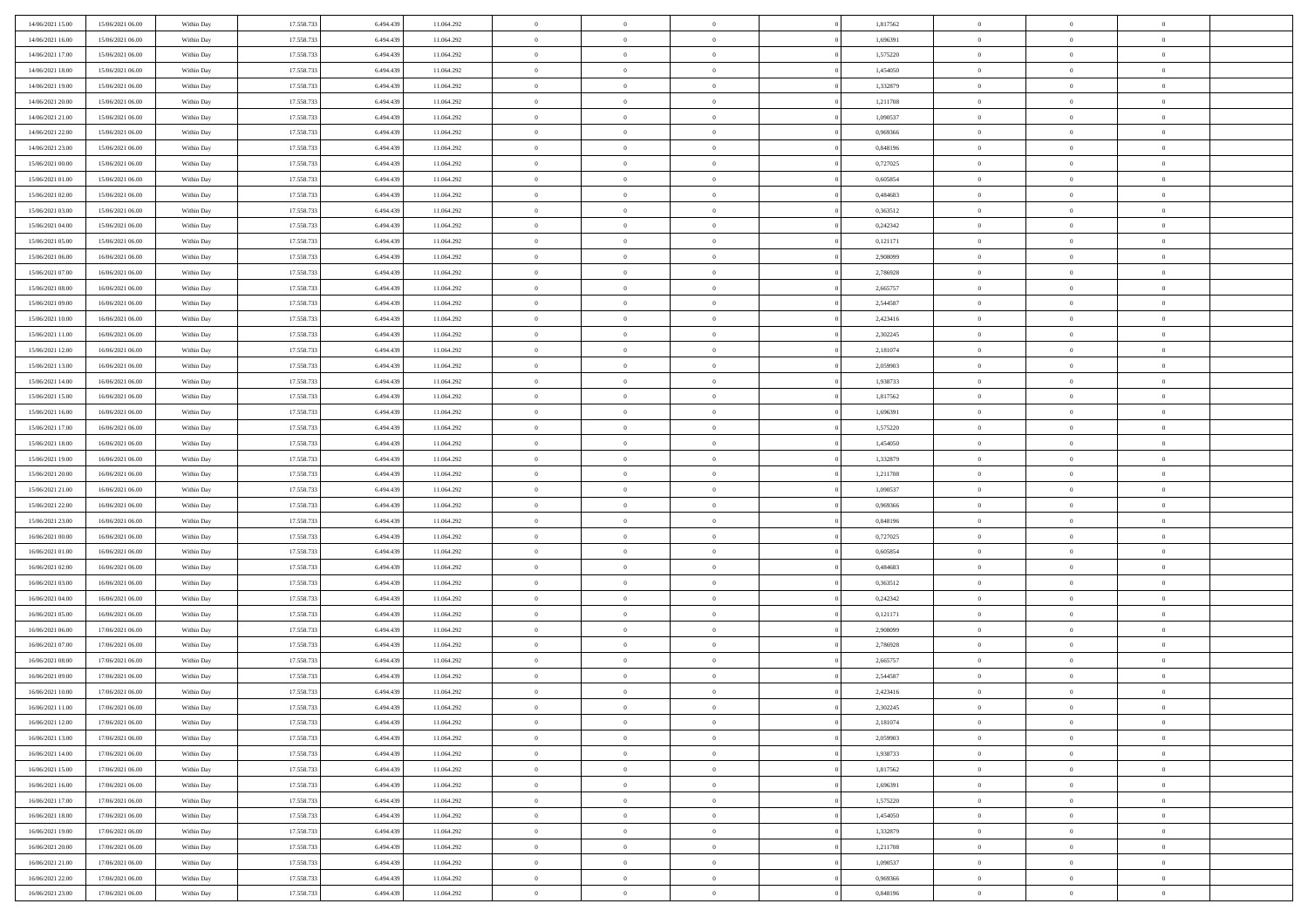| 17/06/2021 00:00 | 17/06/2021 06:00 | Within Day | 17.558.733 | 6.494.439 | 11.064.292               | $\,$ 0         | $\bf{0}$       | $\overline{0}$ |                | 0,727025 | $\bf{0}$       | $\overline{0}$ | $\theta$       |  |
|------------------|------------------|------------|------------|-----------|--------------------------|----------------|----------------|----------------|----------------|----------|----------------|----------------|----------------|--|
| 17/06/2021 01:00 | 17/06/2021 06:00 | Within Day | 17.558.733 | 6.494.439 | 11.064.292               | $\overline{0}$ | $\overline{0}$ | $\overline{0}$ |                | 0.605854 | $\theta$       | $\theta$       | $\overline{0}$ |  |
| 17/06/2021 02:00 | 17/06/2021 06:00 | Within Dav | 17.558.733 | 6.494.439 | 11.064.292               | $\mathbf{0}$   | $\overline{0}$ | $\overline{0}$ |                | 0,484683 | $\theta$       | $\overline{0}$ | $\theta$       |  |
| 17/06/2021 03:00 | 17/06/2021 06:00 | Within Day | 17.558.733 | 6.494.439 | 11.064.292               | $\bf{0}$       | $\overline{0}$ | $\bf{0}$       |                | 0,363512 | $\bf{0}$       | $\overline{0}$ | $\bf{0}$       |  |
| 17/06/2021 04:00 | 17/06/2021 06:00 | Within Day | 17.558.733 | 6,494,439 | 11.064.292               | $\bf{0}$       | $\bf{0}$       | $\overline{0}$ |                | 0,242342 | $\bf{0}$       | $\Omega$       | $\bf{0}$       |  |
| 17/06/2021 05:00 | 17/06/2021 06:00 | Within Dav | 17.558.733 | 6.494.439 | 11.064.292               | $\overline{0}$ | $\overline{0}$ | $\overline{0}$ |                | 0,121171 | $\theta$       |                | $\theta$       |  |
|                  |                  |            |            |           |                          |                |                |                |                |          |                | $\overline{0}$ |                |  |
| 17/06/2021 06:00 | 18/06/2021 06:00 | Within Day | 17.558.733 | 6.494.439 | 11.064.292               | $\bf{0}$       | $\bf{0}$       | $\overline{0}$ |                | 2,908099 | $\bf{0}$       | $\overline{0}$ | $\theta$       |  |
| 17/06/2021 07:00 | 18/06/2021 06:00 | Within Day | 17.558.733 | 6,494,439 | 11.064.292               | $\overline{0}$ | $\overline{0}$ | $\overline{0}$ |                | 2,786928 | $\,0\,$        | $\overline{0}$ | $\overline{0}$ |  |
| 17/06/2021 08:00 | 18/06/2021 06:00 | Within Day | 17.558.733 | 6.494.439 | 11.064.292               | $\mathbf{0}$   | $\overline{0}$ | $\overline{0}$ |                | 2,665757 | $\theta$       | $\overline{0}$ | $\theta$       |  |
| 17/06/2021 09:00 | 18/06/2021 06:00 | Within Day | 17.558.733 | 6.494.439 | 11.064.292               | $\bf{0}$       | $\bf{0}$       | $\overline{0}$ |                | 2,544587 | $\bf{0}$       | $\overline{0}$ | $\theta$       |  |
| 17/06/2021 10:00 | 18/06/2021 06:00 | Within Day | 17.558.733 | 6,494,439 | 11.064.292               | $\bf{0}$       | $\overline{0}$ | $\overline{0}$ |                | 2,423416 | $\bf{0}$       | $\theta$       | $\overline{0}$ |  |
| 17/06/2021 11:00 | 18/06/2021 06:00 | Within Dav | 17.558.733 | 6.494.439 | 11.064.292               | $\mathbf{0}$   | $\overline{0}$ | $\overline{0}$ |                | 2,302245 | $\theta$       | $\overline{0}$ | $\theta$       |  |
| 17/06/2021 12:00 | 18/06/2021 06:00 | Within Day | 17.558.733 | 6.494.439 | 11.064.292               | $\bf{0}$       | $\overline{0}$ | $\bf{0}$       |                | 2,181074 | $\bf{0}$       | $\overline{0}$ | $\bf{0}$       |  |
| 17/06/2021 13:00 | 18/06/2021 06:00 | Within Day | 17.558.733 | 6,494,439 | 11.064.292               | $\bf{0}$       | $\overline{0}$ | $\overline{0}$ |                | 2,059903 | $\bf{0}$       | $\Omega$       | $\bf{0}$       |  |
| 17/06/2021 14:00 | 18/06/2021 06:00 | Within Dav | 17.558.733 | 6.494.439 | 11.064.292               | $\overline{0}$ | $\overline{0}$ | $\overline{0}$ |                | 1,938733 | $\theta$       | $\overline{0}$ | $\theta$       |  |
| 17/06/2021 15:00 | 18/06/2021 06:00 | Within Day | 17.558.733 | 6.494.439 | 11.064.292               | $\bf{0}$       | $\bf{0}$       | $\overline{0}$ |                | 1,817562 | $\bf{0}$       | $\overline{0}$ | $\theta$       |  |
| 17/06/2021 16:00 | 18/06/2021 06:00 | Within Day | 17.558.733 | 6,494,439 | 11.064.292               | $\bf{0}$       | $\overline{0}$ | $\overline{0}$ |                | 1,696391 | $\,$ 0 $\,$    | $\overline{0}$ | $\overline{0}$ |  |
| 17/06/2021 17:00 | 18/06/2021 06:00 | Within Day | 17.558.733 | 6.494.439 | 11.064.292               | $\mathbf{0}$   | $\overline{0}$ | $\overline{0}$ |                | 1,575220 | $\theta$       | $\overline{0}$ | $\theta$       |  |
| 17/06/2021 18:00 | 18/06/2021 06:00 | Within Day | 17.558.733 | 6.494.439 | 11.064.292               | $\bf{0}$       | $\bf{0}$       | $\overline{0}$ |                | 1,454050 | $\bf{0}$       | $\overline{0}$ | $\theta$       |  |
| 17/06/2021 19:00 | 18/06/2021 06:00 | Within Day | 17.558.733 | 6.494.439 | 11.064.292               | $\bf{0}$       | $\overline{0}$ | $\overline{0}$ |                | 1,332879 | $\bf{0}$       | $\theta$       | $\bf{0}$       |  |
| 17/06/2021 20:00 | 18/06/2021 06:00 | Within Dav | 17.558.733 | 6.494.439 | 11.064.292               | $\mathbf{0}$   | $\overline{0}$ | $\overline{0}$ |                | 1,211708 | $\theta$       | $\overline{0}$ | $\theta$       |  |
| 17/06/2021 21:00 | 18/06/2021 06:00 | Within Day | 17.558.733 | 6.494.439 | 11.064.292               | $\bf{0}$       | $\bf{0}$       | $\bf{0}$       |                | 1,090537 | $\bf{0}$       | $\overline{0}$ | $\bf{0}$       |  |
| 17/06/2021 22:00 | 18/06/2021 06:00 | Within Day | 17.558.733 | 6,494,439 | 11.064.292               | $\bf{0}$       | $\bf{0}$       | $\overline{0}$ |                | 0,969366 | $\bf{0}$       | $\overline{0}$ | $\bf{0}$       |  |
| 17/06/2021 23:00 | 18/06/2021 06:00 | Within Dav | 17.558.733 | 6.494.439 | 11.064.292               | $\mathbf{0}$   | $\overline{0}$ | $\overline{0}$ |                | 0,848196 | $\theta$       | $\overline{0}$ | $\theta$       |  |
| 18/06/2021 00:00 | 18/06/2021 06:00 | Within Day | 17.558.733 | 6.494.439 | 11.064.292               | $\bf{0}$       | $\bf{0}$       | $\overline{0}$ |                | 0,727025 | $\bf{0}$       | $\overline{0}$ | $\theta$       |  |
| 18/06/2021 01:00 | 18/06/2021 06:00 | Within Day | 17.558.733 | 6,494,439 | 11.064.292               | $\bf{0}$       | $\overline{0}$ | $\overline{0}$ |                | 0,605854 | $\,$ 0 $\,$    | $\overline{0}$ | $\bf{0}$       |  |
| 18/06/2021 02:00 | 18/06/2021 06:00 | Within Day | 17.558.733 | 6.494.439 | 11.064.292               | $\mathbf{0}$   | $\overline{0}$ | $\overline{0}$ |                | 0,484683 | $\theta$       | $\overline{0}$ | $\theta$       |  |
| 18/06/2021 03:00 | 18/06/2021 06:00 | Within Day | 17.558.733 | 6.494.439 | 11.064.292               | $\bf{0}$       | $\bf{0}$       | $\overline{0}$ |                | 0,363512 | $\bf{0}$       | $\overline{0}$ | $\theta$       |  |
| 18/06/2021 04:00 | 18/06/2021 06:00 | Within Day | 17.558.733 | 6.494.439 |                          | $\bf{0}$       | $\overline{0}$ | $\overline{0}$ |                | 0,242342 | $\bf{0}$       | $\theta$       | $\bf{0}$       |  |
| 18/06/2021 05:00 | 18/06/2021 06:00 | Within Dav | 17.558.733 | 6.494.439 | 11.064.292<br>11.064.292 | $\mathbf{0}$   | $\overline{0}$ | $\overline{0}$ |                | 0,121171 | $\theta$       |                | $\theta$       |  |
|                  |                  |            |            |           |                          |                |                |                |                |          |                | $\overline{0}$ |                |  |
| 18/06/2021 06:00 | 19/06/2021 06:00 | Within Day | 17.558.733 | 6.494.439 | 11.064.292               | $\bf{0}$       | $\overline{0}$ | $\overline{0}$ |                | 2,908099 | $\,0\,$        | $\overline{0}$ | $\theta$       |  |
| 18/06/2021 07:00 | 19/06/2021 06:00 | Within Day | 17.558.733 | 6,494,439 | 11.064.292               | $\bf{0}$       | $\bf{0}$       | $\overline{0}$ |                | 2,786928 | $\bf{0}$       | $\overline{0}$ | $\bf{0}$       |  |
| 18/06/2021 08:00 | 19/06/2021 06:00 | Within Dav | 17.558.733 | 6.494.439 | 11.064.292               | $\mathbf{0}$   | $\overline{0}$ | $\overline{0}$ |                | 2,665757 | $\theta$       | $\overline{0}$ | $\theta$       |  |
| 18/06/2021 09:00 | 19/06/2021 06:00 | Within Day | 17.558.733 | 6.494.439 | 11.064.292               | $\bf{0}$       | $\overline{0}$ | $\theta$       |                | 2,544587 | $\,0\,$        | $\overline{0}$ | $\theta$       |  |
| 18/06/2021 10:00 | 19/06/2021 06:00 | Within Day | 17.558.733 | 6,494,439 | 11.064.292               | $\overline{0}$ | $\overline{0}$ | $\overline{0}$ |                | 2,423416 | $\bf{0}$       | $\overline{0}$ | $\bf{0}$       |  |
| 18/06/2021 11:00 | 19/06/2021 06:00 | Within Day | 17.558.733 | 6.494.439 | 11.064.292               | $\mathbf{0}$   | $\overline{0}$ | $\overline{0}$ |                | 2,302245 | $\theta$       | $\overline{0}$ | $\theta$       |  |
| 18/06/2021 12:00 | 19/06/2021 06:00 | Within Day | 17.558.733 | 6.494.439 | 11.064.292               | $\bf{0}$       | $\overline{0}$ | $\theta$       |                | 2,181074 | $\,0\,$        | $\overline{0}$ | $\theta$       |  |
| 18/06/2021 13:00 | 19/06/2021 06:00 | Within Day | 17.558.733 | 6.494.439 | 11.064.292               | $\bf{0}$       | $\overline{0}$ | $\overline{0}$ |                | 2,059903 | $\bf{0}$       | $\theta$       | $\bf{0}$       |  |
| 18/06/2021 14:00 | 19/06/2021 06:00 | Within Dav | 17.558.733 | 6.494.439 | 11.064.292               | $\mathbf{0}$   | $\overline{0}$ | $\overline{0}$ |                | 1,938733 | $\theta$       | $\overline{0}$ | $\theta$       |  |
| 18/06/2021 15:00 | 19/06/2021 06:00 | Within Day | 17.558.733 | 6.494.439 | 11.064.292               | $\,0\,$        | $\overline{0}$ | $\theta$       |                | 1,817562 | $\,0\,$        | $\overline{0}$ | $\theta$       |  |
| 18/06/2021 16:00 | 19/06/2021 06:00 | Within Day | 17.558.733 | 6.494.439 | 11.064.292               | $\bf{0}$       | $\bf{0}$       | $\overline{0}$ |                | 1,696391 | $\bf{0}$       | $\overline{0}$ | $\bf{0}$       |  |
| 18/06/2021 17:00 | 19/06/2021 06:00 | Within Dav | 17.558.733 | 6.494.439 | 11.064.292               | $\mathbf{0}$   | $\overline{0}$ | $\overline{0}$ |                | 1,575220 | $\theta$       | $\overline{0}$ | $\overline{0}$ |  |
| 18/06/2021 18:00 | 19/06/2021 06:00 | Within Day | 17.558.733 | 6.494.439 | 11.064.292               | $\bf{0}$       | $\overline{0}$ | $\theta$       |                | 1,454050 | $\,0\,$        | $\overline{0}$ | $\theta$       |  |
| 18/06/2021 19:00 | 19/06/2021 06:00 | Within Day | 17.558.733 | 6.494.439 | 11.064.292               | $\bf{0}$       | $\overline{0}$ | $\overline{0}$ |                | 1,332879 | $\,$ 0 $\,$    | $\overline{0}$ | $\bf{0}$       |  |
| 18/06/2021 20:00 | 19/06/2021 06:00 | Within Day | 17.558.733 | 6.494.439 | 11.064.292               | $\bf{0}$       | $\overline{0}$ |                |                | 1,211708 | $\bf{0}$       | $\Omega$       | $\theta$       |  |
| 18/06/2021 21:00 | 19/06/2021 06:00 | Within Day | 17.558.733 | 6.494.439 | 11.064.292               | $\,0\,$        | $\overline{0}$ | $\theta$       |                | 1,090537 | $\,$ 0 $\,$    | $\overline{0}$ | $\theta$       |  |
| 18/06/2021 22:00 | 19/06/2021 06:00 | Within Day | 17.558.733 | 6,494,439 | 11.064.292               | $\overline{0}$ | $\overline{0}$ | $\overline{0}$ |                | 0,969366 | $\overline{0}$ | $\overline{0}$ | $\overline{0}$ |  |
| 18/06/2021 23:00 | 19/06/2021 06:00 | Within Day | 17.558.733 | 6.494.439 | 11.064.292               | $\mathbf{0}$   | $\overline{0}$ | $\overline{0}$ |                | 0,848196 | $\mathbf{0}$   | $\overline{0}$ | $\overline{0}$ |  |
| 19/06/2021 00:00 | 19/06/2021 06:00 | Within Day | 17.558.733 | 6.494.439 | 11.064.292               | $\,$ 0 $\,$    | $\overline{0}$ | $\overline{0}$ | $\overline{0}$ | 0,727025 | $\,$ 0 $\,$    | $\overline{0}$ | $\,$ 0         |  |
| 19/06/2021 01:00 | 19/06/2021 06:00 | Within Day | 17.558.733 | 6.494.439 | 11.064.292               | $\,$ 0 $\,$    | $\overline{0}$ | $\overline{0}$ |                | 0,605854 | $\,$ 0 $\,$    | $\overline{0}$ | $\overline{0}$ |  |
| 19/06/2021 02:00 | 19/06/2021 06:00 | Within Day | 17.558.733 | 6.494.439 | 11.064.292               | $\mathbf{0}$   | $\overline{0}$ | $\overline{0}$ |                | 0,484683 | $\overline{0}$ | $\overline{0}$ | $\overline{0}$ |  |
| 19/06/2021 03:00 | 19/06/2021 06:00 | Within Day | 17.558.733 | 6.494.439 | 11.064.292               | $\,$ 0 $\,$    | $\overline{0}$ | $\overline{0}$ | $\theta$       | 0,363512 | $\,$ 0 $\,$    | $\overline{0}$ | $\theta$       |  |
| 19/06/2021 04:00 | 19/06/2021 06:00 | Within Day | 17.558.733 | 6,494,439 | 11.064.292               | $\bf{0}$       | $\overline{0}$ | $\overline{0}$ |                | 0,242342 | $\overline{0}$ | $\overline{0}$ | $\overline{0}$ |  |
| 19/06/2021 05:00 | 19/06/2021 06:00 | Within Day | 17.558.733 | 6.494.439 | 11.064.292               | $\mathbf{0}$   | $\overline{0}$ | $\overline{0}$ |                | 0,121171 | $\overline{0}$ | $\overline{0}$ | $\overline{0}$ |  |
| 19/06/2021 06:00 | 20/06/2021 06:00 | Within Day | 17.558.733 | 6.494.439 | 11.064.292               | $\,0\,$        | $\overline{0}$ | $\bf{0}$       |                | 2,908099 | $\,$ 0 $\,$    | $\overline{0}$ | $\,$ 0 $\,$    |  |
| 19/06/2021 07:00 | 20/06/2021 06:00 | Within Day | 17.558.733 | 6.494.439 | 11.064.292               | $\bf{0}$       | $\bf{0}$       | $\overline{0}$ |                | 2,786928 | $\bf{0}$       | $\overline{0}$ | $\overline{0}$ |  |
| 19/06/2021 08:00 | 20/06/2021 06:00 | Within Day | 17.558.733 | 6.494.439 | 11.064.292               | $\mathbf{0}$   | $\overline{0}$ | $\overline{0}$ |                | 2,665757 | $\mathbf{0}$   | $\overline{0}$ | $\overline{0}$ |  |
|                  |                  |            |            |           |                          |                |                |                |                |          |                |                |                |  |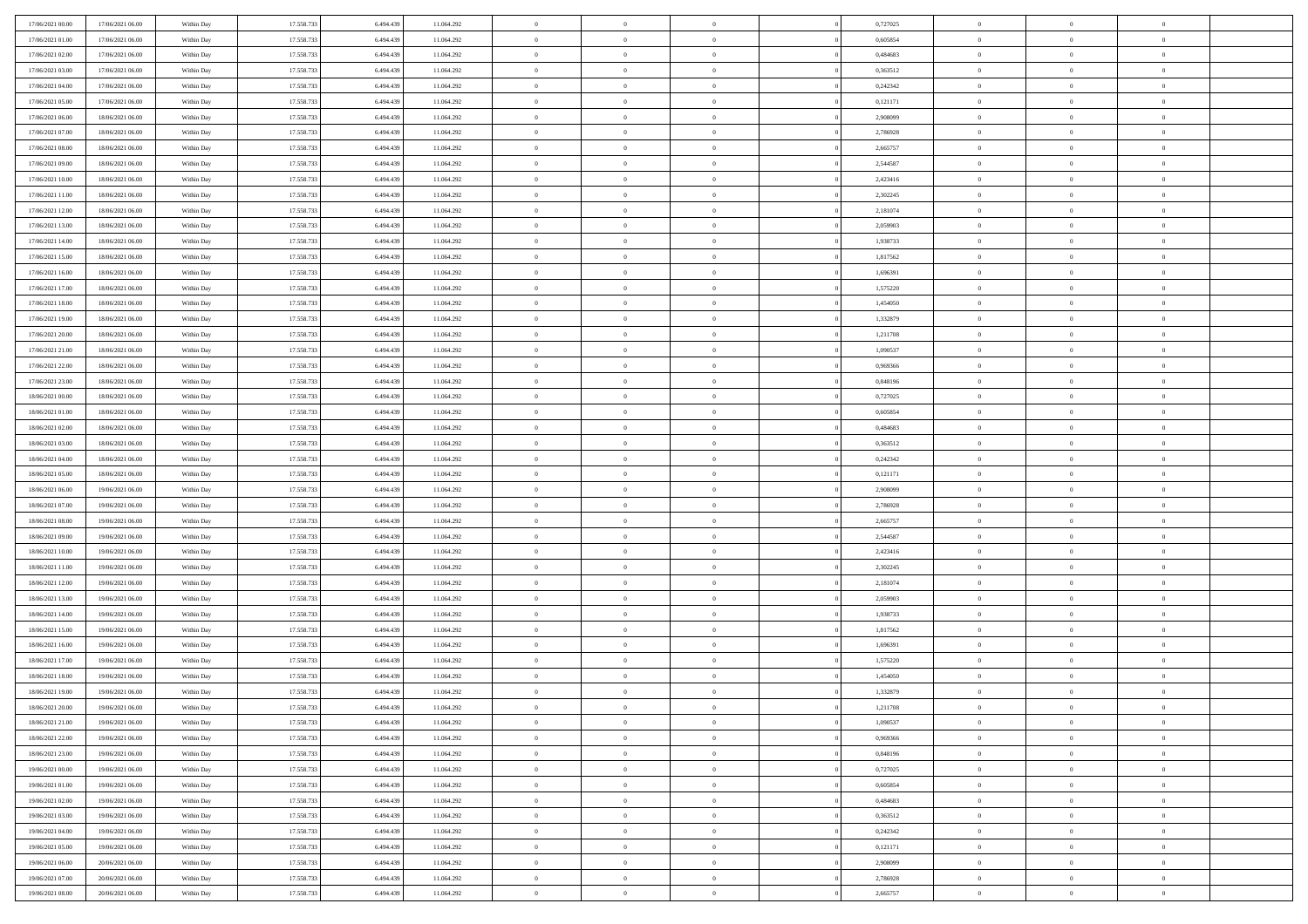| 19/06/2021 09:00                     | 20/06/2021 06:00                     | Within Day               | 17.558.733               | 6.494.439              | 11.064.292               | $\,$ 0                   | $\bf{0}$                         | $\theta$                         |          | 2,544587             | $\bf{0}$                 | $\overline{0}$                   | $\,0\,$                          |  |
|--------------------------------------|--------------------------------------|--------------------------|--------------------------|------------------------|--------------------------|--------------------------|----------------------------------|----------------------------------|----------|----------------------|--------------------------|----------------------------------|----------------------------------|--|
| 19/06/2021 10:00                     | 20/06/2021 06:00                     | Within Day               | 17.558.733               | 6,494,439              | 11.064.292               | $\overline{0}$           | $\overline{0}$                   | $\overline{0}$                   |          | 2,423416             | $\overline{0}$           | $\overline{0}$                   | $\theta$                         |  |
| 19/06/2021 11:00                     | 20/06/2021 06:00                     | Within Dav               | 17.558.733               | 6.494.439              | 11.064.292               | $\mathbf{0}$             | $\overline{0}$                   | $\overline{0}$                   |          | 2,302245             | $\mathbf{0}$             | $\overline{0}$                   | $\overline{0}$                   |  |
| 19/06/2021 12:00                     | 20/06/2021 06:00                     | Within Day               | 17.558.733               | 6.494.439              | 11.064.292               | $\bf{0}$                 | $\overline{0}$                   | $\bf{0}$                         |          | 2,181074             | $\bf{0}$                 | $\overline{0}$                   | $\bf{0}$                         |  |
| 19/06/2021 13:00                     | 20/06/2021 06:00                     | Within Day               | 17.558.733               | 6,494,439              | 11.064.292               | $\bf{0}$                 | $\bf{0}$                         | $\overline{0}$                   |          | 2,059903             | $\bf{0}$                 | $\bf{0}$                         | $\,0\,$                          |  |
| 19/06/2021 14:00                     | 20/06/2021 06:00                     | Within Dav               | 17.558.733               | 6.494.439              | 11.064.292               | $\mathbf{0}$             | $\overline{0}$                   | $\overline{0}$                   |          | 1,938733             | $\mathbf{0}$             | $\overline{0}$                   | $\overline{0}$                   |  |
| 19/06/2021 15:00                     | 20/06/2021 06:00                     | Within Day               | 17.558.733               | 6.494.439              | 11.064.292               | $\bf{0}$                 | $\bf{0}$                         | $\overline{0}$                   |          | 1,817562             | $\bf{0}$                 | $\overline{0}$                   | $\,0\,$                          |  |
| 19/06/2021 16:00                     | 20/06/2021 06:00                     | Within Day               | 17.558.733               | 6,494,439              | 11.064.292               | $\overline{0}$           | $\overline{0}$                   | $\overline{0}$                   |          | 1,696391             | $\,$ 0 $\,$              | $\overline{0}$                   | $\theta$                         |  |
| 19/06/2021 17:00                     | 20/06/2021 06:00                     | Within Dav               | 17.558.733               | 6.494.439              | 11.064.292               | $\mathbf{0}$             | $\overline{0}$                   | $\overline{0}$                   |          | 1,575220             | $\mathbf{0}$             | $\overline{0}$                   | $\overline{0}$                   |  |
| 19/06/2021 18:00                     | 20/06/2021 06:00                     | Within Day               | 17.558.733               | 6.494.439              | 11.064.292               | $\bf{0}$                 | $\bf{0}$                         | $\overline{0}$                   |          | 1,454050             | $\bf{0}$                 | $\overline{0}$                   | $\,0\,$                          |  |
| 19/06/2021 19:00                     | 20/06/2021 06:00                     | Within Day               | 17.558.733               | 6,494,439              | 11.064.292               | $\bf{0}$                 | $\overline{0}$                   | $\overline{0}$                   |          | 1,332879             | $\bf{0}$                 | $\overline{0}$                   | $\theta$                         |  |
| 19/06/2021 20:00                     | 20/06/2021 06:00                     | Within Dav               | 17.558.733               | 6.494.439              | 11.064.292               | $\mathbf{0}$             | $\overline{0}$                   | $\overline{0}$                   |          | 1,211708             | $\mathbf{0}$             | $\overline{0}$                   | $\overline{0}$                   |  |
| 19/06/2021 21:00                     | 20/06/2021 06:00                     | Within Day               | 17.558.733               | 6.494.439              | 11.064.292               | $\bf{0}$                 | $\overline{0}$                   | $\bf{0}$                         |          | 1,090537             | $\bf{0}$                 | $\overline{0}$                   | $\overline{0}$                   |  |
| 19/06/2021 22:00                     | 20/06/2021 06:00                     | Within Day               | 17.558.733               | 6,494,439              | 11.064.292               | $\bf{0}$                 | $\overline{0}$                   | $\overline{0}$                   |          | 0,969366             | $\bf{0}$                 | $\theta$                         | $\,0\,$                          |  |
| 19/06/2021 23:00                     | 20/06/2021 06:00                     | Within Dav               | 17.558.733               | 6.494.439              | 11.064.292               | $\overline{0}$           | $\overline{0}$                   | $\overline{0}$                   |          | 0,848196             | $\mathbf{0}$             | $\overline{0}$                   | $\overline{0}$                   |  |
| 20/06/2021 00:00                     | 20/06/2021 06:00                     | Within Day               | 17.558.733               | 6.494.439              | 11.064.292               | $\bf{0}$                 | $\bf{0}$                         | $\overline{0}$                   |          | 0,727025             | $\bf{0}$                 | $\overline{0}$                   | $\bf{0}$                         |  |
| 20/06/2021 01:00                     | 20/06/2021 06:00                     | Within Day               | 17.558.733               | 6,494,439              | 11.064.292               | $\overline{0}$           | $\overline{0}$                   | $\overline{0}$                   |          | 0.605854             | $\bf{0}$                 | $\overline{0}$                   | $\theta$                         |  |
| 20/06/2021 02:00                     | 20/06/2021 06:00                     | Within Day               | 17.558.733               | 6.494.439              | 11.064.292               | $\mathbf{0}$             | $\overline{0}$                   | $\overline{0}$                   |          | 0,484683             | $\mathbf{0}$             | $\overline{0}$                   | $\overline{0}$                   |  |
| 20/06/2021 03:00                     | 20/06/2021 06:00                     | Within Day               | 17.558.733               | 6.494.439              | 11.064.292               | $\bf{0}$                 | $\bf{0}$                         | $\overline{0}$                   |          | 0,363512             | $\bf{0}$                 | $\overline{0}$                   | $\,0\,$                          |  |
| 20/06/2021 04:00                     | 20/06/2021 06:00                     | Within Day               | 17.558.733               | 6,494,439              | 11.064.292               | $\bf{0}$                 | $\overline{0}$                   | $\overline{0}$                   |          | 0,242342             | $\bf{0}$                 | $\overline{0}$                   | $\overline{0}$                   |  |
| 20/06/2021 05:00                     | 20/06/2021 06:00                     | Within Dav               | 17.558.733               | 6.494.439              | 11.064.292               | $\mathbf{0}$             | $\overline{0}$                   | $\overline{0}$                   |          | 0,121171             | $\mathbf{0}$             | $\overline{0}$                   | $\overline{0}$                   |  |
| 20/06/2021 06:00                     | 21/06/2021 06:00                     | Within Day               | 17.558.733               | 6.494.439              | 11.064.292               | $\bf{0}$                 | $\overline{0}$                   | $\overline{0}$                   |          | 2,908099             | $\bf{0}$                 | $\overline{0}$                   | $\bf{0}$                         |  |
| 20/06/2021 07:00                     | 21/06/2021 06:00                     | Within Day               | 17.558.733               | 6,494,439              | 11.064.292               | $\bf{0}$                 | $\bf{0}$                         | $\overline{0}$                   |          | 2,786928             | $\bf{0}$                 | $\bf{0}$                         | $\,0\,$                          |  |
| 20/06/2021 08:00                     | 21/06/2021 06:00                     | Within Dav               | 17.558.733               | 6.494.439              | 11.064.292               | $\mathbf{0}$             | $\overline{0}$                   | $\overline{0}$                   |          | 2,665757             | $\mathbf{0}$             | $\overline{0}$                   | $\theta$                         |  |
| 20/06/2021 09:00                     | 21/06/2021 06:00                     | Within Day               | 17.558.733               | 6.494.439              | 11.064.292               | $\bf{0}$                 | $\bf{0}$                         | $\overline{0}$                   |          | 2,544587             | $\bf{0}$                 | $\overline{0}$                   | $\,0\,$                          |  |
| 20/06/2021 11:00                     | 21/06/2021 06:00                     |                          | 17.558.733               | 6,494,439              | 11.064.292               | $\overline{0}$           | $\overline{0}$                   | $\overline{0}$                   |          | 2,302245             | $\bf{0}$                 | $\overline{0}$                   | $\overline{0}$                   |  |
| 20/06/2021 12:00                     | 21/06/2021 06:00                     | Within Day<br>Within Dav | 17.558.733               | 6.494.439              | 11.064.292               | $\mathbf{0}$             | $\overline{0}$                   | $\overline{0}$                   |          | 2,181074             | $\mathbf{0}$             | $\overline{0}$                   | $\overline{0}$                   |  |
| 20/06/2021 13:00                     |                                      |                          |                          |                        |                          | $\bf{0}$                 |                                  | $\overline{0}$                   |          |                      | $\bf{0}$                 | $\overline{0}$                   | $\,0\,$                          |  |
|                                      | 21/06/2021 06:00                     | Within Day               | 17.558.733               | 6.494.439<br>6,494,439 | 11.064.292               |                          | $\bf{0}$                         |                                  |          | 2,059903             |                          |                                  |                                  |  |
| 20/06/2021 14:00                     | 21/06/2021 06:00                     | Within Day               | 17.558.733               |                        | 11.064.292               | $\bf{0}$<br>$\mathbf{0}$ | $\bf{0}$                         | $\overline{0}$                   |          | 1,938733             | $\bf{0}$<br>$\mathbf{0}$ | $\bf{0}$                         | $\overline{0}$<br>$\overline{0}$ |  |
| 20/06/2021 15:00                     | 21/06/2021 06:00                     | Within Dav               | 17.558.733               | 6.494.439              | 11.064.292               |                          | $\overline{0}$                   | $\overline{0}$                   |          | 1,817562             |                          | $\overline{0}$<br>$\overline{0}$ | $\theta$                         |  |
| 20/06/2021 16:00                     | 21/06/2021 06:00                     | Within Day               | 17.558.733               | 6.494.439              | 11.064.292               | $\bf{0}$<br>$\bf{0}$     | $\overline{0}$                   | $\theta$                         |          | 1,696391             | $\,$ 0<br>$\bf{0}$       | $\overline{0}$                   |                                  |  |
| 20/06/2021 17:00<br>20/06/2021 18:00 | 21/06/2021 06:00<br>21/06/2021 06:00 | Within Day<br>Within Dav | 17.558.733<br>17.558.733 | 6.494.439<br>6.494.439 | 11.064.292<br>11.064.292 | $\mathbf{0}$             | $\bf{0}$<br>$\overline{0}$       | $\overline{0}$<br>$\overline{0}$ |          | 1,575220<br>1,454050 | $\mathbf{0}$             | $\overline{0}$                   | $\bf{0}$<br>$\overline{0}$       |  |
|                                      |                                      |                          |                          |                        |                          | $\bf{0}$                 | $\overline{0}$                   | $\theta$                         |          |                      | $\,$ 0                   | $\overline{0}$                   | $\theta$                         |  |
| 20/06/2021 19:00                     | 21/06/2021 06:00                     | Within Day               | 17.558.733<br>17.558.733 | 6.494.439              | 11.064.292               |                          | $\overline{0}$                   | $\overline{0}$                   |          | 1,332879             |                          | $\overline{0}$                   | $\overline{0}$                   |  |
| 20/06/2021 20:00<br>20/06/2021 21:00 | 21/06/2021 06:00<br>21/06/2021 06:00 | Within Day<br>Within Day | 17.558.733               | 6.494.439<br>6.494.439 | 11.064.292<br>11.064.292 | $\bf{0}$<br>$\mathbf{0}$ | $\overline{0}$                   |                                  |          | 1,211708<br>1,090537 | $\bf{0}$<br>$\mathbf{0}$ | $\overline{0}$                   | $\overline{0}$                   |  |
|                                      |                                      |                          |                          |                        |                          | $\bf{0}$                 |                                  | $\overline{0}$                   |          |                      |                          |                                  | $\theta$                         |  |
| 20/06/2021 22:00                     | 21/06/2021 06:00                     | Within Day               | 17.558.733<br>17.558.733 | 6.494.439<br>6,494,439 | 11.064.292               | $\bf{0}$                 | $\overline{0}$                   | $\theta$<br>$\overline{0}$       |          | 0,969366             | $\,$ 0                   | $\overline{0}$<br>$\overline{0}$ |                                  |  |
| 20/06/2021 23:00<br>21/06/2021 00:00 | 21/06/2021 06:00<br>21/06/2021 06:00 | Within Day<br>Within Dav | 17.558.733               | 6.494.439              | 11.064.292<br>11.064.292 | $\mathbf{0}$             | $\overline{0}$<br>$\overline{0}$ | $\overline{0}$                   |          | 0,848196<br>0,727025 | $\bf{0}$<br>$\mathbf{0}$ | $\overline{0}$                   | $\bf{0}$<br>$\overline{0}$       |  |
|                                      |                                      |                          |                          |                        |                          |                          |                                  |                                  |          |                      |                          |                                  | $\theta$                         |  |
| 21/06/2021 01:00                     | 21/06/2021 06:00                     | Within Day               | 17.558.733<br>17.558.733 | 6.494.439<br>6.494.439 | 11.064.292               | $\,0\,$<br>$\bf{0}$      | $\overline{0}$<br>$\bf{0}$       | $\theta$<br>$\overline{0}$       |          | 0,605854<br>0,484683 | $\,$ 0                   | $\overline{0}$<br>$\overline{0}$ | $\bf{0}$                         |  |
| 21/06/2021 02:00<br>21/06/2021 03:00 | 21/06/2021 06:00<br>21/06/2021 06:00 | Within Day<br>Within Dav | 17.558.733               | 6.494.439              | 11.064.292<br>11.064.292 | $\mathbf{0}$             | $\overline{0}$                   | $\overline{0}$                   |          | 0,363512             | $\bf{0}$<br>$\mathbf{0}$ | $\overline{0}$                   | $\overline{0}$                   |  |
| 21/06/2021 04:00                     | 21/06/2021 06:00                     | Within Day               | 17.558.733               | 6.494.439              | 11.064.292               | $\bf{0}$                 | $\overline{0}$                   | $\theta$                         |          | 0,242342             | $\,$ 0                   | $\overline{0}$                   | $\theta$                         |  |
| 21/06/2021 05:00                     | 21/06/2021 06:00                     |                          | 17.558.733               | 6.494.439              | 11.064.292               | $\bf{0}$                 | $\overline{0}$                   | $\overline{0}$                   |          | 0,121171             | $\,$ 0 $\,$              | $\overline{0}$                   | $\overline{0}$                   |  |
| 21/06/2021 06:00                     | 22/06/2021 06:00                     | Within Day<br>Within Day | 17.558.733               | 6.494.439              | 11.064.292               | $\bf{0}$                 | $\overline{0}$                   |                                  |          | 2,908099             | $\overline{0}$           | $\theta$                         | $\theta$                         |  |
| 21/06/2021 07:00                     | 22/06/2021 06:00                     |                          | 17.558.733               | 6.494.439              | 11.064.292               | $\,0\,$                  | $\overline{0}$                   | $\theta$                         |          | 2,786928             | $\,$ 0 $\,$              | $\bf{0}$                         | $\theta$                         |  |
| 21/06/2021 08:00                     | 22/06/2021 06:00                     | Within Day               | 17.558.733               | 6.494.439              |                          | $\overline{0}$           | $\overline{0}$                   | $\overline{0}$                   |          | 2,665757             | $\overline{0}$           | $\overline{0}$                   | $\overline{0}$                   |  |
| 21/06/2021 09:00                     | 22/06/2021 06:00                     | Within Day<br>Within Day | 17.558.733               | 6.494.439              | 11.064.292<br>11.064.292 | $\bf{0}$                 | $\overline{0}$                   | $\overline{0}$                   |          | 2,544587             | $\overline{0}$           | $\bf{0}$                         | $\mathbf{0}$                     |  |
|                                      |                                      |                          |                          |                        |                          |                          |                                  |                                  |          |                      |                          |                                  |                                  |  |
| 21/06/2021 10:00                     | 22/06/2021 06:00                     | Within Day               | 17.558.733               | 6.494.439              | 11.064.292               | $\bf{0}$                 | $\overline{0}$                   | $\overline{0}$                   | $\theta$ | 2,423416             | $\mathbf{0}$             | $\bf{0}$<br>$\overline{0}$       | $\,$ 0 $\,$                      |  |
| 21/06/2021 11:00                     | 22/06/2021 06:00                     | Within Day               | 17.558.733               | 6.494.439              | 11.064.292               | $\,$ 0 $\,$              | $\overline{0}$                   | $\overline{0}$                   |          | 2,302245             | $\,$ 0 $\,$              |                                  | $\overline{0}$                   |  |
| 21/06/2021 12:00                     | 22/06/2021 06:00                     | Within Day               | 17.558.733               | 6.494.439              | 11.064.292               | $\bf{0}$                 | $\overline{0}$                   | $\overline{0}$                   |          | 2,181074             | $\mathbf{0}$             | $\overline{0}$                   | $\overline{0}$                   |  |
| 21/06/2021 13:00                     | 22/06/2021 06:00                     | Within Day               | 17.558.733               | 6.494.439              | 11.064.292               | $\,$ 0 $\,$              | $\overline{0}$                   | $\overline{0}$                   | $\theta$ | 2,059903             | $\,$ 0 $\,$              | $\overline{0}$                   | $\,$ 0 $\,$                      |  |
| 21/06/2021 14:00                     | 22/06/2021 06:00                     | Within Day               | 17.558.733               | 6.494.439              | 11.064.292               | $\bf{0}$                 | $\overline{0}$                   | $\overline{0}$                   |          | 1,938733             | $\overline{0}$           | $\overline{0}$                   | $\overline{0}$                   |  |
| 21/06/2021 15:00                     | 22/06/2021 06:00                     | Within Day               | 17.558.733               | 6.494.439              | 11.064.292               | $\bf{0}$                 | $\overline{0}$                   | $\overline{0}$                   |          | 1,817562             | $\mathbf{0}$             | $\overline{0}$                   | $\mathbf{0}$                     |  |
| 21/06/2021 16:00                     | 22/06/2021 06:00                     | Within Day               | 17.558.733               | 6.494.439              | 11.064.292               | $\,0\,$                  | $\overline{0}$                   | $\overline{0}$                   |          | 1,696391             | $\,$ 0 $\,$              | $\mathbf{0}$                     | $\,$ 0 $\,$                      |  |
| 21/06/2021 17:00                     | 22/06/2021 06:00                     | Within Day               | 17.558.733               | 6.494.439              | 11.064.292               | $\bf{0}$                 | $\bf{0}$                         | $\overline{0}$                   |          | 1,575220             | $\bf{0}$                 | $\mathbf{0}$                     | $\overline{0}$                   |  |
| 21/06/2021 18:00                     | 22/06/2021 06:00                     | Within Day               | 17.558.733               | 6.494.439              | 11.064.292               | $\bf{0}$                 | $\overline{0}$                   | $\overline{0}$                   |          | 1,454050             | $\mathbf{0}$             | $\overline{0}$                   | $\overline{0}$                   |  |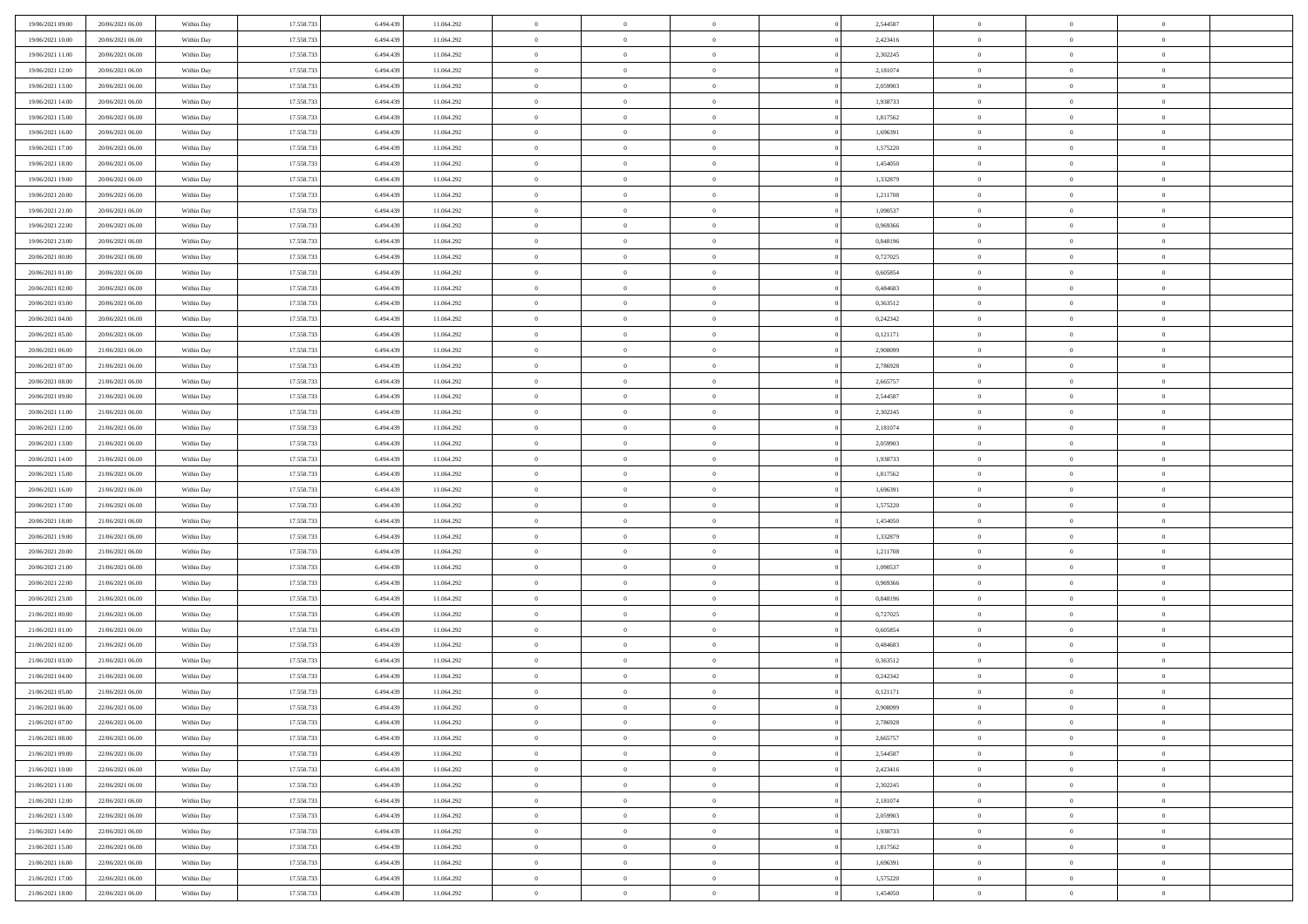| 21/06/2021 19:00                     | 22/06/2021 06:00                     | Within Day               | 17.558.733               | 6.494.439              | 11.064.292               | $\,$ 0                   | $\bf{0}$                         | $\theta$                         |          | 1,332879             | $\bf{0}$                    | $\overline{0}$                   | $\,0\,$                          |  |
|--------------------------------------|--------------------------------------|--------------------------|--------------------------|------------------------|--------------------------|--------------------------|----------------------------------|----------------------------------|----------|----------------------|-----------------------------|----------------------------------|----------------------------------|--|
| 21/06/2021 20:00                     | 22/06/2021 06:00                     | Within Day               | 17.558.733               | 6,494,439              | 11.064.292               | $\overline{0}$           | $\overline{0}$                   | $\overline{0}$                   |          | 1,211708             | $\theta$                    | $\overline{0}$                   | $\theta$                         |  |
| 21/06/2021 21:00                     | 22/06/2021 06:00                     | Within Dav               | 17.558.733               | 6.494.439              | 11.064.292               | $\mathbf{0}$             | $\overline{0}$                   | $\overline{0}$                   |          | 1,090537             | $\mathbf{0}$                | $\overline{0}$                   | $\overline{0}$                   |  |
| 21/06/2021 22.00                     | 22/06/2021 06:00                     | Within Day               | 17.558.733               | 6.494.439              | 11.064.292               | $\bf{0}$                 | $\overline{0}$                   | $\bf{0}$                         |          | 0,969366             | $\bf{0}$                    | $\overline{0}$                   | $\bf{0}$                         |  |
| 21/06/2021 23:00                     | 22/06/2021 06:00                     | Within Day               | 17.558.733               | 6,494,439              | 11.064.292               | $\bf{0}$                 | $\bf{0}$                         | $\overline{0}$                   |          | 0,848196             | $\bf{0}$                    | $\bf{0}$                         | $\,0\,$                          |  |
| 22/06/2021 00:00                     | 22/06/2021 06:00                     | Within Dav               | 17.558.733               | 6.494.439              | 11.064.292               | $\mathbf{0}$             | $\overline{0}$                   | $\overline{0}$                   |          | 0,727025             | $\mathbf{0}$                | $\overline{0}$                   | $\overline{0}$                   |  |
| 22/06/2021 01:00                     | 22/06/2021 06:00                     | Within Day               | 17.558.733               | 6.494.439              | 11.064.292               | $\bf{0}$                 | $\bf{0}$                         | $\overline{0}$                   |          | 0,605854             | $\bf{0}$                    | $\overline{0}$                   | $\,0\,$                          |  |
| 22/06/2021 02:00                     | 22/06/2021 06:00                     | Within Day               | 17.558.733               | 6,494,439              | 11.064.292               | $\overline{0}$           | $\overline{0}$                   | $\overline{0}$                   |          | 0,484683             | $\,$ 0 $\,$                 | $\overline{0}$                   | $\theta$                         |  |
| 22/06/2021 03:00                     | 22/06/2021 06:00                     | Within Dav               | 17.558.733               | 6.494.439              | 11.064.292               | $\mathbf{0}$             | $\overline{0}$                   | $\overline{0}$                   |          | 0,363512             | $\mathbf{0}$                | $\overline{0}$                   | $\overline{0}$                   |  |
| 22/06/2021 04:00                     | 22/06/2021 06:00                     | Within Day               | 17.558.733               | 6.494.439              | 11.064.292               | $\bf{0}$                 | $\bf{0}$                         | $\overline{0}$                   |          | 0,242342             | $\bf{0}$                    | $\overline{0}$                   | $\,0\,$                          |  |
| 22/06/2021 05:00                     | 22/06/2021 06:00                     | Within Day               | 17.558.733               | 6,494,439              | 11.064.292               | $\bf{0}$                 | $\overline{0}$                   | $\overline{0}$                   |          | 0,121171             | $\bf{0}$                    | $\overline{0}$                   | $\theta$                         |  |
| 22/06/2021 06:00                     | 23/06/2021 06:00                     | Within Dav               | 17.558.733               | 6.494.439              | $\overline{0}$           | $\mathbf{0}$             | $\overline{0}$                   | $\overline{0}$                   |          | 2,908099             | $\mathbf{0}$                | $\overline{0}$                   | $\overline{0}$                   |  |
| 23/06/2021 06:00                     | 24/06/2021 06:00                     | Within Day               | 17.558.733               | 6.494.439              | 11.064.292               | $\bf{0}$                 | $\overline{0}$                   | $\bf{0}$                         |          | 2,908099             | $\bf{0}$                    | $\overline{0}$                   | $\overline{0}$                   |  |
| 23/06/2021 07:00                     | 24/06/2021 06:00                     | Within Day               | 17.558.733               | 6.494.439              | 11.064.292               | $\bf{0}$                 | $\overline{0}$                   | $\overline{0}$                   |          | 2,786928             | $\bf{0}$                    | $\overline{0}$                   | $\,0\,$                          |  |
| 23/06/2021 08:00                     | 24/06/2021 06:00                     | Within Dav               | 17.558.733               | 6.494.439              | 11.064.292               | $\mathbf{0}$             | $\overline{0}$                   | $\overline{0}$                   |          | 2,665757             | $\mathbf{0}$                | $\overline{0}$                   | $\overline{0}$                   |  |
| 23/06/2021 09:00                     | 24/06/2021 06:00                     | Within Day               | 17.558.733               | 6.494.439              | 11.064.292               | $\bf{0}$                 | $\bf{0}$                         | $\overline{0}$                   |          | 2,544587             | $\bf{0}$                    | $\overline{0}$                   | $\bf{0}$                         |  |
| 23/06/2021 10:00                     | 24/06/2021 06:00                     | Within Day               | 17.558.733               | 6,494,439              | 11.064.292               | $\overline{0}$           | $\overline{0}$                   | $\overline{0}$                   |          | 2,423416             | $\hspace{0.1cm}0$           | $\overline{0}$                   | $\theta$                         |  |
| 23/06/2021 11:00                     | 24/06/2021 06:00                     | Within Day               | 17.558.733               | 6.494.439              | 11.064.292               | $\mathbf{0}$             | $\overline{0}$                   | $\overline{0}$                   |          | 2,302245             | $\mathbf{0}$                | $\overline{0}$                   | $\overline{0}$                   |  |
| 23/06/2021 12:00                     | 24/06/2021 06:00                     | Within Day               | 17.558.733               | 6.494.439              | 11.064.292               | $\bf{0}$                 | $\bf{0}$                         | $\overline{0}$                   |          | 2,181074             | $\bf{0}$                    | $\overline{0}$                   | $\,0\,$                          |  |
| 23/06/2021 13:00                     | 24/06/2021 06:00                     | Within Day               | 17.558.733               | 6,494,439              | 11.064.292               | $\bf{0}$                 | $\bf{0}$                         | $\overline{0}$                   |          | 2,059903             | $\bf{0}$                    | $\overline{0}$                   | $\bf{0}$                         |  |
| 23/06/2021 14:00                     | 24/06/2021 06:00                     | Within Dav               | 17.558.733               | 6.494.439              | 11.064.292               | $\mathbf{0}$             | $\overline{0}$                   | $\overline{0}$                   |          | 1,938733             | $\mathbf{0}$                | $\overline{0}$                   | $\overline{0}$                   |  |
| 23/06/2021 15:00                     | 24/06/2021 06:00                     | Within Day               | 17.558.733               | 6.494.439              | 11.064.292               | $\bf{0}$                 | $\overline{0}$                   | $\overline{0}$                   |          | 1,817562             | $\bf{0}$                    | $\overline{0}$                   | $\bf{0}$                         |  |
| 23/06/2021 16:00                     | 24/06/2021 06:00                     |                          | 17.558.733               | 6,494,439              | 11.064.292               | $\bf{0}$                 | $\bf{0}$                         | $\overline{0}$                   |          | 1,696391             | $\bf{0}$                    | $\bf{0}$                         | $\,0\,$                          |  |
| 23/06/2021 17:00                     | 24/06/2021 06:00                     | Within Day<br>Within Dav | 17.558.733               | 6.494.439              | 11.064.292               | $\mathbf{0}$             | $\overline{0}$                   | $\overline{0}$                   |          | 1,575220             | $\mathbf{0}$                | $\overline{0}$                   | $\overline{0}$                   |  |
| 23/06/2021 18:00                     | 24/06/2021 06:00                     | Within Day               | 17.558.733               | 6.494.439              | 11.064.292               | $\bf{0}$                 | $\bf{0}$                         | $\overline{0}$                   |          | 1,454050             | $\bf{0}$                    | $\overline{0}$                   | $\,0\,$                          |  |
|                                      |                                      |                          |                          | 6,494,439              |                          | $\overline{0}$           | $\overline{0}$                   | $\overline{0}$                   |          |                      |                             | $\overline{0}$                   | $\overline{0}$                   |  |
| 23/06/2021 19:00<br>23/06/2021 20:00 | 24/06/2021 06:00                     | Within Day               | 17.558.733               |                        | 11.064.292               | $\mathbf{0}$             |                                  |                                  |          | 1,332879             | $\bf{0}$<br>$\mathbf{0}$    |                                  | $\overline{0}$                   |  |
|                                      | 24/06/2021 06:00                     | Within Dav               | 17.558.733               | 6.494.439              | 11.064.292               |                          | $\overline{0}$                   | $\overline{0}$<br>$\overline{0}$ |          | 1,211708             |                             | $\overline{0}$<br>$\overline{0}$ |                                  |  |
| 23/06/2021 21:00                     | 24/06/2021 06:00                     | Within Day               | 17.558.733               | 6.494.439<br>6,494,439 | 11.064.292               | $\bf{0}$                 | $\bf{0}$                         |                                  |          | 1,090537<br>0.969366 | $\bf{0}$                    |                                  | $\,0\,$                          |  |
| 23/06/2021 22.00                     | 24/06/2021 06:00                     | Within Day               | 17.558.733               |                        | 11.064.292               | $\bf{0}$<br>$\mathbf{0}$ | $\bf{0}$                         | $\overline{0}$                   |          |                      | $\bf{0}$<br>$\mathbf{0}$    | $\bf{0}$                         | $\bf{0}$<br>$\overline{0}$       |  |
| 23/06/2021 23:00                     | 24/06/2021 06:00                     | Within Dav               | 17.558.733               | 6.494.439              | 11.064.292               |                          | $\overline{0}$                   | $\overline{0}$                   |          | 0,848196             |                             | $\overline{0}$<br>$\overline{0}$ | $\theta$                         |  |
| 24/06/2021 00:00                     | 24/06/2021 06:00                     | Within Day               | 17.558.733               | 6.494.439              | 11.064.292               | $\bf{0}$<br>$\bf{0}$     | $\overline{0}$                   | $\theta$                         |          | 0,727025             | $\,$ 0<br>$\bf{0}$          | $\bf{0}$                         |                                  |  |
| 24/06/2021 01:00<br>24/06/2021 02:00 | 24/06/2021 06:00<br>24/06/2021 06:00 | Within Day<br>Within Dav | 17.558.733<br>17.558.733 | 6.494.439<br>6.494.439 | 11.064.292<br>11.064.292 | $\mathbf{0}$             | $\bf{0}$<br>$\overline{0}$       | $\overline{0}$<br>$\overline{0}$ |          | 0,605854<br>0,484683 | $\mathbf{0}$                | $\overline{0}$                   | $\overline{0}$<br>$\overline{0}$ |  |
|                                      |                                      |                          |                          |                        |                          | $\bf{0}$                 | $\overline{0}$                   | $\theta$                         |          |                      | $\,$ 0                      | $\overline{0}$                   | $\theta$                         |  |
| 24/06/2021 03:00                     | 24/06/2021 06:00                     | Within Day               | 17.558.733<br>17.558.733 | 6.494.439              | 11.064.292               |                          | $\overline{0}$                   | $\overline{0}$                   |          | 0,363512             |                             | $\overline{0}$                   | $\overline{0}$                   |  |
| 24/06/2021 04:00<br>24/06/2021 05:00 | 24/06/2021 06:00<br>24/06/2021 06:00 | Within Day<br>Within Day | 17.558.733               | 6.494.439<br>6.494.439 | 11.064.292<br>11.064.292 | $\bf{0}$<br>$\mathbf{0}$ | $\overline{0}$                   |                                  |          | 0,242342             | $\bf{0}$<br>$\mathbf{0}$    | $\overline{0}$                   | $\overline{0}$                   |  |
|                                      |                                      |                          |                          |                        |                          | $\bf{0}$                 |                                  | $\overline{0}$                   |          | 0,121171             |                             |                                  | $\theta$                         |  |
| 24/06/2021 06:00                     | 25/06/2021 06:00                     | Within Day               | 17.558.733<br>17.558.733 | 6.494.439<br>6,494,439 | 11.064.292               | $\bf{0}$                 | $\overline{0}$                   | $\theta$<br>$\overline{0}$       |          | 2,908099             | $\,$ 0                      | $\overline{0}$<br>$\bf{0}$       |                                  |  |
| 24/06/2021 07.00<br>24/06/2021 08:00 | 25/06/2021 06:00<br>25/06/2021 06:00 | Within Day<br>Within Dav | 17.558.733               | 6.494.439              | 11.064.292<br>11.064.292 | $\mathbf{0}$             | $\overline{0}$<br>$\overline{0}$ | $\overline{0}$                   |          | 2,786928<br>2,665757 | $\bf{0}$<br>$\mathbf{0}$    | $\overline{0}$                   | $\overline{0}$<br>$\overline{0}$ |  |
|                                      |                                      |                          |                          |                        |                          |                          |                                  |                                  |          |                      |                             |                                  | $\theta$                         |  |
| 24/06/2021 09:00                     | 25/06/2021 06:00<br>25/06/2021 06:00 | Within Day               | 17.558.733<br>17.558.733 | 6.494.439<br>6.494.439 | 11.064.292               | $\,0\,$<br>$\bf{0}$      | $\overline{0}$<br>$\overline{0}$ | $\theta$<br>$\overline{0}$       |          | 2,544587             | $\,$ 0                      | $\overline{0}$<br>$\overline{0}$ | $\overline{0}$                   |  |
| 24/06/2021 10:00<br>24/06/2021 11:00 | 25/06/2021 06:00                     | Within Day<br>Within Dav | 17.558.733               | 6.494.439              | 11.064.292<br>11.064.292 | $\mathbf{0}$             | $\overline{0}$                   | $\overline{0}$                   |          | 2,423416<br>2,302245 | $\bf{0}$<br>$\mathbf{0}$    | $\overline{0}$                   | $\overline{0}$                   |  |
| 24/06/2021 12:00                     | 25/06/2021 06:00                     | Within Day               | 17.558.733               | 6.494.439              | 11.064.292               | $\bf{0}$                 | $\overline{0}$                   | $\theta$                         |          | 2,181074             | $\,$ 0                      | $\overline{0}$                   | $\theta$                         |  |
| 24/06/2021 13:00                     | 25/06/2021 06:00                     |                          | 17.558.733               | 6.494.439              | 11.064.292               | $\bf{0}$                 | $\overline{0}$                   | $\overline{0}$                   |          | 2,059903             | $\,$ 0 $\,$                 | $\overline{0}$                   | $\overline{0}$                   |  |
| 24/06/2021 14:00                     | 25/06/2021 06:00                     | Within Day<br>Within Day | 17.558.733               | 6.494.439              | 11.064.292               | $\bf{0}$                 | $\overline{0}$                   |                                  |          | 1,938733             | $\overline{0}$              | $\theta$                         | $\theta$                         |  |
| 24/06/2021 15:00                     | 25/06/2021 06:00                     | Within Day               | 17.558.733               | 6.494.439              | 11.064.292               | $\,0\,$                  | $\overline{0}$                   | $\theta$                         |          | 1,817562             | $\,$ 0 $\,$                 | $\bf{0}$                         | $\theta$                         |  |
| 24/06/2021 16:00                     | 25/06/2021 06:00                     |                          | 17.558.733               | 6.494.439              |                          | $\overline{0}$           | $\overline{0}$                   | $\overline{0}$                   |          | 1,696391             | $\overline{0}$              | $\overline{0}$                   | $\overline{0}$                   |  |
| 24/06/2021 17:00                     | 25/06/2021 06:00                     | Within Day<br>Within Day | 17.558.733               | 6.494.439              | 11.064.292<br>11.064.292 | $\bf{0}$                 | $\overline{0}$                   | $\overline{0}$                   |          | 1,575220             | $\overline{0}$              | $\bf{0}$                         | $\mathbf{0}$                     |  |
|                                      |                                      |                          |                          |                        |                          |                          |                                  |                                  | $\theta$ |                      |                             | $\bf{0}$                         | $\,$ 0 $\,$                      |  |
| 24/06/2021 18:00                     | 25/06/2021 06:00<br>25/06/2021 06:00 | Within Day               | 17.558.733<br>17.558.733 | 6.494.439<br>6.494.439 | 11.064.292               | $\bf{0}$<br>$\,$ 0 $\,$  | $\overline{0}$<br>$\overline{0}$ | $\overline{0}$<br>$\overline{0}$ |          | 1,454050<br>1,332879 | $\mathbf{0}$<br>$\,$ 0 $\,$ | $\overline{0}$                   | $\overline{0}$                   |  |
| 24/06/2021 19:00<br>24/06/2021 20:00 | 25/06/2021 06:00                     | Within Day<br>Within Day | 17.558.733               | 6.494.439              | 11.064.292<br>11.064.292 | $\bf{0}$                 | $\overline{0}$                   | $\overline{0}$                   |          | 1,211708             | $\mathbf{0}$                | $\overline{0}$                   | $\overline{0}$                   |  |
|                                      |                                      |                          |                          |                        |                          |                          |                                  |                                  |          |                      |                             | $\overline{0}$                   |                                  |  |
| 24/06/2021 21:00                     | 25/06/2021 06:00                     | Within Day               | 17.558.733               | 6.494.439              | 11.064.292               | $\,0\,$                  | $\overline{0}$                   | $\overline{0}$                   | $\theta$ | 1,090537             | $\,$ 0 $\,$                 |                                  | $\,$ 0 $\,$                      |  |
| 24/06/2021 22.00                     | 25/06/2021 06:00                     | Within Day               | 17.558.733               | 6.494.439              | 11.064.292               | $\bf{0}$                 | $\overline{0}$                   | $\overline{0}$                   |          | 0,969366             | $\overline{0}$              | $\overline{0}$                   | $\overline{0}$                   |  |
| 24/06/2021 23:00                     | 25/06/2021 06:00                     | Within Day               | 17.558.733               | 6.494.439              | 11.064.292               | $\bf{0}$                 | $\overline{0}$                   | $\overline{0}$                   |          | 0,848196             | $\mathbf{0}$                | $\overline{0}$                   | $\mathbf{0}$                     |  |
| 25/06/2021 00:00                     | 25/06/2021 06:00                     | Within Day               | 17.558.733               | 6.494.439              | 11.064.292               | $\,0\,$                  | $\overline{0}$                   | $\overline{0}$                   |          | 0,727025             | $\,$ 0 $\,$                 | $\mathbf{0}$                     | $\,$ 0 $\,$                      |  |
| 25/06/2021 01:00                     | 25/06/2021 06:00                     | Within Day               | 17.558.733               | 6.494.439              | 11.064.292               | $\bf{0}$                 | $\bf{0}$                         | $\overline{0}$                   |          | 0.605854             | $\bf{0}$                    | $\mathbf{0}$                     | $\overline{0}$                   |  |
| 25/06/2021 02:00                     | 25/06/2021 06:00                     | Within Day               | 17.558.733               | 6.494.439              | 11.064.292               | $\bf{0}$                 | $\overline{0}$                   | $\overline{0}$                   |          | 0,484683             | $\mathbf{0}$                | $\overline{0}$                   | $\overline{0}$                   |  |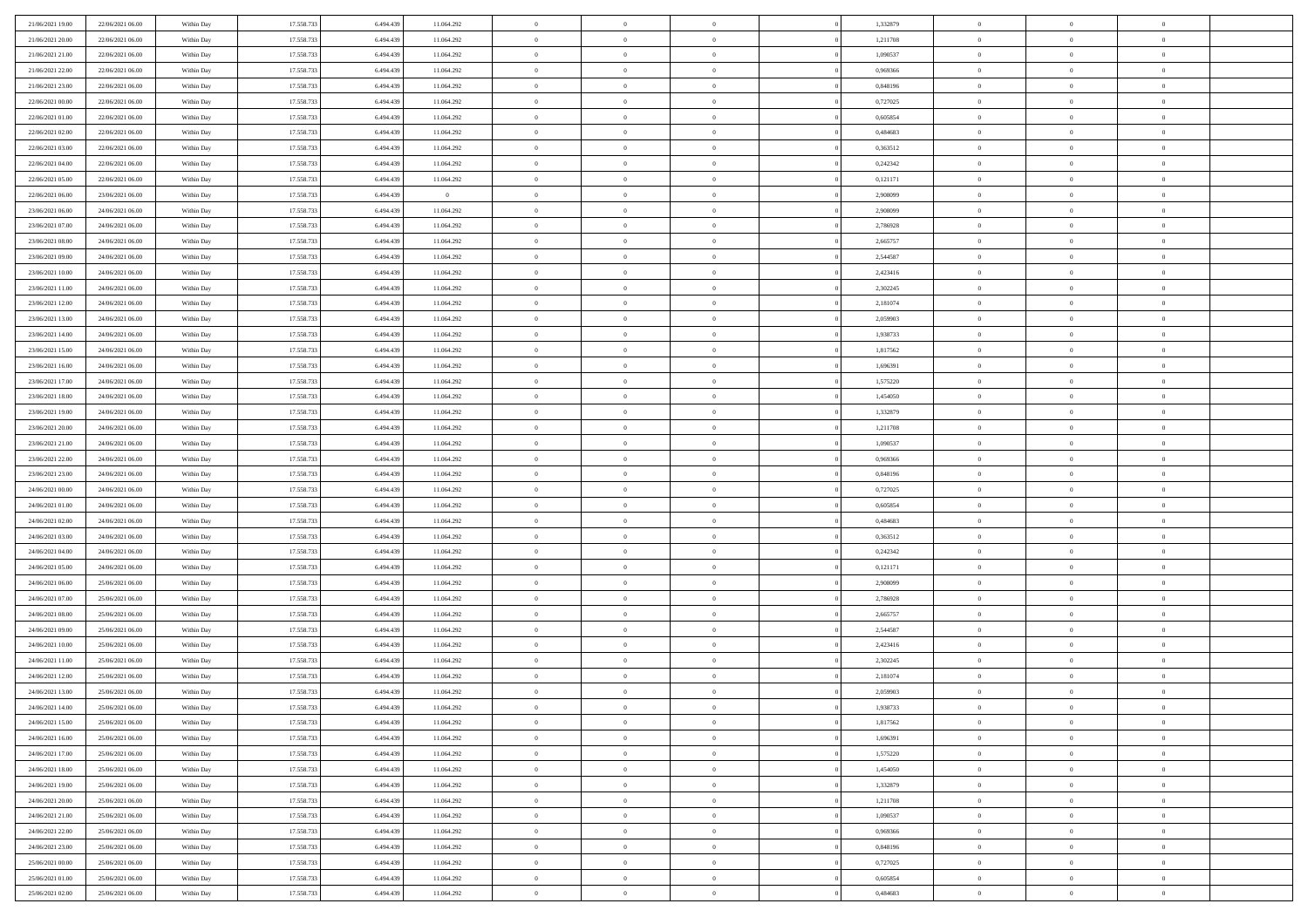| 25/06/2021 03:00 | 25/06/2021 06:00 | Within Day | 17.558.733 | 6.494.439 | 11.064.292 | $\,$ 0 $\,$    | $\overline{0}$ | $\overline{0}$ |          | 0,363512 | $\bf{0}$       | $\overline{0}$ | $\,0\,$        |  |
|------------------|------------------|------------|------------|-----------|------------|----------------|----------------|----------------|----------|----------|----------------|----------------|----------------|--|
| 25/06/2021 04:00 | 25/06/2021 06:00 | Within Day | 17.558.733 | 6.494.439 | 11.064.292 | $\theta$       | $\overline{0}$ | $\mathbf{0}$   |          | 0,242342 | $\theta$       | $\mathbf{0}$   | $\theta$       |  |
| 25/06/2021 05:00 | 25/06/2021 06:00 | Within Dav | 17.558.733 | 6.494.439 | 11.064.292 | $\theta$       | $\overline{0}$ | $\overline{0}$ |          | 0,121171 | $\mathbf{0}$   | $\overline{0}$ | $\overline{0}$ |  |
| 25/06/2021 06:00 | 26/06/2021 06:00 | Within Day | 17.558.733 | 6.494.439 | 11.064.292 | $\,$ 0 $\,$    | $\overline{0}$ | $\overline{0}$ |          | 2,908099 | $\bf{0}$       | $\overline{0}$ | $\bf{0}$       |  |
| 25/06/2021 07:00 | 26/06/2021 06:00 | Within Day | 17.558.733 | 6.494.439 | 11.064.292 | $\bf{0}$       | $\overline{0}$ | $\mathbf{0}$   |          | 2,786928 | $\bf{0}$       | $\theta$       | $\,0\,$        |  |
| 25/06/2021 08:00 | 26/06/2021 06:00 | Within Dav | 17.558.733 | 6.494.439 | 11.064.292 | $\theta$       | $\overline{0}$ | $\mathbf{0}$   |          | 2,665757 | $\mathbf{0}$   | $\overline{0}$ | $\overline{0}$ |  |
| 25/06/2021 09:00 | 26/06/2021 06:00 | Within Day | 17.558.733 | 6.494.439 | 11.064.292 | $\,$ 0 $\,$    | $\overline{0}$ | $\overline{0}$ |          | 2,544587 | $\bf{0}$       | $\overline{0}$ | $\,0\,$        |  |
| 25/06/2021 10:00 | 26/06/2021 06:00 | Within Day | 17.558.733 | 6.494.439 | 11.064.292 | $\,$ 0 $\,$    | $\overline{0}$ | $\mathbf{0}$   |          | 2,423416 | $\,$ 0 $\,$    | $\overline{0}$ | $\theta$       |  |
| 25/06/2021 11:00 | 26/06/2021 06:00 | Within Day | 17.558.733 | 6.494.439 | 11.064.292 | $\theta$       | $\overline{0}$ | $\overline{0}$ |          | 2,302245 | $\mathbf{0}$   | $\bf{0}$       | $\overline{0}$ |  |
| 25/06/2021 12:00 | 26/06/2021 06:00 | Within Day | 17.558.733 | 6.494.439 | 11.064.292 | $\,$ 0 $\,$    | $\overline{0}$ | $\Omega$       |          | 2,181074 | $\bf{0}$       | $\overline{0}$ | $\,0\,$        |  |
| 25/06/2021 13:00 | 26/06/2021 06:00 | Within Day | 17.558.733 | 6.494.439 | 11.064.292 | $\bf{0}$       | $\overline{0}$ | $\mathbf{0}$   |          | 2,059903 | $\bf{0}$       | $\mathbf{0}$   | $\theta$       |  |
| 25/06/2021 14:00 | 26/06/2021 06:00 | Within Dav | 17.558.733 | 6.494.439 | 11.064.292 | $\theta$       | $\overline{0}$ | $\mathbf{0}$   |          | 1,938733 | $\mathbf{0}$   | $\overline{0}$ | $\overline{0}$ |  |
| 25/06/2021 15:00 | 26/06/2021 06:00 | Within Day | 17.558.733 | 6.494.439 | 11.064.292 | $\,$ 0 $\,$    | $\overline{0}$ | $\overline{0}$ |          | 1,817562 | $\bf{0}$       | $\overline{0}$ | $\bf{0}$       |  |
| 25/06/2021 16:00 | 26/06/2021 06:00 | Within Day | 17.558.733 | 6.494.439 | 11.064.292 | $\bf{0}$       | $\overline{0}$ | $\mathbf{0}$   |          | 1,696391 | $\bf{0}$       | $\theta$       | $\,0\,$        |  |
| 25/06/2021 17:00 | 26/06/2021 06:00 | Within Dav | 17.558.733 | 6.494.439 | 11.064.292 | $\theta$       | $\overline{0}$ | $\mathbf{0}$   |          | 1,575220 | $\mathbf{0}$   | $\bf{0}$       | $\overline{0}$ |  |
| 25/06/2021 18:00 | 26/06/2021 06:00 | Within Day | 17.558.733 | 6.494.439 | 11.064.292 | $\,$ 0 $\,$    | $\overline{0}$ | $\Omega$       |          | 1,454050 | $\bf{0}$       | $\overline{0}$ | $\bf{0}$       |  |
| 25/06/2021 19:00 | 26/06/2021 06:00 | Within Day | 17.558.733 | 6,494,439 | 11.064.292 | $\,$ 0         | $\overline{0}$ | $\mathbf{0}$   |          | 1,332879 | $\bf{0}$       | $\overline{0}$ | $\theta$       |  |
| 25/06/2021 20:00 | 26/06/2021 06:00 | Within Day | 17.558.733 | 6.494.439 | 11.064.292 | $\theta$       | $\overline{0}$ | $\mathbf{0}$   |          | 1,211708 | $\mathbf{0}$   | $\bf{0}$       | $\overline{0}$ |  |
| 25/06/2021 21:00 | 26/06/2021 06:00 | Within Day | 17.558.733 | 6.494.439 | 11.064.292 | $\,$ 0 $\,$    | $\overline{0}$ | $\Omega$       |          | 1,090537 | $\bf{0}$       | $\overline{0}$ | $\,0\,$        |  |
| 25/06/2021 22:00 | 26/06/2021 06:00 | Within Day | 17.558.733 | 6.494.439 | 11.064.292 | $\bf{0}$       | $\overline{0}$ | $\mathbf{0}$   |          | 0.969366 | $\bf{0}$       | $\mathbf{0}$   | $\theta$       |  |
| 25/06/2021 23:00 | 26/06/2021 06:00 | Within Dav | 17.558.733 | 6.494.439 | 11.064.292 | $\theta$       | $\overline{0}$ | $\mathbf{0}$   |          | 0,848196 | $\mathbf{0}$   | $\overline{0}$ | $\overline{0}$ |  |
| 26/06/2021 00:00 | 26/06/2021 06:00 | Within Day | 17.558.733 | 6.494.439 | 11.064.292 | $\,$ 0 $\,$    | $\overline{0}$ | $\overline{0}$ |          | 0,727025 | $\bf{0}$       | $\overline{0}$ | $\bf{0}$       |  |
| 26/06/2021 01:00 | 26/06/2021 06:00 | Within Day | 17.558.733 | 6.494.439 | 11.064.292 | $\,$ 0         | $\overline{0}$ | $\mathbf{0}$   |          | 0,605854 | $\bf{0}$       | $\theta$       | $\,0\,$        |  |
| 26/06/2021 02:00 | 26/06/2021 06:00 | Within Dav | 17.558.733 | 6.494.439 | 11.064.292 | $\theta$       | $\overline{0}$ | $\mathbf{0}$   |          | 0,484683 | $\mathbf{0}$   | $\overline{0}$ | $\theta$       |  |
| 26/06/2021 03:00 | 26/06/2021 06:00 | Within Day | 17.558.733 | 6.494.439 | 11.064.292 | $\,$ 0 $\,$    | $\overline{0}$ | $\overline{0}$ |          | 0,363512 | $\bf{0}$       | $\overline{0}$ | $\,0\,$        |  |
| 26/06/2021 04:00 | 26/06/2021 06:00 | Within Day | 17.558.733 | 6,494,439 | 11.064.292 | $\,$ 0         | $\overline{0}$ | $\mathbf{0}$   |          | 0,242342 | $\bf{0}$       | $\overline{0}$ | $\theta$       |  |
| 26/06/2021 05:00 | 26/06/2021 06:00 | Within Day | 17.558.733 | 6.494.439 | 11.064.292 | $\theta$       | $\overline{0}$ | $\overline{0}$ |          | 0,121171 | $\mathbf{0}$   | $\bf{0}$       | $\overline{0}$ |  |
| 26/06/2021 06:00 | 27/06/2021 06:00 | Within Day | 17.558.733 | 6.494.439 | 11.064.292 | $\,$ 0 $\,$    | $\overline{0}$ | $\Omega$       |          | 2,908099 | $\bf{0}$       | $\overline{0}$ | $\,0\,$        |  |
| 26/06/2021 07:00 | 27/06/2021 06:00 | Within Day | 17.558.733 | 6.494.439 | 11.064.292 | $\bf{0}$       | $\overline{0}$ | $\mathbf{0}$   |          | 2,786928 | $\bf{0}$       | $\mathbf{0}$   | $\theta$       |  |
| 26/06/2021 08:00 | 27/06/2021 06:00 | Within Dav | 17.558.733 | 6.494.439 | 11.064.292 | $\theta$       | $\overline{0}$ | $\overline{0}$ |          | 2,665757 | $\mathbf{0}$   | $\overline{0}$ | $\overline{0}$ |  |
| 26/06/2021 09:00 | 27/06/2021 06:00 | Within Day | 17.558.733 | 6.494.439 | 11.064.292 | $\theta$       | $\overline{0}$ | $\overline{0}$ |          | 2,544587 | $\,$ 0         | $\overline{0}$ | $\,$ 0 $\,$    |  |
| 26/06/2021 10:00 | 27/06/2021 06:00 | Within Day | 17.558.733 | 6.494.439 | 11.064.292 | $\,$ 0         | $\overline{0}$ | $\mathbf{0}$   |          | 2,423416 | $\bf{0}$       | $\mathbf{0}$   | $\bf{0}$       |  |
| 26/06/2021 11:00 | 27/06/2021 06:00 | Within Dav | 17.558.733 | 6.494.439 | 11.064.292 | $\theta$       | $\overline{0}$ | $\mathbf{0}$   |          | 2,302245 | $\mathbf{0}$   | $\overline{0}$ | $\overline{0}$ |  |
| 26/06/2021 12:00 | 27/06/2021 06:00 | Within Day | 17.558.733 | 6.494.439 | 11.064.292 | $\theta$       | $\overline{0}$ | $\overline{0}$ |          | 2,181074 | $\,$ 0         | $\overline{0}$ | $\theta$       |  |
| 26/06/2021 13:00 | 27/06/2021 06:00 | Within Day | 17.558.733 | 6.494.439 | 11.064.292 | $\bf{0}$       | $\overline{0}$ | $\mathbf{0}$   |          | 2,059903 | $\mathbf{0}$   | $\overline{0}$ | $\overline{0}$ |  |
| 26/06/2021 14:00 | 27/06/2021 06:00 | Within Day | 17.558.733 | 6.494.439 | 11.064.292 | $\theta$       | $\overline{0}$ | $\mathbf{0}$   |          | 1,938733 | $\mathbf{0}$   | $\overline{0}$ | $\overline{0}$ |  |
| 26/06/2021 15:00 | 27/06/2021 06:00 | Within Day | 17.558.733 | 6.494.439 | 11.064.292 | $\theta$       | $\overline{0}$ | $\overline{0}$ |          | 1,817562 | $\,$ 0         | $\overline{0}$ | $\theta$       |  |
| 26/06/2021 16:00 | 27/06/2021 06:00 | Within Day | 17.558.733 | 6.494.439 | 11.064.292 | $\bf{0}$       | $\overline{0}$ | $\mathbf{0}$   |          | 1,696391 | $\bf{0}$       | $\mathbf{0}$   | $\overline{0}$ |  |
| 26/06/2021 17:00 | 27/06/2021 06:00 | Within Dav | 17.558.733 | 6.494.439 | 11.064.292 | $\theta$       | $\overline{0}$ | $\mathbf{0}$   |          | 1,575220 | $\mathbf{0}$   | $\overline{0}$ | $\overline{0}$ |  |
| 26/06/2021 18:00 | 27/06/2021 06:00 | Within Day | 17.558.733 | 6.494.439 | 11.064.292 | $\,$ 0 $\,$    | $\overline{0}$ | $\overline{0}$ |          | 1,454050 | $\,$ 0         | $\overline{0}$ | $\,$ 0 $\,$    |  |
| 26/06/2021 19:00 | 27/06/2021 06:00 | Within Day | 17.558.733 | 6.494.439 | 11.064.292 | $\,$ 0         | $\,$ 0 $\,$    | $\overline{0}$ |          | 1,332879 | $\,$ 0 $\,$    | $\bf{0}$       | $\bf{0}$       |  |
| 26/06/2021 20:00 | 27/06/2021 06:00 | Within Day | 17.558.733 | 6.494.439 | 11.064.292 | $\theta$       | $\overline{0}$ | $\mathbf{0}$   |          | 1,211708 | $\mathbf{0}$   | $\overline{0}$ | $\theta$       |  |
| 26/06/2021 21:00 | 27/06/2021 06:00 | Within Day | 17.558.733 | 6.494.439 | 11.064.292 | $\overline{0}$ | $\overline{0}$ | $\overline{0}$ |          | 1,090537 | $\,$ 0         | $\overline{0}$ | $\theta$       |  |
| 26/06/2021 22:00 | 27/06/2021 06:00 | Within Day | 17.558.733 | 6.494.439 | 11.064.292 | $\bf{0}$       | $\,$ 0 $\,$    | $\mathbf{0}$   |          | 0,969366 | $\mathbf{0}$   | $\overline{0}$ | $\overline{0}$ |  |
| 26/06/2021 23:00 | 27/06/2021 06:00 | Within Day | 17.558.733 | 6.494.439 | 11.064.292 | $\overline{0}$ | $\theta$       |                |          | 0,848196 | $\overline{0}$ | $\Omega$       | $\theta$       |  |
| 27/06/2021 00:00 | 27/06/2021 06:00 | Within Day | 17.558.733 | 6.494.439 | 11.064.292 | $\,$ 0 $\,$    | $\overline{0}$ | $\overline{0}$ |          | 0,727025 | $\,$ 0 $\,$    | $\bf{0}$       | $\theta$       |  |
| 27/06/2021 01:00 | 27/06/2021 06:00 | Within Day | 17.558.733 | 6,494,439 | 11.064.292 | $\bf{0}$       | $\,$ 0 $\,$    | $\overline{0}$ |          | 0.605854 | $\,$ 0 $\,$    | $\overline{0}$ | $\overline{0}$ |  |
| 27/06/2021 02:00 | 27/06/2021 06:00 | Within Day | 17.558.733 | 6.494.439 | 11.064.292 | $\mathbf{0}$   | $\overline{0}$ | $\overline{0}$ |          | 0,484683 | $\,$ 0 $\,$    | $\bf{0}$       | $\mathbf{0}$   |  |
| 27/06/2021 03:00 | 27/06/2021 06:00 | Within Day | 17.558.733 | 6.494.439 | 11.064.292 | $\,$ 0 $\,$    | $\overline{0}$ | $\overline{0}$ | $\theta$ | 0,363512 | $\,$ 0 $\,$    | $\bf{0}$       | $\,$ 0 $\,$    |  |
| 27/06/2021 04:00 | 27/06/2021 06:00 | Within Day | 17.558.733 | 6,494,439 | 11.064.292 | $\,$ 0 $\,$    | $\,$ 0 $\,$    | $\overline{0}$ |          | 0,242342 | $\,$ 0 $\,$    | $\overline{0}$ | $\overline{0}$ |  |
| 27/06/2021 05:00 | 27/06/2021 06:00 | Within Day | 17.558.733 | 6.494.439 | 11.064.292 | $\mathbf{0}$   | $\overline{0}$ | $\overline{0}$ |          | 0,121171 | $\mathbf{0}$   | $\overline{0}$ | $\overline{0}$ |  |
| 27/06/2021 06:00 | 28/06/2021 06:00 | Within Day | 17.558.733 | 6.494.439 | 11.064.292 | $\,$ 0 $\,$    | $\overline{0}$ | $\overline{0}$ |          | 2,908099 | $\,$ 0 $\,$    | $\mathbf{0}$   | $\,$ 0 $\,$    |  |
| 27/06/2021 07:00 | 28/06/2021 06:00 | Within Day | 17.558.733 | 6,494,439 | 11.064.292 | $\bf{0}$       | $\overline{0}$ | $\overline{0}$ |          | 2,786928 | $\,$ 0 $\,$    | $\overline{0}$ | $\overline{0}$ |  |
| 27/06/2021 08:00 | 28/06/2021 06:00 | Within Day | 17.558.733 | 6.494.439 | 11.064.292 | $\mathbf{0}$   | $\overline{0}$ | $\overline{0}$ |          | 2,665757 | $\mathbf{0}$   | $\bf{0}$       | $\overline{0}$ |  |
| 27/06/2021 09:00 | 28/06/2021 06:00 | Within Day | 17.558.733 | 6.494.439 | 11.064.292 | $\,$ 0 $\,$    | $\overline{0}$ | $\overline{0}$ |          | 2,544587 | $\,$ 0 $\,$    | $\mathbf{0}$   | $\,$ 0 $\,$    |  |
| 27/06/2021 11:00 | 28/06/2021 06:00 | Within Day | 17.558.733 | 6.494.439 | 11.064.292 | $\,$ 0 $\,$    | $\overline{0}$ | $\overline{0}$ |          | 2,302245 | $\bf{0}$       | $\overline{0}$ | $\overline{0}$ |  |
| 27/06/2021 12:00 | 28/06/2021 06:00 | Within Day | 17.558.733 | 6.494.439 | 11.064.292 | $\theta$       | $\overline{0}$ | $\overline{0}$ |          | 2,181074 | $\mathbf{0}$   | $\mathbf{0}$   | $\overline{0}$ |  |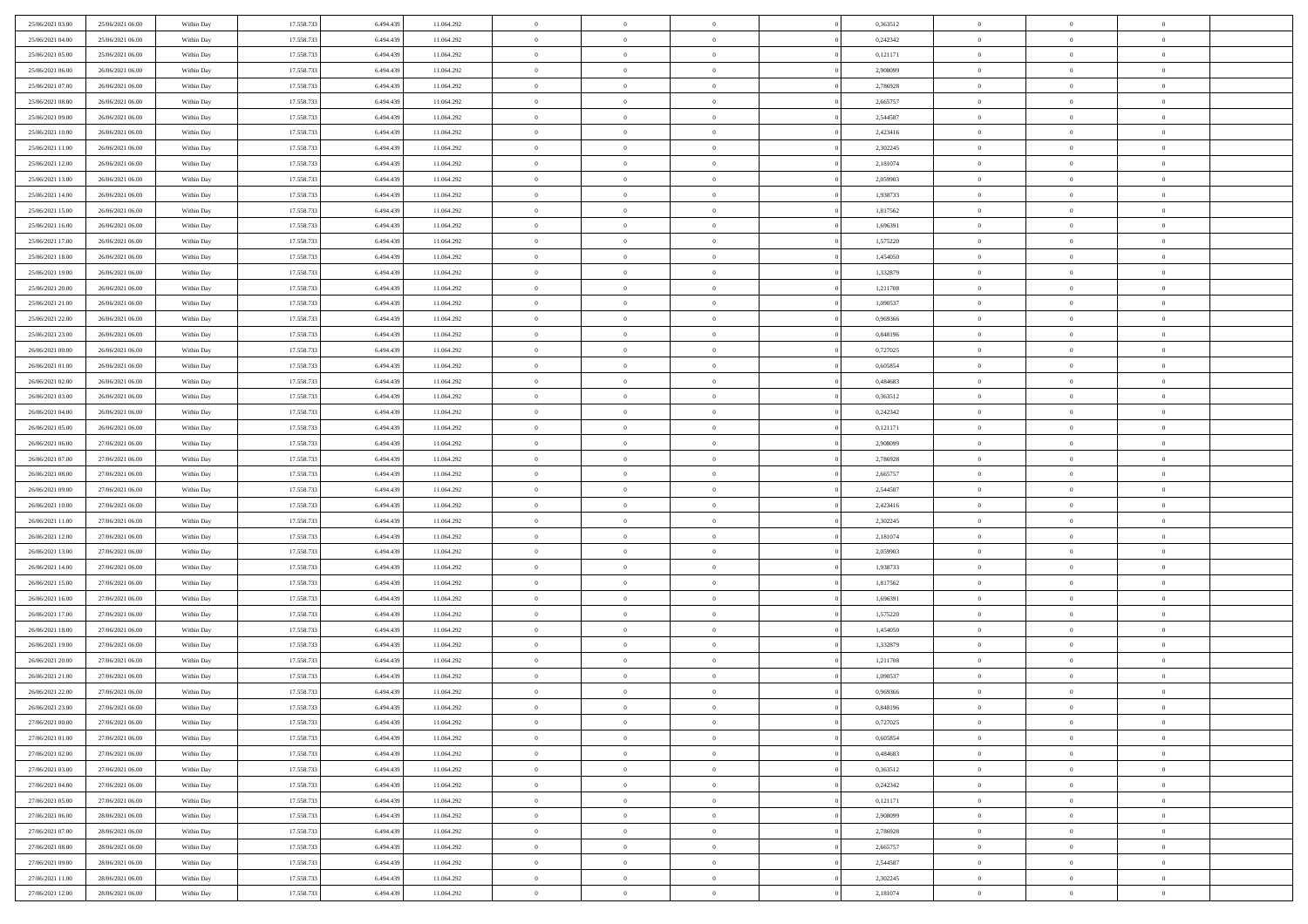| 27/06/2021 13:00                     | 28/06/2021 06:00                     | Within Day               | 17.558.733 | 6.494.439              | 11.064.292 | $\,$ 0                   | $\bf{0}$       | $\theta$                         |          | 2,059903 | $\bf{0}$                 | $\overline{0}$                   | $\,0\,$                          |  |
|--------------------------------------|--------------------------------------|--------------------------|------------|------------------------|------------|--------------------------|----------------|----------------------------------|----------|----------|--------------------------|----------------------------------|----------------------------------|--|
| 27/06/2021 14:00                     | 28/06/2021 06:00                     | Within Day               | 17.558.733 | 6,494,439              | 11.064.292 | $\overline{0}$           | $\overline{0}$ | $\overline{0}$                   |          | 1,938733 | $\overline{0}$           | $\overline{0}$                   | $\theta$                         |  |
| 27/06/2021 15:00                     | 28/06/2021 06:00                     | Within Dav               | 17.558.733 | 6.494.439              | 11.064.292 | $\mathbf{0}$             | $\overline{0}$ | $\overline{0}$                   |          | 1,817562 | $\mathbf{0}$             | $\overline{0}$                   | $\overline{0}$                   |  |
| 27/06/2021 16:00                     | 28/06/2021 06:00                     | Within Day               | 17.558.733 | 6.494.439              | 11.064.292 | $\bf{0}$                 | $\overline{0}$ | $\bf{0}$                         |          | 1,696391 | $\bf{0}$                 | $\overline{0}$                   | $\bf{0}$                         |  |
| 27/06/2021 17:00                     | 28/06/2021 06:00                     | Within Day               | 17.558.733 | 6,494,439              | 11.064.292 | $\bf{0}$                 | $\bf{0}$       | $\overline{0}$                   |          | 1,575220 | $\bf{0}$                 | $\bf{0}$                         | $\,0\,$                          |  |
| 27/06/2021 18:00                     | 28/06/2021 06:00                     | Within Dav               | 17.558.733 | 6.494.439              | 11.064.292 | $\mathbf{0}$             | $\overline{0}$ | $\overline{0}$                   |          | 1,454050 | $\mathbf{0}$             | $\overline{0}$                   | $\overline{0}$                   |  |
| 27/06/2021 19:00                     | 28/06/2021 06:00                     | Within Day               | 17.558.733 | 6.494.439              | 11.064.292 | $\bf{0}$                 | $\bf{0}$       | $\overline{0}$                   |          | 1,332879 | $\bf{0}$                 | $\overline{0}$                   | $\,0\,$                          |  |
| 27/06/2021 20:00                     | 28/06/2021 06:00                     | Within Day               | 17.558.733 | 6,494,439              | 11.064.292 | $\overline{0}$           | $\overline{0}$ | $\overline{0}$                   |          | 1,211708 | $\,$ 0 $\,$              | $\overline{0}$                   | $\theta$                         |  |
| 27/06/2021 21:00                     | 28/06/2021 06:00                     | Within Dav               | 17.558.733 | 6.494.439              | 11.064.292 | $\mathbf{0}$             | $\overline{0}$ | $\overline{0}$                   |          | 1,090537 | $\mathbf{0}$             | $\overline{0}$                   | $\overline{0}$                   |  |
| 27/06/2021 22:00                     | 28/06/2021 06:00                     | Within Day               | 17.558.733 | 6.494.439              | 11.064.292 | $\bf{0}$                 | $\bf{0}$       | $\overline{0}$                   |          | 0,969366 | $\bf{0}$                 | $\overline{0}$                   | $\,0\,$                          |  |
| 27/06/2021 23.00                     | 28/06/2021 06:00                     | Within Day               | 17.558.733 | 6,494,439              | 11.064.292 | $\bf{0}$                 | $\overline{0}$ | $\overline{0}$                   |          | 0.848196 | $\bf{0}$                 | $\overline{0}$                   | $\theta$                         |  |
| 28/06/2021 00:00                     | 28/06/2021 06:00                     | Within Dav               | 17.558.733 | 6.494.439              | 11.064.292 | $\mathbf{0}$             | $\overline{0}$ | $\overline{0}$                   |          | 0,727025 | $\mathbf{0}$             | $\overline{0}$                   | $\overline{0}$                   |  |
| 28/06/2021 01:00                     | 28/06/2021 06:00                     | Within Day               | 17.558.733 | 6.494.439              | 11.064.292 | $\bf{0}$                 | $\overline{0}$ | $\bf{0}$                         |          | 0,605854 | $\bf{0}$                 | $\overline{0}$                   | $\bf{0}$                         |  |
| 28/06/2021 02:00                     | 28/06/2021 06:00                     | Within Day               | 17.558.733 | 6,494,439              | 11.064.292 | $\bf{0}$                 | $\overline{0}$ | $\overline{0}$                   |          | 0,484683 | $\bf{0}$                 | $\overline{0}$                   | $\,0\,$                          |  |
| 28/06/2021 03:00                     | 28/06/2021 06:00                     | Within Dav               | 17.558.733 | 6.494.439              | 11.064.292 | $\mathbf{0}$             | $\overline{0}$ | $\overline{0}$                   |          | 0,363512 | $\mathbf{0}$             | $\overline{0}$                   | $\overline{0}$                   |  |
| 28/06/2021 04:00                     | 28/06/2021 06:00                     | Within Day               | 17.558.733 | 6.494.439              | 11.064.292 | $\bf{0}$                 | $\bf{0}$       | $\overline{0}$                   |          | 0,242342 | $\bf{0}$                 | $\overline{0}$                   | $\bf{0}$                         |  |
| 28/06/2021 05:00                     | 28/06/2021 06:00                     | Within Day               | 17.558.733 | 6,494,439              | 11.064.292 | $\overline{0}$           | $\overline{0}$ | $\overline{0}$                   |          | 0,121171 | $\bf{0}$                 | $\overline{0}$                   | $\theta$                         |  |
| 28/06/2021 06:00                     | 29/06/2021 06:00                     | Within Day               | 17.558.733 | 6.494.439              | 11.064.292 | $\mathbf{0}$             | $\overline{0}$ | $\overline{0}$                   |          | 2,908099 | $\mathbf{0}$             | $\overline{0}$                   | $\overline{0}$                   |  |
| 28/06/2021 07:00                     | 29/06/2021 06:00                     | Within Day               | 17.558.733 | 6.494.439              | 11.064.292 | $\bf{0}$                 | $\bf{0}$       | $\overline{0}$                   |          | 2,786928 | $\bf{0}$                 | $\overline{0}$                   | $\,0\,$                          |  |
| 28/06/2021 08:00                     | 29/06/2021 06:00                     | Within Day               | 17.558.733 | 6,494,439              | 11.064.292 | $\bf{0}$                 | $\bf{0}$       | $\overline{0}$                   |          | 2,665757 | $\bf{0}$                 | $\overline{0}$                   | $\overline{0}$                   |  |
| 28/06/2021 09:00                     | 29/06/2021 06:00                     | Within Dav               | 17.558.733 | 6.494.439              | 11.064.292 | $\mathbf{0}$             | $\overline{0}$ | $\overline{0}$                   |          | 2,544587 | $\mathbf{0}$             | $\overline{0}$                   | $\overline{0}$                   |  |
| 28/06/2021 10:00                     | 29/06/2021 06:00                     | Within Day               | 17.558.733 | 6.494.439              | 11.064.292 | $\bf{0}$                 | $\overline{0}$ | $\overline{0}$                   |          | 2,423416 | $\bf{0}$                 | $\overline{0}$                   | $\bf{0}$                         |  |
| 28/06/2021 11:00                     | 29/06/2021 06:00                     |                          | 17.558.733 | 6,494,439              | 11.064.292 | $\bf{0}$                 | $\bf{0}$       | $\overline{0}$                   |          | 2,302245 | $\bf{0}$                 | $\overline{0}$                   | $\,0\,$                          |  |
| 28/06/2021 12:00                     | 29/06/2021 06:00                     | Within Day<br>Within Dav | 17.558.733 | 6.494.439              | 11.064.292 | $\mathbf{0}$             | $\overline{0}$ | $\overline{0}$                   |          | 2,181074 | $\mathbf{0}$             | $\overline{0}$                   | $\overline{0}$                   |  |
| 28/06/2021 13:00                     | 29/06/2021 06:00                     | Within Day               | 17.558.733 | 6.494.439              | 11.064.292 | $\bf{0}$                 | $\bf{0}$       | $\overline{0}$                   |          | 2,059903 | $\bf{0}$                 | $\overline{0}$                   | $\,0\,$                          |  |
|                                      |                                      |                          |            | 6,494,439              |            | $\overline{0}$           | $\overline{0}$ | $\overline{0}$                   |          |          |                          | $\overline{0}$                   | $\overline{0}$                   |  |
| 28/06/2021 14:00<br>28/06/2021 15:00 | 29/06/2021 06:00<br>29/06/2021 06:00 | Within Day               | 17.558.733 |                        | 11.064.292 | $\mathbf{0}$             |                |                                  |          | 1,938733 | $\bf{0}$<br>$\mathbf{0}$ |                                  | $\overline{0}$                   |  |
|                                      | 29/06/2021 06:00                     | Within Dav               | 17.558.733 | 6.494.439              | 11.064.292 |                          | $\overline{0}$ | $\overline{0}$<br>$\overline{0}$ |          | 1,817562 |                          | $\overline{0}$<br>$\overline{0}$ |                                  |  |
| 28/06/2021 16:00                     |                                      | Within Day               | 17.558.733 | 6.494.439<br>6,494,439 | 11.064.292 | $\bf{0}$                 | $\bf{0}$       |                                  |          | 1,696391 | $\bf{0}$                 |                                  | $\,0\,$                          |  |
| 28/06/2021 17:00                     | 29/06/2021 06:00                     | Within Day               | 17.558.733 |                        | 11.064.292 | $\bf{0}$<br>$\mathbf{0}$ | $\bf{0}$       | $\overline{0}$                   |          | 1,575220 | $\bf{0}$<br>$\mathbf{0}$ | $\overline{0}$                   | $\overline{0}$<br>$\overline{0}$ |  |
| 28/06/2021 18:00                     | 29/06/2021 06:00                     | Within Dav               | 17.558.733 | 6.494.439              | 11.064.292 |                          | $\overline{0}$ | $\overline{0}$                   |          | 1,454050 |                          | $\overline{0}$                   |                                  |  |
| 28/06/2021 19:00                     | 29/06/2021 06:00                     | Within Day               | 17.558.733 | 6.494.439              | 11.064.292 | $\bf{0}$                 | $\overline{0}$ | $\theta$                         |          | 1,332879 | $\,$ 0                   | $\overline{0}$                   | $\theta$                         |  |
| 28/06/2021 20:00                     | 29/06/2021 06:00                     | Within Day               | 17.558.733 | 6.494.439              | 11.064.292 | $\bf{0}$                 | $\bf{0}$       | $\overline{0}$                   |          | 1,211708 | $\bf{0}$                 | $\overline{0}$                   | $\bf{0}$                         |  |
| 28/06/2021 21:00                     | 29/06/2021 06:00                     | Within Dav               | 17.558.733 | 6.494.439              | 11.064.292 | $\mathbf{0}$             | $\overline{0}$ | $\overline{0}$                   |          | 1,090537 | $\mathbf{0}$             | $\overline{0}$                   | $\overline{0}$                   |  |
| 28/06/2021 22:00                     | 29/06/2021 06:00                     | Within Day               | 17.558.733 | 6.494.439              | 11.064.292 | $\bf{0}$                 | $\overline{0}$ | $\theta$                         |          | 0,969366 | $\,$ 0                   | $\overline{0}$                   | $\theta$                         |  |
| 28/06/2021 23:00                     | 29/06/2021 06:00                     | Within Day               | 17.558.733 | 6.494.439              | 11.064.292 | $\bf{0}$                 | $\overline{0}$ | $\overline{0}$                   |          | 0,848196 | $\bf{0}$                 | $\overline{0}$                   | $\overline{0}$                   |  |
| 29/06/2021 00:00                     | 29/06/2021 06:00                     | Within Day               | 17.558.733 | 6.494.439              | 11.064.292 | $\mathbf{0}$             | $\overline{0}$ | $\overline{0}$                   |          | 0,727025 | $\mathbf{0}$             | $\overline{0}$                   | $\overline{0}$                   |  |
| 29/06/2021 01:00                     | 29/06/2021 06:00                     | Within Day               | 17.558.733 | 6.494.439              | 11.064.292 | $\bf{0}$                 | $\overline{0}$ | $\theta$                         |          | 0,605854 | $\,$ 0                   | $\overline{0}$                   | $\theta$                         |  |
| 29/06/2021 02:00                     | 29/06/2021 06:00                     | Within Day               | 17.558.733 | 6,494,439              | 11.064.292 | $\bf{0}$                 | $\overline{0}$ | $\overline{0}$                   |          | 0.484683 | $\bf{0}$                 | $\bf{0}$                         | $\bf{0}$                         |  |
| 29/06/2021 03:00                     | 29/06/2021 06:00                     | Within Dav               | 17.558.733 | 6.494.439              | 11.064.292 | $\mathbf{0}$             | $\overline{0}$ | $\overline{0}$                   |          | 0,363512 | $\mathbf{0}$             | $\overline{0}$                   | $\overline{0}$                   |  |
| 29/06/2021 04:00                     | 29/06/2021 06:00                     | Within Day               | 17.558.733 | 6.494.439              | 11.064.292 | $\,0\,$                  | $\overline{0}$ | $\theta$                         |          | 0,242342 | $\,$ 0                   | $\overline{0}$                   | $\theta$                         |  |
| 29/06/2021 05:00                     | 29/06/2021 06:00                     | Within Day               | 17.558.733 | 6.494.439              | 11.064.292 | $\bf{0}$                 | $\bf{0}$       | $\overline{0}$                   |          | 0,121171 | $\bf{0}$                 | $\overline{0}$                   | $\bf{0}$                         |  |
| 29/06/2021 06:00                     | 30/06/2021 06:00                     | Within Dav               | 17.558.733 | 6.494.439              | 11.064.292 | $\mathbf{0}$             | $\overline{0}$ | $\overline{0}$                   |          | 2,908099 | $\mathbf{0}$             | $\overline{0}$                   | $\overline{0}$                   |  |
| 29/06/2021 07:00                     | 30/06/2021 06:00                     | Within Day               | 17.558.733 | 6.494.439              | 11.064.292 | $\bf{0}$                 | $\overline{0}$ | $\theta$                         |          | 2,786928 | $\,$ 0                   | $\overline{0}$                   | $\theta$                         |  |
| 29/06/2021 08:00                     | 30/06/2021 06:00                     | Within Day               | 17.558.733 | 6.494.439              | 11.064.292 | $\bf{0}$                 | $\overline{0}$ | $\overline{0}$                   |          | 2,665757 | $\bf{0}$                 | $\overline{0}$                   | $\overline{0}$                   |  |
| 29/06/2021 09:00                     | 30/06/2021 06:00                     | Within Day               | 17.558.733 | 6.494.439              | 11.064.292 | $\bf{0}$                 | $\overline{0}$ | $\Omega$                         |          | 2,544587 | $\overline{0}$           | $\theta$                         | $\theta$                         |  |
| 29/06/2021 10:00                     | 30/06/2021 06:00                     | Within Day               | 17.558.733 | 6.494.439              | 11.064.292 | $\,0\,$                  | $\overline{0}$ | $\theta$                         |          | 2,423416 | $\,$ 0 $\,$              | $\bf{0}$                         | $\theta$                         |  |
| 29/06/2021 11:00                     | 30/06/2021 06:00                     | Within Day               | 17.558.733 | 6.494.439              | 11.064.292 | $\overline{0}$           | $\overline{0}$ | $\overline{0}$                   |          | 2,302245 | $\overline{0}$           | $\overline{0}$                   | $\overline{0}$                   |  |
| 29/06/2021 12:00                     | 30/06/2021 06:00                     | Within Day               | 17.558.733 | 6.494.439              | 11.064.292 | $\bf{0}$                 | $\overline{0}$ | $\overline{0}$                   |          | 2,181074 | $\overline{0}$           | $\bf{0}$                         | $\mathbf{0}$                     |  |
| 29/06/2021 13:00                     | 30/06/2021 06:00                     | Within Day               | 17.558.733 | 6.494.439              | 11.064.292 | $\bf{0}$                 | $\overline{0}$ | $\overline{0}$                   | $\theta$ | 2,059903 | $\mathbf{0}$             | $\bf{0}$                         | $\,$ 0 $\,$                      |  |
| 29/06/2021 14:00                     | 30/06/2021 06:00                     | Within Day               | 17.558.733 | 6.494.439              | 11.064.292 | $\,$ 0 $\,$              | $\overline{0}$ | $\overline{0}$                   |          | 1,938733 | $\,$ 0 $\,$              | $\overline{0}$                   | $\overline{0}$                   |  |
| 29/06/2021 15:00                     | 30/06/2021 06:00                     | Within Day               | 17.558.733 | 6.494.439              | 11.064.292 | $\bf{0}$                 | $\overline{0}$ | $\overline{0}$                   |          | 1,817562 | $\mathbf{0}$             | $\overline{0}$                   | $\overline{0}$                   |  |
| 29/06/2021 16:00                     | 30/06/2021 06:00                     | Within Day               | 17.558.733 | 6.494.439              | 11.064.292 | $\,0\,$                  | $\overline{0}$ | $\overline{0}$                   | $\theta$ | 1,696391 | $\,$ 0 $\,$              | $\overline{0}$                   | $\,$ 0 $\,$                      |  |
| 29/06/2021 17:00                     | 30/06/2021 06:00                     | Within Day               | 17.558.733 | 6.494.439              | 11.064.292 | $\bf{0}$                 | $\overline{0}$ | $\overline{0}$                   |          | 1,575220 | $\overline{0}$           | $\overline{0}$                   | $\overline{0}$                   |  |
| 29/06/2021 18:00                     | 30/06/2021 06:00                     | Within Day               | 17.558.733 | 6.494.439              | 11.064.292 | $\bf{0}$                 | $\overline{0}$ | $\overline{0}$                   |          | 1,454050 | $\mathbf{0}$             | $\overline{0}$                   | $\mathbf{0}$                     |  |
| 29/06/2021 19:00                     | 30/06/2021 06:00                     | Within Day               | 17.558.733 | 6.494.439              | 11.064.292 | $\,0\,$                  | $\overline{0}$ | $\overline{0}$                   |          | 1,332879 | $\,$ 0 $\,$              | $\overline{0}$                   | $\overline{0}$                   |  |
| 29/06/2021 20:00                     | 30/06/2021 06:00                     | Within Day               | 17.558.733 | 6.494.439              | 11.064.292 | $\bf{0}$                 | $\overline{0}$ | $\overline{0}$                   |          | 1,211708 | $\bf{0}$                 | $\mathbf{0}$                     | $\overline{0}$                   |  |
| 29/06/2021 21:00                     | 30/06/2021 06:00                     | Within Day               | 17.558.733 | 6.494.439              | 11.064.292 | $\bf{0}$                 | $\overline{0}$ | $\overline{0}$                   |          | 1,090537 | $\mathbf{0}$             | $\overline{0}$                   | $\overline{0}$                   |  |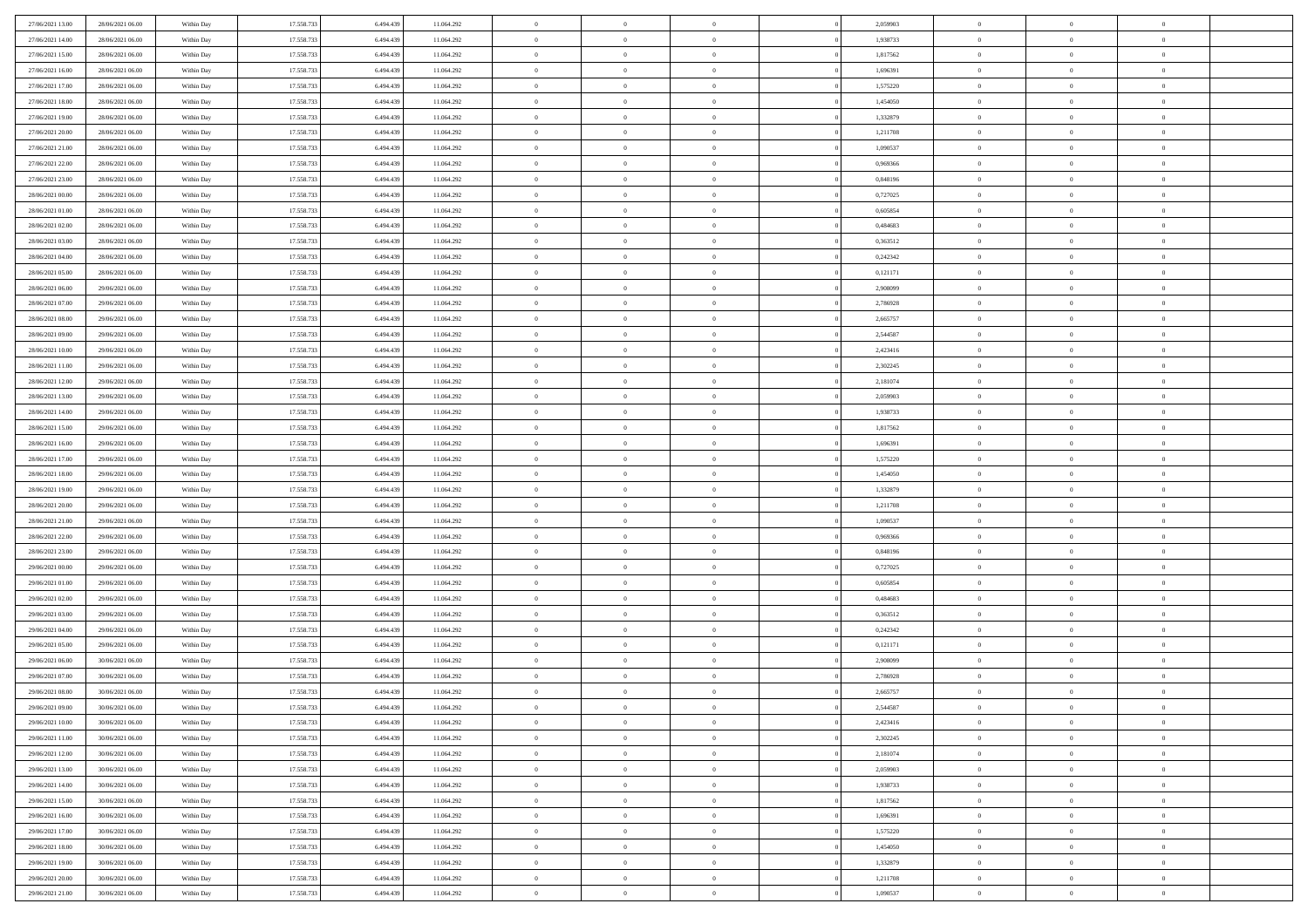| 29/06/2021 22:00 | 30/06/2021 06:00 | Within Day | 17.558.733 | 6.494.439 | 11.064.292 |  |  | 0,969366 |  |  |
|------------------|------------------|------------|------------|-----------|------------|--|--|----------|--|--|
| 29/06/2021 23:00 | 30/06/2021 06:00 | Within Day | 17.558.733 | 6.494.439 | 11.064.292 |  |  | 0,848196 |  |  |
| 30/06/2021 00:00 | 30/06/2021 06:00 | Within Day | 17.558.733 | 6.494.439 | 11.064.292 |  |  | 0,727025 |  |  |
| 30/06/2021 01:00 | 30/06/2021 06:00 | Within Day | 17.558.733 | 6.494.439 | 11.064.292 |  |  | 0,605854 |  |  |
| 30/06/2021 02:00 | 30/06/2021 06:00 | Within Day | 17.558.733 | 6.494.439 | 11.064.292 |  |  | 0.484683 |  |  |
| 30/06/2021 03:00 | 30/06/2021 06:00 | Within Day | 17.558.733 | 6.494.439 | 11.064.292 |  |  | 0,363512 |  |  |
| 30/06/2021 04:00 | 30/06/2021 06:00 | Within Day | 17.558.733 | 6.494.439 | 11.064.292 |  |  | 0,242342 |  |  |
| 30/06/2021 06:00 | 01/07/2021 06:00 | Within Day | 17.558.733 | 6.494.439 | 11.064.292 |  |  | 2,908099 |  |  |

(\*) GCV used for the purpose of the conversion does not corresponding to the actual GCV of the Gas Day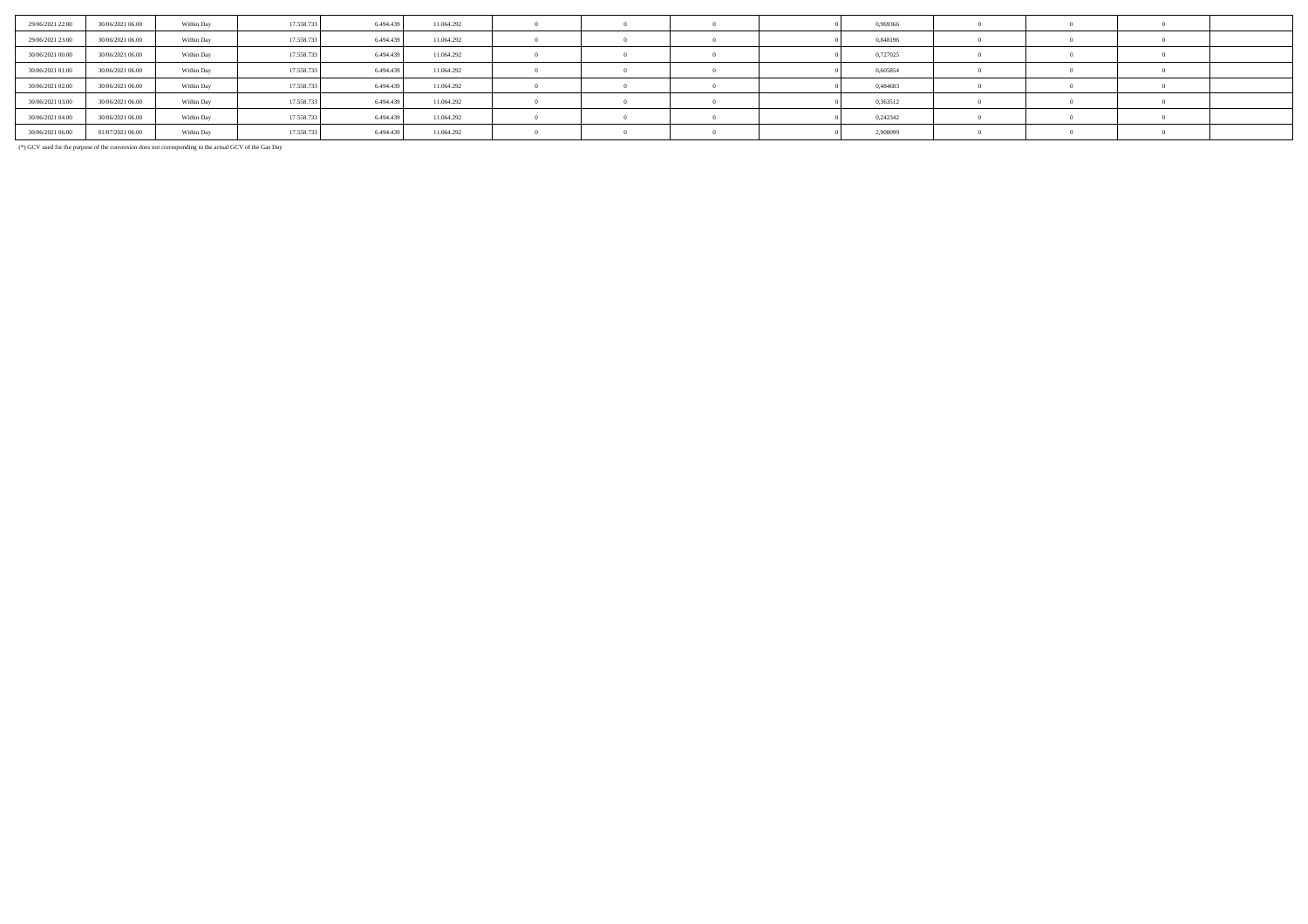## **SNAM RETE GAS**

**Transportation capacity at Entry Point interconnected with foreign pipelines**

**Update to 29/06/2021 of offered and assigned capacity in auction day-ahead and within-day**

**Thermal Year 2020/2021**

(Values in Scm/day (15° C; 1,01325 bar); Prices in c/Scm)

| <b>Entry Point</b> |  |
|--------------------|--|
|--------------------|--|

**a CELA** 

| Timeframe                            |                                      |                        |                            |                                       |                          | Offered capacity     |                      | <b>Assigned capacity</b>   | Day-Ahead            |                      | Prices                        |                           |                                 |             |
|--------------------------------------|--------------------------------------|------------------------|----------------------------|---------------------------------------|--------------------------|----------------------|----------------------|----------------------------|----------------------|----------------------|-------------------------------|---------------------------|---------------------------------|-------------|
| From                                 | To                                   | <b>Auction type</b>    | Transportation<br>capacity | Assigned capacity<br>(before auction) | Firm                     | Interruptible        | Firm                 | Interruptible              | Interrupted Capacity | Reserve price - Firm | <b>Auction premium - Firm</b> | Reserve price -           | Auction premium -               | <b>Note</b> |
| 01/06/2021 06:00                     | 02/06/2021 06:00                     | Day Ahead              | 38.700.00                  | 14.313.95                             | 24.386.048               | $\overline{0}$       | $\Omega$             | $\Omega$                   | Interruptible        | 0,013194             | $\overline{0}$                | Interruptible<br>0,013194 | Interruptible<br>$\overline{0}$ |             |
| 02/06/2021 06:00                     | 03/06/2021 06:00                     | Day Ahead              | 38.700.000                 | 14.313.95                             | 24.386.048               | $\overline{0}$       | $\theta$             | $\overline{0}$             |                      | 0,013194             | $\overline{0}$                | 0,013194                  | $\mathbf{0}$                    |             |
| 03/06/2021 06:00                     | 04/06/2021 06:00                     | Day Ahead              | 38.700.00                  | 14.313.95                             | 24.386.048               | $\overline{0}$       | $\theta$             | $\Omega$                   |                      | 0,013194             | $\overline{0}$                | 0,013194                  | $\theta$                        |             |
| 04/06/2021 06:00                     | 05/06/2021 06:00                     | Day Ahead              | 38.700.000                 | 14.313.95                             | 24.386.048               | $\overline{0}$       | $\overline{0}$       | $\theta$                   |                      | 0,013194             | $\bf{0}$                      | 0,013194                  | $\theta$                        |             |
| 05/06/2021 06:00                     | 06/06/2021 06:00                     | Day Ahead              | 38.700.000                 | 14.313.95                             | 24.386.048               | $\overline{0}$       | $\overline{0}$       | $\theta$                   |                      | 0,013194             | $\bf{0}$                      | 0,013194                  | $\theta$                        |             |
| 06/06/2021 06:00                     | 07/06/2021 06:00                     | Day Ahead              | 38.700.00                  | 14.313.95                             | 24.386.048               | $\overline{0}$       | $\overline{0}$       | $\theta$                   |                      | 0,013194             | $\bf{0}$                      | 0,013194                  | $\overline{0}$                  |             |
| 07/06/2021 06:00                     | 08/06/2021 06:00                     | Day Ahead              | 38.700.000                 | 14.313.95                             | 24.386.048               | $\overline{0}$       | $\theta$             | $\theta$                   |                      | 0,013194             | $\bf{0}$                      | 0,013194                  | $\mathbf{0}$                    |             |
| 08/06/2021 06:00                     | 09/06/2021 06:00                     |                        | 38,700,000                 | 14.313.95                             | 24.386,048               | $\theta$             | $\theta$             | $\theta$                   |                      | 0.013194             | $\theta$                      | 0.013194                  | $\Omega$                        |             |
| 09/06/2021 06:00                     | 10/06/2021 06:00                     | Day Ahead              | 38,700,000                 | 14.313.95                             | $\overline{0}$           | $\overline{0}$       | $\Omega$             | $\Omega$                   |                      | 0,013194             | $\bf{0}$                      | 0,013194                  | $\Omega$                        |             |
|                                      |                                      | Day Ahead              |                            |                                       |                          |                      | $\overline{0}$       |                            |                      |                      |                               |                           |                                 |             |
| 10/06/2021 06:00<br>11/06/2021 06:00 | 11/06/2021 06:00<br>12/06/2021 06:00 | Day Ahead<br>Day Ahead | 38.700.000<br>38,700,00    | 14.313.95<br>14.313.95                | 24.386.048<br>24.386.048 | $\bf{0}$<br>$\theta$ | $\theta$             | $\overline{0}$<br>$\Omega$ |                      | 0,013194<br>0.013194 | $\bf{0}$<br>$\mathbf{0}$      | 0,013194<br>0.013194      | $\bf{0}$<br>$\Omega$            |             |
|                                      |                                      |                        |                            |                                       |                          | $\theta$             |                      | $\theta$                   |                      |                      |                               |                           | $\mathbf{0}$                    |             |
| 12/06/2021 06:00                     | 13/06/2021 06:00                     | Day Ahead              | 38.700.000                 | 14.313.95                             | 24.386.048               |                      | $\theta$<br>$\Omega$ | $\Omega$                   |                      | 0,013194             | $\bf{0}$<br>$\theta$          | 0,013194                  |                                 |             |
| 13/06/2021 06:00                     | 14/06/2021 06:00                     | Day Ahead              | 38.700.000                 | 14.313.95                             | 24.386.048               | $\overline{0}$       | $\theta$             |                            |                      | 0,013194             |                               | 0,013194                  | $\overline{0}$<br>$\theta$      |             |
| 14/06/2021 06:00                     | 15/06/2021 06:00                     | Day Ahead              | 38.700.00                  | 14.313.95                             | 24.386.048               | $\overline{0}$       |                      | $\Omega$                   |                      | 0,013194             | $\bf{0}$                      | 0,013194                  |                                 |             |
| 15/06/2021 06:00                     | 16/06/2021 06:00                     | Day Ahead              | 38.700.000                 | 14.313.95                             | 24.386.048               | $\overline{0}$       | $\theta$             | $\theta$                   |                      | 0,013194             | $\bf{0}$                      | 0,013194                  | $\Omega$                        |             |
| 16/06/2021 06:00                     | 17/06/2021 06:00                     | Day Ahead              | 38.700.00                  | 14.313.95                             | 24.386.048               | $\mathbf{0}$         | $\overline{0}$       | $\Omega$                   |                      | 0,013194             | $\bf{0}$                      | 0,013194                  | $\mathbf{0}$                    |             |
| 17/06/2021 06:00                     | 18/06/2021 06:00                     | Day Ahead              | 38.700.00                  | 14.313.95                             | 24.386.048               | $\overline{0}$       | $\theta$             | $\theta$                   |                      | 0,013194             | $\bf{0}$                      | 0,013194                  | $\overline{0}$                  |             |
| 18/06/2021 06:00                     | 19/06/2021 06:00                     | Day Ahead              | 38.700.000                 | 14.313.95                             | 24.386.048               | $\mathbf{0}$         | $\theta$             | $\theta$                   |                      | 0,013194             | $\bf{0}$                      | 0,013194                  | $\mathbf{0}$                    |             |
| 19/06/2021 06:00                     | 20/06/2021 06:00                     | Day Ahead              | 38.700.000                 | 14.313.95                             | 24.386.048               | $\mathbf{0}$         | $\theta$             | $\theta$                   |                      | 0,013194             | $\bf{0}$                      | 0,013194                  | $\mathbf{0}$                    |             |
| 20/06/2021 06:00                     | 21/06/2021 06:00                     | Day Ahead              | 38.700.000                 | 14.313.95                             | 24.386.048               | $\overline{0}$       | $\Omega$             | $\overline{0}$             |                      | 0,013194             | $\overline{0}$                | 0,013194                  | $\mathbf{0}$                    |             |
| 21/06/2021 06:00                     | 22/06/2021 06:00                     | Day Ahead              | 38.700.000                 | 14.313.95                             | 24.386.048               | $\overline{0}$       | $\overline{0}$       | $\theta$                   |                      | 0,013194             | $\bf{0}$                      | 0,013194                  | $\theta$                        |             |
| 22/06/2021 06:00                     | 23/06/2021 06:00                     | Day Ahead              | 38.700.00                  | 14.313.95                             | $\overline{0}$           | $\mathbf{0}$         | $\theta$             | $\overline{0}$             |                      | 0,013194             | $\bf{0}$                      | 0,013194                  | $\mathbf{0}$                    |             |
| 23/06/2021 06:00                     | 24/06/2021 06:00                     | Day Ahead              | 38,700,000                 | 14.313.95                             | 24.386.048               | $\overline{0}$       | $\theta$             | $\overline{0}$             |                      | 0.013194             | $\mathbf{0}$                  | 0.013194                  | $\Omega$                        |             |
| 24/06/2021 06:00                     | 25/06/2021 06:00                     | Day Ahead              | 38.700.000                 | 14.313.95                             | 24.386.048               | $\Omega$             | $\Omega$             | $\Omega$                   |                      | 0,013194             | $\Omega$                      | 0,013194                  | $\Omega$                        |             |
| 25/06/2021 06:00                     | 26/06/2021 06:00                     | Day Ahead              | 38.700.00                  | 14.313.95                             | 24.386.048               | $\mathbf{0}$         | $\theta$             | $\theta$                   |                      | 0,013194             | $\bf{0}$                      | 0,013194                  | $\mathbf{0}$                    |             |
| 26/06/2021 06:00                     | 27/06/2021 06:00                     | Day Ahead              | 38.700.00                  | 14.313.95                             | 24.386.048               | $\mathbf{0}$         | $\theta$             | $\theta$                   |                      | 0,013194             | $\bf{0}$                      | 0,013194                  | $\theta$                        |             |
| 27/06/2021 06:00                     | 28/06/2021 06:00                     | Day Ahead              | 38,700,00                  | 14.313.95                             | 24.386.048               | $\overline{0}$       | $\theta$             | $\theta$                   |                      | 0.013194             | $\bf{0}$                      | 0.013194                  | $\mathbf{0}$                    |             |
| 28/06/2021 06:00                     | 29/06/2021 06:00                     | Day Ahead              | 38,700,000                 | 14.313.95                             | 24.386.048               | $\overline{0}$       | $\overline{0}$       | $\Omega$                   |                      | 0.013194             | $\overline{0}$                | 0,013194                  | $\mathbf{0}$                    |             |
| 29/06/2021 06:00                     | 30/06/2021 06:00                     | Day Ahead              | 38.700.000                 | 14.313.95                             | 24.386.048               | $\overline{0}$       | $\theta$             | $\Omega$                   |                      | 0,013194             | $\bf{0}$                      | 0,013194                  | $\overline{0}$                  |             |
| 30/06/2021 06:00                     | 01/07/2021 06:00                     | Day Ahead              | 38.700.000                 | 14.313.95                             | 24.386.048               | $\overline{0}$       | $\Omega$             | $\Omega$                   |                      | 0,013194             | $\bf{0}$                      | 0,013194                  | $\Omega$                        |             |
| 01/06/2021 06:00                     | 02/06/2021 06:00                     | Within Day             | 38,700,000                 | 14.313.95                             | 24.386.048               | $\overline{0}$       | $\overline{0}$       | $\overline{0}$             |                      | 1.319445             | $\overline{0}$                | $\overline{0}$            | $\mathbf{0}$                    |             |
| 01/06/2021 07:00                     | 02/06/2021 06:00                     | Within Day             | 38.700.000                 | 14.313.95                             | 23.369.962               | $\overline{0}$       | $\theta$             | $\Omega$                   |                      | 1,319445             | $\bf{0}$                      | $\theta$                  | $\theta$                        |             |
| 01/06/2021 08:00                     | 02/06/2021 06:00                     | Within Day             | 38.700.00                  | 14.313.95                             | 22.353.877               | $\overline{0}$       | $\theta$             | $\overline{0}$             |                      | 1,319445             | $\bf{0}$                      | $\overline{0}$            | $\overline{0}$                  |             |
| 01/06/2021 09:00                     | 02/06/2021 06:00                     | Within Day             | 38.700.000                 | 14.313.950                            | 21.337.792               | $\overline{0}$       | $\theta$             | $\theta$                   |                      | 1,319445             | $\mathbf{0}$                  | $\theta$                  | $\mathbf{0}$                    |             |
| 01/06/2021 10:00                     | 02/06/2021 06:00                     | Within Day             | 38,700,000                 | 14.313.95                             | 20.321.706               | $\overline{0}$       | $\theta$             | $\theta$                   |                      | 1.319445             | $\mathbf{0}$                  | $\theta$                  | $\Omega$                        |             |
| 01/06/2021 11:00                     | 02/06/2021 06:00                     | Within Day             | 38.700.00                  | 14.313.95                             | 19.305.621               | $\overline{0}$       | $\theta$             | $\theta$                   |                      | 1,319445             | $\bf{0}$                      | $\theta$                  | $\overline{0}$                  |             |
| 01/06/2021 12:00                     | 02/06/2021 06:00                     | Within Day             | 38.700.00                  | 14.313.95                             | 18.289.536               | $\overline{0}$       | $\overline{0}$       | $\theta$                   |                      | 1,319445             | $\bf{0}$                      | $\theta$                  | $\theta$                        |             |
| 01/06/2021 13:00                     | 02/06/2021 06:00                     | Within Day             | 38.700.000                 | 14.313.95                             | 17.273.450               | $\Omega$             | $\theta$             | $\Omega$                   |                      | 1,319445             | $\theta$                      | $\theta$                  | $\overline{0}$                  |             |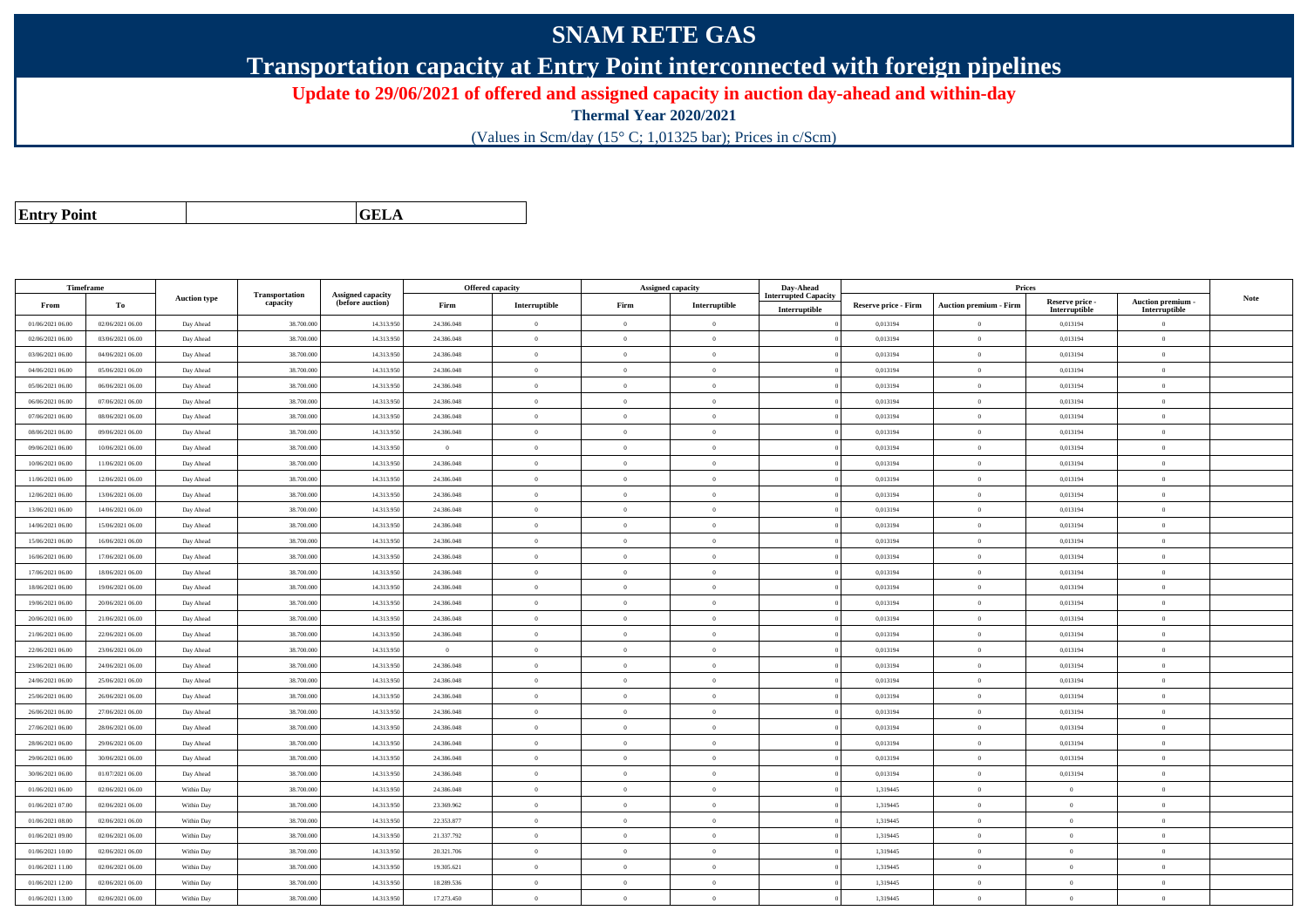| 01/06/2021 14:00 | 02/06/2021 06:00 | Within Day | 38,700,000 | 14.313.950 | 16.257.365 | $\overline{0}$ | $\overline{0}$ | $\Omega$       | 1,319446 | $\bf{0}$       | $\mathbf{0}$   | $\bf{0}$       |  |
|------------------|------------------|------------|------------|------------|------------|----------------|----------------|----------------|----------|----------------|----------------|----------------|--|
| 01/06/2021 15:00 | 02/06/2021 06:00 | Within Day | 38.700.000 | 14.313.950 | 15.241.280 | $\mathbf{0}$   | $\overline{0}$ | $\overline{0}$ | 1,319445 | $\overline{0}$ | $\overline{0}$ | $\theta$       |  |
| 01/06/2021 16:00 | 02/06/2021 06:00 | Within Day | 38.700.000 | 14.313.950 | 14.225.194 | $\,$ 0         | $\overline{0}$ | $\bf{0}$       | 1,319445 | $\,$ 0         | $\overline{0}$ | $\,$ 0 $\,$    |  |
| 01/06/2021 17.00 | 02/06/2021 06:00 | Within Day | 38,700,000 | 14.313.950 | 13.209.109 | $\bf{0}$       | $\overline{0}$ | $\Omega$       | 1,319445 | $\bf{0}$       | $\theta$       | $\theta$       |  |
| 01/06/2021 18:00 | 02/06/2021 06:00 | Within Dav | 38.700.000 | 14.313.950 | 12.193.024 | $\overline{0}$ | $\overline{0}$ | $\overline{0}$ | 1,319446 | $\mathbf{0}$   | $\overline{0}$ | $\overline{0}$ |  |
| 01/06/2021 19:00 | 02/06/2021 06:00 | Within Day | 38.700.000 | 14.313.950 | 11.176.938 | $\bf{0}$       | $\overline{0}$ | $\bf{0}$       | 1,319446 | $\,$ 0         | $\overline{0}$ | $\,$ 0 $\,$    |  |
| 01/06/2021 20:00 | 02/06/2021 06:00 | Within Day | 38,700,000 | 14.313.950 | 10.160.853 | $\bf{0}$       | $\overline{0}$ | $\Omega$       | 1,319445 | $\overline{0}$ | $\mathbf{0}$   | $\theta$       |  |
| 01/06/2021 21:00 | 02/06/2021 06:00 | Within Dav | 38.700.000 | 14.313.950 | 9.144.768  | $\overline{0}$ | $\overline{0}$ | $\overline{0}$ | 1,319445 | $\mathbf{0}$   | $\overline{0}$ | $\overline{0}$ |  |
| 01/06/2021 22.00 | 02/06/2021 06:00 | Within Day | 38.700.000 | 14.313.950 | 8.128.682  | $\bf{0}$       | $\overline{0}$ | $\bf{0}$       | 1,319445 | $\,$ 0         | $\overline{0}$ | $\,$ 0 $\,$    |  |
| 01/06/2021 23.00 | 02/06/2021 06:00 | Within Day | 38,700,000 | 14.313.950 | 7.112.597  | $\bf{0}$       | $\overline{0}$ | $\Omega$       | 1,319446 | $\bf{0}$       | $\mathbf{0}$   | $\theta$       |  |
| 02/06/2021 00:00 | 02/06/2021 06:00 | Within Day | 38.700.000 | 14.313.950 | 6.096.512  | $\overline{0}$ | $\overline{0}$ | $\overline{0}$ | 1,319446 | $\overline{0}$ | $\overline{0}$ | $\overline{0}$ |  |
| 02/06/2021 01:00 | 02/06/2021 06:00 | Within Day | 38.700.000 | 14.313.950 | 5.080.426  | $\,$ 0         | $\overline{0}$ | $\bf{0}$       | 1,319445 | $\,$ 0         | $\overline{0}$ | $\,$ 0 $\,$    |  |
| 02/06/2021 02:00 | 02/06/2021 06:00 | Within Day | 38,700,000 | 14.313.950 | 4.064.341  | $\bf{0}$       | $\overline{0}$ | $\Omega$       | 1,319445 | $\overline{0}$ | $\theta$       | $\theta$       |  |
| 02/06/2021 03:00 | 02/06/2021 06:00 | Within Dav | 38.700.000 | 14.313.950 | 3.048.256  | $\overline{0}$ | $\overline{0}$ | $\overline{0}$ | 1,319444 | $\mathbf{0}$   | $\overline{0}$ | $\overline{0}$ |  |
| 02/06/2021 04:00 | 02/06/2021 06:00 | Within Day | 38.700.000 | 14.313.950 | 2.032.170  | $\bf{0}$       | $\overline{0}$ | $\bf{0}$       | 1,319448 | $\,$ 0         | $\overline{0}$ | $\,$ 0 $\,$    |  |
| 02/06/2021 05:00 | 02/06/2021 06:00 | Within Day | 38,700,000 | 14.313.950 | 1.016.085  | $\bf{0}$       | $\overline{0}$ | $\overline{0}$ | 1,319448 | $\bf{0}$       | $\mathbf{0}$   | $\bf{0}$       |  |
| 02/06/2021 06:00 | 03/06/2021 06:00 | Within Day | 38.700.000 | 14.313.950 | 24.386.048 | $\overline{0}$ | $\overline{0}$ | $\overline{0}$ | 1,319445 | $\overline{0}$ | $\overline{0}$ | $\overline{0}$ |  |
| 02/06/2021 07:00 | 03/06/2021 06:00 | Within Day | 38.700.000 | 14.313.950 | 23.369.962 | $\bf{0}$       | $\overline{0}$ | $\bf{0}$       | 1,319445 | $\,$ 0         | $\overline{0}$ | $\,0\,$        |  |
| 02/06/2021 08:00 | 03/06/2021 06:00 | Within Day | 38,700,000 | 14.313.950 | 22.353.877 | $\bf{0}$       | $\overline{0}$ | $\Omega$       | 1,319445 | $\overline{0}$ | $\mathbf{0}$   | $\theta$       |  |
| 02/06/2021 09:00 | 03/06/2021 06:00 | Within Day | 38.700.000 | 14.313.950 | 21.337.792 | $\overline{0}$ | $\overline{0}$ | $\overline{0}$ | 1,319445 | $\overline{0}$ | $\overline{0}$ | $\overline{0}$ |  |
| 02/06/2021 10:00 | 03/06/2021 06:00 | Within Day | 38.700.000 | 14.313.950 | 20.321.706 | $\bf{0}$       | $\overline{0}$ | $\bf{0}$       | 1,319445 | $\,$ 0         | $\overline{0}$ | $\,$ 0 $\,$    |  |
| 02/06/2021 11:00 | 03/06/2021 06:00 | Within Day | 38,700,000 | 14.313.950 | 19.305.621 | $\bf{0}$       | $\overline{0}$ | $\Omega$       | 1,319445 | $\overline{0}$ | $\theta$       | $\theta$       |  |
| 02/06/2021 12:00 | 03/06/2021 06:00 | Within Dav | 38.700.000 | 14.313.950 | 18.289.536 | $\overline{0}$ | $\overline{0}$ | $\overline{0}$ | 1,319445 | $\mathbf{0}$   | $\overline{0}$ | $\overline{0}$ |  |
| 02/06/2021 13:00 | 03/06/2021 06:00 | Within Day | 38.700.000 | 14.313.950 | 17.273.450 | $\bf{0}$       | $\overline{0}$ | $\bf{0}$       | 1,319445 | $\,$ 0         | $\overline{0}$ | $\,$ 0 $\,$    |  |
| 02/06/2021 14:00 | 03/06/2021 06:00 | Within Day | 38,700,000 | 14.313.950 | 16.257.365 | $\bf{0}$       | $\overline{0}$ | $\overline{0}$ | 1,319446 | $\bf{0}$       | $\mathbf{0}$   | $\theta$       |  |
| 02/06/2021 15:00 | 03/06/2021 06:00 | Within Day | 38.700.000 | 14.313.950 | 15.241.280 | $\mathbf{0}$   | $\overline{0}$ | $\overline{0}$ | 1,319445 | $\overline{0}$ | $\overline{0}$ | $\overline{0}$ |  |
| 02/06/2021 16:00 | 03/06/2021 06:00 | Within Day | 38.700.000 | 14.313.950 | 14.225.194 | $\bf{0}$       | $\overline{0}$ | $\bf{0}$       | 1,319445 | $\,$ 0         | $\overline{0}$ | $\,$ 0 $\,$    |  |
| 02/06/2021 17:00 | 03/06/2021 06:00 | Within Day | 38,700,000 | 14.313.950 | 13.209.109 | $\bf{0}$       | $\overline{0}$ | $\Omega$       | 1,319445 | $\bf{0}$       | $\mathbf{0}$   | $\theta$       |  |
| 02/06/2021 18:00 | 03/06/2021 06:00 | Within Day | 38.700.000 | 14.313.950 | 12.193.024 | $\overline{0}$ | $\overline{0}$ | $\overline{0}$ | 1,319446 | $\mathbf{0}$   | $\overline{0}$ | $\overline{0}$ |  |
| 02/06/2021 19:00 | 03/06/2021 06:00 | Within Day | 38.700.000 | 14.313.950 | 11.176.938 | $\bf{0}$       | $\overline{0}$ | $\bf{0}$       | 1,319446 | $\,$ 0         | $\overline{0}$ | $\,$ 0 $\,$    |  |
| 02/06/2021 20:00 | 03/06/2021 06:00 | Within Day | 38.700.000 | 14.313.950 | 10.160.853 | $\,$ 0         | $\overline{0}$ | $\overline{0}$ | 1,319445 | $\bf{0}$       | $\overline{0}$ | $\,0\,$        |  |
| 02/06/2021 21:00 | 03/06/2021 06:00 | Within Dav | 38.700.000 | 14.313.950 | 9.144.768  | $\overline{0}$ | $\overline{0}$ | $\overline{0}$ | 1,319445 | $\mathbf{0}$   | $\overline{0}$ | $\overline{0}$ |  |
| 02/06/2021 22.00 | 03/06/2021 06:00 | Within Day | 38.700.000 | 14.313.950 | 8.128.682  | $\bf{0}$       | $\overline{0}$ | $\bf{0}$       | 1,319445 | $\,$ 0         | $\overline{0}$ | $\,$ 0 $\,$    |  |
| 02/06/2021 23.00 | 03/06/2021 06:00 | Within Day | 38.700.000 | 14.313.950 | 7.112.597  | $\bf{0}$       | $\overline{0}$ | $\bf{0}$       | 1,319446 | $\bf{0}$       | $\overline{0}$ | $\,0\,$        |  |
| 03/06/2021 00:00 | 03/06/2021 06:00 | Within Day | 38.700.000 | 14.313.950 | 6.096.512  | $\mathbf{0}$   | $\overline{0}$ | $\overline{0}$ | 1,319446 | $\overline{0}$ | $\overline{0}$ | $\overline{0}$ |  |
| 03/06/2021 01:00 | 03/06/2021 06:00 | Within Day | 38.700.000 | 14.313.950 | 5.080.426  | $\bf{0}$       | $\overline{0}$ | $\bf{0}$       | 1,319445 | $\,$ 0         | $\overline{0}$ | $\,$ 0 $\,$    |  |
| 03/06/2021 02:00 | 03/06/2021 06:00 | Within Day | 38.700.000 | 14.313.950 | 4.064.341  | $\,$ 0         | $\overline{0}$ | $\overline{0}$ | 1,319445 | $\bf{0}$       | $\overline{0}$ | $\,0\,$        |  |
| 03/06/2021 03:00 | 03/06/2021 06:00 | Within Day | 38.700.000 | 14.313.950 | 3.048.256  | $\overline{0}$ | $\overline{0}$ | $\overline{0}$ | 1,319444 | $\mathbf{0}$   | $\overline{0}$ | $\overline{0}$ |  |
| 03/06/2021 04:00 | 03/06/2021 06:00 | Within Day | 38.700.000 | 14.313.950 | 2.032.170  | $\bf{0}$       | $\overline{0}$ | $\bf{0}$       | 1,319448 | $\,$ 0         | $\overline{0}$ | $\,$ 0 $\,$    |  |
| 03/06/2021 05:00 | 03/06/2021 06:00 | Within Day | 38.700.000 | 14.313.950 | 1.016.085  | $\bf{0}$       | $\overline{0}$ | $\overline{0}$ | 1,319448 | $\bf{0}$       | $\overline{0}$ | $\,0\,$        |  |
| 03/06/2021 06:00 | 04/06/2021 06:00 | Within Dav | 38.700.000 | 14.313.950 | 24.386.048 | $\overline{0}$ | $\overline{0}$ | $\overline{0}$ | 1,319445 | $\overline{0}$ | $\overline{0}$ | $\overline{0}$ |  |
| 03/06/2021 07:00 | 04/06/2021 06:00 | Within Day | 38.700.000 | 14.313.950 | 23.369.962 | $\bf{0}$       | $\overline{0}$ | $\bf{0}$       | 1,319445 | $\,$ 0         | $\overline{0}$ | $\,$ 0 $\,$    |  |
| 03/06/2021 08:00 | 04/06/2021 06:00 | Within Day | 38.700.000 | 14.313.950 | 22.353.877 | $\bf{0}$       | $\bf{0}$       | $\bf{0}$       | 1,319445 | $\bf{0}$       | $\overline{0}$ | $\,0\,$        |  |
| 03/06/2021 09:00 | 04/06/2021 06:00 | Within Day | 38.700.000 | 14.313.950 | 21.337.792 | $\mathbf{0}$   | $\overline{0}$ | $\overline{0}$ | 1,319445 | $\overline{0}$ | $\overline{0}$ | $\overline{0}$ |  |
| 03/06/2021 10:00 | 04/06/2021 06:00 | Within Day | 38.700.000 | 14.313.950 | 20.321.706 | $\bf{0}$       | $\overline{0}$ | $\theta$       | 1,319445 | $\overline{0}$ | $\theta$       | $\theta$       |  |
| 03/06/2021 11:00 | 04/06/2021 06:00 | Within Day | 38.700.000 | 14.313.950 | 19.305.621 | $\bf{0}$       | $\bf{0}$       | $\bf{0}$       | 1,319445 | $\bf{0}$       | $\overline{0}$ | $\,0\,$        |  |
| 03/06/2021 12:00 | 04/06/2021 06:00 | Within Day | 38.700.000 | 14.313.950 | 18.289.536 | $\overline{0}$ | $\overline{0}$ | $\overline{0}$ | 1,319445 | $\overline{0}$ | $\bf{0}$       | $\overline{0}$ |  |
| 03/06/2021 13:00 | 04/06/2021 06:00 | Within Day | 38.700.000 | 14.313.950 | 17.273.450 | $\,$ 0 $\,$    | $\overline{0}$ | $\overline{0}$ | 1,319445 | $\mathbf{0}$   | $\,$ 0 $\,$    | $\,$ 0 $\,$    |  |
| 03/06/2021 14:00 | 04/06/2021 06:00 | Within Day | 38.700.000 | 14.313.950 | 16.257.365 | $\bf{0}$       | $\bf{0}$       | $\overline{0}$ | 1,319446 | $\bf{0}$       | $\overline{0}$ | $\bf{0}$       |  |
| 03/06/2021 15:00 | 04/06/2021 06:00 | Within Day | 38.700.000 | 14.313.950 | 15.241.280 | $\bf{0}$       | $\overline{0}$ | $\overline{0}$ | 1,319445 | $\mathbf{0}$   | $\overline{0}$ | $\overline{0}$ |  |
| 03/06/2021 16:00 | 04/06/2021 06:00 | Within Day | 38.700.000 | 14.313.950 | 14.225.194 | $\,$ 0 $\,$    | $\overline{0}$ | $\overline{0}$ | 1,319445 | $\,$ 0 $\,$    | $\overline{0}$ | $\,$ 0 $\,$    |  |
| 03/06/2021 17:00 | 04/06/2021 06:00 | Within Day | 38.700.000 | 14.313.950 | 13.209.109 | $\bf{0}$       | $\overline{0}$ | $\overline{0}$ | 1,319445 | $\bf{0}$       | $\overline{0}$ | $\overline{0}$ |  |
| 03/06/2021 18:00 | 04/06/2021 06:00 | Within Day | 38.700.000 | 14.313.950 | 12.193.024 | $\overline{0}$ | $\overline{0}$ | $\overline{0}$ | 1,319446 | $\overline{0}$ | $\bf{0}$       | $\overline{0}$ |  |
| 03/06/2021 19:00 | 04/06/2021 06:00 | Within Day | 38.700.000 | 14.313.950 | 11.176.938 | $\,$ 0 $\,$    | $\overline{0}$ | $\overline{0}$ | 1,319446 | $\,$ 0 $\,$    | $\,$ 0 $\,$    | $\,$ 0 $\,$    |  |
| 03/06/2021 20:00 | 04/06/2021 06:00 | Within Day | 38.700.000 | 14.313.950 | 10.160.853 | $\bf{0}$       | $\bf{0}$       | $\overline{0}$ | 1,319445 | $\bf{0}$       | $\overline{0}$ | $\bf{0}$       |  |
| 03/06/2021 21:00 | 04/06/2021 06:00 | Within Day | 38.700.000 | 14.313.950 | 9.144.768  | $\bf{0}$       | $\overline{0}$ | $\overline{0}$ | 1,319445 | $\mathbf{0}$   | $\bf{0}$       | $\overline{0}$ |  |
| 03/06/2021 22.00 | 04/06/2021 06:00 | Within Day | 38.700.000 | 14.313.950 | 8.128.682  | $\,0\,$        | $\overline{0}$ | $\overline{0}$ | 1,319445 | $\,$ 0         | $\overline{0}$ | $\,$ 0 $\,$    |  |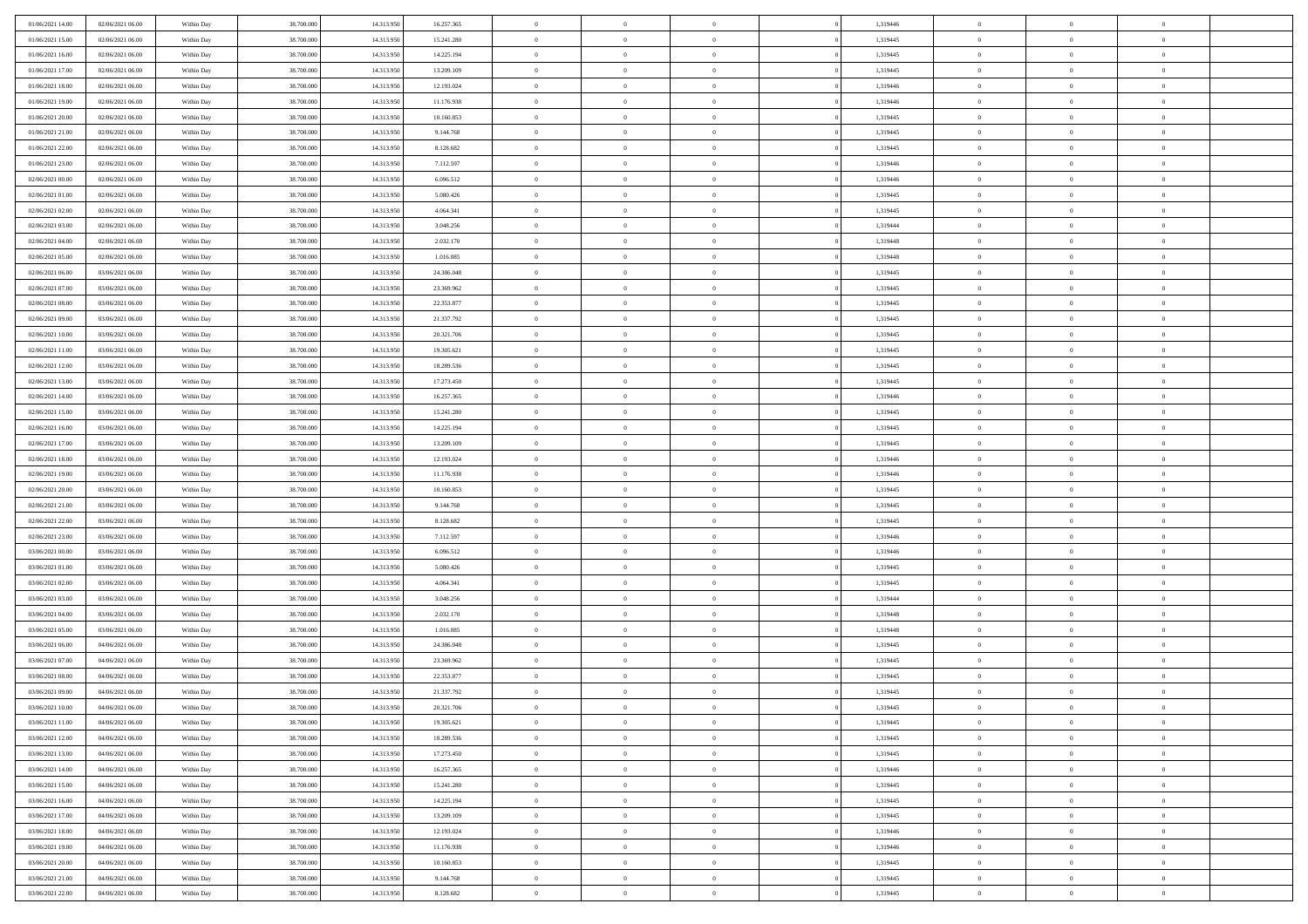| 03/06/2021 23.00 | 04/06/2021 06:00 | Within Day | 38,700,000 | 14.313.950 | 7.112.597  | $\bf{0}$       | $\overline{0}$ | $\Omega$       | 1,319446 | $\bf{0}$       | $\mathbf{0}$   | $\bf{0}$       |  |
|------------------|------------------|------------|------------|------------|------------|----------------|----------------|----------------|----------|----------------|----------------|----------------|--|
| 04/06/2021 00:00 | 04/06/2021 06:00 | Within Day | 38.700.000 | 14.313.950 | 6.096.512  | $\mathbf{0}$   | $\overline{0}$ | $\overline{0}$ | 1,319446 | $\overline{0}$ | $\overline{0}$ | $\theta$       |  |
| 04/06/2021 01:00 | 04/06/2021 06:00 | Within Day | 38.700.000 | 14.313.950 | 5.080.426  | $\,$ 0         | $\overline{0}$ | $\bf{0}$       | 1,319445 | $\,$ 0         | $\overline{0}$ | $\,$ 0 $\,$    |  |
| 04/06/2021 02.00 | 04/06/2021 06:00 | Within Day | 38,700,000 | 14.313.950 | 4.064.341  | $\bf{0}$       | $\overline{0}$ | $\Omega$       | 1,319445 | $\bf{0}$       | $\mathbf{0}$   | $\theta$       |  |
| 04/06/2021 03:00 | 04/06/2021 06:00 | Within Dav | 38.700.000 | 14.313.950 | 3.048.256  | $\bf{0}$       | $\overline{0}$ | $\overline{0}$ | 1,319444 | $\mathbf{0}$   | $\overline{0}$ | $\overline{0}$ |  |
| 04/06/2021 04:00 | 04/06/2021 06:00 | Within Day | 38.700.000 | 14.313.950 | 2.032.170  | $\bf{0}$       | $\overline{0}$ | $\bf{0}$       | 1,319448 | $\,$ 0         | $\overline{0}$ | $\,$ 0 $\,$    |  |
| 04/06/2021 05:00 | 04/06/2021 06:00 | Within Day | 38,700,000 | 14.313.950 | 1.016.085  | $\bf{0}$       | $\overline{0}$ | $\Omega$       | 1,319448 | $\overline{0}$ | $\mathbf{0}$   | $\theta$       |  |
| 04/06/2021 06:00 | 05/06/2021 06:00 | Within Dav | 38.700.000 | 14.313.950 | 24.386.048 | $\overline{0}$ | $\overline{0}$ | $\overline{0}$ | 1,319445 | $\mathbf{0}$   | $\overline{0}$ | $\overline{0}$ |  |
| 04/06/2021 07:00 | 05/06/2021 06:00 | Within Day | 38.700.000 | 14.313.950 | 23.369.962 | $\bf{0}$       | $\overline{0}$ | $\bf{0}$       | 1,319445 | $\,$ 0         | $\overline{0}$ | $\,$ 0 $\,$    |  |
| 04/06/2021 08:00 | 05/06/2021 06:00 | Within Day | 38,700,000 | 14.313.950 | 22.353.877 | $\bf{0}$       | $\overline{0}$ | $\Omega$       | 1,319445 | $\bf{0}$       | $\mathbf{0}$   | $\theta$       |  |
| 04/06/2021 09:00 | 05/06/2021 06:00 | Within Day | 38.700.000 | 14.313.950 | 21.337.792 | $\overline{0}$ | $\overline{0}$ | $\overline{0}$ | 1,319445 | $\overline{0}$ | $\overline{0}$ | $\overline{0}$ |  |
| 04/06/2021 10:00 | 05/06/2021 06:00 | Within Day | 38.700.000 | 14.313.950 | 20.321.706 | $\,$ 0         | $\overline{0}$ | $\bf{0}$       | 1,319445 | $\,$ 0         | $\overline{0}$ | $\,$ 0 $\,$    |  |
| 04/06/2021 11:00 | 05/06/2021 06:00 | Within Day | 38,700,000 | 14.313.950 | 19.305.621 | $\bf{0}$       | $\overline{0}$ | $\Omega$       | 1,319445 | $\overline{0}$ | $\mathbf{0}$   | $\theta$       |  |
| 04/06/2021 12:00 | 05/06/2021 06:00 | Within Dav | 38.700.000 | 14.313.950 | 18.289.536 | $\overline{0}$ | $\overline{0}$ | $\overline{0}$ | 1,319445 | $\mathbf{0}$   | $\overline{0}$ | $\overline{0}$ |  |
| 04/06/2021 13:00 | 05/06/2021 06:00 | Within Day | 38.700.000 | 14.313.950 | 17.273.450 | $\bf{0}$       | $\overline{0}$ | $\bf{0}$       | 1,319445 | $\,$ 0         | $\overline{0}$ | $\,$ 0 $\,$    |  |
| 04/06/2021 14:00 | 05/06/2021 06:00 | Within Day | 38,700,000 | 14.313.950 | 16.257.365 | $\bf{0}$       | $\overline{0}$ | $\overline{0}$ | 1,319446 | $\bf{0}$       | $\mathbf{0}$   | $\bf{0}$       |  |
| 04/06/2021 15:00 | 05/06/2021 06:00 | Within Day | 38.700.000 | 14.313.950 | 15.241.280 | $\overline{0}$ | $\overline{0}$ | $\overline{0}$ | 1,319445 | $\overline{0}$ | $\overline{0}$ | $\overline{0}$ |  |
| 04/06/2021 16:00 | 05/06/2021 06:00 | Within Day | 38.700.000 | 14.313.950 | 14.225.194 | $\bf{0}$       | $\overline{0}$ | $\bf{0}$       | 1,319445 | $\,$ 0         | $\overline{0}$ | $\,0\,$        |  |
| 04/06/2021 17:00 | 05/06/2021 06:00 | Within Day | 38,700,000 | 14.313.950 | 13.209.109 | $\bf{0}$       | $\overline{0}$ | $\Omega$       | 1,319445 | $\overline{0}$ | $\mathbf{0}$   | $\theta$       |  |
| 04/06/2021 18:00 | 05/06/2021 06:00 | Within Day | 38.700.000 | 14.313.950 | 12.193.024 | $\overline{0}$ | $\overline{0}$ | $\overline{0}$ | 1,319446 | $\overline{0}$ | $\overline{0}$ | $\overline{0}$ |  |
| 04/06/2021 19:00 | 05/06/2021 06:00 | Within Day | 38.700.000 | 14.313.950 | 11.176.938 | $\bf{0}$       | $\overline{0}$ | $\bf{0}$       | 1,319446 | $\,$ 0         | $\overline{0}$ | $\,$ 0 $\,$    |  |
| 04/06/2021 20:00 | 05/06/2021 06:00 | Within Day | 38,700,000 | 14.313.950 | 10.160.853 | $\bf{0}$       | $\overline{0}$ | $\Omega$       | 1,319445 | $\overline{0}$ | $\theta$       | $\theta$       |  |
| 04/06/2021 21:00 | 05/06/2021 06:00 | Within Day | 38.700.000 | 14.313.950 | 9.144.768  | $\overline{0}$ | $\overline{0}$ | $\overline{0}$ | 1,319445 | $\mathbf{0}$   | $\overline{0}$ | $\overline{0}$ |  |
| 04/06/2021 22.00 | 05/06/2021 06:00 | Within Day | 38.700.000 | 14.313.950 | 8.128.682  | $\bf{0}$       | $\overline{0}$ | $\bf{0}$       | 1,319445 | $\,$ 0         | $\overline{0}$ | $\,$ 0 $\,$    |  |
| 04/06/2021 23.00 | 05/06/2021 06:00 | Within Day | 38,700,000 | 14.313.950 | 7.112.597  | $\bf{0}$       | $\overline{0}$ | $\overline{0}$ | 1,319446 | $\bf{0}$       | $\mathbf{0}$   | $\theta$       |  |
| 05/06/2021 00:00 | 05/06/2021 06:00 | Within Day | 38.700.000 | 14.313.950 | 6.096.512  | $\overline{0}$ | $\overline{0}$ | $\overline{0}$ | 1,319446 | $\overline{0}$ | $\overline{0}$ | $\theta$       |  |
| 05/06/2021 01:00 | 05/06/2021 06:00 | Within Day | 38.700.000 | 14.313.950 | 5.080.426  | $\bf{0}$       | $\overline{0}$ | $\bf{0}$       | 1,319445 | $\,$ 0         | $\overline{0}$ | $\,$ 0 $\,$    |  |
| 05/06/2021 02:00 | 05/06/2021 06:00 | Within Day | 38,700,000 | 14.313.950 | 4.064.341  | $\bf{0}$       | $\overline{0}$ | $\Omega$       | 1,319445 | $\bf{0}$       | $\mathbf{0}$   | $\theta$       |  |
| 05/06/2021 03:00 | 05/06/2021 06:00 | Within Day | 38.700.000 | 14.313.950 | 3.048.256  | $\overline{0}$ | $\overline{0}$ | $\overline{0}$ | 1,319444 | $\mathbf{0}$   | $\overline{0}$ | $\overline{0}$ |  |
| 05/06/2021 04:00 | 05/06/2021 06:00 | Within Day | 38.700.000 | 14.313.950 | 2.032.170  | $\bf{0}$       | $\overline{0}$ | $\bf{0}$       | 1,319448 | $\,$ 0         | $\overline{0}$ | $\,$ 0 $\,$    |  |
| 05/06/2021 05:00 | 05/06/2021 06:00 | Within Day | 38.700.000 | 14.313.950 | 1.016.085  | $\,$ 0         | $\overline{0}$ | $\overline{0}$ | 1,319448 | $\bf{0}$       | $\overline{0}$ | $\,0\,$        |  |
| 05/06/2021 06:00 | 06/06/2021 06:00 | Within Dav | 38.700.000 | 14.313.950 | 24.386.048 | $\overline{0}$ | $\overline{0}$ | $\overline{0}$ | 1,319445 | $\mathbf{0}$   | $\overline{0}$ | $\overline{0}$ |  |
| 05/06/2021 07:00 | 06/06/2021 06:00 | Within Day | 38.700.000 | 14.313.950 | 23.369.962 | $\bf{0}$       | $\overline{0}$ | $\bf{0}$       | 1,319445 | $\,$ 0         | $\overline{0}$ | $\,$ 0 $\,$    |  |
| 05/06/2021 08:00 | 06/06/2021 06:00 | Within Day | 38.700.000 | 14.313.950 | 22.353.877 | $\bf{0}$       | $\overline{0}$ | $\bf{0}$       | 1,319445 | $\bf{0}$       | $\overline{0}$ | $\,0\,$        |  |
| 05/06/2021 09:00 | 06/06/2021 06:00 | Within Day | 38.700.000 | 14.313.950 | 21.337.792 | $\mathbf{0}$   | $\overline{0}$ | $\overline{0}$ | 1,319445 | $\overline{0}$ | $\overline{0}$ | $\overline{0}$ |  |
| 05/06/2021 10:00 | 06/06/2021 06:00 | Within Day | 38.700.000 | 14.313.950 | 20.321.706 | $\bf{0}$       | $\overline{0}$ | $\bf{0}$       | 1,319445 | $\,$ 0         | $\overline{0}$ | $\,$ 0 $\,$    |  |
| 05/06/2021 11:00 | 06/06/2021 06:00 | Within Day | 38.700.000 | 14.313.950 | 19.305.621 | $\,$ 0         | $\overline{0}$ | $\overline{0}$ | 1,319445 | $\bf{0}$       | $\overline{0}$ | $\,0\,$        |  |
| 05/06/2021 12:00 | 06/06/2021 06:00 | Within Day | 38.700.000 | 14.313.950 | 18.289.536 | $\overline{0}$ | $\overline{0}$ | $\overline{0}$ | 1,319445 | $\mathbf{0}$   | $\overline{0}$ | $\overline{0}$ |  |
| 05/06/2021 13:00 | 06/06/2021 06:00 | Within Day | 38.700.000 | 14.313.950 | 17.273.450 | $\bf{0}$       | $\overline{0}$ | $\bf{0}$       | 1,319445 | $\,$ 0         | $\overline{0}$ | $\,$ 0 $\,$    |  |
| 05/06/2021 14:00 | 06/06/2021 06:00 | Within Day | 38.700.000 | 14.313.950 | 16.257.365 | $\bf{0}$       | $\overline{0}$ | $\overline{0}$ | 1,319446 | $\bf{0}$       | $\overline{0}$ | $\,0\,$        |  |
| 05/06/2021 15:00 | 06/06/2021 06:00 | Within Dav | 38.700.000 | 14.313.950 | 15.241.280 | $\overline{0}$ | $\overline{0}$ | $\overline{0}$ | 1,319445 | $\overline{0}$ | $\overline{0}$ | $\overline{0}$ |  |
| 05/06/2021 16:00 | 06/06/2021 06:00 | Within Day | 38.700.000 | 14.313.950 | 14.225.194 | $\bf{0}$       | $\overline{0}$ | $\bf{0}$       | 1,319445 | $\,$ 0         | $\overline{0}$ | $\,$ 0 $\,$    |  |
| 05/06/2021 17:00 | 06/06/2021 06:00 | Within Day | 38.700.000 | 14.313.950 | 13.209.109 | $\bf{0}$       | $\overline{0}$ | $\bf{0}$       | 1,319445 | $\bf{0}$       | $\overline{0}$ | $\,0\,$        |  |
| 05/06/2021 18:00 | 06/06/2021 06:00 | Within Day | 38.700.000 | 14.313.950 | 12.193.024 | $\mathbf{0}$   | $\overline{0}$ | $\overline{0}$ | 1,319446 | $\overline{0}$ | $\overline{0}$ | $\overline{0}$ |  |
| 05/06/2021 19:00 | 06/06/2021 06:00 | Within Day | 38.700.000 | 14.313.950 | 11.176.938 | $\bf{0}$       | $\overline{0}$ | $\theta$       | 1,319446 | $\overline{0}$ | $\theta$       | $\theta$       |  |
| 05/06/2021 20:00 | 06/06/2021 06:00 | Within Day | 38.700.000 | 14.313.950 | 10.160.853 | $\bf{0}$       | $\overline{0}$ | $\bf{0}$       | 1,319445 | $\bf{0}$       | $\overline{0}$ | $\,0\,$        |  |
| 05/06/2021 21:00 | 06/06/2021 06:00 | Within Day | 38.700.000 | 14.313.950 | 9.144.768  | $\overline{0}$ | $\overline{0}$ | $\overline{0}$ | 1,319445 | $\overline{0}$ | $\bf{0}$       | $\overline{0}$ |  |
| 05/06/2021 22.00 | 06/06/2021 06:00 | Within Day | 38.700.000 | 14.313.950 | 8.128.682  | $\,$ 0 $\,$    | $\overline{0}$ | $\overline{0}$ | 1,319445 | $\,$ 0 $\,$    | $\overline{0}$ | $\,$ 0 $\,$    |  |
| 05/06/2021 23.00 | 06/06/2021 06:00 | Within Day | 38.700.000 | 14.313.950 | 7.112.597  | $\bf{0}$       | $\overline{0}$ | $\overline{0}$ | 1,319446 | $\bf{0}$       | $\overline{0}$ | $\bf{0}$       |  |
| 06/06/2021 00:00 | 06/06/2021 06:00 | Within Day | 38.700.000 | 14.313.950 | 6.096.512  | $\bf{0}$       | $\overline{0}$ | $\overline{0}$ | 1,319446 | $\mathbf{0}$   | $\overline{0}$ | $\overline{0}$ |  |
| 06/06/2021 01:00 | 06/06/2021 06:00 | Within Day | 38.700.000 | 14.313.950 | 5.080.426  | $\,$ 0 $\,$    | $\overline{0}$ | $\overline{0}$ | 1,319445 | $\,$ 0 $\,$    | $\overline{0}$ | $\,$ 0 $\,$    |  |
| 06/06/2021 02:00 | 06/06/2021 06:00 | Within Day | 38.700.000 | 14.313.950 | 4.064.341  | $\bf{0}$       | $\overline{0}$ | $\overline{0}$ | 1,319445 | $\bf{0}$       | $\overline{0}$ | $\overline{0}$ |  |
| 06/06/2021 03:00 | 06/06/2021 06:00 | Within Day | 38.700.000 | 14.313.950 | 3.048.256  | $\overline{0}$ | $\overline{0}$ | $\overline{0}$ | 1,319444 | $\overline{0}$ | $\bf{0}$       | $\overline{0}$ |  |
| 06/06/2021 04:00 | 06/06/2021 06:00 | Within Day | 38.700.000 | 14.313.950 | 2.032.170  | $\,$ 0 $\,$    | $\overline{0}$ | $\overline{0}$ | 1,319448 | $\,$ 0 $\,$    | $\overline{0}$ | $\,$ 0 $\,$    |  |
| 06/06/2021 05:00 | 06/06/2021 06:00 | Within Day | 38.700.000 | 14.313.950 | 1.016.085  | $\bf{0}$       | $\bf{0}$       | $\overline{0}$ | 1,319448 | $\bf{0}$       | $\overline{0}$ | $\bf{0}$       |  |
| 06/06/2021 06:00 | 07/06/2021 06:00 | Within Day | 38.700.000 | 14.313.950 | 24.386.048 | $\bf{0}$       | $\overline{0}$ | $\overline{0}$ | 1,319445 | $\mathbf{0}$   | $\bf{0}$       | $\overline{0}$ |  |
| 06/06/2021 07:00 | 07/06/2021 06:00 | Within Day | 38.700.000 | 14.313.950 | 23.369.962 | $\,0\,$        | $\overline{0}$ | $\overline{0}$ | 1,319445 | $\,$ 0         | $\overline{0}$ | $\,$ 0 $\,$    |  |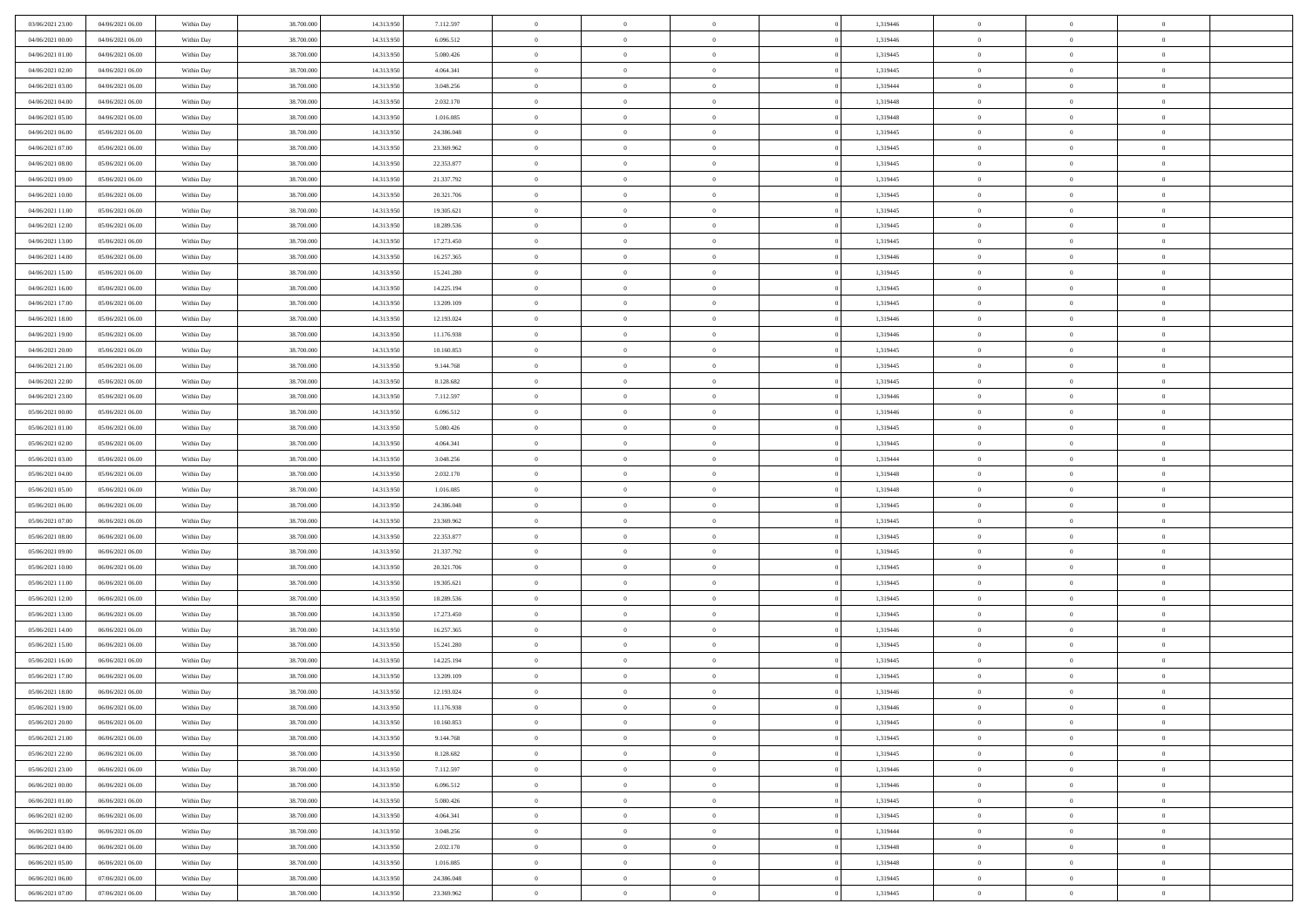| 06/06/2021 08:00 | 07/06/2021 06:00 | Within Day               | 38.700.000 | 14.313.950 | 22.353.877 | $\,$ 0         | $\bf{0}$       | $\theta$       |          | 1,319445 | $\bf{0}$       | $\overline{0}$ | $\,0\,$        |  |
|------------------|------------------|--------------------------|------------|------------|------------|----------------|----------------|----------------|----------|----------|----------------|----------------|----------------|--|
| 06/06/2021 09:00 | 07/06/2021 06:00 | Within Day               | 38,700,000 | 14.313.950 | 21.337.792 | $\overline{0}$ | $\overline{0}$ | $\overline{0}$ |          | 1,319445 | $\overline{0}$ | $\overline{0}$ | $\theta$       |  |
| 06/06/2021 11:00 | 07/06/2021 06:00 | Within Dav               | 38.700.000 | 14.313.950 | 19.305.621 | $\mathbf{0}$   | $\overline{0}$ | $\overline{0}$ |          | 1,319445 | $\mathbf{0}$   | $\overline{0}$ | $\overline{0}$ |  |
| 06/06/2021 12:00 | 07/06/2021 06:00 | Within Day               | 38.700.000 | 14.313.950 | 18.289.536 | $\bf{0}$       | $\overline{0}$ | $\bf{0}$       |          | 1,319445 | $\bf{0}$       | $\overline{0}$ | $\,0\,$        |  |
| 06/06/2021 13:00 | 07/06/2021 06:00 | Within Day               | 38,700,000 | 14.313.950 | 17.273.450 | $\bf{0}$       | $\bf{0}$       | $\overline{0}$ |          | 1,319445 | $\bf{0}$       | $\theta$       | $\,0\,$        |  |
| 06/06/2021 14:00 | 07/06/2021 06:00 | Within Dav               | 38.700.000 | 14.313.950 | 16.257.365 | $\mathbf{0}$   | $\overline{0}$ | $\overline{0}$ |          | 1,319446 | $\mathbf{0}$   | $\overline{0}$ | $\overline{0}$ |  |
| 06/06/2021 15:00 | 07/06/2021 06:00 | Within Day               | 38.700.000 | 14.313.950 | 15.241.280 | $\bf{0}$       | $\bf{0}$       | $\overline{0}$ |          | 1,319445 | $\bf{0}$       | $\overline{0}$ | $\,0\,$        |  |
| 06/06/2021 16:00 | 07/06/2021 06:00 | Within Day               | 38,700,000 | 14.313.950 | 14.225.194 | $\theta$       | $\overline{0}$ | $\overline{0}$ |          | 1,319445 | $\,$ 0 $\,$    | $\overline{0}$ | $\theta$       |  |
| 06/06/2021 17:00 | 07/06/2021 06:00 | Within Day               | 38.700.000 | 14.313.950 | 13.209.109 | $\mathbf{0}$   | $\overline{0}$ | $\overline{0}$ |          | 1,319445 | $\mathbf{0}$   | $\overline{0}$ | $\overline{0}$ |  |
| 06/06/2021 18:00 | 07/06/2021 06:00 | Within Day               | 38.700.000 | 14.313.950 | 12.193.024 | $\bf{0}$       | $\bf{0}$       | $\theta$       |          | 1,319446 | $\bf{0}$       | $\overline{0}$ | $\,0\,$        |  |
| 06/06/2021 19:00 | 07/06/2021 06:00 |                          | 38,700,000 | 14.313.950 | 11.176.938 | $\overline{0}$ | $\overline{0}$ | $\overline{0}$ |          | 1,319446 | $\bf{0}$       | $\mathbf{0}$   | $\theta$       |  |
| 06/06/2021 20:00 | 07/06/2021 06:00 | Within Day<br>Within Dav | 38.700.000 | 14.313.950 | 10.160.853 | $\mathbf{0}$   | $\overline{0}$ | $\overline{0}$ |          | 1,319445 | $\mathbf{0}$   | $\overline{0}$ | $\overline{0}$ |  |
| 06/06/2021 21:00 | 07/06/2021 06:00 |                          | 38.700.000 | 14.313.950 | 9.144.768  | $\bf{0}$       | $\overline{0}$ | $\bf{0}$       |          | 1,319445 | $\bf{0}$       | $\overline{0}$ | $\,0\,$        |  |
|                  |                  | Within Day               |            |            |            |                | $\overline{0}$ |                |          |          |                | $\theta$       |                |  |
| 06/06/2021 22:00 | 07/06/2021 06:00 | Within Day               | 38.700.000 | 14.313.950 | 8.128.682  | $\bf{0}$       |                | $\overline{0}$ |          | 1,319445 | $\bf{0}$       |                | $\,0\,$        |  |
| 06/06/2021 23:00 | 07/06/2021 06:00 | Within Dav               | 38.700.000 | 14.313.950 | 7.112.597  | $\mathbf{0}$   | $\overline{0}$ | $\overline{0}$ |          | 1,319446 | $\mathbf{0}$   | $\overline{0}$ | $\overline{0}$ |  |
| 07/06/2021 00:00 | 07/06/2021 06:00 | Within Day               | 38.700.000 | 14.313.950 | 6.096.512  | $\bf{0}$       | $\bf{0}$       | $\overline{0}$ |          | 1,319446 | $\bf{0}$       | $\overline{0}$ | $\,0\,$        |  |
| 07/06/2021 01:00 | 07/06/2021 06:00 | Within Day               | 38,700,000 | 14.313.950 | 5.080.426  | $\overline{0}$ | $\overline{0}$ | $\overline{0}$ |          | 1,319445 | $\bf{0}$       | $\overline{0}$ | $\theta$       |  |
| 07/06/2021 02:00 | 07/06/2021 06:00 | Within Day               | 38.700.000 | 14.313.950 | 4.064.341  | $\mathbf{0}$   | $\overline{0}$ | $\overline{0}$ |          | 1,319445 | $\mathbf{0}$   | $\overline{0}$ | $\overline{0}$ |  |
| 07/06/2021 03:00 | 07/06/2021 06:00 | Within Day               | 38.700.000 | 14.313.950 | 3.048.256  | $\bf{0}$       | $\bf{0}$       | $\overline{0}$ |          | 1,319444 | $\bf{0}$       | $\overline{0}$ | $\,0\,$        |  |
| 07/06/2021 04:00 | 07/06/2021 06:00 | Within Day               | 38,700,000 | 14.313.950 | 2.032.170  | $\overline{0}$ | $\overline{0}$ | $\overline{0}$ |          | 1,319448 | $\bf{0}$       | $\overline{0}$ | $\overline{0}$ |  |
| 07/06/2021 05:00 | 07/06/2021 06:00 | Within Dav               | 38.700.000 | 14.313.950 | 1.016.085  | $\mathbf{0}$   | $\overline{0}$ | $\overline{0}$ |          | 1,319448 | $\mathbf{0}$   | $\overline{0}$ | $\overline{0}$ |  |
| 07/06/2021 06:00 | 08/06/2021 06:00 | Within Day               | 38.700.000 | 14.313.950 | 24.386.048 | $\bf{0}$       | $\overline{0}$ | $\bf{0}$       |          | 1,319445 | $\bf{0}$       | $\overline{0}$ | $\bf{0}$       |  |
| 07/06/2021 07:00 | 08/06/2021 06:00 | Within Day               | 38,700,000 | 14.313.950 | 23.369.962 | $\bf{0}$       | $\bf{0}$       | $\overline{0}$ |          | 1,319445 | $\bf{0}$       | $\overline{0}$ | $\,0\,$        |  |
| 07/06/2021 08:00 | 08/06/2021 06:00 | Within Dav               | 38.700.000 | 14.313.950 | 22.353.877 | $\mathbf{0}$   | $\overline{0}$ | $\overline{0}$ |          | 1,319445 | $\mathbf{0}$   | $\overline{0}$ | $\overline{0}$ |  |
| 07/06/2021 09:00 | 08/06/2021 06:00 | Within Day               | 38.700.000 | 14.313.950 | 21.337.792 | $\bf{0}$       | $\bf{0}$       | $\overline{0}$ |          | 1,319445 | $\bf{0}$       | $\overline{0}$ | $\,0\,$        |  |
| 07/06/2021 10:00 | 08/06/2021 06:00 | Within Day               | 38,700,000 | 14.313.950 | 20.321.706 | $\overline{0}$ | $\overline{0}$ | $\overline{0}$ |          | 1,319445 | $\bf{0}$       | $\overline{0}$ | $\theta$       |  |
| 07/06/2021 11:00 | 08/06/2021 06:00 | Within Day               | 38.700.000 | 14.313.950 | 19.305.621 | $\mathbf{0}$   | $\overline{0}$ | $\overline{0}$ |          | 1,319445 | $\mathbf{0}$   | $\overline{0}$ | $\overline{0}$ |  |
| 07/06/2021 12:00 | 08/06/2021 06:00 | Within Day               | 38.700.000 | 14.313.950 | 18.289.536 | $\bf{0}$       | $\bf{0}$       | $\overline{0}$ |          | 1,319445 | $\bf{0}$       | $\overline{0}$ | $\,0\,$        |  |
| 07/06/2021 13:00 | 08/06/2021 06:00 | Within Day               | 38,700,000 | 14.313.950 | 17.273.450 | $\bf{0}$       | $\bf{0}$       | $\overline{0}$ |          | 1,319445 | $\bf{0}$       | $\mathbf{0}$   | $\bf{0}$       |  |
| 07/06/2021 14:00 | 08/06/2021 06:00 | Within Dav               | 38.700.000 | 14.313.950 | 16.257.365 | $\mathbf{0}$   | $\overline{0}$ | $\overline{0}$ |          | 1,319446 | $\mathbf{0}$   | $\overline{0}$ | $\overline{0}$ |  |
| 07/06/2021 15:00 | 08/06/2021 06:00 | Within Day               | 38.700.000 | 14.313.950 | 15.241.280 | $\bf{0}$       | $\overline{0}$ | $\theta$       |          | 1,319445 | $\,$ 0         | $\overline{0}$ | $\theta$       |  |
| 07/06/2021 16:00 | 08/06/2021 06:00 | Within Day               | 38.700.000 | 14.313.950 | 14.225.194 | $\bf{0}$       | $\overline{0}$ | $\overline{0}$ |          | 1,319445 | $\bf{0}$       | $\mathbf{0}$   | $\overline{0}$ |  |
| 07/06/2021 17:00 | 08/06/2021 06:00 | Within Dav               | 38.700.000 | 14.313.950 | 13.209.109 | $\mathbf{0}$   | $\overline{0}$ | $\overline{0}$ |          | 1,319445 | $\mathbf{0}$   | $\overline{0}$ | $\overline{0}$ |  |
| 07/06/2021 18:00 | 08/06/2021 06:00 | Within Day               | 38.700.000 | 14.313.950 | 12.193.024 | $\bf{0}$       | $\overline{0}$ | $\theta$       |          | 1,319446 | $\,$ 0         | $\overline{0}$ | $\theta$       |  |
| 07/06/2021 19:00 | 08/06/2021 06:00 | Within Day               | 38,700,000 | 14.313.950 | 11.176.938 | $\overline{0}$ | $\overline{0}$ | $\overline{0}$ |          | 1,319446 | $\bf{0}$       | $\overline{0}$ | $\overline{0}$ |  |
| 07/06/2021 20:00 | 08/06/2021 06:00 | Within Day               | 38.700.000 | 14.313.950 | 10.160.853 | $\mathbf{0}$   | $\overline{0}$ | $\overline{0}$ |          | 1,319445 | $\mathbf{0}$   | $\overline{0}$ | $\overline{0}$ |  |
| 07/06/2021 21:00 | 08/06/2021 06:00 | Within Day               | 38.700.000 | 14.313.950 | 9.144.768  | $\bf{0}$       | $\overline{0}$ | $\theta$       |          | 1,319445 | $\,$ 0         | $\overline{0}$ | $\theta$       |  |
| 07/06/2021 22.00 | 08/06/2021 06:00 | Within Day               | 38,700,000 | 14.313.950 | 8.128.682  | $\bf{0}$       | $\overline{0}$ | $\overline{0}$ |          | 1,319445 | $\bf{0}$       | $\mathbf{0}$   | $\overline{0}$ |  |
| 07/06/2021 23:00 | 08/06/2021 06:00 | Within Dav               | 38.700.000 | 14.313.950 | 7.112.597  | $\mathbf{0}$   | $\overline{0}$ | $\overline{0}$ |          | 1,319446 | $\mathbf{0}$   | $\overline{0}$ | $\overline{0}$ |  |
| 08/06/2021 00:00 | 08/06/2021 06:00 | Within Day               | 38.700.000 | 14.313.950 | 6.096.512  | $\bf{0}$       | $\overline{0}$ | $\theta$       |          | 1,319446 | $\,$ 0         | $\overline{0}$ | $\theta$       |  |
| 08/06/2021 01:00 | 08/06/2021 06:00 | Within Day               | 38.700.000 | 14.313.950 | 5.080.426  | $\bf{0}$       | $\overline{0}$ | $\overline{0}$ |          | 1,319445 | $\bf{0}$       | $\overline{0}$ | $\overline{0}$ |  |
| 08/06/2021 02:00 | 08/06/2021 06:00 | Within Dav               | 38.700.000 | 14.313.950 | 4.064.341  | $\mathbf{0}$   | $\overline{0}$ | $\overline{0}$ |          | 1,319445 | $\overline{0}$ | $\overline{0}$ | $\overline{0}$ |  |
| 08/06/2021 03:00 | 08/06/2021 06:00 | Within Day               | 38.700.000 | 14.313.950 | 3.048.256  | $\bf{0}$       | $\overline{0}$ | $\theta$       |          | 1,319444 | $\,$ 0         | $\overline{0}$ | $\theta$       |  |
| 08/06/2021 04:00 | 08/06/2021 06:00 | Within Day               | 38,700,000 | 14.313.950 | 2.032.170  | $\bf{0}$       | $\overline{0}$ | $\overline{0}$ |          | 1,319448 | $\,$ 0 $\,$    | $\overline{0}$ | $\overline{0}$ |  |
| 08/06/2021 05:00 | 08/06/2021 06:00 | Within Day               | 38.700.000 | 14.313.950 | 1.016.085  | $\bf{0}$       | $\overline{0}$ |                |          | 1,319448 | $\overline{0}$ | $\theta$       | $\theta$       |  |
| 08/06/2021 06:00 | 09/06/2021 06:00 | Within Day               | 38.700.000 | 14.313.950 | 24.386.048 | $\,0\,$        | $\overline{0}$ | $\theta$       |          | 1,319445 | $\,$ 0 $\,$    | $\overline{0}$ | $\theta$       |  |
| 08/06/2021 07:00 | 09/06/2021 06:00 | Within Day               | 38.700.000 | 14.313.950 | 23.369.962 | $\overline{0}$ | $\overline{0}$ | $\overline{0}$ |          | 1,319445 | $\overline{0}$ | $\overline{0}$ | $\overline{0}$ |  |
| 08/06/2021 08:00 | 09/06/2021 06:00 | Within Day               | 38.700.000 | 14.313.950 | 22.353.877 | $\bf{0}$       | $\overline{0}$ | $\overline{0}$ |          | 1,319445 | $\overline{0}$ | $\overline{0}$ | $\mathbf{0}$   |  |
| 08/06/2021 09:00 | 09/06/2021 06:00 | Within Day               | 38.700.000 | 14.313.950 | 21.337.792 | $\,$ 0 $\,$    | $\overline{0}$ | $\overline{0}$ | $\theta$ | 1,319445 | $\,$ 0 $\,$    | $\mathbf{0}$   | $\,$ 0 $\,$    |  |
| 08/06/2021 10:00 | 09/06/2021 06:00 | Within Day               | 38.700.000 | 14.313.950 | 20.321.706 | $\bf{0}$       | $\overline{0}$ | $\overline{0}$ |          | 1,319445 | $\,$ 0 $\,$    | $\overline{0}$ | $\overline{0}$ |  |
| 08/06/2021 11:00 | 09/06/2021 06:00 | Within Day               | 38.700.000 | 14.313.950 | 19.305.621 | $\bf{0}$       | $\overline{0}$ | $\overline{0}$ |          | 1,319445 | $\mathbf{0}$   | $\overline{0}$ | $\overline{0}$ |  |
| 08/06/2021 12:00 | 09/06/2021 06:00 | Within Day               | 38.700.000 | 14.313.950 | 18.289.536 | $\,0\,$        | $\overline{0}$ | $\theta$       | $\theta$ | 1,319445 | $\,$ 0 $\,$    | $\overline{0}$ | $\overline{0}$ |  |
| 08/06/2021 13:00 | 09/06/2021 06:00 | Within Day               | 38.700.000 | 14.313.950 | 17.273.450 | $\bf{0}$       | $\overline{0}$ | $\overline{0}$ |          | 1,319445 | $\overline{0}$ | $\overline{0}$ | $\overline{0}$ |  |
| 08/06/2021 14:00 | 09/06/2021 06:00 | Within Day               | 38.700.000 | 14.313.950 | 16.257.365 | $\bf{0}$       | $\overline{0}$ | $\overline{0}$ |          | 1,319446 | $\mathbf{0}$   | $\overline{0}$ | $\mathbf{0}$   |  |
| 08/06/2021 15:00 | 09/06/2021 06:00 | Within Day               | 38.700.000 | 14.313.950 | 15.241.280 | $\,0\,$        | $\overline{0}$ | $\overline{0}$ |          | 1,319445 | $\,$ 0 $\,$    | $\overline{0}$ | $\theta$       |  |
| 08/06/2021 16:00 | 09/06/2021 06:00 | Within Day               | 38,700,000 | 14.313.950 | 14.225.194 | $\bf{0}$       | $\bf{0}$       | $\overline{0}$ |          | 1,319445 | $\bf{0}$       | $\mathbf{0}$   | $\overline{0}$ |  |
| 08/06/2021 17:00 | 09/06/2021 06:00 | Within Day               | 38.700.000 | 14.313.950 | 13.209.109 | $\overline{0}$ | $\overline{0}$ | $\overline{0}$ |          | 1,319445 | $\mathbf{0}$   | $\overline{0}$ | $\overline{0}$ |  |
|                  |                  |                          |            |            |            |                |                |                |          |          |                |                |                |  |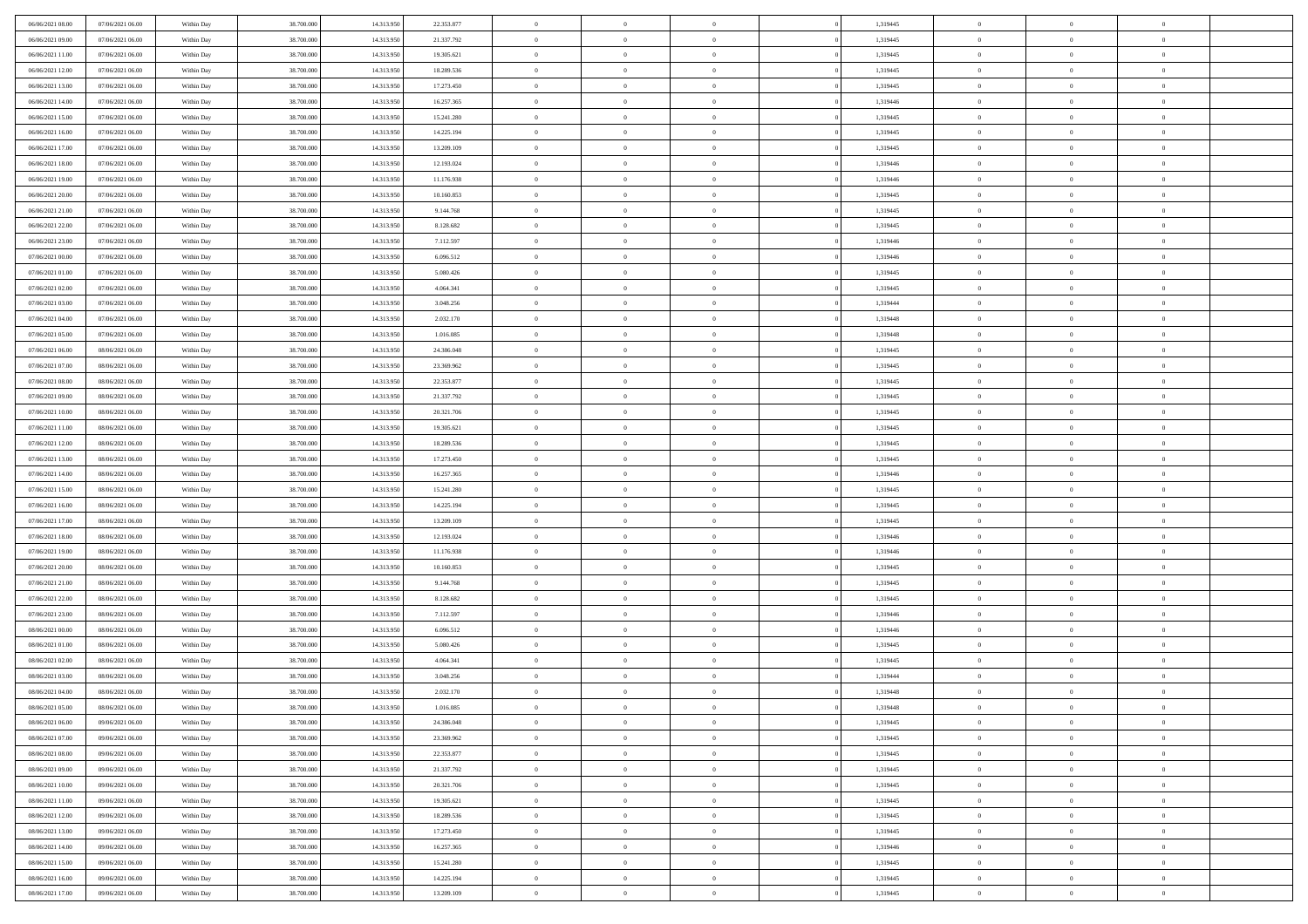| 08/06/2021 18:00 | 09/06/2021 06:00 | Within Day | 38,700,000 | 14.313.950 | 12.193.024     | $\overline{0}$ | $\overline{0}$ | $\Omega$       | 1,319446 | $\bf{0}$       | $\mathbf{0}$   | $\bf{0}$       |  |
|------------------|------------------|------------|------------|------------|----------------|----------------|----------------|----------------|----------|----------------|----------------|----------------|--|
| 08/06/2021 19:00 | 09/06/2021 06:00 | Within Day | 38.700.000 | 14.313.950 | 11.176.938     | $\mathbf{0}$   | $\overline{0}$ | $\overline{0}$ | 1,319446 | $\overline{0}$ | $\overline{0}$ | $\theta$       |  |
| 08/06/2021 20:00 | 09/06/2021 06:00 | Within Day | 38.700.000 | 14.313.950 | 10.160.853     | $\,$ 0         | $\overline{0}$ | $\bf{0}$       | 1,319445 | $\,$ 0         | $\overline{0}$ | $\,$ 0 $\,$    |  |
| 08/06/2021 21:00 | 09/06/2021 06:00 | Within Day | 38,700,000 | 14.313.950 | 9.144.768      | $\bf{0}$       | $\overline{0}$ | $\Omega$       | 1,319445 | $\bf{0}$       | $\mathbf{0}$   | $\theta$       |  |
| 08/06/2021 22:00 | 09/06/2021 06:00 | Within Day | 38.700.000 | 14.313.950 | 8.128.682      | $\bf{0}$       | $\overline{0}$ | $\overline{0}$ | 1,319445 | $\mathbf{0}$   | $\overline{0}$ | $\overline{0}$ |  |
| 08/06/2021 23:00 | 09/06/2021 06:00 | Within Day | 38.700.000 | 14.313.950 | 7.112.597      | $\bf{0}$       | $\overline{0}$ | $\bf{0}$       | 1,319446 | $\,$ 0         | $\overline{0}$ | $\,$ 0 $\,$    |  |
| 09/06/2021 00:00 | 09/06/2021 06:00 | Within Day | 38,700,000 | 14.313.950 | 6.096.512      | $\bf{0}$       | $\overline{0}$ | $\overline{0}$ | 1,319446 | $\theta$       | $\mathbf{0}$   | $\theta$       |  |
| 09/06/2021 01:00 | 09/06/2021 06:00 | Within Day | 38.700.000 | 14.313.950 | 5.080.426      | $\overline{0}$ | $\overline{0}$ | $\overline{0}$ | 1,319445 | $\mathbf{0}$   | $\overline{0}$ | $\overline{0}$ |  |
| 09/06/2021 02:00 | 09/06/2021 06:00 | Within Day | 38.700.000 | 14.313.950 | 4.064.341      | $\bf{0}$       | $\overline{0}$ | $\bf{0}$       | 1,319445 | $\,$ 0         | $\overline{0}$ | $\,$ 0 $\,$    |  |
| 09/06/2021 03:00 | 09/06/2021 06:00 | Within Day | 38,700,000 | 14.313.950 | 3.048.256      | $\bf{0}$       | $\overline{0}$ | $\Omega$       | 1,319444 | $\theta$       | $\mathbf{0}$   | $\theta$       |  |
| 09/06/2021 04:00 | 09/06/2021 06:00 | Within Day | 38.700.000 | 14.313.950 | 2.032.170      | $\overline{0}$ | $\overline{0}$ | $\overline{0}$ | 1,319448 | $\overline{0}$ | $\overline{0}$ | $\overline{0}$ |  |
| 09/06/2021 05:00 | 09/06/2021 06:00 | Within Day | 38.700.000 | 14.313.950 | 1.016.085      | $\bf{0}$       | $\overline{0}$ | $\bf{0}$       | 1,319448 | $\,$ 0         | $\overline{0}$ | $\,$ 0 $\,$    |  |
| 09/06/2021 06:00 | 10/06/2021 06:00 | Within Day | 38,700,000 | 14.313.950 | $\overline{0}$ | $\bf{0}$       | $\overline{0}$ | $\Omega$       | 1,319445 | $\overline{0}$ | $\mathbf{0}$   | $\theta$       |  |
| 10/06/2021 06:00 | 11/06/2021 06:00 | Within Day | 38.700.000 | 14.313.950 | 24.386.048     | $\overline{0}$ | $\overline{0}$ | $\overline{0}$ | 1,319445 | $\mathbf{0}$   | $\overline{0}$ | $\overline{0}$ |  |
| 10/06/2021 07:00 | 11/06/2021 06:00 | Within Day | 38.700.000 | 14.313.950 | 23.369.962     | $\bf{0}$       | $\overline{0}$ | $\bf{0}$       | 1,319445 | $\,$ 0         | $\overline{0}$ | $\,$ 0 $\,$    |  |
| 10/06/2021 08:00 | 11/06/2021 06:00 | Within Day | 38,700,000 | 14.313.950 | 22.353.877     | $\bf{0}$       | $\overline{0}$ | $\overline{0}$ | 1,319445 | $\bf{0}$       | $\mathbf{0}$   | $\bf{0}$       |  |
| 10/06/2021 09:00 | 11/06/2021 06:00 | Within Day | 38.700.000 | 14.313.950 | 21.337.792     | $\overline{0}$ | $\overline{0}$ | $\overline{0}$ | 1,319445 | $\mathbf{0}$   | $\overline{0}$ | $\overline{0}$ |  |
| 10/06/2021 10:00 | 11/06/2021 06:00 | Within Day | 38.700.000 | 14.313.950 | 20.321.706     | $\bf{0}$       | $\overline{0}$ | $\bf{0}$       | 1,319445 | $\,$ 0         | $\overline{0}$ | $\,$ 0 $\,$    |  |
| 10/06/2021 11:00 | 11/06/2021 06:00 | Within Day | 38,700,000 | 14.313.950 | 19.305.621     | $\bf{0}$       | $\overline{0}$ | $\Omega$       | 1,319445 | $\theta$       | $\mathbf{0}$   | $\theta$       |  |
| 10/06/2021 12:00 | 11/06/2021 06:00 | Within Day | 38.700.000 | 14.313.950 | 18.289.536     | $\overline{0}$ | $\overline{0}$ | $\overline{0}$ | 1,319445 | $\mathbf{0}$   | $\overline{0}$ | $\overline{0}$ |  |
| 10/06/2021 13:00 | 11/06/2021 06:00 | Within Day | 38.700.000 | 14.313.950 | 17.273.450     | $\bf{0}$       | $\overline{0}$ | $\bf{0}$       | 1,319445 | $\,$ 0         | $\overline{0}$ | $\,$ 0 $\,$    |  |
| 10/06/2021 14:00 | 11/06/2021 06:00 | Within Day | 38,700,000 | 14.313.950 | 16.257.365     | $\bf{0}$       | $\overline{0}$ | $\Omega$       | 1,319446 | $\bf{0}$       | $\mathbf{0}$   | $\theta$       |  |
| 10/06/2021 15:00 | 11/06/2021 06:00 | Within Dav | 38.700.000 | 14.313.950 | 15.241.280     | $\overline{0}$ | $\overline{0}$ | $\overline{0}$ | 1,319445 | $\mathbf{0}$   | $\overline{0}$ | $\overline{0}$ |  |
| 10/06/2021 16:00 | 11/06/2021 06:00 | Within Day | 38.700.000 | 14.313.950 | 14.225.194     | $\bf{0}$       | $\overline{0}$ | $\bf{0}$       | 1,319445 | $\,$ 0         | $\overline{0}$ | $\,$ 0 $\,$    |  |
| 10/06/2021 17:00 | 11/06/2021 06:00 | Within Day | 38,700,000 | 14.313.950 | 13.209.109     | $\bf{0}$       | $\overline{0}$ | $\overline{0}$ | 1,319445 | $\bf{0}$       | $\overline{0}$ | $\bf{0}$       |  |
| 10/06/2021 18:00 | 11/06/2021 06:00 | Within Day | 38.700.000 | 14.313.950 | 12.193.024     | $\overline{0}$ | $\overline{0}$ | $\overline{0}$ | 1,319446 | $\mathbf{0}$   | $\overline{0}$ | $\overline{0}$ |  |
| 10/06/2021 19:00 | 11/06/2021 06:00 | Within Day | 38.700.000 | 14.313.950 | 11.176.938     | $\bf{0}$       | $\overline{0}$ | $\bf{0}$       | 1,319446 | $\,$ 0         | $\overline{0}$ | $\,$ 0 $\,$    |  |
| 10/06/2021 20:00 | 11/06/2021 06:00 | Within Day | 38,700,000 | 14.313.950 | 10.160.853     | $\bf{0}$       | $\overline{0}$ | $\Omega$       | 1,319445 | $\theta$       | $\mathbf{0}$   | $\theta$       |  |
| 10/06/2021 21:00 | 11/06/2021 06:00 | Within Day | 38.700.000 | 14.313.950 | 9.144.768      | $\overline{0}$ | $\overline{0}$ | $\overline{0}$ | 1,319445 | $\mathbf{0}$   | $\overline{0}$ | $\overline{0}$ |  |
| 10/06/2021 22:00 | 11/06/2021 06:00 | Within Day | 38.700.000 | 14.313.950 | 8.128.682      | $\bf{0}$       | $\overline{0}$ | $\bf{0}$       | 1,319445 | $\,$ 0         | $\overline{0}$ | $\,$ 0 $\,$    |  |
| 10/06/2021 23:00 | 11/06/2021 06:00 | Within Day | 38.700.000 | 14.313.950 | 7.112.597      | $\,$ 0         | $\overline{0}$ | $\overline{0}$ | 1,319446 | $\bf{0}$       | $\overline{0}$ | $\,0\,$        |  |
| 11/06/2021 00:00 | 11/06/2021 06:00 | Within Dav | 38.700.000 | 14.313.950 | 6.096.512      | $\overline{0}$ | $\overline{0}$ | $\overline{0}$ | 1,319446 | $\mathbf{0}$   | $\overline{0}$ | $\overline{0}$ |  |
| 11/06/2021 01:00 | 11/06/2021 06:00 | Within Day | 38.700.000 | 14.313.950 | 5.080.426      | $\bf{0}$       | $\overline{0}$ | $\bf{0}$       | 1,319445 | $\,$ 0         | $\overline{0}$ | $\,$ 0 $\,$    |  |
| 11/06/2021 02:00 | 11/06/2021 06:00 | Within Day | 38.700.000 | 14.313.950 | 4.064.341      | $\bf{0}$       | $\overline{0}$ | $\bf{0}$       | 1,319445 | $\bf{0}$       | $\overline{0}$ | $\,0\,$        |  |
| 11/06/2021 03:00 | 11/06/2021 06:00 | Within Day | 38.700.000 | 14.313.950 | 3.048.256      | $\overline{0}$ | $\overline{0}$ | $\overline{0}$ | 1,319444 | $\overline{0}$ | $\overline{0}$ | $\overline{0}$ |  |
| 11/06/2021 04:00 | 11/06/2021 06:00 | Within Day | 38.700.000 | 14.313.950 | 2.032.170      | $\bf{0}$       | $\overline{0}$ | $\bf{0}$       | 1,319448 | $\,$ 0         | $\overline{0}$ | $\,$ 0 $\,$    |  |
| 11/06/2021 05:00 | 11/06/2021 06:00 | Within Day | 38.700.000 | 14.313.950 | 1.016.085      | $\,$ 0         | $\overline{0}$ | $\overline{0}$ | 1,319448 | $\bf{0}$       | $\overline{0}$ | $\,0\,$        |  |
| 11/06/2021 06:00 | 12/06/2021 06:00 | Within Day | 38.700.000 | 14.313.950 | 24.386.048     | $\overline{0}$ | $\overline{0}$ | $\overline{0}$ | 1,319445 | $\mathbf{0}$   | $\overline{0}$ | $\overline{0}$ |  |
| 11/06/2021 07:00 | 12/06/2021 06:00 | Within Day | 38.700.000 | 14.313.950 | 23.369.962     | $\bf{0}$       | $\overline{0}$ | $\bf{0}$       | 1,319445 | $\,$ 0         | $\overline{0}$ | $\,$ 0 $\,$    |  |
| 11/06/2021 08:00 | 12/06/2021 06:00 | Within Day | 38.700.000 | 14.313.950 | 22.353.877     | $\bf{0}$       | $\overline{0}$ | $\overline{0}$ | 1,319445 | $\bf{0}$       | $\overline{0}$ | $\,0\,$        |  |
| 11/06/2021 09:00 | 12/06/2021 06:00 | Within Day | 38.700.000 | 14.313.950 | 21.337.792     | $\overline{0}$ | $\overline{0}$ | $\overline{0}$ | 1,319445 | $\overline{0}$ | $\overline{0}$ | $\overline{0}$ |  |
| 11/06/2021 10:00 | 12/06/2021 06:00 | Within Day | 38.700.000 | 14.313.950 | 20.321.706     | $\bf{0}$       | $\overline{0}$ | $\bf{0}$       | 1,319445 | $\,$ 0         | $\overline{0}$ | $\,$ 0 $\,$    |  |
| 11/06/2021 11:00 | 12/06/2021 06:00 | Within Day | 38.700.000 | 14.313.950 | 19.305.621     | $\bf{0}$       | $\overline{0}$ | $\bf{0}$       | 1,319445 | $\bf{0}$       | $\overline{0}$ | $\,0\,$        |  |
| 11/06/2021 12:00 | 12/06/2021 06:00 | Within Day | 38.700.000 | 14.313.950 | 18.289.536     | $\mathbf{0}$   | $\overline{0}$ | $\overline{0}$ | 1,319445 | $\overline{0}$ | $\overline{0}$ | $\overline{0}$ |  |
| 11/06/2021 13:00 | 12/06/2021 06:00 | Within Day | 38.700.000 | 14.313.950 | 17.273.450     | $\bf{0}$       | $\overline{0}$ | $\theta$       | 1,319445 | $\overline{0}$ | $\theta$       | $\theta$       |  |
| 11/06/2021 14:00 | 12/06/2021 06:00 | Within Day | 38.700.000 | 14.313.950 | 16.257.365     | $\bf{0}$       | $\overline{0}$ | $\bf{0}$       | 1,319446 | $\bf{0}$       | $\overline{0}$ | $\bf{0}$       |  |
| 11/06/2021 15:00 | 12/06/2021 06:00 | Within Day | 38.700.000 | 14.313.950 | 15.241.280     | $\overline{0}$ | $\overline{0}$ | $\overline{0}$ | 1,319445 | $\mathbf{0}$   | $\bf{0}$       | $\overline{0}$ |  |
| 11/06/2021 16:00 | 12/06/2021 06:00 | Within Day | 38.700.000 | 14.313.950 | 14.225.194     | $\,$ 0 $\,$    | $\overline{0}$ | $\overline{0}$ | 1,319445 | $\,$ 0 $\,$    | $\,$ 0 $\,$    | $\,$ 0 $\,$    |  |
| 11/06/2021 17:00 | 12/06/2021 06:00 | Within Day | 38.700.000 | 14.313.950 | 13.209.109     | $\bf{0}$       | $\bf{0}$       | $\overline{0}$ | 1,319445 | $\bf{0}$       | $\overline{0}$ | $\bf{0}$       |  |
| 11/06/2021 18:00 | 12/06/2021 06:00 | Within Day | 38.700.000 | 14.313.950 | 12.193.024     | $\bf{0}$       | $\overline{0}$ | $\overline{0}$ | 1,319446 | $\mathbf{0}$   | $\overline{0}$ | $\overline{0}$ |  |
| 11/06/2021 19:00 | 12/06/2021 06:00 | Within Day | 38.700.000 | 14.313.950 | 11.176.938     | $\,$ 0 $\,$    | $\overline{0}$ | $\overline{0}$ | 1,319446 | $\,$ 0 $\,$    | $\overline{0}$ | $\,$ 0 $\,$    |  |
| 11/06/2021 20:00 | 12/06/2021 06:00 | Within Day | 38.700.000 | 14.313.950 | 10.160.853     | $\overline{0}$ | $\overline{0}$ | $\overline{0}$ | 1,319445 | $\bf{0}$       | $\overline{0}$ | $\overline{0}$ |  |
| 11/06/2021 21:00 | 12/06/2021 06:00 | Within Day | 38.700.000 | 14.313.950 | 9.144.768      | $\overline{0}$ | $\overline{0}$ | $\overline{0}$ | 1,319445 | $\overline{0}$ | $\bf{0}$       | $\overline{0}$ |  |
| 11/06/2021 22.00 | 12/06/2021 06:00 | Within Day | 38.700.000 | 14.313.950 | 8.128.682      | $\,$ 0 $\,$    | $\overline{0}$ | $\overline{0}$ | 1,319445 | $\,$ 0 $\,$    | $\,$ 0 $\,$    | $\,$ 0 $\,$    |  |
| 11/06/2021 23:00 | 12/06/2021 06:00 | Within Day | 38.700.000 | 14.313.950 | 7.112.597      | $\bf{0}$       | $\bf{0}$       | $\overline{0}$ | 1,319446 | $\bf{0}$       | $\overline{0}$ | $\bf{0}$       |  |
| 12/06/2021 00:00 | 12/06/2021 06:00 | Within Day | 38.700.000 | 14.313.950 | 6.096.512      | $\bf{0}$       | $\overline{0}$ | $\overline{0}$ | 1,319446 | $\mathbf{0}$   | $\bf{0}$       | $\overline{0}$ |  |
| 12/06/2021 01:00 | 12/06/2021 06:00 | Within Day | 38.700.000 | 14.313.950 | 5.080.426      | $\,0\,$        | $\overline{0}$ | $\overline{0}$ | 1,319445 | $\,$ 0         | $\overline{0}$ | $\,$ 0 $\,$    |  |
|                  |                  |            |            |            |                |                |                |                |          |                |                |                |  |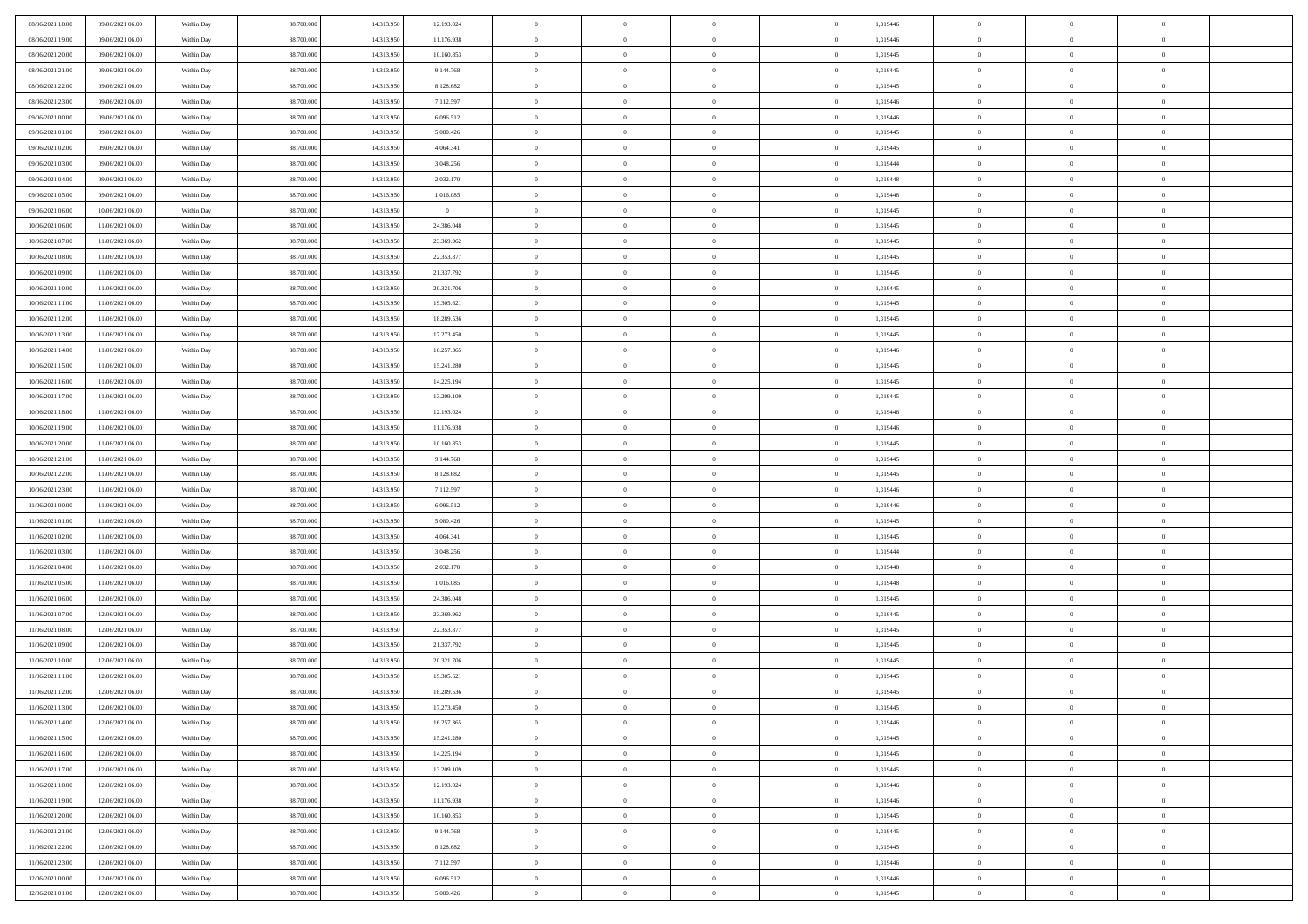| 12/06/2021 02:00 | 12/06/2021 06:00 | Within Day | 38.700.000               | 14.313.950 | 4.064.341  | $\bf{0}$       | $\bf{0}$       | $\Omega$       | 1,319445 | $\bf{0}$       | $\overline{0}$ | $\bf{0}$       |  |
|------------------|------------------|------------|--------------------------|------------|------------|----------------|----------------|----------------|----------|----------------|----------------|----------------|--|
| 12/06/2021 03:00 | 12/06/2021 06:00 | Within Day | 38,700,000               | 14.313.95  | 3.048.256  | $\overline{0}$ | $\overline{0}$ | $\Omega$       | 1,319444 | $\overline{0}$ | $\theta$       | $\theta$       |  |
| 12/06/2021 04:00 | 12/06/2021 06:00 | Within Day | 38.700.000               | 14.313.950 | 2.032.170  | $\overline{0}$ | $\overline{0}$ | $\overline{0}$ | 1,319448 | $\mathbf{0}$   | $\overline{0}$ | $\theta$       |  |
| 12/06/2021 05:00 | 12/06/2021 06:00 | Within Day | 38.700.000               | 14.313.950 | 1.016.085  | $\bf{0}$       | $\overline{0}$ | $\overline{0}$ | 1,319448 | $\mathbf{0}$   | $\overline{0}$ | $\bf{0}$       |  |
| 12/06/2021 06:00 | 13/06/2021 06:00 | Within Day | 38,700,000               | 14.313.950 | 24.386.048 | $\bf{0}$       | $\overline{0}$ | $\overline{0}$ | 1,319445 | $\bf{0}$       | $\overline{0}$ | $\bf{0}$       |  |
| 12/06/2021 07:00 | 13/06/2021 06:00 | Within Day | 38.700.000               | 14.313.950 | 23.369.962 | $\overline{0}$ | $\overline{0}$ | $\overline{0}$ | 1,319445 | $\mathbf{0}$   | $\overline{0}$ | $\theta$       |  |
| 12/06/2021 08:00 | 13/06/2021 06:00 | Within Day | 38.700.000               | 14.313.950 | 22.353.877 | $\bf{0}$       | $\overline{0}$ | $\overline{0}$ | 1,319445 | $\bf{0}$       | $\overline{0}$ | $\bf{0}$       |  |
| 12/06/2021 09:00 | 13/06/2021 06:00 |            | 38,700,000               | 14.313.950 |            | $\overline{0}$ | $\overline{0}$ | $\overline{0}$ | 1,319445 | $\mathbf{0}$   | $\theta$       | $\theta$       |  |
|                  |                  | Within Day |                          |            | 21.337.792 |                |                |                |          |                |                |                |  |
| 12/06/2021 10:00 | 13/06/2021 06:00 | Within Day | 38.700.000               | 14.313.950 | 20.321.706 | $\overline{0}$ | $\overline{0}$ | $\overline{0}$ | 1,319445 | $\mathbf{0}$   | $\overline{0}$ | $\theta$       |  |
| 12/06/2021 11:00 | 13/06/2021 06:00 | Within Day | 38.700.000               | 14.313.950 | 19.305.621 | $\bf{0}$       | $\overline{0}$ | $\Omega$       | 1,319445 | $\bf{0}$       | $\overline{0}$ | $\bf{0}$       |  |
| 12/06/2021 12:00 | 13/06/2021 06:00 | Within Day | 38,700,000               | 14.313.950 | 18.289.536 | $\bf{0}$       | $\overline{0}$ | $\overline{0}$ | 1,319445 | $\mathbf{0}$   | $\theta$       | $\overline{0}$ |  |
| 12/06/2021 13:00 | 13/06/2021 06:00 | Within Day | 38.700.000               | 14.313.950 | 17.273.450 | $\overline{0}$ | $\overline{0}$ | $\overline{0}$ | 1,319445 | $\mathbf{0}$   | $\overline{0}$ | $\theta$       |  |
| 12/06/2021 14:00 | 13/06/2021 06:00 | Within Day | 38.700.000               | 14.313.950 | 16.257.365 | $\bf{0}$       | $\overline{0}$ | $\overline{0}$ | 1,319446 | $\mathbf{0}$   | $\overline{0}$ | $\bf{0}$       |  |
| 12/06/2021 15:00 | 13/06/2021 06:00 | Within Day | 38.700.000               | 14.313.950 | 15.241.280 | $\bf{0}$       | $\overline{0}$ | $\overline{0}$ | 1,319445 | $\bf{0}$       | $\theta$       | $\bf{0}$       |  |
| 12/06/2021 16:00 | 13/06/2021 06:00 | Within Day | 38.700.000               | 14.313.950 | 14.225.194 | $\overline{0}$ | $\overline{0}$ | $\overline{0}$ | 1,319445 | $\overline{0}$ | $\overline{0}$ | $\theta$       |  |
| 12/06/2021 17:00 | 13/06/2021 06:00 | Within Day | 38.700.000               | 14.313.950 | 13.209.109 | $\bf{0}$       | $\overline{0}$ | $\Omega$       | 1,319445 | $\bf{0}$       | $\overline{0}$ | $\bf{0}$       |  |
| 12/06/2021 18:00 | 13/06/2021 06:00 | Within Day | 38,700,000               | 14.313.950 | 12.193.024 | $\,$ 0 $\,$    | $\overline{0}$ | $\overline{0}$ | 1,319446 | $\mathbf{0}$   | $\theta$       | $\theta$       |  |
| 12/06/2021 19:00 | 13/06/2021 06:00 | Within Day | 38.700.000               | 14.313.950 | 11.176.938 | $\overline{0}$ | $\overline{0}$ | $\overline{0}$ | 1,319446 | $\mathbf{0}$   | $\overline{0}$ | $\theta$       |  |
| 12/06/2021 20:00 | 13/06/2021 06:00 | Within Day | 38.700.000               | 14.313.950 | 10.160.853 | $\bf{0}$       | $\overline{0}$ | $\Omega$       | 1,319445 | $\bf{0}$       | $\overline{0}$ | $\bf{0}$       |  |
| 12/06/2021 21:00 | 13/06/2021 06:00 | Within Day | 38,700,000               | 14.313.950 | 9.144.768  | $\bf{0}$       | $\overline{0}$ | $\overline{0}$ | 1,319445 | $\mathbf{0}$   | $\theta$       | $\overline{0}$ |  |
| 12/06/2021 22:00 | 13/06/2021 06:00 | Within Day | 38.700.000               | 14.313.950 | 8.128.682  | $\overline{0}$ | $\overline{0}$ | $\overline{0}$ | 1,319445 | $\mathbf{0}$   | $\overline{0}$ | $\theta$       |  |
| 12/06/2021 23.00 | 13/06/2021 06:00 | Within Day | 38.700.000               | 14.313.950 | 7.112.597  | $\bf{0}$       | $\overline{0}$ | $\overline{0}$ | 1,319446 | $\mathbf{0}$   | $\overline{0}$ | $\bf{0}$       |  |
| 13/06/2021 00:00 | 13/06/2021 06:00 | Within Day | 38,700,000               | 14.313.950 | 6.096.512  | $\bf{0}$       | $\overline{0}$ | $\overline{0}$ | 1,319446 | $\,$ 0 $\,$    | $\overline{0}$ | $\bf{0}$       |  |
| 13/06/2021 01:00 | 13/06/2021 06:00 | Within Day | 38.700.000               | 14.313.950 | 5.080.426  | $\overline{0}$ | $\overline{0}$ | $\overline{0}$ | 1,319445 | $\mathbf{0}$   | $\overline{0}$ | $\theta$       |  |
| 13/06/2021 02:00 | 13/06/2021 06:00 | Within Day | 38.700.000               | 14.313.950 | 4.064.341  | $\bf{0}$       | $\overline{0}$ | $\overline{0}$ | 1,319445 | $\bf{0}$       | $\overline{0}$ | $\bf{0}$       |  |
| 13/06/2021 03:00 | 13/06/2021 06:00 | Within Day | 38,700,000               | 14.313.950 | 3.048.256  | $\,$ 0 $\,$    | $\overline{0}$ | $\overline{0}$ | 1,319444 | $\mathbf{0}$   | $\overline{0}$ | $\overline{0}$ |  |
| 13/06/2021 04:00 | 13/06/2021 06:00 | Within Day | 38.700.000               | 14.313.950 | 2.032.170  | $\overline{0}$ | $\overline{0}$ | $\overline{0}$ | 1,319448 | $\mathbf{0}$   | $\overline{0}$ | $\theta$       |  |
| 13/06/2021 05:00 | 13/06/2021 06:00 | Within Day | 38.700.000               | 14.313.950 | 1.016.085  | $\bf{0}$       | $\overline{0}$ | $\Omega$       | 1,319448 | $\mathbf{0}$   | $\overline{0}$ | $\bf{0}$       |  |
| 13/06/2021 06:00 | 14/06/2021 06:00 | Within Day | 38,700,000               | 14.313.950 | 24.386.048 | $\bf{0}$       | $\overline{0}$ | $\overline{0}$ | 1,319445 | $\mathbf{0}$   | $\theta$       | $\overline{0}$ |  |
| 13/06/2021 07:00 | 14/06/2021 06:00 | Within Day | 38.700.000               | 14.313.950 | 23.369.962 | $\overline{0}$ | $\overline{0}$ | $\overline{0}$ | 1,319445 | $\mathbf{0}$   | $\overline{0}$ | $\theta$       |  |
| 13/06/2021 08:00 | 14/06/2021 06:00 | Within Day | 38.700.000               | 14.313.950 | 22.353.877 | $\,$ 0         | $\overline{0}$ | $\overline{0}$ | 1,319445 | $\,$ 0 $\,$    | $\overline{0}$ | $\,$ 0 $\,$    |  |
| 13/06/2021 11:00 | 14/06/2021 06:00 | Within Day | 38.700.000               | 14.313.950 | 19.305.621 | $\bf{0}$       | $\overline{0}$ | $\overline{0}$ | 1,319445 | $\bf{0}$       | $\theta$       | $\overline{0}$ |  |
| 13/06/2021 12:00 | 14/06/2021 06:00 | Within Day | 38.700.000               | 14.313.950 | 18.289.536 | $\overline{0}$ | $\overline{0}$ | $\overline{0}$ | 1,319445 | $\mathbf{0}$   | $\overline{0}$ | $\theta$       |  |
| 13/06/2021 13:00 | 14/06/2021 06:00 | Within Day | 38.700.000               | 14.313.950 | 17.273.450 | $\,$ 0         | $\overline{0}$ | $\theta$       | 1,319445 | $\,$ 0         | $\overline{0}$ | $\mathbf{0}$   |  |
| 13/06/2021 14:00 | 14/06/2021 06:00 |            | 38,700,000               | 14.313.950 | 16.257.365 | $\bf{0}$       | $\overline{0}$ | $\overline{0}$ | 1,319446 | $\mathbf{0}$   | $\overline{0}$ | $\overline{0}$ |  |
| 13/06/2021 15:00 | 14/06/2021 06:00 | Within Day | 38.700.000               | 14.313.950 | 15.241.280 | $\overline{0}$ | $\overline{0}$ | $\overline{0}$ | 1,319445 | $\mathbf{0}$   | $\overline{0}$ | $\theta$       |  |
|                  |                  | Within Day |                          |            |            | $\overline{0}$ | $\overline{0}$ | $\overline{0}$ |          | $\,$ 0 $\,$    | $\overline{0}$ | $\mathbf{0}$   |  |
| 13/06/2021 16:00 | 14/06/2021 06:00 | Within Day | 38.700.000<br>38,700,000 | 14.313.950 | 14.225.194 |                |                |                | 1,319445 |                | $\theta$       |                |  |
| 13/06/2021 17:00 | 14/06/2021 06:00 | Within Day |                          | 14.313.950 | 13.209.109 | $\bf{0}$       | $\overline{0}$ | $\overline{0}$ | 1,319445 | $\mathbf{0}$   |                | $\overline{0}$ |  |
| 13/06/2021 18:00 | 14/06/2021 06:00 | Within Day | 38.700.000               | 14.313.950 | 12.193.024 | $\overline{0}$ | $\overline{0}$ | $\overline{0}$ | 1,319446 | $\mathbf{0}$   | $\overline{0}$ | $\theta$       |  |
| 13/06/2021 19:00 | 14/06/2021 06:00 | Within Day | 38.700.000               | 14.313.950 | 11.176.938 | $\,$ 0         | $\overline{0}$ | $\overline{0}$ | 1,319446 | $\,$ 0 $\,$    | $\overline{0}$ | $\,$ 0 $\,$    |  |
| 13/06/2021 20:00 | 14/06/2021 06:00 | Within Day | 38,700,000               | 14.313.950 | 10.160.853 | $\bf{0}$       | $\,$ 0 $\,$    | $\overline{0}$ | 1,319445 | $\,$ 0 $\,$    | $\overline{0}$ | $\overline{0}$ |  |
| 13/06/2021 21:00 | 14/06/2021 06:00 | Within Day | 38.700.000               | 14.313.950 | 9.144.768  | $\overline{0}$ | $\overline{0}$ | $\overline{0}$ | 1,319445 | $\mathbf{0}$   | $\overline{0}$ | $\theta$       |  |
| 13/06/2021 22:00 | 14/06/2021 06:00 | Within Day | 38.700.000               | 14.313.950 | 8.128.682  | $\overline{0}$ | $\overline{0}$ | $\overline{0}$ | 1,319445 | $\overline{0}$ | $\overline{0}$ | $\mathbf{0}$   |  |
| 13/06/2021 23:00 | 14/06/2021 06:00 | Within Day | 38,700,000               | 14.313.950 | 7.112.597  | $\bf{0}$       | $\overline{0}$ | $\overline{0}$ | 1,319446 | $\mathbf{0}$   | $\overline{0}$ | $\bf{0}$       |  |
| 14/06/2021 00:00 | 14/06/2021 06:00 | Within Day | 38.700.000               | 14.313.950 | 6.096.512  | $\overline{0}$ | $\theta$       |                | 1,319446 | $\overline{0}$ | $\Omega$       | $\overline{0}$ |  |
| 14/06/2021 01:00 | 14/06/2021 06:00 | Within Day | 38.700.000               | 14.313.950 | 5.080.426  | $\,$ 0 $\,$    | $\overline{0}$ | $\overline{0}$ | 1,319445 | $\,$ 0 $\,$    | $\bf{0}$       | $\mathbf{0}$   |  |
| 14/06/2021 02:00 | 14/06/2021 06:00 | Within Day | 38.700.000               | 14.313.950 | 4.064.341  | $\mathbf{0}$   | $\overline{0}$ | $\overline{0}$ | 1,319445 | $\,$ 0 $\,$    | $\overline{0}$ | $\overline{0}$ |  |
| 14/06/2021 03:00 | 14/06/2021 06:00 | Within Day | 38.700.000               | 14.313.950 | 3.048.256  | $\mathbf{0}$   | $\overline{0}$ | $\overline{0}$ | 1,319444 | $\mathbf{0}$   | $\bf{0}$       | $\overline{0}$ |  |
| 14/06/2021 04:00 | 14/06/2021 06:00 | Within Day | 38.700.000               | 14.313.950 | 2.032.170  | $\,$ 0 $\,$    | $\overline{0}$ | $\overline{0}$ | 1,319448 | $\,$ 0 $\,$    | $\bf{0}$       | $\theta$       |  |
| 14/06/2021 05:00 | 14/06/2021 06:00 | Within Day | 38.700.000               | 14.313.950 | 1.016.085  | $\,$ 0 $\,$    | $\,$ 0 $\,$    | $\overline{0}$ | 1,319448 | $\,$ 0 $\,$    | $\overline{0}$ | $\overline{0}$ |  |
| 14/06/2021 06:00 | 15/06/2021 06:00 | Within Day | 38.700.000               | 14.313.950 | 24.386.048 | $\mathbf{0}$   | $\overline{0}$ | $\overline{0}$ | 1,319445 | $\mathbf{0}$   | $\bf{0}$       | $\overline{0}$ |  |
| 14/06/2021 07:00 | 15/06/2021 06:00 | Within Day | 38.700.000               | 14.313.950 | 23.369.962 | $\,$ 0 $\,$    | $\overline{0}$ | $\overline{0}$ | 1,319445 | $\,$ 0 $\,$    | $\mathbf{0}$   | $\theta$       |  |
| 14/06/2021 08:00 | 15/06/2021 06:00 | Within Day | 38,700,000               | 14.313.950 | 22.353.877 | $\mathbf{0}$   | $\overline{0}$ | $\overline{0}$ | 1,319445 | $\,$ 0 $\,$    | $\overline{0}$ | $\overline{0}$ |  |
| 14/06/2021 09:00 | 15/06/2021 06:00 | Within Day | 38.700.000               | 14.313.950 | 21.337.792 | $\mathbf{0}$   | $\overline{0}$ | $\overline{0}$ | 1,319445 | $\mathbf{0}$   | $\bf{0}$       | $\overline{0}$ |  |
| 14/06/2021 10:00 | 15/06/2021 06:00 | Within Day | 38.700.000               | 14.313.950 | 20.321.706 | $\,$ 0 $\,$    | $\overline{0}$ | $\overline{0}$ | 1,319445 | $\,$ 0 $\,$    | $\overline{0}$ | $\theta$       |  |
| 14/06/2021 11:00 | 15/06/2021 06:00 | Within Day | 38,700,000               | 14.313.950 | 19.305.621 | $\mathbf{0}$   | $\overline{0}$ | $\overline{0}$ | 1,319445 | $\,$ 0 $\,$    | $\overline{0}$ | $\overline{0}$ |  |
| 14/06/2021 12:00 | 15/06/2021 06:00 | Within Day | 38.700.000               | 14.313.950 | 18.289.536 | $\mathbf{0}$   | $\overline{0}$ | $\overline{0}$ | 1,319445 | $\mathbf{0}$   | $\overline{0}$ | $\overline{0}$ |  |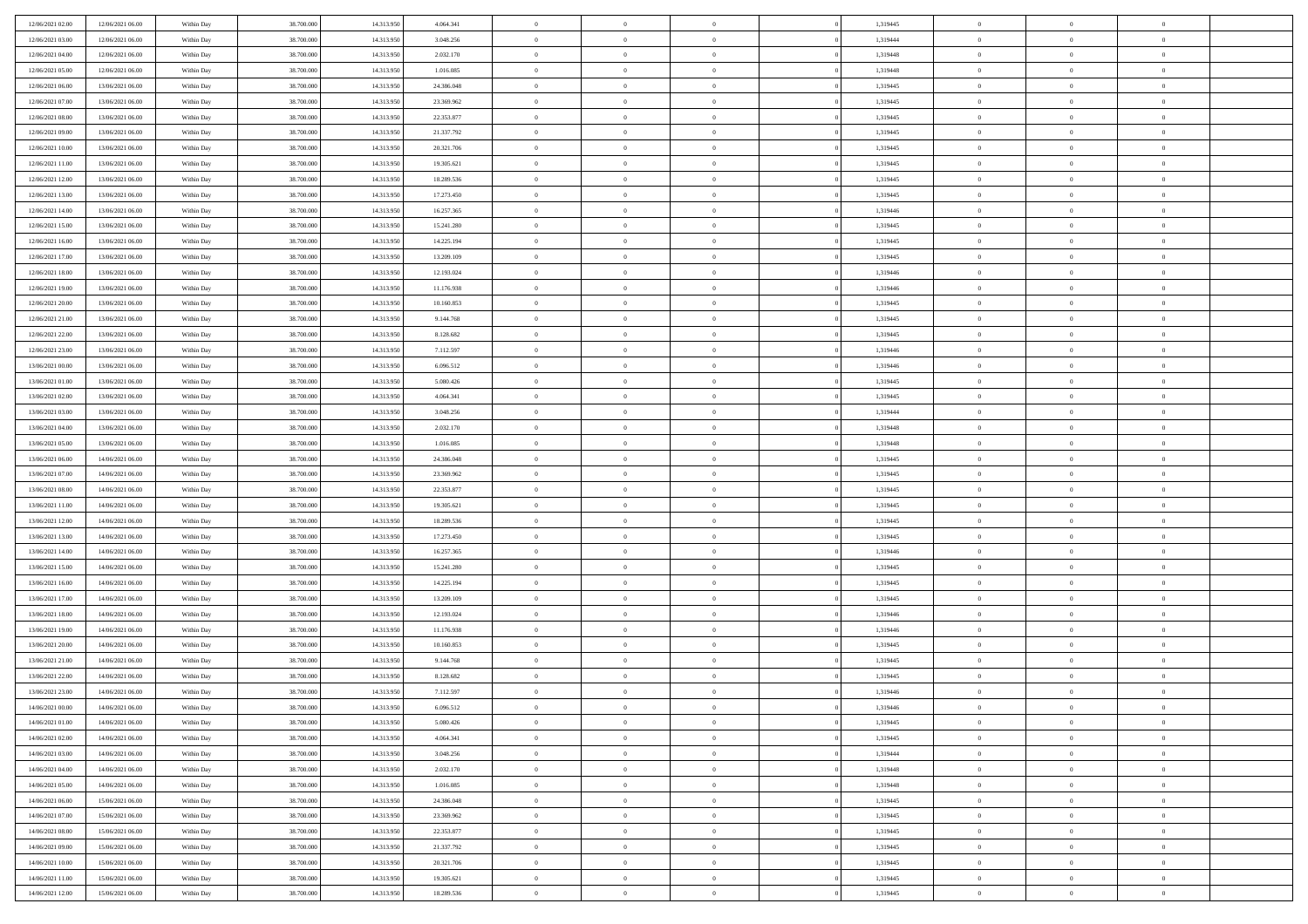| 14/06/2021 13:00 | 15/06/2021 06:00 | Within Day | 38,700,000 | 14.313.950 | 17.273.450 | $\bf{0}$       | $\overline{0}$ | $\overline{0}$ | 1,319445 | $\bf{0}$       | $\overline{0}$ | $\bf{0}$       |  |
|------------------|------------------|------------|------------|------------|------------|----------------|----------------|----------------|----------|----------------|----------------|----------------|--|
| 14/06/2021 14:00 | 15/06/2021 06:00 | Within Day | 38.700.000 | 14.313.950 | 16.257.365 | $\overline{0}$ | $\overline{0}$ | $\overline{0}$ | 1,319446 | $\overline{0}$ | $\bf{0}$       | $\theta$       |  |
| 14/06/2021 15:00 | 15/06/2021 06:00 | Within Day | 38.700.000 | 14.313.950 | 15.241.280 | $\overline{0}$ | $\overline{0}$ | $\overline{0}$ | 1,319445 | $\,$ 0         | $\overline{0}$ | $\,$ 0 $\,$    |  |
| 14/06/2021 16:00 | 15/06/2021 06:00 | Within Day | 38,700,000 | 14.313.950 | 14.225.194 | $\overline{0}$ | $\overline{0}$ | $\Omega$       | 1,319445 | $\overline{0}$ | $\theta$       | $\overline{0}$ |  |
| 14/06/2021 17:00 | 15/06/2021 06:00 | Within Day | 38.700.000 | 14.313.950 | 13.209.109 | $\mathbf{0}$   | $\overline{0}$ | $\overline{0}$ | 1,319445 | $\mathbf{0}$   | $\bf{0}$       | $\overline{0}$ |  |
| 14/06/2021 18:00 | 15/06/2021 06:00 | Within Day | 38.700.000 | 14.313.950 | 12.193.024 | $\overline{0}$ | $\overline{0}$ | $\overline{0}$ | 1,319446 | $\,$ 0 $\,$    | $\overline{0}$ | $\,0\,$        |  |
| 14/06/2021 19:00 | 15/06/2021 06:00 | Within Day | 38,700,000 | 14.313.950 | 11.176.938 | $\bf{0}$       | $\overline{0}$ | $\Omega$       | 1,319446 | $\bf{0}$       | $\theta$       | $\overline{0}$ |  |
| 14/06/2021 20:00 | 15/06/2021 06:00 | Within Day | 38.700.000 | 14.313.950 | 10.160.853 | $\overline{0}$ | $\overline{0}$ | $\overline{0}$ | 1,319445 | $\overline{0}$ | $\bf{0}$       | $\theta$       |  |
| 14/06/2021 21:00 | 15/06/2021 06:00 | Within Day | 38.700.000 | 14.313.950 | 9.144.768  | $\overline{0}$ | $\overline{0}$ | $\overline{0}$ | 1,319445 | $\,$ 0 $\,$    | $\overline{0}$ | $\,0\,$        |  |
| 14/06/2021 22.00 | 15/06/2021 06:00 | Within Day | 38,700,000 | 14.313.950 | 8.128.682  | $\overline{0}$ | $\overline{0}$ | $\Omega$       | 1,319445 | $\overline{0}$ | $\theta$       | $\overline{0}$ |  |
| 14/06/2021 23:00 | 15/06/2021 06:00 | Within Day | 38.700.000 | 14.313.950 | 7.112.597  | $\mathbf{0}$   | $\overline{0}$ | $\overline{0}$ | 1,319446 | $\overline{0}$ | $\bf{0}$       | $\theta$       |  |
| 15/06/2021 00:00 | 15/06/2021 06:00 | Within Day | 38.700.000 | 14.313.950 | 6.096.512  | $\overline{0}$ | $\overline{0}$ | $\overline{0}$ | 1,319446 | $\,$ 0 $\,$    | $\overline{0}$ | $\,0\,$        |  |
| 15/06/2021 01:00 | 15/06/2021 06:00 | Within Day | 38,700,000 | 14.313.950 | 5.080.426  | $\overline{0}$ | $\overline{0}$ | $\Omega$       | 1,319445 | $\overline{0}$ | $\theta$       | $\overline{0}$ |  |
| 15/06/2021 02:00 | 15/06/2021 06:00 | Within Day | 38.700.000 | 14.313.950 | 4.064.341  | $\mathbf{0}$   | $\overline{0}$ | $\overline{0}$ | 1,319445 | $\mathbf{0}$   | $\bf{0}$       | $\theta$       |  |
| 15/06/2021 03:00 | 15/06/2021 06:00 | Within Day | 38.700.000 | 14.313.950 | 3.048.256  | $\overline{0}$ | $\,$ 0 $\,$    | $\overline{0}$ | 1,319444 | $\,$ 0 $\,$    | $\overline{0}$ | $\,0\,$        |  |
| 15/06/2021 04:00 | 15/06/2021 06:00 | Within Day | 38,700,000 | 14.313.950 | 2.032.170  | $\bf{0}$       | $\overline{0}$ | $\Omega$       | 1,319448 | $\overline{0}$ | $\theta$       | $\bf{0}$       |  |
| 15/06/2021 05:00 | 15/06/2021 06:00 | Within Day | 38.700.000 | 14.313.950 | 1.016.085  | $\overline{0}$ | $\overline{0}$ | $\overline{0}$ | 1,319448 | $\overline{0}$ | $\bf{0}$       | $\theta$       |  |
| 15/06/2021 06:00 | 16/06/2021 06:00 | Within Day | 38.700.000 | 14.313.950 | 24.386.048 | $\overline{0}$ | $\overline{0}$ | $\overline{0}$ | 1,319445 | $\,$ 0 $\,$    | $\overline{0}$ | $\,0\,$        |  |
| 15/06/2021 07:00 | 16/06/2021 06:00 | Within Day | 38,700,000 | 14.313.950 | 23.369.962 | $\overline{0}$ | $\overline{0}$ | $\Omega$       | 1,319445 | $\overline{0}$ | $\theta$       | $\overline{0}$ |  |
| 15/06/2021 08:00 | 16/06/2021 06:00 | Within Day | 38.700.000 | 14.313.950 | 22.353.877 | $\overline{0}$ | $\overline{0}$ | $\overline{0}$ | 1,319445 | $\overline{0}$ | $\bf{0}$       | $\theta$       |  |
| 15/06/2021 09:00 | 16/06/2021 06:00 | Within Day | 38.700.000 | 14.313.950 | 21.337.792 | $\overline{0}$ | $\overline{0}$ | $\overline{0}$ | 1,319445 | $\,$ 0         | $\overline{0}$ | $\,0\,$        |  |
| 15/06/2021 10:00 | 16/06/2021 06:00 | Within Day | 38,700,000 | 14.313.950 | 20.321.706 | $\overline{0}$ | $\overline{0}$ | $\Omega$       | 1,319445 | $\overline{0}$ | $\theta$       | $\overline{0}$ |  |
| 15/06/2021 11:00 | 16/06/2021 06:00 | Within Day | 38.700.000 | 14.313.950 | 19.305.621 | $\mathbf{0}$   | $\overline{0}$ | $\overline{0}$ | 1,319445 | $\mathbf{0}$   | $\bf{0}$       | $\theta$       |  |
| 15/06/2021 12:00 | 16/06/2021 06:00 | Within Day | 38.700.000 | 14.313.950 | 18.289.536 | $\overline{0}$ | $\overline{0}$ | $\overline{0}$ | 1,319445 | $\,$ 0         | $\overline{0}$ | $\,0\,$        |  |
| 15/06/2021 13:00 | 16/06/2021 06:00 | Within Day | 38,700,000 | 14.313.950 | 17.273.450 | $\bf{0}$       | $\overline{0}$ | $\Omega$       | 1,319445 | $\bf{0}$       | $\theta$       | $\bf{0}$       |  |
| 15/06/2021 14:00 | 16/06/2021 06:00 | Within Day | 38.700.000 | 14.313.950 | 16.257.365 | $\overline{0}$ | $\overline{0}$ | $\overline{0}$ | 1,319446 | $\overline{0}$ | $\bf{0}$       | $\theta$       |  |
| 15/06/2021 15:00 | 16/06/2021 06:00 | Within Day | 38.700.000 | 14.313.950 | 15.241.280 | $\overline{0}$ | $\overline{0}$ | $\overline{0}$ | 1,319445 | $\,$ 0 $\,$    | $\overline{0}$ | $\,0\,$        |  |
| 15/06/2021 16:00 | 16/06/2021 06:00 | Within Day | 38,700,000 | 14.313.950 | 14.225.194 | $\overline{0}$ | $\overline{0}$ | $\Omega$       | 1,319445 | $\overline{0}$ | $\theta$       | $\overline{0}$ |  |
| 15/06/2021 17:00 | 16/06/2021 06:00 | Within Day | 38.700.000 | 14.313.950 | 13.209.109 | $\mathbf{0}$   | $\overline{0}$ | $\overline{0}$ | 1,319445 | $\mathbf{0}$   | $\bf{0}$       | $\overline{0}$ |  |
| 15/06/2021 18:00 | 16/06/2021 06:00 | Within Day | 38.700.000 | 14.313.950 | 12.193.024 | $\overline{0}$ | $\overline{0}$ | $\overline{0}$ | 1,319446 | $\,$ 0         | $\overline{0}$ | $\,0\,$        |  |
| 15/06/2021 19:00 | 16/06/2021 06:00 | Within Day | 38.700.000 | 14.313.950 | 11.176.938 | $\bf{0}$       | $\overline{0}$ | $\theta$       | 1,319446 | $\bf{0}$       | $\overline{0}$ | $\bf{0}$       |  |
| 15/06/2021 20:00 | 16/06/2021 06:00 | Within Day | 38.700.000 | 14.313.950 | 10.160.853 | $\overline{0}$ | $\overline{0}$ | $\overline{0}$ | 1,319445 | $\overline{0}$ | $\bf{0}$       | $\theta$       |  |
| 15/06/2021 21:00 | 16/06/2021 06:00 | Within Day | 38.700.000 | 14.313.950 | 9.144.768  | $\overline{0}$ | $\,$ 0 $\,$    | $\overline{0}$ | 1,319445 | $\,$ 0 $\,$    | $\overline{0}$ | $\,0\,$        |  |
| 15/06/2021 22.00 | 16/06/2021 06:00 | Within Day | 38.700.000 | 14.313.950 | 8.128.682  | $\bf{0}$       | $\overline{0}$ | $\overline{0}$ | 1,319445 | $\mathbf{0}$   | $\overline{0}$ | $\bf{0}$       |  |
| 15/06/2021 23:00 | 16/06/2021 06:00 | Within Day | 38.700.000 | 14.313.950 | 7.112.597  | $\overline{0}$ | $\overline{0}$ | $\overline{0}$ | 1,319446 | $\overline{0}$ | $\overline{0}$ | $\theta$       |  |
| 16/06/2021 00:00 | 16/06/2021 06:00 | Within Day | 38.700.000 | 14.313.950 | 6.096.512  | $\overline{0}$ | $\overline{0}$ | $\overline{0}$ | 1,319446 | $\,$ 0 $\,$    | $\overline{0}$ | $\,0\,$        |  |
| 16/06/2021 01:00 | 16/06/2021 06:00 | Within Day | 38.700.000 | 14.313.950 | 5.080.426  | $\bf{0}$       | $\overline{0}$ | $\Omega$       | 1,319445 | $\bf{0}$       | $\theta$       | $\bf{0}$       |  |
| 16/06/2021 02:00 | 16/06/2021 06:00 | Within Day | 38.700.000 | 14.313.950 | 4.064.341  | $\mathbf{0}$   | $\overline{0}$ | $\overline{0}$ | 1,319445 | $\overline{0}$ | $\bf{0}$       | $\overline{0}$ |  |
| 16/06/2021 03:00 | 16/06/2021 06:00 | Within Day | 38.700.000 | 14.313.950 | 3.048.256  | $\,$ 0         | $\overline{0}$ | $\overline{0}$ | 1,319444 | $\,$ 0         | $\overline{0}$ | $\,0\,$        |  |
| 16/06/2021 04:00 | 16/06/2021 06:00 | Within Day | 38.700.000 | 14.313.950 | 2.032.170  | $\bf{0}$       | $\overline{0}$ | $\Omega$       | 1,319448 | $\bf{0}$       | $\overline{0}$ | $\bf{0}$       |  |
| 16/06/2021 05:00 | 16/06/2021 06:00 | Within Day | 38.700.000 | 14.313.950 | 1.016.085  | $\overline{0}$ | $\overline{0}$ | $\overline{0}$ | 1,319448 | $\overline{0}$ | $\overline{0}$ | $\theta$       |  |
| 16/06/2021 06:00 | 17/06/2021 06:00 | Within Day | 38.700.000 | 14.313.950 | 24.386.048 | $\overline{0}$ | $\overline{0}$ | $\overline{0}$ | 1,319445 | $\,$ 0 $\,$    | $\overline{0}$ | $\,0\,$        |  |
| 16/06/2021 07:00 | 17/06/2021 06:00 | Within Day | 38.700.000 | 14.313.950 | 23.369.962 | $\bf{0}$       | $\overline{0}$ | $\overline{0}$ | 1,319445 | $\bf{0}$       | $\overline{0}$ | $\bf{0}$       |  |
| 16/06/2021 08:00 | 17/06/2021 06:00 | Within Day | 38.700.000 | 14.313.950 | 22.353.877 | $\mathbf{0}$   | $\overline{0}$ | $\overline{0}$ | 1,319445 | $\overline{0}$ | $\bf{0}$       | $\theta$       |  |
| 16/06/2021 09:00 | 17/06/2021 06:00 | Within Day | 38.700.000 | 14.313.950 | 21.337.792 | $\theta$       | $\overline{0}$ | $\theta$       | 1,319445 | $\overline{0}$ | $\overline{0}$ | $\overline{0}$ |  |
| 16/06/2021 10:00 | 17/06/2021 06:00 | Within Day | 38.700.000 | 14.313.950 | 20.321.706 | $\bf{0}$       | $\overline{0}$ | $\overline{0}$ | 1,319445 | $\mathbf{0}$   | $\overline{0}$ | $\bf{0}$       |  |
| 16/06/2021 11:00 | 17/06/2021 06:00 | Within Day | 38.700.000 | 14.313.950 | 19.305.621 | $\overline{0}$ | $\overline{0}$ | $\overline{0}$ | 1,319445 | $\,$ 0 $\,$    | $\overline{0}$ | $\overline{0}$ |  |
| 16/06/2021 12:00 | 17/06/2021 06:00 | Within Day | 38.700.000 | 14.313.950 | 18.289.536 | $\,$ 0 $\,$    | $\overline{0}$ | $\overline{0}$ | 1,319445 | $\,$ 0 $\,$    | $\,$ 0 $\,$    | $\theta$       |  |
| 16/06/2021 13:00 | 17/06/2021 06:00 | Within Day | 38.700.000 | 14.313.950 | 17.273.450 | $\bf{0}$       | $\overline{0}$ | $\overline{0}$ | 1,319445 | $\mathbf{0}$   | $\overline{0}$ | $\bf{0}$       |  |
| 16/06/2021 14:00 | 17/06/2021 06:00 | Within Day | 38.700.000 | 14.313.950 | 16.257.365 | $\,$ 0 $\,$    | $\overline{0}$ | $\overline{0}$ | 1,319446 | $\,$ 0 $\,$    | $\bf{0}$       | $\theta$       |  |
| 16/06/2021 15:00 | 17/06/2021 06:00 | Within Day | 38.700.000 | 14.313.950 | 15.241.280 | $\,$ 0 $\,$    | $\overline{0}$ | $\overline{0}$ | 1,319445 | $\,$ 0 $\,$    | $\overline{0}$ | $\theta$       |  |
| 16/06/2021 16:00 | 17/06/2021 06:00 | Within Day | 38.700.000 | 14.313.950 | 14.225.194 | $\mathbf{0}$   | $\overline{0}$ | $\overline{0}$ | 1,319445 | $\mathbf{0}$   | $\overline{0}$ | $\overline{0}$ |  |
| 16/06/2021 17:00 | 17/06/2021 06:00 | Within Day | 38.700.000 | 14.313.950 | 13.209.109 | $\,$ 0 $\,$    | $\overline{0}$ | $\overline{0}$ | 1,319445 | $\,$ 0 $\,$    | $\bf{0}$       | $\overline{0}$ |  |
| 16/06/2021 18:00 | 17/06/2021 06:00 | Within Day | 38.700.000 | 14.313.950 | 12.193.024 | $\,$ 0 $\,$    | $\overline{0}$ | $\overline{0}$ | 1,319446 | $\,$ 0 $\,$    | $\,$ 0         | $\theta$       |  |
| 16/06/2021 19:00 | 17/06/2021 06:00 | Within Day | 38.700.000 | 14.313.950 | 11.176.938 | $\bf{0}$       | $\overline{0}$ | $\overline{0}$ | 1,319446 | $\mathbf{0}$   | $\overline{0}$ | $\bf{0}$       |  |
| 16/06/2021 20:00 | 17/06/2021 06:00 | Within Day | 38.700.000 | 14.313.950 | 10.160.853 | $\mathbf{0}$   | $\overline{0}$ | $\overline{0}$ | 1,319445 | $\mathbf{0}$   | $\bf{0}$       | $\overline{0}$ |  |
| 16/06/2021 21:00 | 17/06/2021 06:00 | Within Day | 38.700.000 | 14.313.950 | 9.144.768  | $\,$ 0         | $\overline{0}$ | $\overline{0}$ | 1,319445 | $\,$ 0 $\,$    | $\overline{0}$ | $\theta$       |  |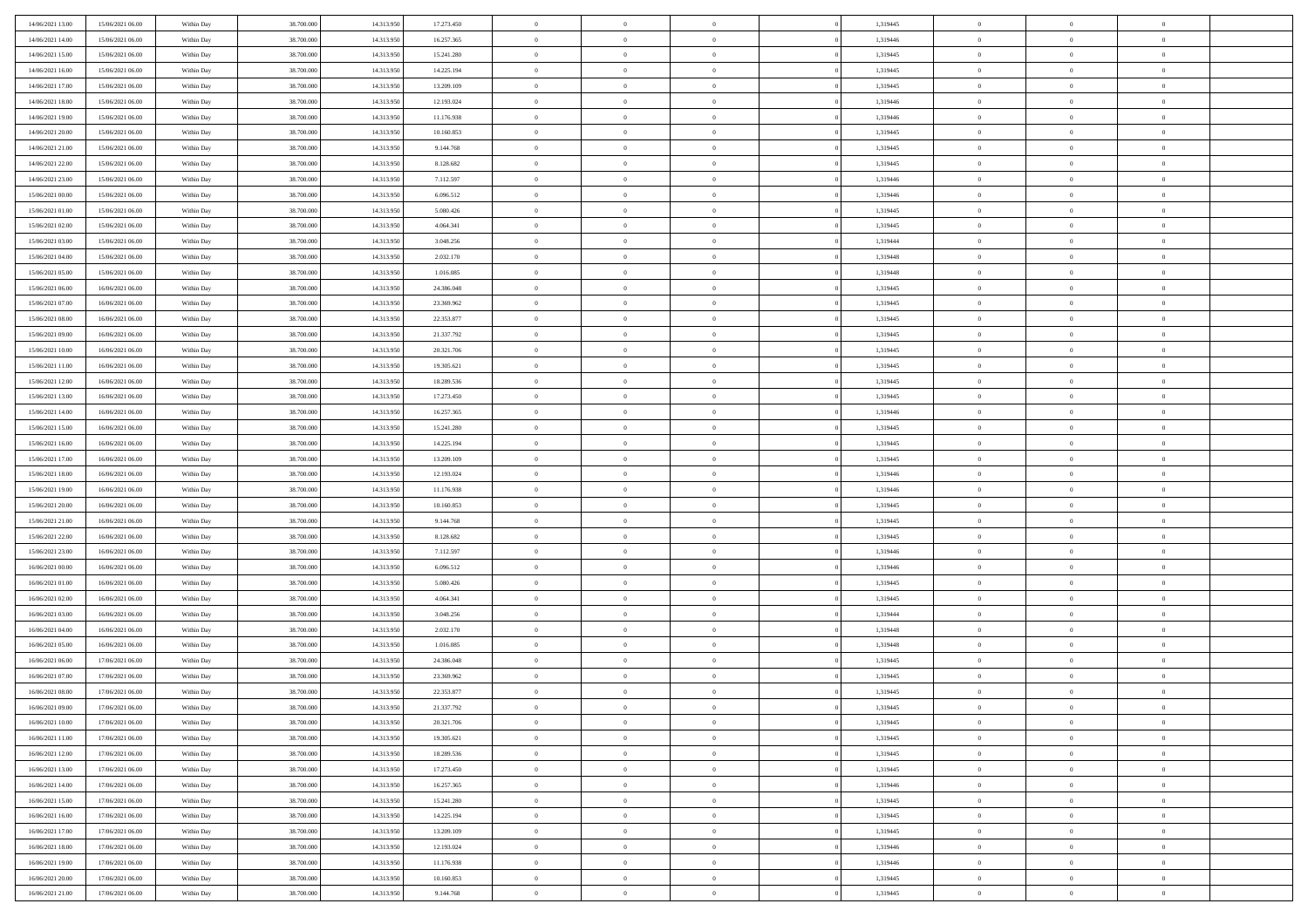| 16/06/2021 22.00 | 17/06/2021 06:00 | Within Day | 38,700,000 | 14.313.950 | 8.128.682  | $\bf{0}$       | $\overline{0}$ | $\overline{0}$ | 1,319445 | $\bf{0}$       | $\overline{0}$ | $\bf{0}$       |  |
|------------------|------------------|------------|------------|------------|------------|----------------|----------------|----------------|----------|----------------|----------------|----------------|--|
| 16/06/2021 23:00 | 17/06/2021 06:00 | Within Day | 38.700.000 | 14.313.950 | 7.112.597  | $\overline{0}$ | $\overline{0}$ | $\Omega$       | 1,319446 | $\overline{0}$ | $\bf{0}$       | $\theta$       |  |
| 17/06/2021 00:00 | 17/06/2021 06:00 | Within Day | 38.700.000 | 14.313.950 | 6.096.512  | $\overline{0}$ | $\overline{0}$ | $\overline{0}$ | 1,319446 | $\,$ 0         | $\overline{0}$ | $\,0\,$        |  |
| 17/06/2021 01:00 | 17/06/2021 06:00 | Within Day | 38,700,000 | 14.313.950 | 5.080.426  | $\overline{0}$ | $\overline{0}$ | $\Omega$       | 1,319445 | $\overline{0}$ | $\theta$       | $\overline{0}$ |  |
| 17/06/2021 02:00 | 17/06/2021 06:00 | Within Day | 38.700.000 | 14.313.950 | 4.064.341  | $\mathbf{0}$   | $\overline{0}$ | $\overline{0}$ | 1,319445 | $\mathbf{0}$   | $\bf{0}$       | $\overline{0}$ |  |
| 17/06/2021 03:00 | 17/06/2021 06:00 | Within Day | 38.700.000 | 14.313.950 | 3.048.256  | $\overline{0}$ | $\overline{0}$ | $\overline{0}$ | 1,319444 | $\,$ 0 $\,$    | $\overline{0}$ | $\,0\,$        |  |
| 17/06/2021 04:00 | 17/06/2021 06:00 | Within Day | 38,700,000 | 14.313.950 | 2.032.170  | $\bf{0}$       | $\overline{0}$ | $\Omega$       | 1.319448 | $\bf{0}$       | $\theta$       | $\overline{0}$ |  |
| 17/06/2021 05:00 | 17/06/2021 06:00 | Within Day | 38.700.000 | 14.313.950 | 1.016.085  | $\overline{0}$ | $\overline{0}$ | $\overline{0}$ | 1,319448 | $\overline{0}$ | $\bf{0}$       | $\theta$       |  |
| 17/06/2021 06:00 | 18/06/2021 06:00 | Within Day | 38.700.000 | 14.313.950 | 24.386.048 | $\overline{0}$ | $\overline{0}$ | $\overline{0}$ | 1,319445 | $\,$ 0 $\,$    | $\overline{0}$ | $\,0\,$        |  |
| 17/06/2021 07:00 | 18/06/2021 06:00 | Within Day | 38,700,000 | 14.313.950 | 23.369.962 | $\overline{0}$ | $\overline{0}$ | $\Omega$       | 1,319445 | $\overline{0}$ | $\theta$       | $\overline{0}$ |  |
| 17/06/2021 08:00 | 18/06/2021 06:00 | Within Day | 38.700.000 | 14.313.950 | 22.353.877 | $\mathbf{0}$   | $\overline{0}$ | $\overline{0}$ | 1,319445 | $\overline{0}$ | $\bf{0}$       | $\theta$       |  |
| 17/06/2021 09:00 | 18/06/2021 06:00 | Within Day | 38.700.000 | 14.313.950 | 21.337.792 | $\overline{0}$ | $\overline{0}$ | $\overline{0}$ | 1,319445 | $\,$ 0 $\,$    | $\overline{0}$ | $\,$ 0 $\,$    |  |
| 17/06/2021 10:00 | 18/06/2021 06:00 | Within Day | 38,700,000 | 14.313.950 | 20.321.706 | $\overline{0}$ | $\overline{0}$ | $\Omega$       | 1,319445 | $\overline{0}$ | $\theta$       | $\overline{0}$ |  |
| 17/06/2021 11:00 | 18/06/2021 06:00 | Within Day | 38.700.000 | 14.313.950 | 19.305.621 | $\mathbf{0}$   | $\overline{0}$ | $\overline{0}$ | 1,319445 | $\mathbf{0}$   | $\bf{0}$       | $\theta$       |  |
| 17/06/2021 12:00 | 18/06/2021 06:00 | Within Day | 38.700.000 | 14.313.950 | 18.289.536 | $\overline{0}$ | $\,$ 0 $\,$    | $\overline{0}$ | 1,319445 | $\,$ 0 $\,$    | $\overline{0}$ | $\,$ 0 $\,$    |  |
| 17/06/2021 13:00 | 18/06/2021 06:00 | Within Day | 38,700,000 | 14.313.950 | 17.273.450 | $\bf{0}$       | $\overline{0}$ | $\Omega$       | 1,319445 | $\overline{0}$ | $\theta$       | $\overline{0}$ |  |
| 17/06/2021 14:00 | 18/06/2021 06:00 | Within Day | 38.700.000 | 14.313.950 | 16.257.365 | $\overline{0}$ | $\overline{0}$ | $\overline{0}$ | 1,319446 | $\overline{0}$ | $\bf{0}$       | $\theta$       |  |
| 17/06/2021 15:00 | 18/06/2021 06:00 | Within Day | 38.700.000 | 14.313.950 | 15.241.280 | $\overline{0}$ | $\overline{0}$ | $\overline{0}$ | 1,319445 | $\,$ 0 $\,$    | $\overline{0}$ | $\,$ 0 $\,$    |  |
| 17/06/2021 16:00 | 18/06/2021 06:00 | Within Day | 38,700,000 | 14.313.950 | 14.225.194 | $\overline{0}$ | $\overline{0}$ | $\Omega$       | 1,319445 | $\overline{0}$ | $\theta$       | $\overline{0}$ |  |
| 17/06/2021 17:00 | 18/06/2021 06:00 | Within Day | 38.700.000 | 14.313.950 | 13.209.109 | $\overline{0}$ | $\overline{0}$ | $\overline{0}$ | 1,319445 | $\overline{0}$ | $\bf{0}$       | $\theta$       |  |
| 17/06/2021 18:00 | 18/06/2021 06:00 | Within Day | 38.700.000 | 14.313.950 | 12.193.024 | $\overline{0}$ | $\overline{0}$ | $\overline{0}$ | 1,319446 | $\,$ 0 $\,$    | $\overline{0}$ | $\,$ 0 $\,$    |  |
| 17/06/2021 19:00 | 18/06/2021 06:00 | Within Day | 38,700,000 | 14.313.950 | 11.176.938 | $\overline{0}$ | $\overline{0}$ | $\Omega$       | 1,319446 | $\overline{0}$ | $\theta$       | $\overline{0}$ |  |
| 17/06/2021 20:00 | 18/06/2021 06:00 | Within Day | 38.700.000 | 14.313.950 | 10.160.853 | $\mathbf{0}$   | $\overline{0}$ | $\overline{0}$ | 1,319445 | $\mathbf{0}$   | $\bf{0}$       | $\theta$       |  |
| 17/06/2021 21:00 | 18/06/2021 06:00 | Within Day | 38.700.000 | 14.313.950 | 9.144.768  | $\overline{0}$ | $\overline{0}$ | $\overline{0}$ | 1,319445 | $\,$ 0         | $\overline{0}$ | $\,$ 0 $\,$    |  |
| 17/06/2021 22.00 | 18/06/2021 06:00 | Within Day | 38,700,000 | 14.313.950 | 8.128.682  | $\bf{0}$       | $\overline{0}$ | $\Omega$       | 1,319445 | $\bf{0}$       | $\theta$       | $\overline{0}$ |  |
| 17/06/2021 23:00 | 18/06/2021 06:00 | Within Day | 38.700.000 | 14.313.950 | 7.112.597  | $\overline{0}$ | $\overline{0}$ | $\overline{0}$ | 1,319446 | $\overline{0}$ | $\bf{0}$       | $\theta$       |  |
| 18/06/2021 00:00 | 18/06/2021 06:00 | Within Day | 38.700.000 | 14.313.950 | 6.096.512  | $\overline{0}$ | $\overline{0}$ | $\overline{0}$ | 1,319446 | $\,$ 0 $\,$    | $\overline{0}$ | $\,$ 0 $\,$    |  |
| 18/06/2021 01:00 | 18/06/2021 06:00 | Within Day | 38,700,000 | 14.313.950 | 5.080.426  | $\overline{0}$ | $\overline{0}$ | $\Omega$       | 1,319445 | $\overline{0}$ | $\theta$       | $\overline{0}$ |  |
| 18/06/2021 02:00 | 18/06/2021 06:00 | Within Day | 38.700.000 | 14.313.950 | 4.064.341  | $\mathbf{0}$   | $\overline{0}$ | $\overline{0}$ | 1,319445 | $\mathbf{0}$   | $\bf{0}$       | $\overline{0}$ |  |
| 18/06/2021 03:00 | 18/06/2021 06:00 | Within Day | 38.700.000 | 14.313.950 | 3.048.256  | $\overline{0}$ | $\overline{0}$ | $\overline{0}$ | 1,319444 | $\,$ 0 $\,$    | $\overline{0}$ | $\,$ 0 $\,$    |  |
| 18/06/2021 04:00 | 18/06/2021 06:00 | Within Day | 38.700.000 | 14.313.950 | 2.032.170  | $\bf{0}$       | $\overline{0}$ | $\theta$       | 1,319448 | $\bf{0}$       | $\overline{0}$ | $\bf{0}$       |  |
| 18/06/2021 05:00 | 18/06/2021 06:00 | Within Day | 38.700.000 | 14.313.950 | 1.016.085  | $\overline{0}$ | $\overline{0}$ | $\overline{0}$ | 1,319448 | $\overline{0}$ | $\bf{0}$       | $\theta$       |  |
| 18/06/2021 06:00 | 19/06/2021 06:00 | Within Day | 38.700.000 | 14.313.950 | 24.386.048 | $\,$ 0         | $\,$ 0 $\,$    | $\overline{0}$ | 1,319445 | $\,$ 0 $\,$    | $\overline{0}$ | $\,$ 0 $\,$    |  |
| 18/06/2021 07:00 | 19/06/2021 06:00 | Within Day | 38.700.000 | 14.313.950 | 23.369.962 | $\bf{0}$       | $\overline{0}$ | $\overline{0}$ | 1,319445 | $\mathbf{0}$   | $\overline{0}$ | $\bf{0}$       |  |
| 18/06/2021 08:00 | 19/06/2021 06:00 | Within Day | 38.700.000 | 14.313.950 | 22.353.877 | $\overline{0}$ | $\overline{0}$ | $\overline{0}$ | 1,319445 | $\overline{0}$ | $\overline{0}$ | $\theta$       |  |
| 18/06/2021 09:00 | 19/06/2021 06:00 | Within Day | 38.700.000 | 14.313.950 | 21.337.792 | $\overline{0}$ | $\overline{0}$ | $\overline{0}$ | 1,319445 | $\,$ 0 $\,$    | $\overline{0}$ | $\,$ 0 $\,$    |  |
| 18/06/2021 10:00 | 19/06/2021 06:00 | Within Day | 38.700.000 | 14.313.950 | 20.321.706 | $\bf{0}$       | $\overline{0}$ | $\Omega$       | 1,319445 | $\bf{0}$       | $\theta$       | $\bf{0}$       |  |
| 18/06/2021 11:00 | 19/06/2021 06:00 | Within Day | 38.700.000 | 14.313.950 | 19.305.621 | $\mathbf{0}$   | $\overline{0}$ | $\overline{0}$ | 1,319445 | $\mathbf{0}$   | $\bf{0}$       | $\overline{0}$ |  |
| 18/06/2021 12:00 | 19/06/2021 06:00 | Within Day | 38.700.000 | 14.313.950 | 18.289.536 | $\,$ 0         | $\overline{0}$ | $\overline{0}$ | 1,319445 | $\,$ 0 $\,$    | $\overline{0}$ | $\,$ 0 $\,$    |  |
| 18/06/2021 13:00 | 19/06/2021 06:00 | Within Day | 38.700.000 | 14.313.950 | 17.273.450 | $\bf{0}$       | $\overline{0}$ | $\Omega$       | 1,319445 | $\bf{0}$       | $\overline{0}$ | $\bf{0}$       |  |
| 18/06/2021 14:00 | 19/06/2021 06:00 | Within Day | 38.700.000 | 14.313.950 | 16.257.365 | $\overline{0}$ | $\overline{0}$ | $\overline{0}$ | 1,319446 | $\overline{0}$ | $\overline{0}$ | $\theta$       |  |
| 18/06/2021 15:00 | 19/06/2021 06:00 | Within Day | 38.700.000 | 14.313.950 | 15.241.280 | $\overline{0}$ | $\overline{0}$ | $\overline{0}$ | 1,319445 | $\,$ 0 $\,$    | $\overline{0}$ | $\,$ 0 $\,$    |  |
| 18/06/2021 16:00 | 19/06/2021 06:00 | Within Day | 38.700.000 | 14.313.950 | 14.225.194 | $\bf{0}$       | $\overline{0}$ | $\overline{0}$ | 1,319445 | $\bf{0}$       | $\overline{0}$ | $\bf{0}$       |  |
| 18/06/2021 17:00 | 19/06/2021 06:00 | Within Day | 38.700.000 | 14.313.950 | 13.209.109 | $\mathbf{0}$   | $\overline{0}$ | $\overline{0}$ | 1,319445 | $\overline{0}$ | $\bf{0}$       | $\theta$       |  |
| 18/06/2021 18:00 | 19/06/2021 06:00 | Within Day | 38.700.000 | 14.313.950 | 12.193.024 | $\theta$       | $\overline{0}$ | $\theta$       | 1,319446 | $\overline{0}$ | $\overline{0}$ | $\overline{0}$ |  |
| 18/06/2021 19:00 | 19/06/2021 06:00 | Within Day | 38.700.000 | 14.313.950 | 11.176.938 | $\bf{0}$       | $\overline{0}$ | $\overline{0}$ | 1,319446 | $\mathbf{0}$   | $\overline{0}$ | $\bf{0}$       |  |
| 18/06/2021 20:00 | 19/06/2021 06:00 | Within Day | 38.700.000 | 14.313.950 | 10.160.853 | $\overline{0}$ | $\overline{0}$ | $\overline{0}$ | 1,319445 | $\,$ 0 $\,$    | $\bf{0}$       | $\overline{0}$ |  |
| 18/06/2021 21:00 | 19/06/2021 06:00 | Within Day | 38.700.000 | 14.313.950 | 9.144.768  | $\,$ 0 $\,$    | $\overline{0}$ | $\overline{0}$ | 1,319445 | $\,$ 0 $\,$    | $\,$ 0 $\,$    | $\theta$       |  |
| 18/06/2021 22:00 | 19/06/2021 06:00 | Within Day | 38.700.000 | 14.313.950 | 8.128.682  | $\mathbf{0}$   | $\overline{0}$ | $\overline{0}$ | 1,319445 | $\mathbf{0}$   | $\overline{0}$ | $\bf{0}$       |  |
| 18/06/2021 23:00 | 19/06/2021 06:00 | Within Day | 38.700.000 | 14.313.950 | 7.112.597  | $\mathbf{0}$   | $\overline{0}$ | $\overline{0}$ | 1,319446 | $\mathbf{0}$   | $\bf{0}$       | $\theta$       |  |
| 19/06/2021 00:00 | 19/06/2021 06:00 | Within Day | 38.700.000 | 14.313.950 | 6.096.512  | $\,$ 0 $\,$    | $\overline{0}$ | $\overline{0}$ | 1,319446 | $\,$ 0 $\,$    | $\overline{0}$ | $\theta$       |  |
| 19/06/2021 01:00 | 19/06/2021 06:00 | Within Day | 38.700.000 | 14.313.950 | 5.080.426  | $\mathbf{0}$   | $\overline{0}$ | $\overline{0}$ | 1,319445 | $\mathbf{0}$   | $\overline{0}$ | $\overline{0}$ |  |
| 19/06/2021 02:00 | 19/06/2021 06:00 | Within Day | 38.700.000 | 14.313.950 | 4.064.341  | $\,$ 0 $\,$    | $\overline{0}$ | $\overline{0}$ | 1,319445 | $\,$ 0 $\,$    | $\bf{0}$       | $\overline{0}$ |  |
| 19/06/2021 03:00 | 19/06/2021 06:00 | Within Day | 38.700.000 | 14.313.950 | 3.048.256  | $\,$ 0         | $\overline{0}$ | $\overline{0}$ | 1,319444 | $\,$ 0 $\,$    | $\,$ 0         | $\theta$       |  |
| 19/06/2021 04:00 | 19/06/2021 06:00 | Within Day | 38.700.000 | 14.313.950 | 2.032.170  | $\bf{0}$       | $\overline{0}$ | $\overline{0}$ | 1,319448 | $\mathbf{0}$   | $\overline{0}$ | $\bf{0}$       |  |
| 19/06/2021 05:00 | 19/06/2021 06:00 | Within Day | 38.700.000 | 14.313.950 | 1.016.085  | $\mathbf{0}$   | $\overline{0}$ | $\overline{0}$ | 1,319448 | $\mathbf{0}$   | $\bf{0}$       | $\overline{0}$ |  |
| 19/06/2021 06:00 | 20/06/2021 06:00 | Within Day | 38.700.000 | 14.313.950 | 24.386.048 | $\,$ 0         | $\overline{0}$ | $\overline{0}$ | 1,319445 | $\,$ 0 $\,$    | $\overline{0}$ | $\theta$       |  |
|                  |                  |            |            |            |            |                |                |                |          |                |                |                |  |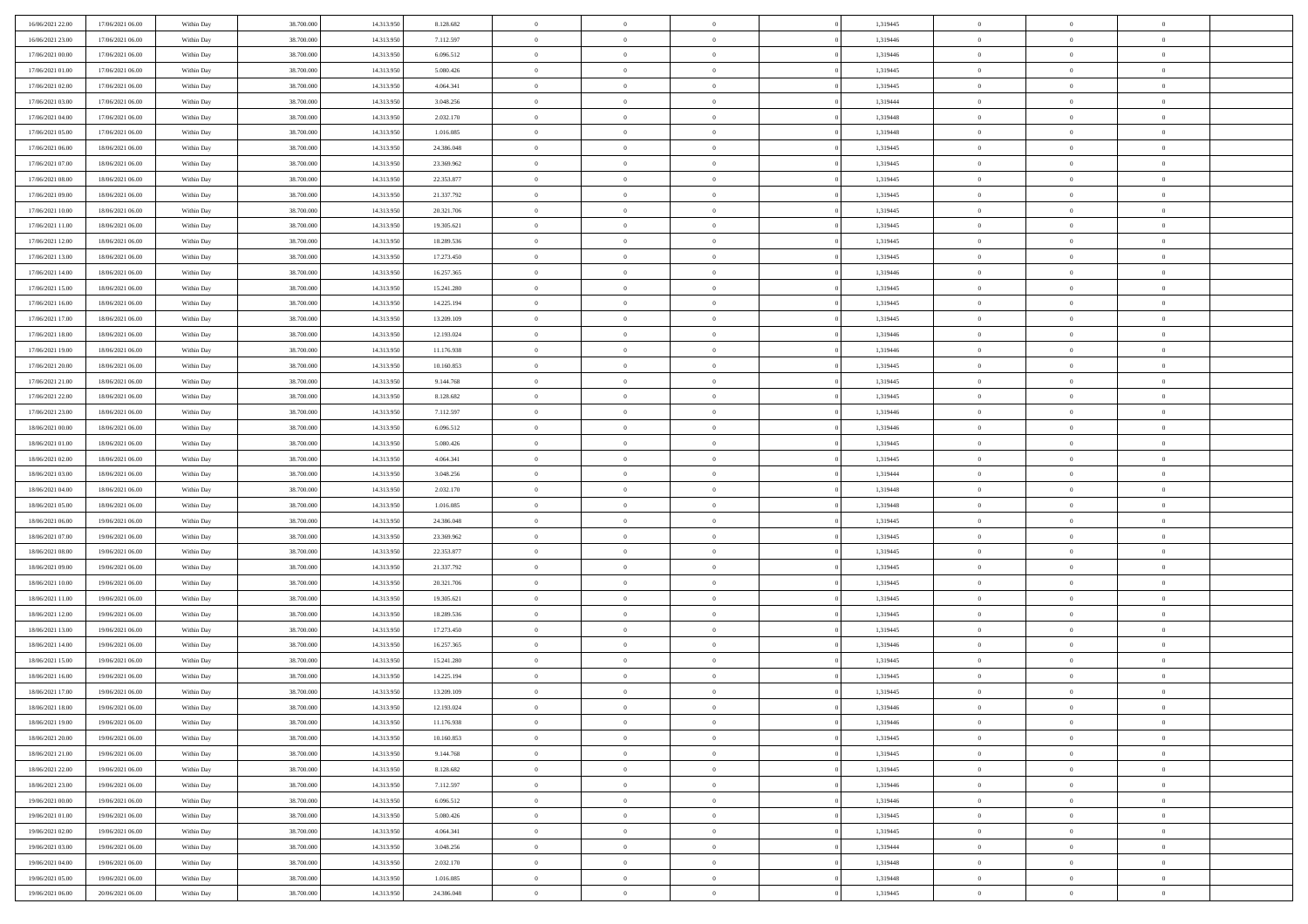| 19/06/2021 07:00 | 20/06/2021 06:00 | Within Day | 38,700,000 | 14.313.950 | 23.369.962 | $\overline{0}$ | $\overline{0}$ | $\Omega$       | 1,319445 | $\theta$       | $\overline{0}$ | $\overline{0}$ |  |
|------------------|------------------|------------|------------|------------|------------|----------------|----------------|----------------|----------|----------------|----------------|----------------|--|
| 19/06/2021 08:00 | 20/06/2021 06:00 | Within Dav | 38.700.000 | 14.313.950 | 22.353.877 | $\mathbf{0}$   | $\overline{0}$ | $\overline{0}$ | 1,319445 | $\theta$       | $\bf{0}$       | $\theta$       |  |
| 19/06/2021 09:00 | 20/06/2021 06:00 | Within Day | 38.700.000 | 14.313.950 | 21.337.792 | $\,$ 0         | $\overline{0}$ | $\bf{0}$       | 1,319445 | $\,0\,$        | $\overline{0}$ | $\,$ 0 $\,$    |  |
| 19/06/2021 10:00 | 20/06/2021 06:00 | Within Day | 38,700,000 | 14.313.950 | 20.321.706 | $\bf{0}$       | $\overline{0}$ | $\Omega$       | 1,319445 | $\overline{0}$ | $\theta$       | $\theta$       |  |
| 19/06/2021 11:00 | 20/06/2021 06:00 | Within Dav | 38.700.000 | 14.313.950 | 19.305.621 | $\mathbf{0}$   | $\overline{0}$ | $\overline{0}$ | 1,319445 | $\mathbf{0}$   | $\bf{0}$       | $\overline{0}$ |  |
| 19/06/2021 12:00 | 20/06/2021 06:00 | Within Day | 38.700.000 | 14.313.950 | 18.289.536 | $\bf{0}$       | $\overline{0}$ | $\bf{0}$       | 1,319445 | $\,0\,$        | $\overline{0}$ | $\,$ 0 $\,$    |  |
| 19/06/2021 13:00 | 20/06/2021 06:00 | Within Day | 38,700,000 | 14.313.950 | 17.273.450 | $\bf{0}$       | $\overline{0}$ | $\overline{0}$ | 1,319445 | $\bf{0}$       | $\overline{0}$ | $\theta$       |  |
| 19/06/2021 14:00 | 20/06/2021 06:00 | Within Dav | 38.700.000 | 14.313.950 | 16.257.365 | $\overline{0}$ | $\overline{0}$ | $\overline{0}$ | 1,319446 | $\mathbf{0}$   | $\overline{0}$ | $\theta$       |  |
| 19/06/2021 15:00 | 20/06/2021 06:00 | Within Day | 38.700.000 | 14.313.950 | 15.241.280 | $\bf{0}$       | $\overline{0}$ | $\bf{0}$       | 1,319445 | $\,0\,$        | $\overline{0}$ | $\,$ 0 $\,$    |  |
| 19/06/2021 16:00 | 20/06/2021 06:00 | Within Day | 38,700,000 | 14.313.950 | 14.225.194 | $\bf{0}$       | $\overline{0}$ | $\overline{0}$ | 1,319445 | $\theta$       | $\theta$       | $\overline{0}$ |  |
| 19/06/2021 17:00 | 20/06/2021 06:00 | Within Dav | 38.700.000 | 14.313.950 | 13.209.109 | $\overline{0}$ | $\overline{0}$ | $\overline{0}$ | 1,319445 | $\mathbf{0}$   | $\overline{0}$ | $\theta$       |  |
| 19/06/2021 18:00 | 20/06/2021 06:00 | Within Day | 38.700.000 | 14.313.950 | 12.193.024 | $\bf{0}$       | $\overline{0}$ | $\bf{0}$       | 1,319446 | $\,0\,$        | $\overline{0}$ | $\,$ 0 $\,$    |  |
| 19/06/2021 19:00 | 20/06/2021 06:00 | Within Day | 38,700,000 | 14.313.950 | 11.176.938 | $\bf{0}$       | $\overline{0}$ | $\Omega$       | 1,319446 | $\theta$       | $\theta$       | $\theta$       |  |
| 19/06/2021 20:00 | 20/06/2021 06:00 | Within Dav | 38.700.000 | 14.313.950 | 10.160.853 | $\overline{0}$ | $\overline{0}$ | $\overline{0}$ | 1,319445 | $\mathbf{0}$   | $\overline{0}$ | $\overline{0}$ |  |
| 19/06/2021 21:00 | 20/06/2021 06:00 | Within Day | 38.700.000 | 14.313.950 | 9.144.768  | $\bf{0}$       | $\overline{0}$ | $\bf{0}$       | 1,319445 | $\,0\,$        | $\overline{0}$ | $\,$ 0 $\,$    |  |
| 19/06/2021 22:00 | 20/06/2021 06:00 | Within Day | 38,700,000 | 14.313.950 | 8.128.682  | $\bf{0}$       | $\overline{0}$ | $\overline{0}$ | 1,319445 | $\overline{0}$ | $\overline{0}$ | $\overline{0}$ |  |
| 19/06/2021 23:00 | 20/06/2021 06:00 | Within Dav | 38.700.000 | 14.313.950 | 7.112.597  | $\overline{0}$ | $\overline{0}$ | $\overline{0}$ | 1,319446 | $\mathbf{0}$   | $\overline{0}$ | $\theta$       |  |
| 20/06/2021 00:00 | 20/06/2021 06:00 | Within Day | 38.700.000 | 14.313.950 | 6.096.512  | $\bf{0}$       | $\overline{0}$ | $\bf{0}$       | 1,319446 | $\,0\,$        | $\overline{0}$ | $\,$ 0 $\,$    |  |
| 20/06/2021 01:00 | 20/06/2021 06:00 | Within Day | 38,700,000 | 14.313.950 | 5.080.426  | $\bf{0}$       | $\overline{0}$ | $\overline{0}$ | 1,319445 | $\theta$       | $\theta$       | $\overline{0}$ |  |
| 20/06/2021 02:00 | 20/06/2021 06:00 | Within Dav | 38.700.000 | 14.313.950 | 4.064.341  | $\overline{0}$ | $\overline{0}$ | $\overline{0}$ | 1,319445 | $\mathbf{0}$   | $\overline{0}$ | $\theta$       |  |
| 20/06/2021 03:00 | 20/06/2021 06:00 | Within Day | 38.700.000 | 14.313.950 | 3.048.256  | $\bf{0}$       | $\overline{0}$ | $\bf{0}$       | 1,319444 | $\,0\,$        | $\overline{0}$ | $\,$ 0 $\,$    |  |
| 20/06/2021 04:00 | 20/06/2021 06:00 | Within Day | 38,700,000 | 14.313.950 | 2.032.170  | $\bf{0}$       | $\overline{0}$ | $\Omega$       | 1,319448 | $\overline{0}$ | $\theta$       | $\theta$       |  |
| 20/06/2021 05:00 | 20/06/2021 06:00 | Within Dav | 38.700.000 | 14.313.950 | 1.016.085  | $\overline{0}$ | $\overline{0}$ | $\overline{0}$ | 1,319448 | $\mathbf{0}$   | $\overline{0}$ | $\overline{0}$ |  |
| 20/06/2021 06:00 | 21/06/2021 06:00 | Within Day | 38.700.000 | 14.313.950 | 24.386.048 | $\bf{0}$       | $\overline{0}$ | $\bf{0}$       | 1,319445 | $\,0\,$        | $\overline{0}$ | $\,$ 0 $\,$    |  |
| 20/06/2021 07:00 | 21/06/2021 06:00 | Within Day | 38,700,000 | 14.313.950 | 23.369.962 | $\bf{0}$       | $\overline{0}$ | $\overline{0}$ | 1,319445 | $\bf{0}$       | $\overline{0}$ | $\overline{0}$ |  |
| 20/06/2021 08:00 | 21/06/2021 06:00 | Within Day | 38.700.000 | 14.313.950 | 22.353.877 | $\overline{0}$ | $\overline{0}$ | $\overline{0}$ | 1,319445 | $\theta$       | $\overline{0}$ | $\theta$       |  |
| 20/06/2021 09:00 | 21/06/2021 06:00 | Within Day | 38.700.000 | 14.313.950 | 21.337.792 | $\bf{0}$       | $\overline{0}$ | $\bf{0}$       | 1,319445 | $\,0\,$        | $\overline{0}$ | $\,$ 0 $\,$    |  |
| 20/06/2021 11:00 | 21/06/2021 06:00 | Within Day | 38,700,000 | 14.313.950 | 19.305.621 | $\bf{0}$       | $\overline{0}$ | $\Omega$       | 1,319445 | $\theta$       | $\theta$       | $\overline{0}$ |  |
| 20/06/2021 12:00 | 21/06/2021 06:00 | Within Day | 38.700.000 | 14.313.950 | 18.289.536 | $\overline{0}$ | $\overline{0}$ | $\overline{0}$ | 1,319445 | $\mathbf{0}$   | $\bf{0}$       | $\overline{0}$ |  |
| 20/06/2021 13:00 | 21/06/2021 06:00 | Within Day | 38.700.000 | 14.313.950 | 17.273.450 | $\bf{0}$       | $\overline{0}$ | $\bf{0}$       | 1,319445 | $\,0\,$        | $\overline{0}$ | $\,$ 0 $\,$    |  |
| 20/06/2021 14:00 | 21/06/2021 06:00 | Within Day | 38.700.000 | 14.313.950 | 16.257.365 | $\,$ 0         | $\bf{0}$       | $\overline{0}$ | 1,319446 | $\bf{0}$       | $\overline{0}$ | $\theta$       |  |
| 20/06/2021 15:00 | 21/06/2021 06:00 | Within Day | 38.700.000 | 14.313.950 | 15.241.280 | $\overline{0}$ | $\overline{0}$ | $\overline{0}$ | 1,319445 | $\mathbf{0}$   | $\overline{0}$ | $\theta$       |  |
| 20/06/2021 16:00 | 21/06/2021 06:00 | Within Day | 38.700.000 | 14.313.950 | 14.225.194 | $\bf{0}$       | $\overline{0}$ | $\bf{0}$       | 1,319445 | $\,0\,$        | $\overline{0}$ | $\,$ 0 $\,$    |  |
| 20/06/2021 17:00 | 21/06/2021 06:00 | Within Day | 38.700.000 | 14.313.950 | 13.209.109 | $\bf{0}$       | $\bf{0}$       | $\bf{0}$       | 1,319445 | $\bf{0}$       | $\overline{0}$ | $\bf{0}$       |  |
| 20/06/2021 18:00 | 21/06/2021 06:00 | Within Day | 38.700.000 | 14.313.950 | 12.193.024 | $\mathbf{0}$   | $\overline{0}$ | $\overline{0}$ | 1,319446 | $\mathbf{0}$   | $\overline{0}$ | $\theta$       |  |
| 20/06/2021 19:00 | 21/06/2021 06:00 | Within Day | 38.700.000 | 14.313.950 | 11.176.938 | $\bf{0}$       | $\overline{0}$ | $\bf{0}$       | 1,319446 | $\,0\,$        | $\overline{0}$ | $\,$ 0 $\,$    |  |
| 20/06/2021 20:00 | 21/06/2021 06:00 | Within Day | 38.700.000 | 14.313.950 | 10.160.853 | $\bf{0}$       | $\bf{0}$       | $\overline{0}$ | 1,319445 | $\bf{0}$       | $\overline{0}$ | $\theta$       |  |
| 20/06/2021 21:00 | 21/06/2021 06:00 | Within Day | 38.700.000 | 14.313.950 | 9.144.768  | $\overline{0}$ | $\overline{0}$ | $\overline{0}$ | 1,319445 | $\mathbf{0}$   | $\overline{0}$ | $\overline{0}$ |  |
| 20/06/2021 22:00 | 21/06/2021 06:00 | Within Day | 38.700.000 | 14.313.950 | 8.128.682  | $\bf{0}$       | $\overline{0}$ | $\bf{0}$       | 1,319445 | $\,0\,$        | $\overline{0}$ | $\,$ 0 $\,$    |  |
| 20/06/2021 23:00 | 21/06/2021 06:00 | Within Day | 38.700.000 | 14.313.950 | 7.112.597  | $\bf{0}$       | $\bf{0}$       | $\overline{0}$ | 1,319446 | $\bf{0}$       | $\overline{0}$ | $\theta$       |  |
| 21/06/2021 00:00 | 21/06/2021 06:00 | Within Day | 38.700.000 | 14.313.950 | 6.096.512  | $\overline{0}$ | $\overline{0}$ | $\overline{0}$ | 1,319446 | $\mathbf{0}$   | $\overline{0}$ | $\theta$       |  |
| 21/06/2021 01:00 | 21/06/2021 06:00 | Within Day | 38.700.000 | 14.313.950 | 5.080.426  | $\bf{0}$       | $\overline{0}$ | $\bf{0}$       | 1,319445 | $\,0\,$        | $\overline{0}$ | $\theta$       |  |
| 21/06/2021 02:00 | 21/06/2021 06:00 | Within Day | 38.700.000 | 14.313.950 | 4.064.341  | $\bf{0}$       | $\bf{0}$       | $\bf{0}$       | 1,319445 | $\bf{0}$       | $\overline{0}$ | $\bf{0}$       |  |
| 21/06/2021 03:00 | 21/06/2021 06:00 | Within Dav | 38.700.000 | 14.313.950 | 3.048.256  | $\mathbf{0}$   | $\overline{0}$ | $\overline{0}$ | 1,319444 | $\theta$       | $\overline{0}$ | $\theta$       |  |
| 21/06/2021 04:00 | 21/06/2021 06:00 | Within Day | 38.700.000 | 14.313.950 | 2.032.170  | $\bf{0}$       | $\overline{0}$ | $\theta$       | 1,319448 | $\bf{0}$       | $\overline{0}$ | $\theta$       |  |
| 21/06/2021 05:00 | 21/06/2021 06:00 | Within Day | 38.700.000 | 14.313.950 | 1.016.085  | $\bf{0}$       | $\bf{0}$       | $\bf{0}$       | 1,319448 | $\bf{0}$       | $\overline{0}$ | $\bf{0}$       |  |
| 21/06/2021 06:00 | 22/06/2021 06:00 | Within Day | 38.700.000 | 14.313.950 | 24.386.048 | $\overline{0}$ | $\overline{0}$ | $\overline{0}$ | 1,319445 | $\overline{0}$ | $\overline{0}$ | $\overline{0}$ |  |
| 21/06/2021 07:00 | 22/06/2021 06:00 | Within Day | 38.700.000 | 14.313.950 | 23.369.962 | $\,$ 0 $\,$    | $\overline{0}$ | $\overline{0}$ | 1,319445 | $\,$ 0 $\,$    | $\,$ 0 $\,$    | $\,$ 0 $\,$    |  |
| 21/06/2021 08:00 | 22/06/2021 06:00 | Within Day | 38.700.000 | 14.313.950 | 22.353.877 | $\bf{0}$       | $\bf{0}$       | $\overline{0}$ | 1,319445 | $\mathbf{0}$   | $\overline{0}$ | $\bf{0}$       |  |
| 21/06/2021 09:00 | 22/06/2021 06:00 | Within Day | 38.700.000 | 14.313.950 | 21.337.792 | $\,$ 0 $\,$    | $\overline{0}$ | $\overline{0}$ | 1,319445 | $\mathbf{0}$   | $\overline{0}$ | $\overline{0}$ |  |
| 21/06/2021 10:00 | 22/06/2021 06:00 | Within Day | 38.700.000 | 14.313.950 | 20.321.706 | $\,$ 0 $\,$    | $\overline{0}$ | $\overline{0}$ | 1,319445 | $\,$ 0 $\,$    | $\bf{0}$       | $\,$ 0         |  |
| 21/06/2021 11:00 | 22/06/2021 06:00 | Within Day | 38.700.000 | 14.313.950 | 19.305.621 | $\bf{0}$       | $\overline{0}$ | $\overline{0}$ | 1,319445 | $\overline{0}$ | $\overline{0}$ | $\bf{0}$       |  |
| 21/06/2021 12:00 | 22/06/2021 06:00 | Within Day | 38.700.000 | 14.313.950 | 18.289.536 | $\,$ 0 $\,$    | $\overline{0}$ | $\overline{0}$ | 1,319445 | $\overline{0}$ | $\overline{0}$ | $\overline{0}$ |  |
| 21/06/2021 13:00 | 22/06/2021 06:00 | Within Day | 38.700.000 | 14.313.950 | 17.273.450 | $\,$ 0 $\,$    | $\overline{0}$ | $\overline{0}$ | 1,319445 | $\,$ 0 $\,$    | $\bf{0}$       | $\,$ 0         |  |
| 21/06/2021 14:00 | 22/06/2021 06:00 | Within Day | 38.700.000 | 14.313.950 | 16.257.365 | $\bf{0}$       | $\bf{0}$       | $\overline{0}$ | 1,319446 | $\mathbf{0}$   | $\overline{0}$ | $\bf{0}$       |  |
| 21/06/2021 15:00 | 22/06/2021 06:00 | Within Day | 38.700.000 | 14.313.950 | 15.241.280 | $\,$ 0 $\,$    | $\overline{0}$ | $\overline{0}$ | 1,319445 | $\overline{0}$ | $\overline{0}$ | $\overline{0}$ |  |
| 21/06/2021 16:00 | 22/06/2021 06:00 | Within Day | 38.700.000 | 14.313.950 | 14.225.194 | $\,0\,$        | $\overline{0}$ | $\overline{0}$ | 1,319445 | $\,0\,$        | $\overline{0}$ | $\,$ 0 $\,$    |  |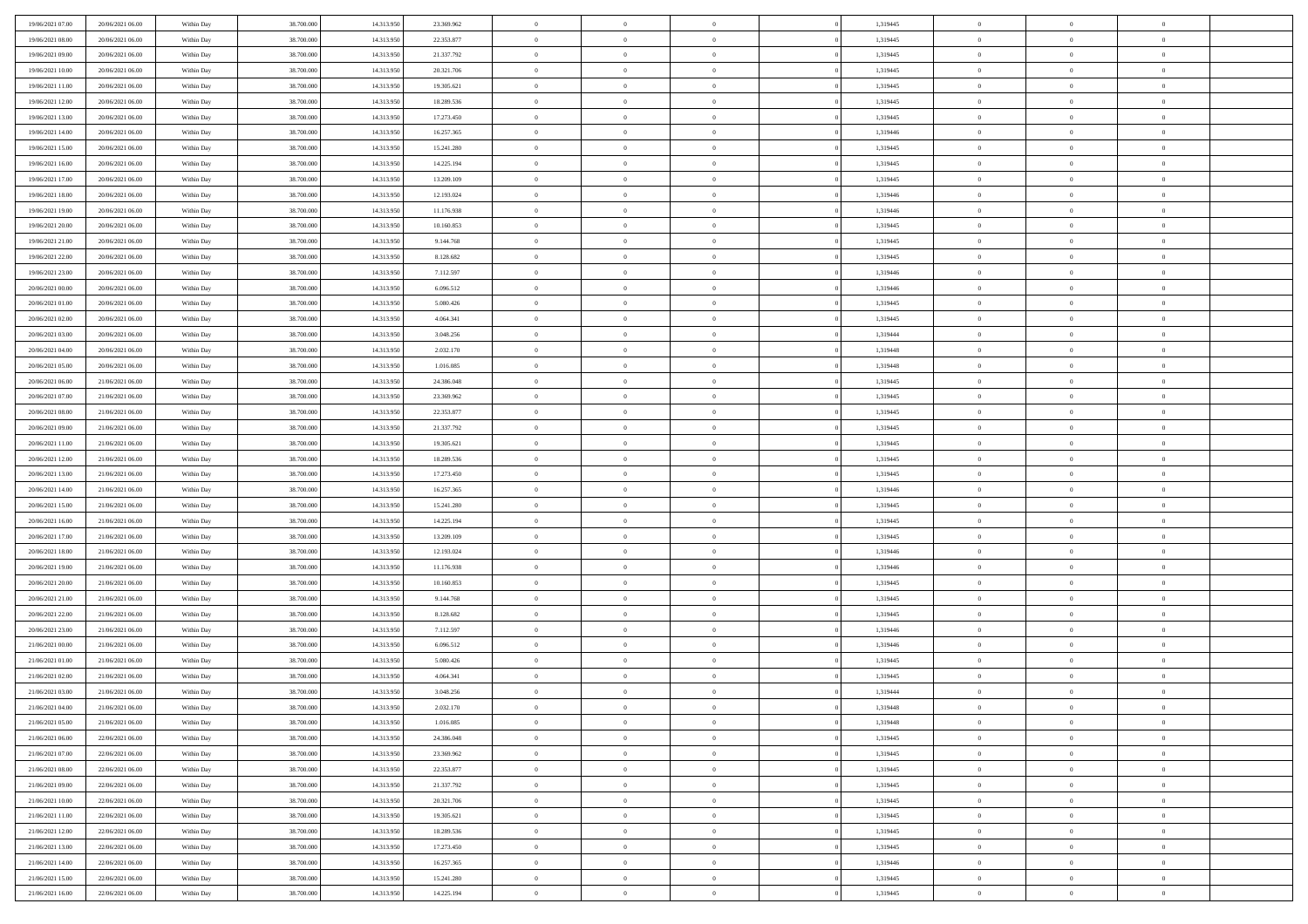| 21/06/2021 17:00 | 22/06/2021 06:00 | Within Day | 38,700,000 | 14.313.950 | 13.209.109     | $\overline{0}$ | $\overline{0}$ | $\Omega$       | 1,319445 | $\bf{0}$       | $\mathbf{0}$   | $\bf{0}$       |  |
|------------------|------------------|------------|------------|------------|----------------|----------------|----------------|----------------|----------|----------------|----------------|----------------|--|
| 21/06/2021 18:00 | 22/06/2021 06:00 | Within Day | 38.700.000 | 14.313.950 | 12.193.024     | $\mathbf{0}$   | $\overline{0}$ | $\overline{0}$ | 1,319446 | $\overline{0}$ | $\overline{0}$ | $\overline{0}$ |  |
| 21/06/2021 19:00 | 22/06/2021 06:00 | Within Day | 38.700.000 | 14.313.950 | 11.176.938     | $\,$ 0         | $\overline{0}$ | $\bf{0}$       | 1,319446 | $\,$ 0         | $\overline{0}$ | $\,$ 0 $\,$    |  |
| 21/06/2021 20:00 | 22/06/2021 06:00 | Within Day | 38,700,000 | 14.313.950 | 10.160.853     | $\bf{0}$       | $\overline{0}$ | $\Omega$       | 1,319445 | $\bf{0}$       | $\mathbf{0}$   | $\theta$       |  |
| 21/06/2021 21:00 | 22/06/2021 06:00 | Within Day | 38.700.000 | 14.313.950 | 9.144.768      | $\bf{0}$       | $\overline{0}$ | $\overline{0}$ | 1,319445 | $\mathbf{0}$   | $\overline{0}$ | $\overline{0}$ |  |
| 21/06/2021 22.00 | 22/06/2021 06:00 | Within Day | 38.700.000 | 14.313.950 | 8.128.682      | $\bf{0}$       | $\overline{0}$ | $\bf{0}$       | 1,319445 | $\,$ 0         | $\overline{0}$ | $\,$ 0 $\,$    |  |
| 21/06/2021 23:00 | 22/06/2021 06:00 | Within Day | 38,700,000 | 14.313.950 | 7.112.597      | $\bf{0}$       | $\overline{0}$ | $\overline{0}$ | 1,319446 | $\theta$       | $\mathbf{0}$   | $\theta$       |  |
| 22/06/2021 00:00 | 22/06/2021 06:00 | Within Day | 38.700.000 | 14.313.950 | 6.096.512      | $\overline{0}$ | $\overline{0}$ | $\overline{0}$ | 1,319446 | $\mathbf{0}$   | $\overline{0}$ | $\overline{0}$ |  |
| 22/06/2021 01:00 | 22/06/2021 06:00 | Within Day | 38.700.000 | 14.313.950 | 5.080.426      | $\bf{0}$       | $\overline{0}$ | $\bf{0}$       | 1,319445 | $\,$ 0         | $\overline{0}$ | $\,$ 0 $\,$    |  |
| 22/06/2021 02:00 | 22/06/2021 06:00 | Within Day | 38,700,000 | 14.313.950 | 4.064.341      | $\bf{0}$       | $\overline{0}$ | $\Omega$       | 1,319445 | $\theta$       | $\mathbf{0}$   | $\theta$       |  |
| 22/06/2021 03:00 | 22/06/2021 06:00 | Within Day | 38.700.000 | 14.313.950 | 3.048.256      | $\overline{0}$ | $\overline{0}$ | $\overline{0}$ | 1,319444 | $\mathbf{0}$   | $\overline{0}$ | $\overline{0}$ |  |
| 22/06/2021 04:00 | 22/06/2021 06:00 | Within Day | 38.700.000 | 14.313.950 | 2.032.170      | $\bf{0}$       | $\overline{0}$ | $\bf{0}$       | 1,319448 | $\,$ 0         | $\overline{0}$ | $\,$ 0 $\,$    |  |
| 22/06/2021 05:00 | 22/06/2021 06:00 | Within Day | 38,700,000 | 14.313.950 | 1.016.085      | $\bf{0}$       | $\overline{0}$ | $\Omega$       | 1,319448 | $\overline{0}$ | $\mathbf{0}$   | $\theta$       |  |
| 22/06/2021 06:00 | 23/06/2021 06:00 | Within Day | 38.700.000 | 14.313.950 | $\overline{0}$ | $\overline{0}$ | $\overline{0}$ | $\overline{0}$ | 1,319445 | $\mathbf{0}$   | $\overline{0}$ | $\overline{0}$ |  |
| 23/06/2021 06:00 | 24/06/2021 06:00 | Within Day | 38.700.000 | 14.313.950 | 24.386.048     | $\bf{0}$       | $\overline{0}$ | $\bf{0}$       | 1,319445 | $\,$ 0         | $\overline{0}$ | $\,$ 0 $\,$    |  |
| 23/06/2021 07:00 | 24/06/2021 06:00 | Within Day | 38,700,000 | 14.313.950 | 23.369.962     | $\bf{0}$       | $\overline{0}$ | $\overline{0}$ | 1,319445 | $\bf{0}$       | $\mathbf{0}$   | $\bf{0}$       |  |
| 23/06/2021 08:00 | 24/06/2021 06:00 | Within Day | 38.700.000 | 14.313.950 | 22.353.877     | $\overline{0}$ | $\overline{0}$ | $\overline{0}$ | 1,319445 | $\mathbf{0}$   | $\overline{0}$ | $\overline{0}$ |  |
| 23/06/2021 09:00 | 24/06/2021 06:00 | Within Day | 38.700.000 | 14.313.950 | 21.337.792     | $\bf{0}$       | $\overline{0}$ | $\bf{0}$       | 1,319445 | $\,$ 0         | $\overline{0}$ | $\,$ 0 $\,$    |  |
| 23/06/2021 10:00 | 24/06/2021 06:00 | Within Day | 38,700,000 | 14.313.950 | 20.321.706     | $\bf{0}$       | $\overline{0}$ | $\Omega$       | 1,319445 | $\theta$       | $\mathbf{0}$   | $\theta$       |  |
| 23/06/2021 11:00 | 24/06/2021 06:00 | Within Day | 38.700.000 | 14.313.950 | 19.305.621     | $\overline{0}$ | $\overline{0}$ | $\overline{0}$ | 1,319445 | $\mathbf{0}$   | $\overline{0}$ | $\overline{0}$ |  |
| 23/06/2021 12:00 | 24/06/2021 06:00 | Within Day | 38.700.000 | 14.313.950 | 18.289.536     | $\bf{0}$       | $\overline{0}$ | $\bf{0}$       | 1,319445 | $\,$ 0         | $\overline{0}$ | $\,$ 0 $\,$    |  |
| 23/06/2021 13:00 | 24/06/2021 06:00 | Within Day | 38,700,000 | 14.313.950 | 17.273.450     | $\bf{0}$       | $\overline{0}$ | $\Omega$       | 1,319445 | $\bf{0}$       | $\mathbf{0}$   | $\theta$       |  |
| 23/06/2021 14:00 | 24/06/2021 06:00 | Within Day | 38.700.000 | 14.313.950 | 16.257.365     | $\overline{0}$ | $\overline{0}$ | $\overline{0}$ | 1,319446 | $\mathbf{0}$   | $\overline{0}$ | $\overline{0}$ |  |
| 23/06/2021 15:00 | 24/06/2021 06:00 | Within Day | 38.700.000 | 14.313.950 | 15.241.280     | $\bf{0}$       | $\overline{0}$ | $\bf{0}$       | 1,319445 | $\,$ 0         | $\overline{0}$ | $\,$ 0 $\,$    |  |
| 23/06/2021 16:00 | 24/06/2021 06:00 | Within Day | 38,700,000 | 14.313.950 | 14.225.194     | $\bf{0}$       | $\overline{0}$ | $\overline{0}$ | 1,319445 | $\bf{0}$       | $\overline{0}$ | $\bf{0}$       |  |
| 23/06/2021 17:00 | 24/06/2021 06:00 | Within Day | 38.700.000 | 14.313.950 | 13.209.109     | $\overline{0}$ | $\overline{0}$ | $\overline{0}$ | 1,319445 | $\mathbf{0}$   | $\overline{0}$ | $\overline{0}$ |  |
| 23/06/2021 18:00 | 24/06/2021 06:00 | Within Day | 38.700.000 | 14.313.950 | 12.193.024     | $\bf{0}$       | $\overline{0}$ | $\bf{0}$       | 1,319446 | $\,$ 0         | $\overline{0}$ | $\,$ 0 $\,$    |  |
| 23/06/2021 19:00 | 24/06/2021 06:00 | Within Day | 38,700,000 | 14.313.950 | 11.176.938     | $\bf{0}$       | $\overline{0}$ | $\Omega$       | 1,319446 | $\theta$       | $\mathbf{0}$   | $\theta$       |  |
| 23/06/2021 20:00 | 24/06/2021 06:00 | Within Day | 38.700.000 | 14.313.950 | 10.160.853     | $\overline{0}$ | $\overline{0}$ | $\overline{0}$ | 1,319445 | $\mathbf{0}$   | $\overline{0}$ | $\overline{0}$ |  |
| 23/06/2021 21:00 | 24/06/2021 06:00 | Within Day | 38.700.000 | 14.313.950 | 9.144.768      | $\bf{0}$       | $\overline{0}$ | $\bf{0}$       | 1,319445 | $\,$ 0         | $\overline{0}$ | $\,$ 0 $\,$    |  |
| 23/06/2021 22.00 | 24/06/2021 06:00 | Within Day | 38.700.000 | 14.313.950 | 8.128.682      | $\bf{0}$       | $\bf{0}$       | $\overline{0}$ | 1,319445 | $\bf{0}$       | $\overline{0}$ | $\,0\,$        |  |
| 23/06/2021 23:00 | 24/06/2021 06:00 | Within Day | 38.700.000 | 14.313.950 | 7.112.597      | $\overline{0}$ | $\overline{0}$ | $\overline{0}$ | 1,319446 | $\mathbf{0}$   | $\overline{0}$ | $\overline{0}$ |  |
| 24/06/2021 00:00 | 24/06/2021 06:00 | Within Day | 38.700.000 | 14.313.950 | 6.096.512      | $\bf{0}$       | $\overline{0}$ | $\bf{0}$       | 1,319446 | $\,$ 0         | $\overline{0}$ | $\,$ 0 $\,$    |  |
| 24/06/2021 01:00 | 24/06/2021 06:00 | Within Day | 38.700.000 | 14.313.950 | 5.080.426      | $\bf{0}$       | $\bf{0}$       | $\bf{0}$       | 1,319445 | $\bf{0}$       | $\overline{0}$ | $\,0\,$        |  |
| 24/06/2021 02:00 | 24/06/2021 06:00 | Within Day | 38.700.000 | 14.313.950 | 4.064.341      | $\overline{0}$ | $\overline{0}$ | $\overline{0}$ | 1,319445 | $\overline{0}$ | $\overline{0}$ | $\overline{0}$ |  |
| 24/06/2021 03:00 | 24/06/2021 06:00 | Within Day | 38.700.000 | 14.313.950 | 3.048.256      | $\bf{0}$       | $\overline{0}$ | $\bf{0}$       | 1,319444 | $\,$ 0         | $\overline{0}$ | $\,$ 0 $\,$    |  |
| 24/06/2021 04:00 | 24/06/2021 06:00 | Within Day | 38.700.000 | 14.313.950 | 2.032.170      | $\bf{0}$       | $\bf{0}$       | $\overline{0}$ | 1,319448 | $\bf{0}$       | $\overline{0}$ | $\,0\,$        |  |
| 24/06/2021 05:00 | 24/06/2021 06:00 | Within Day | 38.700.000 | 14.313.950 | 1.016.085      | $\overline{0}$ | $\overline{0}$ | $\overline{0}$ | 1,319448 | $\mathbf{0}$   | $\overline{0}$ | $\overline{0}$ |  |
| 24/06/2021 06:00 | 25/06/2021 06:00 | Within Day | 38.700.000 | 14.313.950 | 24.386.048     | $\bf{0}$       | $\overline{0}$ | $\bf{0}$       | 1,319445 | $\,$ 0         | $\overline{0}$ | $\,$ 0 $\,$    |  |
| 24/06/2021 07.00 | 25/06/2021 06:00 | Within Day | 38.700.000 | 14.313.950 | 23.369.962     | $\bf{0}$       | $\bf{0}$       | $\overline{0}$ | 1,319445 | $\bf{0}$       | $\overline{0}$ | $\,0\,$        |  |
| 24/06/2021 08:00 | 25/06/2021 06:00 | Within Day | 38.700.000 | 14.313.950 | 22.353.877     | $\overline{0}$ | $\overline{0}$ | $\overline{0}$ | 1,319445 | $\overline{0}$ | $\overline{0}$ | $\overline{0}$ |  |
| 24/06/2021 09:00 | 25/06/2021 06:00 | Within Day | 38.700.000 | 14.313.950 | 21.337.792     | $\bf{0}$       | $\overline{0}$ | $\bf{0}$       | 1,319445 | $\,$ 0         | $\overline{0}$ | $\,$ 0 $\,$    |  |
| 24/06/2021 10:00 | 25/06/2021 06:00 | Within Day | 38.700.000 | 14.313.950 | 20.321.706     | $\bf{0}$       | $\bf{0}$       | $\bf{0}$       | 1,319445 | $\bf{0}$       | $\overline{0}$ | $\,0\,$        |  |
| 24/06/2021 11:00 | 25/06/2021 06:00 | Within Day | 38.700.000 | 14.313.950 | 19.305.621     | $\mathbf{0}$   | $\overline{0}$ | $\overline{0}$ | 1,319445 | $\mathbf{0}$   | $\overline{0}$ | $\overline{0}$ |  |
| 24/06/2021 12:00 | 25/06/2021 06:00 | Within Day | 38.700.000 | 14.313.950 | 18.289.536     | $\bf{0}$       | $\overline{0}$ | $\theta$       | 1,319445 | $\overline{0}$ | $\theta$       | $\theta$       |  |
| 24/06/2021 13:00 | 25/06/2021 06:00 | Within Day | 38.700.000 | 14.313.950 | 17.273.450     | $\bf{0}$       | $\bf{0}$       | $\bf{0}$       | 1,319445 | $\bf{0}$       | $\overline{0}$ | $\bf{0}$       |  |
| 24/06/2021 14:00 | 25/06/2021 06:00 | Within Day | 38.700.000 | 14.313.950 | 16.257.365     | $\overline{0}$ | $\overline{0}$ | $\overline{0}$ | 1,319446 | $\overline{0}$ | $\bf{0}$       | $\overline{0}$ |  |
| 24/06/2021 15:00 | 25/06/2021 06:00 | Within Day | 38.700.000 | 14.313.950 | 15.241.280     | $\,$ 0 $\,$    | $\overline{0}$ | $\overline{0}$ | 1,319445 | $\mathbf{0}$   | $\,$ 0 $\,$    | $\,$ 0 $\,$    |  |
| 24/06/2021 16:00 | 25/06/2021 06:00 | Within Day | 38.700.000 | 14.313.950 | 14.225.194     | $\bf{0}$       | $\bf{0}$       | $\overline{0}$ | 1,319445 | $\bf{0}$       | $\overline{0}$ | $\bf{0}$       |  |
| 24/06/2021 17:00 | 25/06/2021 06:00 | Within Day | 38.700.000 | 14.313.950 | 13.209.109     | $\bf{0}$       | $\overline{0}$ | $\overline{0}$ | 1,319445 | $\overline{0}$ | $\overline{0}$ | $\overline{0}$ |  |
| 24/06/2021 18:00 | 25/06/2021 06:00 | Within Day | 38.700.000 | 14.313.950 | 12.193.024     | $\,$ 0 $\,$    | $\overline{0}$ | $\overline{0}$ | 1,319446 | $\,$ 0 $\,$    | $\overline{0}$ | $\,$ 0 $\,$    |  |
| 24/06/2021 19:00 | 25/06/2021 06:00 | Within Day | 38.700.000 | 14.313.950 | 11.176.938     | $\bf{0}$       | $\overline{0}$ | $\overline{0}$ | 1,319446 | $\bf{0}$       | $\overline{0}$ | $\overline{0}$ |  |
| 24/06/2021 20:00 | 25/06/2021 06:00 | Within Day | 38.700.000 | 14.313.950 | 10.160.853     | $\overline{0}$ | $\overline{0}$ | $\overline{0}$ | 1,319445 | $\overline{0}$ | $\bf{0}$       | $\overline{0}$ |  |
| 24/06/2021 21:00 | 25/06/2021 06:00 | Within Day | 38.700.000 | 14.313.950 | 9.144.768      | $\,$ 0 $\,$    | $\overline{0}$ | $\overline{0}$ | 1,319445 | $\mathbf{0}$   | $\,$ 0 $\,$    | $\,$ 0 $\,$    |  |
| 24/06/2021 22:00 | 25/06/2021 06:00 | Within Day | 38.700.000 | 14.313.950 | 8.128.682      | $\bf{0}$       | $\bf{0}$       | $\overline{0}$ | 1,319445 | $\bf{0}$       | $\overline{0}$ | $\bf{0}$       |  |
| 24/06/2021 23:00 | 25/06/2021 06:00 | Within Day | 38.700.000 | 14.313.950 | 7.112.597      | $\bf{0}$       | $\overline{0}$ | $\overline{0}$ | 1,319446 | $\mathbf{0}$   | $\bf{0}$       | $\overline{0}$ |  |
| 25/06/2021 00:00 | 25/06/2021 06:00 | Within Day | 38.700.000 | 14.313.950 | 6.096.512      | $\,0\,$        | $\overline{0}$ | $\overline{0}$ | 1,319446 | $\,$ 0         | $\overline{0}$ | $\,$ 0 $\,$    |  |
|                  |                  |            |            |            |                |                |                |                |          |                |                |                |  |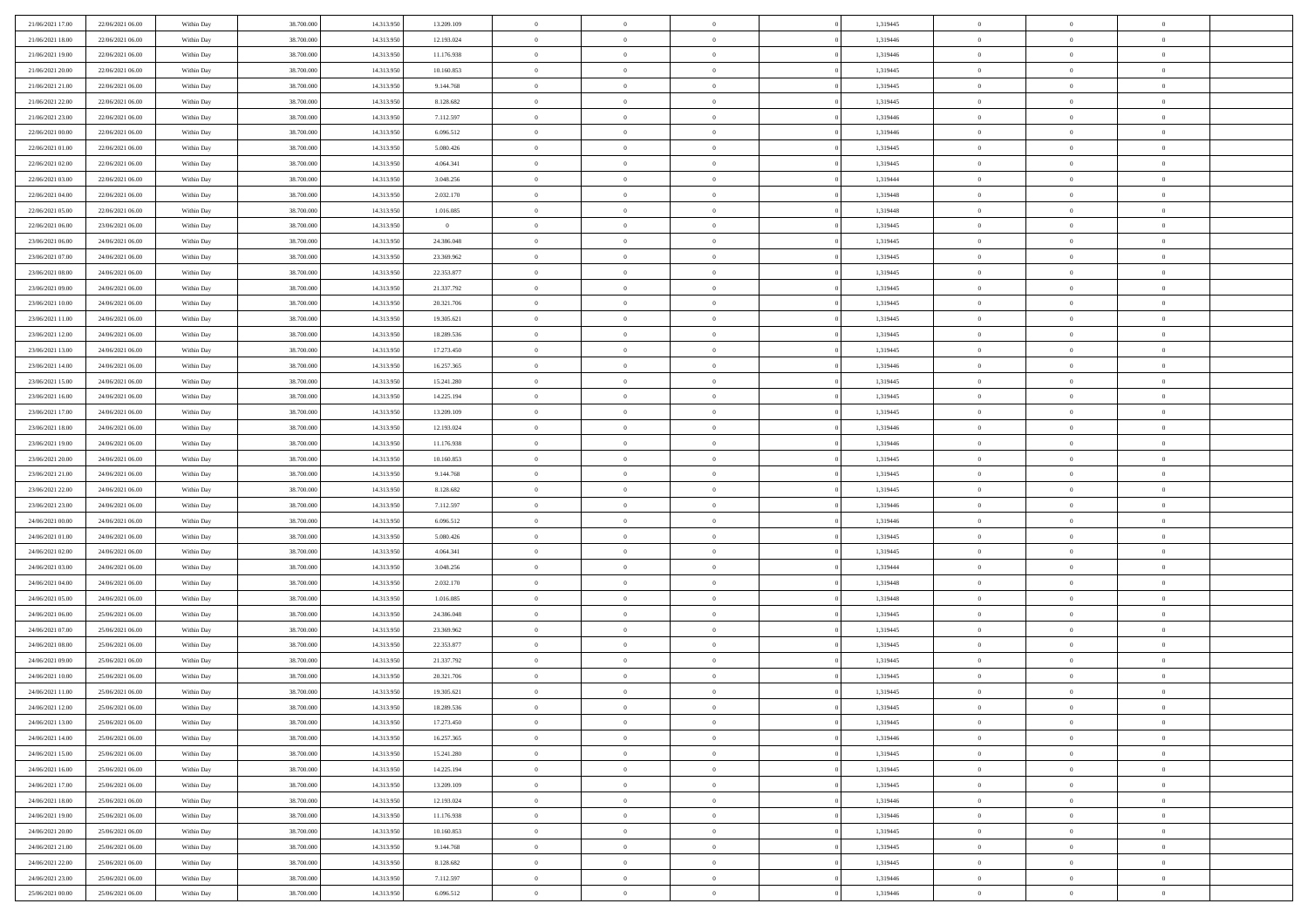| 25/06/2021 01:00                     | 25/06/2021 06:00                     | Within Day               | 38,700,000               | 14.313.950               | 5.080.426                | $\bf{0}$                | $\overline{0}$                   | $\Omega$                         | 1,319445             | $\bf{0}$                 | $\overline{0}$             | $\theta$                  |  |
|--------------------------------------|--------------------------------------|--------------------------|--------------------------|--------------------------|--------------------------|-------------------------|----------------------------------|----------------------------------|----------------------|--------------------------|----------------------------|---------------------------|--|
| 25/06/2021 02:00                     | 25/06/2021 06:00                     | Within Day               | 38.700.000               | 14.313.950               | 4.064.341                | $\theta$                | $\overline{0}$                   | $\overline{0}$                   | 1,319445             | $\mathbf{0}$             | $\bf{0}$                   | $\overline{0}$            |  |
| 25/06/2021 03:00                     | 25/06/2021 06:00                     | Within Day               | 38.700.000               | 14.313.950               | 3.048.256                | $\bf{0}$                | $\overline{0}$                   | $\bf{0}$                         | 1,319444             | $\,$ 0                   | $\overline{0}$             | $\,$ 0 $\,$               |  |
| 25/06/2021 04:00                     | 25/06/2021 06:00                     | Within Day               | 38,700,000               | 14.313.950               | 2.032.170                | $\mathbf{0}$            | $\overline{0}$                   | $\mathbf{0}$                     | 1,319448             | $\bf{0}$                 | $\mathbf{0}$               | $\theta$                  |  |
| 25/06/2021 05:00                     | 25/06/2021 06:00                     | Within Dav               | 38.700.000               | 14.313.950               | 1.016.085                | $\mathbf{0}$            | $\overline{0}$                   | $\overline{0}$                   | 1,319448             | $\mathbf{0}$             | $\bf{0}$                   | $\overline{0}$            |  |
| 25/06/2021 06:00                     | 26/06/2021 06:00                     | Within Day               | 38.700.000               | 14.313.950               | 24.386.048               | $\theta$                | $\overline{0}$                   | $\bf{0}$                         | 1,319445             | $\,$ 0                   | $\overline{0}$             | $\,$ 0 $\,$               |  |
| 25/06/2021 07:00                     | 26/06/2021 06:00                     | Within Day               | 38,700,000               | 14.313.950               | 23.369.962               | $\bf{0}$                | $\overline{0}$                   | $\Omega$                         | 1,319445             | $\bf{0}$                 | $\mathbf{0}$               | $\theta$                  |  |
| 25/06/2021 08:00                     | 26/06/2021 06:00                     | Within Dav               | 38.700.000               | 14.313.950               | 22.353.877               | $\overline{0}$          | $\overline{0}$                   | $\overline{0}$                   | 1,319445             | $\mathbf{0}$             | $\bf{0}$                   | $\overline{0}$            |  |
| 25/06/2021 09:00                     | 26/06/2021 06:00                     | Within Day               | 38.700.000               | 14.313.950               | 21.337.792               | $\theta$                | $\overline{0}$                   | $\overline{0}$                   | 1,319445             | $\,$ 0                   | $\overline{0}$             | $\,$ 0 $\,$               |  |
| 25/06/2021 10:00                     | 26/06/2021 06:00                     | Within Day               | 38,700,000               | 14.313.950               | 20.321.706               | $\mathbf{0}$            | $\overline{0}$                   | $\mathbf{0}$                     | 1,319445             | $\bf{0}$                 | $\mathbf{0}$               | $\theta$                  |  |
| 25/06/2021 11:00                     | 26/06/2021 06:00                     | Within Dav               | 38.700.000               | 14.313.950               | 19.305.621               | $\mathbf{0}$            | $\overline{0}$                   | $\overline{0}$                   | 1,319445             | $\mathbf{0}$             | $\bf{0}$                   | $\overline{0}$            |  |
| 25/06/2021 12:00                     | 26/06/2021 06:00                     | Within Day               | 38.700.000               | 14.313.950               | 18.289.536               | $\theta$                | $\overline{0}$                   | $\bf{0}$                         | 1,319445             | $\,$ 0                   | $\overline{0}$             | $\,$ 0 $\,$               |  |
| 25/06/2021 13:00                     | 26/06/2021 06:00                     | Within Day               | 38,700,000               | 14.313.950               | 17.273.450               | $\mathbf{0}$            | $\overline{0}$                   | $\mathbf{0}$                     | 1,319445             | $\bf{0}$                 | $\theta$                   | $\theta$                  |  |
| 25/06/2021 14:00                     | 26/06/2021 06:00                     | Within Dav               | 38.700.000               | 14.313.950               | 16.257.365               | $\overline{0}$          | $\overline{0}$                   | $\overline{0}$                   | 1,319446             | $\mathbf{0}$             | $\bf{0}$                   | $\overline{0}$            |  |
| 25/06/2021 15:00                     | 26/06/2021 06:00                     | Within Day               | 38.700.000               | 14.313.950               | 15.241.280               | $\theta$                | $\overline{0}$                   | $\overline{0}$                   | 1,319445             | $\,$ 0                   | $\overline{0}$             | $\,$ 0 $\,$               |  |
| 25/06/2021 16:00                     | 26/06/2021 06:00                     | Within Day               | 38,700,000               | 14.313.950               | 14.225.194               | $\mathbf{0}$            | $\overline{0}$                   | $\mathbf{0}$                     | 1,319445             | $\bf{0}$                 | $\mathbf{0}$               | $\bf{0}$                  |  |
| 25/06/2021 17:00                     | 26/06/2021 06:00                     | Within Dav               | 38.700.000               | 14.313.950               | 13.209.109               | $\theta$                | $\overline{0}$                   | $\overline{0}$                   | 1,319445             | $\mathbf{0}$             | $\bf{0}$                   | $\overline{0}$            |  |
| 25/06/2021 18:00                     | 26/06/2021 06:00                     | Within Day               | 38.700.000               | 14.313.950               | 12.193.024               | $\theta$                | $\overline{0}$                   | $\bf{0}$                         | 1,319446             | $\,$ 0                   | $\overline{0}$             | $\,0\,$                   |  |
| 25/06/2021 19:00                     | 26/06/2021 06:00                     | Within Day               | 38,700,000               | 14.313.950               | 11.176.938               | $\mathbf{0}$            | $\overline{0}$                   | $\mathbf{0}$                     | 1,319446             | $\bf{0}$                 | $\mathbf{0}$               | $\theta$                  |  |
| 25/06/2021 20:00                     | 26/06/2021 06:00                     | Within Dav               | 38.700.000               | 14.313.950               | 10.160.853               | $\overline{0}$          | $\overline{0}$                   | $\overline{0}$                   | 1,319445             | $\mathbf{0}$             | $\bf{0}$                   | $\overline{0}$            |  |
| 25/06/2021 21:00                     | 26/06/2021 06:00                     | Within Day               | 38.700.000               | 14.313.950               | 9.144.768                | $\theta$                | $\overline{0}$                   | $\bf{0}$                         | 1,319445             | $\,$ 0                   | $\overline{0}$             | $\,$ 0 $\,$               |  |
| 25/06/2021 22:00                     | 26/06/2021 06:00                     | Within Day               | 38,700,000               | 14.313.950               | 8.128.682                | $\overline{0}$          | $\overline{0}$                   | $\mathbf{0}$                     | 1,319445             | $\bf{0}$                 | $\theta$                   | $\theta$                  |  |
| 25/06/2021 23:00                     | 26/06/2021 06:00                     | Within Dav               | 38.700.000               | 14.313.950               | 7.112.597                | $\mathbf{0}$            | $\overline{0}$                   | $\overline{0}$                   | 1,319446             | $\mathbf{0}$             | $\bf{0}$                   | $\overline{0}$            |  |
| 26/06/2021 00:00                     | 26/06/2021 06:00                     | Within Day               | 38.700.000               | 14.313.950               | 6.096.512                | $\theta$                | $\overline{0}$                   | $\overline{0}$                   | 1,319446             | $\,$ 0                   | $\overline{0}$             | $\,$ 0 $\,$               |  |
| 26/06/2021 01:00                     | 26/06/2021 06:00                     | Within Day               | 38,700,000               | 14.313.950               | 5.080.426                | $\bf{0}$                | $\overline{0}$                   | $\mathbf{0}$                     | 1,319445             | $\bf{0}$                 | $\overline{0}$             | $\bf{0}$                  |  |
| 26/06/2021 02:00                     | 26/06/2021 06:00                     | Within Dav               | 38.700.000               | 14.313.950               | 4.064.341                | $\overline{0}$          | $\overline{0}$                   | $\overline{0}$                   | 1,319445             | $\mathbf{0}$             | $\bf{0}$                   | $\overline{0}$            |  |
| 26/06/2021 03:00                     | 26/06/2021 06:00                     | Within Day               | 38.700.000               | 14.313.950               | 3.048.256                | $\theta$                | $\overline{0}$                   | $\overline{0}$                   | 1,319444             | $\,$ 0                   | $\overline{0}$             | $\,$ 0 $\,$               |  |
| 26/06/2021 04:00                     | 26/06/2021 06:00                     | Within Day               | 38,700,000               | 14.313.950               | 2.032.170                | $\overline{0}$          | $\overline{0}$                   | $\mathbf{0}$                     | 1,319448             | $\bf{0}$                 | $\mathbf{0}$               | $\theta$                  |  |
| 26/06/2021 05:00                     | 26/06/2021 06:00                     | Within Dav               | 38.700.000               | 14.313.950               | 1.016.085                | $\mathbf{0}$            | $\overline{0}$                   | $\overline{0}$                   | 1,319448             | $\mathbf{0}$             | $\bf{0}$                   | $\overline{0}$            |  |
| 26/06/2021 06:00                     | 27/06/2021 06:00                     | Within Day               | 38.700.000               | 14.313.950               | 24.386.048               | $\theta$                | $\overline{0}$                   | $\bf{0}$                         | 1,319445             | $\,$ 0                   | $\overline{0}$             | $\,$ 0 $\,$               |  |
| 26/06/2021 07:00                     | 27/06/2021 06:00                     | Within Day               | 38.700.000               | 14.313.950               | 23.369.962               | $\bf{0}$                | $\overline{0}$                   | $\overline{0}$                   | 1,319445             | $\bf{0}$                 | $\overline{0}$             | $\,0\,$                   |  |
| 26/06/2021 08:00                     | 27/06/2021 06:00                     | Within Dav               | 38.700.000               | 14.313.950               | 22.353.877               | $\overline{0}$          | $\overline{0}$                   | $\overline{0}$                   | 1,319445             | $\mathbf{0}$             | $\bf{0}$                   | $\overline{0}$            |  |
| 26/06/2021 09:00                     | 27/06/2021 06:00                     | Within Day               | 38.700.000               | 14.313.950               | 21.337.792               | $\theta$                | $\overline{0}$                   | $\overline{0}$                   | 1,319445             | $\,$ 0                   | $\overline{0}$             | $\,$ 0 $\,$               |  |
| 26/06/2021 10:00<br>26/06/2021 11:00 | 27/06/2021 06:00<br>27/06/2021 06:00 | Within Day<br>Within Dav | 38.700.000<br>38.700.000 | 14.313.950<br>14.313.950 | 20.321.706<br>19.305.621 | $\,$ 0 $\,$<br>$\theta$ | $\overline{0}$<br>$\overline{0}$ | $\overline{0}$<br>$\overline{0}$ | 1,319445<br>1,319445 | $\bf{0}$<br>$\mathbf{0}$ | $\overline{0}$<br>$\bf{0}$ | $\,0\,$<br>$\overline{0}$ |  |
| 26/06/2021 12:00                     | 27/06/2021 06:00                     | Within Day               | 38.700.000               | 14.313.950               | 18.289.536               | $\theta$                | $\overline{0}$                   | $\bf{0}$                         | 1,319445             | $\,$ 0                   | $\overline{0}$             | $\,$ 0 $\,$               |  |
| 26/06/2021 13:00                     | 27/06/2021 06:00                     | Within Day               | 38.700.000               | 14.313.950               | 17.273.450               | $\bf{0}$                | $\overline{0}$                   | $\overline{0}$                   | 1,319445             | $\bf{0}$                 | $\overline{0}$             | $\,0\,$                   |  |
| 26/06/2021 14:00                     | 27/06/2021 06:00                     | Within Dav               | 38.700.000               | 14.313.950               | 16.257.365               | $\overline{0}$          | $\overline{0}$                   | $\overline{0}$                   | 1,319446             | $\mathbf{0}$             | $\bf{0}$                   | $\overline{0}$            |  |
| 26/06/2021 15:00                     | 27/06/2021 06:00                     | Within Day               | 38.700.000               | 14.313.950               | 15.241.280               | $\theta$                | $\overline{0}$                   | $\bf{0}$                         | 1,319445             | $\,$ 0                   | $\overline{0}$             | $\,$ 0 $\,$               |  |
| 26/06/2021 16:00                     | 27/06/2021 06:00                     | Within Day               | 38.700.000               | 14.313.950               | 14.225.194               | $\,$ 0 $\,$             | $\overline{0}$                   | $\overline{0}$                   | 1,319445             | $\bf{0}$                 | $\overline{0}$             | $\,0\,$                   |  |
| 26/06/2021 17:00                     | 27/06/2021 06:00                     | Within Dav               | 38.700.000               | 14.313.950               | 13.209.109               | $\theta$                | $\overline{0}$                   | $\overline{0}$                   | 1,319445             | $\mathbf{0}$             | $\bf{0}$                   | $\overline{0}$            |  |
| 26/06/2021 18:00                     | 27/06/2021 06:00                     | Within Day               | 38.700.000               | 14.313.950               | 12.193.024               | $\theta$                | $\overline{0}$                   | $\bf{0}$                         | 1,319446             | $\,$ 0                   | $\overline{0}$             | $\,$ 0 $\,$               |  |
| 26/06/2021 19:00                     | 27/06/2021 06:00                     | Within Day               | 38.700.000               | 14.313.950               | 11.176.938               | $\,$ 0 $\,$             | $\overline{0}$                   | $\overline{0}$                   | 1,319446             | $\bf{0}$                 | $\overline{0}$             | $\,0\,$                   |  |
| 26/06/2021 20:00                     | 27/06/2021 06:00                     | Within Dav               | 38.700.000               | 14.313.950               | 10.160.853               | $\theta$                | $\overline{0}$                   | $\overline{0}$                   | 1,319445             | $\mathbf{0}$             | $\bf{0}$                   | $\overline{0}$            |  |
| 26/06/2021 21:00                     | 27/06/2021 06:00                     | Within Day               | 38.700.000               | 14.313.950               | 9.144.768                | $\overline{0}$          | $\overline{0}$                   | $\overline{0}$                   | 1,319445             | $\overline{0}$           | $\overline{0}$             | $\theta$                  |  |
| 26/06/2021 22:00                     | 27/06/2021 06:00                     | Within Day               | 38.700.000               | 14.313.950               | 8.128.682                | $\bf{0}$                | $\overline{0}$                   | $\overline{0}$                   | 1,319445             | $\mathbf{0}$             | $\overline{0}$             | $\bf{0}$                  |  |
| 26/06/2021 23:00                     | 27/06/2021 06:00                     | Within Day               | 38.700.000               | 14.313.950               | 7.112.597                | $\overline{0}$          | $\overline{0}$                   | $\overline{0}$                   | 1,319446             | $\overline{0}$           | $\overline{0}$             | $\overline{0}$            |  |
| 27/06/2021 00:00                     | 27/06/2021 06:00                     | Within Day               | 38.700.000               | 14.313.950               | 6.096.512                | $\,$ 0                  | $\overline{0}$                   | $\overline{0}$                   | 1,319446             | $\,$ 0 $\,$              | $\,$ 0 $\,$                | $\,$ 0 $\,$               |  |
| 27/06/2021 01:00                     | 27/06/2021 06:00                     | Within Day               | 38.700.000               | 14.313.950               | 5.080.426                | $\bf{0}$                | $\overline{0}$                   | $\overline{0}$                   | 1,319445             | $\mathbf{0}$             | $\overline{0}$             | $\bf{0}$                  |  |
| 27/06/2021 02:00                     | 27/06/2021 06:00                     | Within Day               | 38.700.000               | 14.313.950               | 4.064.341                | $\,$ 0 $\,$             | $\overline{0}$                   | $\overline{0}$                   | 1,319445             | $\,$ 0 $\,$              | $\bf{0}$                   | $\overline{0}$            |  |
| 27/06/2021 03:00                     | 27/06/2021 06:00                     | Within Day               | 38.700.000               | 14.313.950               | 3.048.256                | $\,$ 0                  | $\overline{0}$                   | $\overline{0}$                   | 1,319444             | $\,$ 0 $\,$              | $\overline{0}$             | $\,$ 0 $\,$               |  |
| 27/06/2021 04:00                     | 27/06/2021 06:00                     | Within Day               | 38.700.000               | 14.313.950               | 2.032.170                | $\bf{0}$                | $\overline{0}$                   | $\overline{0}$                   | 1,319448             | $\overline{0}$           | $\overline{0}$             | $\overline{0}$            |  |
| 27/06/2021 05:00                     | 27/06/2021 06:00                     | Within Day               | 38.700.000               | 14.313.950               | 1.016.085                | $\,$ 0 $\,$             | $\overline{0}$                   | $\overline{0}$                   | 1,319448             | $\,$ 0 $\,$              | $\bf{0}$                   | $\overline{0}$            |  |
| 27/06/2021 06:00                     | 28/06/2021 06:00                     | Within Day               | 38.700.000               | 14.313.950               | 24.386.048               | $\,$ 0                  | $\overline{0}$                   | $\overline{0}$                   | 1,319445             | $\,$ 0 $\,$              | $\,$ 0 $\,$                | $\,$ 0 $\,$               |  |
| 27/06/2021 07:00                     | 28/06/2021 06:00                     | Within Day               | 38.700.000               | 14.313.950               | 23.369.962               | $\bf{0}$                | $\overline{0}$                   | $\overline{0}$                   | 1,319445             | $\mathbf{0}$             | $\overline{0}$             | $\bf{0}$                  |  |
| 27/06/2021 08:00                     | 28/06/2021 06:00                     | Within Day               | 38.700.000               | 14.313.950               | 22.353.877               | $\mathbf{0}$            | $\overline{0}$                   | $\overline{0}$                   | 1,319445             | $\mathbf{0}$             | $\bf{0}$                   | $\overline{0}$            |  |
| 27/06/2021 09:00                     | 28/06/2021 06:00                     | Within Day               | 38.700.000               | 14.313.950               | 21.337.792               | $\,$ 0 $\,$             | $\overline{0}$                   | $\overline{0}$                   | 1,319445             | $\,$ 0 $\,$              | $\overline{0}$             | $\,$ 0 $\,$               |  |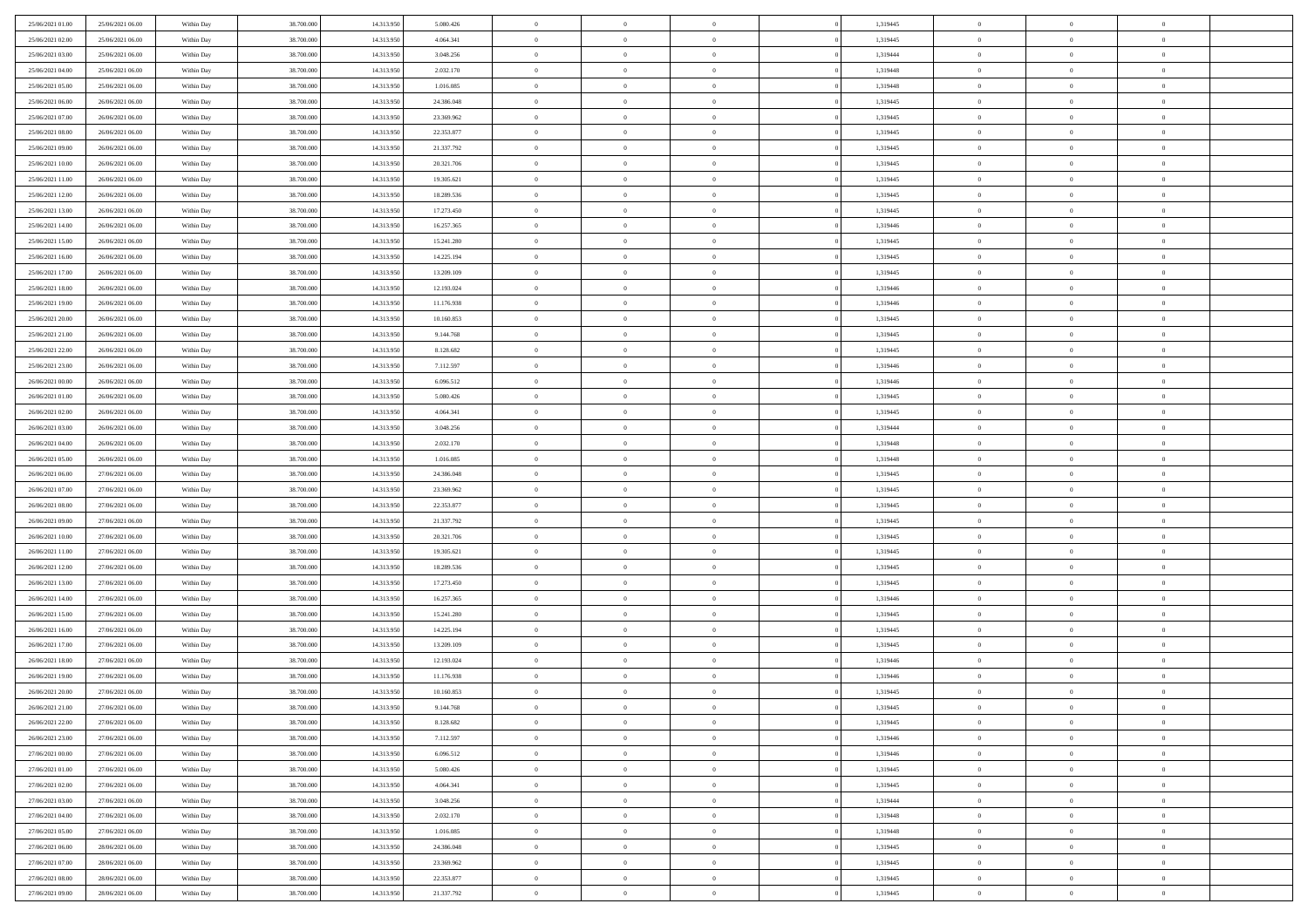| 27/06/2021 11:00 | 28/06/2021 06:00 | Within Day | 38,700,000 | 14.313.950 | 19.305.621 | $\bf{0}$       | $\overline{0}$ | $\Omega$       | 1,319445 | $\theta$       | $\overline{0}$ | $\overline{0}$ |  |
|------------------|------------------|------------|------------|------------|------------|----------------|----------------|----------------|----------|----------------|----------------|----------------|--|
| 27/06/2021 12:00 | 28/06/2021 06:00 | Within Dav | 38.700.000 | 14.313.950 | 18.289.536 | $\mathbf{0}$   | $\overline{0}$ | $\overline{0}$ | 1,319445 | $\theta$       | $\overline{0}$ | $\theta$       |  |
| 27/06/2021 13:00 | 28/06/2021 06:00 | Within Day | 38.700.000 | 14.313.950 | 17.273.450 | $\,$ 0         | $\overline{0}$ | $\bf{0}$       | 1,319445 | $\,0\,$        | $\overline{0}$ | $\,$ 0 $\,$    |  |
| 27/06/2021 14:00 | 28/06/2021 06:00 | Within Day | 38,700,000 | 14.313.950 | 16.257.365 | $\bf{0}$       | $\overline{0}$ | $\Omega$       | 1,319446 | $\overline{0}$ | $\theta$       | $\theta$       |  |
| 27/06/2021 15:00 | 28/06/2021 06:00 | Within Dav | 38.700.000 | 14.313.950 | 15.241.280 | $\mathbf{0}$   | $\overline{0}$ | $\overline{0}$ | 1,319445 | $\mathbf{0}$   | $\overline{0}$ | $\overline{0}$ |  |
| 27/06/2021 16:00 | 28/06/2021 06:00 | Within Day | 38.700.000 | 14.313.950 | 14.225.194 | $\bf{0}$       | $\overline{0}$ | $\bf{0}$       | 1,319445 | $\,0\,$        | $\overline{0}$ | $\,$ 0 $\,$    |  |
| 27/06/2021 17:00 | 28/06/2021 06:00 | Within Day | 38,700,000 | 14.313.950 | 13.209.109 | $\bf{0}$       | $\overline{0}$ | $\overline{0}$ | 1,319445 | $\bf{0}$       | $\overline{0}$ | $\theta$       |  |
| 27/06/2021 18:00 | 28/06/2021 06:00 | Within Dav | 38.700.000 | 14.313.950 | 12.193.024 | $\overline{0}$ | $\overline{0}$ | $\overline{0}$ | 1,319446 | $\mathbf{0}$   | $\overline{0}$ | $\theta$       |  |
| 27/06/2021 19:00 | 28/06/2021 06:00 | Within Day | 38.700.000 | 14.313.950 | 11.176.938 | $\bf{0}$       | $\overline{0}$ | $\bf{0}$       | 1,319446 | $\,0\,$        | $\overline{0}$ | $\,$ 0 $\,$    |  |
| 27/06/2021 20:00 | 28/06/2021 06:00 | Within Day | 38,700,000 | 14.313.950 | 10.160.853 | $\bf{0}$       | $\overline{0}$ | $\overline{0}$ | 1,319445 | $\theta$       | $\overline{0}$ | $\overline{0}$ |  |
| 27/06/2021 21:00 | 28/06/2021 06:00 | Within Day | 38.700.000 | 14.313.950 | 9.144.768  | $\overline{0}$ | $\overline{0}$ | $\overline{0}$ | 1,319445 | $\mathbf{0}$   | $\overline{0}$ | $\theta$       |  |
| 27/06/2021 22:00 | 28/06/2021 06:00 | Within Day | 38.700.000 | 14.313.950 | 8.128.682  | $\,$ 0         | $\overline{0}$ | $\bf{0}$       | 1,319445 | $\,0\,$        | $\overline{0}$ | $\,$ 0 $\,$    |  |
| 27/06/2021 23:00 | 28/06/2021 06:00 | Within Day | 38,700,000 | 14.313.950 | 7.112.597  | $\bf{0}$       | $\overline{0}$ | $\Omega$       | 1,319446 | $\theta$       | $\theta$       | $\theta$       |  |
| 28/06/2021 00:00 | 28/06/2021 06:00 | Within Day | 38.700.000 | 14.313.950 | 6.096.512  | $\overline{0}$ | $\overline{0}$ | $\overline{0}$ | 1,319446 | $\mathbf{0}$   | $\overline{0}$ | $\overline{0}$ |  |
| 28/06/2021 01:00 | 28/06/2021 06:00 | Within Day | 38.700.000 | 14.313.950 | 5.080.426  | $\bf{0}$       | $\overline{0}$ | $\bf{0}$       | 1,319445 | $\,0\,$        | $\overline{0}$ | $\,$ 0 $\,$    |  |
| 28/06/2021 02:00 | 28/06/2021 06:00 | Within Day | 38,700,000 | 14.313.950 | 4.064.341  | $\bf{0}$       | $\overline{0}$ | $\overline{0}$ | 1,319445 | $\overline{0}$ | $\overline{0}$ | $\overline{0}$ |  |
| 28/06/2021 03:00 | 28/06/2021 06:00 | Within Day | 38.700.000 | 14.313.950 | 3.048.256  | $\overline{0}$ | $\overline{0}$ | $\overline{0}$ | 1,319444 | $\mathbf{0}$   | $\overline{0}$ | $\theta$       |  |
| 28/06/2021 04:00 | 28/06/2021 06:00 | Within Day | 38.700.000 | 14.313.950 | 2.032.170  | $\bf{0}$       | $\overline{0}$ | $\bf{0}$       | 1,319448 | $\,0\,$        | $\overline{0}$ | $\,$ 0 $\,$    |  |
| 28/06/2021 05:00 | 28/06/2021 06:00 | Within Day | 38,700,000 | 14.313.950 | 1.016.085  | $\bf{0}$       | $\overline{0}$ | $\overline{0}$ | 1,319448 | $\theta$       | $\theta$       | $\overline{0}$ |  |
| 28/06/2021 06:00 | 29/06/2021 06:00 | Within Day | 38.700.000 | 14.313.950 | 24.386.048 | $\overline{0}$ | $\overline{0}$ | $\overline{0}$ | 1,319445 | $\mathbf{0}$   | $\overline{0}$ | $\theta$       |  |
| 28/06/2021 07:00 | 29/06/2021 06:00 | Within Day | 38.700.000 | 14.313.950 | 23.369.962 | $\bf{0}$       | $\overline{0}$ | $\bf{0}$       | 1,319445 | $\,0\,$        | $\overline{0}$ | $\,$ 0 $\,$    |  |
| 28/06/2021 08:00 | 29/06/2021 06:00 | Within Day | 38,700,000 | 14.313.950 | 22.353.877 | $\bf{0}$       | $\overline{0}$ | $\Omega$       | 1,319445 | $\overline{0}$ | $\theta$       | $\theta$       |  |
| 28/06/2021 09:00 | 29/06/2021 06:00 | Within Day | 38.700.000 | 14.313.950 | 21.337.792 | $\overline{0}$ | $\overline{0}$ | $\overline{0}$ | 1,319445 | $\mathbf{0}$   | $\overline{0}$ | $\overline{0}$ |  |
| 28/06/2021 10:00 | 29/06/2021 06:00 | Within Day | 38.700.000 | 14.313.950 | 20.321.706 | $\bf{0}$       | $\overline{0}$ | $\bf{0}$       | 1,319445 | $\,0\,$        | $\overline{0}$ | $\,$ 0 $\,$    |  |
| 28/06/2021 11:00 | 29/06/2021 06:00 | Within Day | 38,700,000 | 14.313.950 | 19.305.621 | $\bf{0}$       | $\overline{0}$ | $\overline{0}$ | 1,319445 | $\bf{0}$       | $\overline{0}$ | $\overline{0}$ |  |
| 28/06/2021 12:00 | 29/06/2021 06:00 | Within Day | 38.700.000 | 14.313.950 | 18.289.536 | $\overline{0}$ | $\overline{0}$ | $\overline{0}$ | 1,319445 | $\mathbf{0}$   | $\overline{0}$ | $\theta$       |  |
| 28/06/2021 13:00 | 29/06/2021 06:00 | Within Day | 38.700.000 | 14.313.950 | 17.273.450 | $\bf{0}$       | $\overline{0}$ | $\bf{0}$       | 1,319445 | $\,0\,$        | $\overline{0}$ | $\,$ 0 $\,$    |  |
| 28/06/2021 14:00 | 29/06/2021 06:00 | Within Day | 38,700,000 | 14.313.950 | 16.257.365 | $\bf{0}$       | $\overline{0}$ | $\Omega$       | 1,319446 | $\overline{0}$ | $\theta$       | $\overline{0}$ |  |
| 28/06/2021 15:00 | 29/06/2021 06:00 | Within Day | 38.700.000 | 14.313.950 | 15.241.280 | $\overline{0}$ | $\overline{0}$ | $\overline{0}$ | 1,319445 | $\mathbf{0}$   | $\bf{0}$       | $\overline{0}$ |  |
| 28/06/2021 16:00 | 29/06/2021 06:00 | Within Day | 38.700.000 | 14.313.950 | 14.225.194 | $\bf{0}$       | $\overline{0}$ | $\bf{0}$       | 1,319445 | $\,0\,$        | $\overline{0}$ | $\,$ 0 $\,$    |  |
| 28/06/2021 17:00 | 29/06/2021 06:00 | Within Day | 38.700.000 | 14.313.950 | 13.209.109 | $\,$ 0         | $\bf{0}$       | $\overline{0}$ | 1,319445 | $\bf{0}$       | $\overline{0}$ | $\theta$       |  |
| 28/06/2021 18:00 | 29/06/2021 06:00 | Within Day | 38.700.000 | 14.313.950 | 12.193.024 | $\overline{0}$ | $\overline{0}$ | $\overline{0}$ | 1,319446 | $\mathbf{0}$   | $\overline{0}$ | $\theta$       |  |
| 28/06/2021 19:00 | 29/06/2021 06:00 | Within Day | 38.700.000 | 14.313.950 | 11.176.938 | $\bf{0}$       | $\overline{0}$ | $\bf{0}$       | 1,319446 | $\,0\,$        | $\overline{0}$ | $\,$ 0 $\,$    |  |
| 28/06/2021 20:00 | 29/06/2021 06:00 | Within Day | 38.700.000 | 14.313.950 | 10.160.853 | $\bf{0}$       | $\bf{0}$       | $\bf{0}$       | 1,319445 | $\bf{0}$       | $\overline{0}$ | $\bf{0}$       |  |
| 28/06/2021 21:00 | 29/06/2021 06:00 | Within Day | 38.700.000 | 14.313.950 | 9.144.768  | $\mathbf{0}$   | $\overline{0}$ | $\overline{0}$ | 1,319445 | $\mathbf{0}$   | $\overline{0}$ | $\theta$       |  |
| 28/06/2021 22:00 | 29/06/2021 06:00 | Within Day | 38.700.000 | 14.313.950 | 8.128.682  | $\bf{0}$       | $\overline{0}$ | $\bf{0}$       | 1,319445 | $\,0\,$        | $\overline{0}$ | $\,$ 0 $\,$    |  |
| 28/06/2021 23:00 | 29/06/2021 06:00 | Within Day | 38.700.000 | 14.313.950 | 7.112.597  | $\bf{0}$       | $\bf{0}$       | $\overline{0}$ | 1,319446 | $\bf{0}$       | $\overline{0}$ | $\theta$       |  |
| 29/06/2021 00:00 | 29/06/2021 06:00 | Within Day | 38.700.000 | 14.313.950 | 6.096.512  | $\overline{0}$ | $\overline{0}$ | $\overline{0}$ | 1,319446 | $\mathbf{0}$   | $\overline{0}$ | $\overline{0}$ |  |
| 29/06/2021 01:00 | 29/06/2021 06:00 | Within Day | 38.700.000 | 14.313.950 | 5.080.426  | $\bf{0}$       | $\overline{0}$ | $\bf{0}$       | 1,319445 | $\,0\,$        | $\overline{0}$ | $\,$ 0 $\,$    |  |
| 29/06/2021 02:00 | 29/06/2021 06:00 | Within Day | 38.700.000 | 14.313.950 | 4.064.341  | $\bf{0}$       | $\bf{0}$       | $\overline{0}$ | 1,319445 | $\bf{0}$       | $\overline{0}$ | $\theta$       |  |
| 29/06/2021 03:00 | 29/06/2021 06:00 | Within Day | 38.700.000 | 14.313.950 | 3.048.256  | $\overline{0}$ | $\overline{0}$ | $\overline{0}$ | 1,319444 | $\mathbf{0}$   | $\overline{0}$ | $\theta$       |  |
| 29/06/2021 04:00 | 29/06/2021 06:00 | Within Day | 38.700.000 | 14.313.950 | 2.032.170  | $\bf{0}$       | $\overline{0}$ | $\bf{0}$       | 1,319448 | $\,0\,$        | $\overline{0}$ | $\theta$       |  |
| 29/06/2021 05:00 | 29/06/2021 06:00 | Within Day | 38.700.000 | 14.313.950 | 1.016.085  | $\bf{0}$       | $\bf{0}$       | $\bf{0}$       | 1,319448 | $\bf{0}$       | $\overline{0}$ | $\bf{0}$       |  |
| 29/06/2021 06:00 | 30/06/2021 06:00 | Within Dav | 38.700.000 | 14.313.950 | 24.386.048 | $\mathbf{0}$   | $\overline{0}$ | $\overline{0}$ | 1,319445 | $\theta$       | $\overline{0}$ | $\theta$       |  |
| 29/06/2021 07:00 | 30/06/2021 06:00 | Within Day | 38.700.000 | 14.313.950 | 23.369.962 | $\bf{0}$       | $\overline{0}$ | $\theta$       | 1,319445 | $\bf{0}$       | $\overline{0}$ | $\theta$       |  |
| 29/06/2021 08:00 | 30/06/2021 06:00 | Within Day | 38.700.000 | 14.313.950 | 22.353.877 | $\bf{0}$       | $\bf{0}$       | $\bf{0}$       | 1,319445 | $\bf{0}$       | $\overline{0}$ | $\bf{0}$       |  |
| 29/06/2021 09:00 | 30/06/2021 06:00 | Within Day | 38.700.000 | 14.313.950 | 21.337.792 | $\overline{0}$ | $\overline{0}$ | $\overline{0}$ | 1,319445 | $\overline{0}$ | $\overline{0}$ | $\overline{0}$ |  |
| 29/06/2021 10:00 | 30/06/2021 06:00 | Within Day | 38.700.000 | 14.313.950 | 20.321.706 | $\,$ 0 $\,$    | $\overline{0}$ | $\overline{0}$ | 1,319445 | $\,$ 0 $\,$    | $\,$ 0 $\,$    | $\,$ 0 $\,$    |  |
| 29/06/2021 11:00 | 30/06/2021 06:00 | Within Day | 38.700.000 | 14.313.950 | 19.305.621 | $\bf{0}$       | $\bf{0}$       | $\overline{0}$ | 1,319445 | $\mathbf{0}$   | $\overline{0}$ | $\bf{0}$       |  |
| 29/06/2021 12:00 | 30/06/2021 06:00 | Within Day | 38.700.000 | 14.313.950 | 18.289.536 | $\,$ 0 $\,$    | $\overline{0}$ | $\overline{0}$ | 1,319445 | $\mathbf{0}$   | $\bf{0}$       | $\overline{0}$ |  |
| 29/06/2021 13:00 | 30/06/2021 06:00 | Within Day | 38.700.000 | 14.313.950 | 17.273.450 | $\,$ 0 $\,$    | $\overline{0}$ | $\overline{0}$ | 1,319445 | $\,$ 0 $\,$    | $\overline{0}$ | $\,$ 0         |  |
| 29/06/2021 14:00 | 30/06/2021 06:00 | Within Day | 38.700.000 | 14.313.950 | 16.257.365 | $\bf{0}$       | $\overline{0}$ | $\overline{0}$ | 1,319446 | $\overline{0}$ | $\overline{0}$ | $\bf{0}$       |  |
| 29/06/2021 15:00 | 30/06/2021 06:00 | Within Day | 38.700.000 | 14.313.950 | 15.241.280 | $\,$ 0 $\,$    | $\overline{0}$ | $\overline{0}$ | 1,319445 | $\overline{0}$ | $\bf{0}$       | $\overline{0}$ |  |
| 29/06/2021 16:00 | 30/06/2021 06:00 | Within Day | 38.700.000 | 14.313.950 | 14.225.194 | $\,$ 0 $\,$    | $\overline{0}$ | $\overline{0}$ | 1,319445 | $\,$ 0 $\,$    | $\,$ 0 $\,$    | $\,$ 0         |  |
| 29/06/2021 17:00 | 30/06/2021 06:00 | Within Day | 38.700.000 | 14.313.950 | 13.209.109 | $\bf{0}$       | $\bf{0}$       | $\overline{0}$ | 1,319445 | $\mathbf{0}$   | $\overline{0}$ | $\bf{0}$       |  |
| 29/06/2021 18:00 | 30/06/2021 06:00 | Within Day | 38.700.000 | 14.313.950 | 12.193.024 | $\,$ 0 $\,$    | $\overline{0}$ | $\overline{0}$ | 1,319446 | $\overline{0}$ | $\overline{0}$ | $\overline{0}$ |  |
| 29/06/2021 19:00 | 30/06/2021 06:00 | Within Day | 38.700.000 | 14.313.950 | 11.176.938 | $\,0\,$        | $\overline{0}$ | $\overline{0}$ | 1,319446 | $\,0\,$        | $\overline{0}$ | $\,$ 0 $\,$    |  |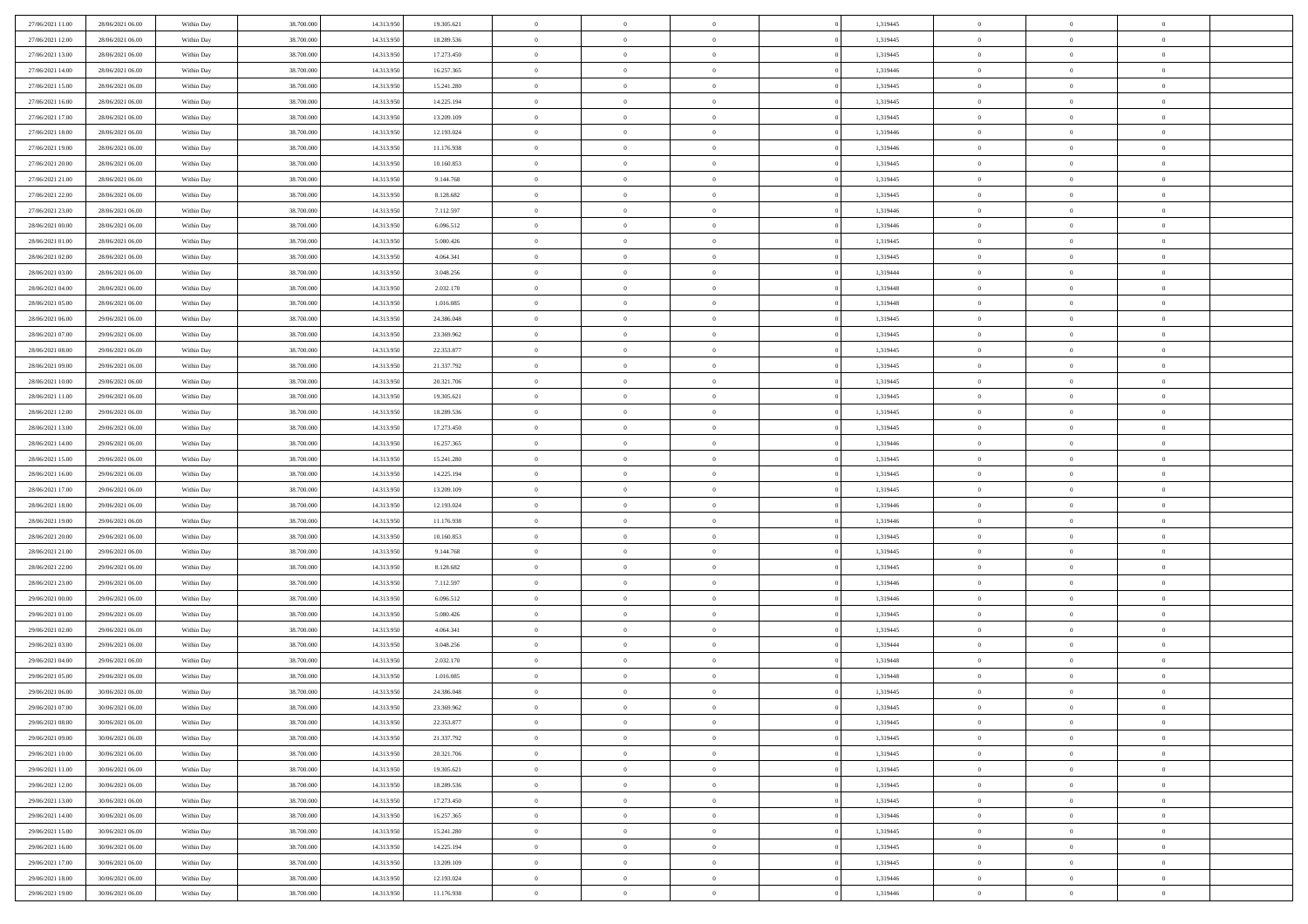| 29/06/2021 20:00 | 30/06/2021 06:00 | Within Day | 38,700,000 | 14.313.950 | 10.160.853 |  |  | 1,319445 |  |  |
|------------------|------------------|------------|------------|------------|------------|--|--|----------|--|--|
| 29/06/2021 21.00 | 30/06/2021 06:00 | Within Day | 38.700.000 | 14.313.950 | 9.144.768  |  |  | 1,319445 |  |  |
| 29/06/2021 22:00 | 30/06/2021 06:00 | Within Day | 38,700,000 | 14.313.950 | 8.128.682  |  |  | 1,319445 |  |  |
| 29/06/2021 23.00 | 30/06/2021 06:00 | Within Day | 38.700.000 | 14.313.950 | 7.112.597  |  |  | 1,319446 |  |  |
| 30/06/2021 00:00 | 30/06/2021 06:00 | Within Day | 38,700,000 | 14.313.950 | 6.096.512  |  |  | 1,319446 |  |  |
| 30/06/2021 01:00 | 30/06/2021 06:00 | Within Day | 38,700,000 | 14.313.950 | 5.080.426  |  |  | 1,319445 |  |  |
| 30/06/2021 02:00 | 30/06/2021 06:00 | Within Day | 38,700,000 | 14.313.950 | 4.064.341  |  |  | 1,319445 |  |  |
| 30/06/2021 03:00 | 30/06/2021 06:00 | Within Day | 38.700.000 | 14.313.950 | 3.048.256  |  |  | 1,319444 |  |  |
| 30/06/2021 04:00 | 30/06/2021 06:00 | Within Day | 38,700,000 | 14.313.950 | 2.032.170  |  |  | 1,319448 |  |  |
| 30/06/2021 06:00 | 01/07/2021 06:00 | Within Day | 38.700.000 | 14.313.950 | 24.386.048 |  |  | 1,319445 |  |  |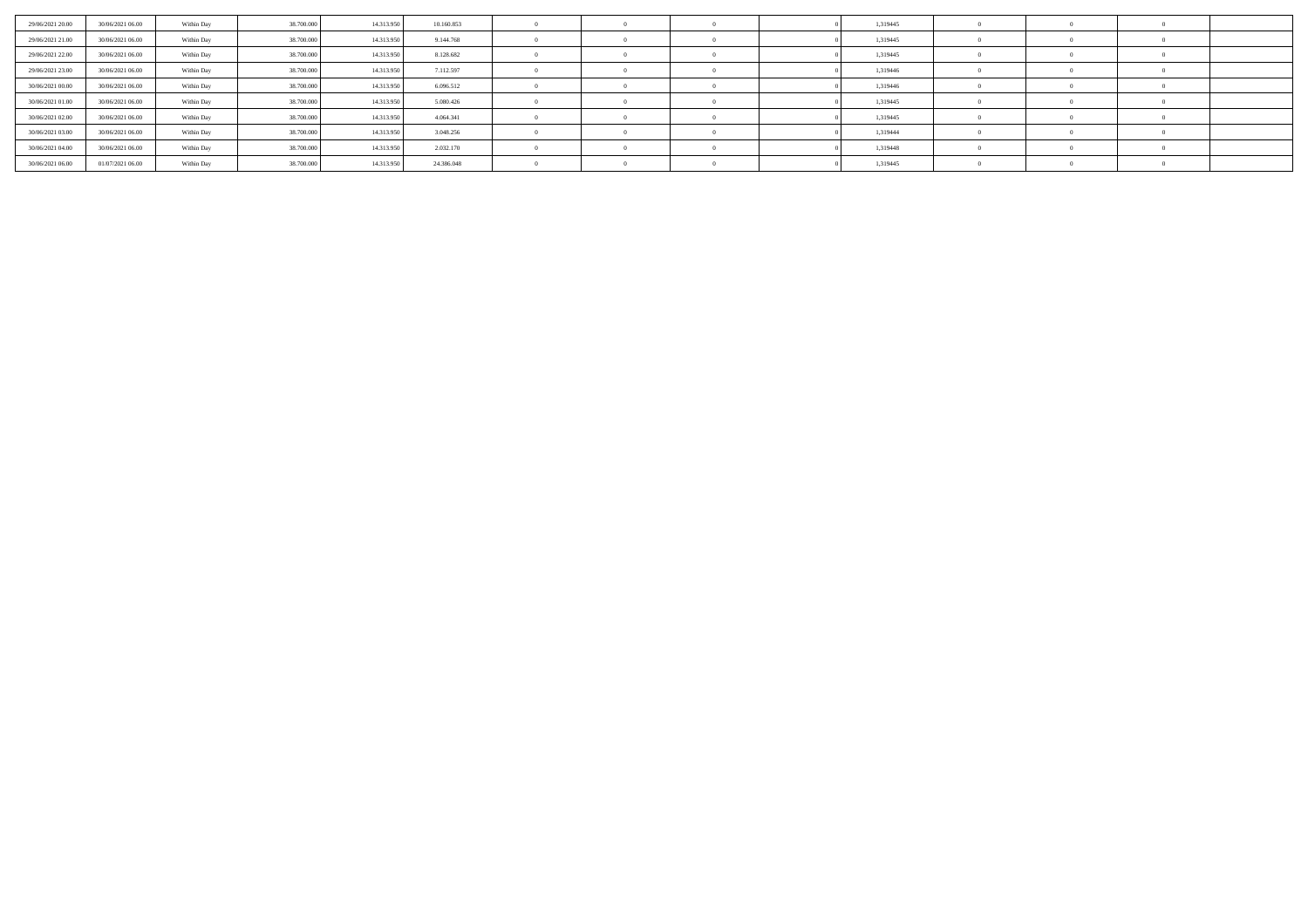## **SNAM RETE GAS**

**Transportation capacity at Entry Point interconnected with foreign pipelines**

**Update to 29/06/2021 of offered and assigned capacity in auction day-ahead and within-day**

**Thermal Year 2020/2021**

(Values in Ncm/day (0° C; 1,01325 bar) - 1 Scm=0,94794378 Ncm; Prices in c/Ncm)

| <b>Entry Point</b> |  |
|--------------------|--|
|                    |  |

**GELA**

| Timeframe        |                  |                     |                            |                                              |                | <b>Offered capacity</b> |                | <b>Assigned capacity</b>                | Day-Ahead                   |                             | Prices                        |                           |                                 |             |
|------------------|------------------|---------------------|----------------------------|----------------------------------------------|----------------|-------------------------|----------------|-----------------------------------------|-----------------------------|-----------------------------|-------------------------------|---------------------------|---------------------------------|-------------|
| From             | To               | <b>Auction type</b> | Transportation<br>capacity | <b>Assigned capacity</b><br>(before auction) | Firm           | Interruptible           | Firm           | $\label{prop:1} \textbf{Interruptible}$ | <b>Interrupted Capacity</b> | <b>Reserve price - Firm</b> | <b>Auction premium - Firm</b> | Reserve price -           | <b>Auction premium</b>          | <b>Note</b> |
| 01/06/2021 06:00 | 02/06/2021 06:00 | Day Ahead           | 40.825.206                 | 15.099.99                                    | 25.725.205     | $\overline{0}$          | $\theta$       | $\overline{0}$                          | Interruptible               | 0,012508                    | $\bf{0}$                      | Interruptible<br>0,012508 | Interruptible<br>$\overline{0}$ |             |
| 02/06/2021 06:00 | 03/06/2021 06:00 | Day Ahead           | 40.825.206                 | 15,099.99                                    | 25.725.205     | $\theta$                | $\theta$       | $\theta$                                |                             | 0.012508                    | $\theta$                      | 0.012508                  | $\Omega$                        |             |
| 03/06/2021 06:00 | 04/06/2021 06:00 | Day Ahead           | 40.825.20                  | 15.099.99                                    | 25.725.205     | $\theta$                | $\Omega$       | $\Omega$                                |                             | 0,012508                    | $\bf{0}$                      | 0,012508                  | $\Omega$                        |             |
| 04/06/2021 06:00 | 05/06/2021 06:00 | Day Ahead           | 40.825.20                  | 15.099.99                                    | 25.725.205     | $\mathbf{0}$            | $\theta$       | $\overline{0}$                          |                             | 0,012508                    | $\bf{0}$                      | 0,012508                  | $\theta$                        |             |
| 05/06/2021 06:00 | 06/06/2021 06:00 |                     | 40.825.20                  | 15.099.99                                    | 25.725.205     | $\overline{0}$          | $\theta$       | $\theta$                                |                             | 0.012508                    | $\mathbf{0}$                  | 0.012508                  | $\Omega$                        |             |
|                  |                  | Day Ahead           |                            |                                              |                | $\overline{0}$          | $\Omega$       | $\theta$                                |                             | 0.012508                    |                               |                           | $\Omega$                        |             |
| 06/06/2021 06:00 | 07/06/2021 06:00 | Day Ahead           | 40.825.206                 | 15.099.99                                    | 25.725.205     |                         |                |                                         |                             |                             | $\bf{0}$                      | 0,012508                  |                                 |             |
| 07/06/2021 06:00 | 08/06/2021 06:00 | Day Ahead           | 40.825.206                 | 15.099.99                                    | 25.725.205     | $\overline{0}$          | $\Omega$       | $\theta$                                |                             | 0,012508                    | $\bf{0}$                      | 0,012508                  | $\Omega$                        |             |
| 08/06/2021 06:00 | 09/06/2021 06:00 | Day Ahead           | 40.825.20                  | 15.099.99                                    | 25.725.205     | $\theta$                | $\theta$       | $\Omega$                                |                             | 0,012508                    | $\overline{0}$                | 0,012508                  | $\Omega$                        |             |
| 09/06/2021 06:00 | 10/06/2021 06:00 | Day Ahead           | 40.825.20                  | 15.099.99                                    | $\overline{0}$ | $\mathbf{0}$            | $\theta$       | $\overline{0}$                          |                             | 0,012508                    | $\bf{0}$                      | 0,012508                  | $\theta$                        |             |
| 10/06/2021 06:00 | 11/06/2021 06:00 | Day Ahead           | 40.825.20                  | 15.099.99                                    | 25.725.205     | $\overline{0}$          | $\overline{0}$ | $\Omega$                                |                             | 0.012508                    | $\bf{0}$                      | 0,012508                  | $\overline{0}$                  |             |
| 11/06/2021 06:00 | 12/06/2021 06:00 | Day Ahead           | 40.825.20                  | 15.099.99                                    | 25.725.205     | $\overline{0}$          | $\theta$       | $\overline{0}$                          |                             | 0,012508                    | $\bf{0}$                      | 0,012508                  | $\overline{0}$                  |             |
| 12/06/2021 06:00 | 13/06/2021 06:00 | Day Ahead           | 40.825.206                 | 15.099.99                                    | 25.725.205     | $\overline{0}$          | $\theta$       | $\overline{0}$                          |                             | 0.012508                    | $\mathbf{0}$                  | 0.012508                  | $\Omega$                        |             |
| 13/06/2021 06:00 | 14/06/2021 06:00 | Day Ahead           | 40.825.20                  | 15,099.99                                    | 25.725.205     | $\overline{0}$          | $\theta$       | $\theta$                                |                             | 0.012508                    | $\mathbf{0}$                  | 0.012508                  | $\Omega$                        |             |
| 14/06/2021 06:00 | 15/06/2021 06:00 | Day Ahead           | 40.825.20                  | 15.099.99                                    | 25.725.205     | $\mathbf{0}$            | $\theta$       | $\theta$                                |                             | 0,012508                    | $\bf{0}$                      | 0,012508                  | $\mathbf{0}$                    |             |
| 15/06/2021 06:00 | 16/06/2021 06:00 | Day Ahead           | 40.825.20                  | 15.099.99                                    | 25.725.205     | $\mathbf{0}$            | $\theta$       | $\theta$                                |                             | 0,012508                    | $\bf{0}$                      | 0,012508                  | $\theta$                        |             |
| 16/06/2021 06:00 | 17/06/2021 06:00 | Day Ahead           | 40.825.20                  | 15.099.99                                    | 25.725.205     | $\overline{0}$          | $\theta$       | $\Omega$                                |                             | 0,012508                    | $\bf{0}$                      | 0,012508                  | $\overline{0}$                  |             |
| 17/06/2021 06:00 | 18/06/2021 06:00 | Day Ahead           | 40.825.20                  | 15.099.99                                    | 25.725.205     | $\theta$                | $\Omega$       | $\theta$                                |                             | 0.012508                    | $\mathbf{0}$                  | 0,012508                  | $\Omega$                        |             |
| 18/06/2021 06:00 | 19/06/2021 06:00 | Day Ahead           | 40.825.206                 | 15.099.99                                    | 25.725.205     | $\overline{0}$          | $\theta$       | $\theta$                                |                             | 0,012508                    | $\bf{0}$                      | 0,012508                  | $\overline{0}$                  |             |
| 19/06/2021 06:00 | 20/06/2021 06:00 | Day Ahead           | 40.825.20                  | 15.099.99                                    | 25.725.205     | $\overline{0}$          | $\overline{0}$ | $\overline{0}$                          |                             | 0,012508                    | $\bf{0}$                      | 0,012508                  | $\overline{0}$                  |             |
| 20/06/2021 06:00 | 21/06/2021 06:00 | Day Ahead           | 40.825.20                  | 15,099.99                                    | 25.725.205     | $\overline{0}$          | $\theta$       | $\overline{0}$                          |                             | 0,012508                    | $\bf{0}$                      | 0,012508                  | $\Omega$                        |             |
| 21/06/2021 06:00 | 22/06/2021 06:00 | Day Ahead           | 40.825.20                  | 15.099.99                                    | 25.725.205     | $\bf{0}$                | $\overline{0}$ | $\theta$                                |                             | 0,012508                    | $\bf{0}$                      | 0,012508                  | $\theta$                        |             |
| 22/06/2021 06:00 | 23/06/2021 06:00 | Day Ahead           | 40.825.20                  | 15.099.99                                    | $\overline{0}$ | $\overline{0}$          | $\theta$       | $\theta$                                |                             | 0,012508                    | $\bf{0}$                      | 0,012508                  | $\overline{0}$                  |             |
| 23/06/2021 06:00 | 24/06/2021 06:00 | Day Ahead           | 40.825.206                 | 15.099.999                                   | 25.725.205     | $\overline{0}$          | $\theta$       | $\Omega$                                |                             | 0,012508                    | $\overline{0}$                | 0,012508                  | $\mathbf{0}$                    |             |
| 24/06/2021 06:00 | 25/06/2021 06:00 | Day Ahead           | 40.825.20                  | 15.099.99                                    | 25.725.205     | $\theta$                | $\theta$       | $\theta$                                |                             | 0,012508                    | $\theta$                      | 0,012508                  | $\Omega$                        |             |
| 25/06/2021 06:00 | 26/06/2021 06:00 | Day Ahead           | 40.825.20                  | 15.099.99                                    | 25.725.205     | $\overline{0}$          | $\Omega$       | $\Omega$                                |                             | 0,012508                    | $\bf{0}$                      | 0,012508                  | $\Omega$                        |             |
| 26/06/2021 06:00 | 27/06/2021 06:00 | Day Ahead           | 40.825.20                  | 15.099.99                                    | 25.725.205     | $\overline{0}$          | $\theta$       | $\theta$                                |                             | 0,012508                    | $\bf{0}$                      | 0,012508                  | $\theta$                        |             |
| 27/06/2021 06:00 | 28/06/2021 06:00 | Day Ahead           | 40.825.20                  | 15,099.99                                    | 25.725.205     | $\theta$                | $\theta$       | $\theta$                                |                             | 0.012508                    | $\mathbf{0}$                  | 0.012508                  | $\Omega$                        |             |
| 28/06/2021 06:00 | 29/06/2021 06:00 | Day Ahead           | 40.825.206                 | 15.099.99                                    | 25.725.205     | $\overline{0}$          | $\Omega$       | $\overline{0}$                          |                             | 0.012508                    | $\mathbf{0}$                  | 0,012508                  | $\Omega$                        |             |
| 29/06/2021 06:00 | 30/06/2021 06:00 | Day Ahead           | 40.825.206                 | 15.099.99                                    | 25.725.205     | $\overline{0}$          | $\theta$       | $\theta$                                |                             | 0,012508                    | $\bf{0}$                      | 0,012508                  | $\theta$                        |             |
| 30/06/2021 06:00 | 01/07/2021 06:00 | Day Ahead           | 40.825.20                  | 15.099.99                                    | 25.725.205     | $\overline{0}$          | $\theta$       | $\overline{0}$                          |                             | 0,012508                    | $\bf{0}$                      | 0,012508                  | $\Omega$                        |             |
| 01/06/2021 06:00 | 02/06/2021 06:00 | Within Day          | 40.825.20                  | 15.099.99                                    | 25.725.205     | $\overline{0}$          | $\theta$       | $\theta$                                |                             | 1,250760                    | $\bf{0}$                      | $\theta$                  | $\theta$                        |             |
| 01/06/2021 07:00 | 02/06/2021 06:00 | Within Day          | 40.825.20                  | 15,099.99                                    | 24.653.321     | $\overline{0}$          | $\theta$       | $\theta$                                |                             | 1,250760                    | $\bf{0}$                      | $\theta$                  | $\theta$                        |             |
| 01/06/2021 08:00 | 02/06/2021 06:00 | Within Day          | 40.825.20                  | 15.099.99                                    | 23.581.437     | $\overline{0}$          | $\theta$       | $\theta$                                |                             | 1,250760                    | $\bf{0}$                      | $\theta$                  | $\overline{0}$                  |             |
| 01/06/2021 09:00 | 02/06/2021 06:00 | Within Day          | 40.825.20                  | 15.099.99                                    | 22.509.554     | $\overline{0}$          | $\theta$       | $\overline{0}$                          |                             | 1,250760                    | $\bf{0}$                      | $\theta$                  | $\overline{0}$                  |             |
| 01/06/2021 10:00 | 02/06/2021 06:00 | Within Day          | 40.825.20                  | 15.099.99                                    | 21.437.670     | $\overline{0}$          | $\theta$       | $\sqrt{2}$                              |                             | 1.250760                    | $\mathbf{0}$                  | $\sqrt{2}$                | $\Omega$                        |             |
| 01/06/2021 11:00 | 02/06/2021 06:00 | Within Day          | 40.825.20                  | 15.099.99                                    | 20.365.787     | $\overline{0}$          | $\theta$       | $\theta$                                |                             | 1,250760                    | $\bf{0}$                      | $\mathbf{a}$              | $\overline{0}$                  |             |
| 01/06/2021 12:00 | 02/06/2021 06:00 | Within Day          | 40.825.20                  | 15.099.99                                    | 19.293.904     | $\overline{0}$          | $\theta$       | $\theta$                                |                             | 1,250760                    | $\bf{0}$                      | $\bf{0}$                  | $\theta$                        |             |
| 01/06/2021 13:00 | 02/06/2021 06:00 | Within Day          | 40.825.20                  | 15.099.999                                   | 18.222.019     | $\Omega$                | $\theta$       | $\Omega$                                |                             | 1,250760                    | $\theta$                      | $\theta$                  | $\overline{0}$                  |             |
|                  |                  |                     |                            |                                              |                |                         |                |                                         |                             |                             |                               |                           |                                 |             |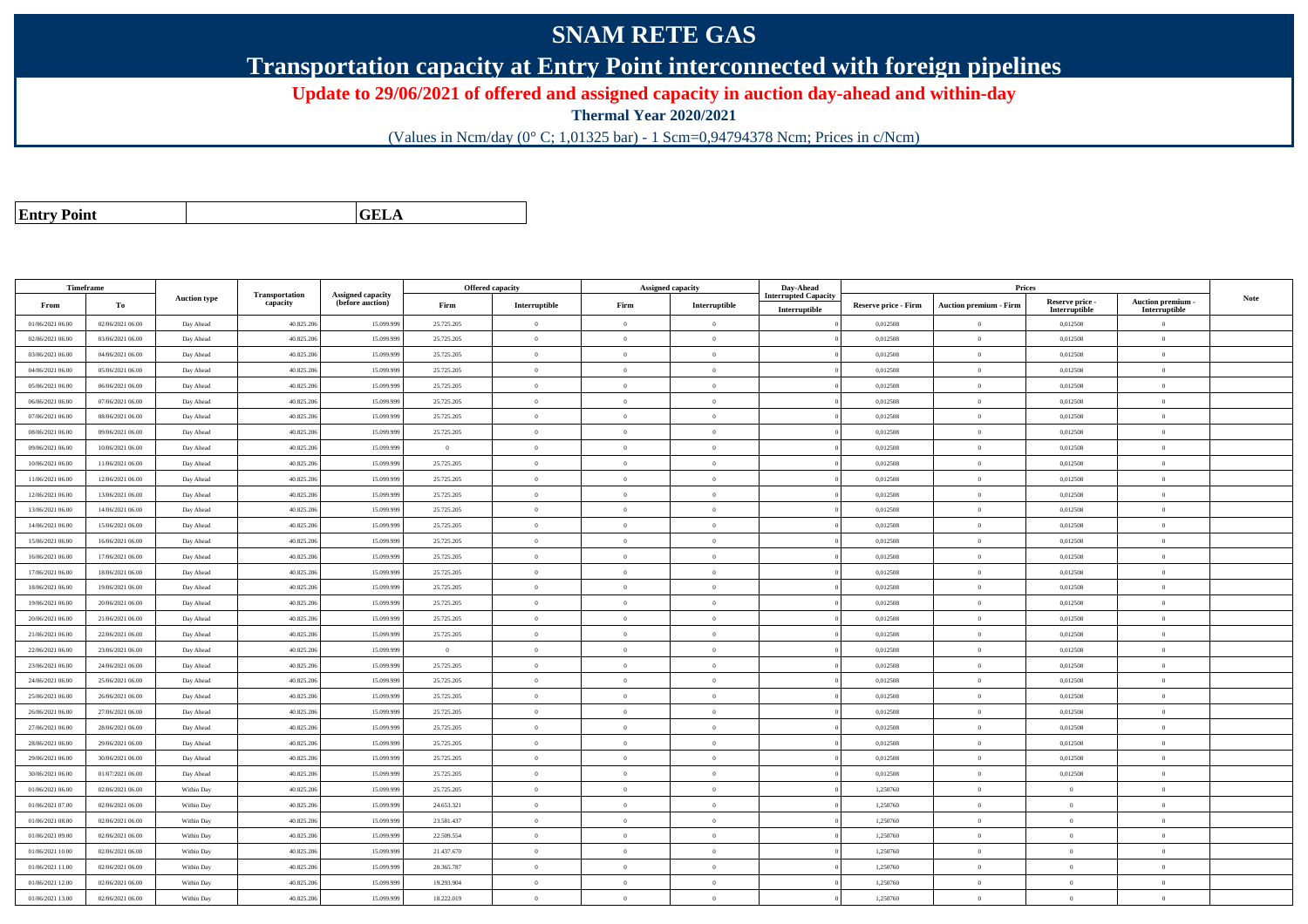| 01/06/2021 14:00                     | 02/06/2021 06:00                     | Within Day               | 40.825.206               | 15.099.999               | 17.150.136              | $\bf{0}$                      | $\overline{0}$                   | $\Omega$                         | 1,250760             | $\bf{0}$                 | $\overline{0}$             | $\bf{0}$                  |  |
|--------------------------------------|--------------------------------------|--------------------------|--------------------------|--------------------------|-------------------------|-------------------------------|----------------------------------|----------------------------------|----------------------|--------------------------|----------------------------|---------------------------|--|
| 01/06/2021 15:00                     | 02/06/2021 06:00                     | Within Dav               | 40.825.206               | 15.099.999               | 16.078.253              | $\overline{0}$                | $\overline{0}$                   | $\overline{0}$                   | 1,250760             | $\mathbf{0}$             | $\bf{0}$                   | $\overline{0}$            |  |
| 01/06/2021 16:00                     | 02/06/2021 06:00                     | Within Day               | 40.825.206               | 15.099.999               | 15.006.369              | $\theta$                      | $\overline{0}$                   | $\overline{0}$                   | 1,250760             | $\,$ 0                   | $\overline{0}$             | $\,$ 0 $\,$               |  |
| 01/06/2021 17:00                     | 02/06/2021 06:00                     | Within Day               | 40.825.206               | 15.099.999               | 13.934.486              | $\mathbf{0}$                  | $\overline{0}$                   | $\mathbf{0}$                     | 1,250760             | $\bf{0}$                 | $\mathbf{0}$               | $\theta$                  |  |
| 01/06/2021 18:00                     | 02/06/2021 06:00                     | Within Dav               | 40.825.206               | 15.099.999               | 12.862.602              | $\mathbf{0}$                  | $\overline{0}$                   | $\overline{0}$                   | 1,250760             | $\mathbf{0}$             | $\bf{0}$                   | $\overline{0}$            |  |
| 01/06/2021 19:00                     | 02/06/2021 06:00                     | Within Day               | 40.825.206               | 15.099.999               | 11.790.718              | $\theta$                      | $\overline{0}$                   | $\bf{0}$                         | 1,250760             | $\,$ 0                   | $\overline{0}$             | $\,$ 0 $\,$               |  |
| 01/06/2021 20:00                     | 02/06/2021 06:00                     | Within Day               | 40.825.206               | 15.099.999               | 10.718.835              | $\,$ 0 $\,$                   | $\overline{0}$                   | $\Omega$                         | 1,250760             | $\bf{0}$                 | $\mathbf{0}$               | $\theta$                  |  |
| 01/06/2021 21:00                     | 02/06/2021 06:00                     | Within Dav               | 40.825.206               | 15.099.999               | 9.646.952               | $\overline{0}$                | $\overline{0}$                   | $\overline{0}$                   | 1,250760             | $\mathbf{0}$             | $\bf{0}$                   | $\overline{0}$            |  |
| 01/06/2021 22:00                     | 02/06/2021 06:00                     | Within Day               | 40.825.206               | 15.099.999               | 8.575.068               | $\theta$                      | $\overline{0}$                   | $\bf{0}$                         | 1,250760             | $\,$ 0                   | $\overline{0}$             | $\,$ 0 $\,$               |  |
| 01/06/2021 23:00                     | 02/06/2021 06:00                     | Within Day               | 40.825.206               | 15.099.999               | 7.503.184               | $\mathbf{0}$                  | $\overline{0}$                   | $\mathbf{0}$                     | 1.250761             | $\bf{0}$                 | $\mathbf{0}$               | $\theta$                  |  |
| 02/06/2021 00:00                     | 02/06/2021 06:00                     | Within Dav               | 40.825.206               | 15.099.999               | 6.431.301               | $\mathbf{0}$                  | $\overline{0}$                   | $\overline{0}$                   | 1,250760             | $\mathbf{0}$             | $\bf{0}$                   | $\overline{0}$            |  |
| 02/06/2021 01:00                     | 02/06/2021 06:00                     | Within Day               | 40.825.206               | 15.099.999               | 5.359.417               | $\theta$                      | $\overline{0}$                   | $\bf{0}$                         | 1,250760             | $\,$ 0                   | $\overline{0}$             | $\,$ 0 $\,$               |  |
| 02/06/2021 02:00                     | 02/06/2021 06:00                     | Within Day               | 40.825.206               | 15.099.999               | 4.287.534               | $\theta$                      | $\overline{0}$                   | $\mathbf{0}$                     | 1,250760             | $\bf{0}$                 | $\theta$                   | $\theta$                  |  |
| 02/06/2021 03:00                     | 02/06/2021 06:00                     | Within Dav               | 40.825.206               | 15.099.999               | 3.215.651               | $\overline{0}$                | $\overline{0}$                   | $\overline{0}$                   | 1,250759             | $\mathbf{0}$             | $\bf{0}$                   | $\overline{0}$            |  |
| 02/06/2021 04:00                     | 02/06/2021 06:00                     | Within Day               | 40.825.206               | 15.099.999               | 2.143.766               | $\theta$                      | $\overline{0}$                   | $\overline{0}$                   | 1,250762             | $\,$ 0                   | $\overline{0}$             | $\,$ 0 $\,$               |  |
| 02/06/2021 05:00                     | 02/06/2021 06:00                     | Within Day               | 40.825.206               | 15.099.999               | 1.071.883               | $\bf{0}$                      | $\overline{0}$                   | $\mathbf{0}$                     | 1,250762             | $\bf{0}$                 | $\mathbf{0}$               | $\bf{0}$                  |  |
| 02/06/2021 06:00                     | 03/06/2021 06:00                     | Within Dav               | 40.825.206               | 15.099.999               | 25.725.205              | $\overline{0}$                | $\overline{0}$                   | $\overline{0}$                   | 1,250760             | $\mathbf{0}$             | $\bf{0}$                   | $\overline{0}$            |  |
| 02/06/2021 07:00                     | 03/06/2021 06:00                     | Within Day               | 40.825.206               | 15.099.999               | 24.653.321              | $\theta$                      | $\overline{0}$                   | $\bf{0}$                         | 1,250760             | $\,$ 0                   | $\overline{0}$             | $\,$ 0 $\,$               |  |
| 02/06/2021 08:00                     | 03/06/2021 06:00                     | Within Day               | 40.825.206               | 15.099.999               | 23,581,437              | $\mathbf{0}$                  | $\overline{0}$                   | $\mathbf{0}$                     | 1.250760             | $\bf{0}$                 | $\mathbf{0}$               | $\theta$                  |  |
| 02/06/2021 09:00                     | 03/06/2021 06:00                     | Within Dav               | 40.825.206               | 15.099.999               | 22.509.554              | $\overline{0}$                | $\overline{0}$                   | $\overline{0}$                   | 1,250760             | $\mathbf{0}$             | $\bf{0}$                   | $\overline{0}$            |  |
| 02/06/2021 10:00                     | 03/06/2021 06:00                     | Within Day               | 40.825.206               | 15.099.999               | 21.437.670              | $\theta$                      | $\overline{0}$                   | $\bf{0}$                         | 1,250760             | $\,$ 0                   | $\overline{0}$             | $\,$ 0 $\,$               |  |
| 02/06/2021 11:00                     | 03/06/2021 06:00                     | Within Day               | 40.825.206               | 15.099.999               | 20,365,787              | $\mathbf{0}$                  | $\overline{0}$                   | $\mathbf{0}$                     | 1,250760             | $\bf{0}$                 | $\mathbf{0}$               | $\theta$                  |  |
| 02/06/2021 12:00                     | 03/06/2021 06:00                     | Within Day               | 40.825.206               | 15.099.999               | 19.293.904              | $\overline{0}$                | $\overline{0}$                   | $\overline{0}$                   | 1,250760             | $\mathbf{0}$             | $\bf{0}$                   | $\overline{0}$            |  |
| 02/06/2021 13:00                     | 03/06/2021 06:00                     | Within Day               | 40.825.206               | 15.099.999               | 18.222.019              | $\theta$                      | $\overline{0}$                   | $\bf{0}$                         | 1,250760             | $\,$ 0                   | $\overline{0}$             | $\,$ 0 $\,$               |  |
| 02/06/2021 14:00                     | 03/06/2021 06:00                     | Within Day               | 40.825.206               | 15.099.999               | 17.150.136              | $\bf{0}$                      | $\overline{0}$                   | $\mathbf{0}$                     | 1,250760             | $\bf{0}$                 | $\overline{0}$             | $\bf{0}$                  |  |
| 02/06/2021 15:00                     | 03/06/2021 06:00                     | Within Day               | 40.825.206               | 15.099.999               | 16.078.253              | $\overline{0}$                | $\overline{0}$                   | $\overline{0}$                   | 1,250760             | $\mathbf{0}$             | $\bf{0}$                   | $\overline{0}$            |  |
| 02/06/2021 16:00                     | 03/06/2021 06:00                     | Within Day               | 40.825.206               | 15.099.999               | 15.006.369              | $\theta$                      | $\overline{0}$                   | $\overline{0}$                   | 1,250760             | $\,$ 0                   | $\overline{0}$             | $\,$ 0 $\,$               |  |
| 02/06/2021 17:00                     | 03/06/2021 06:00                     | Within Day               | 40.825.206               | 15.099.999               | 13.934.486              | $\mathbf{0}$                  | $\overline{0}$                   | $\mathbf{0}$                     | 1,250760             | $\bf{0}$                 | $\mathbf{0}$               | $\theta$                  |  |
| 02/06/2021 18:00                     | 03/06/2021 06:00                     | Within Day               | 40.825.206               | 15.099.999               | 12.862.602              | $\mathbf{0}$                  | $\overline{0}$                   | $\overline{0}$                   | 1,250760             | $\mathbf{0}$             | $\bf{0}$                   | $\overline{0}$            |  |
| 02/06/2021 19:00                     | 03/06/2021 06:00                     | Within Day               | 40.825.206               | 15.099.999               | 11.790.718              | $\theta$                      | $\overline{0}$                   | $\bf{0}$                         | 1,250760             | $\,$ 0                   | $\overline{0}$             | $\,$ 0 $\,$               |  |
| 02/06/2021 20:00                     | 03/06/2021 06:00                     | Within Day               | 40.825.206               | 15.099.999               | 10.718.835              | $\,$ 0 $\,$                   | $\overline{0}$                   | $\overline{0}$                   | 1,250760             | $\bf{0}$                 | $\overline{0}$             | $\,0\,$                   |  |
| 02/06/2021 21:00                     | 03/06/2021 06:00                     | Within Day               | 40.825.206               | 15.099.999               | 9.646.952               | $\overline{0}$                | $\overline{0}$                   | $\overline{0}$                   | 1,250760             | $\mathbf{0}$             | $\bf{0}$                   | $\overline{0}$            |  |
| 02/06/2021 22:00                     | 03/06/2021 06:00                     | Within Day               | 40.825.206               | 15.099.999               | 8.575.068               | $\theta$                      | $\overline{0}$                   | $\overline{0}$                   | 1,250760             | $\,$ 0                   | $\overline{0}$             | $\,$ 0 $\,$               |  |
| 02/06/2021 23:00                     | 03/06/2021 06:00                     | Within Day               | 40.825.206               | 15.099.999               | 7.503.184               | $\,$ 0 $\,$                   | $\overline{0}$                   | $\overline{0}$                   | 1,250761             | $\bf{0}$                 | $\overline{0}$             | $\,0\,$                   |  |
| 03/06/2021 00:00                     | 03/06/2021 06:00                     | Within Day               | 40.825.206               | 15.099.999               | 6.431.301               | $\theta$                      | $\overline{0}$                   | $\overline{0}$                   | 1,250760             | $\mathbf{0}$             | $\bf{0}$                   | $\overline{0}$            |  |
| 03/06/2021 01:00                     | 03/06/2021 06:00                     | Within Day               | 40.825.206               | 15.099.999               | 5.359.417               | $\theta$                      | $\overline{0}$                   | $\bf{0}$                         | 1,250760             | $\,$ 0                   | $\overline{0}$             | $\,$ 0 $\,$               |  |
| 03/06/2021 02:00<br>03/06/2021 03:00 | 03/06/2021 06:00<br>03/06/2021 06:00 | Within Day<br>Within Day | 40.825.206<br>40.825.206 | 15.099.999<br>15.099.999 | 4.287.534<br>3.215.651  | $\,$ 0 $\,$<br>$\overline{0}$ | $\overline{0}$<br>$\overline{0}$ | $\overline{0}$<br>$\overline{0}$ | 1,250760<br>1,250759 | $\bf{0}$<br>$\mathbf{0}$ | $\overline{0}$<br>$\bf{0}$ | $\,0\,$<br>$\overline{0}$ |  |
| 03/06/2021 04:00                     | 03/06/2021 06:00                     | Within Day               | 40.825.206               | 15.099.999               | 2.143.766               | $\theta$                      | $\overline{0}$                   | $\bf{0}$                         | 1,250762             | $\,$ 0                   | $\overline{0}$             | $\,$ 0 $\,$               |  |
|                                      |                                      |                          |                          |                          |                         | $\,$ 0 $\,$                   |                                  | $\overline{0}$                   |                      | $\bf{0}$                 | $\overline{0}$             | $\,0\,$                   |  |
| 03/06/2021 05:00<br>03/06/2021 06:00 | 03/06/2021 06:00<br>04/06/2021 06:00 | Within Day<br>Within Day | 40.825.206<br>40.825.206 | 15.099.999<br>15.099.999 | 1.071.883<br>25.725.205 | $\theta$                      | $\overline{0}$<br>$\overline{0}$ | $\overline{0}$                   | 1,250762<br>1,250760 | $\mathbf{0}$             | $\bf{0}$                   | $\overline{0}$            |  |
| 03/06/2021 07:00                     | 04/06/2021 06:00                     | Within Day               | 40.825.206               | 15.099.999               | 24.653.321              | $\theta$                      | $\overline{0}$                   | $\bf{0}$                         | 1,250760             | $\,$ 0                   | $\overline{0}$             | $\,$ 0 $\,$               |  |
| 03/06/2021 08:00                     | 04/06/2021 06:00                     | Within Day               | 40.825.206               | 15.099.999               | 23.581.437              | $\,$ 0 $\,$                   | $\overline{0}$                   | $\overline{0}$                   | 1,250760             | $\bf{0}$                 | $\overline{0}$             | $\,0\,$                   |  |
| 03/06/2021 09:00                     | 04/06/2021 06:00                     | Within Dav               | 40.825.206               | 15.099.999               | 22.509.554              | $\theta$                      | $\overline{0}$                   | $\overline{0}$                   | 1,250760             | $\mathbf{0}$             | $\bf{0}$                   | $\overline{0}$            |  |
| 03/06/2021 10:00                     | 04/06/2021 06:00                     | Within Day               | 40.825.206               | 15.099.999               | 21.437.670              | $\overline{0}$                | $\overline{0}$                   | $\overline{0}$                   | 1,250760             | $\overline{0}$           | $\theta$                   | $\theta$                  |  |
| 03/06/2021 11:00                     | 04/06/2021 06:00                     | Within Day               | 40.825.206               | 15.099.999               | 20.365.787              | $\bf{0}$                      | $\overline{0}$                   | $\overline{0}$                   | 1,250760             | $\mathbf{0}$             | $\overline{0}$             | $\bf{0}$                  |  |
| 03/06/2021 12:00                     | 04/06/2021 06:00                     | Within Day               | 40.825.206               | 15.099.999               | 19.293.904              | $\overline{0}$                | $\overline{0}$                   | $\overline{0}$                   | 1,250760             | $\overline{0}$           | $\overline{0}$             | $\overline{0}$            |  |
| 03/06/2021 13:00                     | 04/06/2021 06:00                     | Within Day               | 40.825.206               | 15.099.999               | 18.222.019              | $\,$ 0 $\,$                   | $\overline{0}$                   | $\overline{0}$                   | 1,250760             | $\,$ 0 $\,$              | $\,$ 0 $\,$                | $\,$ 0 $\,$               |  |
| 03/06/2021 14:00                     | 04/06/2021 06:00                     | Within Day               | 40.825.206               | 15.099.999               | 17.150.136              | $\bf{0}$                      | $\overline{0}$                   | $\overline{0}$                   | 1,250760             | $\mathbf{0}$             | $\overline{0}$             | $\bf{0}$                  |  |
| 03/06/2021 15:00                     | 04/06/2021 06:00                     | Within Day               | 40.825.206               | 15.099.999               | 16.078.253              | $\,$ 0 $\,$                   | $\overline{0}$                   | $\overline{0}$                   | 1,250760             | $\,$ 0 $\,$              | $\bf{0}$                   | $\overline{0}$            |  |
| 03/06/2021 16:00                     | 04/06/2021 06:00                     | Within Day               | 40.825.206               | 15.099.999               | 15.006.369              | $\,$ 0                        | $\overline{0}$                   | $\overline{0}$                   | 1,250760             | $\,$ 0 $\,$              | $\overline{0}$             | $\,$ 0 $\,$               |  |
| 03/06/2021 17:00                     | 04/06/2021 06:00                     | Within Day               | 40.825.206               | 15.099.999               | 13.934.486              | $\bf{0}$                      | $\overline{0}$                   | $\overline{0}$                   | 1,250760             | $\overline{0}$           | $\overline{0}$             | $\overline{0}$            |  |
| 03/06/2021 18:00                     | 04/06/2021 06:00                     | Within Day               | 40.825.206               | 15.099.999               | 12.862.602              | $\,$ 0 $\,$                   | $\overline{0}$                   | $\overline{0}$                   | 1,250760             | $\,$ 0 $\,$              | $\bf{0}$                   | $\overline{0}$            |  |
| 03/06/2021 19:00                     | 04/06/2021 06:00                     | Within Day               | 40.825.206               | 15.099.999               | 11.790.718              | $\,$ 0                        | $\overline{0}$                   | $\overline{0}$                   | 1,250760             | $\,$ 0 $\,$              | $\,$ 0 $\,$                | $\,$ 0 $\,$               |  |
| 03/06/2021 20:00                     | 04/06/2021 06:00                     | Within Day               | 40.825.206               | 15.099.999               | 10.718.835              | $\bf{0}$                      | $\overline{0}$                   | $\overline{0}$                   | 1,250760             | $\mathbf{0}$             | $\overline{0}$             | $\bf{0}$                  |  |
| 03/06/2021 21:00                     | 04/06/2021 06:00                     | Within Day               | 40.825.206               | 15.099.999               | 9.646.952               | $\mathbf{0}$                  | $\overline{0}$                   | $\overline{0}$                   | 1,250760             | $\overline{0}$           | $\bf{0}$                   | $\overline{0}$            |  |
| 03/06/2021 22:00                     | 04/06/2021 06:00                     | Within Day               | 40.825.206               | 15.099.999               | 8.575.068               | $\,$ 0 $\,$                   | $\overline{0}$                   | $\overline{0}$                   | 1,250760             | $\,$ 0 $\,$              | $\overline{0}$             | $\,$ 0 $\,$               |  |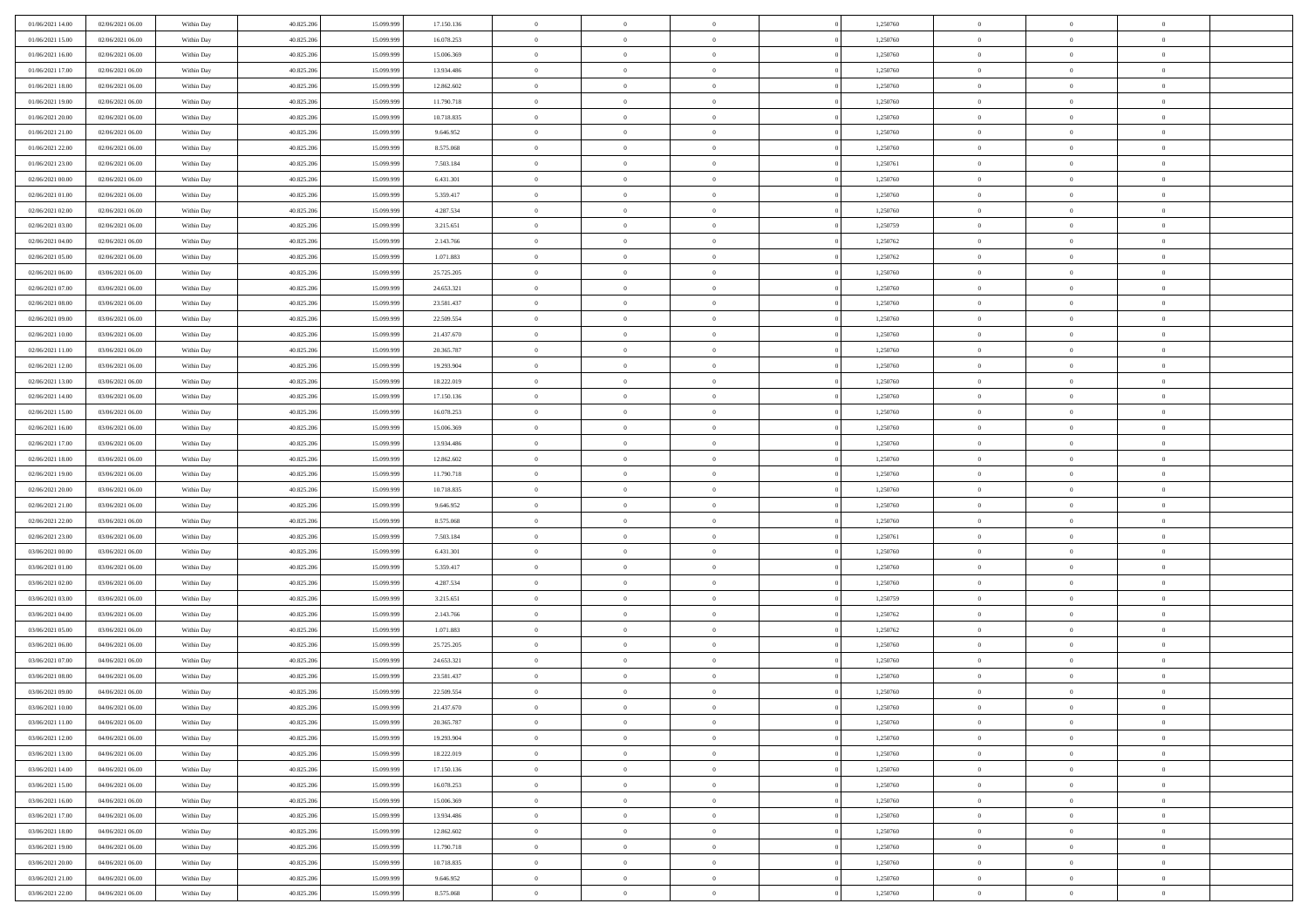| 03/06/2021 23:00                     | 04/06/2021 06:00                     | Within Day               | 40.825.206               | 15.099.999               | 7.503.184                | $\bf{0}$                | $\overline{0}$                   | $\Omega$                         | 1,250761             | $\bf{0}$                 | $\overline{0}$             | $\bf{0}$                  |  |
|--------------------------------------|--------------------------------------|--------------------------|--------------------------|--------------------------|--------------------------|-------------------------|----------------------------------|----------------------------------|----------------------|--------------------------|----------------------------|---------------------------|--|
| 04/06/2021 00:00                     | 04/06/2021 06:00                     | Within Day               | 40.825.206               | 15.099.999               | 6.431.301                | $\overline{0}$          | $\overline{0}$                   | $\overline{0}$                   | 1,250760             | $\mathbf{0}$             | $\bf{0}$                   | $\overline{0}$            |  |
| 04/06/2021 01:00                     | 04/06/2021 06:00                     | Within Day               | 40.825.206               | 15.099.999               | 5.359.417                | $\theta$                | $\overline{0}$                   | $\overline{0}$                   | 1,250760             | $\,$ 0                   | $\overline{0}$             | $\,$ 0 $\,$               |  |
| 04/06/2021 02:00                     | 04/06/2021 06:00                     | Within Day               | 40.825.206               | 15.099.999               | 4.287.534                | $\mathbf{0}$            | $\overline{0}$                   | $\mathbf{0}$                     | 1,250760             | $\bf{0}$                 | $\mathbf{0}$               | $\theta$                  |  |
| 04/06/2021 03:00                     | 04/06/2021 06:00                     | Within Day               | 40.825.206               | 15.099.999               | 3.215.651                | $\mathbf{0}$            | $\overline{0}$                   | $\overline{0}$                   | 1,250759             | $\mathbf{0}$             | $\bf{0}$                   | $\overline{0}$            |  |
| 04/06/2021 04:00                     | 04/06/2021 06:00                     | Within Day               | 40.825.206               | 15.099.999               | 2.143.766                | $\theta$                | $\overline{0}$                   | $\bf{0}$                         | 1,250762             | $\,$ 0                   | $\overline{0}$             | $\,$ 0 $\,$               |  |
| 04/06/2021 05:00                     | 04/06/2021 06:00                     | Within Day               | 40.825.206               | 15.099.999               | 1.071.883                | $\,$ 0 $\,$             | $\overline{0}$                   | $\Omega$                         | 1,250762             | $\bf{0}$                 | $\mathbf{0}$               | $\theta$                  |  |
| 04/06/2021 06:00                     | 05/06/2021 06:00                     | Within Day               | 40.825.206               | 15.099.999               | 25.725.205               | $\overline{0}$          | $\overline{0}$                   | $\overline{0}$                   | 1,250760             | $\mathbf{0}$             | $\bf{0}$                   | $\overline{0}$            |  |
| 04/06/2021 07:00                     | 05/06/2021 06:00                     | Within Day               | 40.825.206               | 15.099.999               | 24.653.321               | $\theta$                | $\overline{0}$                   | $\overline{0}$                   | 1,250760             | $\,$ 0                   | $\overline{0}$             | $\,$ 0 $\,$               |  |
| 04/06/2021 08:00                     | 05/06/2021 06:00                     | Within Day               | 40.825.206               | 15.099.999               | 23.581.437               | $\mathbf{0}$            | $\overline{0}$                   | $\mathbf{0}$                     | 1,250760             | $\bf{0}$                 | $\mathbf{0}$               | $\theta$                  |  |
| 04/06/2021 09:00                     | 05/06/2021 06:00                     | Within Dav               | 40.825.206               | 15.099.999               | 22.509.554               | $\overline{0}$          | $\overline{0}$                   | $\overline{0}$                   | 1,250760             | $\mathbf{0}$             | $\bf{0}$                   | $\overline{0}$            |  |
| 04/06/2021 10:00                     | 05/06/2021 06:00                     | Within Day               | 40.825.206               | 15.099.999               | 21.437.670               | $\theta$                | $\overline{0}$                   | $\bf{0}$                         | 1,250760             | $\,$ 0                   | $\overline{0}$             | $\,$ 0 $\,$               |  |
| 04/06/2021 11:00                     | 05/06/2021 06:00                     | Within Day               | 40.825.206               | 15.099.999               | 20.365.787               | $\theta$                | $\overline{0}$                   | $\mathbf{0}$                     | 1,250760             | $\bf{0}$                 | $\theta$                   | $\theta$                  |  |
| 04/06/2021 12:00                     | 05/06/2021 06:00                     | Within Dav               | 40.825.206               | 15.099.999               | 19.293.904               | $\overline{0}$          | $\overline{0}$                   | $\overline{0}$                   | 1,250760             | $\mathbf{0}$             | $\bf{0}$                   | $\overline{0}$            |  |
| 04/06/2021 13:00                     | 05/06/2021 06:00                     | Within Day               | 40.825.206               | 15.099.999               | 18.222.019               | $\theta$                | $\overline{0}$                   | $\overline{0}$                   | 1,250760             | $\,$ 0                   | $\overline{0}$             | $\,$ 0 $\,$               |  |
| 04/06/2021 14:00                     | 05/06/2021 06:00                     | Within Day               | 40.825.206               | 15.099.999               | 17.150.136               | $\mathbf{0}$            | $\overline{0}$                   | $\mathbf{0}$                     | 1,250760             | $\bf{0}$                 | $\mathbf{0}$               | $\bf{0}$                  |  |
| 04/06/2021 15:00                     | 05/06/2021 06:00                     | Within Dav               | 40.825.206               | 15.099.999               | 16.078.253               | $\theta$                | $\overline{0}$                   | $\overline{0}$                   | 1,250760             | $\mathbf{0}$             | $\bf{0}$                   | $\overline{0}$            |  |
| 04/06/2021 16:00                     | 05/06/2021 06:00                     | Within Day               | 40.825.206               | 15.099.999               | 15.006.369               | $\theta$                | $\overline{0}$                   | $\bf{0}$                         | 1,250760             | $\,$ 0                   | $\overline{0}$             | $\,0\,$                   |  |
| 04/06/2021 17:00                     | 05/06/2021 06:00                     | Within Day               | 40.825.206               | 15.099.999               | 13.934.486               | $\mathbf{0}$            | $\overline{0}$                   | $\mathbf{0}$                     | 1,250760             | $\bf{0}$                 | $\mathbf{0}$               | $\theta$                  |  |
| 04/06/2021 18:00                     | 05/06/2021 06:00                     | Within Dav               | 40.825.206               | 15.099.999               | 12.862.602               | $\overline{0}$          | $\overline{0}$                   | $\overline{0}$                   | 1,250760             | $\mathbf{0}$             | $\bf{0}$                   | $\overline{0}$            |  |
| 04/06/2021 19:00                     | 05/06/2021 06:00                     | Within Day               | 40.825.206               | 15.099.999               | 11.790.718               | $\theta$                | $\overline{0}$                   | $\bf{0}$                         | 1,250760             | $\,$ 0                   | $\overline{0}$             | $\,$ 0 $\,$               |  |
| 04/06/2021 20:00                     | 05/06/2021 06:00                     | Within Day               | 40.825.206               | 15.099.999               | 10.718.835               | $\mathbf{0}$            | $\overline{0}$                   | $\mathbf{0}$                     | 1,250760             | $\bf{0}$                 | $\theta$                   | $\theta$                  |  |
| 04/06/2021 21:00                     | 05/06/2021 06:00                     | Within Dav               | 40.825.206               | 15.099.999               | 9.646.952                | $\overline{0}$          | $\overline{0}$                   | $\overline{0}$                   | 1,250760             | $\mathbf{0}$             | $\bf{0}$                   | $\overline{0}$            |  |
| 04/06/2021 22:00                     | 05/06/2021 06:00                     | Within Day               | 40.825.206               | 15.099.999               | 8.575.068                | $\theta$                | $\overline{0}$                   | $\bf{0}$                         | 1,250760             | $\,$ 0                   | $\overline{0}$             | $\,$ 0 $\,$               |  |
| 04/06/2021 23:00                     | 05/06/2021 06:00                     | Within Day               | 40.825.206               | 15.099.999               | 7.503.184                | $\bf{0}$                | $\overline{0}$                   | $\mathbf{0}$                     | 1,250761             | $\bf{0}$                 | $\bf{0}$                   | $\bf{0}$                  |  |
| 05/06/2021 00:00                     | 05/06/2021 06:00                     | Within Dav               | 40.825.206               | 15.099.999               | 6.431.301                | $\overline{0}$          | $\overline{0}$                   | $\overline{0}$                   | 1,250760             | $\mathbf{0}$             | $\bf{0}$                   | $\overline{0}$            |  |
| 05/06/2021 01:00                     | 05/06/2021 06:00                     | Within Day               | 40.825.206               | 15.099.999               | 5.359.417                | $\theta$                | $\overline{0}$                   | $\overline{0}$                   | 1,250760             | $\,$ 0                   | $\overline{0}$             | $\,$ 0 $\,$               |  |
| 05/06/2021 02:00                     | 05/06/2021 06:00                     | Within Day               | 40.825.206               | 15.099.999               | 4.287.534                | $\mathbf{0}$            | $\overline{0}$                   | $\mathbf{0}$                     | 1,250760             | $\bf{0}$                 | $\mathbf{0}$               | $\theta$                  |  |
| 05/06/2021 03:00                     | 05/06/2021 06:00                     | Within Dav               | 40.825.206               | 15.099.999               | 3.215.651                | $\overline{0}$          | $\overline{0}$                   | $\overline{0}$                   | 1,250759             | $\mathbf{0}$             | $\bf{0}$                   | $\overline{0}$            |  |
| 05/06/2021 04:00                     | 05/06/2021 06:00                     | Within Day               | 40.825.206               | 15.099.999               | 2.143.766                | $\theta$                | $\overline{0}$                   | $\bf{0}$                         | 1,250762             | $\,$ 0                   | $\overline{0}$             | $\,$ 0 $\,$               |  |
| 05/06/2021 05:00                     | 05/06/2021 06:00                     | Within Day               | 40.825.206               | 15.099.999               | 1.071.883                | $\bf{0}$                | $\overline{0}$                   | $\overline{0}$                   | 1,250762             | $\bf{0}$                 | $\overline{0}$             | $\,0\,$                   |  |
| 05/06/2021 06:00                     | 06/06/2021 06:00                     | Within Dav               | 40.825.206               | 15.099.999               | 25.725.205               | $\overline{0}$          | $\overline{0}$                   | $\overline{0}$                   | 1,250760             | $\mathbf{0}$             | $\bf{0}$                   | $\overline{0}$            |  |
| 05/06/2021 07:00                     | 06/06/2021 06:00                     | Within Day               | 40.825.206               | 15.099.999               | 24.653.321               | $\theta$                | $\overline{0}$                   | $\overline{0}$                   | 1,250760             | $\,$ 0                   | $\overline{0}$             | $\,$ 0 $\,$               |  |
| 05/06/2021 08:00<br>05/06/2021 09:00 | 06/06/2021 06:00<br>06/06/2021 06:00 | Within Day<br>Within Dav | 40.825.206<br>40.825.206 | 15.099.999<br>15.099.999 | 23.581.437<br>22.509.554 | $\,$ 0 $\,$<br>$\theta$ | $\overline{0}$<br>$\overline{0}$ | $\overline{0}$<br>$\overline{0}$ | 1,250760<br>1,250760 | $\bf{0}$<br>$\mathbf{0}$ | $\overline{0}$<br>$\bf{0}$ | $\,0\,$<br>$\overline{0}$ |  |
| 05/06/2021 10:00                     | 06/06/2021 06:00                     | Within Day               | 40.825.206               | 15.099.999               | 21.437.670               | $\theta$                | $\overline{0}$                   | $\bf{0}$                         | 1,250760             | $\,$ 0                   | $\overline{0}$             | $\,$ 0 $\,$               |  |
| 05/06/2021 11:00                     | 06/06/2021 06:00                     | Within Day               | 40.825.206               | 15.099.999               | 20.365.787               | $\bf{0}$                | $\overline{0}$                   | $\overline{0}$                   | 1,250760             | $\bf{0}$                 | $\overline{0}$             | $\,0\,$                   |  |
| 05/06/2021 12:00                     | 06/06/2021 06:00                     | Within Dav               | 40.825.206               | 15.099.999               | 19.293.904               | $\overline{0}$          | $\overline{0}$                   | $\overline{0}$                   | 1,250760             | $\mathbf{0}$             | $\bf{0}$                   | $\overline{0}$            |  |
| 05/06/2021 13:00                     | 06/06/2021 06:00                     | Within Day               | 40.825.206               | 15.099.999               | 18.222.019               | $\theta$                | $\overline{0}$                   | $\bf{0}$                         | 1,250760             | $\,$ 0                   | $\overline{0}$             | $\,$ 0 $\,$               |  |
| 05/06/2021 14:00                     | 06/06/2021 06:00                     | Within Day               | 40.825.206               | 15.099.999               | 17.150.136               | $\,$ 0 $\,$             | $\overline{0}$                   | $\overline{0}$                   | 1,250760             | $\bf{0}$                 | $\overline{0}$             | $\,0\,$                   |  |
| 05/06/2021 15:00                     | 06/06/2021 06:00                     | Within Dav               | 40.825.206               | 15.099.999               | 16.078.253               | $\theta$                | $\overline{0}$                   | $\overline{0}$                   | 1,250760             | $\mathbf{0}$             | $\bf{0}$                   | $\overline{0}$            |  |
| 05/06/2021 16:00                     | 06/06/2021 06:00                     | Within Day               | 40.825.206               | 15.099.999               | 15.006.369               | $\theta$                | $\overline{0}$                   | $\overline{0}$                   | 1,250760             | $\,$ 0                   | $\overline{0}$             | $\,$ 0 $\,$               |  |
| 05/06/2021 17:00                     | 06/06/2021 06:00                     | Within Day               | 40.825.206               | 15.099.999               | 13.934.486               | $\,$ 0 $\,$             | $\overline{0}$                   | $\overline{0}$                   | 1,250760             | $\bf{0}$                 | $\overline{0}$             | $\,0\,$                   |  |
| 05/06/2021 18:00                     | 06/06/2021 06:00                     | Within Dav               | 40.825.206               | 15.099.999               | 12.862.602               | $\theta$                | $\overline{0}$                   | $\overline{0}$                   | 1,250760             | $\mathbf{0}$             | $\bf{0}$                   | $\overline{0}$            |  |
| 05/06/2021 19:00                     | 06/06/2021 06:00                     | Within Day               | 40.825.206               | 15.099.999               | 11.790.718               | $\overline{0}$          | $\overline{0}$                   | $\overline{0}$                   | 1,250760             | $\overline{0}$           | $\theta$                   | $\theta$                  |  |
| 05/06/2021 20:00                     | 06/06/2021 06:00                     | Within Day               | 40.825.206               | 15.099.999               | 10.718.835               | $\bf{0}$                | $\overline{0}$                   | $\overline{0}$                   | 1,250760             | $\bf{0}$                 | $\overline{0}$             | $\bf{0}$                  |  |
| 05/06/2021 21:00                     | 06/06/2021 06:00                     | Within Day               | 40.825.206               | 15.099.999               | 9.646.952                | $\overline{0}$          | $\overline{0}$                   | $\overline{0}$                   | 1,250760             | $\overline{0}$           | $\overline{0}$             | $\overline{0}$            |  |
| 05/06/2021 22:00                     | 06/06/2021 06:00                     | Within Day               | 40.825.206               | 15.099.999               | 8.575.068                | $\,$ 0 $\,$             | $\overline{0}$                   | $\overline{0}$                   | 1,250760             | $\,$ 0 $\,$              | $\,$ 0 $\,$                | $\,$ 0 $\,$               |  |
| 05/06/2021 23:00                     | 06/06/2021 06:00                     | Within Day               | 40.825.206               | 15.099.999               | 7.503.184                | $\bf{0}$                | $\overline{0}$                   | $\overline{0}$                   | 1,250761             | $\mathbf{0}$             | $\overline{0}$             | $\bf{0}$                  |  |
| 06/06/2021 00:00                     | 06/06/2021 06:00                     | Within Day               | 40.825.206               | 15.099.999               | 6.431.301                | $\,$ 0 $\,$             | $\overline{0}$                   | $\overline{0}$                   | 1,250760             | $\,$ 0 $\,$              | $\bf{0}$                   | $\overline{0}$            |  |
| 06/06/2021 01:00                     | 06/06/2021 06:00                     | Within Day               | 40.825.206               | 15.099.999               | 5.359.417                | $\,$ 0                  | $\overline{0}$                   | $\overline{0}$                   | 1,250760             | $\,$ 0 $\,$              | $\overline{0}$             | $\,$ 0 $\,$               |  |
| 06/06/2021 02:00                     | 06/06/2021 06:00                     | Within Day               | 40.825.206               | 15.099.999               | 4.287.534                | $\bf{0}$                | $\overline{0}$                   | $\overline{0}$                   | 1,250760             | $\overline{0}$           | $\overline{0}$             | $\overline{0}$            |  |
| 06/06/2021 03:00                     | 06/06/2021 06:00                     | Within Day               | 40.825.206               | 15.099.999               | 3.215.651                | $\,$ 0 $\,$             | $\overline{0}$                   | $\overline{0}$                   | 1,250759             | $\,$ 0 $\,$              | $\bf{0}$                   | $\overline{0}$            |  |
| 06/06/2021 04:00                     | 06/06/2021 06:00                     | Within Day               | 40.825.206               | 15.099.999               | 2.143.766                | $\,$ 0                  | $\overline{0}$                   | $\overline{0}$                   | 1,250762             | $\,$ 0 $\,$              | $\,$ 0 $\,$                | $\,$ 0 $\,$               |  |
| 06/06/2021 05:00                     | 06/06/2021 06:00                     | Within Day               | 40.825.206               | 15.099.999               | 1.071.883                | $\bf{0}$                | $\overline{0}$                   | $\overline{0}$                   | 1,250762             | $\mathbf{0}$             | $\overline{0}$             | $\bf{0}$                  |  |
| 06/06/2021 06:00                     | 07/06/2021 06:00                     | Within Day               | 40.825.206               | 15.099.999               | 25.725.205               | $\mathbf{0}$            | $\overline{0}$                   | $\overline{0}$                   | 1,250760             | $\mathbf{0}$             | $\bf{0}$                   | $\overline{0}$            |  |
| 06/06/2021 07:00                     | 07/06/2021 06:00                     | Within Day               | 40.825.206               | 15.099.999               | 24.653.321               | $\,$ 0 $\,$             | $\overline{0}$                   | $\overline{0}$                   | 1,250760             | $\,$ 0 $\,$              | $\overline{0}$             | $\,$ 0 $\,$               |  |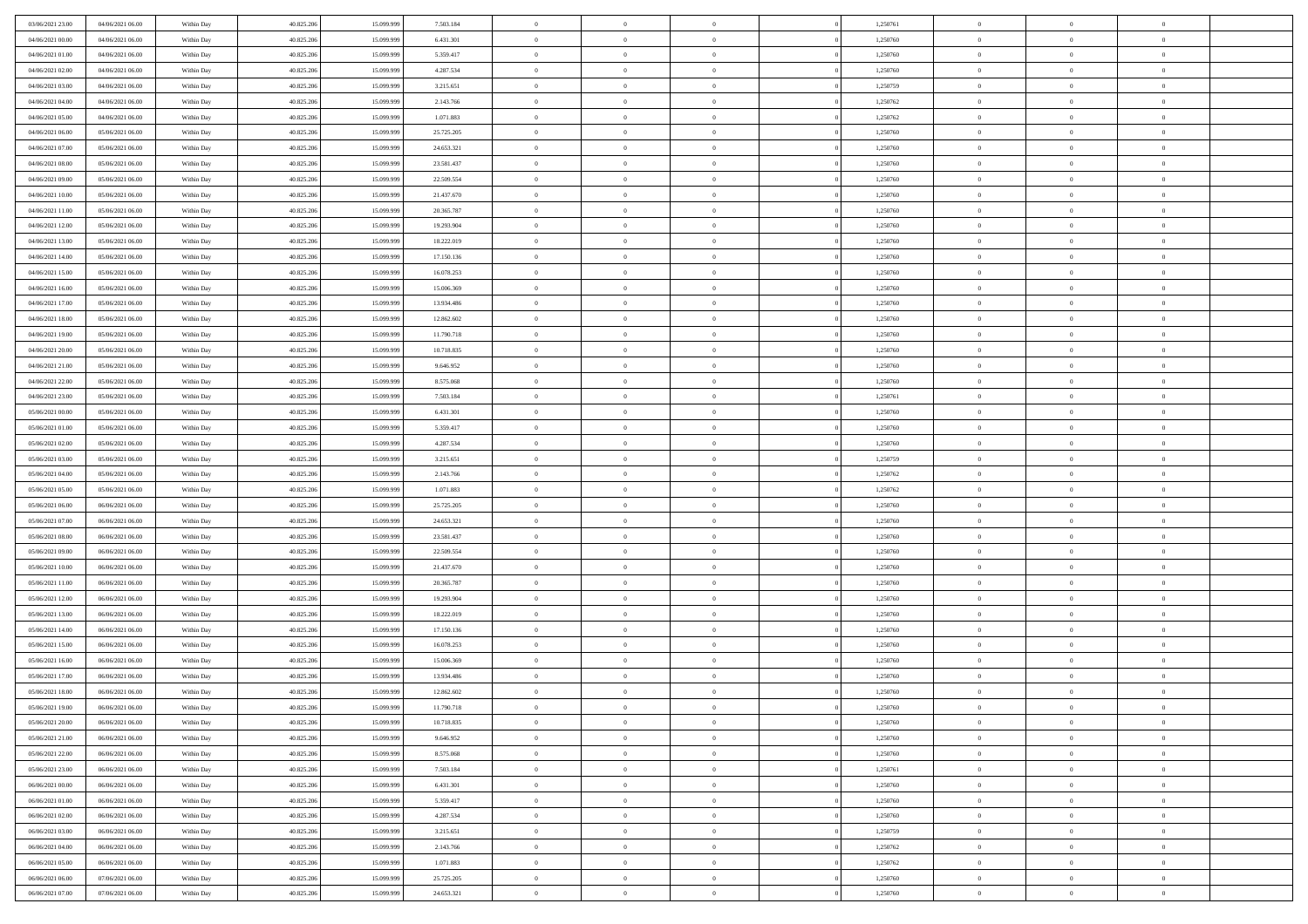| 06/06/2021 08:00                     | 07/06/2021 06:00                     | Within Day               | 40.825.206               | 15.099.999               | 23.581.437               | $\bf{0}$             | $\overline{0}$                   | $\overline{0}$                   | 1,250760             | $\bf{0}$                 | $\overline{0}$                   | $\,0\,$                          |  |
|--------------------------------------|--------------------------------------|--------------------------|--------------------------|--------------------------|--------------------------|----------------------|----------------------------------|----------------------------------|----------------------|--------------------------|----------------------------------|----------------------------------|--|
| 06/06/2021 09:00                     | 07/06/2021 06:00                     | Within Day               | 40.825.206               | 15,099.99                | 22.509.554               | $\theta$             | $\overline{0}$                   | $\mathbf{0}$                     | 1,250760             | $\theta$                 | $\mathbf{0}$                     | $\theta$                         |  |
| 06/06/2021 11:00                     | 07/06/2021 06:00                     | Within Dav               | 40.825.206               | 15.099.999               | 20.365.787               | $\theta$             | $\overline{0}$                   | $\mathbf{0}$                     | 1,250760             | $\mathbf{0}$             | $\overline{0}$                   | $\overline{0}$                   |  |
| 06/06/2021 12:00                     | 07/06/2021 06:00                     | Within Day               | 40.825.206               | 15.099.999               | 19.293.904               | $\,$ 0 $\,$          | $\overline{0}$                   | $\overline{0}$                   | 1,250760             | $\bf{0}$                 | $\overline{0}$                   | $\bf{0}$                         |  |
| 06/06/2021 13:00                     | 07/06/2021 06:00                     | Within Day               | 40.825.206               | 15.099.999               | 18.222.019               | $\bf{0}$             | $\overline{0}$                   | $\mathbf{0}$                     | 1,250760             | $\bf{0}$                 | $\theta$                         | $\,0\,$                          |  |
| 06/06/2021 14:00                     | 07/06/2021 06:00                     | Within Dav               | 40.825.206               | 15.099.999               | 17.150.136               | $\theta$             | $\overline{0}$                   | $\mathbf{0}$                     | 1,250760             | $\mathbf{0}$             | $\overline{0}$                   | $\overline{0}$                   |  |
| 06/06/2021 15:00                     | 07/06/2021 06:00                     | Within Day               | 40.825.206               | 15.099.999               | 16.078.253               | $\,$ 0 $\,$          | $\overline{0}$                   | $\overline{0}$                   | 1,250760             | $\bf{0}$                 | $\overline{0}$                   | $\,0\,$                          |  |
| 06/06/2021 16:00                     | 07/06/2021 06:00                     | Within Day               | 40.825.206               | 15.099.999               | 15.006.369               | $\theta$             | $\overline{0}$                   | $\mathbf{0}$                     | 1,250760             | $\,$ 0 $\,$              | $\overline{0}$                   | $\theta$                         |  |
| 06/06/2021 17:00                     | 07/06/2021 06:00                     | Within Day               | 40.825.206               | 15.099.999               | 13.934.486               | $\theta$             | $\overline{0}$                   | $\overline{0}$                   | 1,250760             | $\mathbf{0}$             | $\bf{0}$                         | $\overline{0}$                   |  |
| 06/06/2021 18:00                     | 07/06/2021 06:00                     | Within Day               | 40.825.206               | 15.099.999               | 12.862.602               | $\,$ 0 $\,$          | $\overline{0}$                   | $\Omega$                         | 1,250760             | $\bf{0}$                 | $\overline{0}$                   | $\,0\,$                          |  |
| 06/06/2021 19:00                     | 07/06/2021 06:00                     | Within Day               | 40.825.206               | 15,099,999               | 11.790.718               | $\bf{0}$             | $\overline{0}$                   | $\mathbf{0}$                     | 1,250760             | $\bf{0}$                 | $\mathbf{0}$                     | $\theta$                         |  |
| 06/06/2021 20:00                     | 07/06/2021 06:00                     | Within Dav               | 40.825.206               | 15.099.999               | 10.718.835               | $\theta$             | $\overline{0}$                   | $\mathbf{0}$                     | 1,250760             | $\mathbf{0}$             | $\overline{0}$                   | $\overline{0}$                   |  |
| 06/06/2021 21:00                     | 07/06/2021 06:00                     | Within Day               | 40.825.206               | 15.099.999               | 9.646.952                | $\,$ 0 $\,$          | $\overline{0}$                   | $\overline{0}$                   | 1,250760             | $\bf{0}$                 | $\overline{0}$                   | $\bf{0}$                         |  |
| 06/06/2021 22:00                     | 07/06/2021 06:00                     | Within Day               | 40.825.206               | 15.099.999               | 8.575.068                | $\bf{0}$             | $\overline{0}$                   | $\mathbf{0}$                     | 1,250760             | $\bf{0}$                 | $\theta$                         | $\,0\,$                          |  |
| 06/06/2021 23:00                     | 07/06/2021 06:00                     | Within Dav               | 40.825.206               | 15.099.999               | 7.503.184                | $\theta$             | $\overline{0}$                   | $\mathbf{0}$                     | 1,250761             | $\mathbf{0}$             | $\bf{0}$                         | $\overline{0}$                   |  |
| 07/06/2021 00:00                     | 07/06/2021 06:00                     | Within Day               | 40.825.206               | 15.099.999               | 6.431.301                | $\,$ 0 $\,$          | $\overline{0}$                   | $\overline{0}$                   | 1,250760             | $\bf{0}$                 | $\overline{0}$                   | $\,0\,$                          |  |
| 07/06/2021 01:00                     | 07/06/2021 06:00                     |                          | 40.825.206               | 15.099.999               | 5.359.417                | $\,$ 0               | $\overline{0}$                   | $\mathbf{0}$                     | 1,250760             | $\bf{0}$                 | $\overline{0}$                   | $\theta$                         |  |
| 07/06/2021 02:00                     | 07/06/2021 06:00                     | Within Day<br>Within Day | 40.825.206               | 15.099.999               | 4.287.534                | $\theta$             | $\overline{0}$                   | $\mathbf{0}$                     | 1,250760             | $\mathbf{0}$             | $\overline{0}$                   | $\overline{0}$                   |  |
| 07/06/2021 03:00                     | 07/06/2021 06:00                     | Within Day               | 40.825.206               | 15.099.999               | 3.215.651                | $\,$ 0 $\,$          | $\overline{0}$                   | $\Omega$                         | 1,250759             | $\bf{0}$                 | $\overline{0}$                   | $\,0\,$                          |  |
| 07/06/2021 04:00                     | 07/06/2021 06:00                     |                          | 40.825.206               | 15.099.999               |                          | $\bf{0}$             | $\overline{0}$                   | $\mathbf{0}$                     | 1,250762             | $\bf{0}$                 | $\mathbf{0}$                     | $\theta$                         |  |
| 07/06/2021 05:00                     | 07/06/2021 06:00                     | Within Day<br>Within Dav | 40.825.206               | 15.099.999               | 2.143.766<br>1.071.883   | $\theta$             | $\overline{0}$                   | $\mathbf{0}$                     | 1,250762             | $\mathbf{0}$             | $\overline{0}$                   | $\overline{0}$                   |  |
| 07/06/2021 06:00                     | 08/06/2021 06:00                     |                          | 40.825.206               | 15.099.999               | 25.725.205               | $\,$ 0 $\,$          | $\overline{0}$                   | $\overline{0}$                   | 1,250760             | $\bf{0}$                 | $\overline{0}$                   | $\bf{0}$                         |  |
|                                      |                                      | Within Day               |                          |                          |                          |                      |                                  |                                  |                      |                          | $\theta$                         |                                  |  |
| 07/06/2021 07:00<br>07/06/2021 08:00 | 08/06/2021 06:00<br>08/06/2021 06:00 | Within Day               | 40.825.206               | 15.099.999               | 24.653.321               | $\bf{0}$<br>$\theta$ | $\overline{0}$                   | $\mathbf{0}$                     | 1,250760             | $\bf{0}$<br>$\mathbf{0}$ |                                  | $\,0\,$                          |  |
|                                      |                                      | Within Dav               | 40.825.206               | 15.099.999               | 23.581.437               |                      | $\overline{0}$                   | $\mathbf{0}$<br>$\overline{0}$   | 1,250760             |                          | $\overline{0}$<br>$\overline{0}$ | $\theta$                         |  |
| 07/06/2021 09:00                     | 08/06/2021 06:00                     | Within Day               | 40.825.206               | 15.099.999               | 22.509.554               | $\,$ 0 $\,$          | $\overline{0}$                   |                                  | 1,250760             | $\bf{0}$                 |                                  | $\,0\,$                          |  |
| 07/06/2021 10:00                     | 08/06/2021 06:00                     | Within Day               | 40.825.206               | 15.099.999               | 21.437.670               | $\,$ 0               | $\overline{0}$                   | $\mathbf{0}$                     | 1,250760             | $\bf{0}$                 | $\overline{0}$                   | $\theta$                         |  |
| 07/06/2021 11:00                     | 08/06/2021 06:00                     | Within Day               | 40.825.206               | 15.099.999               | 20.365.787               | $\theta$             | $\overline{0}$                   | $\overline{0}$                   | 1,250760             | $\mathbf{0}$             | $\bf{0}$                         | $\overline{0}$                   |  |
| 07/06/2021 12:00                     | 08/06/2021 06:00                     | Within Day               | 40.825.206               | 15.099.999               | 19.293.904               | $\,$ 0 $\,$          | $\overline{0}$                   | $\Omega$                         | 1,250760             | $\bf{0}$                 | $\overline{0}$                   | $\,0\,$                          |  |
| 07/06/2021 13:00                     | 08/06/2021 06:00                     | Within Day               | 40.825.206               | 15,099,999               | 18.222.019               | $\bf{0}$             | $\overline{0}$                   | $\mathbf{0}$                     | 1,250760             | $\bf{0}$                 | $\mathbf{0}$                     | $\theta$                         |  |
| 07/06/2021 14:00                     | 08/06/2021 06:00                     | Within Dav               | 40.825.206               | 15.099.999               | 17.150.136               | $\theta$             | $\overline{0}$                   | $\overline{0}$                   | 1,250760             | $\mathbf{0}$             | $\overline{0}$                   | $\overline{0}$                   |  |
| 07/06/2021 15:00                     | 08/06/2021 06:00                     | Within Day               | 40.825.206               | 15.099.999               | 16.078.253               | $\theta$             | $\overline{0}$                   | $\overline{0}$                   | 1,250760             | $\,$ 0                   | $\overline{0}$                   | $\,$ 0 $\,$                      |  |
| 07/06/2021 16:00                     | 08/06/2021 06:00                     | Within Day               | 40.825.206               | 15.099.999               | 15.006.369               | $\bf{0}$<br>$\theta$ | $\overline{0}$                   | $\mathbf{0}$                     | 1,250760             | $\bf{0}$<br>$\mathbf{0}$ | $\mathbf{0}$                     | $\overline{0}$<br>$\overline{0}$ |  |
| 07/06/2021 17:00                     | 08/06/2021 06:00                     | Within Dav               | 40.825.206               | 15.099.999               | 13.934.486               |                      | $\overline{0}$<br>$\overline{0}$ | $\mathbf{0}$                     | 1,250760             |                          | $\bf{0}$                         | $\theta$                         |  |
| 07/06/2021 18:00                     | 08/06/2021 06:00                     | Within Day               | 40.825.206               | 15.099.999<br>15.099.999 | 12.862.602               | $\theta$             |                                  | $\overline{0}$                   | 1,250760             | $\,$ 0                   | $\overline{0}$<br>$\overline{0}$ | $\overline{0}$                   |  |
| 07/06/2021 19:00<br>07/06/2021 20:00 | 08/06/2021 06:00<br>08/06/2021 06:00 | Within Day<br>Within Day | 40.825.206<br>40.825.206 | 15.099.999               | 11.790.718<br>10.718.835 | $\bf{0}$<br>$\theta$ | $\overline{0}$<br>$\overline{0}$ | $\mathbf{0}$                     | 1,250760<br>1,250760 | $\bf{0}$<br>$\mathbf{0}$ | $\overline{0}$                   | $\overline{0}$                   |  |
|                                      |                                      |                          |                          |                          |                          | $\theta$             | $\overline{0}$                   | $\mathbf{0}$<br>$\overline{0}$   |                      | $\,$ 0                   | $\overline{0}$                   | $\theta$                         |  |
| 07/06/2021 21:00<br>07/06/2021 22:00 | 08/06/2021 06:00<br>08/06/2021 06:00 | Within Day               | 40.825.206<br>40.825.206 | 15.099.999<br>15.099.999 | 9.646.952<br>8.575.068   | $\bf{0}$             | $\overline{0}$                   | $\mathbf{0}$                     | 1,250760<br>1,250760 | $\bf{0}$                 | $\mathbf{0}$                     | $\overline{0}$                   |  |
| 07/06/2021 23:00                     | 08/06/2021 06:00                     | Within Day<br>Within Dav | 40.825.206               | 15.099.999               | 7.503.184                | $\theta$             | $\overline{0}$                   | $\mathbf{0}$                     | 1,250761             | $\mathbf{0}$             | $\overline{0}$                   | $\overline{0}$                   |  |
|                                      |                                      |                          |                          |                          |                          | $\,$ 0 $\,$          |                                  | $\overline{0}$                   |                      | $\,$ 0                   | $\overline{0}$                   | $\,$ 0 $\,$                      |  |
| 08/06/2021 00:00<br>08/06/2021 01:00 | 08/06/2021 06:00<br>08/06/2021 06:00 | Within Day               | 40.825.206<br>40.825.206 | 15.099.999<br>15.099.999 | 6.431.301<br>5.359.417   | $\bf{0}$             | $\overline{0}$<br>$\,$ 0 $\,$    | $\overline{0}$                   | 1,250760<br>1,250760 | $\,$ 0 $\,$              | $\overline{0}$                   | $\bf{0}$                         |  |
| 08/06/2021 02:00                     | 08/06/2021 06:00                     | Within Day<br>Within Dav | 40.825.206               | 15.099.999               | 4.287.534                | $\theta$             | $\overline{0}$                   | $\mathbf{0}$                     | 1,250760             | $\mathbf{0}$             | $\overline{0}$                   | $\theta$                         |  |
| 08/06/2021 03:00                     | 08/06/2021 06:00                     | Within Day               | 40.825.206               | 15.099.999               | 3.215.651                | $\overline{0}$       | $\overline{0}$                   | $\overline{0}$                   | 1,250759             | $\,$ 0                   | $\overline{0}$                   | $\theta$                         |  |
| 08/06/2021 04:00                     | 08/06/2021 06:00                     | Within Day               | 40.825.206               | 15.099.999               | 2.143.766                | $\bf{0}$             | $\overline{0}$                   | $\mathbf{0}$                     | 1,250762             | $\bf{0}$                 | $\overline{0}$                   | $\overline{0}$                   |  |
| 08/06/2021 05:00                     | 08/06/2021 06:00                     | Within Day               | 40.825.206               | 15.099.999               | 1.071.883                | $\overline{0}$       | $\theta$                         |                                  | 1,250762             | $\overline{0}$           | $\Omega$                         | $\theta$                         |  |
| 08/06/2021 06:00                     | 09/06/2021 06:00                     | Within Day               | 40.825.206               | 15.099.999               | 25.725.205               | $\,$ 0 $\,$          | $\overline{0}$                   | $\overline{0}$                   | 1,250760             | $\,$ 0 $\,$              | $\bf{0}$                         | $\theta$                         |  |
| 08/06/2021 07:00                     | 09/06/2021 06:00                     | Within Day               | 40.825.206               | 15.099.999               | 24.653.321               | $\bf{0}$             | $\,$ 0 $\,$                      | $\overline{0}$                   | 1,250760             | $\,$ 0 $\,$              | $\overline{0}$                   | $\overline{0}$                   |  |
| 08/06/2021 08:00                     | 09/06/2021 06:00                     | Within Day               | 40.825.206               | 15.099.999               | 23.581.437               | $\mathbf{0}$         | $\overline{0}$                   | $\overline{0}$                   | 1,250760             | $\,$ 0 $\,$              | $\bf{0}$                         | $\mathbf{0}$                     |  |
| 08/06/2021 09:00                     | 09/06/2021 06:00                     | Within Day               | 40.825.206               | 15.099.999               | 22.509.554               | $\,$ 0 $\,$          | $\overline{0}$                   | $\overline{0}$                   | 1,250760             | $\,$ 0 $\,$              | $\bf{0}$                         | $\,$ 0 $\,$                      |  |
| 08/06/2021 10:00                     | 09/06/2021 06:00                     |                          | 40.825.206               | 15.099.999               | 21.437.670               | $\,$ 0 $\,$          | $\,$ 0 $\,$                      | $\overline{0}$                   | 1,250760             | $\,$ 0 $\,$              | $\overline{0}$                   | $\overline{0}$                   |  |
| 08/06/2021 11:00                     | 09/06/2021 06:00                     | Within Day<br>Within Day | 40.825.206               | 15.099.999               | 20.365.787               | $\overline{0}$       | $\overline{0}$                   | $\overline{0}$                   | 1,250760             | $\mathbf{0}$             | $\overline{0}$                   | $\overline{0}$                   |  |
|                                      |                                      |                          |                          |                          |                          |                      |                                  |                                  |                      |                          |                                  |                                  |  |
| 08/06/2021 12:00                     | 09/06/2021 06:00                     | Within Day               | 40.825.206               | 15.099.999               | 19.293.904               | $\,$ 0 $\,$          | $\overline{0}$                   | $\overline{0}$<br>$\overline{0}$ | 1,250760             | $\,$ 0 $\,$              | $\overline{0}$<br>$\overline{0}$ | $\,$ 0 $\,$                      |  |
| 08/06/2021 13:00                     | 09/06/2021 06:00<br>09/06/2021 06:00 | Within Day               | 40.825.206               | 15.099.999               | 18.222.019               | $\bf{0}$             | $\overline{0}$                   |                                  | 1,250760             | $\,$ 0 $\,$              |                                  | $\overline{0}$                   |  |
| 08/06/2021 14:00                     |                                      | Within Day               | 40.825.206               | 15.099.999               | 17.150.136               | $\overline{0}$       | $\overline{0}$                   | $\overline{0}$                   | 1,250760             | $\mathbf{0}$             | $\bf{0}$                         | $\overline{0}$                   |  |
| 08/06/2021 15:00                     | 09/06/2021 06:00                     | Within Day               | 40.825.206               | 15.099.999               | 16.078.253               | $\,$ 0 $\,$          | $\overline{0}$                   | $\overline{0}$                   | 1,250760             | $\,$ 0 $\,$              | $\overline{0}$                   | $\,$ 0 $\,$                      |  |
| 08/06/2021 16:00                     | 09/06/2021 06:00                     | Within Day               | 40.825.206               | 15.099.999               | 15.006.369               | $\,$ 0 $\,$          | $\,$ 0 $\,$                      | $\overline{0}$                   | 1,250760             | $\,$ 0 $\,$              | $\overline{0}$                   | $\overline{0}$                   |  |
| 08/06/2021 17:00                     | 09/06/2021 06:00                     | Within Day               | 40.825.206               | 15.099.999               | 13.934.486               | $\theta$             | $\overline{0}$                   | $\overline{0}$                   | 1,250760             | $\mathbf{0}$             | $\overline{0}$                   | $\overline{0}$                   |  |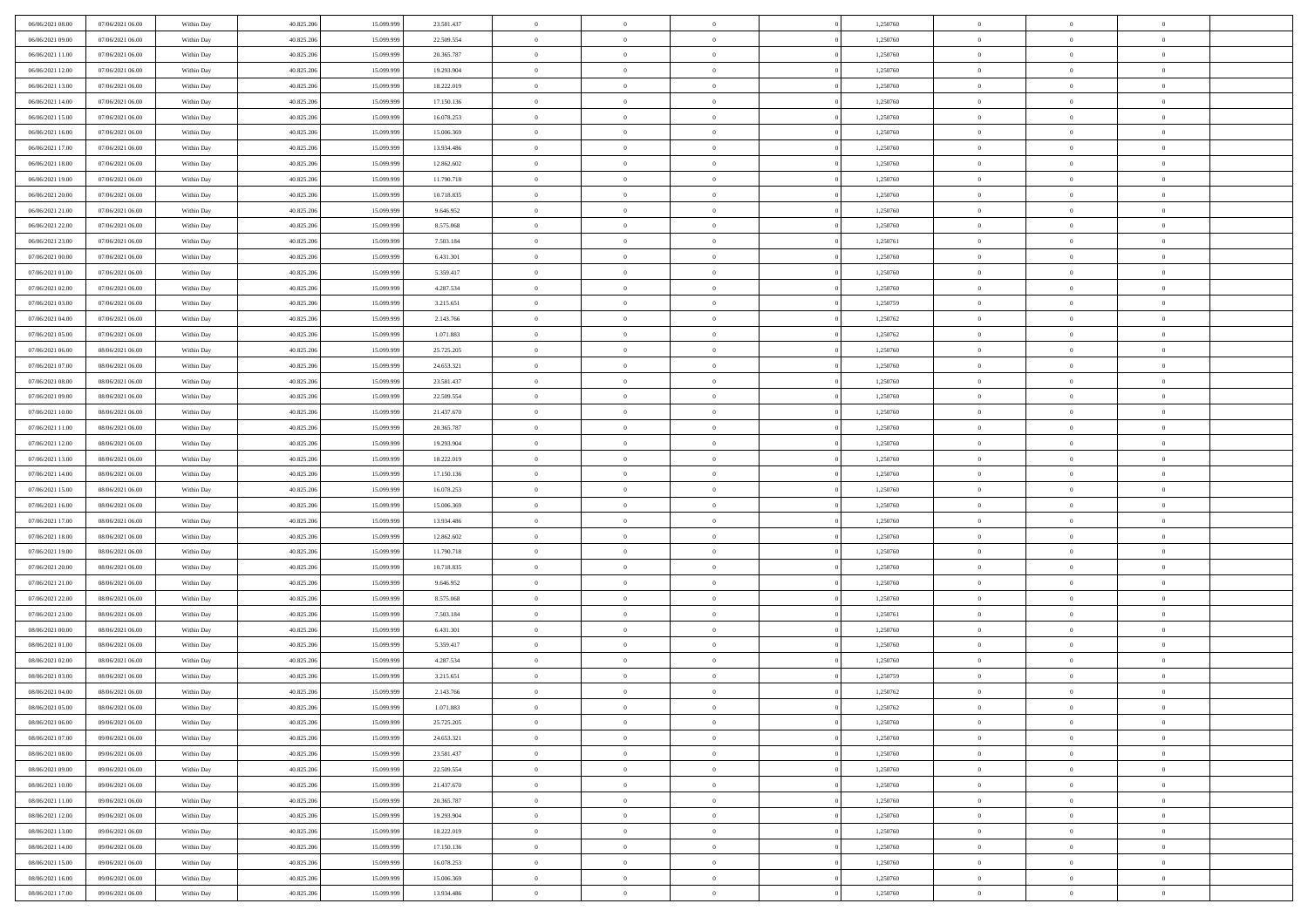| 08/06/2021 18:00 | 09/06/2021 06:00 | Within Day | 40.825.206 | 15.099.999 | 12.862.602             | $\,$ 0 $\,$    | $\overline{0}$ | $\overline{0}$ |          | 1,250760 | $\bf{0}$       | $\overline{0}$ | $\,0\,$        |  |
|------------------|------------------|------------|------------|------------|------------------------|----------------|----------------|----------------|----------|----------|----------------|----------------|----------------|--|
| 08/06/2021 19:00 | 09/06/2021 06:00 | Within Day | 40.825.206 | 15.099.99  | 11.790.718             | $\overline{0}$ | $\overline{0}$ | $\mathbf{0}$   |          | 1,250760 | $\theta$       | $\overline{0}$ | $\theta$       |  |
| 08/06/2021 20:00 | 09/06/2021 06:00 | Within Dav | 40.825.206 | 15.099.999 | 10.718.835             | $\theta$       | $\overline{0}$ | $\overline{0}$ |          | 1,250760 | $\mathbf{0}$   | $\overline{0}$ | $\overline{0}$ |  |
| 08/06/2021 21:00 | 09/06/2021 06:00 | Within Day | 40.825.206 | 15.099.999 | 9.646.952              | $\,$ 0 $\,$    | $\overline{0}$ | $\overline{0}$ |          | 1,250760 | $\bf{0}$       | $\overline{0}$ | $\bf{0}$       |  |
| 08/06/2021 22:00 | 09/06/2021 06:00 | Within Day | 40.825.206 | 15.099.999 | 8.575.068              | $\bf{0}$       | $\overline{0}$ | $\mathbf{0}$   |          | 1,250760 | $\bf{0}$       | $\theta$       | $\,0\,$        |  |
| 08/06/2021 23:00 | 09/06/2021 06:00 | Within Dav | 40.825.206 | 15.099.999 | 7.503.184              | $\theta$       | $\overline{0}$ | $\mathbf{0}$   |          | 1,250761 | $\mathbf{0}$   | $\overline{0}$ | $\overline{0}$ |  |
| 09/06/2021 00:00 | 09/06/2021 06:00 | Within Day | 40.825.206 | 15.099.999 | 6.431.301              | $\,$ 0 $\,$    | $\overline{0}$ | $\overline{0}$ |          | 1,250760 | $\bf{0}$       | $\overline{0}$ | $\,0\,$        |  |
| 09/06/2021 01:00 | 09/06/2021 06:00 | Within Day | 40.825.206 | 15.099.999 | 5.359.417              | $\,$ 0         | $\overline{0}$ | $\mathbf{0}$   |          | 1,250760 | $\,$ 0 $\,$    | $\overline{0}$ | $\theta$       |  |
| 09/06/2021 02:00 | 09/06/2021 06:00 | Within Day | 40.825.206 | 15.099.999 | 4.287.534              | $\theta$       | $\overline{0}$ | $\mathbf{0}$   |          | 1,250760 | $\mathbf{0}$   | $\bf{0}$       | $\overline{0}$ |  |
| 09/06/2021 03:00 | 09/06/2021 06:00 | Within Day | 40.825.206 | 15.099.999 | 3.215.651              | $\,$ 0 $\,$    | $\overline{0}$ | $\Omega$       |          | 1,250759 | $\bf{0}$       | $\overline{0}$ | $\,0\,$        |  |
| 09/06/2021 04:00 | 09/06/2021 06:00 | Within Day | 40.825.206 | 15.099.999 |                        | $\bf{0}$       | $\overline{0}$ | $\mathbf{0}$   |          | 1,250762 | $\bf{0}$       | $\mathbf{0}$   | $\theta$       |  |
| 09/06/2021 05:00 | 09/06/2021 06:00 | Within Dav | 40.825.206 | 15.099.999 | 2.143.766<br>1.071.883 | $\theta$       | $\overline{0}$ | $\overline{0}$ |          | 1,250762 | $\mathbf{0}$   | $\overline{0}$ | $\overline{0}$ |  |
|                  |                  |            |            |            |                        | $\,$ 0 $\,$    |                |                |          |          | $\bf{0}$       |                | $\bf{0}$       |  |
| 09/06/2021 06:00 | 10/06/2021 06:00 | Within Day | 40.825.206 | 15.099.999 | $\overline{0}$         |                | $\overline{0}$ | $\overline{0}$ |          | 1,250760 |                | $\overline{0}$ |                |  |
| 10/06/2021 06:00 | 11/06/2021 06:00 | Within Day | 40.825.206 | 15.099.999 | 25.725.205             | $\bf{0}$       | $\overline{0}$ | $\mathbf{0}$   |          | 1,250760 | $\bf{0}$       | $\theta$       | $\,0\,$        |  |
| 10/06/2021 07:00 | 11/06/2021 06:00 | Within Dav | 40.825.206 | 15.099.999 | 24.653.321             | $\theta$       | $\overline{0}$ | $\mathbf{0}$   |          | 1,250760 | $\mathbf{0}$   | $\overline{0}$ | $\overline{0}$ |  |
| 10/06/2021 08:00 | 11/06/2021 06:00 | Within Day | 40.825.206 | 15.099.999 | 23.581.437             | $\,$ 0 $\,$    | $\overline{0}$ | $\Omega$       |          | 1,250760 | $\bf{0}$       | $\overline{0}$ | $\bf{0}$       |  |
| 10/06/2021 09:00 | 11/06/2021 06:00 | Within Day | 40.825.206 | 15.099.999 | 22.509.554             | $\,$ 0         | $\overline{0}$ | $\mathbf{0}$   |          | 1,250760 | $\bf{0}$       | $\overline{0}$ | $\theta$       |  |
| 10/06/2021 10:00 | 11/06/2021 06:00 | Within Day | 40.825.206 | 15.099.999 | 21.437.670             | $\theta$       | $\overline{0}$ | $\mathbf{0}$   |          | 1,250760 | $\mathbf{0}$   | $\overline{0}$ | $\overline{0}$ |  |
| 10/06/2021 11:00 | 11/06/2021 06:00 | Within Day | 40.825.206 | 15.099.999 | 20.365.787             | $\,$ 0 $\,$    | $\overline{0}$ | $\Omega$       |          | 1,250760 | $\bf{0}$       | $\overline{0}$ | $\,0\,$        |  |
| 10/06/2021 12:00 | 11/06/2021 06:00 | Within Day | 40.825.206 | 15.099.999 | 19.293.904             | $\bf{0}$       | $\overline{0}$ | $\mathbf{0}$   |          | 1,250760 | $\bf{0}$       | $\mathbf{0}$   | $\theta$       |  |
| 10/06/2021 13:00 | 11/06/2021 06:00 | Within Dav | 40.825.206 | 15.099.999 | 18.222.019             | $\theta$       | $\overline{0}$ | $\mathbf{0}$   |          | 1,250760 | $\mathbf{0}$   | $\overline{0}$ | $\overline{0}$ |  |
| 10/06/2021 14:00 | 11/06/2021 06:00 | Within Day | 40.825.206 | 15.099.999 | 17.150.136             | $\,$ 0 $\,$    | $\overline{0}$ | $\overline{0}$ |          | 1,250760 | $\bf{0}$       | $\overline{0}$ | $\bf{0}$       |  |
| 10/06/2021 15:00 | 11/06/2021 06:00 | Within Day | 40.825.206 | 15.099.999 | 16.078.253             | $\bf{0}$       | $\overline{0}$ | $\mathbf{0}$   |          | 1,250760 | $\bf{0}$       | $\bf{0}$       | $\,0\,$        |  |
| 10/06/2021 16:00 | 11/06/2021 06:00 | Within Dav | 40.825.206 | 15.099.999 | 15.006.369             | $\theta$       | $\overline{0}$ | $\mathbf{0}$   |          | 1,250760 | $\mathbf{0}$   | $\overline{0}$ | $\overline{0}$ |  |
| 10/06/2021 17:00 | 11/06/2021 06:00 | Within Day | 40.825.206 | 15.099.999 | 13.934.486             | $\,$ 0 $\,$    | $\overline{0}$ | $\overline{0}$ |          | 1,250760 | $\bf{0}$       | $\overline{0}$ | $\,0\,$        |  |
| 10/06/2021 18:00 | 11/06/2021 06:00 | Within Day | 40.825.206 | 15.099.999 | 12.862.602             | $\,$ 0         | $\overline{0}$ | $\mathbf{0}$   |          | 1,250760 | $\bf{0}$       | $\overline{0}$ | $\theta$       |  |
| 10/06/2021 19:00 | 11/06/2021 06:00 | Within Day | 40.825.206 | 15.099.999 | 11.790.718             | $\theta$       | $\overline{0}$ | $\overline{0}$ |          | 1,250760 | $\mathbf{0}$   | $\bf{0}$       | $\overline{0}$ |  |
| 10/06/2021 20:00 | 11/06/2021 06:00 | Within Day | 40.825.206 | 15.099.999 | 10.718.835             | $\,$ 0 $\,$    | $\overline{0}$ | $\Omega$       |          | 1,250760 | $\bf{0}$       | $\overline{0}$ | $\,0\,$        |  |
| 10/06/2021 21:00 | 11/06/2021 06:00 | Within Day | 40.825.206 | 15,099,999 | 9.646.952              | $\bf{0}$       | $\overline{0}$ | $\mathbf{0}$   |          | 1,250760 | $\bf{0}$       | $\mathbf{0}$   | $\overline{0}$ |  |
| 10/06/2021 22:00 | 11/06/2021 06:00 | Within Dav | 40.825.206 | 15.099.999 | 8.575.068              | $\theta$       | $\overline{0}$ | $\overline{0}$ |          | 1,250760 | $\mathbf{0}$   | $\overline{0}$ | $\overline{0}$ |  |
| 10/06/2021 23:00 | 11/06/2021 06:00 | Within Day | 40.825.206 | 15.099.999 | 7.503.184              | $\,$ 0 $\,$    | $\overline{0}$ | $\overline{0}$ |          | 1,250761 | $\,$ 0         | $\overline{0}$ | $\,$ 0 $\,$    |  |
| 11/06/2021 00:00 | 11/06/2021 06:00 | Within Day | 40.825.206 | 15.099.999 | 6.431.301              | $\,$ 0         | $\overline{0}$ | $\mathbf{0}$   |          | 1,250760 | $\bf{0}$       | $\mathbf{0}$   | $\bf{0}$       |  |
| 11/06/2021 01:00 | 11/06/2021 06:00 | Within Dav | 40.825.206 | 15.099.999 | 5.359.417              | $\theta$       | $\overline{0}$ | $\mathbf{0}$   |          | 1,250760 | $\mathbf{0}$   | $\overline{0}$ | $\overline{0}$ |  |
| 11/06/2021 02:00 | 11/06/2021 06:00 | Within Day | 40.825.206 | 15.099.999 | 4.287.534              | $\theta$       | $\overline{0}$ | $\overline{0}$ |          | 1,250760 | $\,$ 0         | $\overline{0}$ | $\theta$       |  |
| 11/06/2021 03:00 | 11/06/2021 06:00 | Within Day | 40.825.206 | 15.099.999 | 3.215.651              | $\bf{0}$       | $\overline{0}$ | $\mathbf{0}$   |          | 1,250759 | $\mathbf{0}$   | $\overline{0}$ | $\overline{0}$ |  |
| 11/06/2021 04:00 | 11/06/2021 06:00 | Within Day | 40.825.206 | 15.099.999 | 2.143.766              | $\theta$       | $\overline{0}$ | $\mathbf{0}$   |          | 1,250762 | $\mathbf{0}$   | $\overline{0}$ | $\overline{0}$ |  |
| 11/06/2021 05:00 | 11/06/2021 06:00 | Within Day | 40.825.206 | 15.099.999 | 1.071.883              | $\theta$       | $\overline{0}$ | $\overline{0}$ |          | 1,250762 | $\,$ 0         | $\overline{0}$ | $\theta$       |  |
| 11/06/2021 06:00 | 12/06/2021 06:00 | Within Day | 40.825.206 | 15.099.999 | 25.725.205             | $\bf{0}$       | $\overline{0}$ | $\mathbf{0}$   |          | 1,250760 | $\bf{0}$       | $\mathbf{0}$   | $\bf{0}$       |  |
| 11/06/2021 07:00 | 12/06/2021 06:00 | Within Dav | 40.825.206 | 15.099.999 | 24.653.321             | $\theta$       | $\overline{0}$ | $\mathbf{0}$   |          | 1,250760 | $\mathbf{0}$   | $\overline{0}$ | $\overline{0}$ |  |
| 11/06/2021 08:00 | 12/06/2021 06:00 | Within Day | 40.825.206 | 15.099.999 | 23.581.437             | $\,$ 0 $\,$    | $\overline{0}$ | $\overline{0}$ |          | 1,250760 | $\,$ 0         | $\overline{0}$ | $\,$ 0 $\,$    |  |
| 11/06/2021 09:00 | 12/06/2021 06:00 | Within Day | 40.825.206 | 15.099.999 | 22.509.554             | $\,$ 0         | $\,$ 0 $\,$    | $\overline{0}$ |          | 1,250760 | $\,$ 0 $\,$    | $\overline{0}$ | $\bf{0}$       |  |
| 11/06/2021 10:00 | 12/06/2021 06:00 | Within Dav | 40.825.206 | 15.099.999 | 21.437.670             | $\theta$       | $\overline{0}$ | $\mathbf{0}$   |          | 1,250760 | $\mathbf{0}$   | $\overline{0}$ | $\theta$       |  |
| 11/06/2021 11:00 | 12/06/2021 06:00 | Within Day | 40.825.206 | 15.099.999 | 20.365.787             | $\overline{0}$ | $\overline{0}$ | $\overline{0}$ |          | 1,250760 | $\,$ 0         | $\overline{0}$ | $\theta$       |  |
| 11/06/2021 12:00 | 12/06/2021 06:00 | Within Day | 40.825.206 | 15.099.999 | 19.293.904             | $\bf{0}$       | $\overline{0}$ | $\mathbf{0}$   |          | 1,250760 | $\bf{0}$       | $\overline{0}$ | $\bf{0}$       |  |
| 11/06/2021 13:00 | 12/06/2021 06:00 | Within Day | 40.825.206 | 15.099.999 | 18.222.019             | $\overline{0}$ | $\theta$       |                |          | 1,250760 | $\overline{0}$ | $\Omega$       | $\theta$       |  |
| 11/06/2021 14:00 | 12/06/2021 06:00 | Within Day | 40.825.206 | 15.099.999 | 17.150.136             | $\,$ 0 $\,$    | $\overline{0}$ | $\overline{0}$ |          | 1,250760 | $\,$ 0 $\,$    | $\bf{0}$       | $\theta$       |  |
| 11/06/2021 15:00 | 12/06/2021 06:00 | Within Day | 40.825.206 | 15.099.999 | 16.078.253             | $\bf{0}$       | $\,$ 0 $\,$    | $\overline{0}$ |          | 1,250760 | $\,$ 0 $\,$    | $\overline{0}$ | $\overline{0}$ |  |
| 11/06/2021 16:00 | 12/06/2021 06:00 | Within Day | 40.825.206 | 15.099.999 | 15.006.369             | $\,$ 0 $\,$    | $\overline{0}$ | $\overline{0}$ |          | 1,250760 | $\,$ 0 $\,$    | $\bf{0}$       | $\overline{0}$ |  |
| 11/06/2021 17:00 | 12/06/2021 06:00 | Within Day | 40.825.206 | 15.099.999 | 13.934.486             | $\,$ 0 $\,$    | $\overline{0}$ | $\overline{0}$ | $\theta$ | 1,250760 | $\,$ 0 $\,$    | $\bf{0}$       | $\,$ 0 $\,$    |  |
| 11/06/2021 18:00 | 12/06/2021 06:00 | Within Day | 40.825.206 | 15.099.999 | 12.862.602             | $\,$ 0 $\,$    | $\,$ 0 $\,$    | $\overline{0}$ |          | 1,250760 | $\,$ 0 $\,$    | $\overline{0}$ | $\overline{0}$ |  |
| 11/06/2021 19:00 | 12/06/2021 06:00 | Within Day | 40.825.206 | 15.099.999 | 11.790.718             | $\overline{0}$ | $\overline{0}$ | $\overline{0}$ |          | 1,250760 | $\mathbf{0}$   | $\bf{0}$       | $\overline{0}$ |  |
| 11/06/2021 20:00 | 12/06/2021 06:00 | Within Day | 40.825.206 | 15.099.999 | 10.718.835             | $\,$ 0 $\,$    | $\overline{0}$ | $\overline{0}$ |          | 1,250760 | $\,$ 0 $\,$    | $\bf{0}$       | $\,$ 0 $\,$    |  |
| 11/06/2021 21:00 | 12/06/2021 06:00 | Within Day | 40.825.206 | 15.099.999 | 9.646.952              | $\overline{0}$ | $\,$ 0 $\,$    | $\overline{0}$ |          | 1,250760 | $\,$ 0 $\,$    | $\overline{0}$ | $\overline{0}$ |  |
| 11/06/2021 22:00 | 12/06/2021 06:00 | Within Day | 40.825.206 | 15.099.999 | 8.575.068              | $\,$ 0 $\,$    | $\overline{0}$ | $\overline{0}$ |          | 1,250760 | $\,$ 0 $\,$    | $\bf{0}$       | $\overline{0}$ |  |
|                  |                  |            |            |            |                        |                |                |                |          |          |                |                |                |  |
| 11/06/2021 23:00 | 12/06/2021 06:00 | Within Day | 40.825.206 | 15.099.999 | 7.503.184              | $\,$ 0 $\,$    | $\overline{0}$ | $\overline{0}$ |          | 1,250761 | $\,$ 0 $\,$    | $\mathbf{0}$   | $\,$ 0 $\,$    |  |
| 12/06/2021 00:00 | 12/06/2021 06:00 | Within Day | 40.825.206 | 15.099.999 | 6.431.301              | $\,$ 0 $\,$    | $\,$ 0 $\,$    | $\overline{0}$ |          | 1,250760 | $\,$ 0 $\,$    | $\overline{0}$ | $\overline{0}$ |  |
| 12/06/2021 01:00 | 12/06/2021 06:00 | Within Day | 40.825.206 | 15.099.999 | 5.359.417              | $\theta$       | $\overline{0}$ | $\overline{0}$ |          | 1,250760 | $\mathbf{0}$   | $\mathbf{0}$   | $\overline{0}$ |  |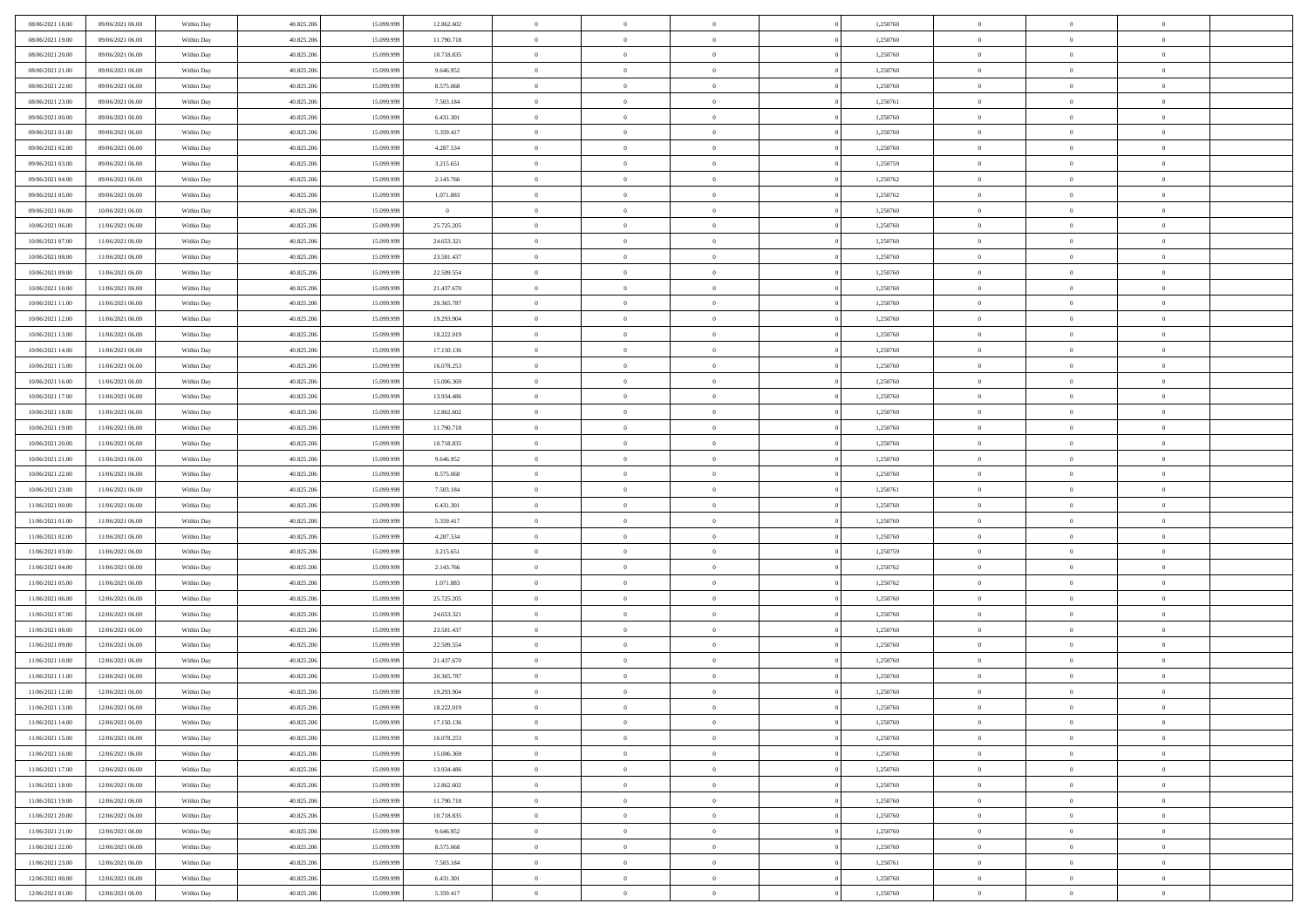| 12/06/2021 02:00 | 12/06/2021 06:00 | Within Day               | 40.825.206 | 15.099.999               | 4.287.534  | $\,$ 0 $\,$    | $\overline{0}$ | $\overline{0}$ |          | 1,250760 | $\bf{0}$       | $\overline{0}$ | $\,0\,$        |  |
|------------------|------------------|--------------------------|------------|--------------------------|------------|----------------|----------------|----------------|----------|----------|----------------|----------------|----------------|--|
| 12/06/2021 03:00 | 12/06/2021 06:00 | Within Day               | 40.825.206 | 15.099.99                | 3.215.651  | $\theta$       | $\overline{0}$ | $\mathbf{0}$   |          | 1,250759 | $\theta$       | $\overline{0}$ | $\theta$       |  |
| 12/06/2021 04:00 | 12/06/2021 06:00 | Within Dav               | 40.825.206 | 15.099.999               | 2.143.766  | $\theta$       | $\overline{0}$ | $\overline{0}$ |          | 1,250762 | $\mathbf{0}$   | $\overline{0}$ | $\overline{0}$ |  |
| 12/06/2021 05:00 | 12/06/2021 06:00 | Within Day               | 40.825.206 | 15.099.999               | 1.071.883  | $\,$ 0 $\,$    | $\overline{0}$ | $\overline{0}$ |          | 1,250762 | $\bf{0}$       | $\overline{0}$ | $\bf{0}$       |  |
| 12/06/2021 06:00 | 13/06/2021 06:00 | Within Day               | 40.825.206 | 15.099.999               | 25.725.205 | $\bf{0}$       | $\overline{0}$ | $\mathbf{0}$   |          | 1,250760 | $\bf{0}$       | $\bf{0}$       | $\,0\,$        |  |
| 12/06/2021 07:00 | 13/06/2021 06:00 | Within Dav               | 40.825.206 | 15.099.999               | 24.653.321 | $\theta$       | $\overline{0}$ | $\mathbf{0}$   |          | 1,250760 | $\mathbf{0}$   | $\overline{0}$ | $\overline{0}$ |  |
| 12/06/2021 08:00 | 13/06/2021 06:00 | Within Day               | 40.825.206 | 15.099.999               | 23.581.437 | $\,$ 0 $\,$    | $\overline{0}$ | $\overline{0}$ |          | 1,250760 | $\bf{0}$       | $\overline{0}$ | $\bf{0}$       |  |
|                  |                  |                          |            |                          |            |                |                |                |          |          |                |                |                |  |
| 12/06/2021 09:00 | 13/06/2021 06:00 | Within Day               | 40.825.206 | 15.099.999               | 22.509.554 | $\overline{0}$ | $\overline{0}$ | $\mathbf{0}$   |          | 1,250760 | $\,$ 0 $\,$    | $\overline{0}$ | $\theta$       |  |
| 12/06/2021 10:00 | 13/06/2021 06:00 | Within Day               | 40.825.206 | 15.099.999               | 21.437.670 | $\theta$       | $\overline{0}$ | $\mathbf{0}$   |          | 1,250760 | $\mathbf{0}$   | $\overline{0}$ | $\overline{0}$ |  |
| 12/06/2021 11:00 | 13/06/2021 06:00 | Within Day               | 40.825.206 | 15.099.999               | 20.365.787 | $\,$ 0 $\,$    | $\overline{0}$ | $\Omega$       |          | 1,250760 | $\bf{0}$       | $\overline{0}$ | $\,0\,$        |  |
| 12/06/2021 12:00 | 13/06/2021 06:00 | Within Day               | 40.825.206 | 15.099.999               | 19.293.904 | $\bf{0}$       | $\overline{0}$ | $\mathbf{0}$   |          | 1,250760 | $\bf{0}$       | $\mathbf{0}$   | $\theta$       |  |
| 12/06/2021 13:00 | 13/06/2021 06:00 | Within Dav               | 40.825.206 | 15.099.999               | 18.222.019 | $\theta$       | $\overline{0}$ | $\overline{0}$ |          | 1,250760 | $\mathbf{0}$   | $\overline{0}$ | $\overline{0}$ |  |
| 12/06/2021 14:00 | 13/06/2021 06:00 | Within Day               | 40.825.206 | 15.099.999               | 17.150.136 | $\,$ 0 $\,$    | $\overline{0}$ | $\overline{0}$ |          | 1,250760 | $\bf{0}$       | $\overline{0}$ | $\bf{0}$       |  |
| 12/06/2021 15:00 | 13/06/2021 06:00 | Within Day               | 40.825.206 | 15.099.999               | 16.078.253 | $\bf{0}$       | $\overline{0}$ | $\mathbf{0}$   |          | 1,250760 | $\bf{0}$       | $\theta$       | $\,0\,$        |  |
| 12/06/2021 16:00 | 13/06/2021 06:00 | Within Day               | 40.825.206 | 15.099.999               | 15.006.369 | $\theta$       | $\overline{0}$ | $\mathbf{0}$   |          | 1,250760 | $\mathbf{0}$   | $\overline{0}$ | $\overline{0}$ |  |
| 12/06/2021 17:00 | 13/06/2021 06:00 | Within Day               | 40.825.206 | 15.099.999               | 13.934.486 | $\,$ 0 $\,$    | $\overline{0}$ | $\Omega$       |          | 1,250760 | $\bf{0}$       | $\overline{0}$ | $\bf{0}$       |  |
| 12/06/2021 18:00 | 13/06/2021 06:00 | Within Day               | 40.825.206 | 15.099.999               | 12.862.602 | $\,$ 0         | $\overline{0}$ | $\mathbf{0}$   |          | 1,250760 | $\bf{0}$       | $\overline{0}$ | $\theta$       |  |
| 12/06/2021 19:00 | 13/06/2021 06:00 | Within Day               | 40.825.206 | 15.099.999               | 11.790.718 | $\theta$       | $\overline{0}$ | $\mathbf{0}$   |          | 1,250760 | $\mathbf{0}$   | $\overline{0}$ | $\overline{0}$ |  |
| 12/06/2021 20:00 | 13/06/2021 06:00 | Within Day               | 40.825.206 | 15.099.999               | 10.718.835 | $\,$ 0 $\,$    | $\overline{0}$ | $\overline{0}$ |          | 1,250760 | $\bf{0}$       | $\overline{0}$ | $\,0\,$        |  |
| 12/06/2021 21:00 | 13/06/2021 06:00 | Within Day               | 40.825.206 | 15.099.999               | 9.646.952  | $\bf{0}$       | $\overline{0}$ | $\mathbf{0}$   |          | 1,250760 | $\bf{0}$       | $\mathbf{0}$   | $\theta$       |  |
| 12/06/2021 22:00 | 13/06/2021 06:00 | Within Day               | 40.825.206 | 15.099.999               | 8.575.068  | $\theta$       | $\overline{0}$ | $\mathbf{0}$   |          | 1,250760 | $\mathbf{0}$   | $\overline{0}$ | $\overline{0}$ |  |
| 12/06/2021 23:00 | 13/06/2021 06:00 | Within Day               | 40.825.206 | 15.099.999               | 7.503.184  | $\,$ 0 $\,$    | $\overline{0}$ | $\overline{0}$ |          | 1,250761 | $\bf{0}$       | $\overline{0}$ | $\bf{0}$       |  |
| 13/06/2021 00:00 | 13/06/2021 06:00 | Within Day               | 40.825.206 | 15.099.999               | 6.431.301  | $\,$ 0         | $\overline{0}$ | $\mathbf{0}$   |          | 1,250760 | $\bf{0}$       | $\bf{0}$       | $\,0\,$        |  |
| 13/06/2021 01:00 | 13/06/2021 06:00 | Within Day               | 40.825.206 | 15.099.999               | 5.359.417  | $\theta$       | $\overline{0}$ | $\mathbf{0}$   |          | 1,250760 | $\mathbf{0}$   | $\overline{0}$ | $\overline{0}$ |  |
| 13/06/2021 02:00 | 13/06/2021 06:00 | Within Day               | 40.825.206 | 15.099.999               | 4.287.534  | $\,$ 0 $\,$    | $\overline{0}$ | $\overline{0}$ |          | 1,250760 | $\bf{0}$       | $\overline{0}$ | $\bf{0}$       |  |
| 13/06/2021 03:00 | 13/06/2021 06:00 | Within Day               | 40.825.206 | 15.099.999               | 3.215.651  | $\,$ 0         | $\overline{0}$ | $\mathbf{0}$   |          | 1,250759 | $\mathbf{0}$   | $\overline{0}$ | $\theta$       |  |
| 13/06/2021 04:00 | 13/06/2021 06:00 | Within Day               | 40.825.206 | 15.099.999               | 2.143.766  | $\theta$       | $\overline{0}$ | $\overline{0}$ |          | 1,250762 | $\mathbf{0}$   | $\overline{0}$ | $\overline{0}$ |  |
| 13/06/2021 05:00 | 13/06/2021 06:00 | Within Day               | 40.825.206 | 15.099.999               | 1.071.883  | $\,$ 0 $\,$    | $\overline{0}$ | $\overline{0}$ |          | 1,250762 | $\bf{0}$       | $\overline{0}$ | $\bf{0}$       |  |
| 13/06/2021 06:00 | 14/06/2021 06:00 | Within Day               | 40.825.206 | 15.099.999               | 25.725.205 | $\bf{0}$       | $\overline{0}$ | $\mathbf{0}$   |          | 1,250760 | $\bf{0}$       | $\mathbf{0}$   | $\overline{0}$ |  |
| 13/06/2021 07:00 | 14/06/2021 06:00 | Within Day               | 40.825.206 | 15.099.999               | 24.653.321 | $\theta$       | $\overline{0}$ | $\overline{0}$ |          | 1,250760 | $\mathbf{0}$   | $\overline{0}$ | $\overline{0}$ |  |
| 13/06/2021 08:00 | 14/06/2021 06:00 | Within Day               | 40.825.206 | 15.099.999               | 23.581.437 | $\theta$       | $\overline{0}$ | $\overline{0}$ |          | 1,250760 | $\,$ 0         | $\overline{0}$ | $\,$ 0 $\,$    |  |
| 13/06/2021 11:00 | 14/06/2021 06:00 | Within Day               | 40.825.206 | 15.099.999               | 20.365.787 | $\bf{0}$       | $\overline{0}$ | $\mathbf{0}$   |          | 1,250760 | $\bf{0}$       | $\mathbf{0}$   | $\bf{0}$       |  |
| 13/06/2021 12:00 | 14/06/2021 06:00 | Within Day               | 40.825.206 | 15.099.999               | 19.293.904 | $\theta$       | $\overline{0}$ | $\mathbf{0}$   |          | 1,250760 | $\mathbf{0}$   | $\overline{0}$ | $\overline{0}$ |  |
| 13/06/2021 13:00 | 14/06/2021 06:00 | Within Day               | 40.825.206 | 15.099.999               | 18.222.019 | $\theta$       | $\overline{0}$ | $\overline{0}$ |          | 1,250760 | $\,$ 0         | $\overline{0}$ | $\theta$       |  |
| 13/06/2021 14:00 | 14/06/2021 06:00 |                          | 40.825.206 | 15.099.999               | 17.150.136 | $\bf{0}$       | $\overline{0}$ | $\mathbf{0}$   |          | 1,250760 | $\mathbf{0}$   | $\overline{0}$ | $\overline{0}$ |  |
| 13/06/2021 15:00 | 14/06/2021 06:00 | Within Day<br>Within Day | 40.825.206 | 15.099.999               | 16.078.253 | $\theta$       | $\overline{0}$ | $\mathbf{0}$   |          | 1,250760 | $\mathbf{0}$   | $\overline{0}$ | $\overline{0}$ |  |
|                  |                  |                          |            |                          |            | $\theta$       | $\overline{0}$ | $\overline{0}$ |          |          | $\,$ 0         | $\overline{0}$ | $\theta$       |  |
| 13/06/2021 16:00 | 14/06/2021 06:00 | Within Day               | 40.825.206 | 15.099.999<br>15.099.999 | 15.006.369 |                |                |                |          | 1,250760 |                | $\mathbf{0}$   |                |  |
| 13/06/2021 17:00 | 14/06/2021 06:00 | Within Day               | 40.825.206 |                          | 13.934.486 | $\bf{0}$       | $\overline{0}$ | $\mathbf{0}$   |          | 1,250760 | $\bf{0}$       |                | $\bf{0}$       |  |
| 13/06/2021 18:00 | 14/06/2021 06:00 | Within Day               | 40.825.206 | 15.099.999               | 12.862.602 | $\theta$       | $\overline{0}$ | $\overline{0}$ |          | 1,250760 | $\mathbf{0}$   | $\overline{0}$ | $\overline{0}$ |  |
| 13/06/2021 19:00 | 14/06/2021 06:00 | Within Day               | 40.825.206 | 15.099.999               | 11.790.718 | $\,$ 0 $\,$    | $\overline{0}$ | $\overline{0}$ |          | 1,250760 | $\,$ 0         | $\overline{0}$ | $\,$ 0 $\,$    |  |
| 13/06/2021 20:00 | 14/06/2021 06:00 | Within Day               | 40.825.206 | 15.099.999               | 10.718.835 | $\,$ 0         | $\,$ 0 $\,$    | $\overline{0}$ |          | 1,250760 | $\,$ 0 $\,$    | $\overline{0}$ | $\bf{0}$       |  |
| 13/06/2021 21:00 | 14/06/2021 06:00 | Within Day               | 40.825.206 | 15.099.999               | 9.646.952  | $\theta$       | $\overline{0}$ | $\mathbf{0}$   |          | 1,250760 | $\mathbf{0}$   | $\overline{0}$ | $\theta$       |  |
| 13/06/2021 22:00 | 14/06/2021 06:00 | Within Day               | 40.825.206 | 15.099.999               | 8.575.068  | $\overline{0}$ | $\overline{0}$ | $\overline{0}$ |          | 1,250760 | $\,$ 0         | $\overline{0}$ | $\theta$       |  |
| 13/06/2021 23:00 | 14/06/2021 06:00 | Within Day               | 40.825.206 | 15.099.999               | 7.503.184  | $\bf{0}$       | $\,$ 0 $\,$    | $\mathbf{0}$   |          | 1,250761 | $\,$ 0 $\,$    | $\overline{0}$ | $\bf{0}$       |  |
| 14/06/2021 00:00 | 14/06/2021 06:00 | Within Day               | 40.825.206 | 15.099.999               | 6.431.301  | $\overline{0}$ | $\theta$       |                |          | 1,250760 | $\overline{0}$ | $\theta$       | $\theta$       |  |
| 14/06/2021 01:00 | 14/06/2021 06:00 | Within Day               | 40.825.206 | 15.099.999               | 5.359.417  | $\,$ 0 $\,$    | $\overline{0}$ | $\overline{0}$ |          | 1,250760 | $\,$ 0 $\,$    | $\bf{0}$       | $\theta$       |  |
| 14/06/2021 02:00 | 14/06/2021 06:00 | Within Day               | 40.825.206 | 15.099.999               | 4.287.534  | $\overline{0}$ | $\,$ 0 $\,$    | $\overline{0}$ |          | 1,250760 | $\,$ 0 $\,$    | $\overline{0}$ | $\overline{0}$ |  |
| 14/06/2021 03:00 | 14/06/2021 06:00 | Within Day               | 40.825.206 | 15.099.999               | 3.215.651  | $\mathbf{0}$   | $\overline{0}$ | $\overline{0}$ |          | 1,250759 | $\,$ 0 $\,$    | $\bf{0}$       | $\mathbf{0}$   |  |
| 14/06/2021 04:00 | 14/06/2021 06:00 | Within Day               | 40.825.206 | 15.099.999               | 2.143.766  | $\,$ 0 $\,$    | $\overline{0}$ | $\overline{0}$ | $\theta$ | 1,250762 | $\,$ 0 $\,$    | $\bf{0}$       | $\,$ 0 $\,$    |  |
| 14/06/2021 05:00 | 14/06/2021 06:00 | Within Day               | 40.825.206 | 15.099.999               | 1.071.883  | $\,$ 0 $\,$    | $\,$ 0 $\,$    | $\overline{0}$ |          | 1,250762 | $\,$ 0 $\,$    | $\overline{0}$ | $\overline{0}$ |  |
| 14/06/2021 06:00 | 15/06/2021 06:00 | Within Day               | 40.825.206 | 15.099.999               | 25.725.205 | $\mathbf{0}$   | $\overline{0}$ | $\overline{0}$ |          | 1,250760 | $\mathbf{0}$   | $\bf{0}$       | $\overline{0}$ |  |
| 14/06/2021 07:00 | 15/06/2021 06:00 | Within Day               | 40.825.206 | 15.099.999               | 24.653.321 | $\,$ 0 $\,$    | $\overline{0}$ | $\overline{0}$ |          | 1,250760 | $\,$ 0 $\,$    | $\mathbf{0}$   | $\,$ 0 $\,$    |  |
| 14/06/2021 08:00 | 15/06/2021 06:00 | Within Day               | 40.825.206 | 15.099.999               | 23.581.437 | $\bf{0}$       | $\overline{0}$ | $\overline{0}$ |          | 1,250760 | $\,$ 0 $\,$    | $\overline{0}$ | $\overline{0}$ |  |
| 14/06/2021 09:00 | 15/06/2021 06:00 | Within Day               | 40.825.206 | 15.099.999               | 22.509.554 | $\,$ 0 $\,$    | $\overline{0}$ | $\overline{0}$ |          | 1,250760 | $\mathbf{0}$   | $\bf{0}$       | $\overline{0}$ |  |
| 14/06/2021 10:00 | 15/06/2021 06:00 | Within Day               | 40.825.206 | 15.099.999               | 21.437.670 | $\,$ 0 $\,$    | $\overline{0}$ | $\overline{0}$ |          | 1,250760 | $\,$ 0 $\,$    | $\mathbf{0}$   | $\,$ 0 $\,$    |  |
| 14/06/2021 11:00 | 15/06/2021 06:00 | Within Day               | 40.825.206 | 15.099.999               | 20.365.787 | $\,$ 0 $\,$    | $\,$ 0 $\,$    | $\overline{0}$ |          | 1,250760 | $\,$ 0 $\,$    | $\overline{0}$ | $\overline{0}$ |  |
| 14/06/2021 12:00 | 15/06/2021 06:00 | Within Day               | 40.825.206 | 15.099.999               | 19.293.904 | $\theta$       | $\overline{0}$ | $\overline{0}$ |          | 1,250760 | $\,$ 0 $\,$    | $\mathbf{0}$   | $\overline{0}$ |  |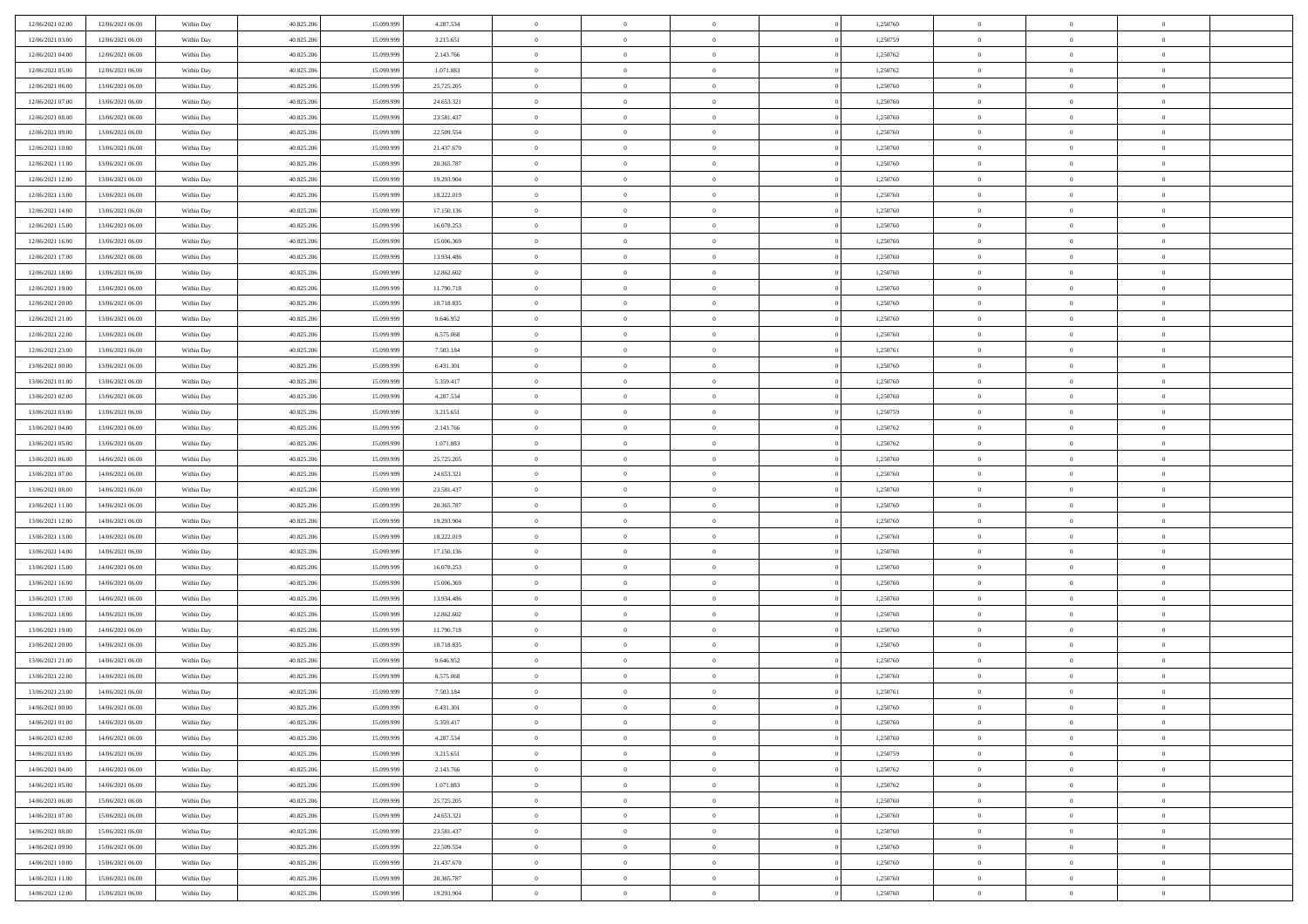| 14/06/2021 13:00 | 15/06/2021 06:00 | Within Day | 40.825.206 | 15.099.999 | 18.222.019 | $\,$ 0 $\,$    | $\overline{0}$ | $\overline{0}$ | 1,250760 | $\bf{0}$       | $\overline{0}$ | $\,0\,$        |  |
|------------------|------------------|------------|------------|------------|------------|----------------|----------------|----------------|----------|----------------|----------------|----------------|--|
| 14/06/2021 14:00 | 15/06/2021 06:00 | Within Day | 40.825.206 | 15.099.99  | 17.150.136 | $\overline{0}$ | $\overline{0}$ | $\mathbf{0}$   | 1,250760 | $\theta$       | $\overline{0}$ | $\theta$       |  |
| 14/06/2021 15:00 | 15/06/2021 06:00 | Within Day | 40.825.206 | 15.099.999 | 16.078.253 | $\theta$       | $\overline{0}$ | $\overline{0}$ | 1,250760 | $\mathbf{0}$   | $\overline{0}$ | $\overline{0}$ |  |
| 14/06/2021 16:00 | 15/06/2021 06:00 | Within Day | 40.825.206 | 15.099.999 | 15.006.369 | $\,$ 0 $\,$    | $\overline{0}$ | $\overline{0}$ | 1,250760 | $\bf{0}$       | $\overline{0}$ | $\bf{0}$       |  |
| 14/06/2021 17:00 | 15/06/2021 06:00 | Within Day | 40.825.206 | 15.099.999 | 13.934.486 | $\bf{0}$       | $\overline{0}$ | $\mathbf{0}$   | 1,250760 | $\bf{0}$       | $\theta$       | $\,0\,$        |  |
| 14/06/2021 18:00 | 15/06/2021 06:00 | Within Day | 40.825.206 | 15.099.999 | 12.862.602 | $\theta$       | $\overline{0}$ | $\mathbf{0}$   | 1,250760 | $\mathbf{0}$   | $\overline{0}$ | $\overline{0}$ |  |
| 14/06/2021 19:00 | 15/06/2021 06:00 | Within Day | 40.825.206 | 15.099.999 | 11.790.718 | $\,$ 0 $\,$    | $\overline{0}$ | $\overline{0}$ | 1,250760 | $\bf{0}$       | $\overline{0}$ | $\bf{0}$       |  |
| 14/06/2021 20:00 | 15/06/2021 06:00 | Within Day | 40.825.206 | 15.099.999 | 10.718.835 | $\,$ 0         | $\overline{0}$ | $\mathbf{0}$   | 1,250760 | $\,$ 0 $\,$    | $\overline{0}$ | $\theta$       |  |
| 14/06/2021 21:00 | 15/06/2021 06:00 | Within Day | 40.825.206 | 15.099.999 | 9.646.952  | $\theta$       | $\overline{0}$ | $\mathbf{0}$   | 1,250760 | $\mathbf{0}$   | $\overline{0}$ | $\overline{0}$ |  |
| 14/06/2021 22:00 | 15/06/2021 06:00 | Within Day | 40.825.206 | 15.099.999 | 8.575.068  | $\,$ 0 $\,$    | $\overline{0}$ | $\Omega$       | 1,250760 | $\bf{0}$       | $\overline{0}$ | $\,0\,$        |  |
| 14/06/2021 23:00 | 15/06/2021 06:00 | Within Day | 40.825.206 | 15.099.999 | 7.503.184  | $\bf{0}$       | $\overline{0}$ | $\mathbf{0}$   | 1,250761 | $\bf{0}$       | $\mathbf{0}$   | $\theta$       |  |
| 15/06/2021 00:00 | 15/06/2021 06:00 | Within Day | 40.825.206 | 15.099.999 | 6.431.301  | $\theta$       | $\overline{0}$ | $\overline{0}$ | 1,250760 | $\mathbf{0}$   | $\overline{0}$ | $\overline{0}$ |  |
| 15/06/2021 01:00 | 15/06/2021 06:00 | Within Day | 40.825.206 | 15.099.999 | 5.359.417  | $\,$ 0 $\,$    | $\overline{0}$ | $\overline{0}$ | 1,250760 | $\bf{0}$       | $\overline{0}$ | $\bf{0}$       |  |
| 15/06/2021 02:00 | 15/06/2021 06:00 | Within Day | 40.825.206 | 15.099.999 | 4.287.534  | $\,$ 0         | $\overline{0}$ | $\mathbf{0}$   | 1,250760 | $\bf{0}$       | $\theta$       | $\,0\,$        |  |
| 15/06/2021 03:00 | 15/06/2021 06:00 | Within Day | 40.825.206 | 15.099.999 | 3.215.651  | $\theta$       | $\overline{0}$ | $\mathbf{0}$   | 1,250759 | $\mathbf{0}$   | $\overline{0}$ | $\overline{0}$ |  |
| 15/06/2021 04:00 | 15/06/2021 06:00 | Within Day | 40.825.206 | 15.099.999 | 2.143.766  | $\,$ 0 $\,$    | $\overline{0}$ | $\Omega$       | 1,250762 | $\bf{0}$       | $\overline{0}$ | $\bf{0}$       |  |
| 15/06/2021 05:00 | 15/06/2021 06:00 | Within Day | 40.825.206 | 15.099.999 | 1.071.883  | $\,$ 0         | $\overline{0}$ | $\mathbf{0}$   | 1,250762 | $\bf{0}$       | $\overline{0}$ | $\theta$       |  |
| 15/06/2021 06:00 | 16/06/2021 06:00 | Within Day | 40.825.206 | 15.099.999 | 25.725.205 | $\theta$       | $\overline{0}$ | $\mathbf{0}$   | 1,250760 | $\mathbf{0}$   | $\overline{0}$ | $\overline{0}$ |  |
| 15/06/2021 07:00 | 16/06/2021 06:00 | Within Day | 40.825.206 | 15.099.999 | 24.653.321 | $\,$ 0 $\,$    | $\overline{0}$ | $\overline{0}$ | 1,250760 | $\bf{0}$       | $\overline{0}$ | $\,0\,$        |  |
| 15/06/2021 08:00 | 16/06/2021 06:00 | Within Day | 40.825.206 | 15.099.999 | 23.581.437 | $\bf{0}$       | $\overline{0}$ | $\mathbf{0}$   | 1,250760 | $\bf{0}$       | $\mathbf{0}$   | $\theta$       |  |
| 15/06/2021 09:00 | 16/06/2021 06:00 | Within Day | 40.825.206 | 15.099.999 | 22.509.554 | $\theta$       | $\overline{0}$ | $\mathbf{0}$   | 1,250760 | $\mathbf{0}$   | $\overline{0}$ | $\overline{0}$ |  |
| 15/06/2021 10:00 | 16/06/2021 06:00 | Within Day | 40.825.206 | 15.099.999 | 21.437.670 | $\,$ 0 $\,$    | $\overline{0}$ | $\overline{0}$ | 1,250760 | $\bf{0}$       | $\overline{0}$ | $\bf{0}$       |  |
| 15/06/2021 11:00 | 16/06/2021 06:00 | Within Day | 40.825.206 | 15.099.999 | 20.365.787 | $\bf{0}$       | $\overline{0}$ | $\mathbf{0}$   | 1,250760 | $\bf{0}$       | $\overline{0}$ | $\,0\,$        |  |
| 15/06/2021 12:00 | 16/06/2021 06:00 | Within Day | 40.825.206 | 15.099.999 | 19.293.904 | $\theta$       | $\overline{0}$ | $\mathbf{0}$   | 1,250760 | $\mathbf{0}$   | $\overline{0}$ | $\overline{0}$ |  |
| 15/06/2021 13:00 | 16/06/2021 06:00 | Within Day | 40.825.206 | 15.099.999 | 18.222.019 | $\,$ 0 $\,$    | $\overline{0}$ | $\overline{0}$ | 1,250760 | $\bf{0}$       | $\overline{0}$ | $\,0\,$        |  |
| 15/06/2021 14:00 | 16/06/2021 06:00 | Within Day | 40.825.206 | 15.099.999 | 17.150.136 | $\,$ 0         | $\overline{0}$ | $\mathbf{0}$   | 1,250760 | $\bf{0}$       | $\overline{0}$ | $\theta$       |  |
| 15/06/2021 15:00 | 16/06/2021 06:00 | Within Day | 40.825.206 | 15.099.999 | 16.078.253 | $\theta$       | $\overline{0}$ | $\overline{0}$ | 1,250760 | $\mathbf{0}$   | $\overline{0}$ | $\overline{0}$ |  |
| 15/06/2021 16:00 | 16/06/2021 06:00 | Within Day | 40.825.206 | 15.099.999 | 15.006.369 | $\,$ 0 $\,$    | $\overline{0}$ | $\Omega$       | 1,250760 | $\bf{0}$       | $\overline{0}$ | $\,0\,$        |  |
| 15/06/2021 17:00 | 16/06/2021 06:00 | Within Day | 40.825.206 | 15,099,999 | 13.934.486 | $\bf{0}$       | $\overline{0}$ | $\mathbf{0}$   | 1,250760 | $\bf{0}$       | $\mathbf{0}$   | $\overline{0}$ |  |
| 15/06/2021 18:00 | 16/06/2021 06:00 | Within Day | 40.825.206 | 15.099.999 | 12.862.602 | $\theta$       | $\overline{0}$ | $\overline{0}$ | 1,250760 | $\mathbf{0}$   | $\overline{0}$ | $\overline{0}$ |  |
| 15/06/2021 19:00 | 16/06/2021 06:00 | Within Day | 40.825.206 | 15.099.999 | 11.790.718 | $\,$ 0 $\,$    | $\overline{0}$ | $\overline{0}$ | 1,250760 | $\,$ 0         | $\overline{0}$ | $\,$ 0 $\,$    |  |
| 15/06/2021 20:00 | 16/06/2021 06:00 | Within Day | 40.825.206 | 15.099.999 | 10.718.835 | $\bf{0}$       | $\overline{0}$ | $\mathbf{0}$   | 1,250760 | $\bf{0}$       | $\mathbf{0}$   | $\overline{0}$ |  |
| 15/06/2021 21:00 | 16/06/2021 06:00 | Within Day | 40.825.206 | 15.099.999 | 9.646.952  | $\theta$       | $\overline{0}$ | $\mathbf{0}$   | 1,250760 | $\mathbf{0}$   | $\overline{0}$ | $\overline{0}$ |  |
| 15/06/2021 22:00 | 16/06/2021 06:00 | Within Day | 40.825.206 | 15.099.999 | 8.575.068  | $\theta$       | $\overline{0}$ | $\overline{0}$ | 1,250760 | $\,$ 0         | $\overline{0}$ | $\theta$       |  |
| 15/06/2021 23:00 | 16/06/2021 06:00 | Within Day | 40.825.206 | 15.099.999 | 7.503.184  | $\bf{0}$       | $\overline{0}$ | $\mathbf{0}$   | 1,250761 | $\mathbf{0}$   | $\overline{0}$ | $\overline{0}$ |  |
| 16/06/2021 00:00 | 16/06/2021 06:00 | Within Day | 40.825.206 | 15.099.999 | 6.431.301  | $\theta$       | $\overline{0}$ | $\mathbf{0}$   | 1,250760 | $\mathbf{0}$   | $\overline{0}$ | $\overline{0}$ |  |
| 16/06/2021 01:00 | 16/06/2021 06:00 | Within Day | 40.825.206 | 15.099.999 | 5.359.417  | $\theta$       | $\overline{0}$ | $\overline{0}$ | 1,250760 | $\,$ 0         | $\overline{0}$ | $\theta$       |  |
| 16/06/2021 02:00 | 16/06/2021 06:00 | Within Day | 40.825.206 | 15.099.999 | 4.287.534  | $\bf{0}$       | $\overline{0}$ | $\mathbf{0}$   | 1,250760 | $\bf{0}$       | $\mathbf{0}$   | $\overline{0}$ |  |
| 16/06/2021 03:00 | 16/06/2021 06:00 | Within Day | 40.825.206 | 15.099.999 | 3.215.651  | $\theta$       | $\overline{0}$ | $\overline{0}$ | 1,250759 | $\mathbf{0}$   | $\overline{0}$ | $\overline{0}$ |  |
| 16/06/2021 04:00 | 16/06/2021 06:00 | Within Day | 40.825.206 | 15.099.999 | 2.143.766  | $\,$ 0 $\,$    | $\overline{0}$ | $\overline{0}$ | 1,250762 | $\,$ 0         | $\overline{0}$ | $\,$ 0 $\,$    |  |
| 16/06/2021 05:00 | 16/06/2021 06:00 | Within Day | 40.825.206 | 15.099.999 | 1.071.883  | $\,$ 0         | $\,$ 0 $\,$    | $\overline{0}$ | 1,250762 | $\,$ 0 $\,$    | $\overline{0}$ | $\overline{0}$ |  |
| 16/06/2021 06:00 | 17/06/2021 06:00 | Within Dav | 40.825.206 | 15.099.999 | 25.725.205 | $\theta$       | $\overline{0}$ | $\mathbf{0}$   | 1,250760 | $\mathbf{0}$   | $\overline{0}$ | $\theta$       |  |
| 16/06/2021 07:00 | 17/06/2021 06:00 | Within Day | 40.825.206 | 15.099.999 | 24.653.321 | $\overline{0}$ | $\overline{0}$ | $\overline{0}$ | 1,250760 | $\,$ 0         | $\overline{0}$ | $\theta$       |  |
| 16/06/2021 08:00 | 17/06/2021 06:00 | Within Day | 40.825.206 | 15.099.999 | 23.581.437 | $\bf{0}$       | $\overline{0}$ | $\mathbf{0}$   | 1,250760 | $\bf{0}$       | $\overline{0}$ | $\overline{0}$ |  |
| 16/06/2021 09:00 | 17/06/2021 06:00 | Within Day | 40.825.206 | 15.099.999 | 22.509.554 | $\overline{0}$ | $\theta$       |                | 1,250760 | $\overline{0}$ | $^{\circ}$     | $\theta$       |  |
| 16/06/2021 10:00 | 17/06/2021 06:00 | Within Day | 40.825.206 | 15.099.999 | 21.437.670 | $\,$ 0 $\,$    | $\overline{0}$ | $\overline{0}$ | 1,250760 | $\,$ 0 $\,$    | $\bf{0}$       | $\theta$       |  |
| 16/06/2021 11:00 | 17/06/2021 06:00 | Within Day | 40.825.206 | 15.099.999 | 20.365.787 | $\bf{0}$       | $\,$ 0 $\,$    | $\overline{0}$ | 1,250760 | $\,$ 0 $\,$    | $\overline{0}$ | $\overline{0}$ |  |
| 16/06/2021 12:00 | 17/06/2021 06:00 | Within Day | 40.825.206 | 15.099.999 | 19.293.904 | $\mathbf{0}$   | $\overline{0}$ | $\overline{0}$ | 1,250760 | $\,$ 0 $\,$    | $\bf{0}$       | $\overline{0}$ |  |
| 16/06/2021 13:00 | 17/06/2021 06:00 | Within Day | 40.825.206 | 15.099.999 | 18.222.019 | $\,$ 0 $\,$    | $\overline{0}$ | $\overline{0}$ | 1,250760 | $\,$ 0 $\,$    | $\bf{0}$       | $\,$ 0 $\,$    |  |
| 16/06/2021 14:00 | 17/06/2021 06:00 | Within Day | 40.825.206 | 15.099.999 | 17.150.136 | $\,$ 0 $\,$    | $\,$ 0 $\,$    | $\overline{0}$ | 1,250760 | $\,$ 0 $\,$    | $\overline{0}$ | $\overline{0}$ |  |
| 16/06/2021 15:00 | 17/06/2021 06:00 | Within Day | 40.825.206 | 15.099.999 | 16.078.253 | $\overline{0}$ | $\overline{0}$ | $\overline{0}$ | 1,250760 | $\mathbf{0}$   | $\bf{0}$       | $\overline{0}$ |  |
| 16/06/2021 16:00 | 17/06/2021 06:00 | Within Day | 40.825.206 | 15.099.999 | 15.006.369 | $\,$ 0 $\,$    | $\overline{0}$ | $\overline{0}$ | 1,250760 | $\,$ 0 $\,$    | $\bf{0}$       | $\,$ 0 $\,$    |  |
| 16/06/2021 17:00 | 17/06/2021 06:00 | Within Day | 40.825.206 | 15.099.999 | 13.934.486 | $\bf{0}$       | $\,$ 0 $\,$    | $\overline{0}$ | 1,250760 | $\,$ 0 $\,$    | $\overline{0}$ | $\overline{0}$ |  |
| 16/06/2021 18:00 | 17/06/2021 06:00 | Within Day | 40.825.206 | 15.099.999 | 12.862.602 | $\mathbf{0}$   | $\overline{0}$ | $\overline{0}$ | 1,250760 | $\,$ 0 $\,$    | $\bf{0}$       | $\overline{0}$ |  |
| 16/06/2021 19:00 | 17/06/2021 06:00 | Within Day | 40.825.206 | 15.099.999 | 11.790.718 | $\,$ 0 $\,$    | $\overline{0}$ | $\overline{0}$ | 1,250760 | $\,$ 0 $\,$    | $\overline{0}$ | $\,$ 0 $\,$    |  |
| 16/06/2021 20:00 | 17/06/2021 06:00 | Within Day | 40.825.206 | 15.099.999 | 10.718.835 | $\,$ 0 $\,$    | $\,$ 0 $\,$    | $\overline{0}$ | 1,250760 | $\,$ 0 $\,$    | $\overline{0}$ | $\overline{0}$ |  |
| 16/06/2021 21:00 | 17/06/2021 06:00 | Within Day | 40.825.206 | 15.099.999 | 9.646.952  | $\theta$       | $\overline{0}$ | $\overline{0}$ | 1,250760 | $\mathbf{0}$   | $\overline{0}$ | $\overline{0}$ |  |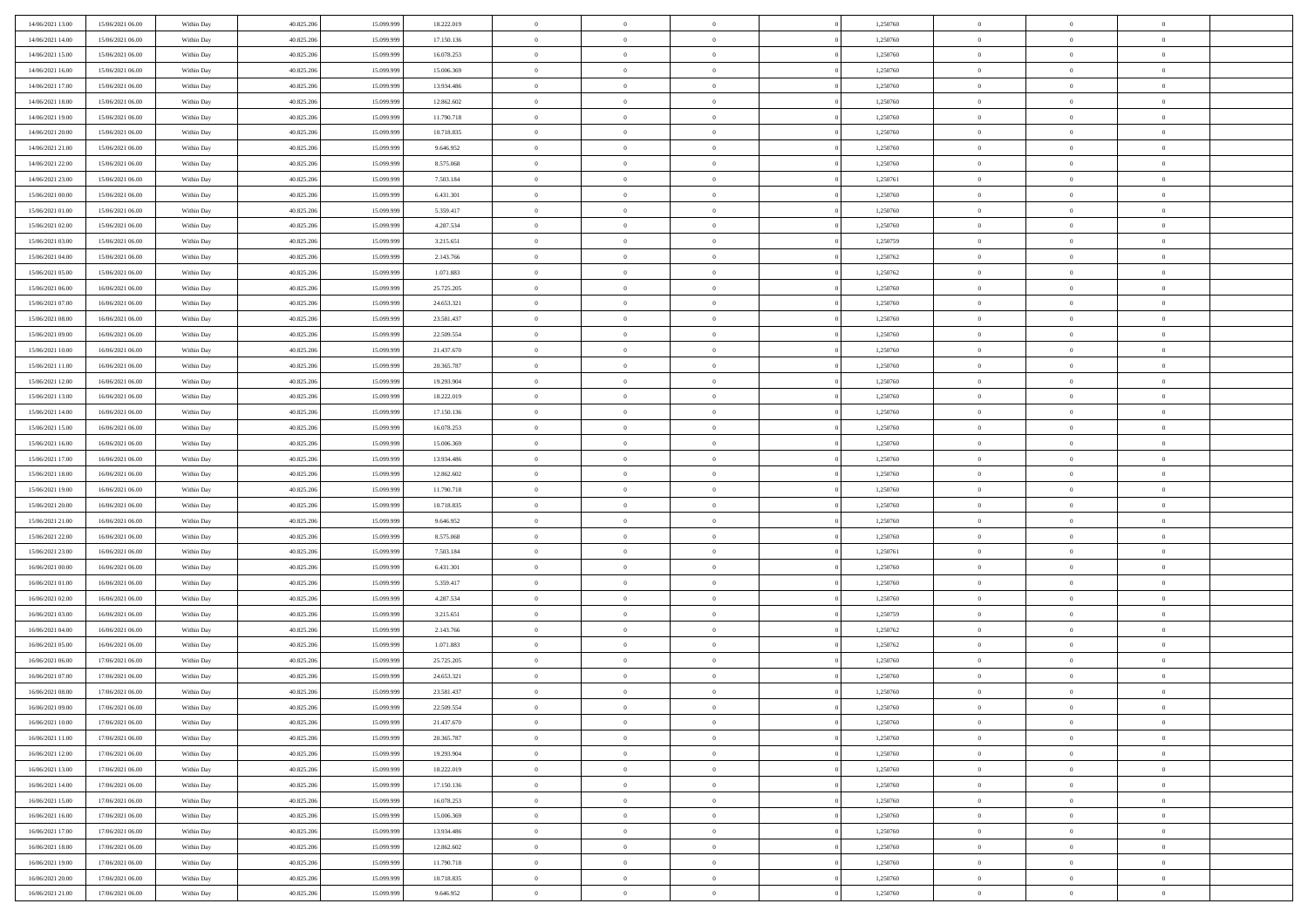| 16/06/2021 22:00 | 17/06/2021 06:00 | Within Day | 40.825.206 | 15.099.999 | 8.575.068  | $\,$ 0 $\,$    | $\overline{0}$ | $\overline{0}$           |          | 1,250760 | $\bf{0}$       | $\overline{0}$ | $\,0\,$        |  |
|------------------|------------------|------------|------------|------------|------------|----------------|----------------|--------------------------|----------|----------|----------------|----------------|----------------|--|
| 16/06/2021 23:00 | 17/06/2021 06:00 | Within Day | 40.825.206 | 15.099.99  | 7.503.184  | $\overline{0}$ | $\overline{0}$ | $\mathbf{0}$             |          | 1,250761 | $\theta$       | $\overline{0}$ | $\theta$       |  |
| 17/06/2021 00:00 | 17/06/2021 06:00 | Within Dav | 40.825.206 | 15.099.999 | 6.431.301  | $\theta$       | $\overline{0}$ | $\overline{0}$           |          | 1,250760 | $\mathbf{0}$   | $\overline{0}$ | $\overline{0}$ |  |
| 17/06/2021 01:00 | 17/06/2021 06:00 | Within Day | 40.825.206 | 15.099.999 | 5.359.417  | $\,$ 0 $\,$    | $\overline{0}$ | $\overline{0}$           |          | 1,250760 | $\bf{0}$       | $\overline{0}$ | $\bf{0}$       |  |
| 17/06/2021 02:00 | 17/06/2021 06:00 | Within Day | 40.825.206 | 15.099.999 | 4.287.534  | $\bf{0}$       | $\overline{0}$ | $\mathbf{0}$             |          | 1,250760 | $\bf{0}$       | $\theta$       | $\,0\,$        |  |
| 17/06/2021 03:00 | 17/06/2021 06:00 | Within Dav | 40.825.206 | 15.099.999 | 3.215.651  | $\theta$       | $\overline{0}$ | $\mathbf{0}$             |          | 1,250759 | $\mathbf{0}$   | $\overline{0}$ | $\overline{0}$ |  |
| 17/06/2021 04:00 | 17/06/2021 06:00 | Within Day | 40.825.206 | 15.099.999 | 2.143.766  | $\,$ 0 $\,$    | $\overline{0}$ | $\overline{0}$           |          | 1,250762 | $\bf{0}$       | $\overline{0}$ | $\bf{0}$       |  |
| 17/06/2021 05:00 | 17/06/2021 06:00 | Within Day | 40.825.206 | 15.099.999 | 1.071.883  | $\,$ 0         | $\overline{0}$ | $\mathbf{0}$             |          | 1,250762 | $\,$ 0 $\,$    | $\overline{0}$ | $\theta$       |  |
| 17/06/2021 06:00 | 18/06/2021 06:00 | Within Day | 40.825.206 | 15.099.999 | 25.725.205 | $\theta$       | $\overline{0}$ | $\mathbf{0}$             |          | 1,250760 | $\mathbf{0}$   | $\overline{0}$ | $\overline{0}$ |  |
| 17/06/2021 07:00 | 18/06/2021 06:00 | Within Day | 40.825.206 | 15.099.999 | 24.653.321 | $\,$ 0 $\,$    | $\overline{0}$ | $\Omega$                 |          | 1,250760 | $\bf{0}$       | $\overline{0}$ | $\,0\,$        |  |
| 17/06/2021 08:00 | 18/06/2021 06:00 | Within Day | 40.825.206 | 15.099.999 | 23.581.437 | $\bf{0}$       | $\overline{0}$ | $\mathbf{0}$             |          | 1,250760 | $\bf{0}$       | $\mathbf{0}$   | $\theta$       |  |
| 17/06/2021 09:00 | 18/06/2021 06:00 | Within Dav | 40.825.206 | 15.099.999 | 22.509.554 | $\theta$       | $\overline{0}$ | $\overline{0}$           |          | 1,250760 | $\mathbf{0}$   | $\overline{0}$ | $\overline{0}$ |  |
| 17/06/2021 10:00 | 18/06/2021 06:00 |            | 40.825.206 | 15.099.999 | 21.437.670 | $\,$ 0 $\,$    | $\overline{0}$ | $\overline{0}$           |          | 1,250760 | $\bf{0}$       | $\overline{0}$ | $\bf{0}$       |  |
|                  |                  | Within Day |            |            |            | $\bf{0}$       |                | $\mathbf{0}$             |          |          | $\bf{0}$       | $\theta$       | $\,0\,$        |  |
| 17/06/2021 11:00 | 18/06/2021 06:00 | Within Day | 40.825.206 | 15.099.999 | 20.365.787 |                | $\overline{0}$ |                          |          | 1,250760 |                |                |                |  |
| 17/06/2021 12:00 | 18/06/2021 06:00 | Within Dav | 40.825.206 | 15.099.999 | 19.293.904 | $\theta$       | $\overline{0}$ | $\mathbf{0}$<br>$\Omega$ |          | 1,250760 | $\mathbf{0}$   | $\overline{0}$ | $\overline{0}$ |  |
| 17/06/2021 13:00 | 18/06/2021 06:00 | Within Day | 40.825.206 | 15.099.999 | 18.222.019 | $\,$ 0 $\,$    | $\overline{0}$ |                          |          | 1,250760 | $\bf{0}$       | $\overline{0}$ | $\bf{0}$       |  |
| 17/06/2021 14:00 | 18/06/2021 06:00 | Within Day | 40.825.206 | 15.099.999 | 17.150.136 | $\,$ 0         | $\overline{0}$ | $\mathbf{0}$             |          | 1,250760 | $\bf{0}$       | $\overline{0}$ | $\theta$       |  |
| 17/06/2021 15:00 | 18/06/2021 06:00 | Within Day | 40.825.206 | 15.099.999 | 16.078.253 | $\theta$       | $\overline{0}$ | $\mathbf{0}$             |          | 1,250760 | $\mathbf{0}$   | $\overline{0}$ | $\overline{0}$ |  |
| 17/06/2021 16:00 | 18/06/2021 06:00 | Within Day | 40.825.206 | 15.099.999 | 15.006.369 | $\,$ 0 $\,$    | $\overline{0}$ | $\overline{0}$           |          | 1,250760 | $\bf{0}$       | $\overline{0}$ | $\,0\,$        |  |
| 17/06/2021 17:00 | 18/06/2021 06:00 | Within Day | 40.825.206 | 15.099.999 | 13.934.486 | $\bf{0}$       | $\overline{0}$ | $\mathbf{0}$             |          | 1,250760 | $\bf{0}$       | $\mathbf{0}$   | $\theta$       |  |
| 17/06/2021 18:00 | 18/06/2021 06:00 | Within Dav | 40.825.206 | 15.099.999 | 12.862.602 | $\theta$       | $\overline{0}$ | $\mathbf{0}$             |          | 1,250760 | $\mathbf{0}$   | $\overline{0}$ | $\overline{0}$ |  |
| 17/06/2021 19:00 | 18/06/2021 06:00 | Within Day | 40.825.206 | 15.099.999 | 11.790.718 | $\,$ 0 $\,$    | $\overline{0}$ | $\overline{0}$           |          | 1,250760 | $\bf{0}$       | $\overline{0}$ | $\bf{0}$       |  |
| 17/06/2021 20:00 | 18/06/2021 06:00 | Within Day | 40.825.206 | 15.099.999 | 10.718.835 | $\,$ 0         | $\overline{0}$ | $\mathbf{0}$             |          | 1,250760 | $\bf{0}$       | $\bf{0}$       | $\,0\,$        |  |
| 17/06/2021 21:00 | 18/06/2021 06:00 | Within Dav | 40.825.206 | 15.099.999 | 9.646.952  | $\theta$       | $\overline{0}$ | $\mathbf{0}$             |          | 1,250760 | $\mathbf{0}$   | $\overline{0}$ | $\overline{0}$ |  |
| 17/06/2021 22:00 | 18/06/2021 06:00 | Within Day | 40.825.206 | 15.099.999 | 8.575.068  | $\,$ 0 $\,$    | $\overline{0}$ | $\overline{0}$           |          | 1,250760 | $\bf{0}$       | $\overline{0}$ | $\,0\,$        |  |
| 17/06/2021 23:00 | 18/06/2021 06:00 | Within Day | 40.825.206 | 15.099.999 | 7.503.184  | $\,$ 0         | $\overline{0}$ | $\mathbf{0}$             |          | 1,250761 | $\bf{0}$       | $\overline{0}$ | $\theta$       |  |
| 18/06/2021 00:00 | 18/06/2021 06:00 | Within Day | 40.825.206 | 15.099.999 | 6.431.301  | $\theta$       | $\overline{0}$ | $\mathbf{0}$             |          | 1,250760 | $\mathbf{0}$   | $\overline{0}$ | $\overline{0}$ |  |
| 18/06/2021 01:00 | 18/06/2021 06:00 | Within Day | 40.825.206 | 15.099.999 | 5.359.417  | $\,$ 0 $\,$    | $\overline{0}$ | $\overline{0}$           |          | 1,250760 | $\bf{0}$       | $\overline{0}$ | $\bf{0}$       |  |
| 18/06/2021 02:00 | 18/06/2021 06:00 | Within Day | 40.825.206 | 15,099,999 | 4.287.534  | $\bf{0}$       | $\overline{0}$ | $\mathbf{0}$             |          | 1,250760 | $\bf{0}$       | $\mathbf{0}$   | $\overline{0}$ |  |
| 18/06/2021 03:00 | 18/06/2021 06:00 | Within Dav | 40.825.206 | 15.099.999 | 3.215.651  | $\theta$       | $\overline{0}$ | $\overline{0}$           |          | 1,250759 | $\mathbf{0}$   | $\overline{0}$ | $\overline{0}$ |  |
| 18/06/2021 04:00 | 18/06/2021 06:00 | Within Day | 40.825.206 | 15.099.999 | 2.143.766  | $\,$ 0 $\,$    | $\overline{0}$ | $\overline{0}$           |          | 1,250762 | $\,$ 0         | $\overline{0}$ | $\,$ 0 $\,$    |  |
| 18/06/2021 05:00 | 18/06/2021 06:00 | Within Day | 40.825.206 | 15.099.999 | 1.071.883  | $\,$ 0         | $\overline{0}$ | $\mathbf{0}$             |          | 1,250762 | $\bf{0}$       | $\mathbf{0}$   | $\overline{0}$ |  |
| 18/06/2021 06:00 | 19/06/2021 06:00 | Within Dav | 40.825.206 | 15.099.999 | 25.725.205 | $\theta$       | $\overline{0}$ | $\mathbf{0}$             |          | 1,250760 | $\mathbf{0}$   | $\overline{0}$ | $\overline{0}$ |  |
| 18/06/2021 07:00 | 19/06/2021 06:00 | Within Day | 40.825.206 | 15.099.999 | 24.653.321 | $\theta$       | $\overline{0}$ | $\overline{0}$           |          | 1,250760 | $\,$ 0         | $\overline{0}$ | $\theta$       |  |
| 18/06/2021 08:00 | 19/06/2021 06:00 | Within Day | 40.825.206 | 15.099.999 | 23.581.437 | $\bf{0}$       | $\overline{0}$ | $\mathbf{0}$             |          | 1,250760 | $\mathbf{0}$   | $\overline{0}$ | $\overline{0}$ |  |
| 18/06/2021 09:00 | 19/06/2021 06:00 | Within Day | 40.825.206 | 15.099.999 | 22.509.554 | $\theta$       | $\overline{0}$ | $\mathbf{0}$             |          | 1,250760 | $\mathbf{0}$   | $\overline{0}$ | $\overline{0}$ |  |
| 18/06/2021 10:00 | 19/06/2021 06:00 | Within Day | 40.825.206 | 15.099.999 | 21.437.670 | $\theta$       | $\overline{0}$ | $\overline{0}$           |          | 1,250760 | $\,$ 0         | $\overline{0}$ | $\theta$       |  |
| 18/06/2021 11:00 | 19/06/2021 06:00 | Within Day | 40.825.206 | 15.099.999 | 20.365.787 | $\bf{0}$       | $\overline{0}$ | $\mathbf{0}$             |          | 1,250760 | $\bf{0}$       | $\mathbf{0}$   | $\bf{0}$       |  |
| 18/06/2021 12:00 | 19/06/2021 06:00 | Within Dav | 40.825.206 | 15.099.999 | 19.293.904 | $\theta$       | $\overline{0}$ | $\overline{0}$           |          | 1,250760 | $\mathbf{0}$   | $\overline{0}$ | $\overline{0}$ |  |
| 18/06/2021 13:00 | 19/06/2021 06:00 | Within Day | 40.825.206 | 15.099.999 | 18.222.019 | $\,$ 0 $\,$    | $\overline{0}$ | $\overline{0}$           |          | 1,250760 | $\,$ 0         | $\overline{0}$ | $\,$ 0 $\,$    |  |
| 18/06/2021 14:00 | 19/06/2021 06:00 | Within Day | 40.825.206 | 15.099.999 | 17.150.136 | $\,$ 0         | $\,$ 0 $\,$    | $\overline{0}$           |          | 1,250760 | $\,$ 0 $\,$    | $\overline{0}$ | $\bf{0}$       |  |
| 18/06/2021 15:00 | 19/06/2021 06:00 | Within Dav | 40.825.206 | 15.099.999 | 16.078.253 | $\theta$       | $\overline{0}$ | $\mathbf{0}$             |          | 1,250760 | $\mathbf{0}$   | $\overline{0}$ | $\theta$       |  |
| 18/06/2021 16:00 | 19/06/2021 06:00 | Within Day | 40.825.206 | 15.099.999 | 15.006.369 | $\overline{0}$ | $\overline{0}$ | $\overline{0}$           |          | 1,250760 | $\,$ 0         | $\overline{0}$ | $\theta$       |  |
| 18/06/2021 17:00 | 19/06/2021 06:00 | Within Day | 40.825.206 | 15.099.999 | 13.934.486 | $\bf{0}$       | $\overline{0}$ | $\mathbf{0}$             |          | 1,250760 | $\bf{0}$       | $\overline{0}$ | $\bf{0}$       |  |
| 18/06/2021 18:00 | 19/06/2021 06:00 | Within Day | 40.825.206 | 15.099.999 | 12.862.602 | $\overline{0}$ | $\theta$       |                          |          | 1,250760 | $\overline{0}$ | $^{\circ}$     | $\theta$       |  |
| 18/06/2021 19:00 | 19/06/2021 06:00 | Within Day | 40.825.206 | 15.099.999 | 11.790.718 | $\,$ 0 $\,$    | $\overline{0}$ | $\overline{0}$           |          | 1,250760 | $\,$ 0 $\,$    | $\bf{0}$       | $\theta$       |  |
| 18/06/2021 20:00 | 19/06/2021 06:00 | Within Day | 40.825.206 | 15.099.999 | 10.718.835 | $\bf{0}$       | $\,$ 0 $\,$    | $\overline{0}$           |          | 1,250760 | $\,$ 0 $\,$    | $\overline{0}$ | $\overline{0}$ |  |
| 18/06/2021 21:00 | 19/06/2021 06:00 | Within Day | 40.825.206 | 15.099.999 | 9.646.952  | $\mathbf{0}$   | $\overline{0}$ | $\overline{0}$           |          | 1,250760 | $\,$ 0 $\,$    | $\bf{0}$       | $\overline{0}$ |  |
| 18/06/2021 22:00 | 19/06/2021 06:00 | Within Day | 40.825.206 | 15.099.999 | 8.575.068  | $\,$ 0 $\,$    | $\overline{0}$ | $\overline{0}$           | $\theta$ | 1,250760 | $\,$ 0 $\,$    | $\bf{0}$       | $\,$ 0 $\,$    |  |
| 18/06/2021 23:00 | 19/06/2021 06:00 | Within Day | 40.825.206 | 15.099.999 | 7.503.184  | $\,$ 0 $\,$    | $\,$ 0 $\,$    | $\overline{0}$           |          | 1,250761 | $\,$ 0 $\,$    | $\overline{0}$ | $\overline{0}$ |  |
| 19/06/2021 00:00 | 19/06/2021 06:00 | Within Day | 40.825.206 | 15.099.999 | 6.431.301  | $\mathbf{0}$   | $\overline{0}$ | $\overline{0}$           |          | 1,250760 | $\mathbf{0}$   | $\bf{0}$       | $\overline{0}$ |  |
| 19/06/2021 01:00 | 19/06/2021 06:00 | Within Day | 40.825.206 | 15.099.999 | 5.359.417  | $\,$ 0 $\,$    | $\overline{0}$ | $\overline{0}$           |          | 1,250760 | $\,$ 0 $\,$    | $\overline{0}$ | $\,$ 0 $\,$    |  |
| 19/06/2021 02:00 | 19/06/2021 06:00 | Within Day | 40.825.206 | 15.099.999 | 4.287.534  | $\overline{0}$ | $\overline{0}$ | $\overline{0}$           |          | 1,250760 | $\,$ 0 $\,$    | $\overline{0}$ | $\overline{0}$ |  |
| 19/06/2021 03:00 | 19/06/2021 06:00 | Within Day | 40.825.206 | 15.099.999 | 3.215.651  | $\mathbf{0}$   | $\overline{0}$ | $\overline{0}$           |          | 1,250759 | $\mathbf{0}$   | $\bf{0}$       | $\overline{0}$ |  |
| 19/06/2021 04:00 | 19/06/2021 06:00 | Within Day | 40.825.206 | 15.099.999 | 2.143.766  | $\,$ 0 $\,$    | $\overline{0}$ | $\overline{0}$           |          | 1,250762 | $\,$ 0 $\,$    | $\overline{0}$ | $\,$ 0 $\,$    |  |
| 19/06/2021 05:00 | 19/06/2021 06:00 | Within Day | 40.825.206 | 15.099.999 | 1.071.883  | $\,$ 0 $\,$    | $\,$ 0 $\,$    | $\overline{0}$           |          | 1,250762 | $\,$ 0 $\,$    | $\overline{0}$ | $\overline{0}$ |  |
| 19/06/2021 06:00 | 20/06/2021 06:00 | Within Day | 40.825.206 | 15.099.999 | 25.725.205 | $\theta$       | $\overline{0}$ | $\overline{0}$           |          | 1,250760 | $\mathbf{0}$   | $\overline{0}$ | $\overline{0}$ |  |
|                  |                  |            |            |            |            |                |                |                          |          |          |                |                |                |  |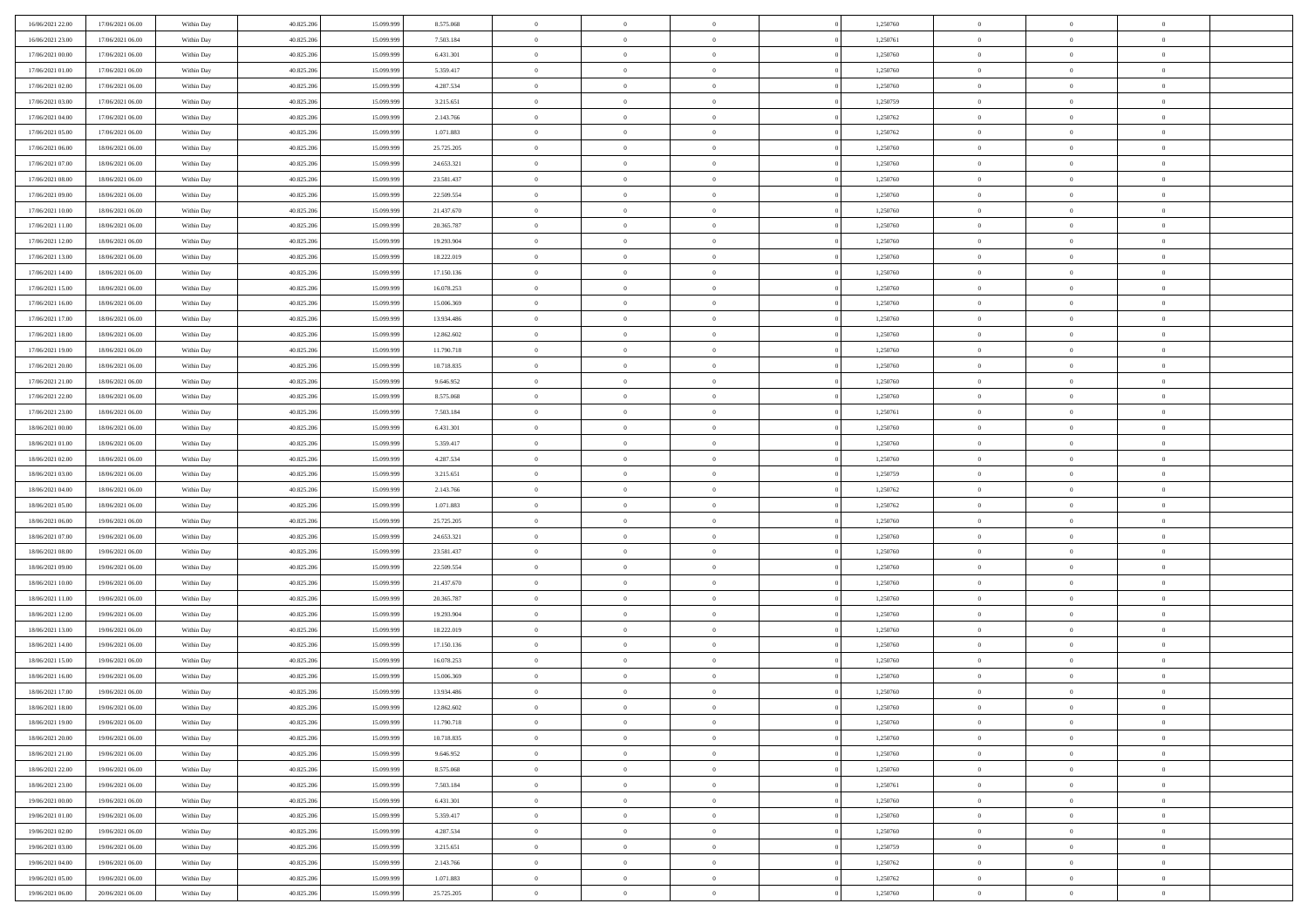| 19/06/2021 07:00                     | 20/06/2021 06:00                     | Within Day               | 40.825.206               | 15.099.999               | 24.653.321               | $\,$ 0 $\,$                | $\overline{0}$                   | $\overline{0}$                   |          | 1,250760             | $\bf{0}$                     | $\overline{0}$                   | $\,0\,$                          |  |
|--------------------------------------|--------------------------------------|--------------------------|--------------------------|--------------------------|--------------------------|----------------------------|----------------------------------|----------------------------------|----------|----------------------|------------------------------|----------------------------------|----------------------------------|--|
| 19/06/2021 08:00                     | 20/06/2021 06:00                     | Within Day               | 40.825.206               | 15,099,999               | 23.581.437               | $\overline{0}$             | $\overline{0}$                   | $\mathbf{0}$                     |          | 1,250760             | $\theta$                     | $\overline{0}$                   | $\theta$                         |  |
| 19/06/2021 09:00                     | 20/06/2021 06:00                     | Within Dav               | 40.825.206               | 15.099.999               | 22.509.554               | $\theta$                   | $\overline{0}$                   | $\overline{0}$                   |          | 1,250760             | $\mathbf{0}$                 | $\overline{0}$                   | $\overline{0}$                   |  |
| 19/06/2021 10:00                     | 20/06/2021 06:00                     | Within Day               | 40.825.206               | 15.099.999               | 21.437.670               | $\,$ 0 $\,$                | $\overline{0}$                   | $\overline{0}$                   |          | 1,250760             | $\bf{0}$                     | $\overline{0}$                   | $\bf{0}$                         |  |
| 19/06/2021 11:00                     | 20/06/2021 06:00                     | Within Day               | 40.825.206               | 15.099.999               | 20.365.787               | $\bf{0}$                   | $\overline{0}$                   | $\mathbf{0}$                     |          | 1,250760             | $\bf{0}$                     | $\theta$                         | $\,0\,$                          |  |
| 19/06/2021 12:00                     | 20/06/2021 06:00                     | Within Dav               | 40.825.206               | 15.099.999               | 19.293.904               | $\theta$                   | $\overline{0}$                   | $\mathbf{0}$                     |          | 1,250760             | $\mathbf{0}$                 | $\overline{0}$                   | $\overline{0}$                   |  |
| 19/06/2021 13:00                     | 20/06/2021 06:00                     | Within Day               | 40.825.206               | 15.099.999               | 18.222.019               | $\,$ 0 $\,$                | $\overline{0}$                   | $\overline{0}$                   |          | 1,250760             | $\bf{0}$                     | $\overline{0}$                   | $\,0\,$                          |  |
| 19/06/2021 14:00                     | 20/06/2021 06:00                     | Within Day               | 40.825.206               | 15.099.999               | 17.150.136               | $\,$ 0                     | $\overline{0}$                   | $\mathbf{0}$                     |          | 1,250760             | $\,$ 0 $\,$                  | $\overline{0}$                   | $\theta$                         |  |
| 19/06/2021 15:00                     | 20/06/2021 06:00                     | Within Day               | 40.825.206               | 15.099.999               | 16.078.253               | $\theta$                   | $\overline{0}$                   | $\mathbf{0}$                     |          | 1,250760             | $\mathbf{0}$                 | $\bf{0}$                         | $\overline{0}$                   |  |
| 19/06/2021 16:00                     | 20/06/2021 06:00                     | Within Day               | 40.825.206               | 15.099.999               | 15.006.369               | $\,$ 0 $\,$                | $\overline{0}$                   | $\Omega$                         |          | 1,250760             | $\bf{0}$                     | $\overline{0}$                   | $\,0\,$                          |  |
| 19/06/2021 17:00                     | 20/06/2021 06:00                     | Within Day               | 40.825.206               | 15.099.999               | 13.934.486               | $\bf{0}$                   | $\overline{0}$                   | $\mathbf{0}$                     |          | 1,250760             | $\bf{0}$                     | $\mathbf{0}$                     | $\theta$                         |  |
| 19/06/2021 18:00                     | 20/06/2021 06:00                     | Within Dav               | 40.825.206               | 15.099.999               | 12.862.602               | $\theta$                   | $\overline{0}$                   | $\overline{0}$                   |          | 1,250760             | $\mathbf{0}$                 | $\overline{0}$                   | $\overline{0}$                   |  |
| 19/06/2021 19:00                     | 20/06/2021 06:00                     | Within Day               | 40.825.206               | 15.099.999               | 11.790.718               | $\,$ 0 $\,$                | $\overline{0}$                   | $\overline{0}$                   |          | 1,250760             | $\bf{0}$                     | $\overline{0}$                   | $\bf{0}$                         |  |
| 19/06/2021 20:00                     | 20/06/2021 06:00                     | Within Day               | 40.825.206               | 15.099.999               | 10.718.835               | $\,$ 0                     | $\overline{0}$                   | $\mathbf{0}$                     |          | 1,250760             | $\bf{0}$                     | $\theta$                         | $\,0\,$                          |  |
| 19/06/2021 21:00                     | 20/06/2021 06:00                     | Within Dav               | 40.825.206               | 15.099.999               | 9.646.952                | $\theta$                   | $\overline{0}$                   | $\mathbf{0}$                     |          | 1,250760             | $\mathbf{0}$                 | $\overline{0}$                   | $\overline{0}$                   |  |
| 19/06/2021 22:00                     | 20/06/2021 06:00                     | Within Day               | 40.825.206               | 15.099.999               | 8.575.068                | $\,$ 0 $\,$                | $\overline{0}$                   | $\Omega$                         |          | 1,250760             | $\bf{0}$                     | $\overline{0}$                   | $\bf{0}$                         |  |
| 19/06/2021 23:00                     | 20/06/2021 06:00                     |                          | 40.825.206               | 15.099.999               | 7.503.184                | $\,$ 0 $\,$                | $\overline{0}$                   | $\mathbf{0}$                     |          | 1,250761             | $\bf{0}$                     | $\overline{0}$                   | $\theta$                         |  |
| 20/06/2021 00:00                     | 20/06/2021 06:00                     | Within Day<br>Within Day | 40.825.206               | 15.099.999               | 6.431.301                | $\theta$                   | $\overline{0}$                   | $\mathbf{0}$                     |          | 1,250760             | $\mathbf{0}$                 | $\overline{0}$                   | $\overline{0}$                   |  |
| 20/06/2021 01:00                     | 20/06/2021 06:00                     | Within Day               | 40.825.206               | 15.099.999               | 5.359.417                | $\,$ 0 $\,$                | $\overline{0}$                   | $\Omega$                         |          | 1,250760             | $\bf{0}$                     | $\overline{0}$                   | $\,0\,$                          |  |
| 20/06/2021 02:00                     | 20/06/2021 06:00                     |                          | 40.825.206               | 15.099.999               |                          | $\bf{0}$                   | $\overline{0}$                   | $\mathbf{0}$                     |          | 1,250760             | $\bf{0}$                     | $\mathbf{0}$                     | $\theta$                         |  |
| 20/06/2021 03:00                     | 20/06/2021 06:00                     | Within Day<br>Within Dav | 40.825.206               | 15.099.999               | 4.287.534<br>3.215.651   | $\theta$                   | $\overline{0}$                   | $\mathbf{0}$                     |          | 1,250759             | $\mathbf{0}$                 | $\overline{0}$                   | $\overline{0}$                   |  |
| 20/06/2021 04:00                     | 20/06/2021 06:00                     | Within Day               | 40.825.206               | 15.099.999               | 2.143.766                | $\,$ 0 $\,$                | $\overline{0}$                   | $\overline{0}$                   |          | 1,250762             | $\bf{0}$                     | $\overline{0}$                   | $\bf{0}$                         |  |
| 20/06/2021 05:00                     | 20/06/2021 06:00                     |                          | 40.825.206               | 15.099.999               | 1.071.883                | $\,$ 0                     | $\overline{0}$                   | $\mathbf{0}$                     |          | 1,250762             | $\bf{0}$                     | $\bf{0}$                         | $\,0\,$                          |  |
| 20/06/2021 06:00                     | 21/06/2021 06:00                     | Within Day<br>Within Dav | 40.825.206               | 15.099.999               | 25.725.205               | $\theta$                   | $\overline{0}$                   |                                  |          | 1,250760             | $\mathbf{0}$                 | $\overline{0}$                   | $\overline{0}$                   |  |
|                                      |                                      |                          |                          |                          |                          | $\,$ 0 $\,$                |                                  | $\mathbf{0}$<br>$\overline{0}$   |          |                      | $\bf{0}$                     | $\overline{0}$                   | $\,0\,$                          |  |
| 20/06/2021 07:00                     | 21/06/2021 06:00                     | Within Day               | 40.825.206               | 15.099.999               | 24.653.321               | $\,$ 0                     | $\overline{0}$                   |                                  |          | 1,250760             |                              | $\overline{0}$                   | $\theta$                         |  |
| 20/06/2021 08:00                     | 21/06/2021 06:00<br>21/06/2021 06:00 | Within Day               | 40.825.206               | 15.099.999               | 23.581.437               |                            | $\overline{0}$                   | $\mathbf{0}$                     |          | 1,250760             | $\mathbf{0}$                 |                                  |                                  |  |
| 20/06/2021 09:00                     | 21/06/2021 06:00                     | Within Day               | 40.825.206               | 15.099.999               | 22.509.554               | $\theta$                   | $\overline{0}$                   | $\overline{0}$<br>$\Omega$       |          | 1,250760             | $\mathbf{0}$                 | $\bf{0}$<br>$\overline{0}$       | $\overline{0}$                   |  |
| 20/06/2021 11:00                     |                                      | Within Day               | 40.825.206               | 15.099.999               | 20.365.787               | $\,$ 0 $\,$                | $\overline{0}$                   |                                  |          | 1,250760             | $\bf{0}$                     |                                  | $\bf{0}$                         |  |
| 20/06/2021 12:00                     | 21/06/2021 06:00                     | Within Day               | 40.825.206               | 15.099.999               | 19.293.904               | $\bf{0}$                   | $\overline{0}$                   | $\mathbf{0}$                     |          | 1,250760             | $\bf{0}$                     | $\mathbf{0}$                     | $\overline{0}$                   |  |
| 20/06/2021 13:00                     | 21/06/2021 06:00                     | Within Dav               | 40.825.206               | 15.099.999               | 18.222.019               | $\theta$                   | $\overline{0}$                   | $\overline{0}$                   |          | 1,250760             | $\mathbf{0}$                 | $\overline{0}$                   | $\overline{0}$                   |  |
| 20/06/2021 14:00                     | 21/06/2021 06:00                     | Within Day               | 40.825.206               | 15.099.999               | 17.150.136               | $\theta$                   | $\overline{0}$                   | $\overline{0}$                   |          | 1,250760             | $\,$ 0                       | $\overline{0}$                   | $\,$ 0 $\,$                      |  |
| 20/06/2021 15:00                     | 21/06/2021 06:00                     | Within Day               | 40.825.206               | 15.099.999               | 16.078.253               | $\,$ 0<br>$\theta$         | $\overline{0}$                   | $\mathbf{0}$                     |          | 1,250760             | $\bf{0}$<br>$\mathbf{0}$     | $\mathbf{0}$                     | $\overline{0}$<br>$\overline{0}$ |  |
| 20/06/2021 16:00                     | 21/06/2021 06:00                     | Within Dav               | 40.825.206               | 15.099.999               | 15.006.369               |                            | $\overline{0}$<br>$\overline{0}$ | $\mathbf{0}$                     |          | 1,250760             |                              | $\overline{0}$                   | $\theta$                         |  |
| 20/06/2021 17:00                     | 21/06/2021 06:00                     | Within Day               | 40.825.206               | 15.099.999<br>15.099.999 | 13.934.486               | $\theta$                   | $\overline{0}$                   | $\overline{0}$<br>$\mathbf{0}$   |          | 1,250760             | $\,$ 0                       | $\overline{0}$<br>$\overline{0}$ | $\overline{0}$                   |  |
| 20/06/2021 18:00<br>20/06/2021 19:00 | 21/06/2021 06:00<br>21/06/2021 06:00 | Within Day<br>Within Day | 40.825.206<br>40.825.206 | 15.099.999               | 12.862.602<br>11.790.718 | $\bf{0}$<br>$\theta$       | $\overline{0}$                   |                                  |          | 1,250760<br>1,250760 | $\mathbf{0}$<br>$\mathbf{0}$ | $\overline{0}$                   | $\overline{0}$                   |  |
|                                      |                                      |                          |                          |                          |                          | $\theta$                   | $\overline{0}$                   | $\mathbf{0}$<br>$\overline{0}$   |          |                      | $\,$ 0                       | $\overline{0}$                   | $\theta$                         |  |
| 20/06/2021 20:00                     | 21/06/2021 06:00<br>21/06/2021 06:00 | Within Day               | 40.825.206<br>40.825.206 | 15.099.999<br>15.099.999 | 10.718.835<br>9.646.952  | $\bf{0}$                   | $\overline{0}$                   | $\mathbf{0}$                     |          | 1,250760             | $\bf{0}$                     | $\mathbf{0}$                     | $\overline{0}$                   |  |
| 20/06/2021 21:00<br>20/06/2021 22:00 | 21/06/2021 06:00                     | Within Day<br>Within Dav | 40.825.206               | 15.099.999               | 8.575.068                | $\theta$                   | $\overline{0}$                   | $\overline{0}$                   |          | 1,250760<br>1,250760 | $\mathbf{0}$                 | $\overline{0}$                   | $\overline{0}$                   |  |
|                                      |                                      |                          |                          |                          |                          | $\,$ 0 $\,$                |                                  | $\overline{0}$                   |          |                      | $\,$ 0                       | $\overline{0}$                   | $\,$ 0 $\,$                      |  |
| 20/06/2021 23:00<br>21/06/2021 00:00 | 21/06/2021 06:00<br>21/06/2021 06:00 | Within Day               | 40.825.206<br>40.825.206 | 15.099.999<br>15.099.999 | 7.503.184<br>6.431.301   | $\,$ 0                     | $\overline{0}$<br>$\,$ 0 $\,$    | $\overline{0}$                   |          | 1,250761<br>1,250760 | $\,$ 0 $\,$                  | $\overline{0}$                   | $\overline{0}$                   |  |
| 21/06/2021 01:00                     | 21/06/2021 06:00                     | Within Day<br>Within Dav | 40.825.206               | 15.099.999               | 5.359.417                | $\theta$                   | $\overline{0}$                   | $\mathbf{0}$                     |          | 1,250760             | $\mathbf{0}$                 | $\overline{0}$                   | $\theta$                         |  |
| 21/06/2021 02:00                     | 21/06/2021 06:00                     | Within Day               | 40.825.206               | 15.099.999               | 4.287.534                | $\overline{0}$             | $\overline{0}$                   | $\overline{0}$                   |          | 1,250760             | $\,$ 0                       | $\overline{0}$                   | $\theta$                         |  |
| 21/06/2021 03:00                     | 21/06/2021 06:00                     | Within Day               | 40.825.206               | 15.099.999               | 3.215.651                | $\bf{0}$                   | $\overline{0}$                   | $\mathbf{0}$                     |          | 1,250759             | $\mathbf{0}$                 | $\overline{0}$                   | $\overline{0}$                   |  |
| 21/06/2021 04:00                     | 21/06/2021 06:00                     | Within Day               | 40.825.206               | 15.099.999               | 2.143.766                | $\overline{0}$             | $\theta$                         |                                  |          | 1,250762             | $\overline{0}$               | $\Omega$                         | $\theta$                         |  |
| 21/06/2021 05:00                     | 21/06/2021 06:00                     | Within Day               | 40.825.206               | 15.099.999               | 1.071.883                | $\,$ 0 $\,$                | $\overline{0}$                   | $\overline{0}$                   |          | 1,250762             | $\,$ 0 $\,$                  | $\bf{0}$                         | $\theta$                         |  |
| 21/06/2021 06:00                     | 22/06/2021 06:00                     | Within Day               | 40.825.206               | 15.099.999               | 25.725.205               | $\bf{0}$                   | $\,$ 0 $\,$                      | $\overline{0}$                   |          | 1,250760             | $\,$ 0 $\,$                  | $\overline{0}$                   | $\overline{0}$                   |  |
| 21/06/2021 07:00                     | 22/06/2021 06:00                     | Within Day               | 40.825.206               | 15.099.999               | 24.653.321               | $\overline{0}$             | $\overline{0}$                   | $\overline{0}$                   |          | 1,250760             | $\,$ 0 $\,$                  | $\bf{0}$                         | $\mathbf{0}$                     |  |
|                                      |                                      |                          |                          |                          |                          |                            |                                  |                                  |          |                      |                              |                                  |                                  |  |
| 21/06/2021 08:00                     | 22/06/2021 06:00<br>22/06/2021 06:00 | Within Day               | 40.825.206<br>40.825.206 | 15.099.999<br>15.099.999 | 23.581.437<br>22.509.554 | $\,$ 0 $\,$<br>$\,$ 0 $\,$ | $\overline{0}$<br>$\,$ 0 $\,$    | $\overline{0}$<br>$\overline{0}$ | $\theta$ | 1,250760<br>1,250760 | $\,$ 0 $\,$<br>$\,$ 0 $\,$   | $\bf{0}$<br>$\overline{0}$       | $\,$ 0 $\,$<br>$\overline{0}$    |  |
| 21/06/2021 09:00<br>21/06/2021 10:00 | 22/06/2021 06:00                     | Within Day<br>Within Day | 40.825.206               | 15.099.999               | 21.437.670               | $\overline{0}$             | $\overline{0}$                   | $\overline{0}$                   |          | 1,250760             | $\mathbf{0}$                 | $\bf{0}$                         | $\overline{0}$                   |  |
|                                      |                                      |                          |                          |                          |                          |                            |                                  |                                  |          |                      |                              |                                  |                                  |  |
| 21/06/2021 11:00                     | 22/06/2021 06:00                     | Within Day               | 40.825.206               | 15.099.999               | 20.365.787               | $\,$ 0 $\,$                | $\overline{0}$                   | $\overline{0}$<br>$\overline{0}$ |          | 1,250760             | $\,$ 0 $\,$                  | $\mathbf{0}$<br>$\overline{0}$   | $\,$ 0 $\,$                      |  |
| 21/06/2021 12:00                     | 22/06/2021 06:00<br>22/06/2021 06:00 | Within Day               | 40.825.206               | 15.099.999               | 19.293.904               | $\bf{0}$<br>$\,$ 0 $\,$    | $\overline{0}$                   |                                  |          | 1,250760             | $\,$ 0 $\,$<br>$\,$ 0 $\,$   |                                  | $\overline{0}$                   |  |
| 21/06/2021 13:00                     |                                      | Within Day               | 40.825.206               | 15.099.999               | 18.222.019               |                            | $\overline{0}$                   | $\overline{0}$                   |          | 1,250760             |                              | $\bf{0}$                         | $\overline{0}$                   |  |
| 21/06/2021 14:00                     | 22/06/2021 06:00                     | Within Day               | 40.825.206               | 15.099.999               | 17.150.136               | $\,$ 0 $\,$                | $\overline{0}$                   | $\overline{0}$                   |          | 1,250760             | $\,$ 0 $\,$                  | $\mathbf{0}$                     | $\,$ 0 $\,$                      |  |
| 21/06/2021 15:00                     | 22/06/2021 06:00                     | Within Day               | 40.825.206               | 15.099.999               | 16.078.253               | $\,$ 0 $\,$                | $\,$ 0 $\,$                      | $\overline{0}$                   |          | 1,250760             | $\,$ 0 $\,$                  | $\overline{0}$                   | $\overline{0}$                   |  |
| 21/06/2021 16:00                     | 22/06/2021 06:00                     | Within Day               | 40.825.206               | 15.099.999               | 15.006.369               | $\theta$                   | $\overline{0}$                   | $\overline{0}$                   |          | 1,250760             | $\mathbf{0}$                 | $\overline{0}$                   | $\overline{0}$                   |  |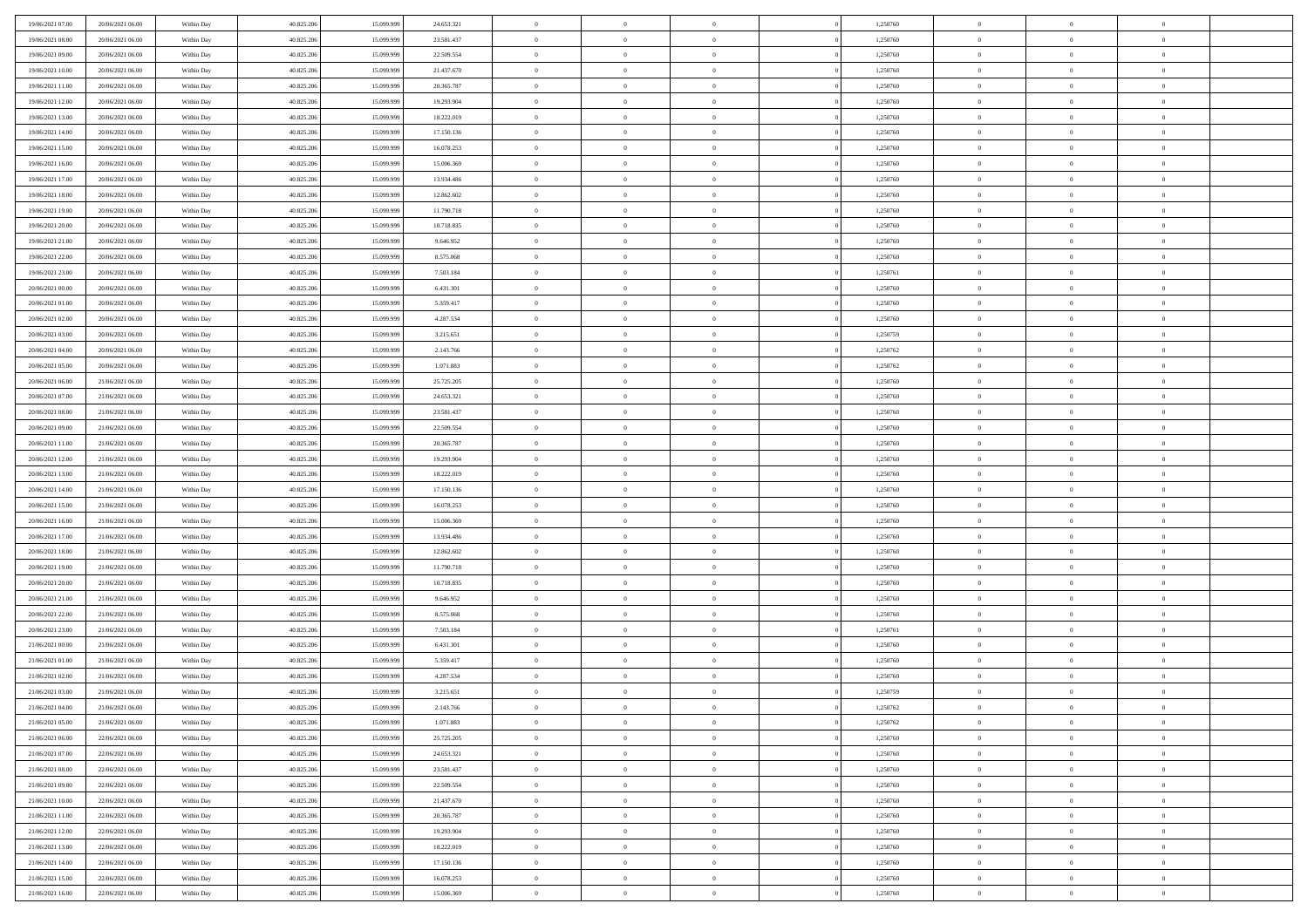| 21/06/2021 17:00 | 22/06/2021 06:00 | Within Day | 40.825.206 | 15.099.999 | 13.934.486     | $\,$ 0 $\,$    | $\overline{0}$ | $\overline{0}$ |          | 1,250760 | $\bf{0}$       | $\overline{0}$ | $\,0\,$        |  |
|------------------|------------------|------------|------------|------------|----------------|----------------|----------------|----------------|----------|----------|----------------|----------------|----------------|--|
| 21/06/2021 18:00 | 22/06/2021 06:00 | Within Day | 40.825.206 | 15.099.99  | 12.862.602     | $\overline{0}$ | $\overline{0}$ | $\mathbf{0}$   |          | 1,250760 | $\theta$       | $\overline{0}$ | $\theta$       |  |
| 21/06/2021 19:00 | 22/06/2021 06:00 | Within Dav | 40.825.206 | 15.099.999 | 11.790.718     | $\theta$       | $\overline{0}$ | $\overline{0}$ |          | 1,250760 | $\mathbf{0}$   | $\overline{0}$ | $\overline{0}$ |  |
| 21/06/2021 20:00 | 22/06/2021 06:00 | Within Day | 40.825.206 | 15.099.999 | 10.718.835     | $\,$ 0 $\,$    | $\overline{0}$ | $\overline{0}$ |          | 1,250760 | $\bf{0}$       | $\overline{0}$ | $\bf{0}$       |  |
| 21/06/2021 21:00 | 22/06/2021 06:00 | Within Day | 40.825.206 | 15.099.999 | 9.646.952      | $\bf{0}$       | $\overline{0}$ | $\mathbf{0}$   |          | 1,250760 | $\bf{0}$       | $\theta$       | $\,0\,$        |  |
| 21/06/2021 22:00 | 22/06/2021 06:00 | Within Dav | 40.825.206 | 15.099.999 | 8.575.068      | $\theta$       | $\overline{0}$ | $\mathbf{0}$   |          | 1,250760 | $\mathbf{0}$   | $\overline{0}$ | $\overline{0}$ |  |
| 21/06/2021 23:00 | 22/06/2021 06:00 | Within Day | 40.825.206 | 15.099.999 | 7.503.184      | $\,$ 0 $\,$    | $\overline{0}$ | $\overline{0}$ |          | 1,250761 | $\bf{0}$       | $\overline{0}$ | $\,0\,$        |  |
| 22/06/2021 00:00 | 22/06/2021 06:00 | Within Day | 40.825.206 | 15.099.999 | 6.431.301      | $\,$ 0 $\,$    | $\overline{0}$ | $\mathbf{0}$   |          | 1,250760 | $\,$ 0 $\,$    | $\overline{0}$ | $\theta$       |  |
| 22/06/2021 01:00 | 22/06/2021 06:00 | Within Day | 40.825.206 | 15.099.999 | 5.359.417      | $\theta$       | $\overline{0}$ | $\overline{0}$ |          | 1,250760 | $\mathbf{0}$   | $\bf{0}$       | $\overline{0}$ |  |
| 22/06/2021 02:00 | 22/06/2021 06:00 | Within Day | 40.825.206 | 15.099.999 | 4.287.534      | $\,$ 0 $\,$    | $\overline{0}$ | $\Omega$       |          | 1,250760 | $\bf{0}$       | $\overline{0}$ | $\,0\,$        |  |
| 22/06/2021 03:00 | 22/06/2021 06:00 | Within Day | 40.825.206 | 15.099.999 | 3.215.651      | $\bf{0}$       | $\overline{0}$ | $\mathbf{0}$   |          | 1,250759 | $\bf{0}$       | $\mathbf{0}$   | $\theta$       |  |
| 22/06/2021 04:00 | 22/06/2021 06:00 | Within Dav | 40.825.206 | 15.099.999 | 2.143.766      | $\theta$       | $\overline{0}$ | $\overline{0}$ |          | 1,250762 | $\mathbf{0}$   | $\overline{0}$ | $\overline{0}$ |  |
| 22/06/2021 05:00 | 22/06/2021 06:00 | Within Day | 40.825.206 | 15.099.999 | 1.071.883      | $\,$ 0 $\,$    | $\overline{0}$ | $\overline{0}$ |          | 1,250762 | $\bf{0}$       | $\overline{0}$ | $\bf{0}$       |  |
| 22/06/2021 06:00 | 23/06/2021 06:00 | Within Day | 40.825.206 | 15.099.999 | $\overline{0}$ | $\bf{0}$       | $\overline{0}$ | $\mathbf{0}$   |          | 1,250760 | $\bf{0}$       | $\theta$       | $\,0\,$        |  |
| 23/06/2021 06:00 | 24/06/2021 06:00 | Within Dav | 40.825.206 | 15.099.999 | 25.725.205     | $\theta$       | $\overline{0}$ | $\mathbf{0}$   |          | 1,250760 | $\mathbf{0}$   | $\overline{0}$ | $\overline{0}$ |  |
| 23/06/2021 07:00 | 24/06/2021 06:00 | Within Day | 40.825.206 | 15.099.999 | 24.653.321     | $\,$ 0 $\,$    | $\overline{0}$ | $\Omega$       |          | 1,250760 | $\bf{0}$       | $\overline{0}$ | $\bf{0}$       |  |
| 23/06/2021 08:00 | 24/06/2021 06:00 | Within Day | 40.825.206 | 15.099.999 | 23.581.437     | $\,$ 0         | $\overline{0}$ | $\mathbf{0}$   |          | 1,250760 | $\bf{0}$       | $\overline{0}$ | $\theta$       |  |
| 23/06/2021 09:00 | 24/06/2021 06:00 | Within Day | 40.825.206 | 15.099.999 | 22.509.554     | $\theta$       | $\overline{0}$ | $\mathbf{0}$   |          | 1,250760 | $\mathbf{0}$   | $\overline{0}$ | $\overline{0}$ |  |
| 23/06/2021 10:00 | 24/06/2021 06:00 | Within Day | 40.825.206 | 15.099.999 | 21.437.670     | $\,$ 0 $\,$    | $\overline{0}$ | $\Omega$       |          | 1,250760 | $\bf{0}$       | $\overline{0}$ | $\,0\,$        |  |
| 23/06/2021 11:00 | 24/06/2021 06:00 | Within Day | 40.825.206 | 15.099.999 | 20.365.787     | $\bf{0}$       | $\overline{0}$ | $\mathbf{0}$   |          | 1,250760 | $\bf{0}$       | $\mathbf{0}$   | $\theta$       |  |
| 23/06/2021 12:00 | 24/06/2021 06:00 | Within Dav | 40.825.206 | 15.099.999 | 19.293.904     | $\theta$       | $\overline{0}$ | $\mathbf{0}$   |          | 1,250760 | $\mathbf{0}$   | $\overline{0}$ | $\overline{0}$ |  |
| 23/06/2021 13:00 | 24/06/2021 06:00 | Within Day | 40.825.206 | 15.099.999 | 18.222.019     | $\,$ 0 $\,$    | $\overline{0}$ | $\overline{0}$ |          | 1,250760 | $\bf{0}$       | $\overline{0}$ | $\bf{0}$       |  |
| 23/06/2021 14:00 | 24/06/2021 06:00 | Within Day | 40.825.206 | 15.099.999 | 17.150.136     | $\,$ 0         | $\overline{0}$ | $\mathbf{0}$   |          | 1,250760 | $\bf{0}$       | $\bf{0}$       | $\,0\,$        |  |
| 23/06/2021 15:00 | 24/06/2021 06:00 | Within Dav | 40.825.206 | 15.099.999 | 16.078.253     | $\theta$       | $\overline{0}$ | $\mathbf{0}$   |          | 1,250760 | $\mathbf{0}$   | $\overline{0}$ | $\overline{0}$ |  |
| 23/06/2021 16:00 | 24/06/2021 06:00 | Within Day | 40.825.206 | 15.099.999 | 15.006.369     | $\,$ 0 $\,$    | $\overline{0}$ | $\overline{0}$ |          | 1,250760 | $\bf{0}$       | $\overline{0}$ | $\,0\,$        |  |
| 23/06/2021 17:00 | 24/06/2021 06:00 | Within Day | 40.825.206 | 15.099.999 | 13.934.486     | $\,$ 0         | $\overline{0}$ | $\mathbf{0}$   |          | 1,250760 | $\bf{0}$       | $\overline{0}$ | $\theta$       |  |
| 23/06/2021 18:00 | 24/06/2021 06:00 | Within Day | 40.825.206 | 15.099.999 | 12.862.602     | $\theta$       | $\overline{0}$ | $\overline{0}$ |          | 1,250760 | $\mathbf{0}$   | $\bf{0}$       | $\overline{0}$ |  |
| 23/06/2021 19:00 | 24/06/2021 06:00 | Within Day | 40.825.206 | 15.099.999 | 11.790.718     | $\,$ 0 $\,$    | $\overline{0}$ | $\Omega$       |          | 1,250760 | $\bf{0}$       | $\overline{0}$ | $\,0\,$        |  |
| 23/06/2021 20:00 | 24/06/2021 06:00 | Within Day | 40.825.206 | 15,099,999 | 10.718.835     | $\bf{0}$       | $\overline{0}$ | $\mathbf{0}$   |          | 1,250760 | $\bf{0}$       | $\mathbf{0}$   | $\overline{0}$ |  |
| 23/06/2021 21:00 | 24/06/2021 06:00 | Within Dav | 40.825.206 | 15.099.999 | 9.646.952      | $\theta$       | $\overline{0}$ | $\overline{0}$ |          | 1,250760 | $\mathbf{0}$   | $\overline{0}$ | $\overline{0}$ |  |
| 23/06/2021 22:00 | 24/06/2021 06:00 | Within Day | 40.825.206 | 15.099.999 | 8.575.068      | $\,$ 0 $\,$    | $\overline{0}$ | $\overline{0}$ |          | 1,250760 | $\,$ 0         | $\overline{0}$ | $\,$ 0 $\,$    |  |
| 23/06/2021 23:00 | 24/06/2021 06:00 | Within Day | 40.825.206 | 15.099.999 | 7.503.184      | $\,$ 0         | $\overline{0}$ | $\mathbf{0}$   |          | 1,250761 | $\bf{0}$       | $\mathbf{0}$   | $\bf{0}$       |  |
| 24/06/2021 00:00 | 24/06/2021 06:00 | Within Dav | 40.825.206 | 15.099.999 | 6.431.301      | $\theta$       | $\overline{0}$ | $\mathbf{0}$   |          | 1,250760 | $\mathbf{0}$   | $\overline{0}$ | $\overline{0}$ |  |
| 24/06/2021 01:00 | 24/06/2021 06:00 | Within Day | 40.825.206 | 15.099.999 | 5.359.417      | $\theta$       | $\overline{0}$ | $\overline{0}$ |          | 1,250760 | $\,$ 0         | $\overline{0}$ | $\theta$       |  |
| 24/06/2021 02:00 | 24/06/2021 06:00 | Within Day | 40.825.206 | 15.099.999 | 4.287.534      | $\bf{0}$       | $\overline{0}$ | $\mathbf{0}$   |          | 1,250760 | $\mathbf{0}$   | $\overline{0}$ | $\overline{0}$ |  |
| 24/06/2021 03:00 | 24/06/2021 06:00 | Within Day | 40.825.206 | 15.099.999 | 3.215.651      | $\theta$       | $\overline{0}$ | $\mathbf{0}$   |          | 1,250759 | $\mathbf{0}$   | $\overline{0}$ | $\overline{0}$ |  |
| 24/06/2021 04:00 | 24/06/2021 06:00 | Within Day | 40.825.206 | 15.099.999 | 2.143.766      | $\theta$       | $\overline{0}$ | $\overline{0}$ |          | 1,250762 | $\,$ 0         | $\overline{0}$ | $\theta$       |  |
| 24/06/2021 05:00 | 24/06/2021 06:00 | Within Day | 40.825.206 | 15.099.999 | 1.071.883      | $\bf{0}$       | $\overline{0}$ | $\mathbf{0}$   |          | 1,250762 | $\bf{0}$       | $\mathbf{0}$   | $\overline{0}$ |  |
| 24/06/2021 06:00 | 25/06/2021 06:00 | Within Dav | 40.825.206 | 15.099.999 | 25.725.205     | $\theta$       | $\overline{0}$ | $\overline{0}$ |          | 1,250760 | $\mathbf{0}$   | $\overline{0}$ | $\overline{0}$ |  |
| 24/06/2021 07:00 | 25/06/2021 06:00 | Within Day | 40.825.206 | 15.099.999 | 24.653.321     | $\,$ 0 $\,$    | $\overline{0}$ | $\overline{0}$ |          | 1,250760 | $\,$ 0         | $\overline{0}$ | $\,$ 0 $\,$    |  |
| 24/06/2021 08:00 | 25/06/2021 06:00 | Within Day | 40.825.206 | 15.099.999 | 23.581.437     | $\,$ 0         | $\,$ 0 $\,$    | $\overline{0}$ |          | 1,250760 | $\,$ 0 $\,$    | $\bf{0}$       | $\overline{0}$ |  |
| 24/06/2021 09:00 | 25/06/2021 06:00 | Within Dav | 40.825.206 | 15.099.999 | 22.509.554     | $\theta$       | $\overline{0}$ | $\mathbf{0}$   |          | 1,250760 | $\mathbf{0}$   | $\overline{0}$ | $\theta$       |  |
| 24/06/2021 10:00 | 25/06/2021 06:00 | Within Day | 40.825.206 | 15.099.999 | 21.437.670     | $\overline{0}$ | $\overline{0}$ | $\overline{0}$ |          | 1,250760 | $\,$ 0         | $\overline{0}$ | $\theta$       |  |
| 24/06/2021 11:00 | 25/06/2021 06:00 | Within Day | 40.825.206 | 15.099.999 | 20.365.787     | $\bf{0}$       | $\,$ 0 $\,$    | $\mathbf{0}$   |          | 1,250760 | $\bf{0}$       | $\overline{0}$ | $\overline{0}$ |  |
| 24/06/2021 12:00 | 25/06/2021 06:00 | Within Day | 40.825.206 | 15.099.999 | 19.293.904     | $\overline{0}$ | $\theta$       |                |          | 1,250760 | $\overline{0}$ | $^{\circ}$     | $\theta$       |  |
| 24/06/2021 13:00 | 25/06/2021 06:00 | Within Day | 40.825.206 | 15.099.999 | 18.222.019     | $\,$ 0 $\,$    | $\overline{0}$ | $\overline{0}$ |          | 1,250760 | $\,$ 0 $\,$    | $\bf{0}$       | $\theta$       |  |
| 24/06/2021 14:00 | 25/06/2021 06:00 | Within Day | 40.825.206 | 15.099.999 | 17.150.136     | $\bf{0}$       | $\,$ 0 $\,$    | $\overline{0}$ |          | 1,250760 | $\,$ 0 $\,$    | $\overline{0}$ | $\overline{0}$ |  |
| 24/06/2021 15:00 | 25/06/2021 06:00 | Within Day | 40.825.206 | 15.099.999 | 16.078.253     | $\overline{0}$ | $\overline{0}$ | $\overline{0}$ |          | 1,250760 | $\,$ 0 $\,$    | $\bf{0}$       | $\mathbf{0}$   |  |
| 24/06/2021 16:00 | 25/06/2021 06:00 | Within Day | 40.825.206 | 15.099.999 | 15.006.369     | $\,$ 0 $\,$    | $\overline{0}$ | $\overline{0}$ | $\theta$ | 1,250760 | $\,$ 0 $\,$    | $\bf{0}$       | $\,$ 0 $\,$    |  |
| 24/06/2021 17:00 | 25/06/2021 06:00 | Within Day | 40.825.206 | 15.099.999 | 13.934.486     | $\,$ 0 $\,$    | $\,$ 0 $\,$    | $\overline{0}$ |          | 1,250760 | $\,$ 0 $\,$    | $\overline{0}$ | $\overline{0}$ |  |
| 24/06/2021 18:00 | 25/06/2021 06:00 | Within Day | 40.825.206 | 15.099.999 | 12.862.602     | $\overline{0}$ | $\overline{0}$ | $\overline{0}$ |          | 1,250760 | $\mathbf{0}$   | $\overline{0}$ | $\overline{0}$ |  |
| 24/06/2021 19:00 | 25/06/2021 06:00 | Within Day | 40.825.206 | 15.099.999 | 11.790.718     | $\,$ 0 $\,$    | $\overline{0}$ | $\overline{0}$ |          | 1,250760 | $\,$ 0 $\,$    | $\overline{0}$ | $\,$ 0 $\,$    |  |
| 24/06/2021 20:00 | 25/06/2021 06:00 | Within Day | 40.825.206 | 15.099.999 | 10.718.835     | $\overline{0}$ | $\overline{0}$ | $\overline{0}$ |          | 1,250760 | $\,$ 0 $\,$    | $\overline{0}$ | $\overline{0}$ |  |
| 24/06/2021 21:00 | 25/06/2021 06:00 | Within Day | 40.825.206 | 15.099.999 | 9.646.952      | $\mathbf{0}$   | $\overline{0}$ | $\overline{0}$ |          | 1,250760 | $\mathbf{0}$   | $\bf{0}$       | $\overline{0}$ |  |
| 24/06/2021 22:00 | 25/06/2021 06:00 | Within Day | 40.825.206 | 15.099.999 | 8.575.068      | $\,$ 0 $\,$    | $\overline{0}$ | $\overline{0}$ |          | 1,250760 | $\,$ 0 $\,$    | $\overline{0}$ | $\,$ 0 $\,$    |  |
| 24/06/2021 23:00 | 25/06/2021 06:00 | Within Day | 40.825.206 | 15.099.999 | 7.503.184      | $\,$ 0 $\,$    | $\,$ 0 $\,$    | $\overline{0}$ |          | 1,250761 | $\,$ 0 $\,$    | $\overline{0}$ | $\overline{0}$ |  |
| 25/06/2021 00:00 | 25/06/2021 06:00 | Within Day | 40.825.206 | 15.099.999 | 6.431.301      | $\theta$       | $\overline{0}$ | $\overline{0}$ |          | 1,250760 | $\mathbf{0}$   | $\overline{0}$ | $\overline{0}$ |  |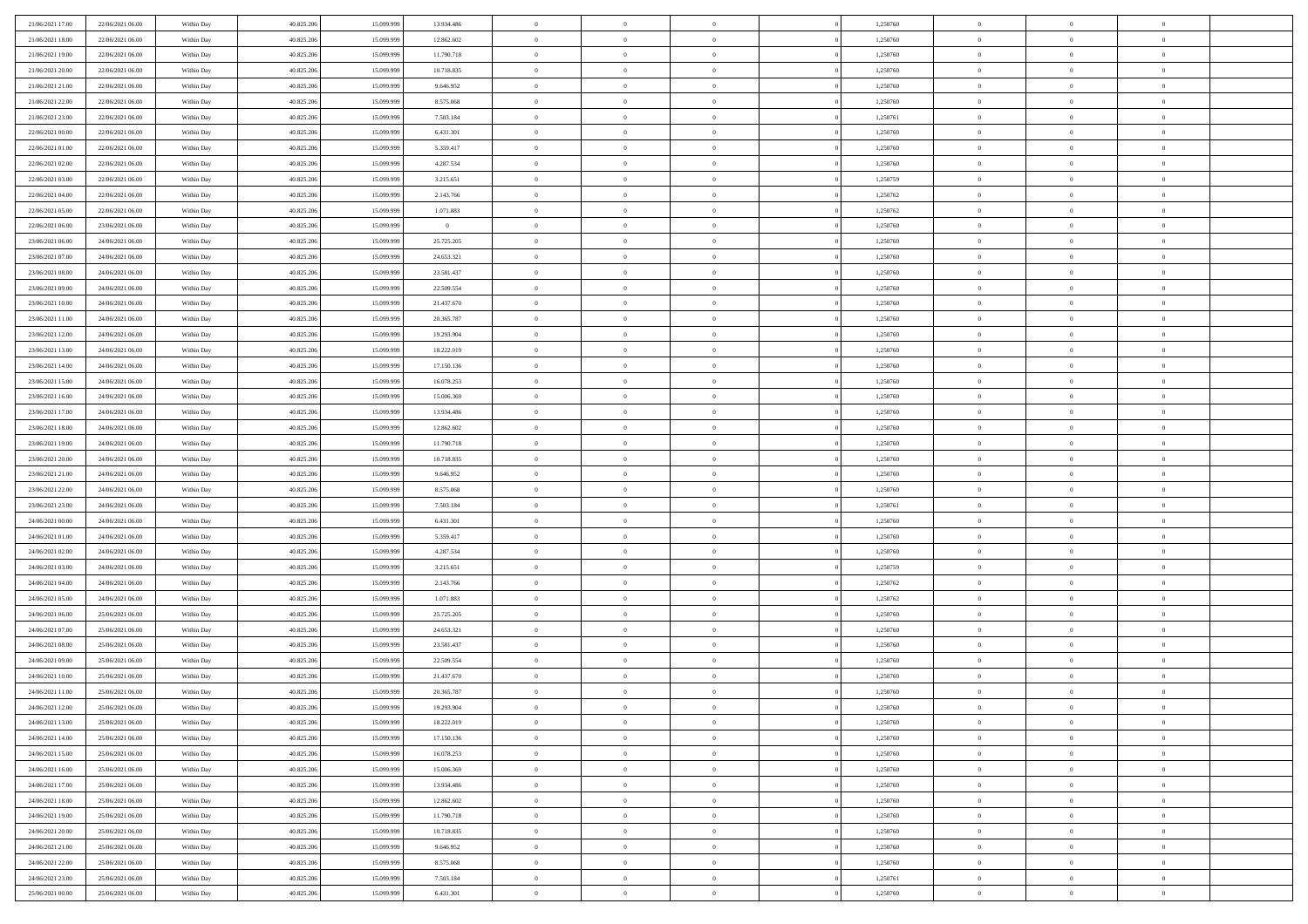| 25/06/2021 01:00 | 25/06/2021 06:00 | Within Day | 40.825.206 | 15.099.999 | 5.359.417  | $\,$ 0 $\,$          | $\overline{0}$ | $\overline{0}$ |          | 1,250760 | $\bf{0}$                 | $\overline{0}$ | $\,0\,$        |  |
|------------------|------------------|------------|------------|------------|------------|----------------------|----------------|----------------|----------|----------|--------------------------|----------------|----------------|--|
| 25/06/2021 02.00 | 25/06/2021 06:00 | Within Day | 40.825.206 | 15,099.99  | 4.287.534  | $\overline{0}$       | $\overline{0}$ | $\mathbf{0}$   |          | 1,250760 | $\theta$                 | $\mathbf{0}$   | $\theta$       |  |
| 25/06/2021 03:00 | 25/06/2021 06:00 | Within Dav | 40.825.206 | 15.099.999 | 3.215.651  | $\theta$             | $\overline{0}$ | $\overline{0}$ |          | 1,250759 | $\mathbf{0}$             | $\overline{0}$ | $\overline{0}$ |  |
| 25/06/2021 04:00 | 25/06/2021 06:00 | Within Day | 40.825.206 | 15.099.999 | 2.143.766  | $\,$ 0 $\,$          | $\overline{0}$ | $\overline{0}$ |          | 1,250762 | $\bf{0}$                 | $\overline{0}$ | $\bf{0}$       |  |
| 25/06/2021 05:00 | 25/06/2021 06:00 | Within Day | 40.825.206 | 15.099.999 | 1.071.883  | $\bf{0}$             | $\overline{0}$ | $\mathbf{0}$   |          | 1,250762 | $\bf{0}$                 | $\theta$       | $\,0\,$        |  |
| 25/06/2021 06:00 | 26/06/2021 06:00 | Within Dav | 40.825.206 | 15.099.999 | 25.725.205 | $\theta$             | $\overline{0}$ | $\mathbf{0}$   |          | 1,250760 | $\mathbf{0}$             | $\overline{0}$ | $\overline{0}$ |  |
| 25/06/2021 07:00 | 26/06/2021 06:00 | Within Day | 40.825.206 | 15.099.999 | 24.653.321 | $\,$ 0 $\,$          | $\overline{0}$ | $\overline{0}$ |          | 1,250760 | $\bf{0}$                 | $\overline{0}$ | $\,0\,$        |  |
| 25/06/2021 08:00 | 26/06/2021 06:00 | Within Day | 40.825.206 | 15.099.999 | 23.581.437 | $\theta$             | $\overline{0}$ | $\mathbf{0}$   |          | 1,250760 | $\,$ 0 $\,$              | $\overline{0}$ | $\theta$       |  |
| 25/06/2021 09:00 | 26/06/2021 06:00 | Within Day | 40.825.206 | 15.099.999 | 22.509.554 | $\theta$             | $\overline{0}$ | $\overline{0}$ |          | 1,250760 | $\mathbf{0}$             | $\bf{0}$       | $\overline{0}$ |  |
| 25/06/2021 10:00 | 26/06/2021 06:00 |            | 40.825.206 | 15.099.999 | 21.437.670 | $\,$ 0 $\,$          | $\overline{0}$ | $\Omega$       |          | 1,250760 | $\bf{0}$                 | $\overline{0}$ | $\,0\,$        |  |
|                  |                  | Within Day |            | 15.099.999 |            |                      |                |                |          |          |                          | $\mathbf{0}$   | $\theta$       |  |
| 25/06/2021 11:00 | 26/06/2021 06:00 | Within Day | 40.825.206 |            | 20.365.787 | $\bf{0}$<br>$\theta$ | $\overline{0}$ | $\mathbf{0}$   |          | 1,250760 | $\bf{0}$<br>$\mathbf{0}$ |                | $\overline{0}$ |  |
| 25/06/2021 12:00 | 26/06/2021 06:00 | Within Dav | 40.825.206 | 15.099.999 | 19.293.904 |                      | $\overline{0}$ | $\overline{0}$ |          | 1,250760 |                          | $\overline{0}$ |                |  |
| 25/06/2021 13:00 | 26/06/2021 06:00 | Within Day | 40.825.206 | 15.099.999 | 18.222.019 | $\,$ 0 $\,$          | $\overline{0}$ | $\overline{0}$ |          | 1,250760 | $\bf{0}$                 | $\overline{0}$ | $\bf{0}$       |  |
| 25/06/2021 14:00 | 26/06/2021 06:00 | Within Day | 40.825.206 | 15.099.999 | 17.150.136 | $\bf{0}$             | $\overline{0}$ | $\mathbf{0}$   |          | 1,250760 | $\bf{0}$                 | $\theta$       | $\,0\,$        |  |
| 25/06/2021 15:00 | 26/06/2021 06:00 | Within Dav | 40.825.206 | 15.099.999 | 16.078.253 | $\theta$             | $\overline{0}$ | $\mathbf{0}$   |          | 1,250760 | $\mathbf{0}$             | $\overline{0}$ | $\overline{0}$ |  |
| 25/06/2021 16:00 | 26/06/2021 06:00 | Within Day | 40.825.206 | 15.099.999 | 15.006.369 | $\,$ 0 $\,$          | $\overline{0}$ | $\Omega$       |          | 1,250760 | $\bf{0}$                 | $\overline{0}$ | $\bf{0}$       |  |
| 25/06/2021 17:00 | 26/06/2021 06:00 | Within Day | 40.825.206 | 15.099.999 | 13.934.486 | $\,$ 0               | $\overline{0}$ | $\mathbf{0}$   |          | 1,250760 | $\bf{0}$                 | $\overline{0}$ | $\theta$       |  |
| 25/06/2021 18:00 | 26/06/2021 06:00 | Within Day | 40.825.206 | 15.099.999 | 12.862.602 | $\theta$             | $\overline{0}$ | $\mathbf{0}$   |          | 1,250760 | $\mathbf{0}$             | $\overline{0}$ | $\overline{0}$ |  |
| 25/06/2021 19:00 | 26/06/2021 06:00 | Within Day | 40.825.206 | 15.099.999 | 11.790.718 | $\,$ 0 $\,$          | $\overline{0}$ | $\Omega$       |          | 1,250760 | $\bf{0}$                 | $\overline{0}$ | $\,0\,$        |  |
| 25/06/2021 20:00 | 26/06/2021 06:00 | Within Day | 40.825.206 | 15.099.999 | 10.718.835 | $\bf{0}$             | $\overline{0}$ | $\mathbf{0}$   |          | 1,250760 | $\bf{0}$                 | $\mathbf{0}$   | $\theta$       |  |
| 25/06/2021 21:00 | 26/06/2021 06:00 | Within Dav | 40.825.206 | 15.099.999 | 9.646.952  | $\theta$             | $\overline{0}$ | $\mathbf{0}$   |          | 1,250760 | $\mathbf{0}$             | $\overline{0}$ | $\overline{0}$ |  |
| 25/06/2021 22:00 | 26/06/2021 06:00 | Within Day | 40.825.206 | 15.099.999 | 8.575.068  | $\,$ 0 $\,$          | $\overline{0}$ | $\overline{0}$ |          | 1,250760 | $\bf{0}$                 | $\overline{0}$ | $\bf{0}$       |  |
| 25/06/2021 23:00 | 26/06/2021 06:00 | Within Day | 40.825.206 | 15.099.999 | 7.503.184  | $\,$ 0               | $\overline{0}$ | $\mathbf{0}$   |          | 1,250761 | $\bf{0}$                 | $\bf{0}$       | $\,0\,$        |  |
| 26/06/2021 00:00 | 26/06/2021 06:00 | Within Day | 40.825.206 | 15.099.999 | 6.431.301  | $\theta$             | $\overline{0}$ | $\mathbf{0}$   |          | 1,250760 | $\mathbf{0}$             | $\overline{0}$ | $\theta$       |  |
| 26/06/2021 01:00 | 26/06/2021 06:00 | Within Day | 40.825.206 | 15.099.999 | 5.359.417  | $\,$ 0 $\,$          | $\overline{0}$ | $\overline{0}$ |          | 1,250760 | $\bf{0}$                 | $\overline{0}$ | $\,0\,$        |  |
| 26/06/2021 02:00 | 26/06/2021 06:00 | Within Day | 40.825.206 | 15.099.999 | 4.287.534  | $\,$ 0               | $\overline{0}$ | $\mathbf{0}$   |          | 1,250760 | $\bf{0}$                 | $\overline{0}$ | $\theta$       |  |
| 26/06/2021 03:00 | 26/06/2021 06:00 | Within Day | 40.825.206 | 15.099.999 | 3.215.651  | $\theta$             | $\overline{0}$ | $\overline{0}$ |          | 1,250759 | $\mathbf{0}$             | $\bf{0}$       | $\overline{0}$ |  |
| 26/06/2021 04:00 | 26/06/2021 06:00 | Within Day | 40.825.206 | 15.099.999 | 2.143.766  | $\,$ 0 $\,$          | $\overline{0}$ | $\Omega$       |          | 1,250762 | $\bf{0}$                 | $\overline{0}$ | $\,0\,$        |  |
| 26/06/2021 05:00 | 26/06/2021 06:00 | Within Day | 40.825.206 | 15.099.999 | 1.071.883  | $\bf{0}$             | $\overline{0}$ | $\mathbf{0}$   |          | 1,250762 | $\bf{0}$                 | $\mathbf{0}$   | $\overline{0}$ |  |
| 26/06/2021 06:00 | 27/06/2021 06:00 | Within Day | 40.825.206 | 15.099.999 | 25.725.205 | $\theta$             | $\overline{0}$ | $\overline{0}$ |          | 1,250760 | $\mathbf{0}$             | $\overline{0}$ | $\overline{0}$ |  |
| 26/06/2021 07:00 | 27/06/2021 06:00 | Within Day | 40.825.206 | 15.099.999 | 24.653.321 | $\theta$             | $\overline{0}$ | $\overline{0}$ |          | 1,250760 | $\,$ 0                   | $\overline{0}$ | $\,$ 0 $\,$    |  |
| 26/06/2021 08:00 | 27/06/2021 06:00 | Within Day | 40.825.206 | 15.099.999 | 23.581.437 | $\bf{0}$             | $\overline{0}$ | $\mathbf{0}$   |          | 1,250760 | $\bf{0}$                 | $\mathbf{0}$   | $\bf{0}$       |  |
| 26/06/2021 09:00 | 27/06/2021 06:00 | Within Day | 40.825.206 | 15.099.999 | 22.509.554 | $\theta$             | $\overline{0}$ | $\mathbf{0}$   |          | 1,250760 | $\mathbf{0}$             | $\overline{0}$ | $\overline{0}$ |  |
| 26/06/2021 10:00 | 27/06/2021 06:00 | Within Day | 40.825.206 | 15.099.999 | 21.437.670 | $\theta$             | $\overline{0}$ | $\overline{0}$ |          | 1,250760 | $\,$ 0                   | $\overline{0}$ | $\theta$       |  |
| 26/06/2021 11:00 | 27/06/2021 06:00 | Within Day | 40.825.206 | 15.099.999 | 20.365.787 | $\bf{0}$             | $\overline{0}$ | $\mathbf{0}$   |          | 1,250760 | $\mathbf{0}$             | $\overline{0}$ | $\overline{0}$ |  |
| 26/06/2021 12:00 | 27/06/2021 06:00 | Within Day | 40.825.206 | 15.099.999 | 19.293.904 | $\theta$             | $\overline{0}$ | $\mathbf{0}$   |          | 1,250760 | $\mathbf{0}$             | $\overline{0}$ | $\overline{0}$ |  |
| 26/06/2021 13:00 | 27/06/2021 06:00 | Within Day | 40.825.206 | 15.099.999 | 18.222.019 | $\theta$             | $\overline{0}$ | $\overline{0}$ |          | 1,250760 | $\,$ 0                   | $\overline{0}$ | $\theta$       |  |
| 26/06/2021 14:00 | 27/06/2021 06:00 | Within Day | 40.825.206 | 15.099.999 | 17.150.136 | $\bf{0}$             | $\overline{0}$ | $\mathbf{0}$   |          | 1,250760 | $\bf{0}$                 | $\mathbf{0}$   | $\bf{0}$       |  |
| 26/06/2021 15:00 | 27/06/2021 06:00 | Within Day | 40.825.206 | 15.099.999 | 16.078.253 | $\theta$             | $\overline{0}$ | $\mathbf{0}$   |          | 1,250760 | $\mathbf{0}$             | $\overline{0}$ | $\overline{0}$ |  |
| 26/06/2021 16:00 | 27/06/2021 06:00 | Within Day | 40.825.206 | 15.099.999 | 15.006.369 | $\,$ 0 $\,$          | $\overline{0}$ | $\overline{0}$ |          | 1,250760 | $\,$ 0                   | $\overline{0}$ | $\,$ 0 $\,$    |  |
| 26/06/2021 17:00 | 27/06/2021 06:00 | Within Day | 40.825.206 | 15.099.999 | 13.934.486 | $\,$ 0               | $\,$ 0 $\,$    | $\overline{0}$ |          | 1,250760 | $\,$ 0 $\,$              | $\overline{0}$ | $\bf{0}$       |  |
| 26/06/2021 18:00 | 27/06/2021 06:00 | Within Day | 40.825.206 | 15.099.999 | 12.862.602 | $\theta$             | $\overline{0}$ | $\mathbf{0}$   |          | 1,250760 | $\mathbf{0}$             | $\overline{0}$ | $\theta$       |  |
| 26/06/2021 19:00 | 27/06/2021 06:00 | Within Day | 40.825.206 | 15.099.999 | 11.790.718 | $\overline{0}$       | $\overline{0}$ | $\overline{0}$ |          | 1,250760 | $\,$ 0                   | $\overline{0}$ | $\theta$       |  |
| 26/06/2021 20:00 | 27/06/2021 06:00 | Within Day | 40.825.206 | 15.099.999 | 10.718.835 | $\bf{0}$             | $\overline{0}$ | $\mathbf{0}$   |          | 1,250760 | $\mathbf{0}$             | $\overline{0}$ | $\bf{0}$       |  |
| 26/06/2021 21:00 | 27/06/2021 06:00 | Within Day | 40.825.206 | 15.099.999 | 9.646.952  | $\overline{0}$       | $\theta$       |                |          | 1,250760 | $\overline{0}$           | $^{\circ}$     | $\theta$       |  |
| 26/06/2021 22:00 | 27/06/2021 06:00 | Within Day | 40.825.206 | 15.099.999 | 8.575.068  | $\,$ 0 $\,$          | $\overline{0}$ | $\overline{0}$ |          | 1,250760 | $\,$ 0 $\,$              | $\bf{0}$       | $\theta$       |  |
| 26/06/2021 23:00 | 27/06/2021 06:00 | Within Day | 40.825.206 | 15.099.999 | 7.503.184  | $\overline{0}$       | $\,$ 0 $\,$    | $\overline{0}$ |          | 1,250761 | $\,$ 0 $\,$              | $\overline{0}$ | $\overline{0}$ |  |
| 27/06/2021 00:00 | 27/06/2021 06:00 | Within Day | 40.825.206 | 15.099.999 | 6.431.301  | $\overline{0}$       | $\overline{0}$ | $\overline{0}$ |          | 1,250760 | $\,$ 0 $\,$              | $\bf{0}$       | $\overline{0}$ |  |
| 27/06/2021 01:00 | 27/06/2021 06:00 | Within Day | 40.825.206 | 15.099.999 | 5.359.417  | $\,$ 0 $\,$          | $\overline{0}$ | $\overline{0}$ | $\theta$ | 1,250760 | $\,$ 0 $\,$              | $\bf{0}$       | $\,$ 0 $\,$    |  |
| 27/06/2021 02:00 | 27/06/2021 06:00 | Within Day | 40.825.206 | 15.099.999 | 4.287.534  | $\,$ 0 $\,$          | $\,$ 0 $\,$    | $\overline{0}$ |          | 1,250760 | $\,$ 0 $\,$              | $\overline{0}$ | $\overline{0}$ |  |
| 27/06/2021 03:00 | 27/06/2021 06:00 | Within Day | 40.825.206 | 15.099.999 | 3.215.651  | $\overline{0}$       | $\overline{0}$ | $\overline{0}$ |          | 1,250759 | $\mathbf{0}$             | $\bf{0}$       | $\overline{0}$ |  |
|                  |                  |            |            |            |            |                      |                |                |          |          |                          |                |                |  |
| 27/06/2021 04:00 | 27/06/2021 06:00 | Within Day | 40.825.206 | 15.099.999 | 2.143.766  | $\,$ 0 $\,$          | $\overline{0}$ | $\overline{0}$ |          | 1,250762 | $\,$ 0 $\,$              | $\overline{0}$ | $\,$ 0 $\,$    |  |
| 27/06/2021 05:00 | 27/06/2021 06:00 | Within Day | 40.825.206 | 15.099.999 | 1.071.883  | $\bf{0}$             | $\overline{0}$ | $\overline{0}$ |          | 1,250762 | $\,$ 0 $\,$              | $\overline{0}$ | $\overline{0}$ |  |
| 27/06/2021 06:00 | 28/06/2021 06:00 | Within Day | 40.825.206 | 15.099.999 | 25.725.205 | $\mathbf{0}$         | $\overline{0}$ | $\overline{0}$ |          | 1,250760 | $\,$ 0 $\,$              | $\bf{0}$       | $\overline{0}$ |  |
| 27/06/2021 07:00 | 28/06/2021 06:00 | Within Day | 40.825.206 | 15.099.999 | 24.653.321 | $\,$ 0 $\,$          | $\overline{0}$ | $\overline{0}$ |          | 1,250760 | $\,$ 0 $\,$              | $\overline{0}$ | $\,$ 0 $\,$    |  |
| 27/06/2021 08:00 | 28/06/2021 06:00 | Within Day | 40.825.206 | 15.099.999 | 23.581.437 | $\,$ 0 $\,$          | $\,$ 0 $\,$    | $\overline{0}$ |          | 1,250760 | $\,$ 0 $\,$              | $\overline{0}$ | $\overline{0}$ |  |
| 27/06/2021 09:00 | 28/06/2021 06:00 | Within Day | 40.825.206 | 15.099.999 | 22.509.554 | $\theta$             | $\overline{0}$ | $\overline{0}$ |          | 1,250760 | $\mathbf{0}$             | $\overline{0}$ | $\overline{0}$ |  |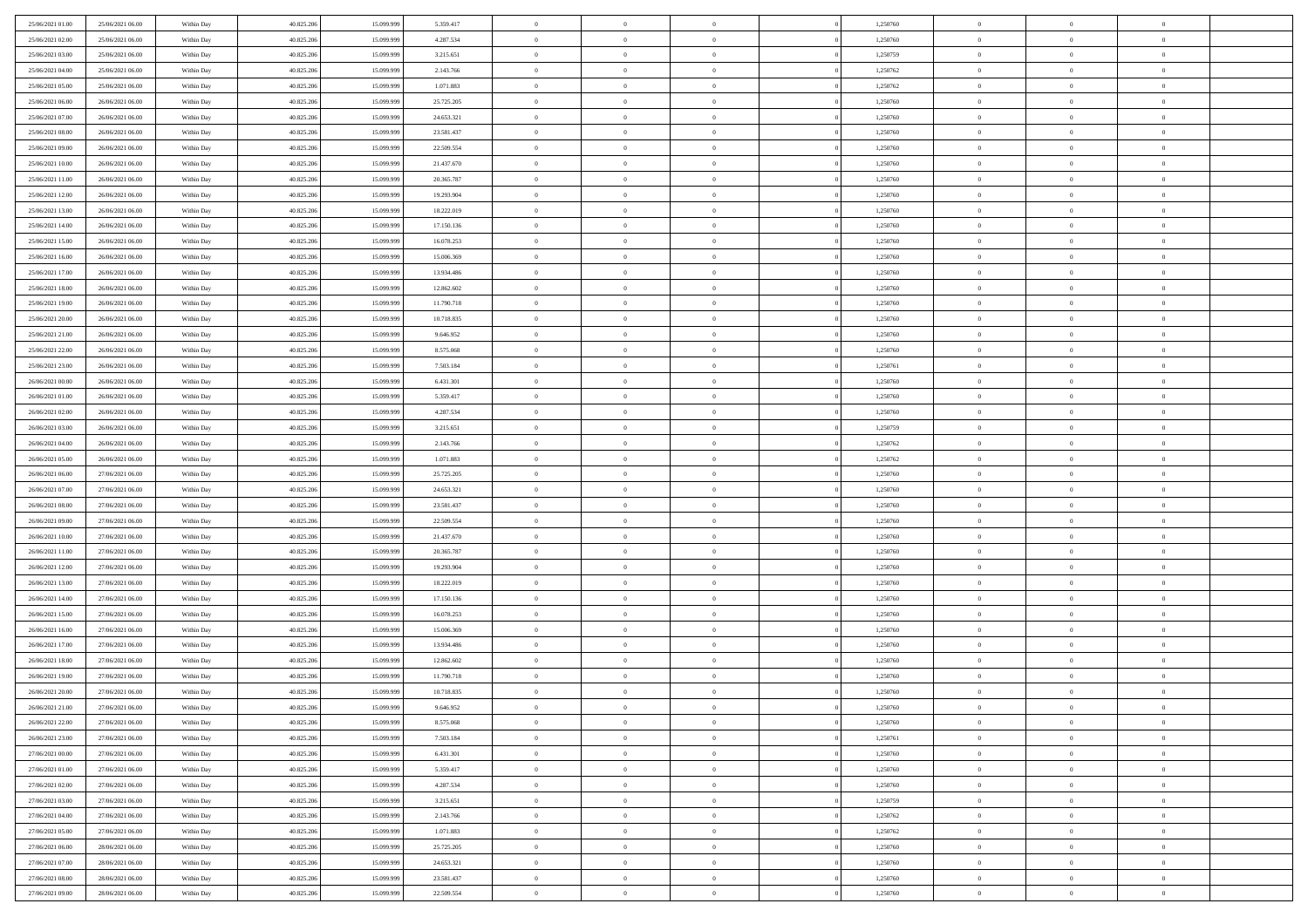| 27/06/2021 11:00 | 28/06/2021 06:00 | Within Day | 40.825.206 | 15.099.999 | 20.365.787 | $\,$ 0 $\,$    | $\overline{0}$ | $\overline{0}$ |          | 1,250760 | $\bf{0}$       | $\overline{0}$ | $\,0\,$        |  |
|------------------|------------------|------------|------------|------------|------------|----------------|----------------|----------------|----------|----------|----------------|----------------|----------------|--|
| 27/06/2021 12:00 | 28/06/2021 06:00 | Within Day | 40.825.206 | 15,099.99  | 19.293.904 | $\overline{0}$ | $\overline{0}$ | $\mathbf{0}$   |          | 1,250760 | $\theta$       | $\overline{0}$ | $\theta$       |  |
| 27/06/2021 13:00 | 28/06/2021 06:00 | Within Day | 40.825.206 | 15.099.999 | 18.222.019 | $\theta$       | $\overline{0}$ | $\overline{0}$ |          | 1,250760 | $\mathbf{0}$   | $\overline{0}$ | $\overline{0}$ |  |
| 27/06/2021 14:00 | 28/06/2021 06:00 | Within Day | 40.825.206 | 15.099.999 | 17.150.136 | $\,$ 0 $\,$    | $\overline{0}$ | $\overline{0}$ |          | 1,250760 | $\bf{0}$       | $\overline{0}$ | $\bf{0}$       |  |
| 27/06/2021 15:00 | 28/06/2021 06:00 | Within Day | 40.825.206 | 15.099.999 | 16.078.253 | $\bf{0}$       | $\overline{0}$ | $\mathbf{0}$   |          | 1,250760 | $\bf{0}$       | $\theta$       | $\,0\,$        |  |
| 27/06/2021 16:00 | 28/06/2021 06:00 | Within Day | 40.825.206 | 15.099.999 | 15.006.369 | $\theta$       | $\overline{0}$ | $\mathbf{0}$   |          | 1,250760 | $\mathbf{0}$   | $\overline{0}$ | $\overline{0}$ |  |
| 27/06/2021 17:00 | 28/06/2021 06:00 | Within Day | 40.825.206 | 15.099.999 | 13.934.486 | $\,$ 0 $\,$    | $\overline{0}$ | $\overline{0}$ |          | 1,250760 | $\bf{0}$       | $\overline{0}$ | $\,0\,$        |  |
| 27/06/2021 18:00 | 28/06/2021 06:00 | Within Day | 40.825.206 | 15.099.999 | 12.862.602 | $\,$ 0         | $\overline{0}$ | $\mathbf{0}$   |          | 1,250760 | $\,$ 0 $\,$    | $\overline{0}$ | $\theta$       |  |
| 27/06/2021 19:00 | 28/06/2021 06:00 | Within Day | 40.825.206 | 15.099.999 | 11.790.718 | $\theta$       | $\overline{0}$ | $\mathbf{0}$   |          | 1,250760 | $\mathbf{0}$   | $\bf{0}$       | $\overline{0}$ |  |
| 27/06/2021 20:00 | 28/06/2021 06:00 | Within Day | 40.825.206 | 15.099.999 | 10.718.835 | $\,$ 0 $\,$    | $\overline{0}$ | $\Omega$       |          | 1,250760 | $\bf{0}$       | $\overline{0}$ | $\,0\,$        |  |
| 27/06/2021 21:00 | 28/06/2021 06:00 | Within Day | 40.825.206 | 15.099.999 | 9.646.952  | $\bf{0}$       | $\overline{0}$ | $\mathbf{0}$   |          | 1,250760 | $\bf{0}$       | $\mathbf{0}$   | $\theta$       |  |
| 27/06/2021 22:00 | 28/06/2021 06:00 | Within Day | 40.825.206 | 15.099.999 | 8.575.068  | $\theta$       | $\overline{0}$ | $\overline{0}$ |          | 1,250760 | $\mathbf{0}$   | $\overline{0}$ | $\overline{0}$ |  |
| 27/06/2021 23:00 | 28/06/2021 06:00 | Within Day | 40.825.206 | 15.099.999 | 7.503.184  | $\,$ 0 $\,$    | $\overline{0}$ | $\overline{0}$ |          | 1,250761 | $\bf{0}$       | $\overline{0}$ | $\bf{0}$       |  |
| 28/06/2021 00:00 | 28/06/2021 06:00 | Within Day | 40.825.206 | 15.099.999 | 6.431.301  | $\,$ 0         | $\overline{0}$ | $\mathbf{0}$   |          | 1,250760 | $\bf{0}$       | $\theta$       | $\,0\,$        |  |
| 28/06/2021 01:00 | 28/06/2021 06:00 | Within Day | 40.825.206 | 15.099.999 | 5.359.417  | $\theta$       | $\overline{0}$ | $\mathbf{0}$   |          | 1,250760 | $\mathbf{0}$   | $\overline{0}$ | $\overline{0}$ |  |
| 28/06/2021 02:00 | 28/06/2021 06:00 | Within Day | 40.825.206 | 15.099.999 | 4.287.534  | $\,$ 0 $\,$    | $\overline{0}$ | $\Omega$       |          | 1,250760 | $\bf{0}$       | $\overline{0}$ | $\bf{0}$       |  |
| 28/06/2021 03:00 | 28/06/2021 06:00 | Within Day | 40.825.206 | 15.099.999 | 3.215.651  | $\,$ 0 $\,$    | $\overline{0}$ | $\mathbf{0}$   |          | 1,250759 | $\bf{0}$       | $\overline{0}$ | $\theta$       |  |
| 28/06/2021 04:00 | 28/06/2021 06:00 | Within Day | 40.825.206 | 15.099.999 | 2.143.766  | $\theta$       | $\overline{0}$ | $\mathbf{0}$   |          | 1,250762 | $\mathbf{0}$   | $\overline{0}$ | $\overline{0}$ |  |
| 28/06/2021 05:00 | 28/06/2021 06:00 | Within Day | 40.825.206 | 15.099.999 | 1.071.883  | $\,$ 0 $\,$    | $\overline{0}$ | $\overline{0}$ |          | 1,250762 | $\bf{0}$       | $\overline{0}$ | $\,0\,$        |  |
| 28/06/2021 06:00 | 29/06/2021 06:00 | Within Day | 40.825.206 | 15.099.999 | 25.725.205 | $\bf{0}$       | $\overline{0}$ | $\mathbf{0}$   |          | 1,250760 | $\bf{0}$       | $\mathbf{0}$   | $\theta$       |  |
| 28/06/2021 07:00 | 29/06/2021 06:00 | Within Day | 40.825.206 | 15.099.999 | 24.653.321 | $\theta$       | $\overline{0}$ | $\mathbf{0}$   |          | 1,250760 | $\mathbf{0}$   | $\overline{0}$ | $\overline{0}$ |  |
| 28/06/2021 08:00 | 29/06/2021 06:00 | Within Day | 40.825.206 | 15.099.999 | 23.581.437 | $\,$ 0 $\,$    | $\overline{0}$ | $\overline{0}$ |          | 1,250760 | $\bf{0}$       | $\overline{0}$ | $\bf{0}$       |  |
| 28/06/2021 09:00 | 29/06/2021 06:00 | Within Day | 40.825.206 | 15.099.999 | 22.509.554 | $\,$ 0         | $\overline{0}$ | $\mathbf{0}$   |          | 1,250760 | $\bf{0}$       | $\bf{0}$       | $\,0\,$        |  |
| 28/06/2021 10:00 | 29/06/2021 06:00 | Within Day | 40.825.206 | 15.099.999 | 21.437.670 | $\theta$       | $\overline{0}$ | $\mathbf{0}$   |          | 1,250760 | $\mathbf{0}$   | $\overline{0}$ | $\overline{0}$ |  |
| 28/06/2021 11:00 | 29/06/2021 06:00 | Within Day | 40.825.206 | 15.099.999 | 20.365.787 | $\,$ 0 $\,$    | $\overline{0}$ | $\overline{0}$ |          | 1,250760 | $\bf{0}$       | $\overline{0}$ | $\,0\,$        |  |
| 28/06/2021 12:00 | 29/06/2021 06:00 | Within Day | 40.825.206 | 15.099.999 | 19.293.904 | $\,$ 0         | $\overline{0}$ | $\mathbf{0}$   |          | 1,250760 | $\mathbf{0}$   | $\overline{0}$ | $\theta$       |  |
| 28/06/2021 13:00 | 29/06/2021 06:00 | Within Day | 40.825.206 | 15.099.999 | 18.222.019 | $\theta$       | $\overline{0}$ | $\overline{0}$ |          | 1,250760 | $\mathbf{0}$   | $\bf{0}$       | $\overline{0}$ |  |
| 28/06/2021 14:00 | 29/06/2021 06:00 | Within Day | 40.825.206 | 15.099.999 | 17.150.136 | $\,$ 0 $\,$    | $\overline{0}$ | $\Omega$       |          | 1,250760 | $\bf{0}$       | $\overline{0}$ | $\,0\,$        |  |
| 28/06/2021 15:00 | 29/06/2021 06:00 | Within Day | 40.825.206 | 15,099,999 | 16.078.253 | $\bf{0}$       | $\overline{0}$ | $\mathbf{0}$   |          | 1,250760 | $\bf{0}$       | $\mathbf{0}$   | $\overline{0}$ |  |
| 28/06/2021 16:00 | 29/06/2021 06:00 | Within Day | 40.825.206 | 15.099.999 | 15.006.369 | $\theta$       | $\overline{0}$ | $\overline{0}$ |          | 1,250760 | $\mathbf{0}$   | $\overline{0}$ | $\overline{0}$ |  |
| 28/06/2021 17:00 | 29/06/2021 06:00 | Within Day | 40.825.206 | 15.099.999 | 13.934.486 | $\theta$       | $\overline{0}$ | $\overline{0}$ |          | 1,250760 | $\,$ 0         | $\overline{0}$ | $\,$ 0 $\,$    |  |
| 28/06/2021 18:00 | 29/06/2021 06:00 | Within Day | 40.825.206 | 15.099.999 | 12.862.602 | $\,$ 0         | $\overline{0}$ | $\mathbf{0}$   |          | 1,250760 | $\bf{0}$       | $\mathbf{0}$   | $\overline{0}$ |  |
| 28/06/2021 19:00 | 29/06/2021 06:00 | Within Day | 40.825.206 | 15.099.999 | 11.790.718 | $\theta$       | $\overline{0}$ | $\mathbf{0}$   |          | 1,250760 | $\mathbf{0}$   | $\overline{0}$ | $\overline{0}$ |  |
| 28/06/2021 20:00 | 29/06/2021 06:00 | Within Day | 40.825.206 | 15.099.999 | 10.718.835 | $\theta$       | $\overline{0}$ | $\overline{0}$ |          | 1,250760 | $\,$ 0         | $\overline{0}$ | $\theta$       |  |
| 28/06/2021 21:00 | 29/06/2021 06:00 | Within Day | 40.825.206 | 15.099.999 | 9.646.952  | $\bf{0}$       | $\overline{0}$ | $\mathbf{0}$   |          | 1,250760 | $\mathbf{0}$   | $\overline{0}$ | $\overline{0}$ |  |
| 28/06/2021 22:00 | 29/06/2021 06:00 | Within Day | 40.825.206 | 15.099.999 | 8.575.068  | $\theta$       | $\overline{0}$ | $\mathbf{0}$   |          | 1,250760 | $\mathbf{0}$   | $\overline{0}$ | $\overline{0}$ |  |
| 28/06/2021 23:00 | 29/06/2021 06:00 | Within Day | 40.825.206 | 15.099.999 | 7.503.184  | $\theta$       | $\overline{0}$ | $\overline{0}$ |          | 1,250761 | $\,$ 0         | $\overline{0}$ | $\theta$       |  |
| 29/06/2021 00:00 | 29/06/2021 06:00 | Within Day | 40.825.206 | 15.099.999 | 6.431.301  | $\bf{0}$       | $\overline{0}$ | $\mathbf{0}$   |          | 1,250760 | $\bf{0}$       | $\mathbf{0}$   | $\overline{0}$ |  |
| 29/06/2021 01:00 | 29/06/2021 06:00 | Within Day | 40.825.206 | 15.099.999 | 5.359.417  | $\theta$       | $\overline{0}$ | $\overline{0}$ |          | 1,250760 | $\mathbf{0}$   | $\overline{0}$ | $\overline{0}$ |  |
| 29/06/2021 02:00 | 29/06/2021 06:00 | Within Day | 40.825.206 | 15.099.999 | 4.287.534  | $\,$ 0 $\,$    | $\overline{0}$ | $\overline{0}$ |          | 1,250760 | $\,$ 0         | $\overline{0}$ | $\,$ 0 $\,$    |  |
| 29/06/2021 03:00 | 29/06/2021 06:00 | Within Day | 40.825.206 | 15.099.999 | 3.215.651  | $\,$ 0         | $\,$ 0 $\,$    | $\overline{0}$ |          | 1,250759 | $\,$ 0 $\,$    | $\bf{0}$       | $\overline{0}$ |  |
| 29/06/2021 04:00 | 29/06/2021 06:00 | Within Day | 40.825.206 | 15.099.999 | 2.143.766  | $\theta$       | $\overline{0}$ | $\mathbf{0}$   |          | 1,250762 | $\mathbf{0}$   | $\overline{0}$ | $\theta$       |  |
| 29/06/2021 05:00 | 29/06/2021 06:00 | Within Day | 40.825.206 | 15.099.999 | 1.071.883  | $\overline{0}$ | $\overline{0}$ | $\overline{0}$ |          | 1,250762 | $\,$ 0         | $\overline{0}$ | $\theta$       |  |
| 29/06/2021 06:00 | 30/06/2021 06:00 | Within Day | 40.825.206 | 15.099.999 | 25.725.205 | $\bf{0}$       | $\,$ 0 $\,$    | $\mathbf{0}$   |          | 1,250760 | $\mathbf{0}$   | $\overline{0}$ | $\overline{0}$ |  |
| 29/06/2021 07:00 | 30/06/2021 06:00 | Within Day | 40.825.206 | 15.099.999 | 24.653.321 | $\overline{0}$ | $\theta$       |                |          | 1,250760 | $\overline{0}$ | $^{\circ}$     | $\theta$       |  |
| 29/06/2021 08:00 | 30/06/2021 06:00 | Within Day | 40.825.206 | 15.099.999 | 23.581.437 | $\,$ 0 $\,$    | $\overline{0}$ | $\overline{0}$ |          | 1,250760 | $\,$ 0 $\,$    | $\bf{0}$       | $\theta$       |  |
| 29/06/2021 09:00 | 30/06/2021 06:00 | Within Day | 40.825.206 | 15.099.999 | 22.509.554 | $\overline{0}$ | $\,$ 0 $\,$    | $\overline{0}$ |          | 1,250760 | $\,$ 0 $\,$    | $\overline{0}$ | $\overline{0}$ |  |
| 29/06/2021 10:00 | 30/06/2021 06:00 | Within Day | 40.825.206 | 15.099.999 | 21.437.670 | $\mathbf{0}$   | $\overline{0}$ | $\overline{0}$ |          | 1,250760 | $\,$ 0 $\,$    | $\bf{0}$       | $\mathbf{0}$   |  |
| 29/06/2021 11:00 | 30/06/2021 06:00 | Within Day | 40.825.206 | 15.099.999 | 20.365.787 | $\,$ 0 $\,$    | $\overline{0}$ | $\overline{0}$ | $\theta$ | 1,250760 | $\,$ 0 $\,$    | $\bf{0}$       | $\,$ 0 $\,$    |  |
| 29/06/2021 12:00 | 30/06/2021 06:00 | Within Day | 40.825.206 | 15.099.999 | 19.293.904 | $\,$ 0 $\,$    | $\,$ 0 $\,$    | $\overline{0}$ |          | 1,250760 | $\,$ 0 $\,$    | $\overline{0}$ | $\overline{0}$ |  |
| 29/06/2021 13:00 | 30/06/2021 06:00 | Within Day | 40.825.206 | 15.099.999 | 18.222.019 | $\mathbf{0}$   | $\overline{0}$ | $\overline{0}$ |          | 1,250760 | $\mathbf{0}$   | $\bf{0}$       | $\overline{0}$ |  |
| 29/06/2021 14:00 | 30/06/2021 06:00 | Within Day | 40.825.206 | 15.099.999 | 17.150.136 | $\,$ 0 $\,$    | $\overline{0}$ | $\overline{0}$ |          | 1,250760 | $\,$ 0 $\,$    | $\mathbf{0}$   | $\,$ 0 $\,$    |  |
| 29/06/2021 15:00 | 30/06/2021 06:00 | Within Day | 40.825.206 | 15.099.999 | 16.078.253 | $\overline{0}$ | $\overline{0}$ | $\overline{0}$ |          | 1,250760 | $\,$ 0 $\,$    | $\overline{0}$ | $\overline{0}$ |  |
| 29/06/2021 16:00 | 30/06/2021 06:00 | Within Day | 40.825.206 | 15.099.999 | 15.006.369 | $\,$ 0 $\,$    | $\overline{0}$ | $\overline{0}$ |          | 1,250760 | $\,$ 0 $\,$    | $\bf{0}$       | $\overline{0}$ |  |
| 29/06/2021 17:00 | 30/06/2021 06:00 | Within Day | 40.825.206 | 15.099.999 | 13.934.486 | $\,$ 0 $\,$    | $\overline{0}$ | $\overline{0}$ |          | 1,250760 | $\,$ 0 $\,$    | $\mathbf{0}$   | $\,$ 0 $\,$    |  |
| 29/06/2021 18:00 | 30/06/2021 06:00 | Within Day | 40.825.206 | 15.099.999 | 12.862.602 | $\,$ 0 $\,$    | $\,$ 0 $\,$    | $\overline{0}$ |          | 1,250760 | $\,$ 0 $\,$    | $\overline{0}$ | $\overline{0}$ |  |
| 29/06/2021 19:00 | 30/06/2021 06:00 | Within Day | 40.825.206 | 15.099.999 | 11.790.718 | $\theta$       | $\overline{0}$ | $\overline{0}$ |          | 1,250760 | $\mathbf{0}$   | $\overline{0}$ | $\overline{0}$ |  |